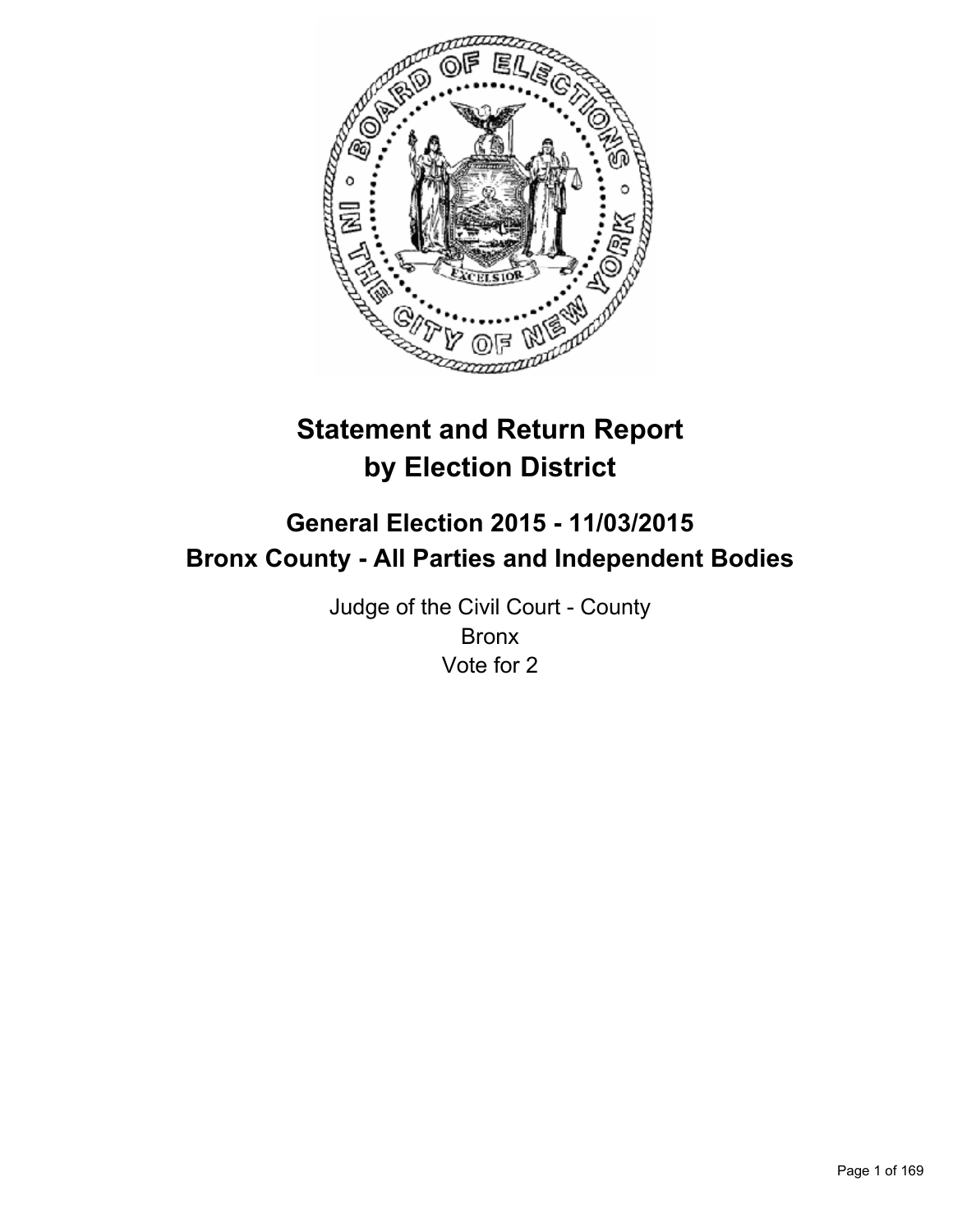

| PUBLIC COUNTER                                           | 39           |
|----------------------------------------------------------|--------------|
| EMERGENCY                                                | $\mathbf{0}$ |
| ABSENTEE/MILITARY                                        | 3            |
| AFFIDAVIT                                                | 3            |
| <b>Total Ballots</b>                                     | 45           |
| Less - Inapplicable Federal/Special Presidential Ballots | $\Omega$     |
| <b>Total Applicable Ballots</b>                          | 45           |
| BEN R. BARBATO (DEMOCRATIC)                              | 26           |
| MARSHA D. MICHAEL (DEMOCRATIC)                           | 40           |
| <b>Total Votes</b>                                       | 66           |
| Unrecorded                                               | 24           |

#### **002/77**

| <b>PUBLIC COUNTER</b>                                    | 52       |
|----------------------------------------------------------|----------|
| <b>EMERGENCY</b>                                         | 0        |
| ABSENTEE/MILITARY                                        |          |
| <b>AFFIDAVIT</b>                                         | 3        |
| <b>Total Ballots</b>                                     | 56       |
| Less - Inapplicable Federal/Special Presidential Ballots | $\Omega$ |
| <b>Total Applicable Ballots</b>                          | 56       |
| BEN R. BARBATO (DEMOCRATIC)                              | 41       |
| MARSHA D. MICHAEL (DEMOCRATIC)                           | 47       |
| <b>Total Votes</b>                                       | 88       |
| Unrecorded                                               | 24       |

| <b>PUBLIC COUNTER</b>                                    | 80 |
|----------------------------------------------------------|----|
| <b>EMERGENCY</b>                                         | 0  |
| ABSENTEE/MILITARY                                        | 3  |
| <b>AFFIDAVIT</b>                                         |    |
| <b>Total Ballots</b>                                     | 84 |
| Less - Inapplicable Federal/Special Presidential Ballots | 0  |
| <b>Total Applicable Ballots</b>                          | 84 |
| BEN R. BARBATO (DEMOCRATIC)                              | 39 |
| MARSHA D. MICHAEL (DEMOCRATIC)                           | 56 |
| UNATTRIBUTABLE WRITE-IN (WRITE-IN)                       | 1  |
| <b>Total Votes</b>                                       | 96 |
| Unrecorded                                               | 72 |
| 004/77 COMBINED into: 002/77                             |    |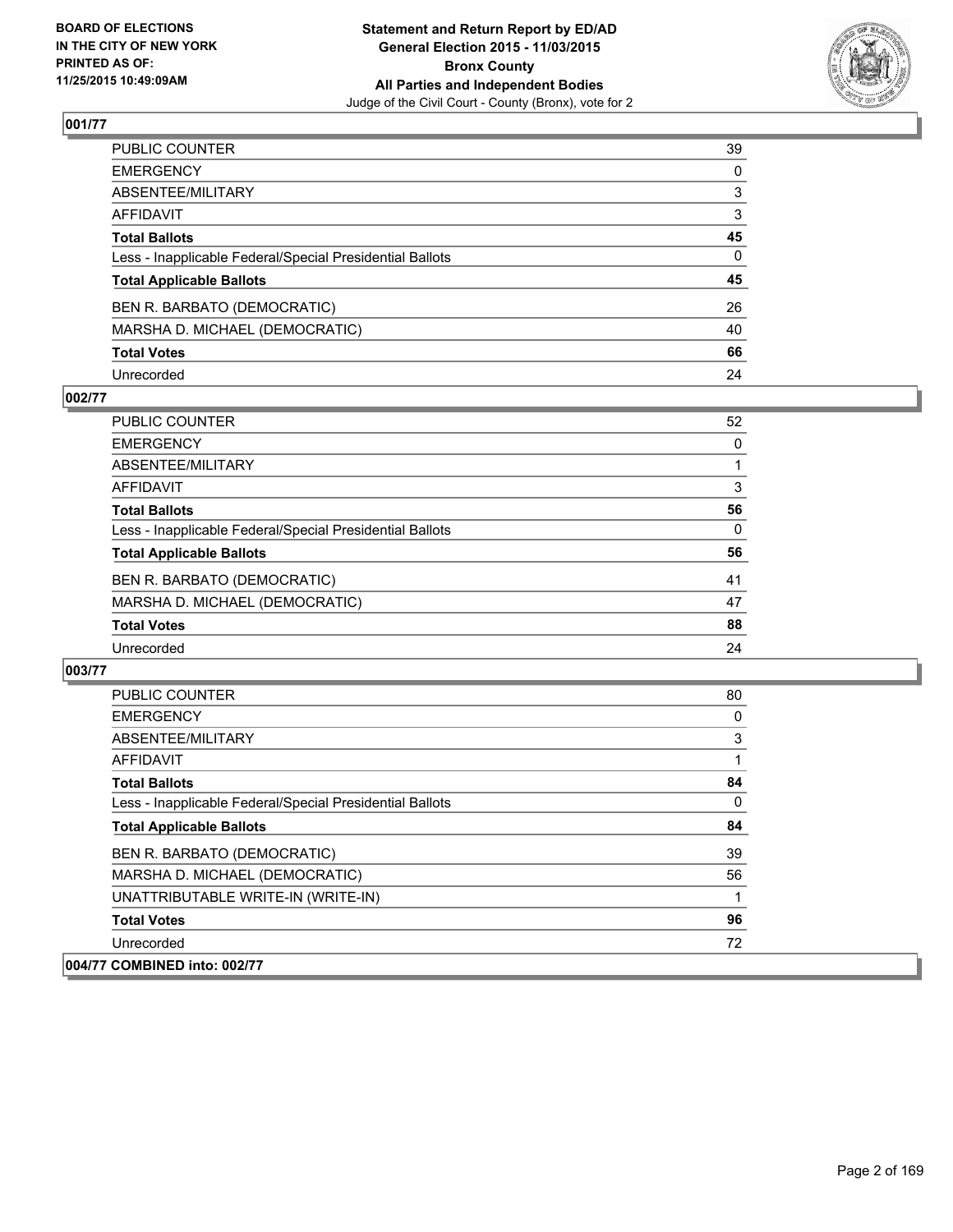

| PUBLIC COUNTER                                           | 56 |
|----------------------------------------------------------|----|
| EMERGENCY                                                | 0  |
| ABSENTEE/MILITARY                                        | 2  |
| AFFIDAVIT                                                |    |
| <b>Total Ballots</b>                                     | 59 |
| Less - Inapplicable Federal/Special Presidential Ballots | 0  |
| <b>Total Applicable Ballots</b>                          | 59 |
| BEN R. BARBATO (DEMOCRATIC)                              | 30 |
| MARSHA D. MICHAEL (DEMOCRATIC)                           | 39 |
| <b>Total Votes</b>                                       | 69 |
| Unrecorded                                               | 49 |

## **006/77**

| <b>PUBLIC COUNTER</b>                                    | 57             |
|----------------------------------------------------------|----------------|
| <b>EMERGENCY</b>                                         | 0              |
| ABSENTEE/MILITARY                                        | $\overline{2}$ |
| <b>AFFIDAVIT</b>                                         | $\Omega$       |
| <b>Total Ballots</b>                                     | 59             |
| Less - Inapplicable Federal/Special Presidential Ballots | $\Omega$       |
| <b>Total Applicable Ballots</b>                          | 59             |
| BEN R. BARBATO (DEMOCRATIC)                              | 42             |
| MARSHA D. MICHAEL (DEMOCRATIC)                           | 38             |
| <b>Total Votes</b>                                       | 80             |
| Unrecorded                                               | 38             |

| <b>PUBLIC COUNTER</b>                                    | 81  |
|----------------------------------------------------------|-----|
| <b>EMERGENCY</b>                                         | 0   |
| ABSENTEE/MILITARY                                        | 3   |
| AFFIDAVIT                                                | 5   |
| <b>Total Ballots</b>                                     | 89  |
| Less - Inapplicable Federal/Special Presidential Ballots | 0   |
| <b>Total Applicable Ballots</b>                          | 89  |
| BEN R. BARBATO (DEMOCRATIC)                              | 59  |
| MARSHA D. MICHAEL (DEMOCRATIC)                           | 64  |
| <b>Total Votes</b>                                       | 123 |
| Unrecorded                                               | 55  |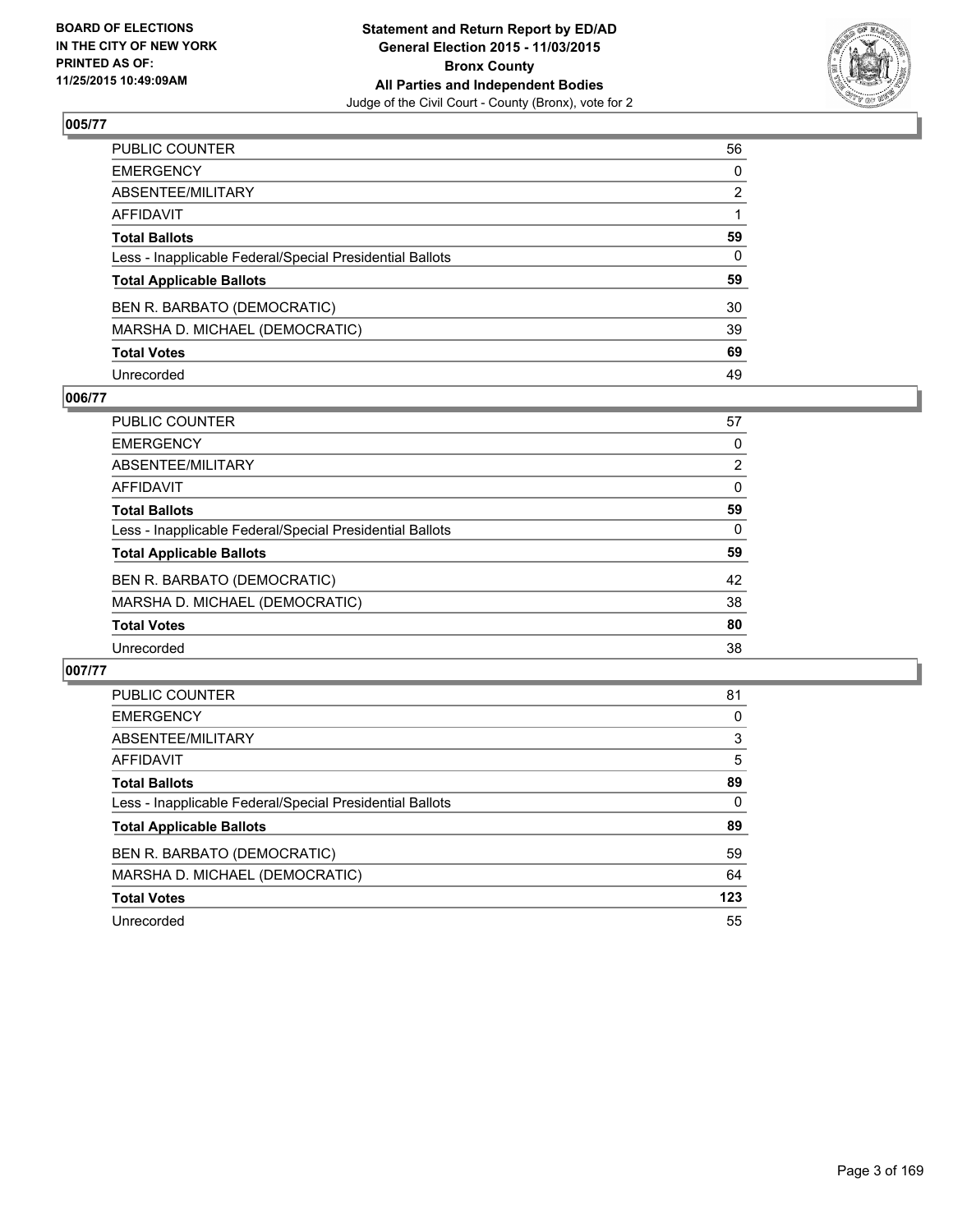

| PUBLIC COUNTER                                           | 64  |
|----------------------------------------------------------|-----|
| EMERGENCY                                                | 0   |
| ABSENTEE/MILITARY                                        | 3   |
| AFFIDAVIT                                                | 2   |
| <b>Total Ballots</b>                                     | 69  |
| Less - Inapplicable Federal/Special Presidential Ballots | 0   |
| <b>Total Applicable Ballots</b>                          | 69  |
| BEN R. BARBATO (DEMOCRATIC)                              | 43  |
| MARSHA D. MICHAEL (DEMOCRATIC)                           | 58  |
| <b>Total Votes</b>                                       | 101 |
| Unrecorded                                               | 37  |

#### **009/77**

| 61             |
|----------------|
| 0              |
| 3              |
| $\overline{2}$ |
| 66             |
| 0              |
| 66             |
| 42             |
| 51             |
| 93             |
| 39             |
|                |

| <b>PUBLIC COUNTER</b>                                    | 113            |
|----------------------------------------------------------|----------------|
| <b>EMERGENCY</b>                                         | 0              |
| ABSENTEE/MILITARY                                        | 3              |
| AFFIDAVIT                                                | $\overline{2}$ |
| <b>Total Ballots</b>                                     | 118            |
| Less - Inapplicable Federal/Special Presidential Ballots | 0              |
| <b>Total Applicable Ballots</b>                          | 118            |
| BEN R. BARBATO (DEMOCRATIC)                              | 43             |
| MARSHA D. MICHAEL (DEMOCRATIC)                           | 78             |
| <b>Total Votes</b>                                       | 121            |
| Unrecorded                                               | 115            |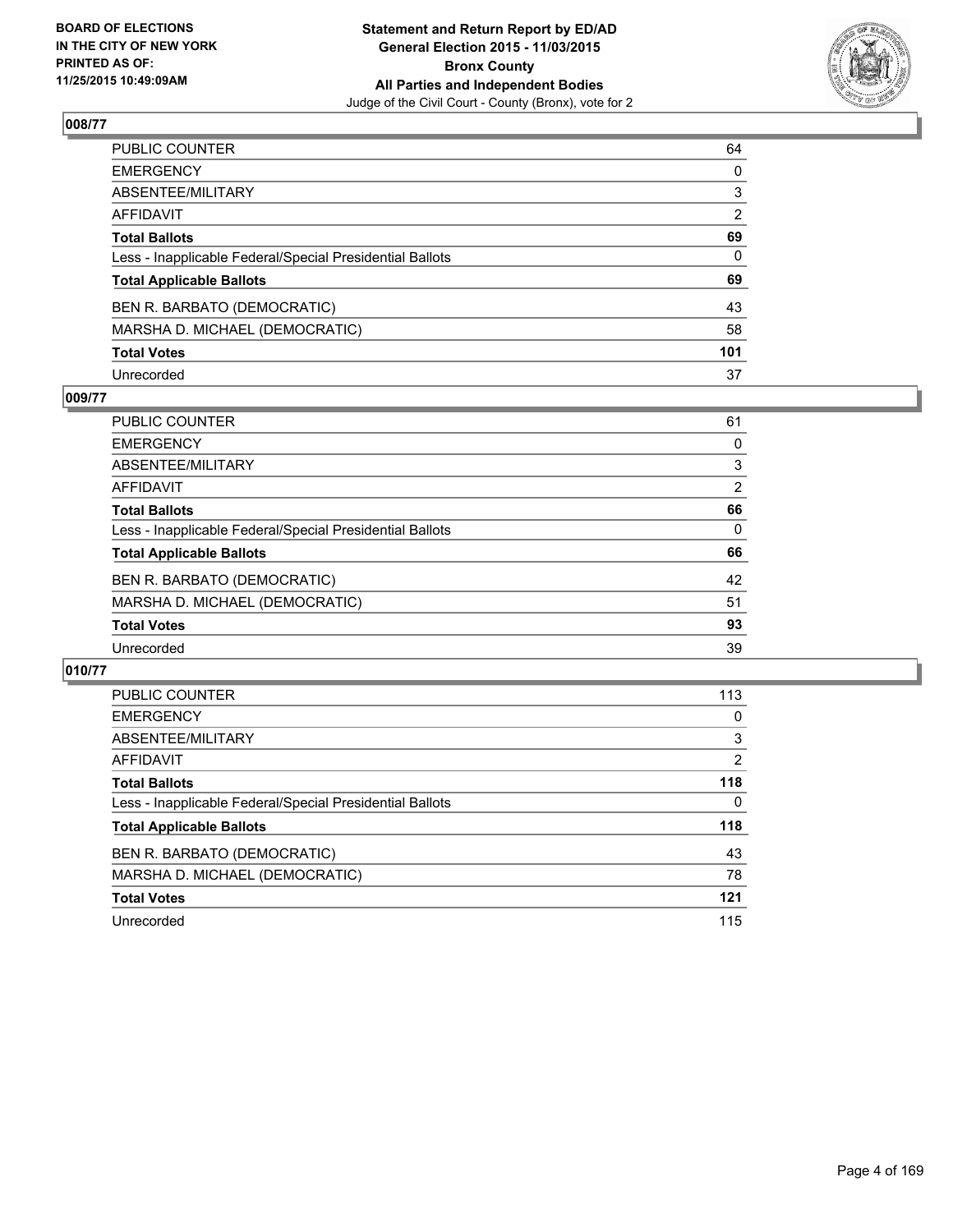

| PUBLIC COUNTER                                           | 65           |
|----------------------------------------------------------|--------------|
| EMERGENCY                                                | $\mathbf{0}$ |
| ABSENTEE/MILITARY                                        |              |
| AFFIDAVIT                                                |              |
| <b>Total Ballots</b>                                     | 67           |
| Less - Inapplicable Federal/Special Presidential Ballots | $\mathbf{0}$ |
| <b>Total Applicable Ballots</b>                          | 67           |
| BEN R. BARBATO (DEMOCRATIC)                              | 28           |
| MARSHA D. MICHAEL (DEMOCRATIC)                           | 48           |
| <b>Total Votes</b>                                       | 76           |
| Unrecorded                                               | 58           |

## **012/77**

| PUBLIC COUNTER                                           | 59       |
|----------------------------------------------------------|----------|
| <b>EMERGENCY</b>                                         | 0        |
| ABSENTEE/MILITARY                                        | 6        |
| <b>AFFIDAVIT</b>                                         |          |
| <b>Total Ballots</b>                                     | 66       |
| Less - Inapplicable Federal/Special Presidential Ballots | $\Omega$ |
| <b>Total Applicable Ballots</b>                          | 66       |
| BEN R. BARBATO (DEMOCRATIC)                              | 41       |
| MARSHA D. MICHAEL (DEMOCRATIC)                           | 47       |
| <b>Total Votes</b>                                       | 88       |
| Unrecorded                                               | 44       |

| <b>PUBLIC COUNTER</b>                                    | 116 |
|----------------------------------------------------------|-----|
| <b>EMERGENCY</b>                                         | 0   |
| ABSENTEE/MILITARY                                        | 4   |
| AFFIDAVIT                                                | 3   |
| <b>Total Ballots</b>                                     | 123 |
| Less - Inapplicable Federal/Special Presidential Ballots | 0   |
| <b>Total Applicable Ballots</b>                          | 123 |
| BEN R. BARBATO (DEMOCRATIC)                              | 81  |
| MARSHA D. MICHAEL (DEMOCRATIC)                           | 95  |
| <b>Total Votes</b>                                       | 176 |
| Unrecorded                                               | 70  |
| 014/77 COMBINED into: 013/77                             |     |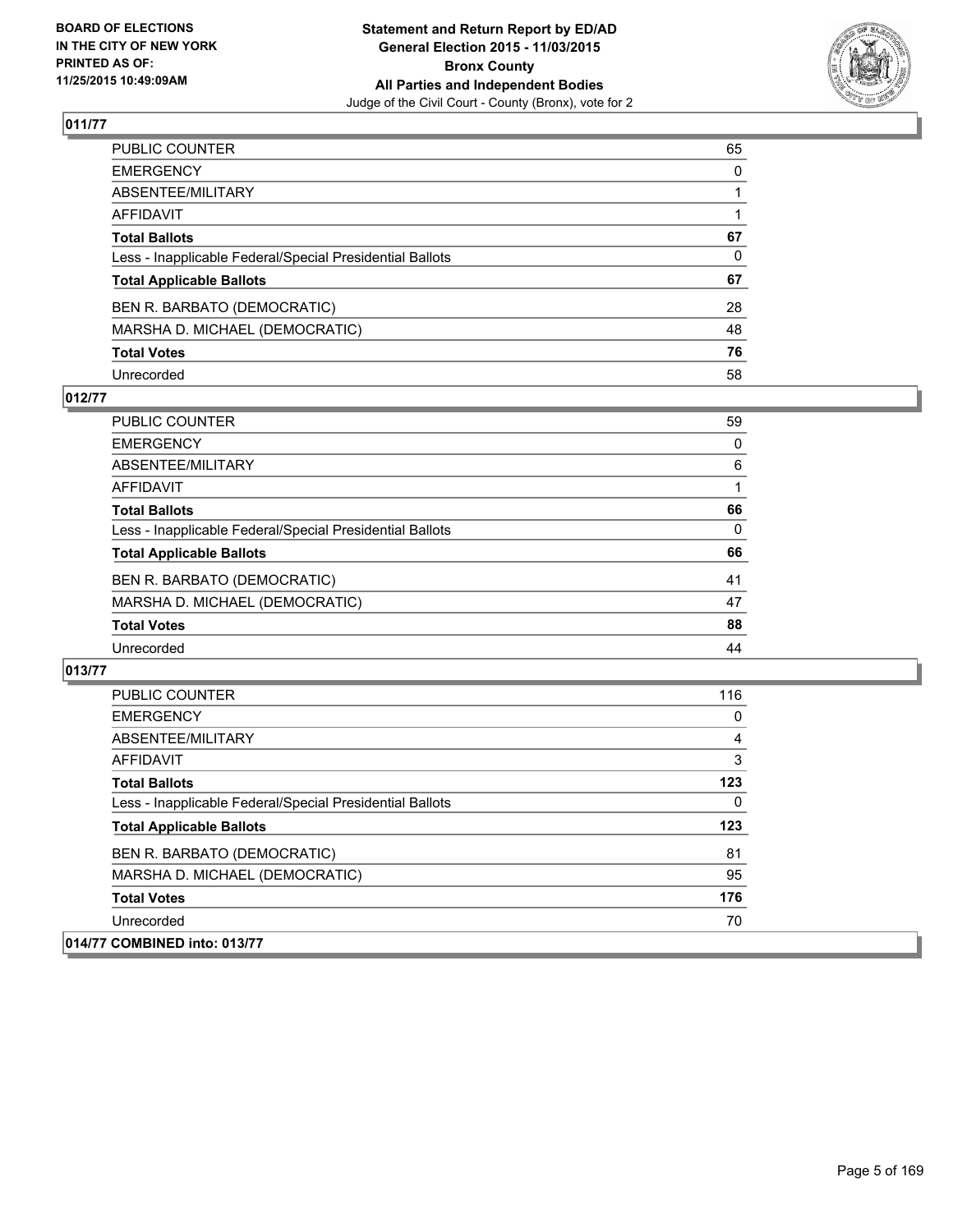

| PUBLIC COUNTER                                           | 57 |
|----------------------------------------------------------|----|
| EMERGENCY                                                | 0  |
| ABSENTEE/MILITARY                                        | 0  |
| AFFIDAVIT                                                | 0  |
| <b>Total Ballots</b>                                     | 57 |
| Less - Inapplicable Federal/Special Presidential Ballots | 0  |
| <b>Total Applicable Ballots</b>                          | 57 |
| BEN R. BARBATO (DEMOCRATIC)                              | 36 |
| MARSHA D. MICHAEL (DEMOCRATIC)                           | 39 |
| <b>Total Votes</b>                                       | 75 |
| Unrecorded                                               | 39 |

## **016/77**

| <b>PUBLIC COUNTER</b>                                    | 87       |
|----------------------------------------------------------|----------|
| <b>EMERGENCY</b>                                         | 0        |
| ABSENTEE/MILITARY                                        | 0        |
| <b>AFFIDAVIT</b>                                         |          |
| <b>Total Ballots</b>                                     | 88       |
| Less - Inapplicable Federal/Special Presidential Ballots | $\Omega$ |
| <b>Total Applicable Ballots</b>                          | 88       |
| BEN R. BARBATO (DEMOCRATIC)                              | 55       |
| MARSHA D. MICHAEL (DEMOCRATIC)                           | 65       |
| <b>Total Votes</b>                                       | 120      |
| Unrecorded                                               | 56       |

| <b>PUBLIC COUNTER</b>                                    | 46 |
|----------------------------------------------------------|----|
| <b>EMERGENCY</b>                                         | 0  |
| ABSENTEE/MILITARY                                        | 4  |
| AFFIDAVIT                                                | 2  |
| <b>Total Ballots</b>                                     | 52 |
| Less - Inapplicable Federal/Special Presidential Ballots | 0  |
| <b>Total Applicable Ballots</b>                          | 52 |
| BEN R. BARBATO (DEMOCRATIC)                              | 27 |
| MARSHA D. MICHAEL (DEMOCRATIC)                           | 30 |
| <b>Total Votes</b>                                       | 57 |
| Unrecorded                                               | 47 |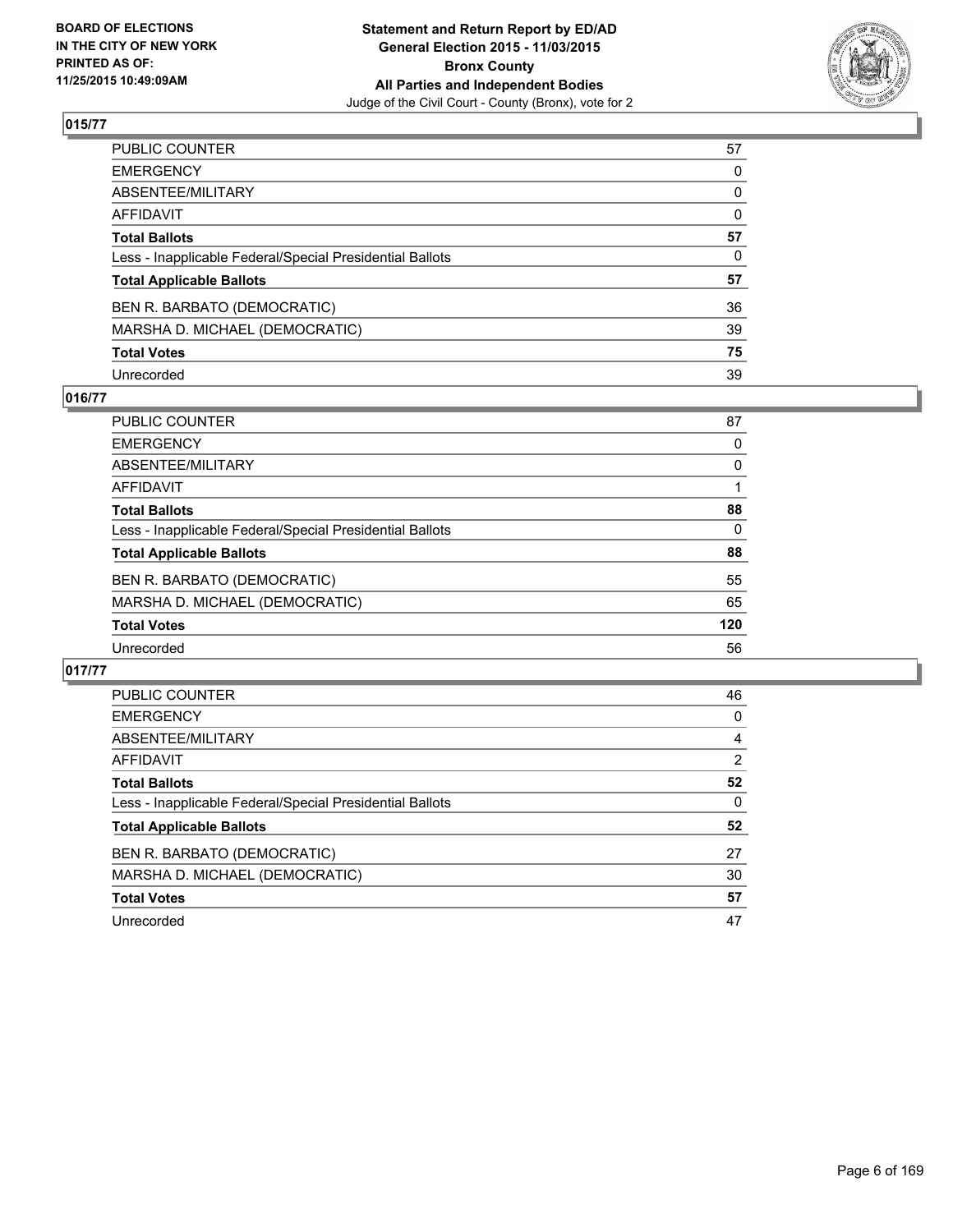

| PUBLIC COUNTER                                           | 41 |
|----------------------------------------------------------|----|
| EMERGENCY                                                | 0  |
| ABSENTEE/MILITARY                                        | 3  |
| AFFIDAVIT                                                | 0  |
| <b>Total Ballots</b>                                     | 44 |
| Less - Inapplicable Federal/Special Presidential Ballots | 0  |
| <b>Total Applicable Ballots</b>                          | 44 |
| BEN R. BARBATO (DEMOCRATIC)                              | 32 |
| MARSHA D. MICHAEL (DEMOCRATIC)                           | 28 |
| <b>Total Votes</b>                                       | 60 |
| Unrecorded                                               | 28 |

#### **019/77**

| <b>PUBLIC COUNTER</b>                                    | 113      |
|----------------------------------------------------------|----------|
| <b>EMERGENCY</b>                                         | $\Omega$ |
| ABSENTEE/MILITARY                                        | 3        |
| <b>AFFIDAVIT</b>                                         | 0        |
| <b>Total Ballots</b>                                     | 116      |
| Less - Inapplicable Federal/Special Presidential Ballots | $\Omega$ |
| <b>Total Applicable Ballots</b>                          | 116      |
| BEN R. BARBATO (DEMOCRATIC)                              | 49       |
| MARSHA D. MICHAEL (DEMOCRATIC)                           | 81       |
| <b>Total Votes</b>                                       | 130      |
| Unrecorded                                               | 102      |

| <b>PUBLIC COUNTER</b>                                    | 37 |
|----------------------------------------------------------|----|
| <b>EMERGENCY</b>                                         | 0  |
| ABSENTEE/MILITARY                                        | 0  |
| AFFIDAVIT                                                | 1  |
| <b>Total Ballots</b>                                     | 38 |
| Less - Inapplicable Federal/Special Presidential Ballots | 0  |
| <b>Total Applicable Ballots</b>                          | 38 |
| BEN R. BARBATO (DEMOCRATIC)                              | 14 |
| MARSHA D. MICHAEL (DEMOCRATIC)                           | 21 |
| EDWARD KIELY (WRITE-IN)                                  |    |
| UNATTRIBUTABLE WRITE-IN (WRITE-IN)                       | 1  |
| <b>Total Votes</b>                                       | 37 |
| Unrecorded                                               | 39 |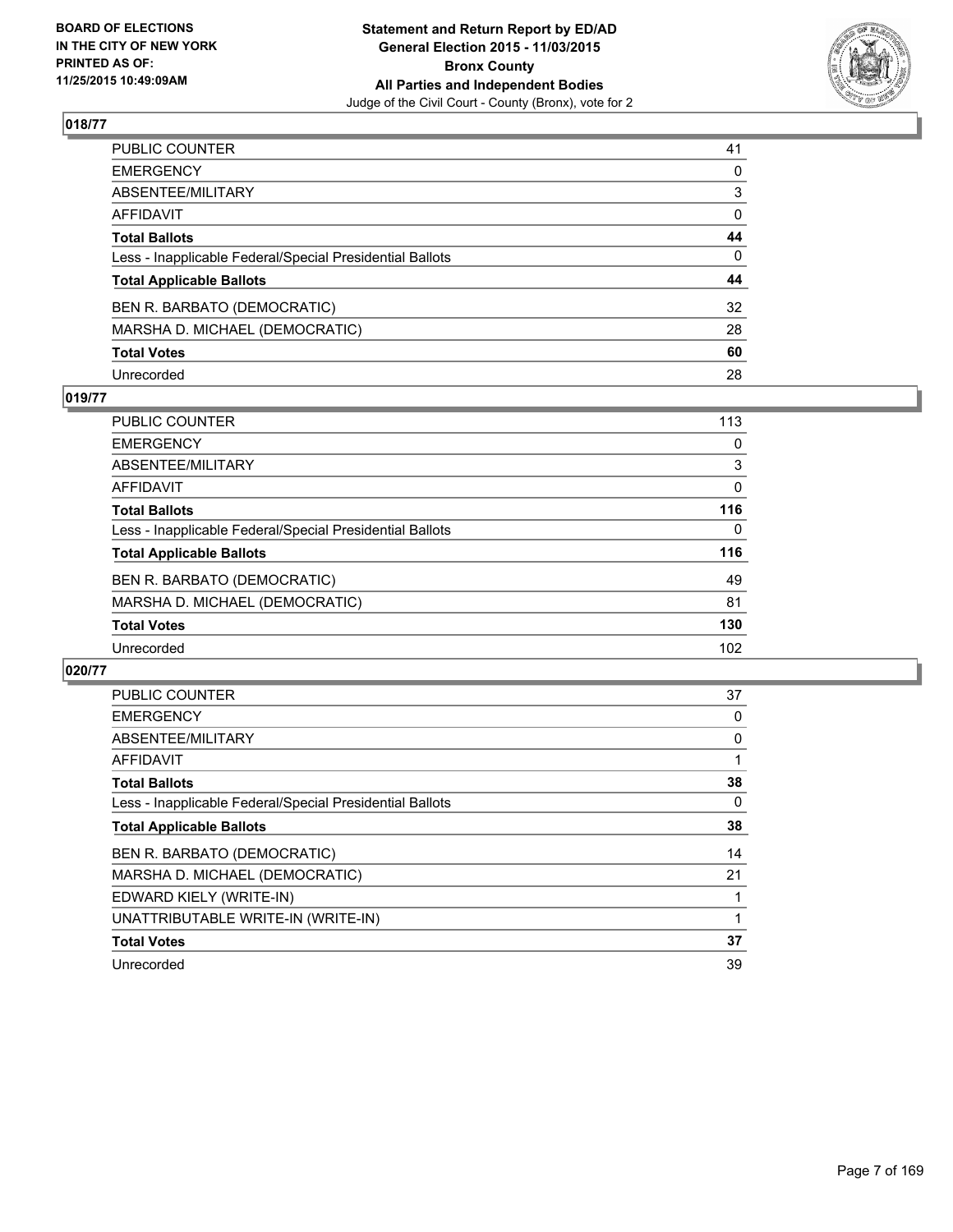

| 100            |
|----------------|
| 0              |
| $\overline{2}$ |
| 5              |
| 107            |
| $\Omega$       |
| 107            |
| 53             |
| 69             |
| 122            |
| 92             |
|                |

#### **022/77 COMBINED into: 021/77**

**023/77** 

| PUBLIC COUNTER                                           | 110 |
|----------------------------------------------------------|-----|
| <b>EMERGENCY</b>                                         | 0   |
| ABSENTEE/MILITARY                                        | 2   |
| <b>AFFIDAVIT</b>                                         | 0   |
| <b>Total Ballots</b>                                     | 112 |
| Less - Inapplicable Federal/Special Presidential Ballots | 0   |
| <b>Total Applicable Ballots</b>                          | 112 |
| BEN R. BARBATO (DEMOCRATIC)                              | 36  |
| MARSHA D. MICHAEL (DEMOCRATIC)                           | 71  |
| UNATTRIBUTABLE WRITE-IN (WRITE-IN)                       | 1   |
| <b>Total Votes</b>                                       | 108 |
| Unrecorded                                               | 116 |
|                                                          |     |

# **024/77 COMBINED into: 019/77**

| <b>PUBLIC COUNTER</b>                                    | 94  |
|----------------------------------------------------------|-----|
| <b>EMERGENCY</b>                                         | 0   |
| ABSENTEE/MILITARY                                        |     |
| AFFIDAVIT                                                | 3   |
| <b>Total Ballots</b>                                     | 98  |
| Less - Inapplicable Federal/Special Presidential Ballots | 0   |
| <b>Total Applicable Ballots</b>                          | 98  |
| BEN R. BARBATO (DEMOCRATIC)                              | 56  |
| MARSHA D. MICHAEL (DEMOCRATIC)                           | 74  |
| <b>Total Votes</b>                                       | 130 |
| Unrecorded                                               | 66  |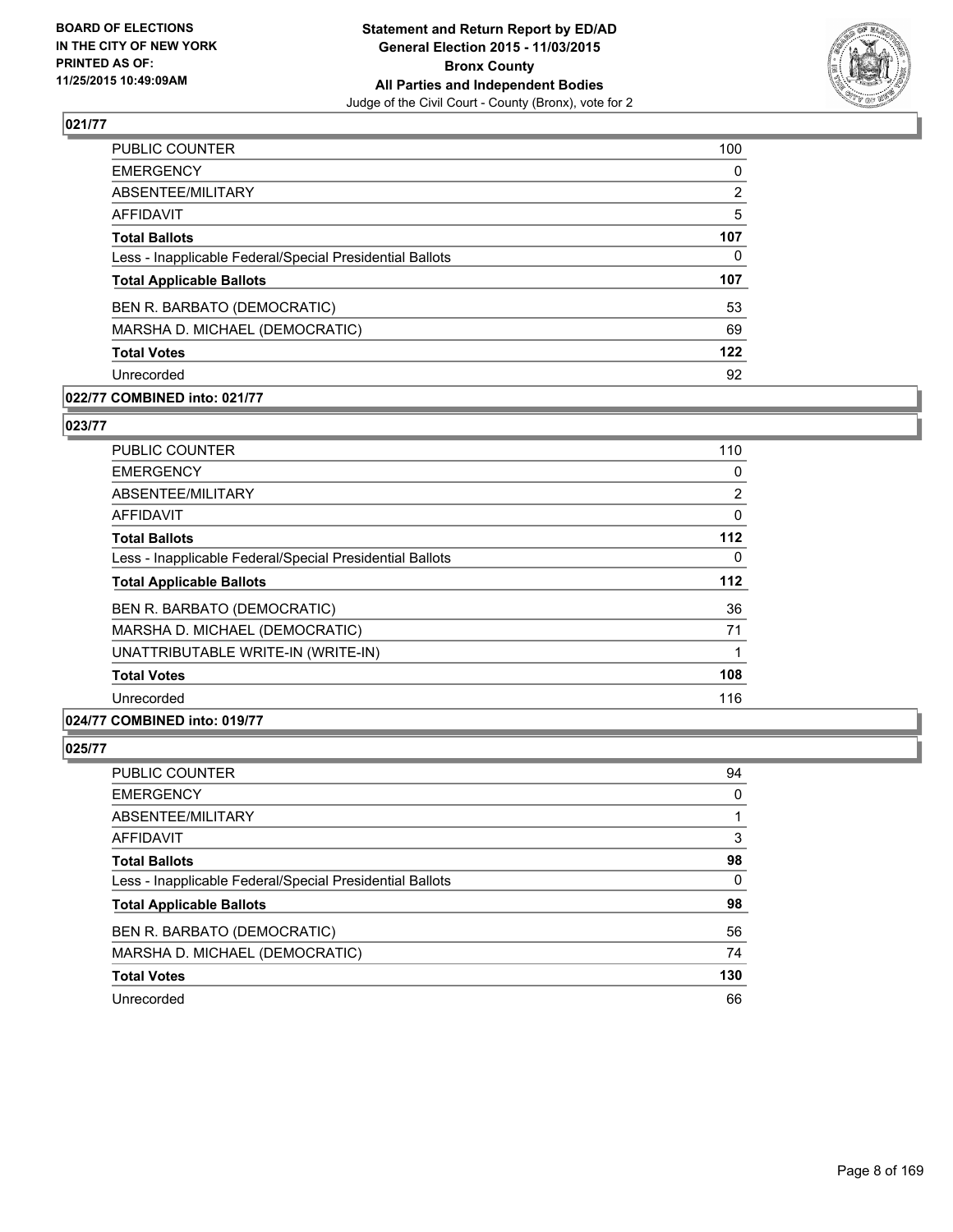

| PUBLIC COUNTER                                           | 79  |
|----------------------------------------------------------|-----|
| EMERGENCY                                                | 0   |
| ABSENTEE/MILITARY                                        | 2   |
| AFFIDAVIT                                                | 0   |
| <b>Total Ballots</b>                                     | 81  |
| Less - Inapplicable Federal/Special Presidential Ballots | 0   |
| <b>Total Applicable Ballots</b>                          | 81  |
| BEN R. BARBATO (DEMOCRATIC)                              | 41  |
| MARSHA D. MICHAEL (DEMOCRATIC)                           | 65  |
| <b>Total Votes</b>                                       | 106 |
| Unrecorded                                               | 56  |

#### **027/77**

| <b>PUBLIC COUNTER</b>                                    | 111 |
|----------------------------------------------------------|-----|
| <b>EMERGENCY</b>                                         | 0   |
| ABSENTEE/MILITARY                                        | 10  |
| AFFIDAVIT                                                | 5   |
| <b>Total Ballots</b>                                     | 126 |
| Less - Inapplicable Federal/Special Presidential Ballots | 0   |
| <b>Total Applicable Ballots</b>                          | 126 |
| BEN R. BARBATO (DEMOCRATIC)                              | 48  |
| MARSHA D. MICHAEL (DEMOCRATIC)                           | 74  |
| <b>Total Votes</b>                                       | 122 |
| Unrecorded                                               | 130 |

**028/77 COMBINED into: 027/77**

**029/77 COMBINED into: 026/77**

#### **030/77 COMBINED into: 026/77**

#### **031/77 COMBINED into: 026/77**

#### **032/77 COMBINED into: 018/77**

| <b>PUBLIC COUNTER</b>                                    | 44             |
|----------------------------------------------------------|----------------|
| <b>EMERGENCY</b>                                         | 0              |
| ABSENTEE/MILITARY                                        | $\overline{2}$ |
| AFFIDAVIT                                                |                |
| <b>Total Ballots</b>                                     | 47             |
| Less - Inapplicable Federal/Special Presidential Ballots | 0              |
| <b>Total Applicable Ballots</b>                          | 47             |
| BEN R. BARBATO (DEMOCRATIC)                              | 25             |
| MARSHA D. MICHAEL (DEMOCRATIC)                           | 35             |
| UNATTRIBUTABLE WRITE-IN (WRITE-IN)                       |                |
| <b>Total Votes</b>                                       | 61             |
| Unrecorded                                               | 33             |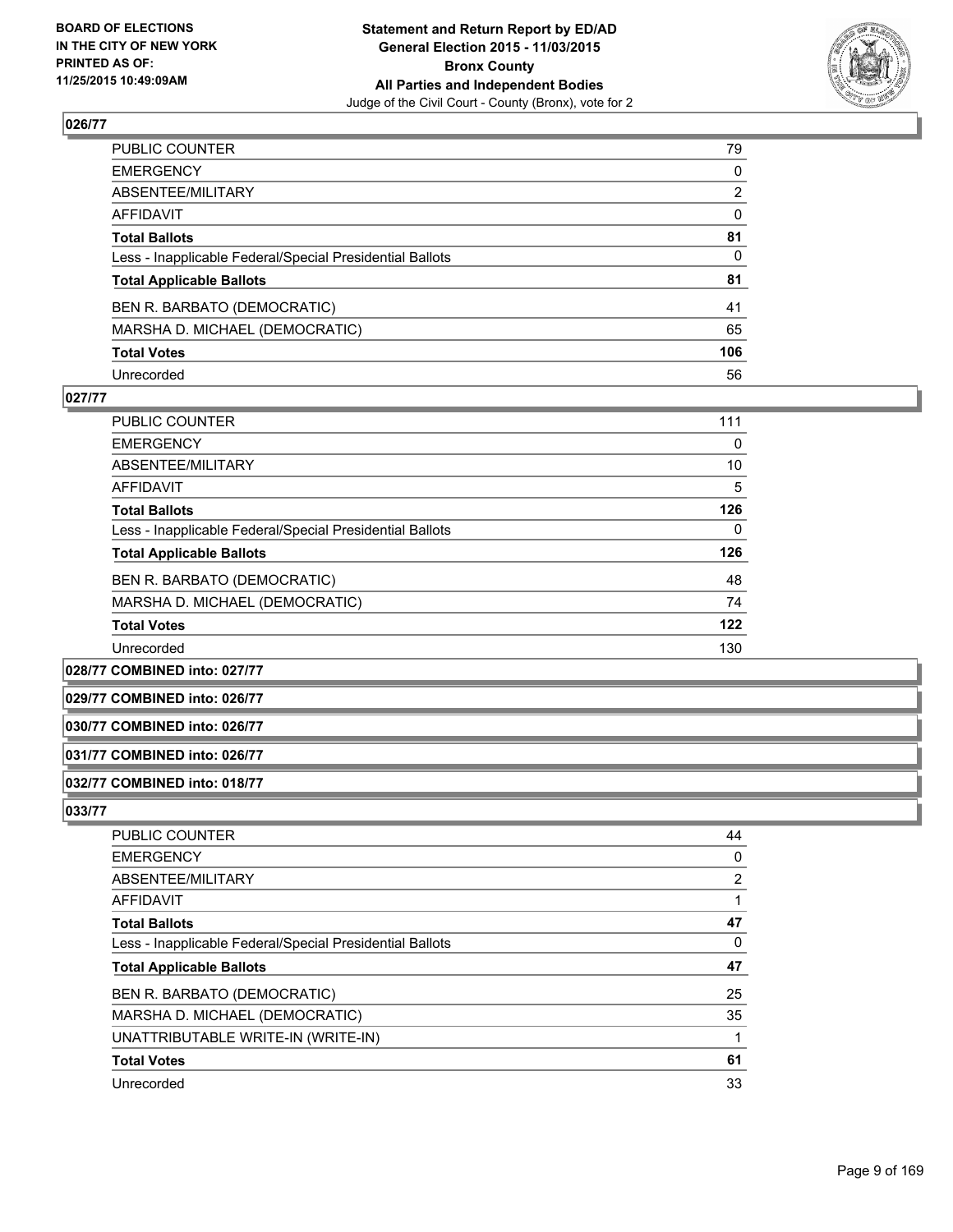

| PUBLIC COUNTER                                           | 56 |
|----------------------------------------------------------|----|
| EMERGENCY                                                | 0  |
| ABSENTEE/MILITARY                                        | 3  |
| AFFIDAVIT                                                | 5  |
| <b>Total Ballots</b>                                     | 64 |
| Less - Inapplicable Federal/Special Presidential Ballots | 0  |
| <b>Total Applicable Ballots</b>                          | 64 |
| BEN R. BARBATO (DEMOCRATIC)                              | 36 |
| MARSHA D. MICHAEL (DEMOCRATIC)                           | 43 |
| <b>Total Votes</b>                                       | 79 |
| Unrecorded                                               | 49 |

## **035/77**

| <b>PUBLIC COUNTER</b>                                    | 33             |
|----------------------------------------------------------|----------------|
| <b>EMERGENCY</b>                                         | 0              |
| ABSENTEE/MILITARY                                        |                |
| AFFIDAVIT                                                | $\overline{2}$ |
| <b>Total Ballots</b>                                     | 36             |
| Less - Inapplicable Federal/Special Presidential Ballots | 0              |
| <b>Total Applicable Ballots</b>                          | 36             |
| BEN R. BARBATO (DEMOCRATIC)                              | 15             |
| MARSHA D. MICHAEL (DEMOCRATIC)                           | 26             |
| <b>Total Votes</b>                                       | 41             |
| Unrecorded                                               | 31             |
|                                                          |                |

#### **036/77 COMBINED into: 033/77**

| <b>PUBLIC COUNTER</b>                                    | 36 |
|----------------------------------------------------------|----|
| <b>EMERGENCY</b>                                         | 0  |
| ABSENTEE/MILITARY                                        | 3  |
| AFFIDAVIT                                                |    |
| <b>Total Ballots</b>                                     | 40 |
| Less - Inapplicable Federal/Special Presidential Ballots | 0  |
| <b>Total Applicable Ballots</b>                          | 40 |
| BEN R. BARBATO (DEMOCRATIC)                              | 26 |
| MARSHA D. MICHAEL (DEMOCRATIC)                           | 32 |
| <b>Total Votes</b>                                       | 58 |
| Unrecorded                                               | 22 |
| 038/77 COMBINED into: 017/77                             |    |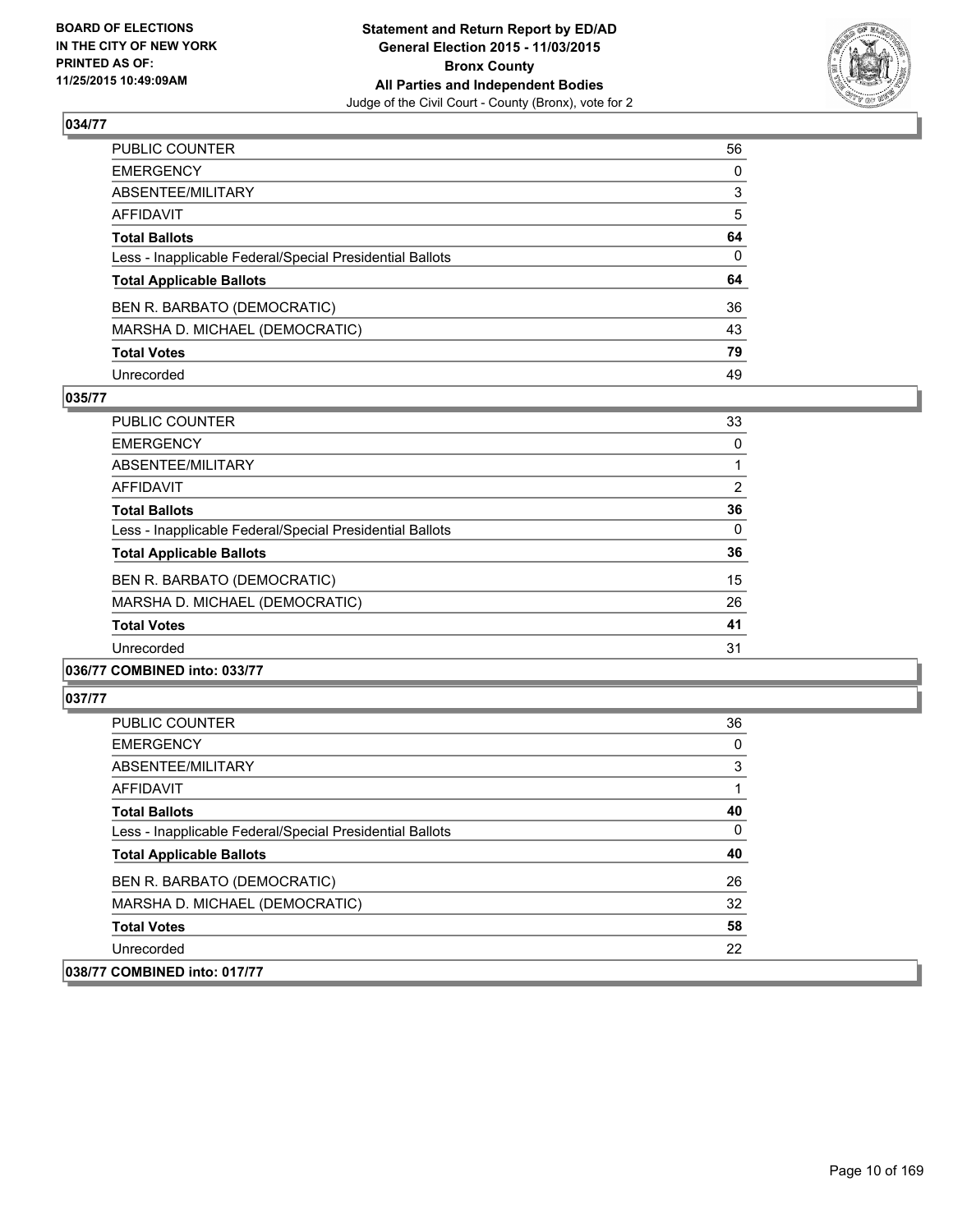

| <b>PUBLIC COUNTER</b>                                    | 120 |
|----------------------------------------------------------|-----|
| <b>EMERGENCY</b>                                         | 0   |
| ABSENTEE/MILITARY                                        | 5   |
| AFFIDAVIT                                                | 3   |
| <b>Total Ballots</b>                                     | 128 |
| Less - Inapplicable Federal/Special Presidential Ballots | 0   |
| <b>Total Applicable Ballots</b>                          | 128 |
| BEN R. BARBATO (DEMOCRATIC)                              | 91  |
| MARSHA D. MICHAEL (DEMOCRATIC)                           | 105 |
| <b>Total Votes</b>                                       | 196 |
| Unrecorded                                               | 60  |

## **040/77 COMBINED into: 039/77**

**041/77** 

| <b>PUBLIC COUNTER</b>                                    | 88             |
|----------------------------------------------------------|----------------|
| <b>EMERGENCY</b>                                         | 0              |
| ABSENTEE/MILITARY                                        | $\overline{2}$ |
| AFFIDAVIT                                                |                |
| <b>Total Ballots</b>                                     | 91             |
| Less - Inapplicable Federal/Special Presidential Ballots | 0              |
| <b>Total Applicable Ballots</b>                          | 91             |
| BEN R. BARBATO (DEMOCRATIC)                              | 62             |
| MARSHA D. MICHAEL (DEMOCRATIC)                           | 78             |
| <b>Total Votes</b>                                       | 140            |
| Unrecorded                                               | 42             |
|                                                          |                |

| <b>PUBLIC COUNTER</b>                                    | 50 |
|----------------------------------------------------------|----|
| <b>EMERGENCY</b>                                         | 0  |
| ABSENTEE/MILITARY                                        | 2  |
| AFFIDAVIT                                                | 2  |
| <b>Total Ballots</b>                                     | 54 |
| Less - Inapplicable Federal/Special Presidential Ballots | 0  |
| <b>Total Applicable Ballots</b>                          | 54 |
| BEN R. BARBATO (DEMOCRATIC)                              | 26 |
| MARSHA D. MICHAEL (DEMOCRATIC)                           | 44 |
| UNATTRIBUTABLE WRITE-IN (WRITE-IN)                       | 1  |
| <b>Total Votes</b>                                       | 71 |
| Unrecorded                                               | 37 |
| 043/77 COMBINED into: 041/77                             |    |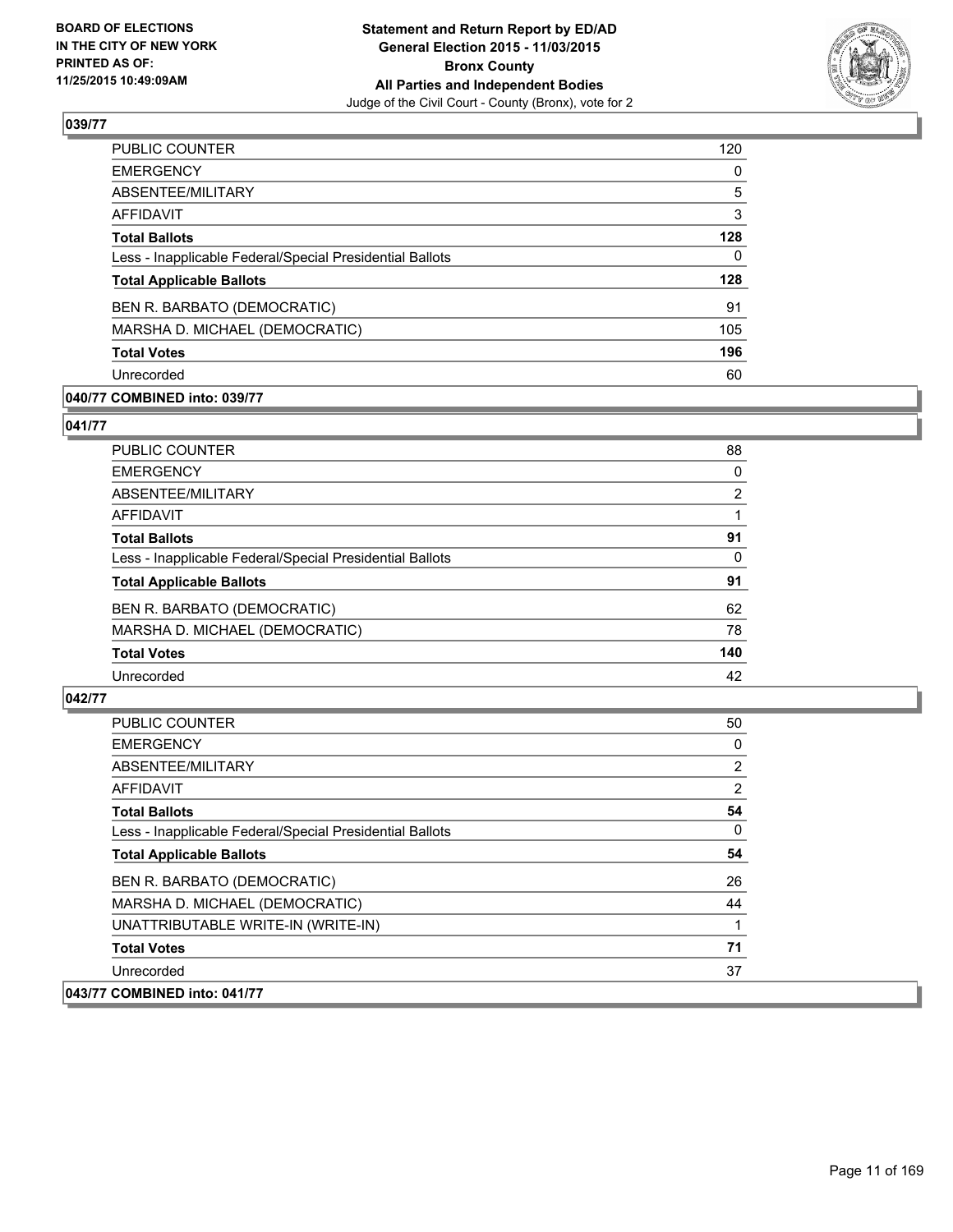

| PUBLIC COUNTER                                           | 60 |
|----------------------------------------------------------|----|
| EMERGENCY                                                | 0  |
| ABSENTEE/MILITARY                                        | 4  |
| AFFIDAVIT                                                | 4  |
| <b>Total Ballots</b>                                     | 68 |
| Less - Inapplicable Federal/Special Presidential Ballots | 0  |
| <b>Total Applicable Ballots</b>                          | 68 |
| BEN R. BARBATO (DEMOCRATIC)                              | 43 |
| MARSHA D. MICHAEL (DEMOCRATIC)                           | 52 |
| <b>Total Votes</b>                                       | 95 |
| Unrecorded                                               | 41 |

## **045/77**

| <b>PUBLIC COUNTER</b>                                    | 116 |
|----------------------------------------------------------|-----|
| <b>EMERGENCY</b>                                         | 0   |
| ABSENTEE/MILITARY                                        | 20  |
| AFFIDAVIT                                                | 2   |
| <b>Total Ballots</b>                                     | 138 |
| Less - Inapplicable Federal/Special Presidential Ballots | 0   |
| <b>Total Applicable Ballots</b>                          | 138 |
| BEN R. BARBATO (DEMOCRATIC)                              | 78  |
| MARSHA D. MICHAEL (DEMOCRATIC)                           | 95  |
| UNATTRIBUTABLE WRITE-IN (WRITE-IN)                       | 2   |
| <b>Total Votes</b>                                       | 175 |
| Unrecorded                                               | 101 |
|                                                          |     |

| PUBLIC COUNTER                                           | 113 |
|----------------------------------------------------------|-----|
| <b>EMERGENCY</b>                                         | 0   |
| ABSENTEE/MILITARY                                        | 5   |
| AFFIDAVIT                                                | 6   |
| <b>Total Ballots</b>                                     | 124 |
| Less - Inapplicable Federal/Special Presidential Ballots | 0   |
| <b>Total Applicable Ballots</b>                          | 124 |
| BEN R. BARBATO (DEMOCRATIC)                              | 77  |
| MARSHA D. MICHAEL (DEMOCRATIC)                           | 93  |
| CLOVES GRIMES (WRITE-IN)                                 |     |
| <b>VERA PAYNE (WRITE-IN)</b>                             |     |
| <b>Total Votes</b>                                       | 172 |
| Unrecorded                                               | 76  |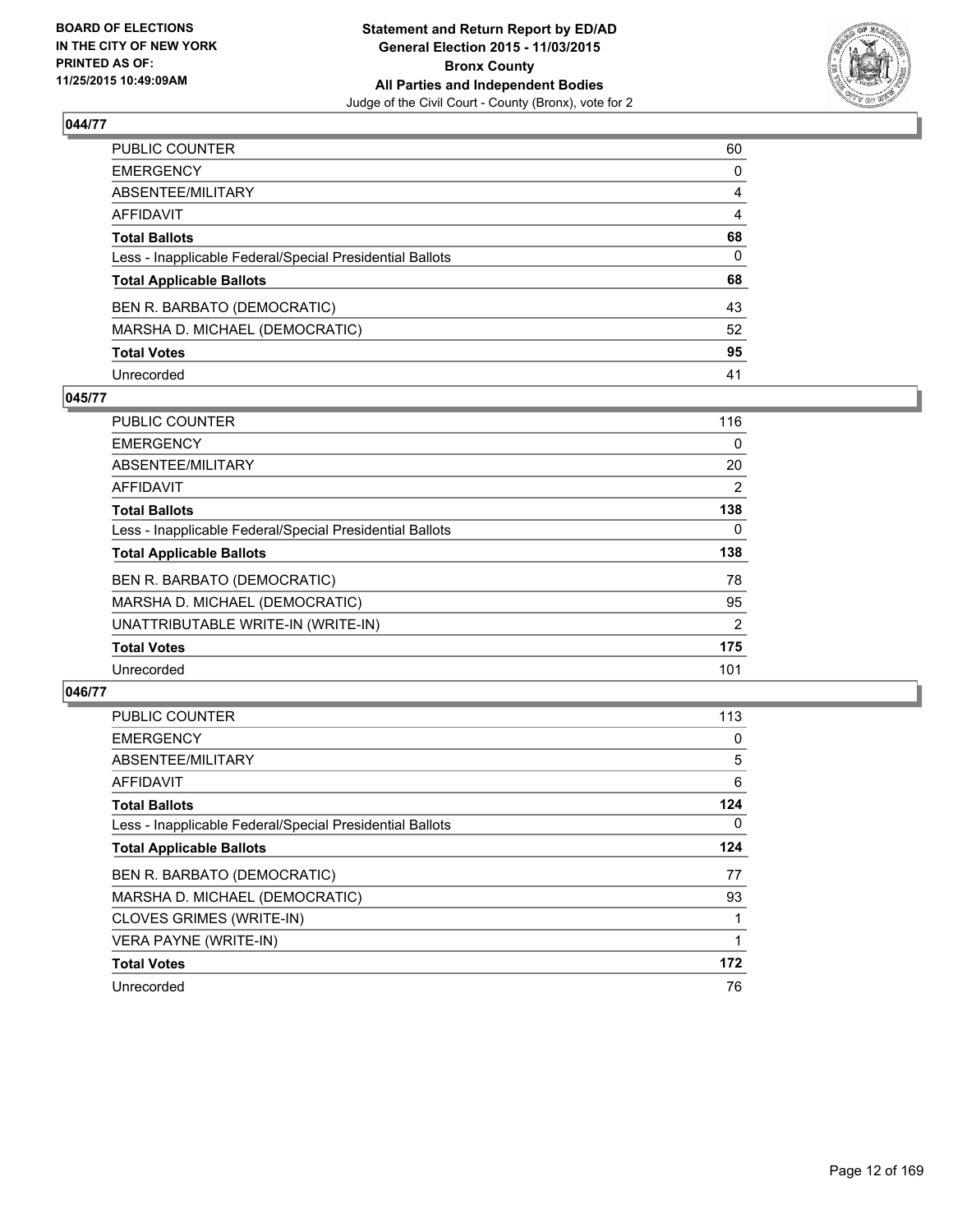

| PUBLIC COUNTER                                           | 129 |
|----------------------------------------------------------|-----|
| <b>EMERGENCY</b>                                         | 0   |
| ABSENTEE/MILITARY                                        | 3   |
| <b>AFFIDAVIT</b>                                         | 6   |
| <b>Total Ballots</b>                                     | 138 |
| Less - Inapplicable Federal/Special Presidential Ballots | 0   |
| <b>Total Applicable Ballots</b>                          | 138 |
| <b>BEN R. BARBATO (DEMOCRATIC)</b>                       | 83  |
| MARSHA D. MICHAEL (DEMOCRATIC)                           | 101 |
| UNATTRIBUTABLE WRITE-IN (WRITE-IN)                       |     |
| <b>Total Votes</b>                                       | 185 |
| Unrecorded                                               | 91  |

#### **048/77**

| <b>PUBLIC COUNTER</b>                                    | 54       |
|----------------------------------------------------------|----------|
| <b>EMERGENCY</b>                                         | 0        |
| ABSENTEE/MILITARY                                        | 0        |
| <b>AFFIDAVIT</b>                                         |          |
| <b>Total Ballots</b>                                     | 55       |
| Less - Inapplicable Federal/Special Presidential Ballots | $\Omega$ |
| <b>Total Applicable Ballots</b>                          | 55       |
| BEN R. BARBATO (DEMOCRATIC)                              | 39       |
| MARSHA D. MICHAEL (DEMOCRATIC)                           | 45       |
| <b>Total Votes</b>                                       | 84       |
| Unrecorded                                               | 26       |
|                                                          |          |

| <b>PUBLIC COUNTER</b>                                    | 80  |
|----------------------------------------------------------|-----|
| <b>EMERGENCY</b>                                         | 0   |
| ABSENTEE/MILITARY                                        | 5   |
| <b>AFFIDAVIT</b>                                         | 3   |
| <b>Total Ballots</b>                                     | 88  |
| Less - Inapplicable Federal/Special Presidential Ballots | 0   |
| <b>Total Applicable Ballots</b>                          | 88  |
| BEN R. BARBATO (DEMOCRATIC)                              | 55  |
| MARSHA D. MICHAEL (DEMOCRATIC)                           | 62  |
| <b>Total Votes</b>                                       | 117 |
| Unrecorded                                               | 59  |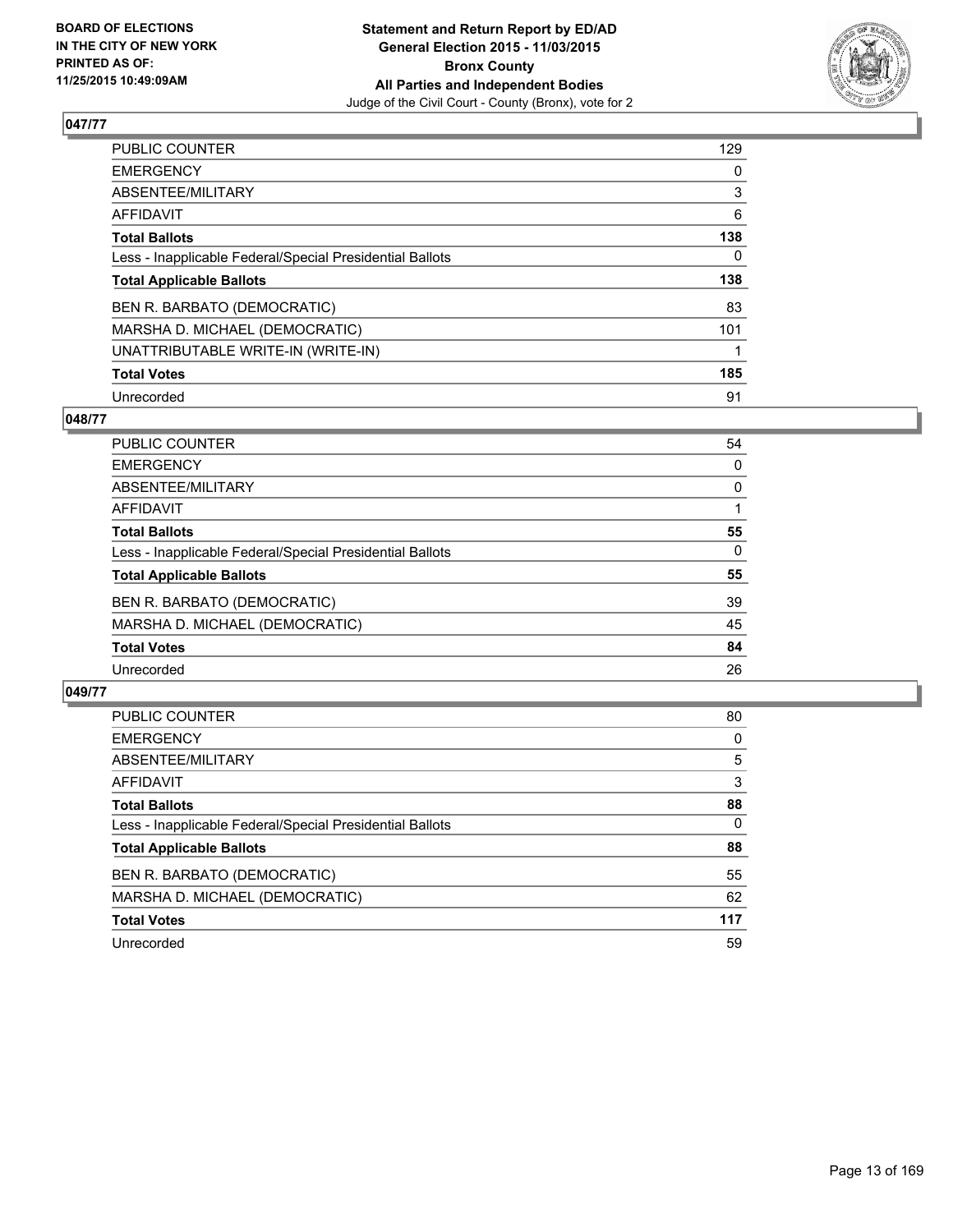

| PUBLIC COUNTER                                           | 65  |
|----------------------------------------------------------|-----|
| EMERGENCY                                                | 45  |
| ABSENTEE/MILITARY                                        | 4   |
| AFFIDAVIT                                                | 2   |
| <b>Total Ballots</b>                                     | 116 |
| Less - Inapplicable Federal/Special Presidential Ballots | 0   |
| <b>Total Applicable Ballots</b>                          | 116 |
| BEN R. BARBATO (DEMOCRATIC)                              | 73  |
| MARSHA D. MICHAEL (DEMOCRATIC)                           | 85  |
| <b>Total Votes</b>                                       | 158 |
| Unrecorded                                               | 74  |

## **051/77**

| <b>PUBLIC COUNTER</b>                                    | 34       |
|----------------------------------------------------------|----------|
| <b>EMERGENCY</b>                                         | 11       |
| ABSENTEE/MILITARY                                        | 0        |
| <b>AFFIDAVIT</b>                                         | $\Omega$ |
| <b>Total Ballots</b>                                     | 45       |
| Less - Inapplicable Federal/Special Presidential Ballots | $\Omega$ |
| <b>Total Applicable Ballots</b>                          | 45       |
| BEN R. BARBATO (DEMOCRATIC)                              | 21       |
| MARSHA D. MICHAEL (DEMOCRATIC)                           | 34       |
| <b>Total Votes</b>                                       | 55       |
| Unrecorded                                               | 35       |

| PUBLIC COUNTER                                           | 17 |
|----------------------------------------------------------|----|
| <b>EMERGENCY</b>                                         | 0  |
| ABSENTEE/MILITARY                                        |    |
| AFFIDAVIT                                                | 4  |
| <b>Total Ballots</b>                                     | 22 |
| Less - Inapplicable Federal/Special Presidential Ballots | 0  |
| <b>Total Applicable Ballots</b>                          | 22 |
| BEN R. BARBATO (DEMOCRATIC)                              | 8  |
| MARSHA D. MICHAEL (DEMOCRATIC)                           | 11 |
| KAUEF BROWDER (WRITE-IN)                                 |    |
| UNATTRIBUTABLE WRITE-IN (WRITE-IN)                       |    |
| <b>Total Votes</b>                                       | 21 |
| Unrecorded                                               | 23 |
| 053/77 COMBINED into: 050/77                             |    |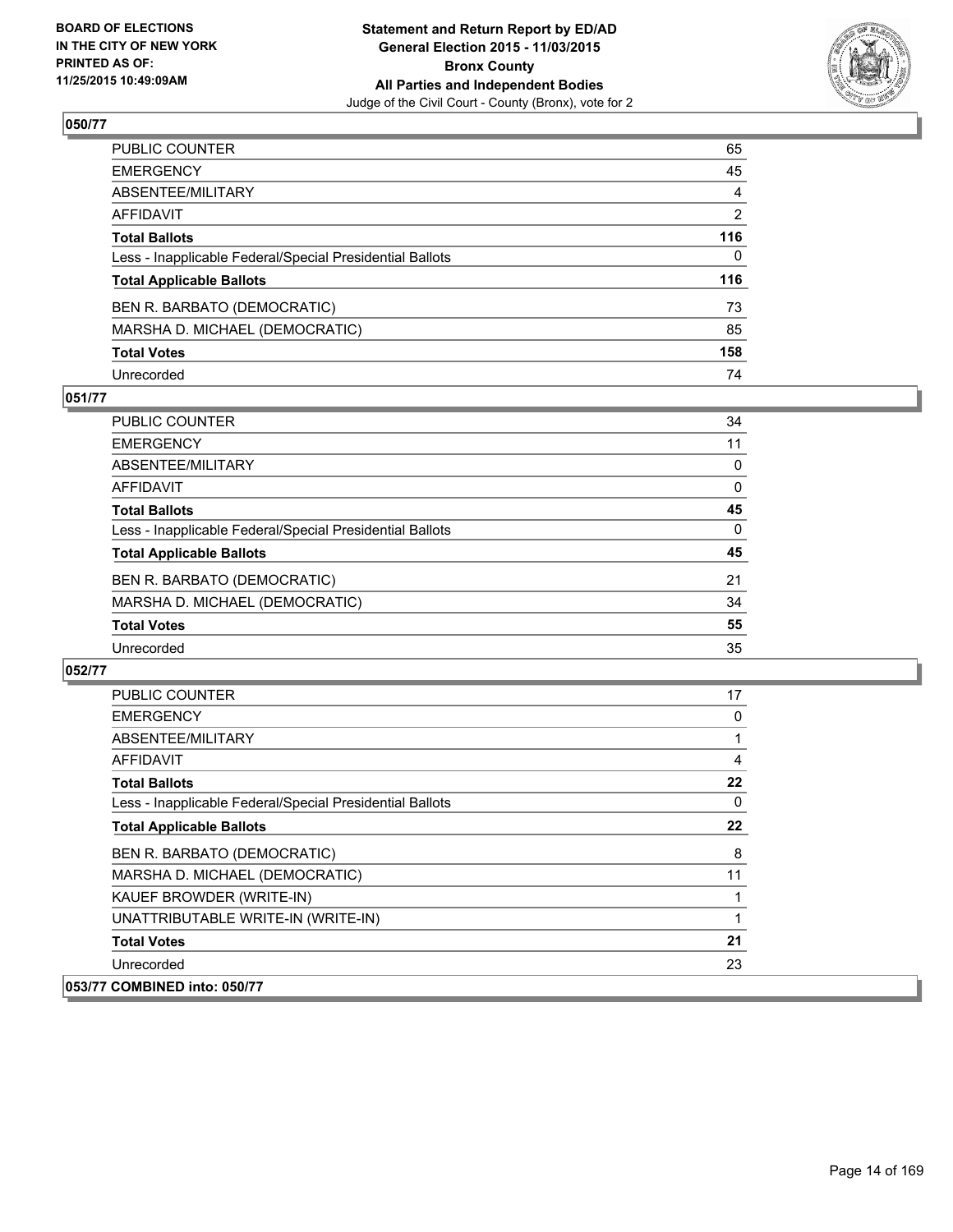

| PUBLIC COUNTER                                           | 101 |
|----------------------------------------------------------|-----|
| EMERGENCY                                                | 0   |
| ABSENTEE/MILITARY                                        | 2   |
| AFFIDAVIT                                                | 2   |
| <b>Total Ballots</b>                                     | 105 |
| Less - Inapplicable Federal/Special Presidential Ballots | 0   |
| <b>Total Applicable Ballots</b>                          | 105 |
| BEN R. BARBATO (DEMOCRATIC)                              | 52  |
| MARSHA D. MICHAEL (DEMOCRATIC)                           | 75  |
| <b>Total Votes</b>                                       | 127 |
| Unrecorded                                               | 83  |

## **055/77**

| <b>PUBLIC COUNTER</b>                                    | 37 |
|----------------------------------------------------------|----|
| <b>EMERGENCY</b>                                         | 0  |
| ABSENTEE/MILITARY                                        |    |
| <b>AFFIDAVIT</b>                                         |    |
| <b>Total Ballots</b>                                     | 39 |
| Less - Inapplicable Federal/Special Presidential Ballots | 0  |
| <b>Total Applicable Ballots</b>                          | 39 |
| BEN R. BARBATO (DEMOCRATIC)                              | 16 |
| MARSHA D. MICHAEL (DEMOCRATIC)                           | 33 |
| <b>Total Votes</b>                                       | 49 |
| Unrecorded                                               | 29 |
|                                                          |    |

**056/77 COMBINED into: 045/77**

#### **057/77 COMBINED into: 047/77**

#### **058/77 COMBINED into: 046/77**

#### **059/77**

| <b>PUBLIC COUNTER</b>                                    | 88  |
|----------------------------------------------------------|-----|
| <b>EMERGENCY</b>                                         | 0   |
| ABSENTEE/MILITARY                                        |     |
| <b>AFFIDAVIT</b>                                         |     |
| <b>Total Ballots</b>                                     | 96  |
| Less - Inapplicable Federal/Special Presidential Ballots | 0   |
| <b>Total Applicable Ballots</b>                          | 96  |
| BEN R. BARBATO (DEMOCRATIC)                              | 45  |
| MARSHA D. MICHAEL (DEMOCRATIC)                           | 60  |
| <b>Total Votes</b>                                       | 105 |
| Unrecorded                                               | 87  |
| 060/77 COMBINED into: 059/77                             |     |

**061/77 COMBINED into: 049/77**

**062/77 COMBINED into: 054/77**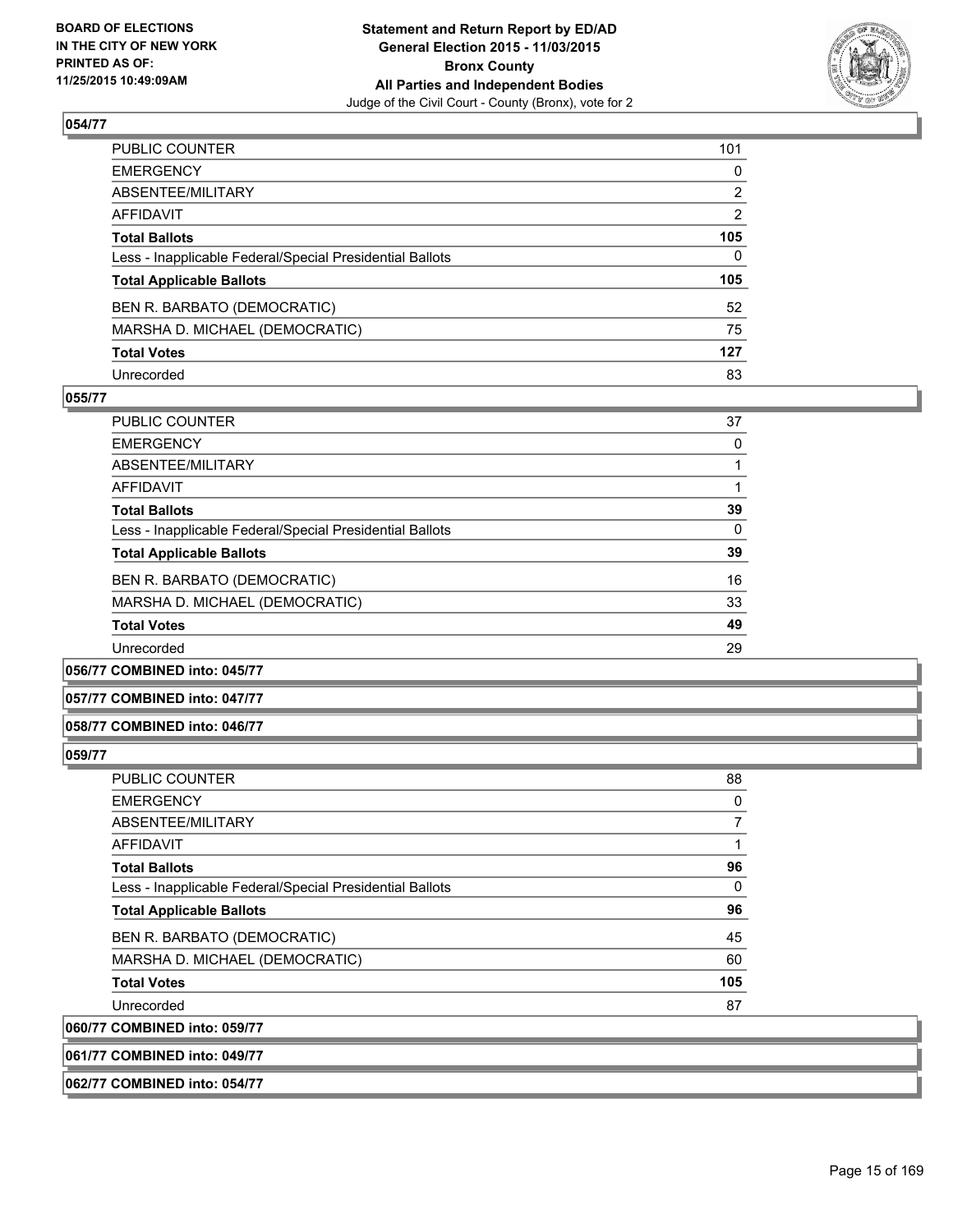

| 53       |
|----------|
| $\Omega$ |
|          |
| 4        |
| 58       |
| 0        |
| 58       |
| 28       |
| 33       |
| 61       |
| 55       |
|          |

## **064/77 COMBINED into: 063/77**

#### **065/77**

| PUBLIC COUNTER                                           | 45 |
|----------------------------------------------------------|----|
| <b>EMERGENCY</b>                                         | 0  |
| ABSENTEE/MILITARY                                        | 4  |
| <b>AFFIDAVIT</b>                                         | 3  |
| <b>Total Ballots</b>                                     | 52 |
| Less - Inapplicable Federal/Special Presidential Ballots | 0  |
| <b>Total Applicable Ballots</b>                          | 52 |
| BEN R. BARBATO (DEMOCRATIC)                              | 30 |
| MARSHA D. MICHAEL (DEMOCRATIC)                           | 34 |
| <b>Total Votes</b>                                       | 64 |
| Unrecorded                                               | 40 |
|                                                          |    |

## **066/77**

| <b>EMERGENCY</b>                                         | 0  |
|----------------------------------------------------------|----|
| ABSENTEE/MILITARY                                        | 0  |
| <b>AFFIDAVIT</b>                                         | 0  |
| <b>Total Ballots</b>                                     |    |
| Less - Inapplicable Federal/Special Presidential Ballots | 0  |
| <b>Total Applicable Ballots</b>                          |    |
| BEN R. BARBATO (DEMOCRATIC)                              | 6  |
| MARSHA D. MICHAEL (DEMOCRATIC)                           | 6  |
| UNATTRIBUTABLE WRITE-IN (WRITE-IN)                       | 1  |
| <b>Total Votes</b>                                       | 13 |
| Unrecorded                                               |    |

**067/77 COMBINED into: 016/77**

**068/77 COMBINED into: 001/77**

**069/77 COMBINED into: 009/77**

**070/77 COMBINED into: 039/77**

**071/77 COMBINED into: 045/77**

**072/77 COMBINED into: 049/77**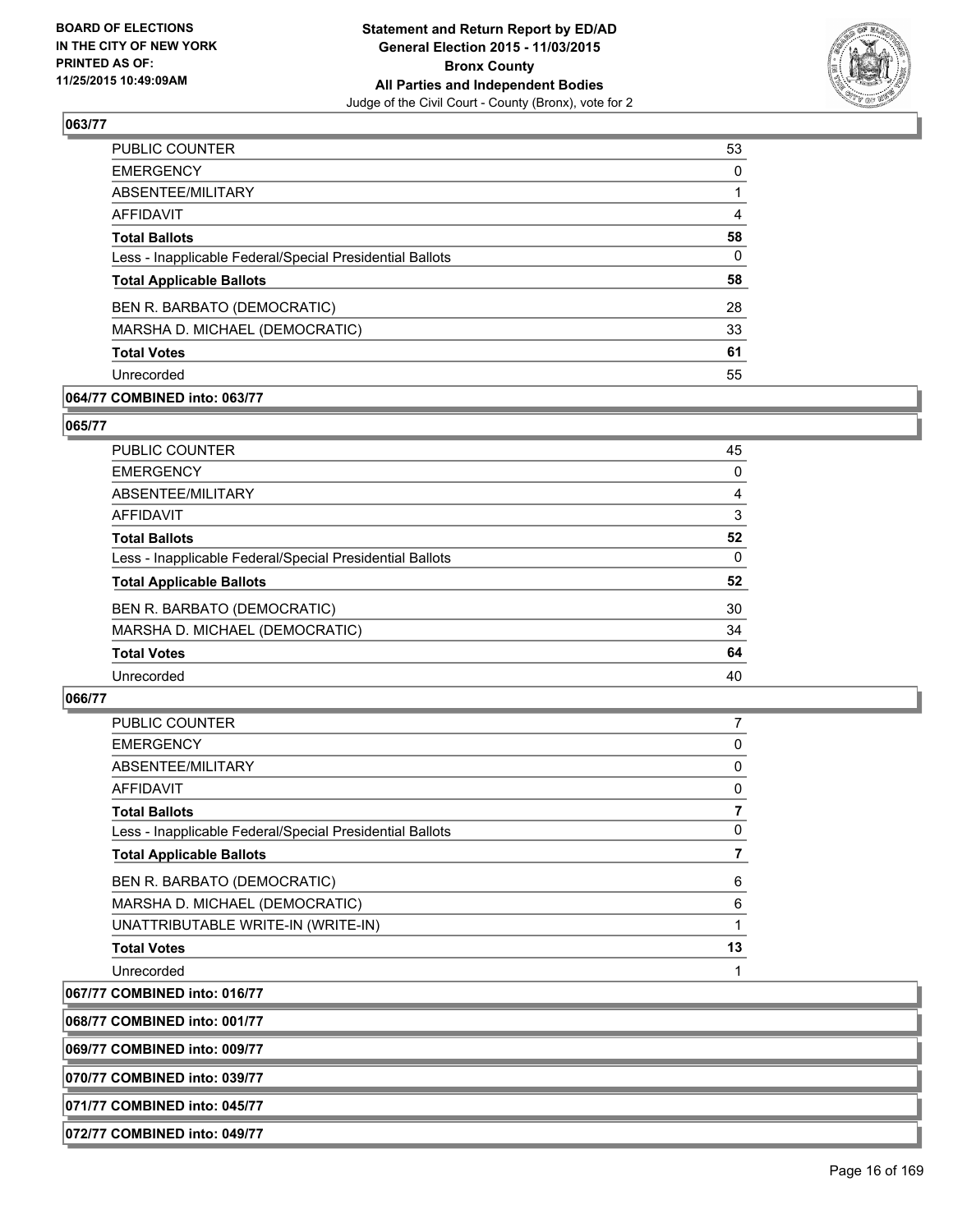

**073/77 COMBINED into: 009/77**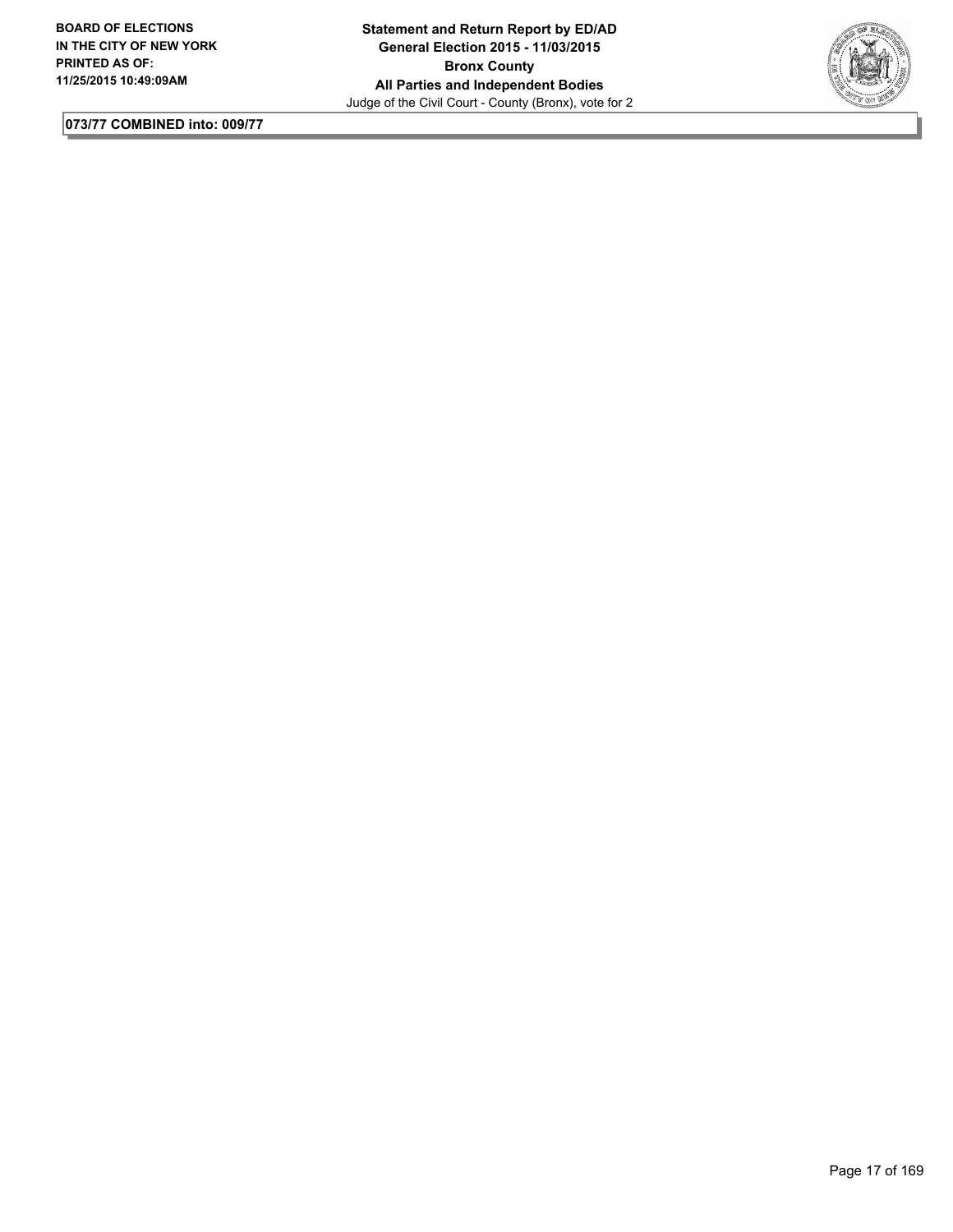

| PUBLIC COUNTER                                           | 40           |
|----------------------------------------------------------|--------------|
| EMERGENCY                                                | $\mathbf{0}$ |
| ABSENTEE/MILITARY                                        | 3            |
| AFFIDAVIT                                                |              |
| <b>Total Ballots</b>                                     | 44           |
| Less - Inapplicable Federal/Special Presidential Ballots | $\Omega$     |
| <b>Total Applicable Ballots</b>                          | 44           |
| BEN R. BARBATO (DEMOCRATIC)                              | 26           |
| MARSHA D. MICHAEL (DEMOCRATIC)                           | 29           |
| <b>Total Votes</b>                                       | 55           |
| Unrecorded                                               | 33           |

#### **002/78**

| <b>PUBLIC COUNTER</b>                                    | 86  |
|----------------------------------------------------------|-----|
| <b>EMERGENCY</b>                                         | 0   |
| ABSENTEE/MILITARY                                        |     |
| <b>AFFIDAVIT</b>                                         | 2   |
| <b>Total Ballots</b>                                     | 89  |
| Less - Inapplicable Federal/Special Presidential Ballots | 0   |
| <b>Total Applicable Ballots</b>                          | 89  |
| BEN R. BARBATO (DEMOCRATIC)                              | 52  |
| MARSHA D. MICHAEL (DEMOCRATIC)                           | 65  |
| <b>Total Votes</b>                                       | 117 |
| Unrecorded                                               | 61  |

| <b>PUBLIC COUNTER</b>                                    | 62  |
|----------------------------------------------------------|-----|
| <b>EMERGENCY</b>                                         | 0   |
| ABSENTEE/MILITARY                                        |     |
| AFFIDAVIT                                                | 26  |
| <b>Total Ballots</b>                                     | 89  |
| Less - Inapplicable Federal/Special Presidential Ballots | 0   |
| <b>Total Applicable Ballots</b>                          | 89  |
| BEN R. BARBATO (DEMOCRATIC)                              | 53  |
| MARSHA D. MICHAEL (DEMOCRATIC)                           | 60  |
| UNATTRIBUTABLE WRITE-IN (WRITE-IN)                       | 2   |
| <b>Total Votes</b>                                       | 115 |
| Unrecorded                                               | 63  |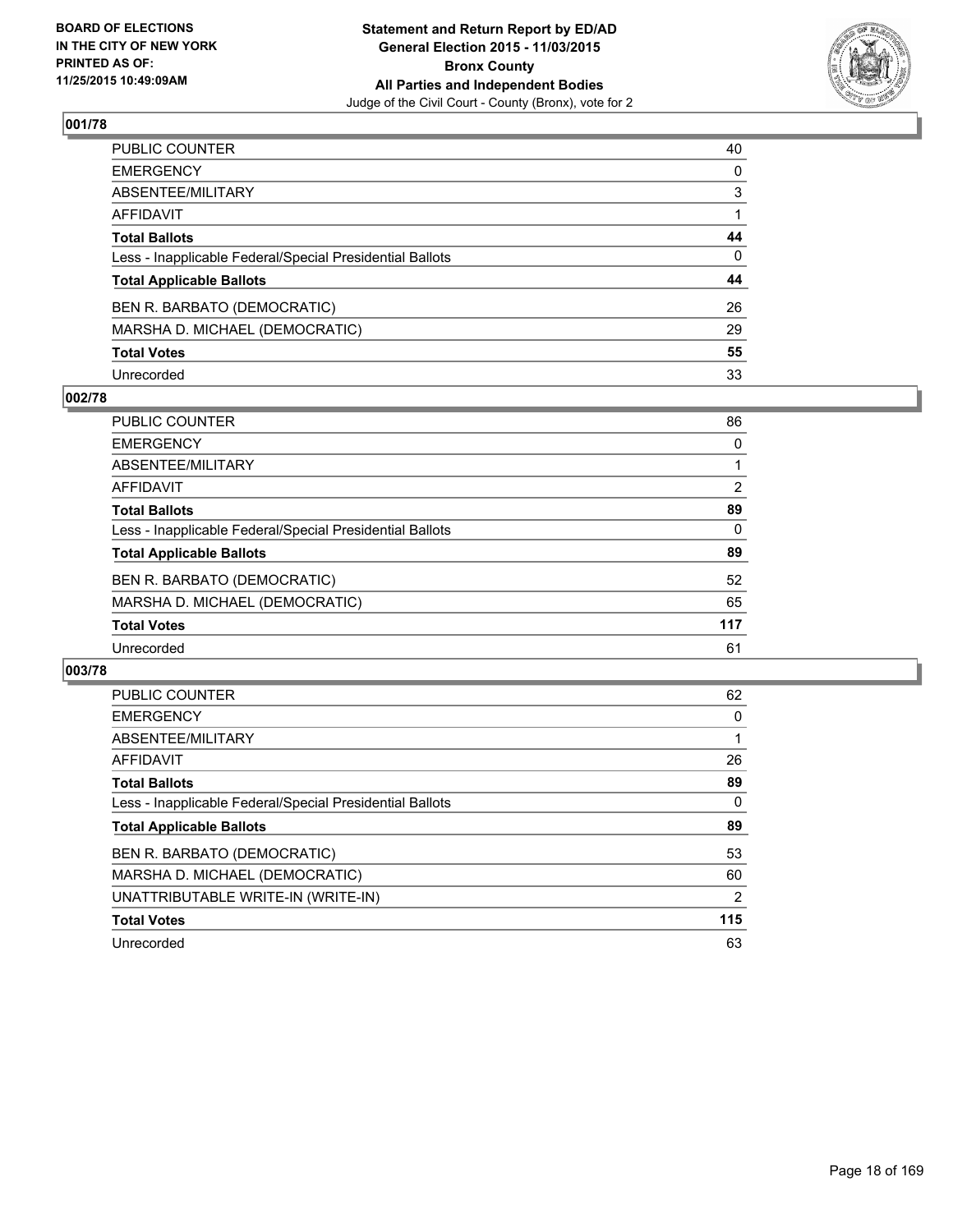

| <b>PUBLIC COUNTER</b>                                    | 69           |
|----------------------------------------------------------|--------------|
| <b>EMERGENCY</b>                                         | 0            |
| ABSENTEE/MILITARY                                        | 6            |
| AFFIDAVIT                                                |              |
| <b>Total Ballots</b>                                     | 76           |
| Less - Inapplicable Federal/Special Presidential Ballots | $\mathbf{0}$ |
| <b>Total Applicable Ballots</b>                          | 76           |
| BEN R. BARBATO (DEMOCRATIC)                              | 52           |
| MARSHA D. MICHAEL (DEMOCRATIC)                           | 59           |
| <b>Total Votes</b>                                       | 111          |
| Unrecorded                                               | 41           |
|                                                          |              |

## **005/78 COMBINED into: 003/78**

#### **006/78**

| <b>PUBLIC COUNTER</b>                                    | 66 |
|----------------------------------------------------------|----|
| <b>EMERGENCY</b>                                         | 0  |
| ABSENTEE/MILITARY                                        |    |
| AFFIDAVIT                                                |    |
| <b>Total Ballots</b>                                     | 68 |
| Less - Inapplicable Federal/Special Presidential Ballots | 0  |
| <b>Total Applicable Ballots</b>                          | 68 |
| BEN R. BARBATO (DEMOCRATIC)                              | 42 |
| MARSHA D. MICHAEL (DEMOCRATIC)                           | 45 |
| GINO GUADAGNO (WRITE-IN)                                 | 1  |
| JOSEPH GUADAGNO (WRITE-IN)                               | 1  |
| <b>Total Votes</b>                                       | 89 |
| Unrecorded                                               | 47 |

| <b>PUBLIC COUNTER</b>                                    | 93       |
|----------------------------------------------------------|----------|
| <b>EMERGENCY</b>                                         | 0        |
| ABSENTEE/MILITARY                                        | 16       |
| AFFIDAVIT                                                |          |
| <b>Total Ballots</b>                                     | 110      |
| Less - Inapplicable Federal/Special Presidential Ballots | $\Omega$ |
| <b>Total Applicable Ballots</b>                          | 110      |
| BEN R. BARBATO (DEMOCRATIC)                              | 63       |
| MARSHA D. MICHAEL (DEMOCRATIC)                           | 76       |
| MIKE DELI (WRITE-IN)                                     |          |
| TINOS DEL (WRITE-IN)                                     |          |
| <b>Total Votes</b>                                       | 141      |
| Unrecorded                                               | 79       |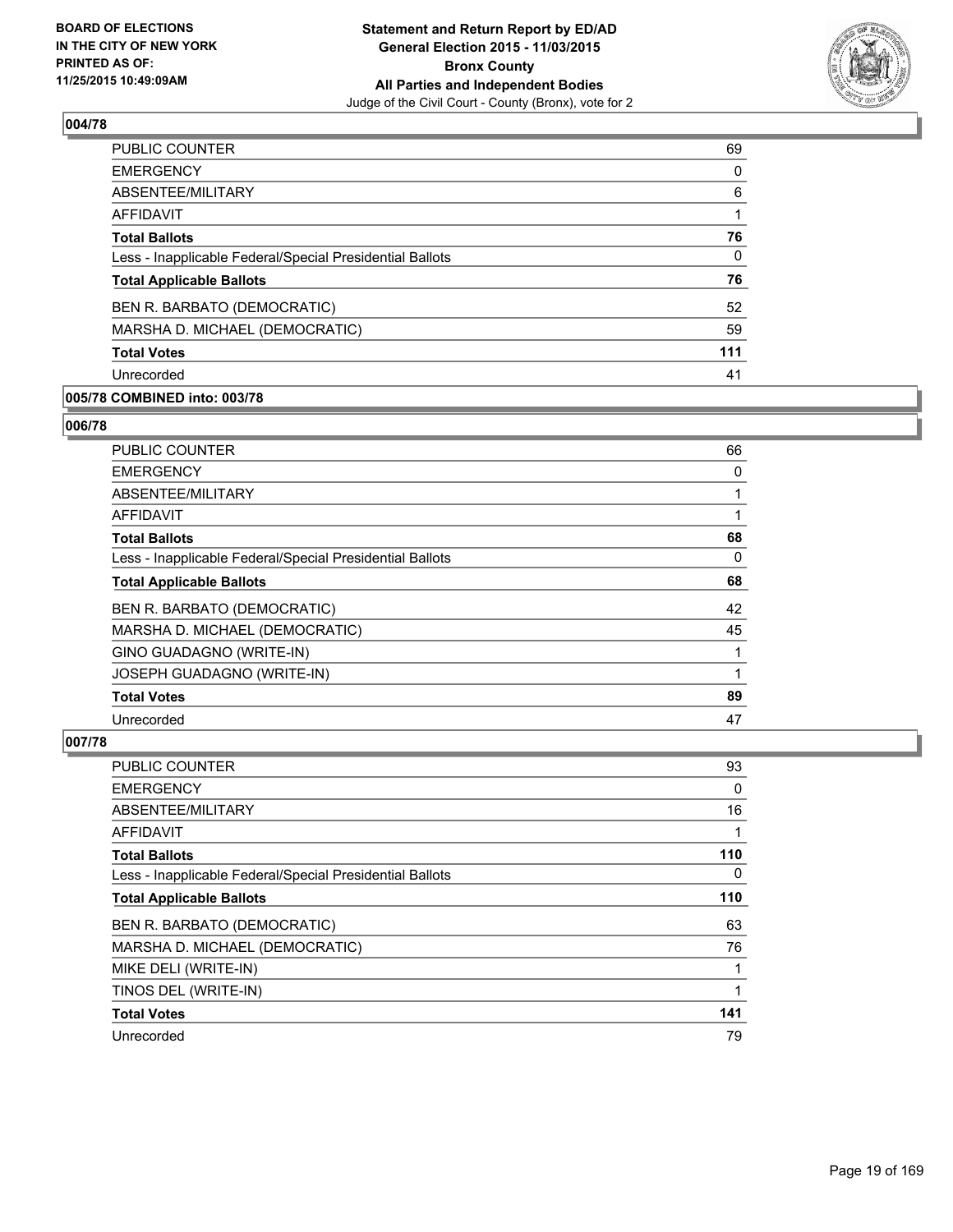

| PUBLIC COUNTER                                           | 29 |
|----------------------------------------------------------|----|
| <b>EMERGENCY</b>                                         | 0  |
| ABSENTEE/MILITARY                                        | 0  |
| AFFIDAVIT                                                | 2  |
| <b>Total Ballots</b>                                     | 31 |
| Less - Inapplicable Federal/Special Presidential Ballots | 0  |
| <b>Total Applicable Ballots</b>                          | 31 |
| BEN R. BARBATO (DEMOCRATIC)                              | 16 |
| MARSHA D. MICHAEL (DEMOCRATIC)                           | 22 |
| <b>IVETTE MARTINEZ (WRITE-IN)</b>                        |    |
| MICHELLE RAMONETTI (WRITE-IN)                            |    |
| <b>Total Votes</b>                                       | 40 |
| Unrecorded                                               | 22 |
| A                                                        |    |

# **009/78 COMBINED into: 007/78**

## **010/78**

| <b>PUBLIC COUNTER</b>                                    | 54 |
|----------------------------------------------------------|----|
| <b>EMERGENCY</b>                                         | 0  |
| ABSENTEE/MILITARY                                        | 3  |
| AFFIDAVIT                                                | 0  |
| <b>Total Ballots</b>                                     | 57 |
| Less - Inapplicable Federal/Special Presidential Ballots | 0  |
| <b>Total Applicable Ballots</b>                          | 57 |
| BEN R. BARBATO (DEMOCRATIC)                              | 33 |
| MARSHA D. MICHAEL (DEMOCRATIC)                           | 45 |
| JOHN W NELSON (WRITE-IN)                                 |    |
| <b>Total Votes</b>                                       | 79 |
| Unrecorded                                               | 35 |

| PUBLIC COUNTER                                           | 25 |
|----------------------------------------------------------|----|
| <b>EMERGENCY</b>                                         | 0  |
| ABSENTEE/MILITARY                                        | 5  |
| AFFIDAVIT                                                | 0  |
| <b>Total Ballots</b>                                     | 30 |
| Less - Inapplicable Federal/Special Presidential Ballots | 0  |
| <b>Total Applicable Ballots</b>                          | 30 |
| BEN R. BARBATO (DEMOCRATIC)                              | 19 |
| MARSHA D. MICHAEL (DEMOCRATIC)                           | 16 |
| <b>Total Votes</b>                                       | 35 |
| Unrecorded                                               | 25 |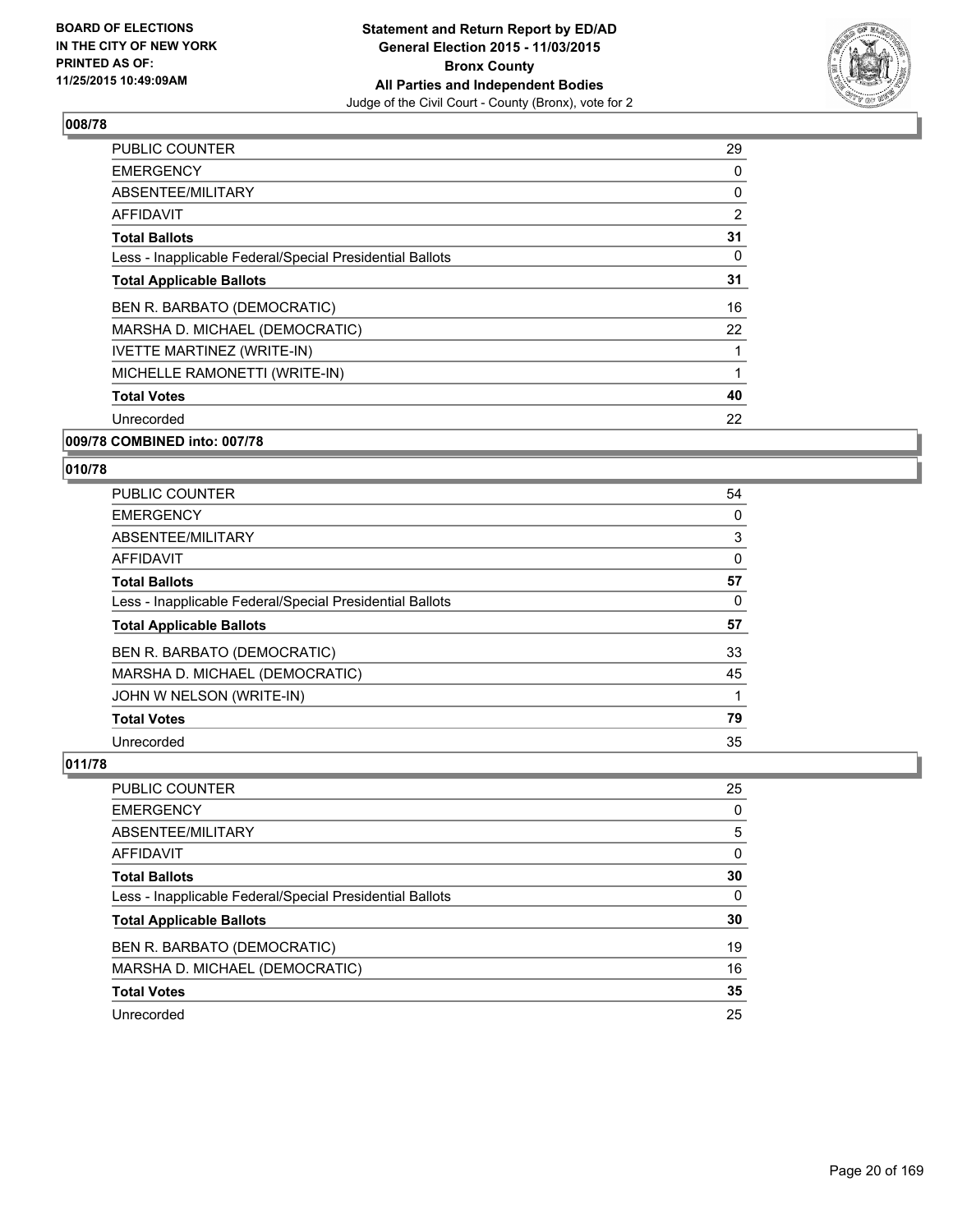

| PUBLIC COUNTER                                           | 50           |
|----------------------------------------------------------|--------------|
| EMERGENCY                                                | $\mathbf{0}$ |
| ABSENTEE/MILITARY                                        | 0            |
| AFFIDAVIT                                                | 4            |
| <b>Total Ballots</b>                                     | 54           |
| Less - Inapplicable Federal/Special Presidential Ballots | $\Omega$     |
| <b>Total Applicable Ballots</b>                          | 54           |
| BEN R. BARBATO (DEMOCRATIC)                              | 33           |
| MARSHA D. MICHAEL (DEMOCRATIC)                           | 36           |
| <b>Total Votes</b>                                       | 69           |
| Unrecorded                                               | 39           |

## **013/78**

| PUBLIC COUNTER                                           | 61       |
|----------------------------------------------------------|----------|
| <b>EMERGENCY</b>                                         | 0        |
| ABSENTEE/MILITARY                                        | 4        |
| <b>AFFIDAVIT</b>                                         | 0        |
| <b>Total Ballots</b>                                     | 65       |
| Less - Inapplicable Federal/Special Presidential Ballots | $\Omega$ |
| <b>Total Applicable Ballots</b>                          | 65       |
| BEN R. BARBATO (DEMOCRATIC)                              | 32       |
| MARSHA D. MICHAEL (DEMOCRATIC)                           | 38       |
| <b>Total Votes</b>                                       | 70       |
| Unrecorded                                               | 60       |

| <b>PUBLIC COUNTER</b>                                    | 85  |
|----------------------------------------------------------|-----|
| <b>EMERGENCY</b>                                         | 0   |
| ABSENTEE/MILITARY                                        | 4   |
| AFFIDAVIT                                                |     |
| <b>Total Ballots</b>                                     | 90  |
| Less - Inapplicable Federal/Special Presidential Ballots | 0   |
| <b>Total Applicable Ballots</b>                          | 90  |
| BEN R. BARBATO (DEMOCRATIC)                              | 43  |
| MARSHA D. MICHAEL (DEMOCRATIC)                           | 65  |
| <b>Total Votes</b>                                       | 108 |
| Unrecorded                                               | 72  |
| 015/78 COMBINED into: 026/78                             |     |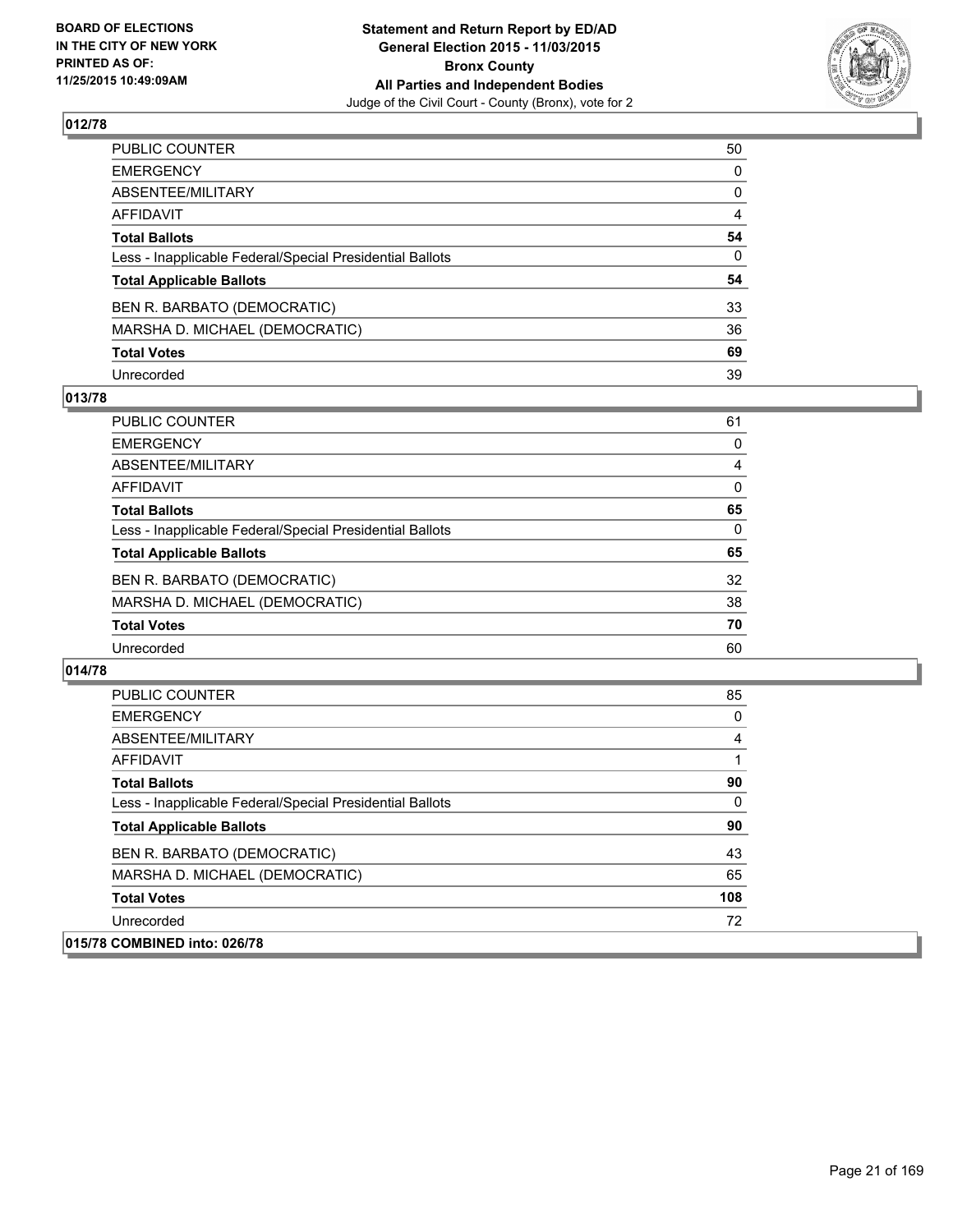

| PUBLIC COUNTER                                           | 106 |
|----------------------------------------------------------|-----|
| <b>EMERGENCY</b>                                         | 0   |
| ABSENTEE/MILITARY                                        | 4   |
| <b>AFFIDAVIT</b>                                         | 1   |
| <b>Total Ballots</b>                                     | 111 |
| Less - Inapplicable Federal/Special Presidential Ballots | 0   |
| <b>Total Applicable Ballots</b>                          | 111 |
| BEN R. BARBATO (DEMOCRATIC)                              | 73  |
| MARSHA D. MICHAEL (DEMOCRATIC)                           | 82  |
| <b>Total Votes</b>                                       | 155 |
| Unrecorded                                               | 67  |

## **017/78 COMBINED into: 012/78**

#### **018/78 COMBINED into: 046/78**

## **019/78**

| <b>PUBLIC COUNTER</b>                                    | 45 |
|----------------------------------------------------------|----|
| <b>EMERGENCY</b>                                         | 0  |
| ABSENTEE/MILITARY                                        | 5  |
| <b>AFFIDAVIT</b>                                         | 2  |
| <b>Total Ballots</b>                                     | 52 |
| Less - Inapplicable Federal/Special Presidential Ballots | 0  |
| <b>Total Applicable Ballots</b>                          | 52 |
| BEN R. BARBATO (DEMOCRATIC)                              | 35 |
| MARSHA D. MICHAEL (DEMOCRATIC)                           | 37 |
| <b>Total Votes</b>                                       | 72 |
| Unrecorded                                               | 32 |

#### **020/78 COMBINED into: 014/78**

#### **021/78 COMBINED into: 013/78**

| PUBLIC COUNTER                                           | 48 |
|----------------------------------------------------------|----|
| <b>EMERGENCY</b>                                         | 0  |
| ABSENTEE/MILITARY                                        | 5  |
| <b>AFFIDAVIT</b>                                         | 0  |
| <b>Total Ballots</b>                                     | 53 |
| Less - Inapplicable Federal/Special Presidential Ballots | 0  |
| <b>Total Applicable Ballots</b>                          | 53 |
| BEN R. BARBATO (DEMOCRATIC)                              | 33 |
| MARSHA D. MICHAEL (DEMOCRATIC)                           | 29 |
| <b>Total Votes</b>                                       | 62 |
| Unrecorded                                               | 44 |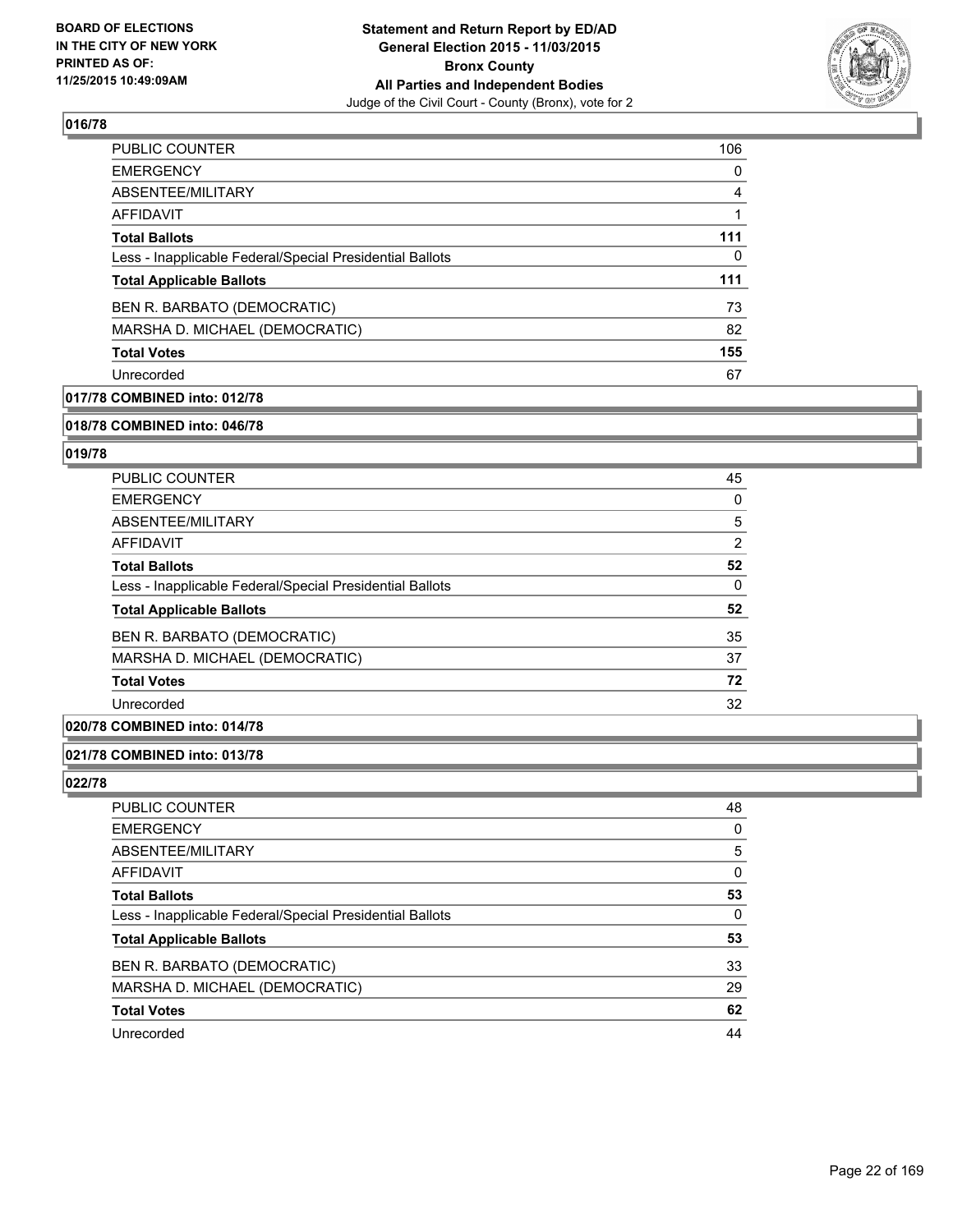

| PUBLIC COUNTER                                           | 64 |
|----------------------------------------------------------|----|
| EMERGENCY                                                | 0  |
| ABSENTEE/MILITARY                                        | 4  |
| AFFIDAVIT                                                | 0  |
| <b>Total Ballots</b>                                     | 68 |
| Less - Inapplicable Federal/Special Presidential Ballots | 0  |
| <b>Total Applicable Ballots</b>                          | 68 |
| BEN R. BARBATO (DEMOCRATIC)                              | 34 |
| MARSHA D. MICHAEL (DEMOCRATIC)                           | 38 |
| <b>Total Votes</b>                                       | 72 |
| Unrecorded                                               | 64 |

#### **024/78**

| <b>PUBLIC COUNTER</b>                                    | 40 |
|----------------------------------------------------------|----|
| <b>EMERGENCY</b>                                         | 0  |
| ABSENTEE/MILITARY                                        |    |
| AFFIDAVIT                                                | 0  |
| <b>Total Ballots</b>                                     | 41 |
| Less - Inapplicable Federal/Special Presidential Ballots | 0  |
| <b>Total Applicable Ballots</b>                          | 41 |
| BEN R. BARBATO (DEMOCRATIC)                              | 14 |
| MARSHA D. MICHAEL (DEMOCRATIC)                           | 24 |
| <b>Total Votes</b>                                       | 38 |
| Unrecorded                                               | 44 |

| <b>PUBLIC COUNTER</b>                                    | 62 |
|----------------------------------------------------------|----|
| <b>EMERGENCY</b>                                         | 0  |
| ABSENTEE/MILITARY                                        | 2  |
| <b>AFFIDAVIT</b>                                         |    |
| <b>Total Ballots</b>                                     | 65 |
| Less - Inapplicable Federal/Special Presidential Ballots | 0  |
| <b>Total Applicable Ballots</b>                          | 65 |
| BEN R. BARBATO (DEMOCRATIC)                              | 42 |
| MARSHA D. MICHAEL (DEMOCRATIC)                           | 47 |
| <b>Total Votes</b>                                       | 89 |
| Unrecorded                                               | 41 |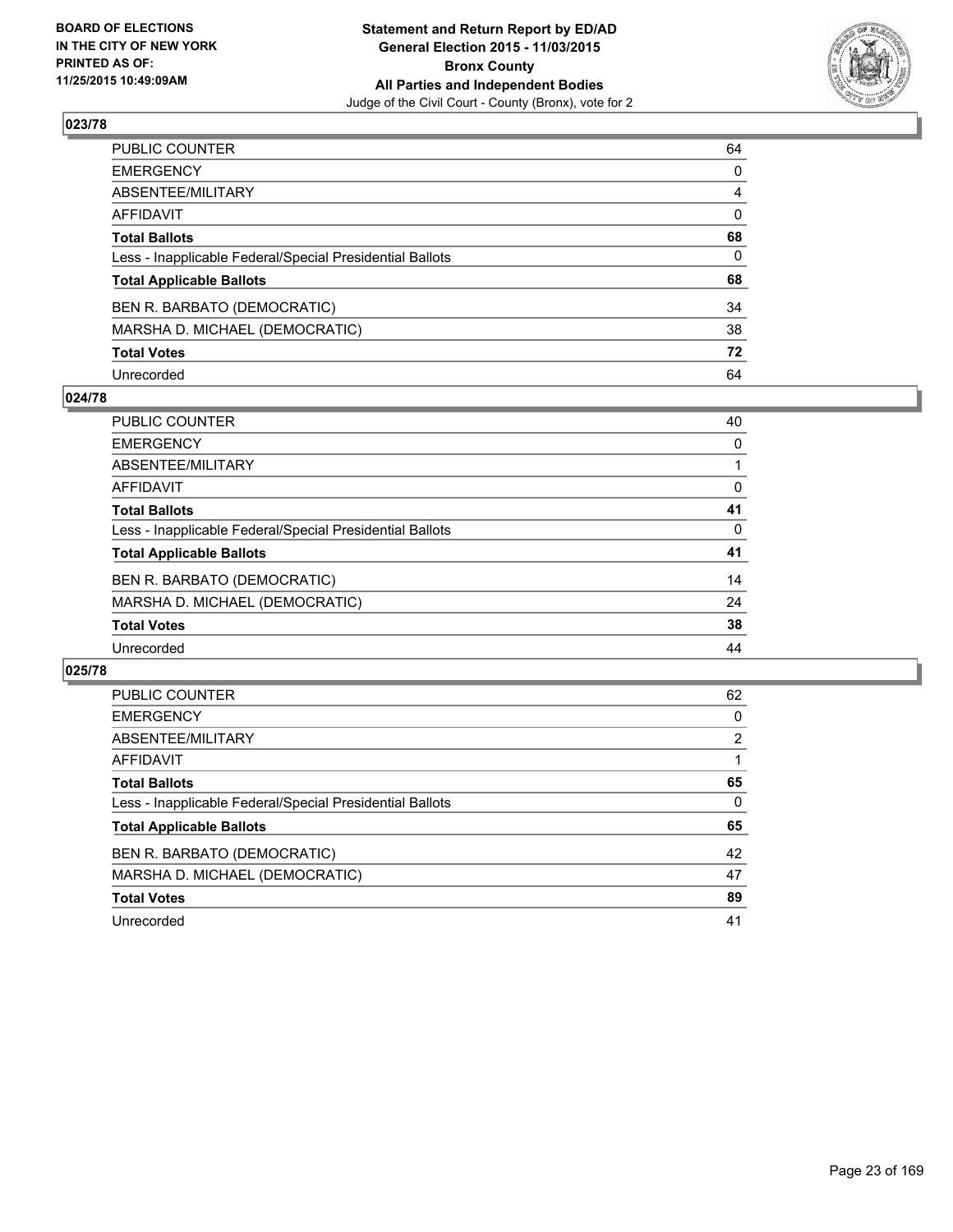

| <b>PUBLIC COUNTER</b>                                    | 50 |
|----------------------------------------------------------|----|
| <b>EMERGENCY</b>                                         | 0  |
| ABSENTEE/MILITARY                                        | 8  |
| AFFIDAVIT                                                | 2  |
| <b>Total Ballots</b>                                     | 60 |
| Less - Inapplicable Federal/Special Presidential Ballots | 0  |
| <b>Total Applicable Ballots</b>                          | 60 |
| BEN R. BARBATO (DEMOCRATIC)                              | 39 |
| MARSHA D. MICHAEL (DEMOCRATIC)                           | 39 |
| <b>Total Votes</b>                                       | 78 |
| Unrecorded                                               | 42 |
|                                                          |    |

## **027/78 COMBINED into: 025/78**

#### **028/78 COMBINED into: 016/78**

## **029/78**

| <b>PUBLIC COUNTER</b>                                    | 74 |
|----------------------------------------------------------|----|
| <b>EMERGENCY</b>                                         | 0  |
| ABSENTEE/MILITARY                                        | 5  |
| AFFIDAVIT                                                |    |
| <b>Total Ballots</b>                                     | 80 |
| Less - Inapplicable Federal/Special Presidential Ballots | 0  |
| <b>Total Applicable Ballots</b>                          | 80 |
| BEN R. BARBATO (DEMOCRATIC)                              | 36 |
| MARSHA D. MICHAEL (DEMOCRATIC)                           | 51 |
| <b>Total Votes</b>                                       | 87 |
| Unrecorded                                               | 73 |

| <b>PUBLIC COUNTER</b>                                    | 41 |
|----------------------------------------------------------|----|
| <b>EMERGENCY</b>                                         | 0  |
| ABSENTEE/MILITARY                                        | 4  |
| AFFIDAVIT                                                | 0  |
| <b>Total Ballots</b>                                     | 45 |
| Less - Inapplicable Federal/Special Presidential Ballots | 0  |
| <b>Total Applicable Ballots</b>                          | 45 |
| BEN R. BARBATO (DEMOCRATIC)                              | 28 |
| MARSHA D. MICHAEL (DEMOCRATIC)                           | 31 |
| <b>Total Votes</b>                                       | 59 |
| Unrecorded                                               | 31 |
| 031/78 COMBINED into: 016/78                             |    |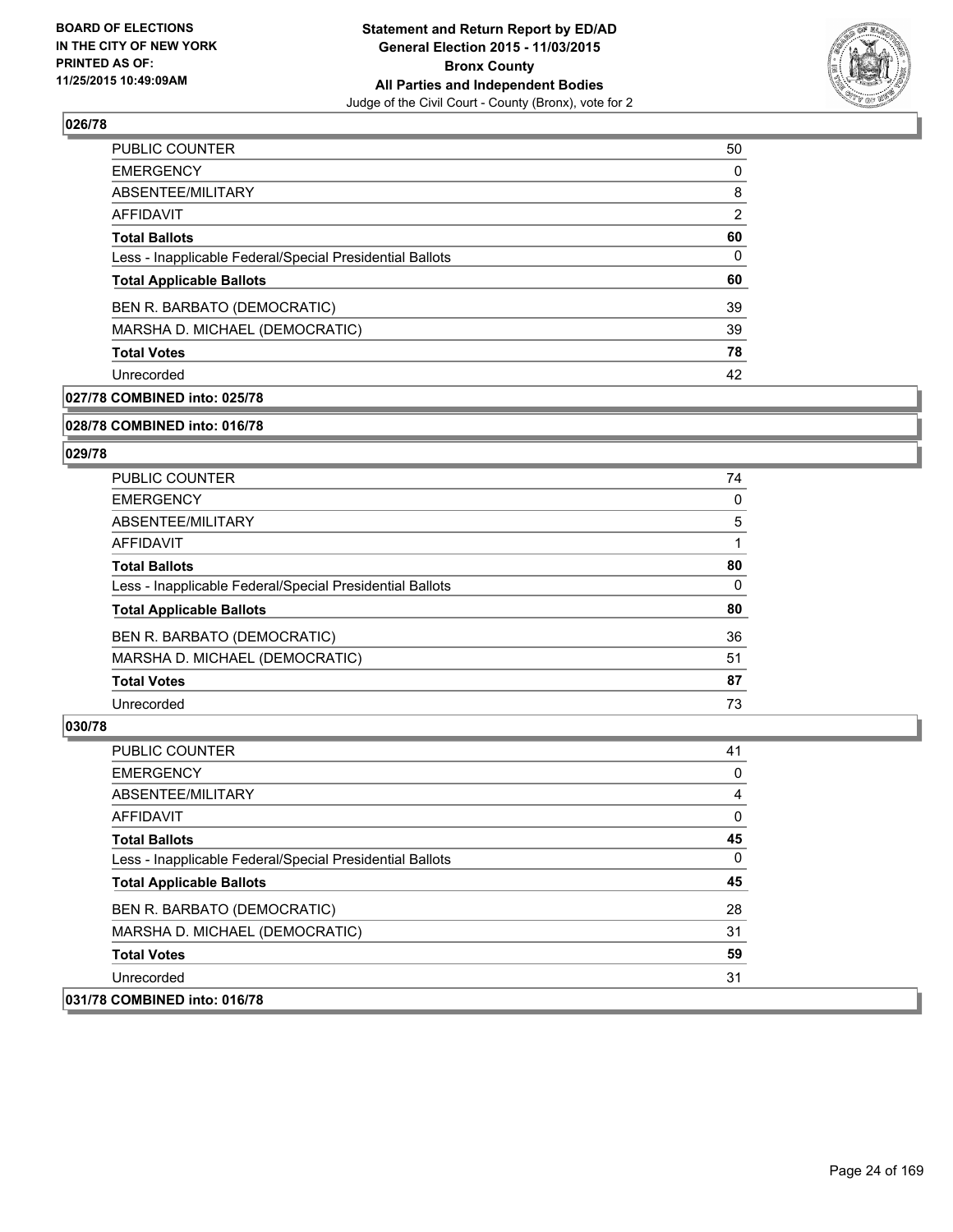

| PUBLIC COUNTER                                           | 84           |
|----------------------------------------------------------|--------------|
| EMERGENCY                                                | $\mathbf{0}$ |
| ABSENTEE/MILITARY                                        | 2            |
| AFFIDAVIT                                                |              |
| <b>Total Ballots</b>                                     | 87           |
| Less - Inapplicable Federal/Special Presidential Ballots | 0            |
| <b>Total Applicable Ballots</b>                          | 87           |
| BEN R. BARBATO (DEMOCRATIC)                              | 56           |
| MARSHA D. MICHAEL (DEMOCRATIC)                           | 71           |
| <b>Total Votes</b>                                       | 127          |
| Unrecorded                                               | 47           |

#### **033/78**

| <b>PUBLIC COUNTER</b>                                    | 53 |
|----------------------------------------------------------|----|
| <b>EMERGENCY</b>                                         | 0  |
| ABSENTEE/MILITARY                                        | 5  |
| <b>AFFIDAVIT</b>                                         |    |
| <b>Total Ballots</b>                                     | 59 |
| Less - Inapplicable Federal/Special Presidential Ballots | 0  |
| <b>Total Applicable Ballots</b>                          | 59 |
| BEN R. BARBATO (DEMOCRATIC)                              | 36 |
| MARSHA D. MICHAEL (DEMOCRATIC)                           | 44 |
| <b>Total Votes</b>                                       | 80 |
| Unrecorded                                               | 38 |
|                                                          |    |

#### **034/78 COMBINED into: 029/78**

#### **035/78**

| <b>PUBLIC COUNTER</b>                                    | 71             |
|----------------------------------------------------------|----------------|
| <b>EMERGENCY</b>                                         | 0              |
| ABSENTEE/MILITARY                                        | $\overline{2}$ |
| <b>AFFIDAVIT</b>                                         | 1              |
| <b>Total Ballots</b>                                     | 74             |
| Less - Inapplicable Federal/Special Presidential Ballots | 0              |
| <b>Total Applicable Ballots</b>                          | 74             |
| BEN R. BARBATO (DEMOCRATIC)                              | 46             |
| MARSHA D. MICHAEL (DEMOCRATIC)                           | 55             |
| <b>KELLISH THOMAS (WRITE-IN)</b>                         | 1              |
| <b>MORIN PETESNS (WRITE-IN)</b>                          | 1              |
| UNATTRIBUTABLE WRITE-IN (WRITE-IN)                       | 1              |
| <b>Total Votes</b>                                       | 104            |
| Unrecorded                                               | 44             |
| 036/78 COMBINED into: 032/78                             |                |
| 037/78 COMBINED into: 007/78                             |                |

**038/78 COMBINED into: 035/78**

#### **039/78 COMBINED into: 007/78**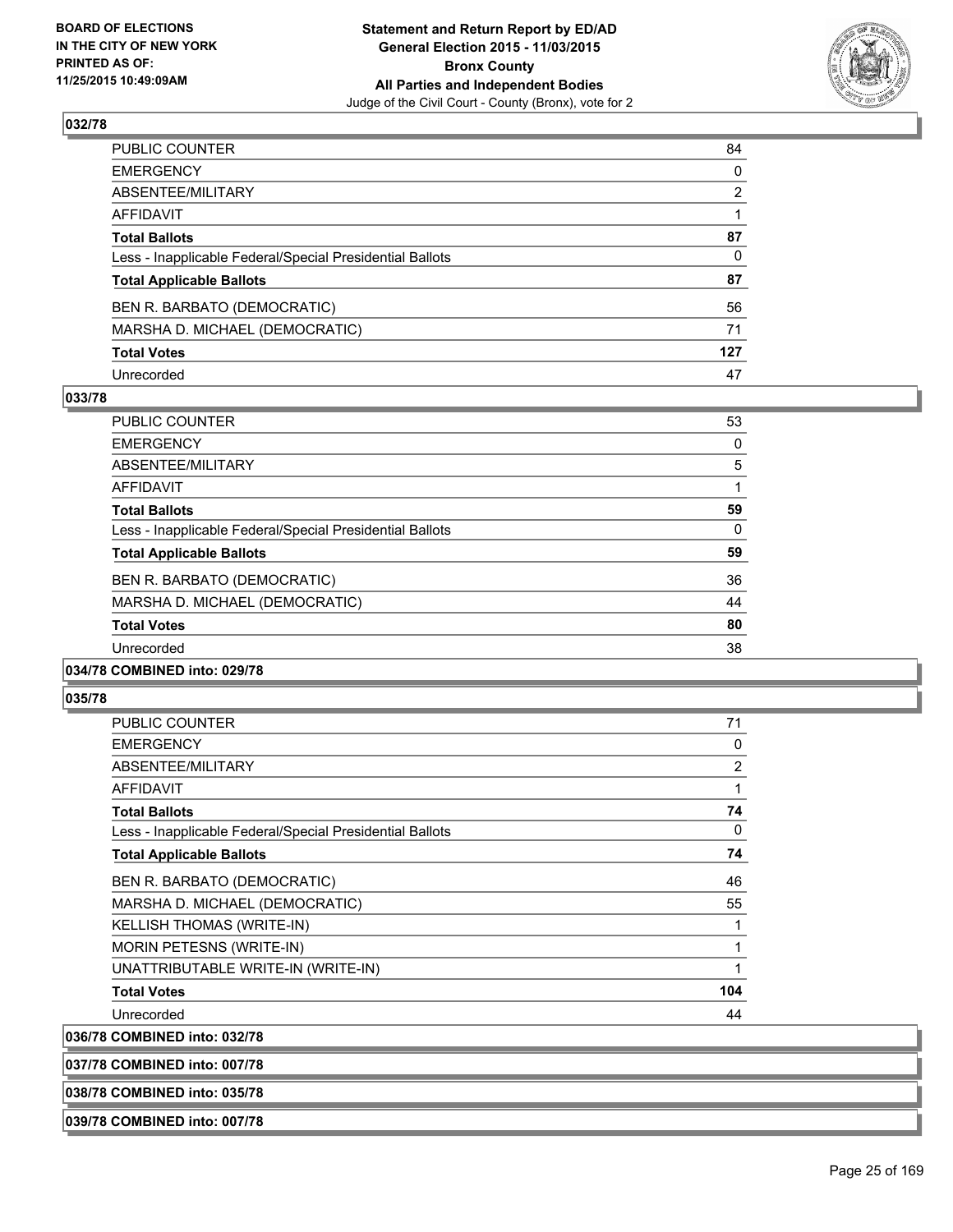

| <b>PUBLIC COUNTER</b>                                    | 132 |
|----------------------------------------------------------|-----|
| <b>EMERGENCY</b>                                         | 0   |
| ABSENTEE/MILITARY                                        | 6   |
| AFFIDAVIT                                                | 5   |
| <b>Total Ballots</b>                                     | 143 |
| Less - Inapplicable Federal/Special Presidential Ballots | 0   |
| <b>Total Applicable Ballots</b>                          | 143 |
| BEN R. BARBATO (DEMOCRATIC)                              | 87  |
| MARSHA D. MICHAEL (DEMOCRATIC)                           | 91  |
|                                                          |     |
| <b>Total Votes</b>                                       | 178 |

## **041/78 COMBINED into: 040/78**

#### **042/78 COMBINED into: 008/78**

## **043/78**

| <b>PUBLIC COUNTER</b>                                    | 106 |
|----------------------------------------------------------|-----|
| <b>EMERGENCY</b>                                         | 0   |
| ABSENTEE/MILITARY                                        | 4   |
| <b>AFFIDAVIT</b>                                         | 3   |
| <b>Total Ballots</b>                                     | 113 |
| Less - Inapplicable Federal/Special Presidential Ballots | 0   |
| <b>Total Applicable Ballots</b>                          | 113 |
| BEN R. BARBATO (DEMOCRATIC)                              | 68  |
| MARSHA D. MICHAEL (DEMOCRATIC)                           | 75  |
| <b>Total Votes</b>                                       | 143 |
| Unrecorded                                               | 83  |

#### **044/78 COMBINED into: 043/78**

| <b>PUBLIC COUNTER</b>                                    | 51 |
|----------------------------------------------------------|----|
| <b>EMERGENCY</b>                                         | 0  |
| ABSENTEE/MILITARY                                        | 2  |
| AFFIDAVIT                                                | 11 |
| <b>Total Ballots</b>                                     | 64 |
| Less - Inapplicable Federal/Special Presidential Ballots | 0  |
| <b>Total Applicable Ballots</b>                          | 64 |
| BEN R. BARBATO (DEMOCRATIC)                              | 38 |
| MARSHA D. MICHAEL (DEMOCRATIC)                           | 44 |
| <b>JUSTIN GROSSMAN MARSHALL (WRITE-IN)</b>               | 1  |
| UNATTRIBUTABLE WRITE-IN (WRITE-IN)                       | 1  |
| <b>Total Votes</b>                                       | 84 |
| Unrecorded                                               | 44 |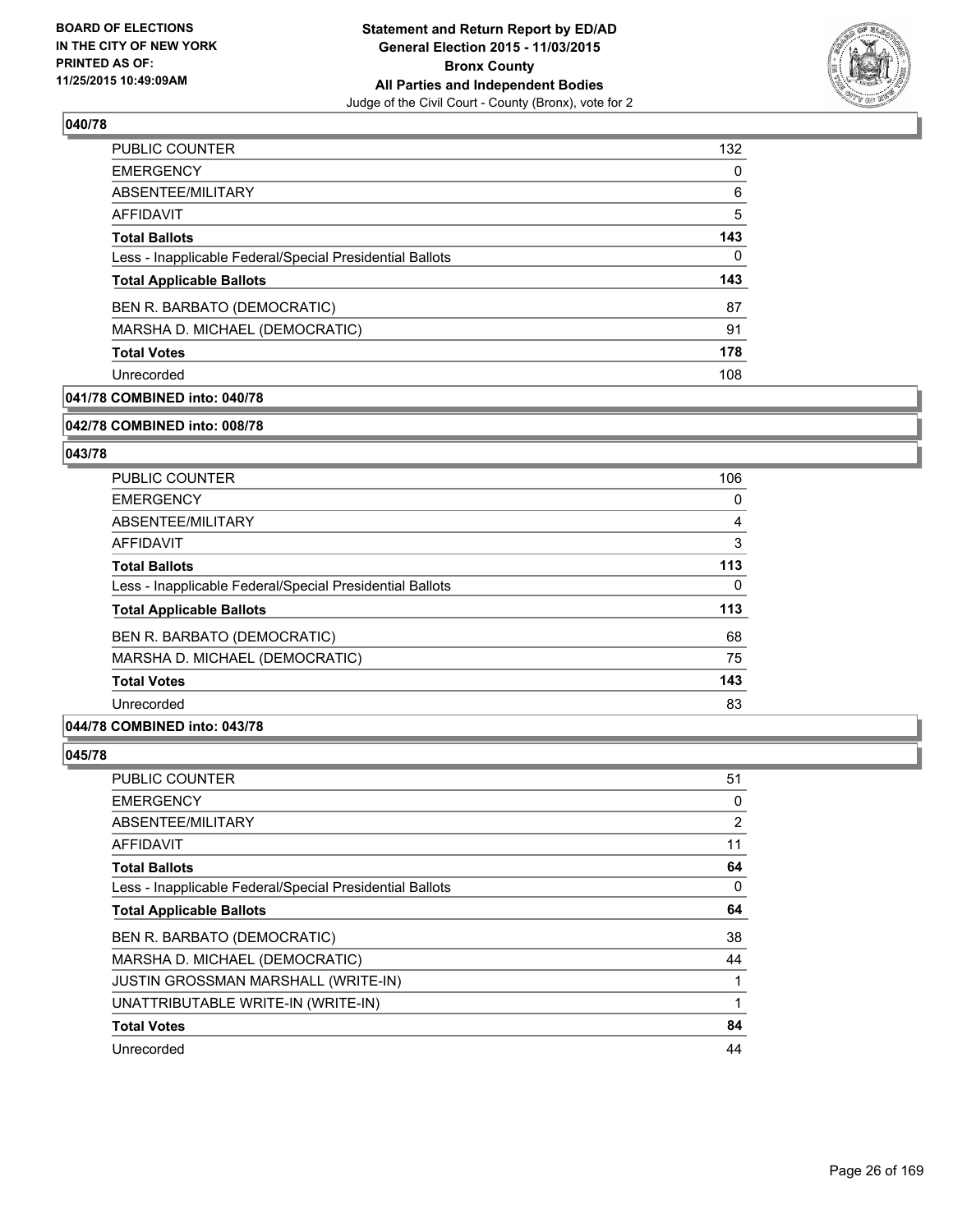

| PUBLIC COUNTER                                           | 97  |
|----------------------------------------------------------|-----|
| EMERGENCY                                                | 0   |
| ABSENTEE/MILITARY                                        | 4   |
| AFFIDAVIT                                                | 0   |
| <b>Total Ballots</b>                                     | 101 |
| Less - Inapplicable Federal/Special Presidential Ballots | 0   |
| <b>Total Applicable Ballots</b>                          | 101 |
| BEN R. BARBATO (DEMOCRATIC)                              | 56  |
| MARSHA D. MICHAEL (DEMOCRATIC)                           | 66  |
| <b>Total Votes</b>                                       | 122 |
| Unrecorded                                               | 80  |

#### **047/78**

| <b>PUBLIC COUNTER</b>                                    | 98       |
|----------------------------------------------------------|----------|
| <b>EMERGENCY</b>                                         | $\Omega$ |
| ABSENTEE/MILITARY                                        | 13       |
| AFFIDAVIT                                                | 12       |
| <b>Total Ballots</b>                                     | 123      |
| Less - Inapplicable Federal/Special Presidential Ballots | 0        |
| <b>Total Applicable Ballots</b>                          | 123      |
| BEN R. BARBATO (DEMOCRATIC)                              | 54       |
| MARSHA D. MICHAEL (DEMOCRATIC)                           | 87       |
| <b>Total Votes</b>                                       | 141      |
| Unrecorded                                               | 105      |

| <b>PUBLIC COUNTER</b>                                    | 85  |
|----------------------------------------------------------|-----|
| <b>EMERGENCY</b>                                         | 0   |
| ABSENTEE/MILITARY                                        | 2   |
| <b>AFFIDAVIT</b>                                         | 0   |
| <b>Total Ballots</b>                                     | 87  |
| Less - Inapplicable Federal/Special Presidential Ballots | 0   |
| <b>Total Applicable Ballots</b>                          | 87  |
| BEN R. BARBATO (DEMOCRATIC)                              | 48  |
| MARSHA D. MICHAEL (DEMOCRATIC)                           | 67  |
| <b>Total Votes</b>                                       | 115 |
| Unrecorded                                               | 59  |
| 049/78 COMBINED into: 047/78                             |     |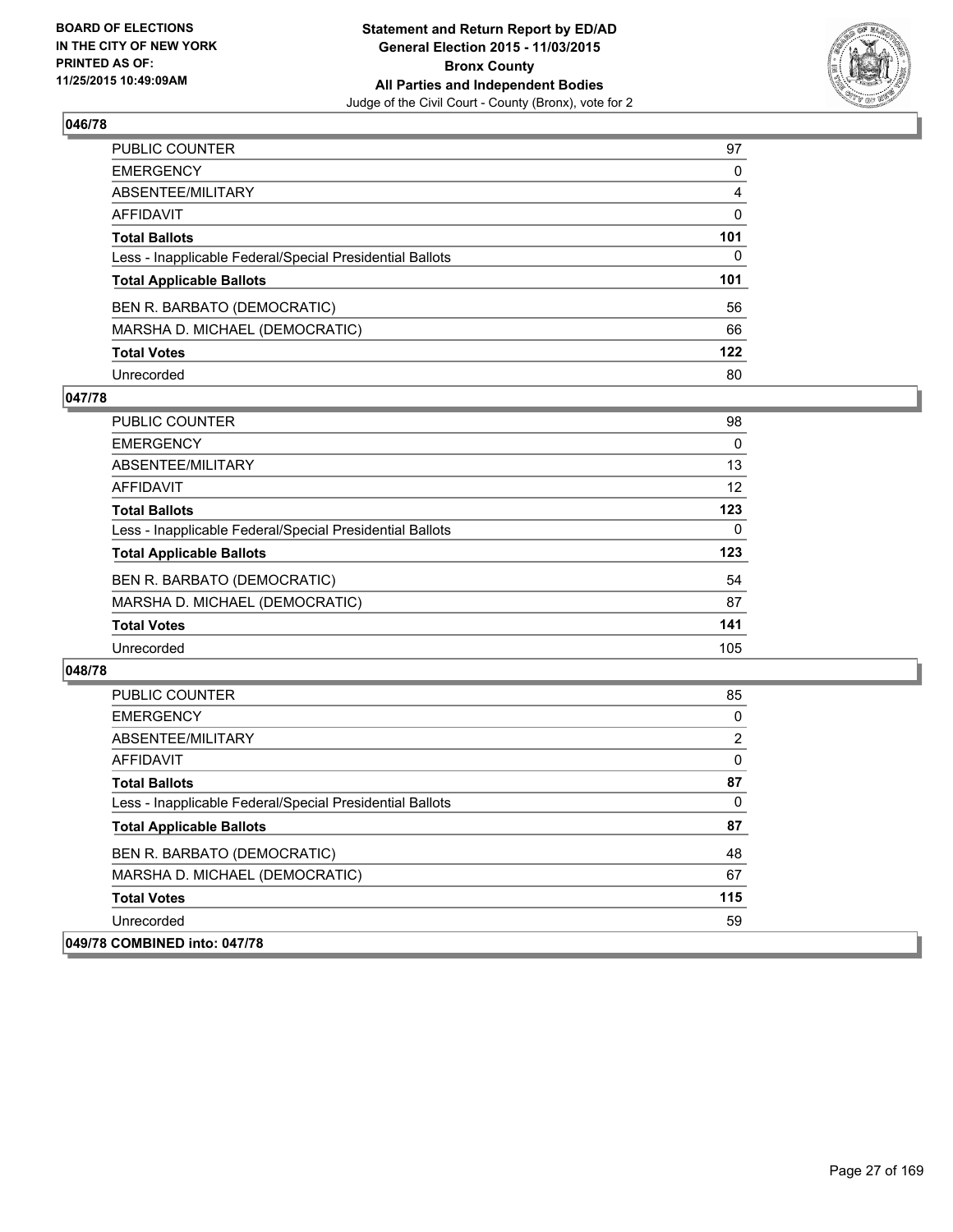

| PUBLIC COUNTER                                           | 84           |
|----------------------------------------------------------|--------------|
| EMERGENCY                                                | $\mathbf{0}$ |
| ABSENTEE/MILITARY                                        | 5            |
| AFFIDAVIT                                                | 2            |
| <b>Total Ballots</b>                                     | 91           |
| Less - Inapplicable Federal/Special Presidential Ballots | $\mathbf{0}$ |
| <b>Total Applicable Ballots</b>                          | 91           |
| BEN R. BARBATO (DEMOCRATIC)                              | 46           |
| MARSHA D. MICHAEL (DEMOCRATIC)                           | 59           |
| <b>Total Votes</b>                                       | 105          |
| Unrecorded                                               | 77           |

#### **051/78**

| <b>PUBLIC COUNTER</b>                                    | 49       |
|----------------------------------------------------------|----------|
| <b>EMERGENCY</b>                                         | $\Omega$ |
| ABSENTEE/MILITARY                                        | 0        |
| <b>AFFIDAVIT</b>                                         | 0        |
| <b>Total Ballots</b>                                     | 49       |
| Less - Inapplicable Federal/Special Presidential Ballots | 0        |
| <b>Total Applicable Ballots</b>                          | 49       |
| BEN R. BARBATO (DEMOCRATIC)                              | 27       |
| MARSHA D. MICHAEL (DEMOCRATIC)                           | 37       |
| <b>Total Votes</b>                                       | 64       |
| Unrecorded                                               | 34       |
|                                                          |          |

#### **052/78**

| <b>PUBLIC COUNTER</b>                                    | 81  |
|----------------------------------------------------------|-----|
| <b>EMERGENCY</b>                                         | 0   |
| ABSENTEE/MILITARY                                        | 14  |
| <b>AFFIDAVIT</b>                                         |     |
| <b>Total Ballots</b>                                     | 96  |
| Less - Inapplicable Federal/Special Presidential Ballots | 0   |
| <b>Total Applicable Ballots</b>                          | 96  |
| BEN R. BARBATO (DEMOCRATIC)                              | 50  |
| MARSHA D. MICHAEL (DEMOCRATIC)                           | 66  |
| <b>Total Votes</b>                                       | 116 |
| Unrecorded                                               | 76  |

# **053/78 COMBINED into: 050/78**

| 054/78 COMBINED into: 052/78 |  |
|------------------------------|--|
| 055/78 COMBINED into: 008/78 |  |

**056/78 COMBINED into: 008/78**

**057/78 COMBINED into: 003/78**

**058/78 COMBINED into: 007/78**

**059/78 COMBINED into: 045/78**

**060/78 COMBINED into: 043/78**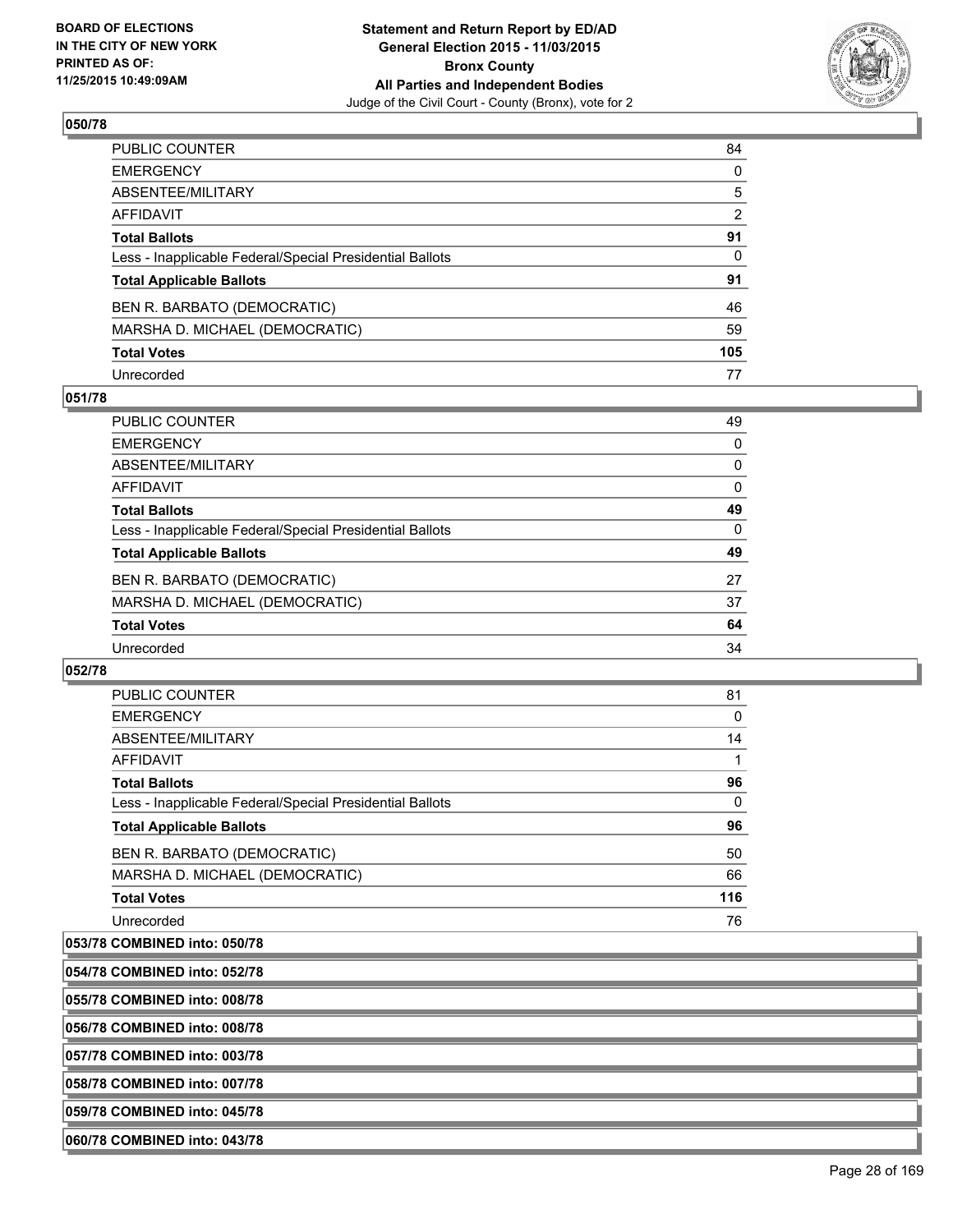

**061/78 COMBINED into: 035/78**

**062/78 COMBINED into: 007/78**

**063/78 COMBINED into: 019/78**

**064/78 COMBINED into: 010/78**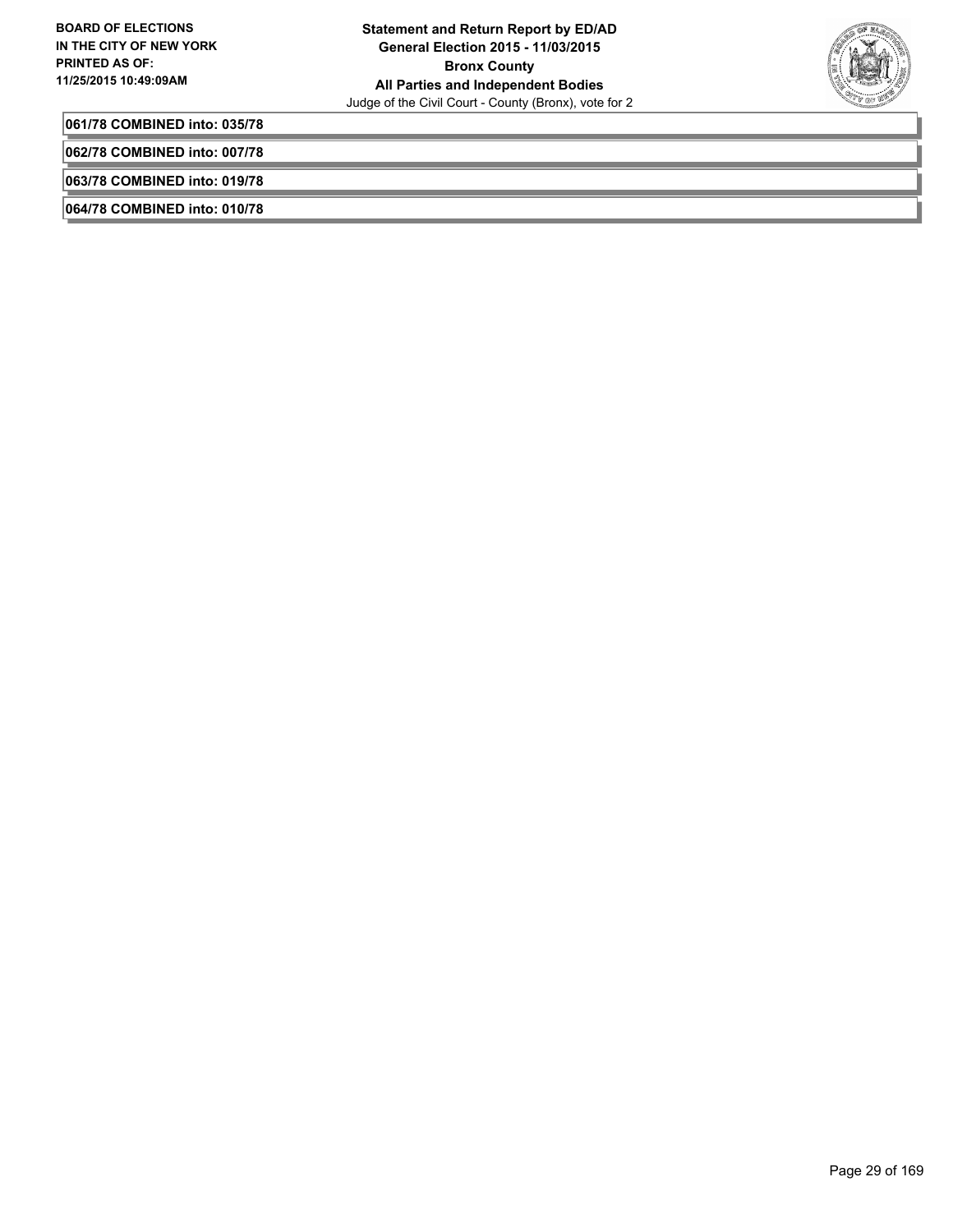

| PUBLIC COUNTER                                           | 42           |
|----------------------------------------------------------|--------------|
| EMERGENCY                                                | $\mathbf{0}$ |
| ABSENTEE/MILITARY                                        | 0            |
| AFFIDAVIT                                                |              |
| <b>Total Ballots</b>                                     | 43           |
| Less - Inapplicable Federal/Special Presidential Ballots | $\mathbf{0}$ |
| <b>Total Applicable Ballots</b>                          | 43           |
| BEN R. BARBATO (DEMOCRATIC)                              | 24           |
| MARSHA D. MICHAEL (DEMOCRATIC)                           | 32           |
| <b>Total Votes</b>                                       | 56           |
| Unrecorded                                               | 30           |

#### **002/79**

| <b>PUBLIC COUNTER</b>                                    | 82  |
|----------------------------------------------------------|-----|
| <b>EMERGENCY</b>                                         | 0   |
| ABSENTEE/MILITARY                                        | 8   |
| AFFIDAVIT                                                | 19  |
| <b>Total Ballots</b>                                     | 109 |
| Less - Inapplicable Federal/Special Presidential Ballots | 0   |
| <b>Total Applicable Ballots</b>                          | 109 |
| BEN R. BARBATO (DEMOCRATIC)                              | 52  |
| MARSHA D. MICHAEL (DEMOCRATIC)                           | 73  |
| UNATTRIBUTABLE WRITE-IN (WRITE-IN)                       |     |
| VICTOR H GUTIERREZ (WRITE-IN)                            |     |
| <b>Total Votes</b>                                       | 127 |
| Unrecorded                                               | 91  |

# **003/79**

| <b>PUBLIC COUNTER</b>                                    | 81       |
|----------------------------------------------------------|----------|
| <b>EMERGENCY</b>                                         | 0        |
| ABSENTEE/MILITARY                                        | 3        |
| <b>AFFIDAVIT</b>                                         | 0        |
| <b>Total Ballots</b>                                     | 84       |
| Less - Inapplicable Federal/Special Presidential Ballots | $\Omega$ |
| <b>Total Applicable Ballots</b>                          | 84       |
| BEN R. BARBATO (DEMOCRATIC)                              | 34       |
| MARSHA D. MICHAEL (DEMOCRATIC)                           | 60       |
| <b>Total Votes</b>                                       | 94       |
| Unrecorded                                               | 74       |
| 004/79 COMBINED into: 002/79                             |          |

**005/79 COMBINED into: 003/79**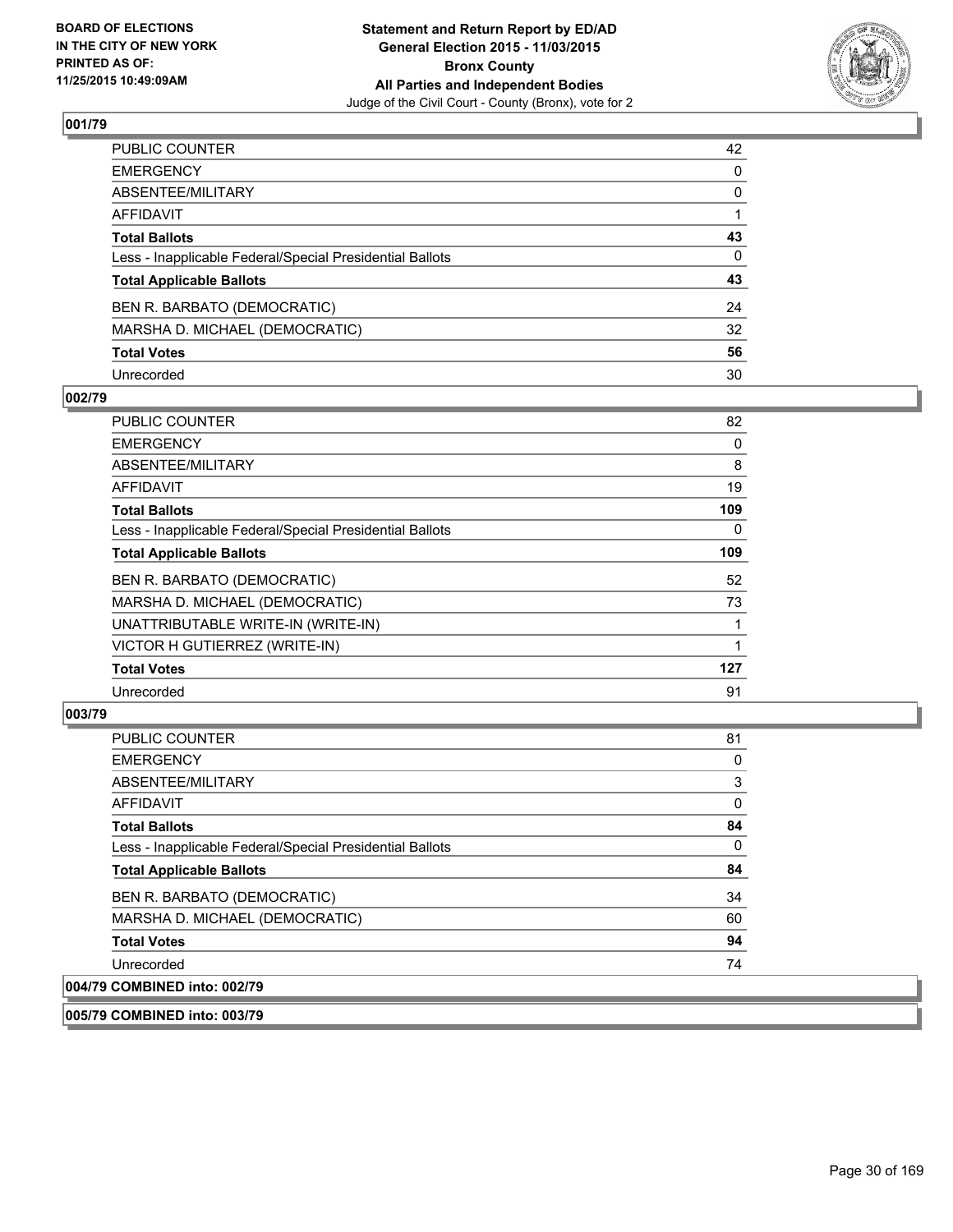

| <b>PUBLIC COUNTER</b>                                    | 62 |
|----------------------------------------------------------|----|
| <b>EMERGENCY</b>                                         | 0  |
| ABSENTEE/MILITARY                                        | 0  |
| AFFIDAVIT                                                | 2  |
| <b>Total Ballots</b>                                     | 64 |
| Less - Inapplicable Federal/Special Presidential Ballots | 0  |
| <b>Total Applicable Ballots</b>                          | 64 |
| BEN R. BARBATO (DEMOCRATIC)                              | 44 |
| MARSHA D. MICHAEL (DEMOCRATIC)                           | 46 |
| <b>Total Votes</b>                                       | 90 |
| Unrecorded                                               | 38 |

## **007/79 COMBINED into: 006/79**

#### **008/79 COMBINED into: 010/79**

## **009/79**

| <b>PUBLIC COUNTER</b>                                    | 66 |
|----------------------------------------------------------|----|
| <b>EMERGENCY</b>                                         | 0  |
| ABSENTEE/MILITARY                                        | 8  |
| AFFIDAVIT                                                | 0  |
| <b>Total Ballots</b>                                     | 74 |
| Less - Inapplicable Federal/Special Presidential Ballots | 0  |
| <b>Total Applicable Ballots</b>                          | 74 |
| BEN R. BARBATO (DEMOCRATIC)                              | 42 |
| MARSHA D. MICHAEL (DEMOCRATIC)                           | 57 |
| <b>Total Votes</b>                                       | 99 |
| Unrecorded                                               | 49 |

#### **010/79**

| <b>PUBLIC COUNTER</b>                                    | 72       |
|----------------------------------------------------------|----------|
| <b>EMERGENCY</b>                                         | 0        |
| ABSENTEE/MILITARY                                        | 5        |
| <b>AFFIDAVIT</b>                                         | 3        |
| <b>Total Ballots</b>                                     | 80       |
| Less - Inapplicable Federal/Special Presidential Ballots | $\Omega$ |
| <b>Total Applicable Ballots</b>                          | 80       |
| BEN R. BARBATO (DEMOCRATIC)                              | 45       |
| MARSHA D. MICHAEL (DEMOCRATIC)                           | 66       |
| <b>Total Votes</b>                                       | 111      |
| Unrecorded                                               | 49       |
| 011/79 COMBINED into: 009/79                             |          |

#### **012/79 COMBINED into: 009/79**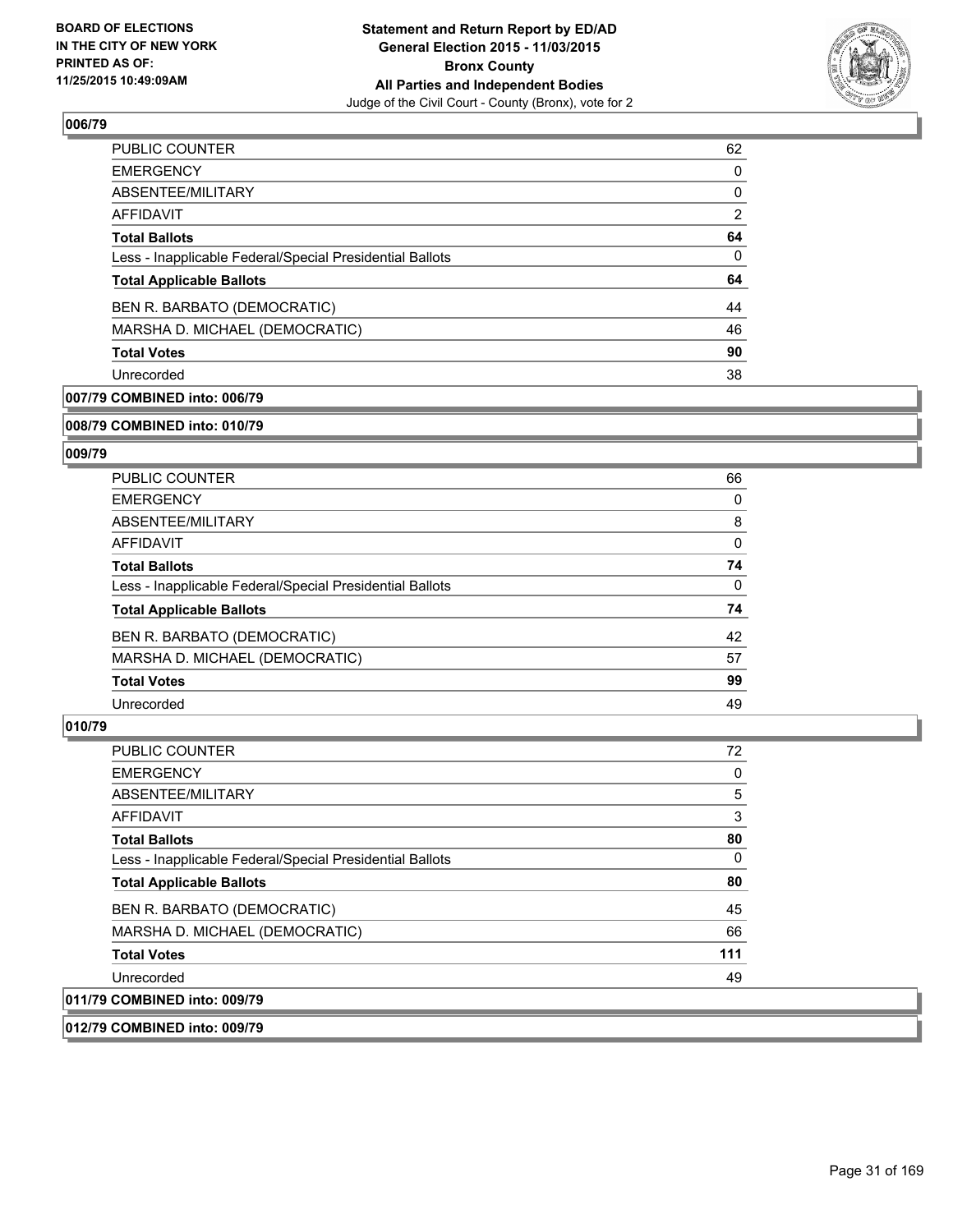

| PUBLIC COUNTER                                           | 41           |
|----------------------------------------------------------|--------------|
| EMERGENCY                                                | $\mathbf{0}$ |
| ABSENTEE/MILITARY                                        | 0            |
| AFFIDAVIT                                                | 0            |
| <b>Total Ballots</b>                                     | 41           |
| Less - Inapplicable Federal/Special Presidential Ballots | $\mathbf{0}$ |
| <b>Total Applicable Ballots</b>                          | 41           |
| BEN R. BARBATO (DEMOCRATIC)                              | 20           |
| MARSHA D. MICHAEL (DEMOCRATIC)                           | 27           |
| <b>Total Votes</b>                                       | 47           |
| Unrecorded                                               | 35           |

#### **014/79**

| <b>PUBLIC COUNTER</b>                                    | 35 |
|----------------------------------------------------------|----|
| <b>EMERGENCY</b>                                         | 0  |
| ABSENTEE/MILITARY                                        | 0  |
| AFFIDAVIT                                                |    |
| <b>Total Ballots</b>                                     | 36 |
| Less - Inapplicable Federal/Special Presidential Ballots | 0  |
| <b>Total Applicable Ballots</b>                          | 36 |
| BEN R. BARBATO (DEMOCRATIC)                              | 17 |
| MARSHA D. MICHAEL (DEMOCRATIC)                           | 25 |
| <b>Total Votes</b>                                       | 42 |
| Unrecorded                                               | 30 |
|                                                          |    |

#### **015/79 COMBINED into: 014/79**

| <b>PUBLIC COUNTER</b>                                    | 63 |
|----------------------------------------------------------|----|
| <b>EMERGENCY</b>                                         | 0  |
| ABSENTEE/MILITARY                                        | 5  |
| AFFIDAVIT                                                | 0  |
| <b>Total Ballots</b>                                     | 68 |
| Less - Inapplicable Federal/Special Presidential Ballots | 0  |
| <b>Total Applicable Ballots</b>                          | 68 |
| BEN R. BARBATO (DEMOCRATIC)                              | 30 |
| MARSHA D. MICHAEL (DEMOCRATIC)                           | 50 |
| <b>Total Votes</b>                                       | 80 |
| Unrecorded                                               | 56 |
| 017/79 COMBINED into: 016/79                             |    |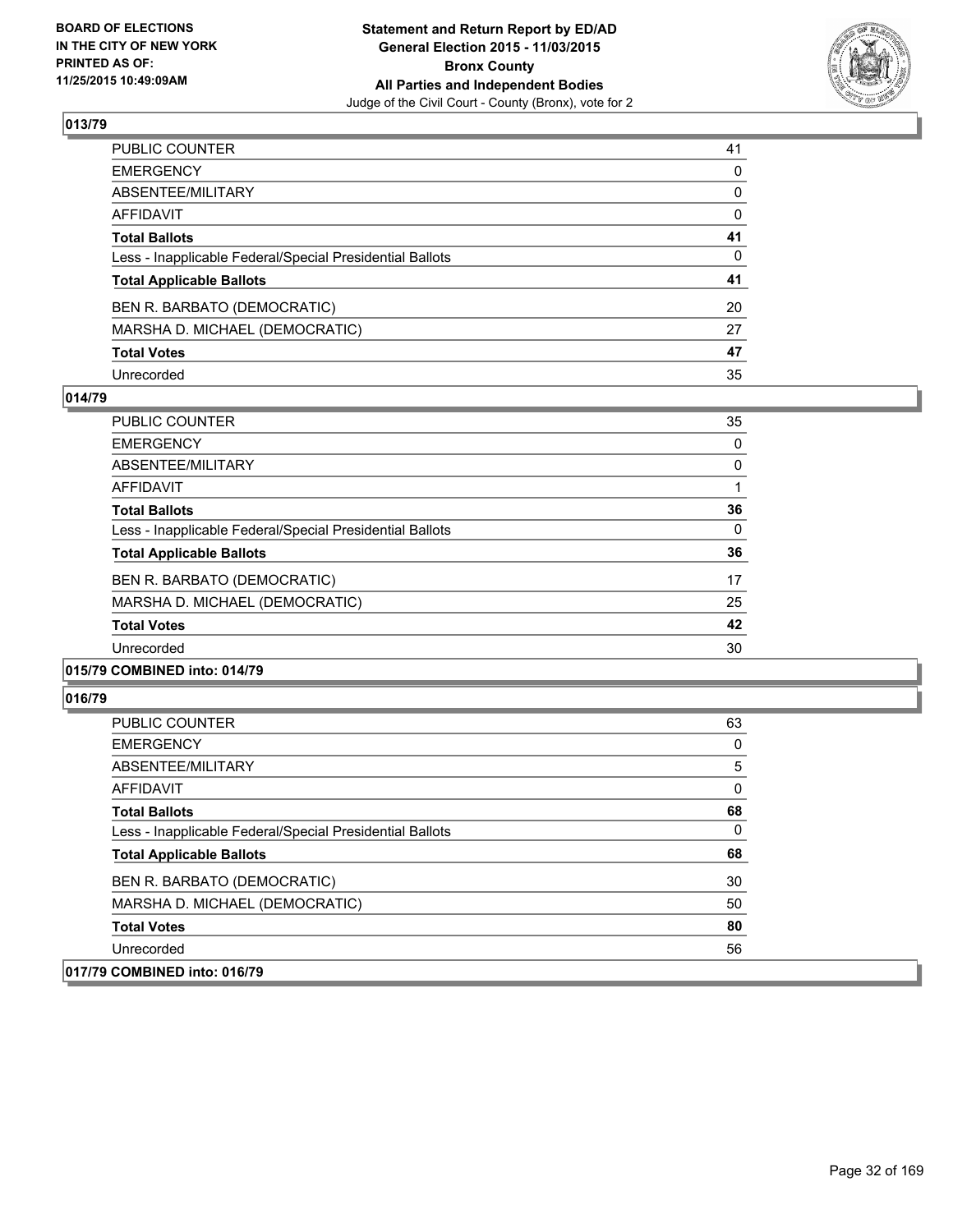

| PUBLIC COUNTER                                           | 51           |
|----------------------------------------------------------|--------------|
| EMERGENCY                                                | $\mathbf{0}$ |
| ABSENTEE/MILITARY                                        | 0            |
| AFFIDAVIT                                                |              |
| <b>Total Ballots</b>                                     | 52           |
| Less - Inapplicable Federal/Special Presidential Ballots | $\mathbf{0}$ |
| <b>Total Applicable Ballots</b>                          | 52           |
| BEN R. BARBATO (DEMOCRATIC)                              | 20           |
| MARSHA D. MICHAEL (DEMOCRATIC)                           | 39           |
| <b>Total Votes</b>                                       | 59           |
| Unrecorded                                               | 45           |

#### **019/79**

| <b>PUBLIC COUNTER</b>                                    | 81  |
|----------------------------------------------------------|-----|
| <b>EMERGENCY</b>                                         | 0   |
| ABSENTEE/MILITARY                                        |     |
| <b>AFFIDAVIT</b>                                         |     |
| <b>Total Ballots</b>                                     | 83  |
| Less - Inapplicable Federal/Special Presidential Ballots | 0   |
| <b>Total Applicable Ballots</b>                          | 83  |
| BEN R. BARBATO (DEMOCRATIC)                              | 44  |
| MARSHA D. MICHAEL (DEMOCRATIC)                           | 70  |
| UNATTRIBUTABLE WRITE-IN (WRITE-IN)                       |     |
| ZORAIDA TORRES (WRITE-IN)                                |     |
| <b>Total Votes</b>                                       | 116 |
| Unrecorded                                               | 50  |
|                                                          |     |

# **020/79**

021/79

| PUBLIC COUNTER                                           | 93               |
|----------------------------------------------------------|------------------|
| <b>EMERGENCY</b>                                         | 0                |
| ABSENTEE/MILITARY                                        | $\overline{2}$   |
| <b>AFFIDAVIT</b>                                         | 7                |
| <b>Total Ballots</b>                                     | 102 <sub>2</sub> |
| Less - Inapplicable Federal/Special Presidential Ballots | 0                |
| <b>Total Applicable Ballots</b>                          | 102 <sub>2</sub> |
| BEN R. BARBATO (DEMOCRATIC)                              | 58               |
| MARSHA D. MICHAEL (DEMOCRATIC)                           | 75               |
| <b>Total Votes</b>                                       | 133              |
| Unrecorded                                               | 71               |
| <b>COMBINED into: 019/79</b>                             |                  |

## **022/79 COMBINED into: 020/79**

**023/79 COMBINED into: 020/79**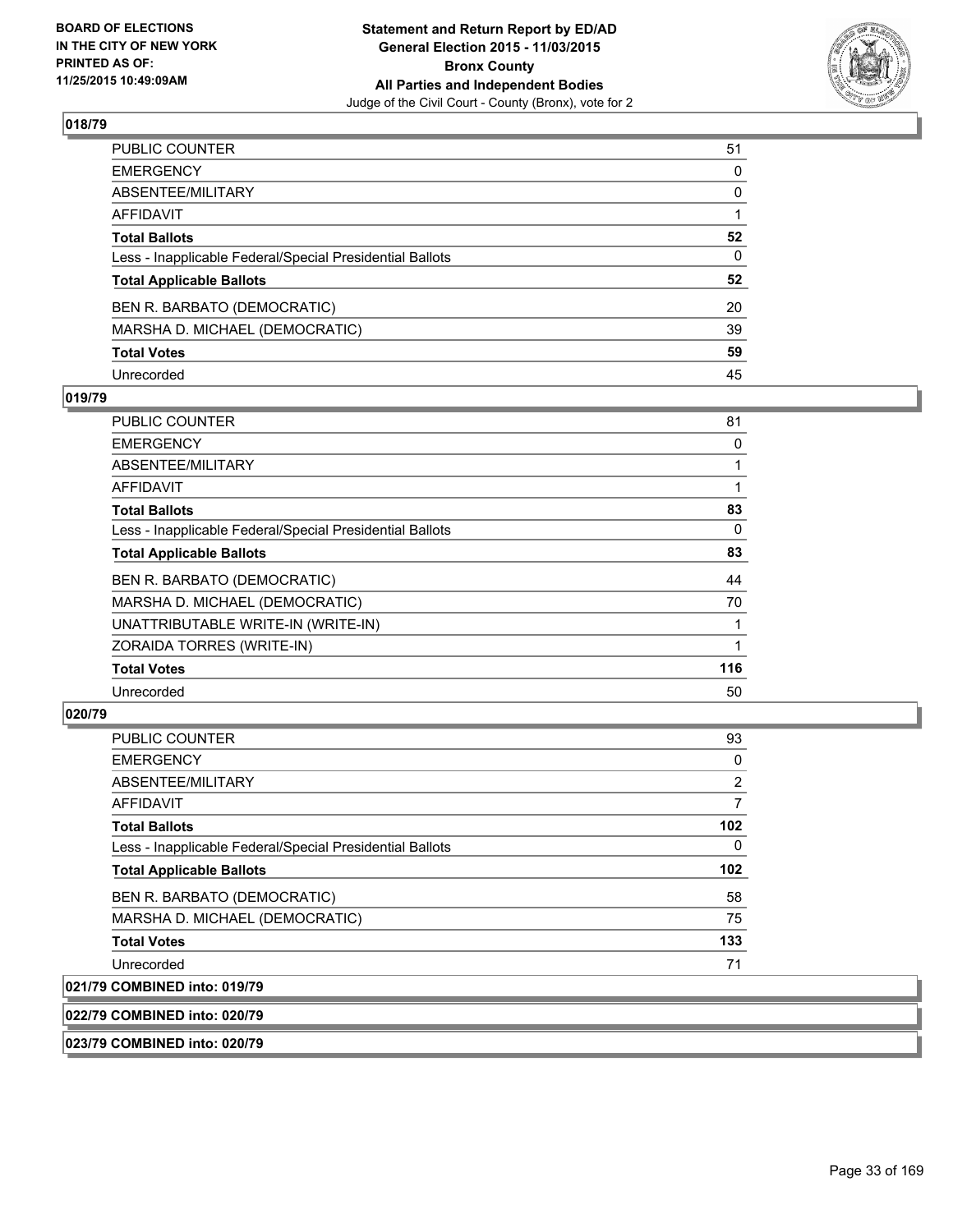

| PUBLIC COUNTER                                           | 67 |
|----------------------------------------------------------|----|
| EMERGENCY                                                | 0  |
| ABSENTEE/MILITARY                                        | 0  |
| AFFIDAVIT                                                | 2  |
| <b>Total Ballots</b>                                     | 69 |
| Less - Inapplicable Federal/Special Presidential Ballots | 0  |
| <b>Total Applicable Ballots</b>                          | 69 |
| BEN R. BARBATO (DEMOCRATIC)                              | 37 |
| MARSHA D. MICHAEL (DEMOCRATIC)                           | 47 |
| <b>Total Votes</b>                                       | 84 |
| Unrecorded                                               | 54 |

#### **025/79**

| <b>PUBLIC COUNTER</b>                                    | 40 |
|----------------------------------------------------------|----|
| <b>EMERGENCY</b>                                         | 0  |
| ABSENTEE/MILITARY                                        | 3  |
| AFFIDAVIT                                                | 4  |
| <b>Total Ballots</b>                                     | 47 |
| Less - Inapplicable Federal/Special Presidential Ballots | 0  |
| <b>Total Applicable Ballots</b>                          | 47 |
| BEN R. BARBATO (DEMOCRATIC)                              | 36 |
| MARSHA D. MICHAEL (DEMOCRATIC)                           | 37 |
| <b>Total Votes</b>                                       | 73 |
| Unrecorded                                               | 21 |
|                                                          |    |

# **026/79 COMBINED into: 028/79**

#### **027/79 COMBINED into: 025/79**

| <b>PUBLIC COUNTER</b>                                    | 128            |
|----------------------------------------------------------|----------------|
| <b>EMERGENCY</b>                                         | 0              |
| ABSENTEE/MILITARY                                        | 4              |
| AFFIDAVIT                                                | $\overline{2}$ |
| <b>Total Ballots</b>                                     | 134            |
| Less - Inapplicable Federal/Special Presidential Ballots | 0              |
|                                                          |                |
| <b>Total Applicable Ballots</b>                          | 134            |
| BEN R. BARBATO (DEMOCRATIC)                              | 80             |
| MARSHA D. MICHAEL (DEMOCRATIC)                           | 95             |
| UNATTRIBUTABLE WRITE-IN (WRITE-IN)                       | 2              |
| <b>Total Votes</b>                                       | 177            |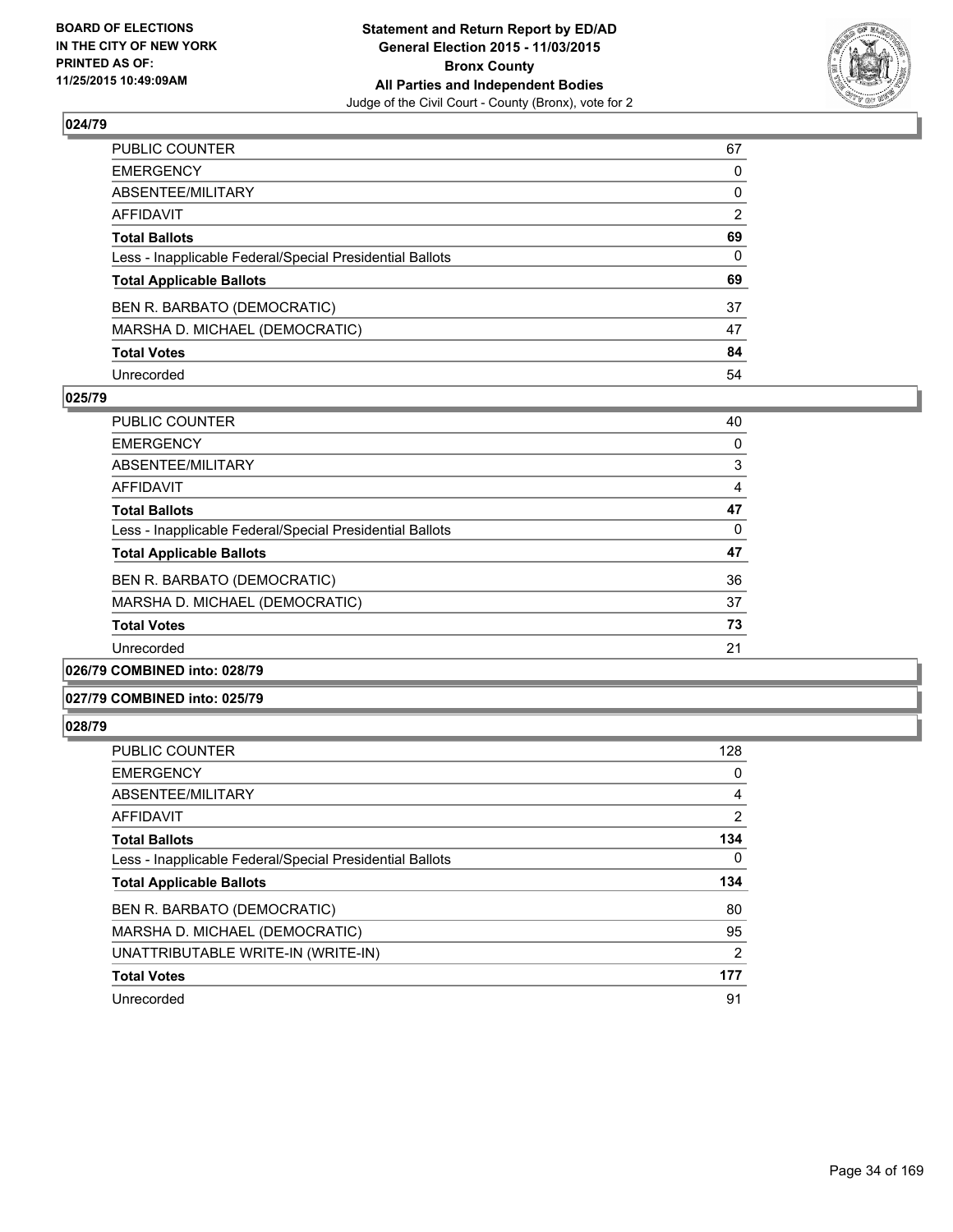

| PUBLIC COUNTER                                           | 30           |
|----------------------------------------------------------|--------------|
| EMERGENCY                                                | $\mathbf{0}$ |
| ABSENTEE/MILITARY                                        | 0            |
| AFFIDAVIT                                                | $\mathbf{0}$ |
| <b>Total Ballots</b>                                     | 30           |
| Less - Inapplicable Federal/Special Presidential Ballots | $\mathbf{0}$ |
| <b>Total Applicable Ballots</b>                          | 30           |
| BEN R. BARBATO (DEMOCRATIC)                              | 22           |
| MARSHA D. MICHAEL (DEMOCRATIC)                           | 23           |
| <b>Total Votes</b>                                       | 45           |
| Unrecorded                                               | 15           |

#### **030/79**

| <b>PUBLIC COUNTER</b>                                    | 70       |
|----------------------------------------------------------|----------|
| <b>EMERGENCY</b>                                         | $\Omega$ |
| ABSENTEE/MILITARY                                        | 4        |
| AFFIDAVIT                                                | $\Omega$ |
| <b>Total Ballots</b>                                     | 74       |
| Less - Inapplicable Federal/Special Presidential Ballots | $\Omega$ |
| <b>Total Applicable Ballots</b>                          | 74       |
| BEN R. BARBATO (DEMOCRATIC)                              | 36       |
| MARSHA D. MICHAEL (DEMOCRATIC)                           | 64       |
| <b>Total Votes</b>                                       | 100      |
| Unrecorded                                               | 48       |

| 76 |
|----|
| 0  |
| 3  |
| 5  |
| 84 |
| 0  |
| 84 |
| 36 |
| 59 |
| 95 |
| 73 |
|    |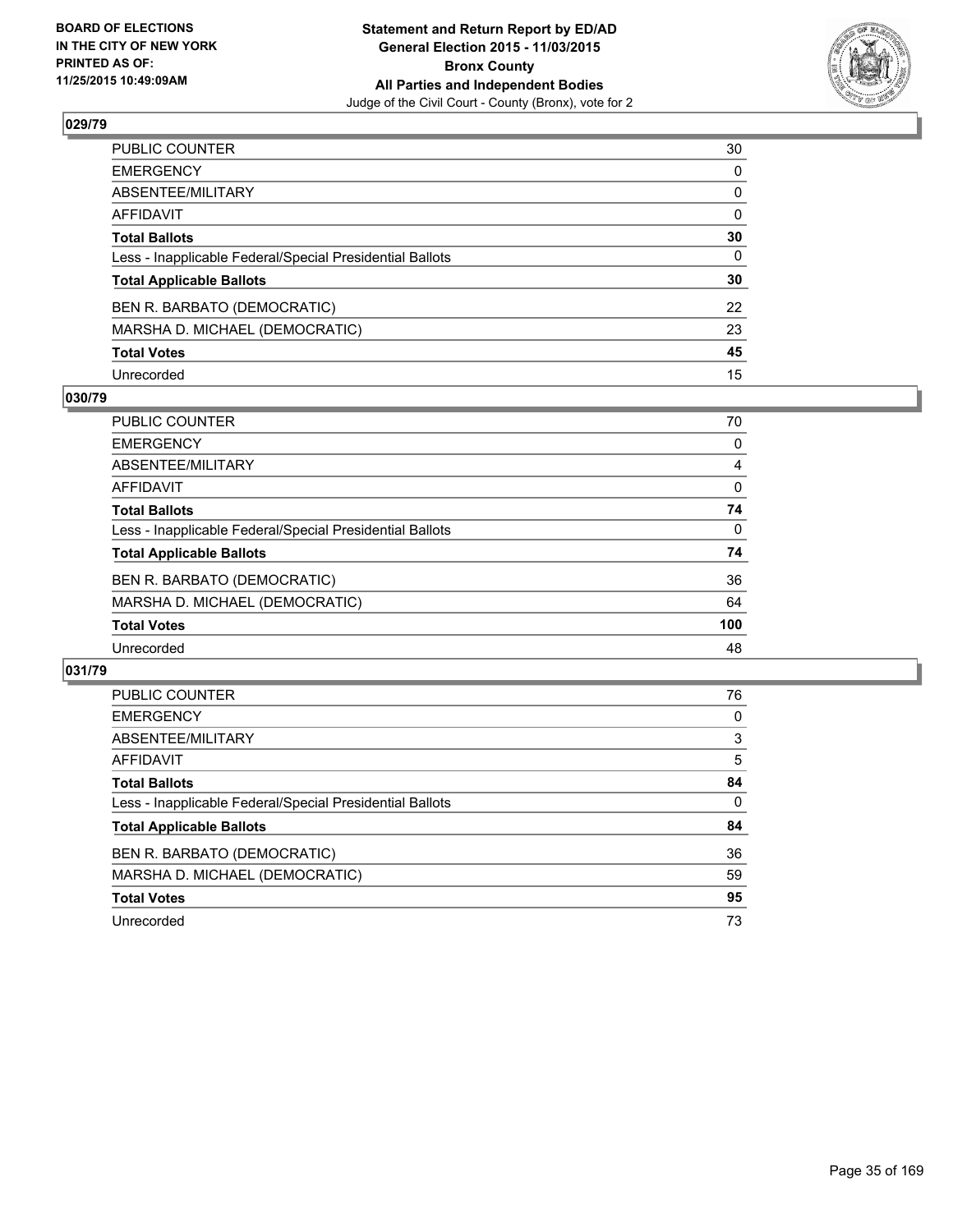

| PUBLIC COUNTER                                           | 71 |
|----------------------------------------------------------|----|
| <b>EMERGENCY</b>                                         | 0  |
| ABSENTEE/MILITARY                                        | 4  |
| <b>AFFIDAVIT</b>                                         | 2  |
| <b>Total Ballots</b>                                     | 77 |
| Less - Inapplicable Federal/Special Presidential Ballots | 0  |
| <b>Total Applicable Ballots</b>                          | 77 |
| BEN R. BARBATO (DEMOCRATIC)                              | 36 |
| MARSHA D. MICHAEL (DEMOCRATIC)                           | 53 |
| <b>Total Votes</b>                                       | 89 |
| Unrecorded                                               | 65 |

## **033/79 COMBINED into: 032/79**

#### **034/79**

| PUBLIC COUNTER                                           | 61 |
|----------------------------------------------------------|----|
| <b>EMERGENCY</b>                                         | 0  |
| ABSENTEE/MILITARY                                        | 0  |
| <b>AFFIDAVIT</b>                                         | 0  |
| <b>Total Ballots</b>                                     | 61 |
| Less - Inapplicable Federal/Special Presidential Ballots | 0  |
| <b>Total Applicable Ballots</b>                          | 61 |
| BEN R. BARBATO (DEMOCRATIC)                              | 31 |
| MARSHA D. MICHAEL (DEMOCRATIC)                           | 47 |
| <b>Total Votes</b>                                       | 78 |
| Unrecorded                                               | 44 |
|                                                          |    |

| <b>PUBLIC COUNTER</b>                                    | 87  |
|----------------------------------------------------------|-----|
| <b>EMERGENCY</b>                                         | 0   |
| ABSENTEE/MILITARY                                        | 3   |
| AFFIDAVIT                                                | 3   |
| <b>Total Ballots</b>                                     | 93  |
| Less - Inapplicable Federal/Special Presidential Ballots | 0   |
| <b>Total Applicable Ballots</b>                          | 93  |
| BEN R. BARBATO (DEMOCRATIC)                              | 42  |
| MARSHA D. MICHAEL (DEMOCRATIC)                           | 66  |
| UNATTRIBUTABLE WRITE-IN (WRITE-IN)                       | 1   |
| <b>Total Votes</b>                                       | 109 |
| Unrecorded                                               | 77  |
| 036/79 COMBINED into: 035/79                             |     |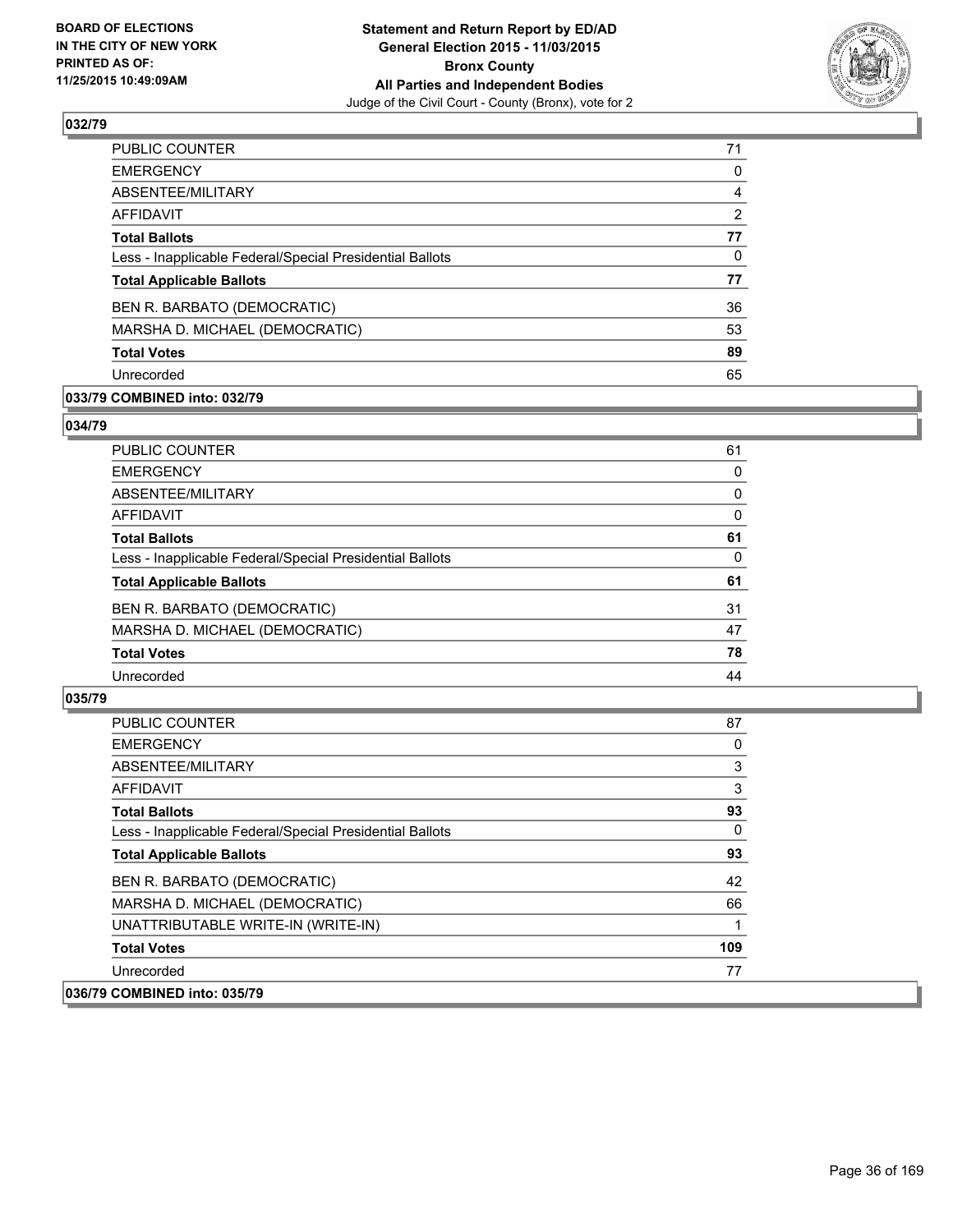

| PUBLIC COUNTER                                           | 67 |
|----------------------------------------------------------|----|
| <b>EMERGENCY</b>                                         | 0  |
| ABSENTEE/MILITARY                                        | 3  |
| <b>AFFIDAVIT</b>                                         | 3  |
| <b>Total Ballots</b>                                     | 73 |
| Less - Inapplicable Federal/Special Presidential Ballots | 0  |
| <b>Total Applicable Ballots</b>                          | 73 |
| BEN R. BARBATO (DEMOCRATIC)                              | 30 |
| MARSHA D. MICHAEL (DEMOCRATIC)                           | 58 |
| UNATTRIBUTABLE WRITE-IN (WRITE-IN)                       |    |
| <b>Total Votes</b>                                       | 89 |
| Unrecorded                                               | 57 |

#### **038/79**

| PUBLIC COUNTER                                           | 45 |
|----------------------------------------------------------|----|
| <b>EMERGENCY</b>                                         | 0  |
| ABSENTEE/MILITARY                                        | 5  |
| <b>AFFIDAVIT</b>                                         |    |
| <b>Total Ballots</b>                                     | 51 |
| Less - Inapplicable Federal/Special Presidential Ballots | 0  |
| <b>Total Applicable Ballots</b>                          | 51 |
| BEN R. BARBATO (DEMOCRATIC)                              | 23 |
| MARSHA D. MICHAEL (DEMOCRATIC)                           | 40 |
| <b>Total Votes</b>                                       | 63 |
| Unrecorded                                               | 39 |
|                                                          |    |

| <b>PUBLIC COUNTER</b>                                    | 101      |
|----------------------------------------------------------|----------|
| <b>EMERGENCY</b>                                         | 0        |
| ABSENTEE/MILITARY                                        | 5        |
| AFFIDAVIT                                                | 4        |
| <b>Total Ballots</b>                                     | 110      |
| Less - Inapplicable Federal/Special Presidential Ballots | $\Omega$ |
| <b>Total Applicable Ballots</b>                          | 110      |
| BEN R. BARBATO (DEMOCRATIC)                              | 50       |
| MARSHA D. MICHAEL (DEMOCRATIC)                           | 80       |
| <b>Total Votes</b>                                       | 130      |
| Unrecorded                                               | 90       |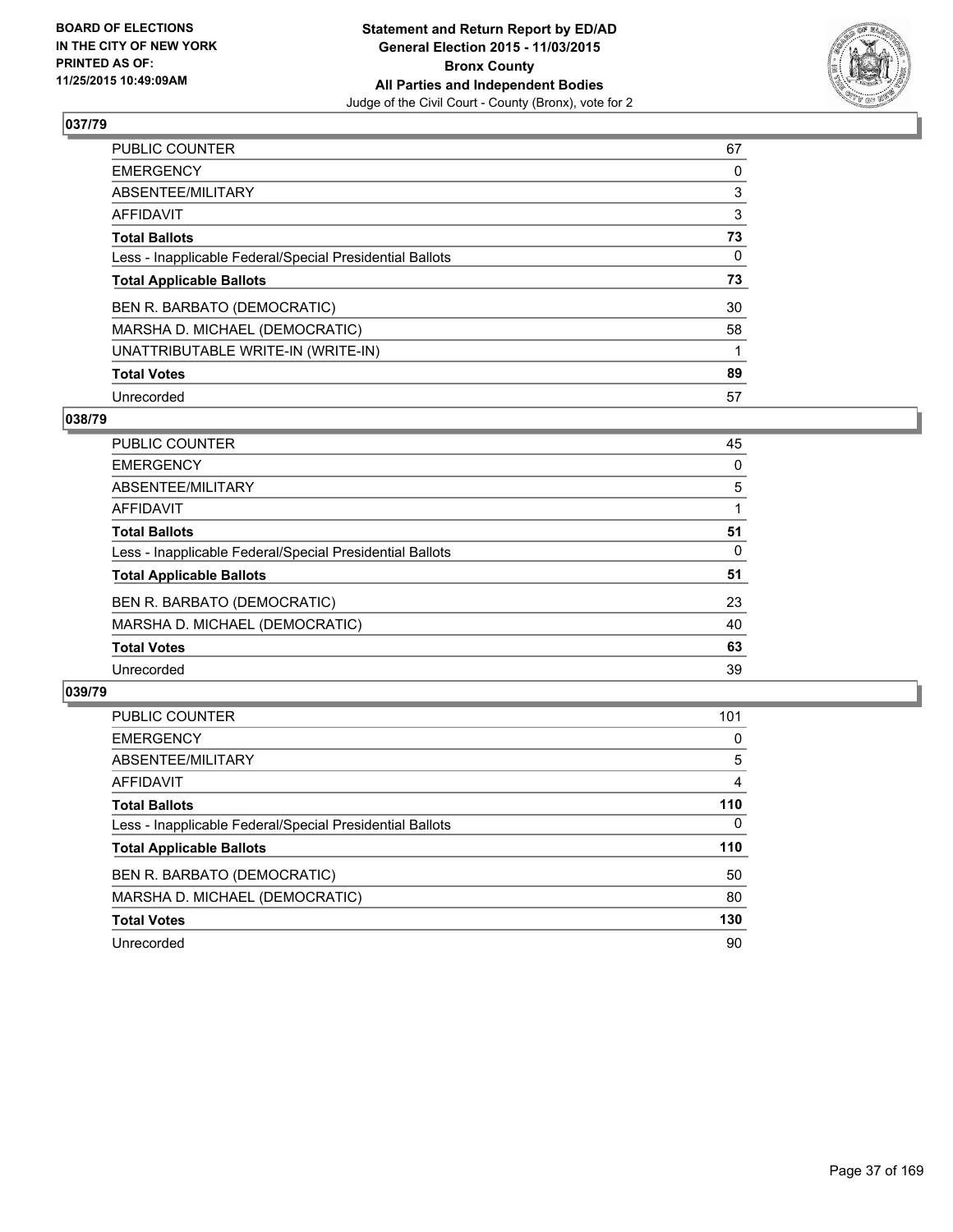

| 92  |
|-----|
| 0   |
| 7   |
| 4   |
| 103 |
| 0   |
| 103 |
| 61  |
| 78  |
| 139 |
| 67  |
|     |

# **041/79 COMBINED into: 039/79**

#### **042/79 COMBINED into: 040/79**

# **043/79**

| <b>PUBLIC COUNTER</b>                                    | 87  |
|----------------------------------------------------------|-----|
| <b>EMERGENCY</b>                                         | 3   |
| ABSENTEE/MILITARY                                        | 3   |
| <b>AFFIDAVIT</b>                                         |     |
| <b>Total Ballots</b>                                     | 94  |
| Less - Inapplicable Federal/Special Presidential Ballots | 0   |
| <b>Total Applicable Ballots</b>                          | 94  |
| BEN R. BARBATO (DEMOCRATIC)                              | 44  |
| MARSHA D. MICHAEL (DEMOCRATIC)                           | 74  |
| <b>Total Votes</b>                                       | 118 |
| Unrecorded                                               | 70  |

## **044/79 COMBINED into: 043/79**

| PUBLIC COUNTER                                           | 80  |
|----------------------------------------------------------|-----|
| <b>EMERGENCY</b>                                         | 0   |
| ABSENTEE/MILITARY                                        | 6   |
| AFFIDAVIT                                                | 3   |
| <b>Total Ballots</b>                                     | 89  |
| Less - Inapplicable Federal/Special Presidential Ballots | 0   |
| <b>Total Applicable Ballots</b>                          | 89  |
| BEN R. BARBATO (DEMOCRATIC)                              | 41  |
| MARSHA D. MICHAEL (DEMOCRATIC)                           | 64  |
| <b>Total Votes</b>                                       | 105 |
| Unrecorded                                               | 73  |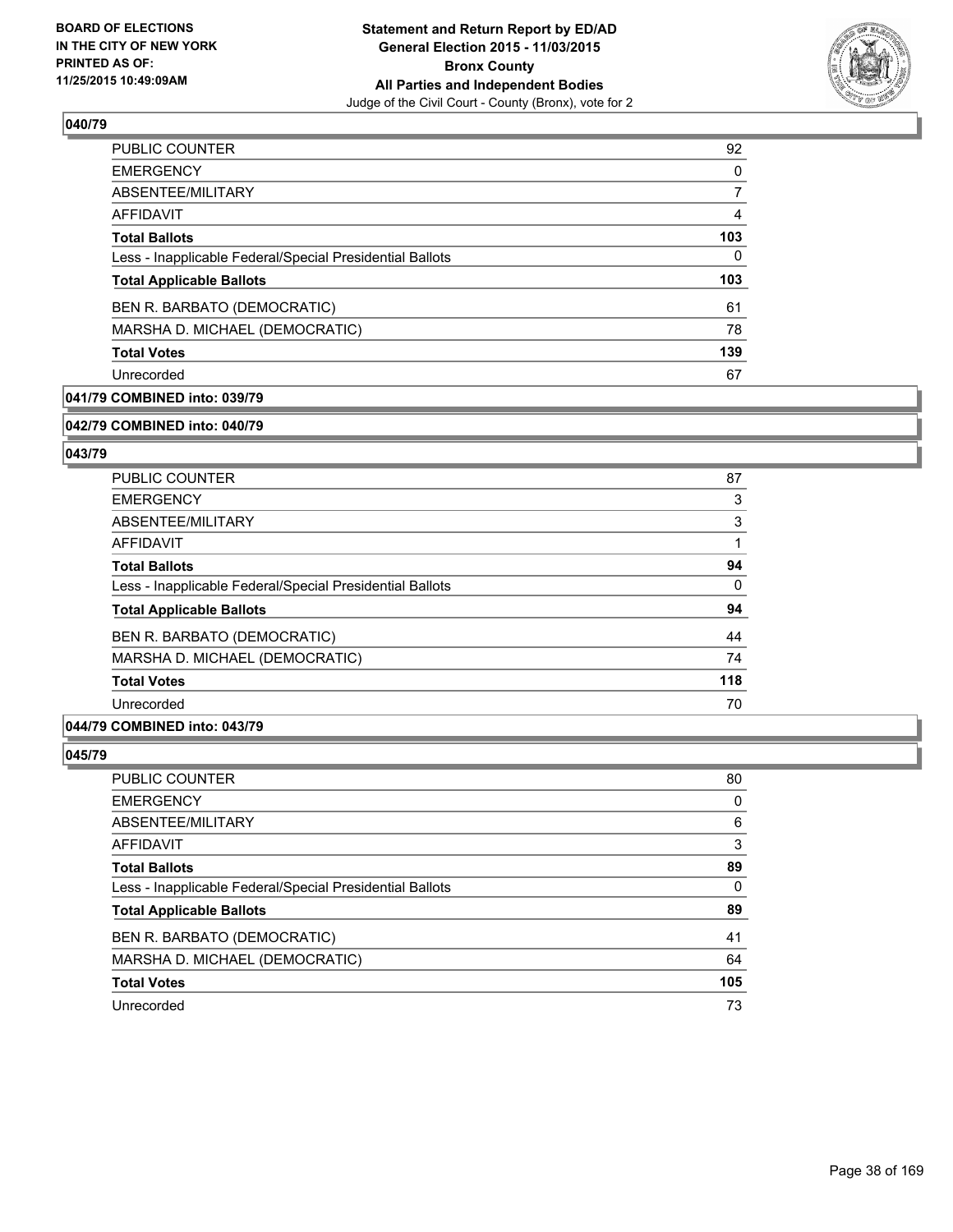

| PUBLIC COUNTER                                           | 83           |
|----------------------------------------------------------|--------------|
| EMERGENCY                                                | $\mathbf{0}$ |
| ABSENTEE/MILITARY                                        | 2            |
| AFFIDAVIT                                                |              |
| <b>Total Ballots</b>                                     | 86           |
| Less - Inapplicable Federal/Special Presidential Ballots | $\mathbf{0}$ |
| <b>Total Applicable Ballots</b>                          | 86           |
| BEN R. BARBATO (DEMOCRATIC)                              | 39           |
| MARSHA D. MICHAEL (DEMOCRATIC)                           | 56           |
| <b>Total Votes</b>                                       | 95           |
| Unrecorded                                               | 77           |

#### **047/79**

| PUBLIC COUNTER                                           | 51       |
|----------------------------------------------------------|----------|
| <b>EMERGENCY</b>                                         | 0        |
| ABSENTEE/MILITARY                                        | 3        |
| AFFIDAVIT                                                | $\Omega$ |
| <b>Total Ballots</b>                                     | 54       |
| Less - Inapplicable Federal/Special Presidential Ballots | $\Omega$ |
| <b>Total Applicable Ballots</b>                          | 54       |
| BEN R. BARBATO (DEMOCRATIC)                              | 29       |
| MARSHA D. MICHAEL (DEMOCRATIC)                           | 44       |
| <b>Total Votes</b>                                       | 73       |
| Unrecorded                                               | 35       |

#### **048/79**

| <b>PUBLIC COUNTER</b>                                    | 58 |
|----------------------------------------------------------|----|
| <b>EMERGENCY</b>                                         | 0  |
| ABSENTEE/MILITARY                                        | 3  |
| <b>AFFIDAVIT</b>                                         | 2  |
| <b>Total Ballots</b>                                     | 63 |
| Less - Inapplicable Federal/Special Presidential Ballots | 0  |
| <b>Total Applicable Ballots</b>                          | 63 |
| BEN R. BARBATO (DEMOCRATIC)                              | 31 |
| MARSHA D. MICHAEL (DEMOCRATIC)                           | 42 |
| <b>Total Votes</b>                                       | 73 |
| Unrecorded                                               | 53 |
| 049/79 COMBINED into: 048/79                             |    |

**050/79 COMBINED into: 045/79**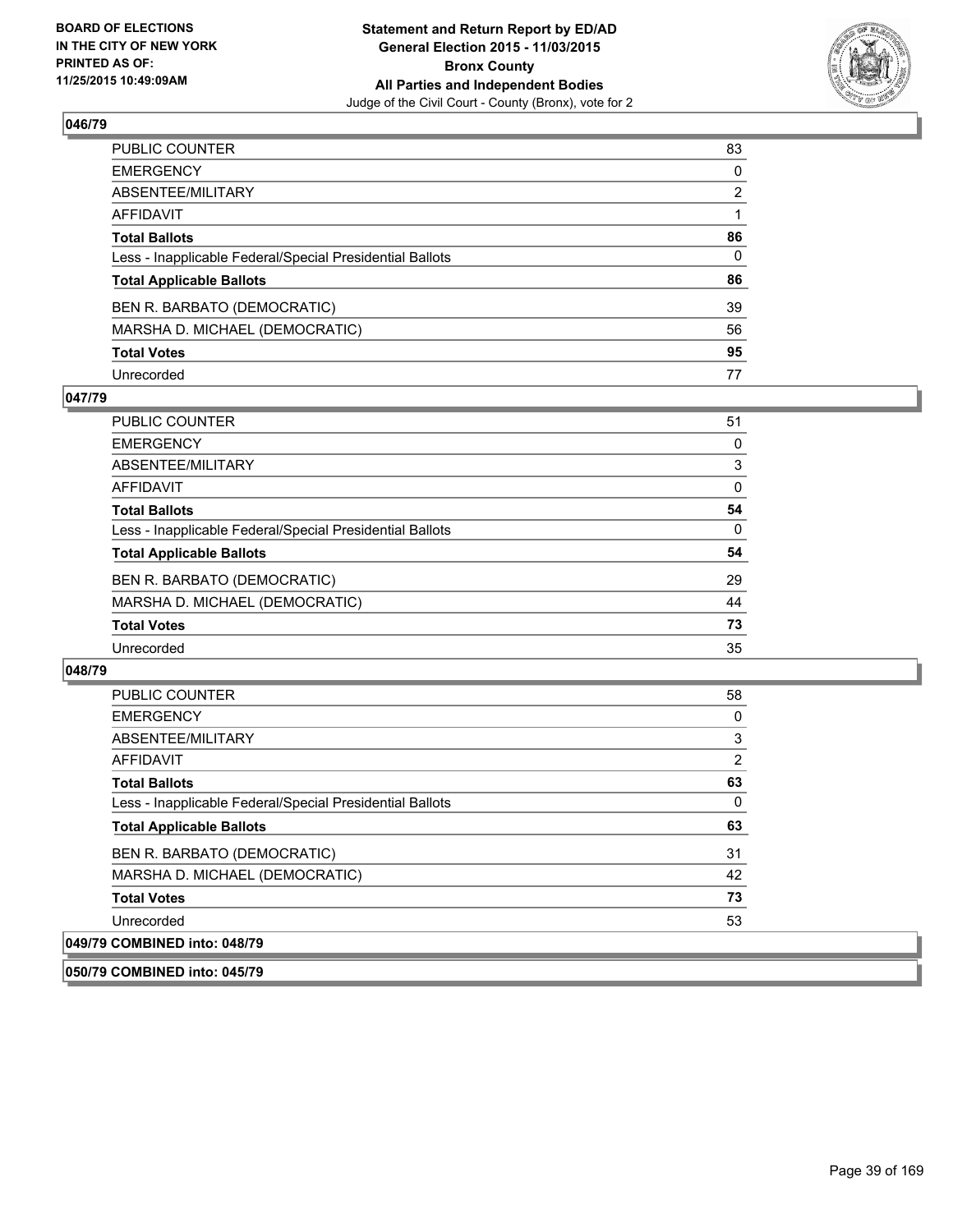

| <b>PUBLIC COUNTER</b>                                    | 109      |
|----------------------------------------------------------|----------|
| <b>EMERGENCY</b>                                         | 0        |
| ABSENTEE/MILITARY                                        | 6        |
| AFFIDAVIT                                                |          |
| <b>Total Ballots</b>                                     | 116      |
| Less - Inapplicable Federal/Special Presidential Ballots | $\Omega$ |
| <b>Total Applicable Ballots</b>                          | 116      |
| BEN R. BARBATO (DEMOCRATIC)                              | 59       |
| MARSHA D. MICHAEL (DEMOCRATIC)                           | 88       |
| <b>Total Votes</b>                                       | 147      |
| Unrecorded                                               | 85       |

# **052/79 COMBINED into: 051/79**

#### **053/79**

| PUBLIC COUNTER                                           | 39 |
|----------------------------------------------------------|----|
| <b>EMERGENCY</b>                                         | 0  |
| ABSENTEE/MILITARY                                        |    |
| AFFIDAVIT                                                | 0  |
| <b>Total Ballots</b>                                     | 40 |
| Less - Inapplicable Federal/Special Presidential Ballots | 0  |
| <b>Total Applicable Ballots</b>                          | 40 |
| BEN R. BARBATO (DEMOCRATIC)                              | 25 |
| MARSHA D. MICHAEL (DEMOCRATIC)                           | 34 |
| <b>Total Votes</b>                                       | 59 |
| Unrecorded                                               | 21 |
|                                                          |    |

| <b>PUBLIC COUNTER</b>                                    | 128 |
|----------------------------------------------------------|-----|
| <b>EMERGENCY</b>                                         | 0   |
| ABSENTEE/MILITARY                                        |     |
| AFFIDAVIT                                                | 5   |
| <b>Total Ballots</b>                                     | 134 |
| Less - Inapplicable Federal/Special Presidential Ballots | 0   |
| <b>Total Applicable Ballots</b>                          | 134 |
| BEN R. BARBATO (DEMOCRATIC)                              | 91  |
| MARSHA D. MICHAEL (DEMOCRATIC)                           | 103 |
| <b>Total Votes</b>                                       | 194 |
| Unrecorded                                               | 74  |
| 055/79 COMBINED into: 053/79                             |     |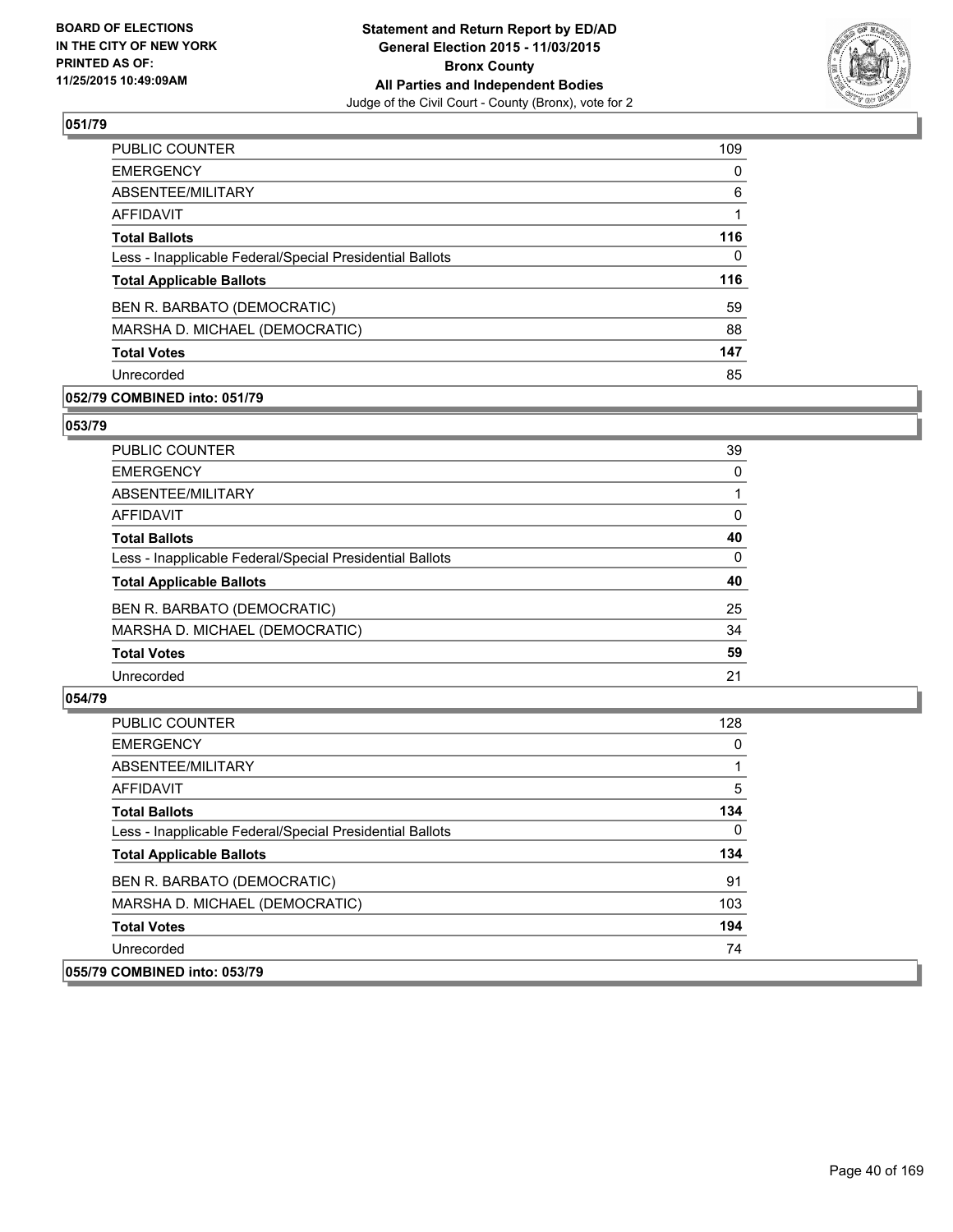

| PUBLIC COUNTER                                           | 65           |
|----------------------------------------------------------|--------------|
| EMERGENCY                                                | $\mathbf{0}$ |
| ABSENTEE/MILITARY                                        |              |
| AFFIDAVIT                                                | $\mathbf{0}$ |
| <b>Total Ballots</b>                                     | 66           |
| Less - Inapplicable Federal/Special Presidential Ballots | $\mathbf{0}$ |
| <b>Total Applicable Ballots</b>                          | 66           |
| BEN R. BARBATO (DEMOCRATIC)                              | 32           |
| MARSHA D. MICHAEL (DEMOCRATIC)                           | 46           |
| <b>Total Votes</b>                                       | 78           |
| Unrecorded                                               | 54           |

#### **057/79**

| <b>PUBLIC COUNTER</b>                                    | 70 |
|----------------------------------------------------------|----|
| <b>EMERGENCY</b>                                         | 0  |
| ABSENTEE/MILITARY                                        |    |
| AFFIDAVIT                                                | 0  |
| <b>Total Ballots</b>                                     | 71 |
| Less - Inapplicable Federal/Special Presidential Ballots | 0  |
| <b>Total Applicable Ballots</b>                          | 71 |
| BEN R. BARBATO (DEMOCRATIC)                              | 33 |
| MARSHA D. MICHAEL (DEMOCRATIC)                           | 48 |
| <b>Total Votes</b>                                       | 81 |
| Unrecorded                                               | 61 |

| <b>PUBLIC COUNTER</b>                                    | 46 |
|----------------------------------------------------------|----|
| <b>EMERGENCY</b>                                         | 0  |
| ABSENTEE/MILITARY                                        | 2  |
| AFFIDAVIT                                                | 0  |
| <b>Total Ballots</b>                                     | 48 |
| Less - Inapplicable Federal/Special Presidential Ballots | 0  |
| <b>Total Applicable Ballots</b>                          | 48 |
| BEN R. BARBATO (DEMOCRATIC)                              | 25 |
| MARSHA D. MICHAEL (DEMOCRATIC)                           | 37 |
| <b>Total Votes</b>                                       | 62 |
| Unrecorded                                               | 34 |
| 059/79 COMBINED into: 058/79                             |    |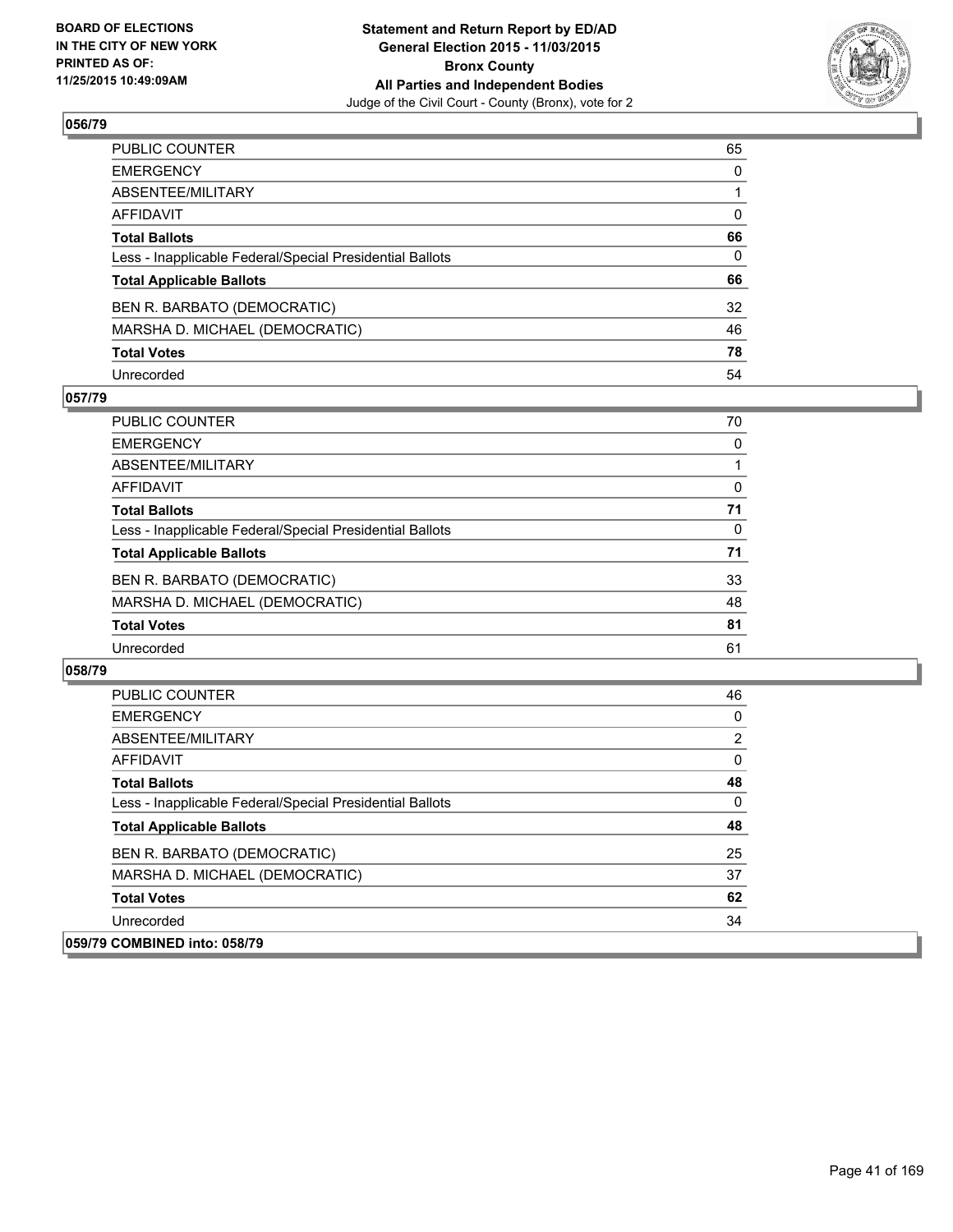

| <b>PUBLIC COUNTER</b>                                    | 79       |
|----------------------------------------------------------|----------|
| <b>EMERGENCY</b>                                         | 0        |
| ABSENTEE/MILITARY                                        | 2        |
| <b>AFFIDAVIT</b>                                         | 2        |
| <b>Total Ballots</b>                                     | 83       |
| Less - Inapplicable Federal/Special Presidential Ballots | $\Omega$ |
| <b>Total Applicable Ballots</b>                          | 83       |
| BEN R. BARBATO (DEMOCRATIC)                              | 31       |
| MARSHA D. MICHAEL (DEMOCRATIC)                           | 52       |
| <b>Total Votes</b>                                       | 83       |
| Unrecorded                                               | 83       |
|                                                          |          |

## **061/79 COMBINED into: 060/79**

#### **062/79**

| PUBLIC COUNTER                                           | 28 |
|----------------------------------------------------------|----|
| <b>EMERGENCY</b>                                         | 0  |
| ABSENTEE/MILITARY                                        | 3  |
| <b>AFFIDAVIT</b>                                         | 0  |
| <b>Total Ballots</b>                                     | 31 |
| Less - Inapplicable Federal/Special Presidential Ballots | 0  |
| <b>Total Applicable Ballots</b>                          | 31 |
| BEN R. BARBATO (DEMOCRATIC)                              | 15 |
| MARSHA D. MICHAEL (DEMOCRATIC)                           | 20 |
| <b>Total Votes</b>                                       | 35 |
| Unrecorded                                               | 27 |
|                                                          |    |

| <b>PUBLIC COUNTER</b>                                    | 50 |
|----------------------------------------------------------|----|
| <b>EMERGENCY</b>                                         | 0  |
| ABSENTEE/MILITARY                                        | 0  |
| AFFIDAVIT                                                | 0  |
| <b>Total Ballots</b>                                     | 50 |
| Less - Inapplicable Federal/Special Presidential Ballots | 0  |
| <b>Total Applicable Ballots</b>                          | 50 |
| BEN R. BARBATO (DEMOCRATIC)                              | 15 |
| MARSHA D. MICHAEL (DEMOCRATIC)                           | 37 |
| <b>Total Votes</b>                                       | 52 |
| Unrecorded                                               | 48 |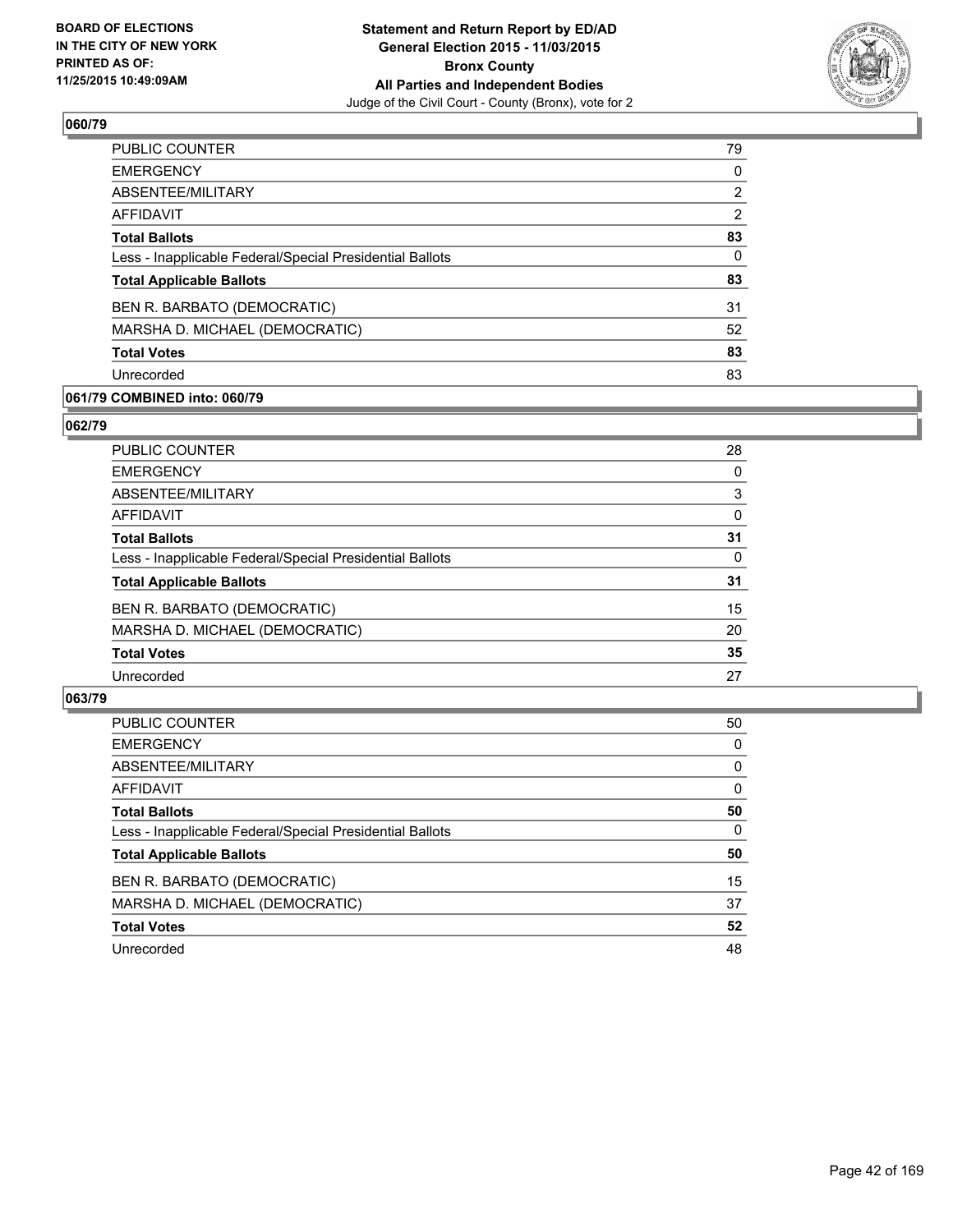

| PUBLIC COUNTER                                           | 72           |
|----------------------------------------------------------|--------------|
| EMERGENCY                                                | 0            |
| ABSENTEE/MILITARY                                        | 2            |
| AFFIDAVIT                                                | 2            |
| Total Ballots                                            | 76           |
| Less - Inapplicable Federal/Special Presidential Ballots | $\mathbf{0}$ |
| <b>Total Applicable Ballots</b>                          | 76           |
| BEN R. BARBATO (DEMOCRATIC)                              | 44           |
| MARSHA D. MICHAEL (DEMOCRATIC)                           | 64           |
| <b>Total Votes</b>                                       | 108          |
| Unrecorded                                               | 44           |

#### **065/79**

| PUBLIC COUNTER                                           | 51 |
|----------------------------------------------------------|----|
| <b>EMERGENCY</b>                                         | 0  |
| ABSENTEE/MILITARY                                        |    |
| AFFIDAVIT                                                | 0  |
| <b>Total Ballots</b>                                     | 52 |
| Less - Inapplicable Federal/Special Presidential Ballots | 0  |
| <b>Total Applicable Ballots</b>                          | 52 |
| BEN R. BARBATO (DEMOCRATIC)                              | 28 |
| MARSHA D. MICHAEL (DEMOCRATIC)                           | 35 |
| <b>Total Votes</b>                                       | 63 |
| Unrecorded                                               | 41 |

| <b>PUBLIC COUNTER</b>                                    | 60 |
|----------------------------------------------------------|----|
| <b>EMERGENCY</b>                                         | 0  |
| ABSENTEE/MILITARY                                        |    |
| AFFIDAVIT                                                |    |
| <b>Total Ballots</b>                                     | 62 |
| Less - Inapplicable Federal/Special Presidential Ballots | 0  |
| <b>Total Applicable Ballots</b>                          | 62 |
| BEN R. BARBATO (DEMOCRATIC)                              | 31 |
| MARSHA D. MICHAEL (DEMOCRATIC)                           | 49 |
| <b>Total Votes</b>                                       | 80 |
| Unrecorded                                               | 44 |
| 067/79 COMBINED into: 002/79                             |    |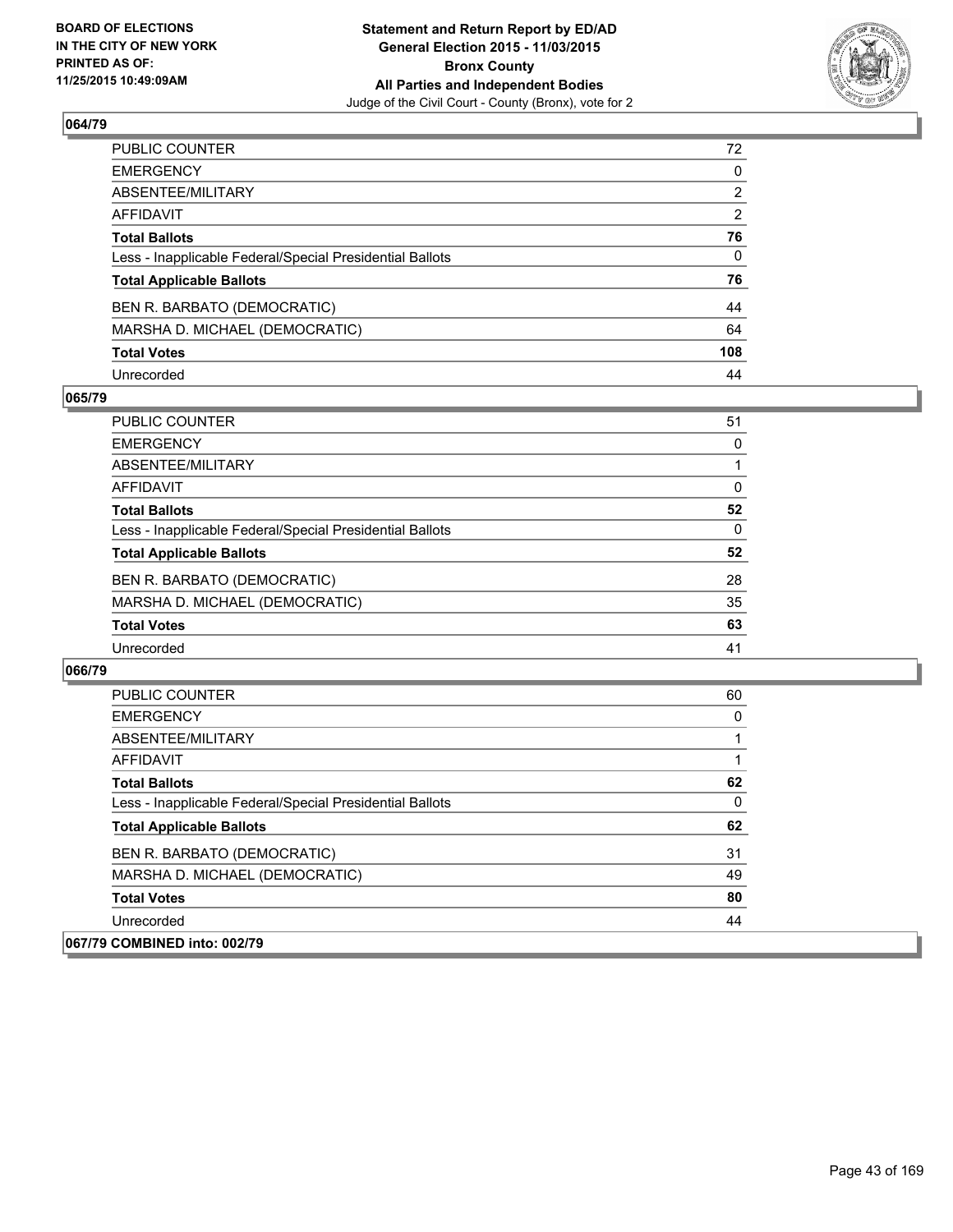

| PUBLIC COUNTER                                           | 142          |
|----------------------------------------------------------|--------------|
| EMERGENCY                                                | $\mathbf{0}$ |
| ABSENTEE/MILITARY                                        | 0            |
| AFFIDAVIT                                                | 2            |
| Total Ballots                                            | 144          |
| Less - Inapplicable Federal/Special Presidential Ballots | $\Omega$     |
| <b>Total Applicable Ballots</b>                          | 144          |
| BEN R. BARBATO (DEMOCRATIC)                              | 76           |
| MARSHA D. MICHAEL (DEMOCRATIC)                           | 123          |
| <b>Total Votes</b>                                       | 199          |
| Unrecorded                                               | 89           |

#### **069/79**

| <b>PUBLIC COUNTER</b>                                    | 164      |
|----------------------------------------------------------|----------|
| <b>EMERGENCY</b>                                         | $\Omega$ |
| ABSENTEE/MILITARY                                        |          |
| AFFIDAVIT                                                | $\Omega$ |
| <b>Total Ballots</b>                                     | 165      |
| Less - Inapplicable Federal/Special Presidential Ballots | 0        |
| <b>Total Applicable Ballots</b>                          | 165      |
| BEN R. BARBATO (DEMOCRATIC)                              | 77       |
| MARSHA D. MICHAEL (DEMOCRATIC)                           | 128      |
| <b>Total Votes</b>                                       | 205      |
| Unrecorded                                               | 125      |

| <b>PUBLIC COUNTER</b>                                    | 136 |
|----------------------------------------------------------|-----|
| <b>EMERGENCY</b>                                         | 0   |
| ABSENTEE/MILITARY                                        |     |
| AFFIDAVIT                                                | 0   |
| <b>Total Ballots</b>                                     | 137 |
| Less - Inapplicable Federal/Special Presidential Ballots | 0   |
| <b>Total Applicable Ballots</b>                          | 137 |
| BEN R. BARBATO (DEMOCRATIC)                              | 67  |
| MARSHA D. MICHAEL (DEMOCRATIC)                           | 109 |
| <b>Total Votes</b>                                       | 176 |
| Unrecorded                                               | 98  |
| 071/79 COMBINED into: 064/79                             |     |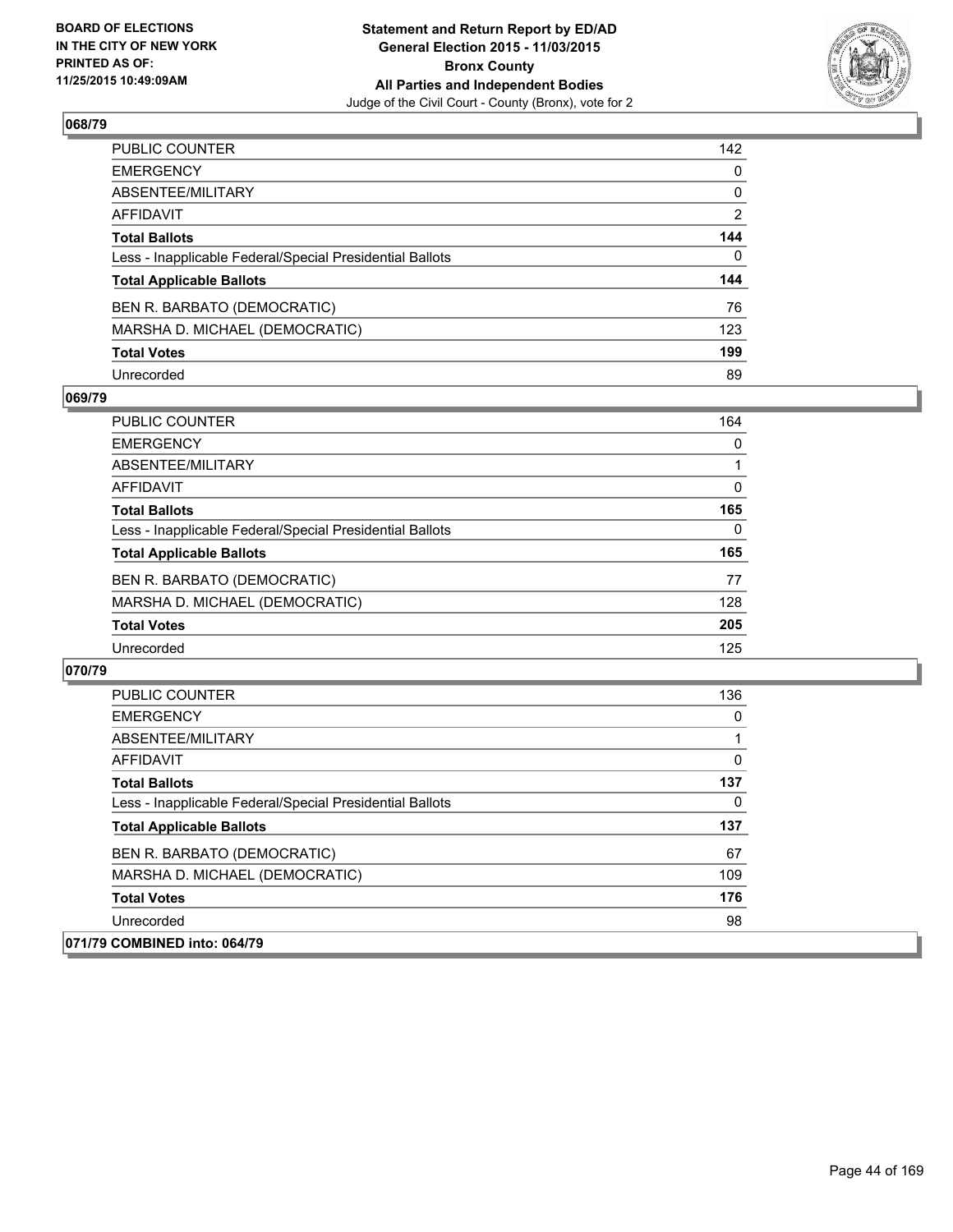

| PUBLIC COUNTER                                           | 80             |
|----------------------------------------------------------|----------------|
| <b>EMERGENCY</b>                                         | 0              |
| ABSENTEE/MILITARY                                        | $\overline{2}$ |
| <b>AFFIDAVIT</b>                                         | $\overline{2}$ |
| <b>Total Ballots</b>                                     | 84             |
| Less - Inapplicable Federal/Special Presidential Ballots | 0              |
| <b>Total Applicable Ballots</b>                          | 84             |
| BEN R. BARBATO (DEMOCRATIC)                              | 48             |
| MARSHA D. MICHAEL (DEMOCRATIC)                           | 70             |
| <b>Total Votes</b>                                       | 118            |
| Unrecorded                                               | 50             |
| 073/79 COMBINED into: 072/79                             |                |
| 074/79 COMBINED into: 029/79                             |                |
| 075/79 COMBINED into: 018/79                             |                |
| 076/79 COMBINED into: 024/79                             |                |
| 077/79 COMBINED into: 029/79                             |                |
| 078/79 COMBINED into: 046/79                             |                |
| 079/79 COMBINED into: 054/79                             |                |
| 080/79 COMBINED into: 070/79                             |                |

**081/79 COMBINED into: 001/87**

**082/79 COMBINED into: 037/79**

**083/79 COMBINED into: 030/79**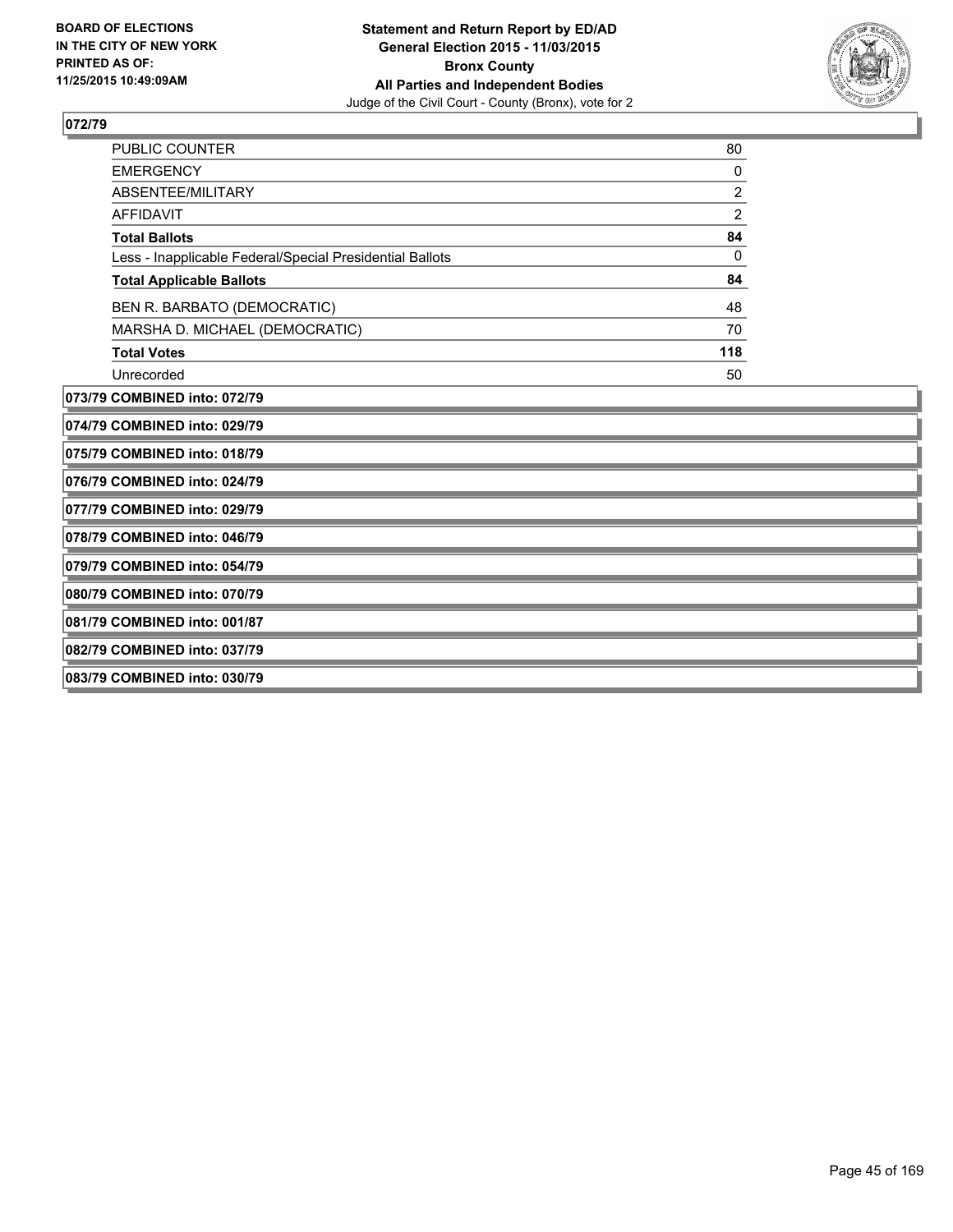

| PUBLIC COUNTER                                           | 73 |
|----------------------------------------------------------|----|
| <b>EMERGENCY</b>                                         | 0  |
| ABSENTEE/MILITARY                                        | 9  |
| <b>AFFIDAVIT</b>                                         | 0  |
| <b>Total Ballots</b>                                     | 82 |
| Less - Inapplicable Federal/Special Presidential Ballots | 0  |
| <b>Total Applicable Ballots</b>                          | 82 |
| BEN R. BARBATO (DEMOCRATIC)                              | 46 |
| MARSHA D. MICHAEL (DEMOCRATIC)                           | 43 |
| UNATTRIBUTABLE WRITE-IN (WRITE-IN)                       | 3  |
| <b>Total Votes</b>                                       | 92 |
| Unrecorded                                               | 72 |
|                                                          |    |

**002/80 COMBINED into: 001/80**

#### **003/80 COMBINED into: 001/80**

#### **004/80**

| <b>PUBLIC COUNTER</b>                                    | 91  |
|----------------------------------------------------------|-----|
| <b>EMERGENCY</b>                                         | 0   |
| ABSENTEE/MILITARY                                        | 4   |
| AFFIDAVIT                                                | 0   |
| <b>Total Ballots</b>                                     | 95  |
| Less - Inapplicable Federal/Special Presidential Ballots | 0   |
| <b>Total Applicable Ballots</b>                          | 95  |
| BEN R. BARBATO (DEMOCRATIC)                              | 54  |
| MARSHA D. MICHAEL (DEMOCRATIC)                           | 52  |
| LINDA BALDWIN (WRITE-IN)                                 | 1   |
| STANLEY KOLMAN SCHLEIN (WRITE-IN)                        | 1   |
| UNATTRIBUTABLE WRITE-IN (WRITE-IN)                       | 2   |
| <b>Total Votes</b>                                       | 110 |
| Unrecorded                                               | 80  |

# **005/80 COMBINED into: 004/80**

**006/80** 

| <b>PUBLIC COUNTER</b>                                    | 64       |
|----------------------------------------------------------|----------|
| <b>EMERGENCY</b>                                         | 0        |
| ABSENTEE/MILITARY                                        | 2        |
| AFFIDAVIT                                                | $\Omega$ |
| <b>Total Ballots</b>                                     | 66       |
| Less - Inapplicable Federal/Special Presidential Ballots | $\Omega$ |
| <b>Total Applicable Ballots</b>                          | 66       |
| BEN R. BARBATO (DEMOCRATIC)                              | 39       |
| MARSHA D. MICHAEL (DEMOCRATIC)                           | 38       |
| <b>Total Votes</b>                                       | 77       |
| Unrecorded                                               | 55       |
| 007/80 COMBINED into: 006/80                             |          |

#### **008/80 COMBINED into: 006/80**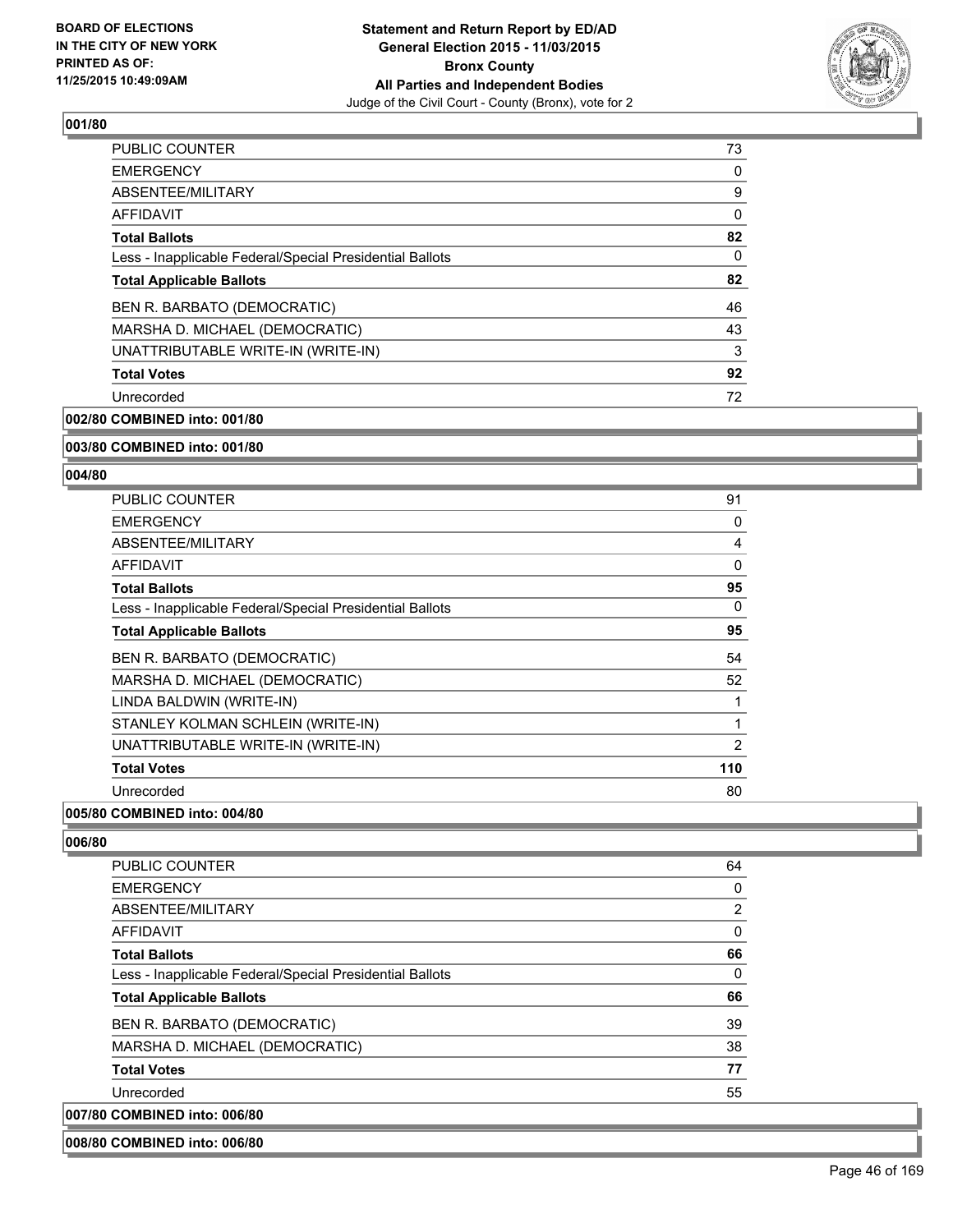

| <b>PUBLIC COUNTER</b>                                    | 60 |
|----------------------------------------------------------|----|
| <b>EMERGENCY</b>                                         | 0  |
| ABSENTEE/MILITARY                                        | 0  |
| AFFIDAVIT                                                |    |
| <b>Total Ballots</b>                                     | 61 |
| Less - Inapplicable Federal/Special Presidential Ballots | 0  |
| <b>Total Applicable Ballots</b>                          | 61 |
| BEN R. BARBATO (DEMOCRATIC)                              | 35 |
| MARSHA D. MICHAEL (DEMOCRATIC)                           | 45 |
| <b>Total Votes</b>                                       | 80 |
| Unrecorded                                               | 42 |

# **010/80 COMBINED into: 009/80**

**011/80** 

| <b>PUBLIC COUNTER</b>                                    | 54 |
|----------------------------------------------------------|----|
| <b>EMERGENCY</b>                                         | 0  |
| ABSENTEE/MILITARY                                        | 9  |
| <b>AFFIDAVIT</b>                                         | 0  |
| <b>Total Ballots</b>                                     | 63 |
| Less - Inapplicable Federal/Special Presidential Ballots | 0  |
| <b>Total Applicable Ballots</b>                          | 63 |
| BEN R. BARBATO (DEMOCRATIC)                              | 37 |
| MARSHA D. MICHAEL (DEMOCRATIC)                           | 31 |
| ISAAC AMBEROSE MOORE (WRITE-IN)                          |    |
| JAMES VACCA (WRITE-IN)                                   |    |
| LOVIE PIGNATA (WRITE-IN)                                 |    |
| <b>Total Votes</b>                                       | 71 |
| Unrecorded                                               | 55 |

| <b>PUBLIC COUNTER</b>                                    | 29 |
|----------------------------------------------------------|----|
| <b>EMERGENCY</b>                                         | 0  |
| ABSENTEE/MILITARY                                        | 0  |
| <b>AFFIDAVIT</b>                                         |    |
| <b>Total Ballots</b>                                     | 30 |
| Less - Inapplicable Federal/Special Presidential Ballots | 0  |
| <b>Total Applicable Ballots</b>                          | 30 |
| BEN R. BARBATO (DEMOCRATIC)                              | 16 |
| MARSHA D. MICHAEL (DEMOCRATIC)                           | 21 |
| <b>Total Votes</b>                                       | 37 |
| Unrecorded                                               | 23 |
| 013/80 COMBINED into: 012/80                             |    |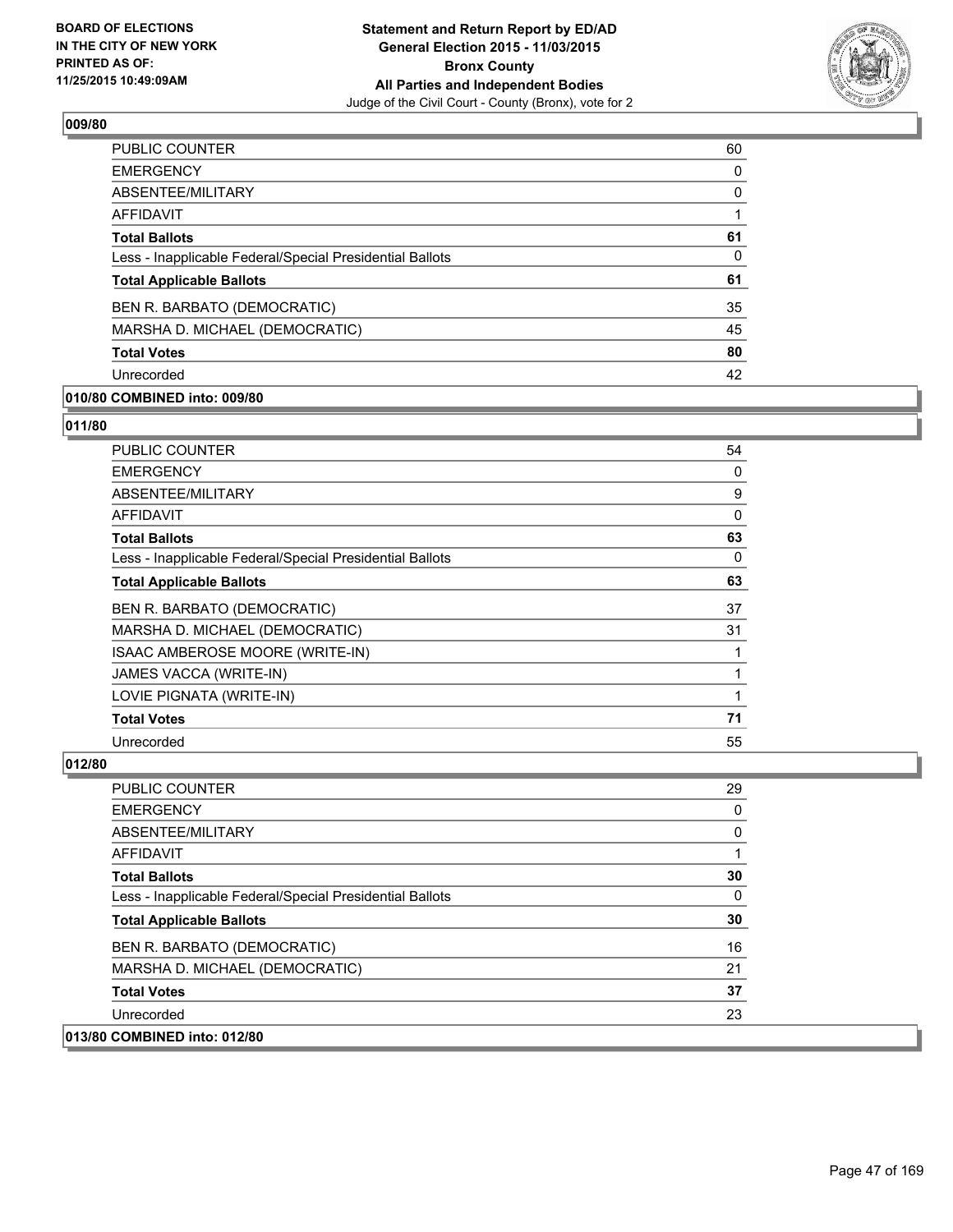

| PUBLIC COUNTER                                           | 61           |
|----------------------------------------------------------|--------------|
| EMERGENCY                                                | $\mathbf{0}$ |
| ABSENTEE/MILITARY                                        | 3            |
| AFFIDAVIT                                                | 2            |
| <b>Total Ballots</b>                                     | 66           |
| Less - Inapplicable Federal/Special Presidential Ballots | $\mathbf{0}$ |
| <b>Total Applicable Ballots</b>                          | 66           |
| BEN R. BARBATO (DEMOCRATIC)                              | 31           |
| MARSHA D. MICHAEL (DEMOCRATIC)                           | 53           |
| <b>Total Votes</b>                                       | 84           |
| Unrecorded                                               | 48           |

#### **015/80**

| <b>PUBLIC COUNTER</b>                                    | 105 |
|----------------------------------------------------------|-----|
| <b>EMERGENCY</b>                                         | 0   |
| ABSENTEE/MILITARY                                        | 11  |
| AFFIDAVIT                                                | 0   |
| <b>Total Ballots</b>                                     | 116 |
| Less - Inapplicable Federal/Special Presidential Ballots | 0   |
| <b>Total Applicable Ballots</b>                          | 116 |
| BEN R. BARBATO (DEMOCRATIC)                              | 64  |
| MARSHA D. MICHAEL (DEMOCRATIC)                           | 78  |
| UNATTRIBUTABLE WRITE-IN (WRITE-IN)                       | 2   |
| <b>Total Votes</b>                                       | 144 |
| Unrecorded                                               | 88  |
|                                                          |     |

| <b>PUBLIC COUNTER</b>                                    | 114 |
|----------------------------------------------------------|-----|
| <b>EMERGENCY</b>                                         | 0   |
| ABSENTEE/MILITARY                                        | 5   |
| AFFIDAVIT                                                | 2   |
| <b>Total Ballots</b>                                     | 121 |
| Less - Inapplicable Federal/Special Presidential Ballots | 0   |
| <b>Total Applicable Ballots</b>                          | 121 |
| BEN R. BARBATO (DEMOCRATIC)                              | 73  |
| MARSHA D. MICHAEL (DEMOCRATIC)                           | 88  |
| <b>Total Votes</b>                                       | 161 |
| Unrecorded                                               | 81  |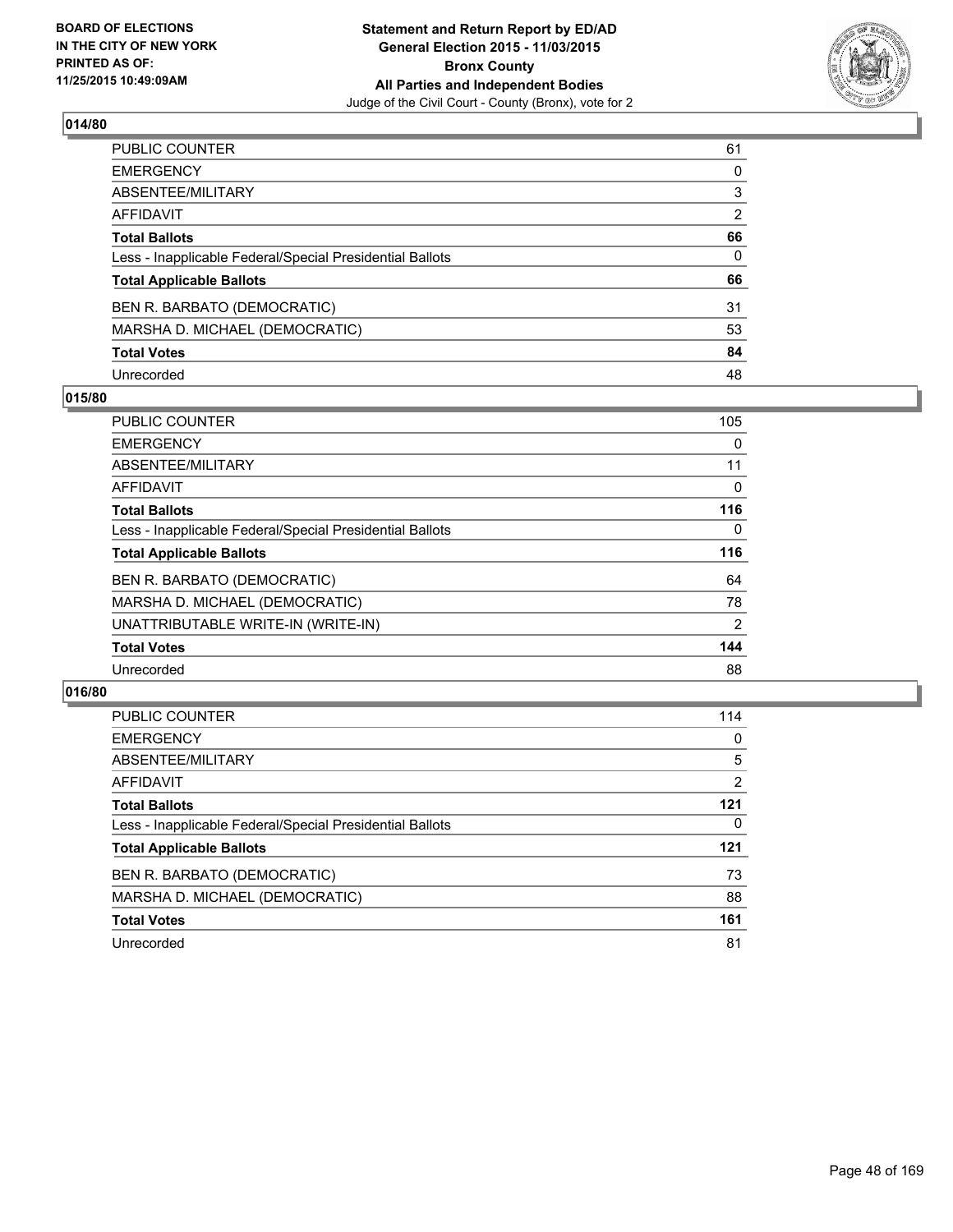

| <b>PUBLIC COUNTER</b>                                    | 86  |
|----------------------------------------------------------|-----|
| <b>EMERGENCY</b>                                         | 0   |
| ABSENTEE/MILITARY                                        |     |
| AFFIDAVIT                                                | 4   |
| <b>Total Ballots</b>                                     | 97  |
| Less - Inapplicable Federal/Special Presidential Ballots | 0   |
| <b>Total Applicable Ballots</b>                          | 97  |
| BEN R. BARBATO (DEMOCRATIC)                              | 63  |
| MARSHA D. MICHAEL (DEMOCRATIC)                           | 73  |
| <b>Total Votes</b>                                       | 136 |
| Unrecorded                                               | 58  |

#### **018/80 COMBINED into: 011/80**

**019/80 COMBINED into: 011/80**

**020/80 COMBINED into: 016/80**

**021/80 COMBINED into: 017/80**

**022/80 COMBINED into: 015/80**

**023/80 COMBINED into: 015/80**

#### **024/80**

| <b>PUBLIC COUNTER</b>                                    | 108      |
|----------------------------------------------------------|----------|
| <b>EMERGENCY</b>                                         | $\Omega$ |
| ABSENTEE/MILITARY                                        |          |
| <b>AFFIDAVIT</b>                                         | 0        |
| <b>Total Ballots</b>                                     | 109      |
| Less - Inapplicable Federal/Special Presidential Ballots | 0        |
| <b>Total Applicable Ballots</b>                          | 109      |
| BEN R. BARBATO (DEMOCRATIC)                              | 67       |
| MARSHA D. MICHAEL (DEMOCRATIC)                           | 67       |
| <b>Total Votes</b>                                       | 134      |
| Unrecorded                                               | 84       |

#### **025/80 COMBINED into: 024/80**

| <b>PUBLIC COUNTER</b>                                    | 61  |
|----------------------------------------------------------|-----|
| <b>EMERGENCY</b>                                         | 0   |
| ABSENTEE/MILITARY                                        | 23  |
| AFFIDAVIT                                                | 0   |
| <b>Total Ballots</b>                                     | 84  |
| Less - Inapplicable Federal/Special Presidential Ballots | 0   |
| <b>Total Applicable Ballots</b>                          | 84  |
| BEN R. BARBATO (DEMOCRATIC)                              | 58  |
| MARSHA D. MICHAEL (DEMOCRATIC)                           | 57  |
| <b>Total Votes</b>                                       | 115 |
| Unrecorded                                               | 53  |
| 027/80 COMBINED into: 026/80                             |     |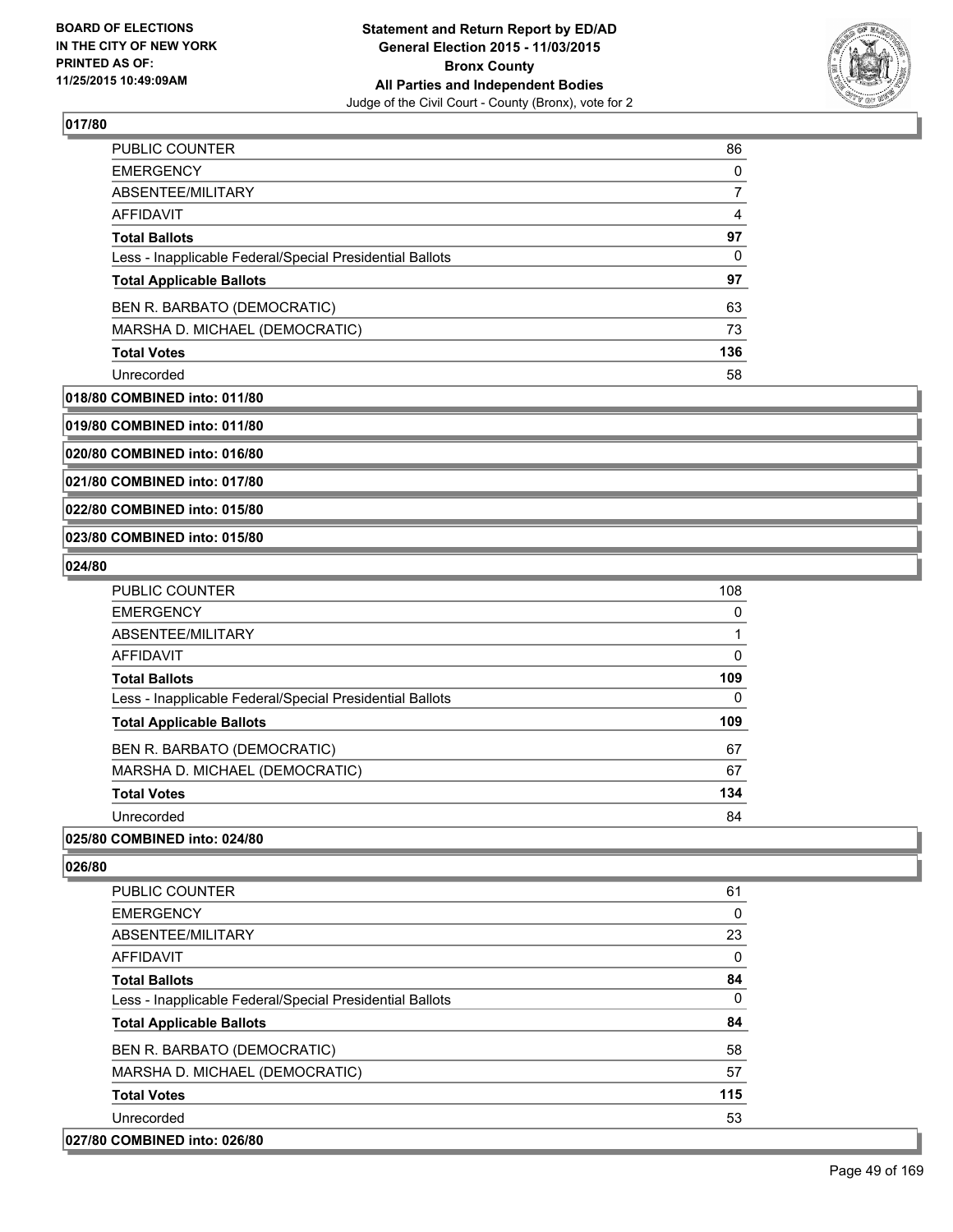

| <b>PUBLIC COUNTER</b>                                    | 37 |
|----------------------------------------------------------|----|
| <b>EMERGENCY</b>                                         | 0  |
| ABSENTEE/MILITARY                                        | 3  |
| AFFIDAVIT                                                |    |
| <b>Total Ballots</b>                                     | 41 |
| Less - Inapplicable Federal/Special Presidential Ballots | 0  |
| <b>Total Applicable Ballots</b>                          | 41 |
| BEN R. BARBATO (DEMOCRATIC)                              | 18 |
| MARSHA D. MICHAEL (DEMOCRATIC)                           | 19 |
| <b>Total Votes</b>                                       | 37 |
| Unrecorded                                               | 45 |

# **029/80 COMBINED into: 028/80**

#### **030/80 COMBINED into: 004/80**

# **031/80**

| <b>PUBLIC COUNTER</b>                                    | 62 |
|----------------------------------------------------------|----|
| <b>EMERGENCY</b>                                         | 0  |
| ABSENTEE/MILITARY                                        | 2  |
| AFFIDAVIT                                                | 0  |
| <b>Total Ballots</b>                                     | 64 |
| Less - Inapplicable Federal/Special Presidential Ballots | 0  |
| <b>Total Applicable Ballots</b>                          | 64 |
| BEN R. BARBATO (DEMOCRATIC)                              | 38 |
| MARSHA D. MICHAEL (DEMOCRATIC)                           | 42 |
| <b>Total Votes</b>                                       | 80 |
| Unrecorded                                               | 48 |

#### **032/80**

**033/80** 

| PUBLIC COUNTER                                           | 93  |
|----------------------------------------------------------|-----|
| <b>EMERGENCY</b>                                         | 0   |
| ABSENTEE/MILITARY                                        | 10  |
| AFFIDAVIT                                                | 0   |
| <b>Total Ballots</b>                                     | 103 |
| Less - Inapplicable Federal/Special Presidential Ballots | 0   |
| <b>Total Applicable Ballots</b>                          | 103 |
| BEN R. BARBATO (DEMOCRATIC)                              | 66  |
| MARSHA D. MICHAEL (DEMOCRATIC)                           | 70  |
| <b>BEN CARSON (WRITE-IN)</b>                             | 2   |
| <b>Total Votes</b>                                       | 138 |
| Unrecorded                                               | 68  |
| <b>COMBINED into: 032/80</b>                             |     |

**034/80 COMBINED into: 032/80**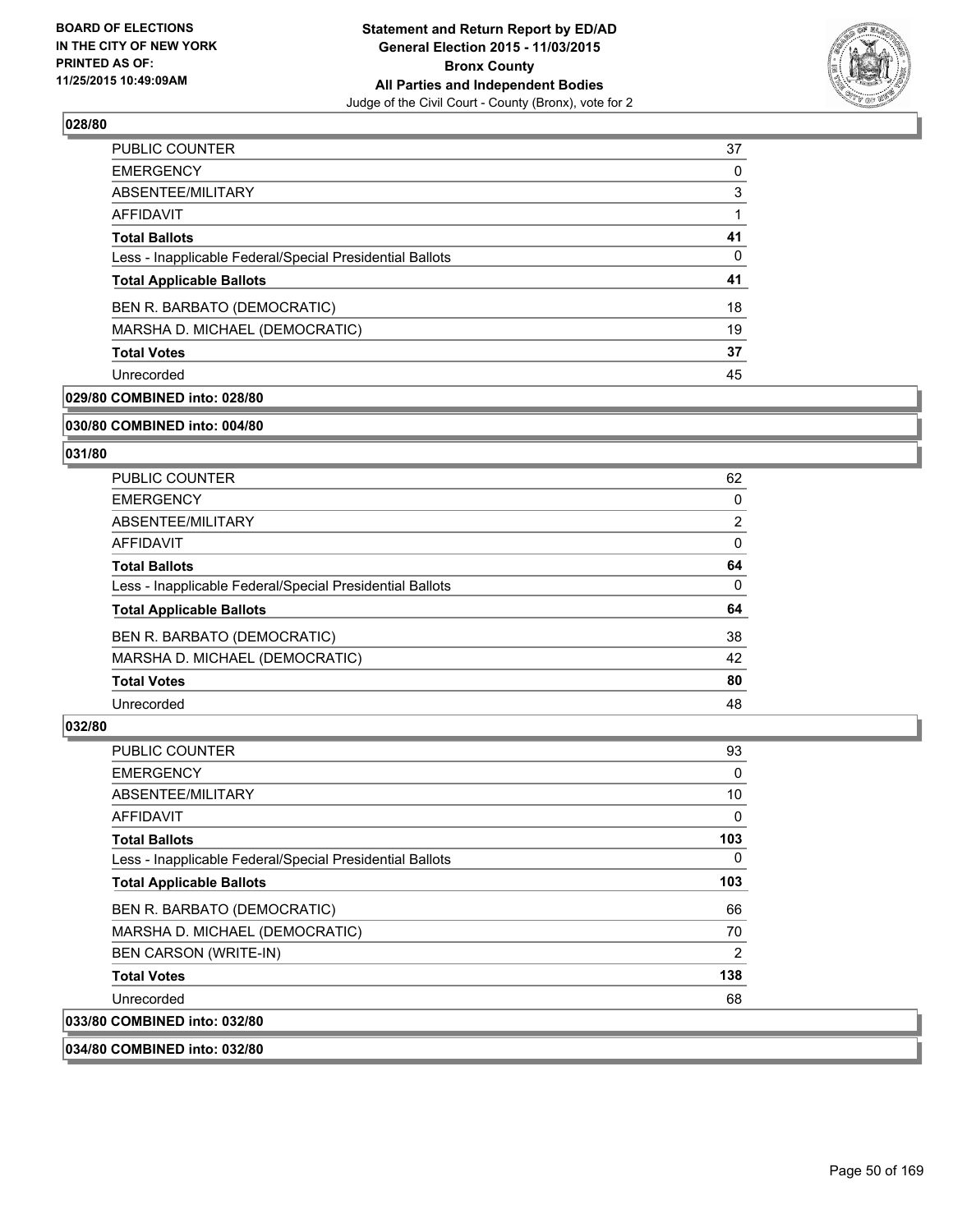

| 64  |
|-----|
| 0   |
| 22  |
| 0   |
| 86  |
| 0   |
| 86  |
| 51  |
| 54  |
| 1   |
| 106 |
| 66  |
|     |

# **036/80 COMBINED into: 035/80**

# **037/80**

| PUBLIC COUNTER                                           | 44 |
|----------------------------------------------------------|----|
| <b>EMERGENCY</b>                                         | 0  |
| ABSENTEE/MILITARY                                        | 2  |
| AFFIDAVIT                                                | 0  |
| <b>Total Ballots</b>                                     | 46 |
| Less - Inapplicable Federal/Special Presidential Ballots | 0  |
| <b>Total Applicable Ballots</b>                          | 46 |
| BEN R. BARBATO (DEMOCRATIC)                              | 29 |
| MARSHA D. MICHAEL (DEMOCRATIC)                           | 26 |
| <b>GUY T PARISI (WRITE-IN)</b>                           |    |
| UNATTRIBUTABLE WRITE-IN (WRITE-IN)                       | 1  |
| <b>Total Votes</b>                                       | 57 |
| Unrecorded                                               | 35 |
|                                                          |    |

### **038/80 COMBINED into: 041/80**

| 34 |
|----|
| 0  |
| 9  |
| 0  |
| 43 |
| 0  |
| 43 |
| 29 |
| 28 |
| 57 |
| 29 |
|    |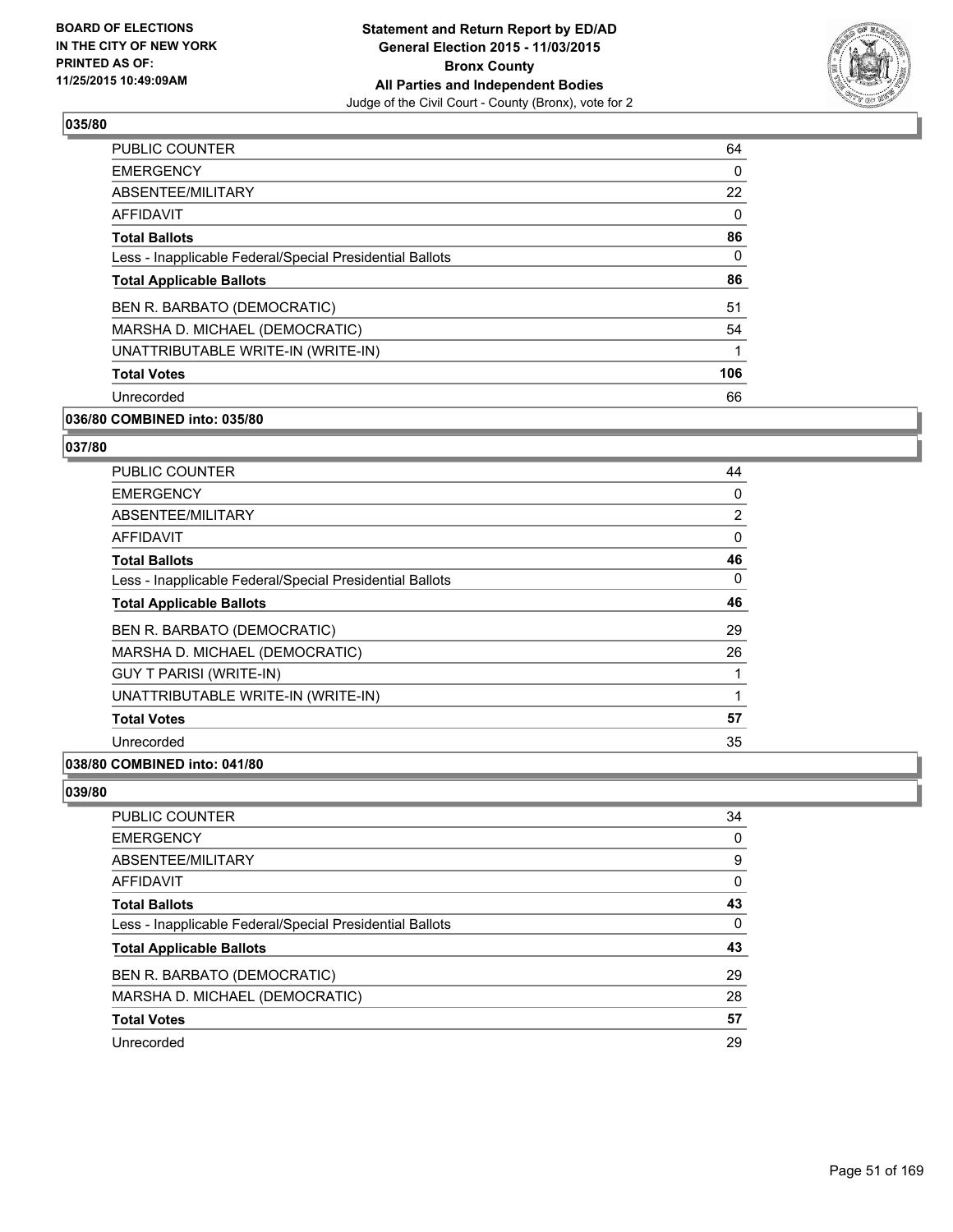

| PUBLIC COUNTER                                           | 73           |
|----------------------------------------------------------|--------------|
| EMERGENCY                                                | $\mathbf{0}$ |
| ABSENTEE/MILITARY                                        | 7            |
| AFFIDAVIT                                                | 2            |
| <b>Total Ballots</b>                                     | 82           |
| Less - Inapplicable Federal/Special Presidential Ballots | $\mathbf{0}$ |
| <b>Total Applicable Ballots</b>                          | 82           |
| BEN R. BARBATO (DEMOCRATIC)                              | 51           |
| MARSHA D. MICHAEL (DEMOCRATIC)                           | 46           |
| <b>Total Votes</b>                                       | 97           |
| Unrecorded                                               | 67           |

#### **041/80**

| <b>PUBLIC COUNTER</b>                                    | 122 |
|----------------------------------------------------------|-----|
| <b>EMERGENCY</b>                                         | 0   |
| ABSENTEE/MILITARY                                        | 4   |
| AFFIDAVIT                                                | 2   |
| <b>Total Ballots</b>                                     | 128 |
| Less - Inapplicable Federal/Special Presidential Ballots | 0   |
| <b>Total Applicable Ballots</b>                          | 128 |
| BEN R. BARBATO (DEMOCRATIC)                              | 75  |
| MARSHA D. MICHAEL (DEMOCRATIC)                           | 92  |
| <b>Total Votes</b>                                       | 167 |
| Unrecorded                                               | 89  |

#### **042/80**

| <b>PUBLIC COUNTER</b>                                    | 62 |
|----------------------------------------------------------|----|
| <b>EMERGENCY</b>                                         | 0  |
|                                                          |    |
| ABSENTEE/MILITARY                                        | 0  |
| <b>AFFIDAVIT</b>                                         | 0  |
| <b>Total Ballots</b>                                     | 62 |
| Less - Inapplicable Federal/Special Presidential Ballots | 0  |
| <b>Total Applicable Ballots</b>                          | 62 |
| BEN R. BARBATO (DEMOCRATIC)                              | 28 |
| MARSHA D. MICHAEL (DEMOCRATIC)                           | 41 |
| <b>Total Votes</b>                                       | 69 |
| Unrecorded                                               | 55 |
| 043/80 COMBINED into: 037/80                             |    |

**044/80 COMBINED into: 040/80**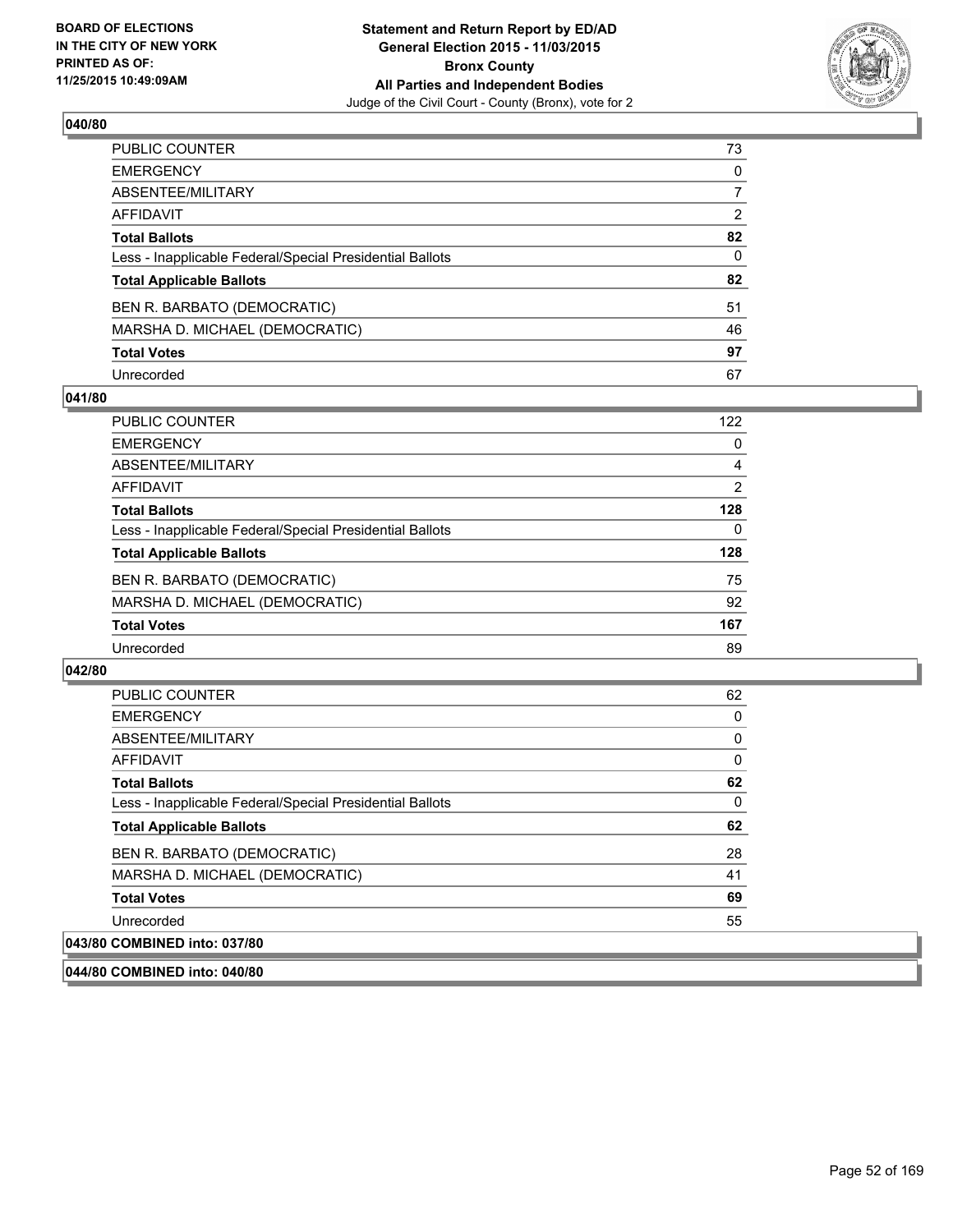

| <b>PUBLIC COUNTER</b>                                    | 94               |
|----------------------------------------------------------|------------------|
| <b>EMERGENCY</b>                                         | 0                |
| ABSENTEE/MILITARY                                        | 7                |
| <b>AFFIDAVIT</b>                                         |                  |
| <b>Total Ballots</b>                                     | 102 <sub>2</sub> |
| Less - Inapplicable Federal/Special Presidential Ballots | 0                |
| <b>Total Applicable Ballots</b>                          | 102 <sub>2</sub> |
| BEN R. BARBATO (DEMOCRATIC)                              | 56               |
| MARSHA D. MICHAEL (DEMOCRATIC)                           | 64               |
| ANDREA GANT (WRITE-IN)                                   |                  |
| <b>Total Votes</b>                                       | 121              |
| Unrecorded                                               | 83               |

## **046/80 COMBINED into: 045/80**

#### **047/80**

| <b>PUBLIC COUNTER</b>                                    | 105            |
|----------------------------------------------------------|----------------|
| <b>EMERGENCY</b>                                         | 0              |
| ABSENTEE/MILITARY                                        | 10             |
| <b>AFFIDAVIT</b>                                         | $\overline{2}$ |
| <b>Total Ballots</b>                                     | 117            |
| Less - Inapplicable Federal/Special Presidential Ballots | 0              |
| <b>Total Applicable Ballots</b>                          | 117            |
| BEN R. BARBATO (DEMOCRATIC)                              | 68             |
| MARSHA D. MICHAEL (DEMOCRATIC)                           | 89             |
| <b>Total Votes</b>                                       | 157            |
| Unrecorded                                               | 77             |

#### **048/80 COMBINED into: 047/80**

#### **049/80**

| <b>PUBLIC COUNTER</b>                                    | 17 |
|----------------------------------------------------------|----|
| <b>EMERGENCY</b>                                         | 0  |
| ABSENTEE/MILITARY                                        | 0  |
| <b>AFFIDAVIT</b>                                         | 0  |
| <b>Total Ballots</b>                                     | 17 |
| Less - Inapplicable Federal/Special Presidential Ballots | 0  |
| <b>Total Applicable Ballots</b>                          | 17 |
| BEN R. BARBATO (DEMOCRATIC)                              | 9  |
| MARSHA D. MICHAEL (DEMOCRATIC)                           | 15 |
| <b>Total Votes</b>                                       | 24 |
| Unrecorded                                               | 10 |
| 050/80 COMBINED into: 047/80                             |    |

**051/80 COMBINED into: 045/80**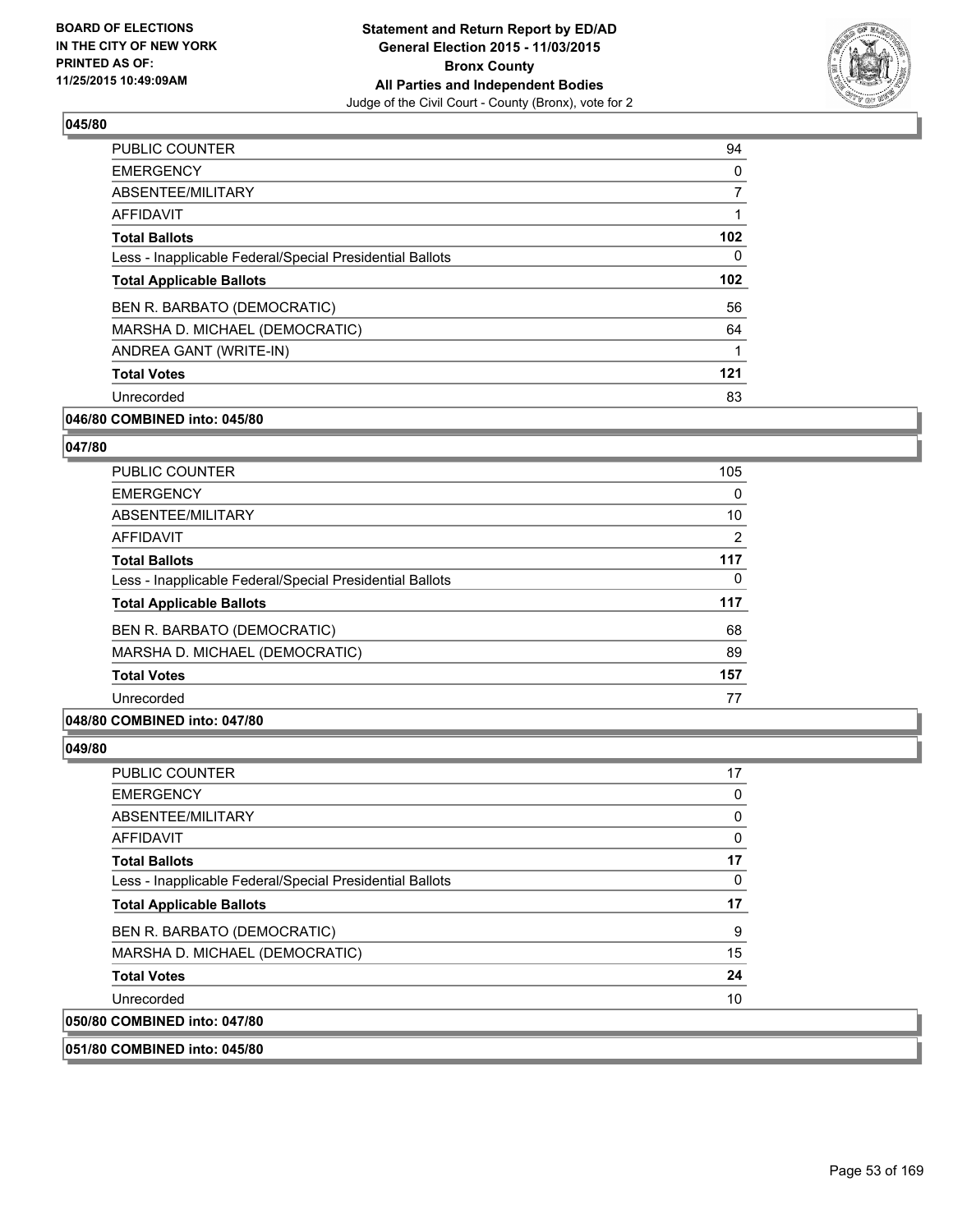

| 36 |
|----|
| 0  |
| 3  |
| 0  |
| 39 |
| 0  |
| 39 |
| 24 |
| 26 |
| 50 |
| 28 |
|    |

## **053/80 COMBINED into: 052/80**

#### **054/80**

| PUBLIC COUNTER                                           | 49       |
|----------------------------------------------------------|----------|
| <b>EMERGENCY</b>                                         | 0        |
| ABSENTEE/MILITARY                                        | 4        |
| <b>AFFIDAVIT</b>                                         | $\Omega$ |
| <b>Total Ballots</b>                                     | 53       |
| Less - Inapplicable Federal/Special Presidential Ballots | 0        |
| <b>Total Applicable Ballots</b>                          | 53       |
| BEN R. BARBATO (DEMOCRATIC)                              | 42       |
| MARSHA D. MICHAEL (DEMOCRATIC)                           | 38       |
| <b>Total Votes</b>                                       | 80       |
| Unrecorded                                               | 26       |
|                                                          |          |

| <b>PUBLIC COUNTER</b>                                    | 69 |
|----------------------------------------------------------|----|
| <b>EMERGENCY</b>                                         | 0  |
| ABSENTEE/MILITARY                                        | 3  |
| AFFIDAVIT                                                | 0  |
| <b>Total Ballots</b>                                     | 72 |
| Less - Inapplicable Federal/Special Presidential Ballots | 0  |
| <b>Total Applicable Ballots</b>                          | 72 |
| BEN R. BARBATO (DEMOCRATIC)                              | 42 |
| MARSHA D. MICHAEL (DEMOCRATIC)                           | 46 |
| <b>Total Votes</b>                                       | 88 |
| Unrecorded                                               | 56 |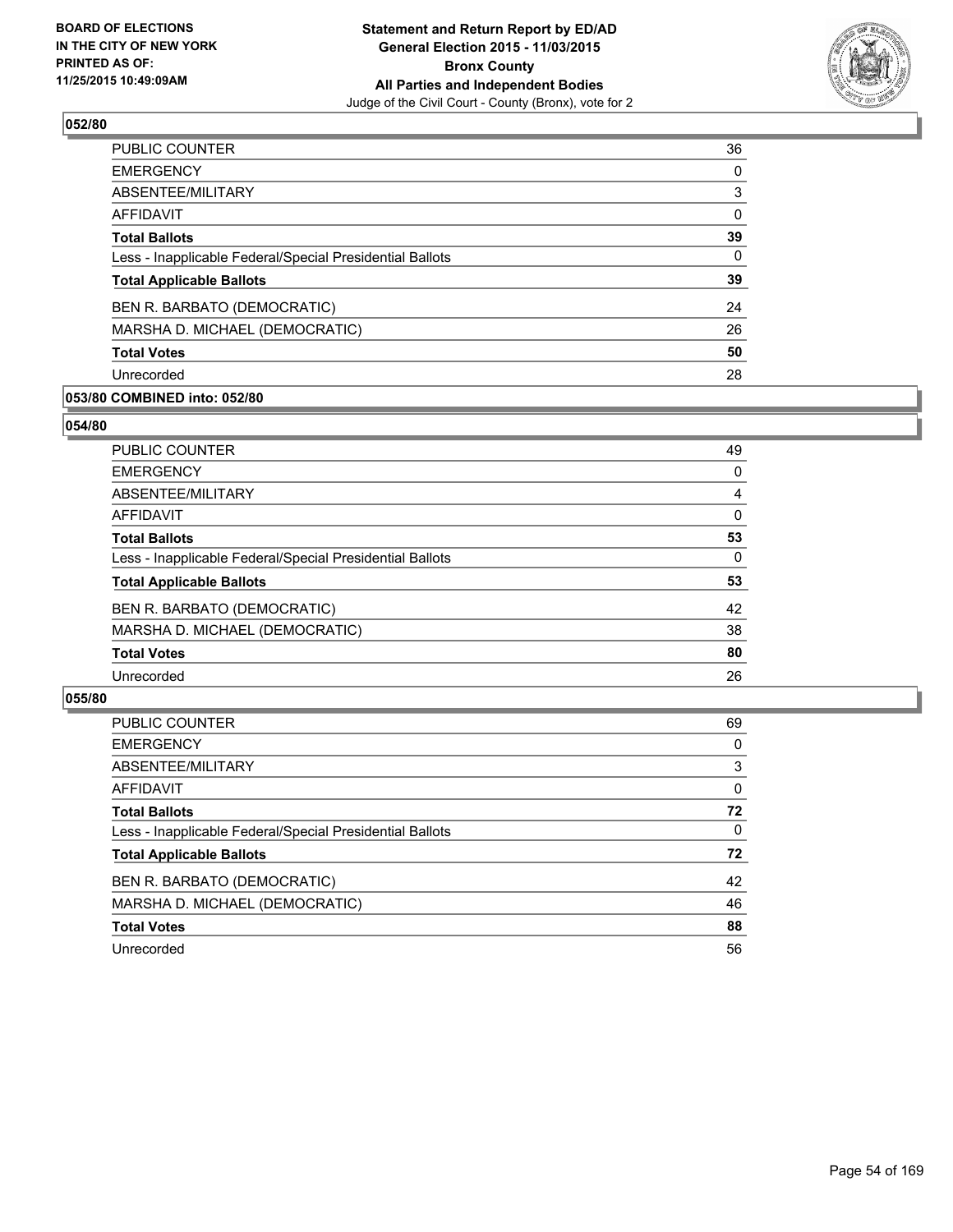

| <b>PUBLIC COUNTER</b>                                    | 276 |
|----------------------------------------------------------|-----|
| <b>EMERGENCY</b>                                         | 0   |
| ABSENTEE/MILITARY                                        | 7   |
| AFFIDAVIT                                                | 3   |
| <b>Total Ballots</b>                                     | 286 |
| Less - Inapplicable Federal/Special Presidential Ballots | 0   |
| <b>Total Applicable Ballots</b>                          | 286 |
| BEN R. BARBATO (DEMOCRATIC)                              | 130 |
| MARSHA D. MICHAEL (DEMOCRATIC)                           | 189 |
| <b>Total Votes</b>                                       | 319 |
| Unrecorded                                               | 253 |

# **057/80 COMBINED into: 055/80**

**058/80 COMBINED into: 039/80**

**059/80 COMBINED into: 039/80**

#### **060/80**

| <b>PUBLIC COUNTER</b>                                    | 54 |
|----------------------------------------------------------|----|
| <b>EMERGENCY</b>                                         | 0  |
| ABSENTEE/MILITARY                                        | 3  |
| AFFIDAVIT                                                |    |
| <b>Total Ballots</b>                                     | 58 |
| Less - Inapplicable Federal/Special Presidential Ballots | 0  |
| <b>Total Applicable Ballots</b>                          | 58 |
| BEN R. BARBATO (DEMOCRATIC)                              | 46 |
| MARSHA D. MICHAEL (DEMOCRATIC)                           | 53 |
| <b>Total Votes</b>                                       | 99 |
| Unrecorded                                               | 17 |

# **061/80 COMBINED into: 060/80**

#### **062/80 COMBINED into: 014/80**

**063/80** 

| <b>PUBLIC COUNTER</b>                                    | 91             |
|----------------------------------------------------------|----------------|
| <b>EMERGENCY</b>                                         | 0              |
| ABSENTEE/MILITARY                                        | 28             |
| <b>AFFIDAVIT</b>                                         | 0              |
| <b>Total Ballots</b>                                     | 119            |
| Less - Inapplicable Federal/Special Presidential Ballots | 0              |
| <b>Total Applicable Ballots</b>                          | 119            |
| BEN R. BARBATO (DEMOCRATIC)                              | 76             |
| MARSHA D. MICHAEL (DEMOCRATIC)                           | 89             |
| UNATTRIBUTABLE WRITE-IN (WRITE-IN)                       | $\overline{2}$ |
| <b>Total Votes</b>                                       | 167            |
| Unrecorded                                               | 71             |
| 064/80 COMBINED into: 063/80                             |                |

#### **065/80 COMBINED into: 056/80**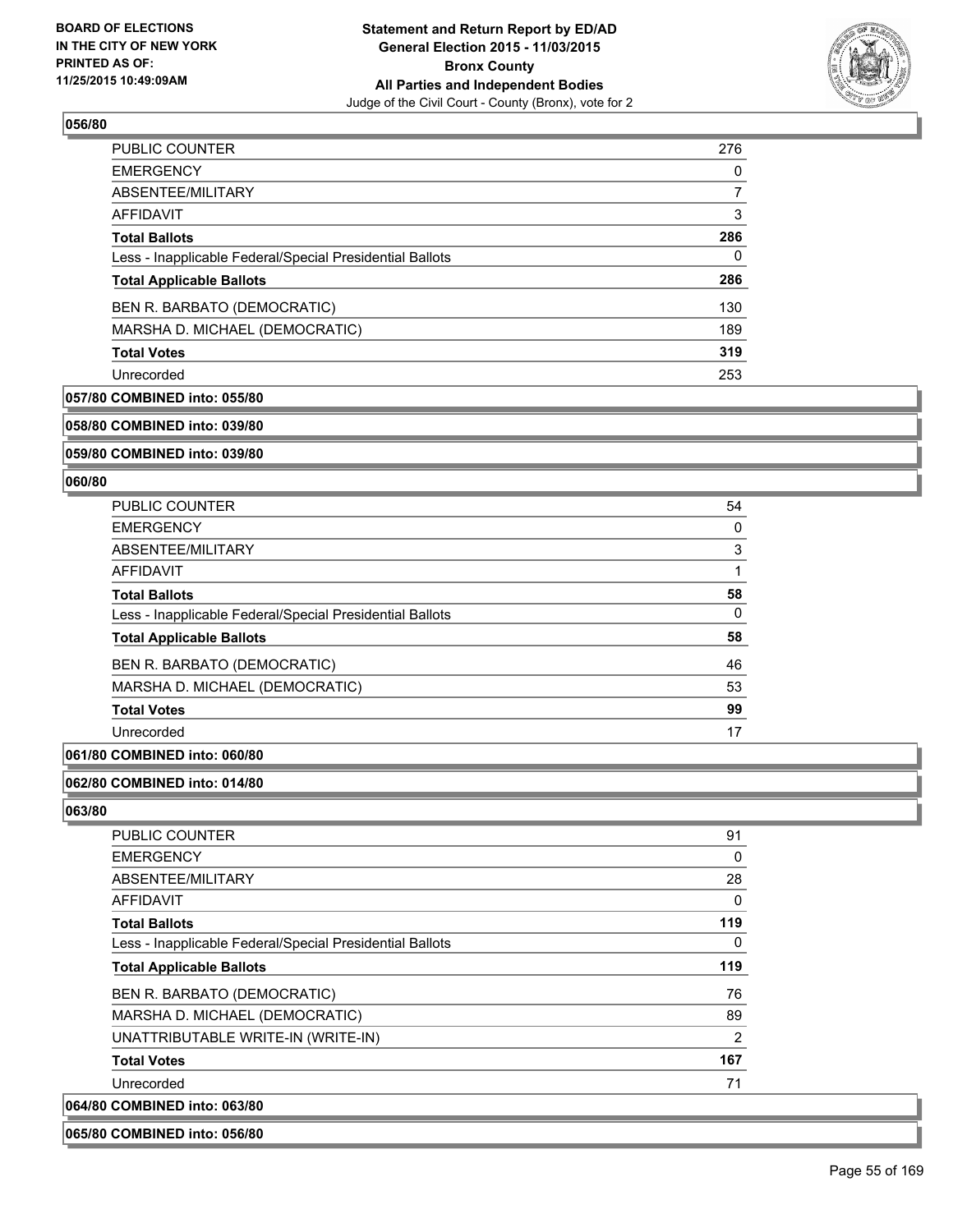

| <b>PUBLIC COUNTER</b>                                    | 44  |
|----------------------------------------------------------|-----|
| <b>EMERGENCY</b>                                         | 0   |
| ABSENTEE/MILITARY                                        | 49  |
| AFFIDAVIT                                                | 0   |
| <b>Total Ballots</b>                                     | 93  |
| Less - Inapplicable Federal/Special Presidential Ballots | 0   |
| <b>Total Applicable Ballots</b>                          | 93  |
| BEN R. BARBATO (DEMOCRATIC)                              | 68  |
| MARSHA D. MICHAEL (DEMOCRATIC)                           | 65  |
| <b>Total Votes</b>                                       | 133 |
| Unrecorded                                               | 53  |

# **067/80 COMBINED into: 066/80**

#### **068/80**

| <b>PUBLIC COUNTER</b>                                    | 52 |
|----------------------------------------------------------|----|
| <b>EMERGENCY</b>                                         | 0  |
| ABSENTEE/MILITARY                                        | 4  |
| <b>AFFIDAVIT</b>                                         |    |
| <b>Total Ballots</b>                                     | 57 |
| Less - Inapplicable Federal/Special Presidential Ballots | 0  |
| <b>Total Applicable Ballots</b>                          | 57 |
| BEN R. BARBATO (DEMOCRATIC)                              | 36 |
| MARSHA D. MICHAEL (DEMOCRATIC)                           | 34 |
| <b>Total Votes</b>                                       | 70 |
| Unrecorded                                               | 44 |
|                                                          |    |

# **069/80 COMBINED into: 068/80**

#### **070/80 COMBINED into: 068/80**

#### **071/80**

| <b>PUBLIC COUNTER</b>                                    | 61             |
|----------------------------------------------------------|----------------|
| <b>EMERGENCY</b>                                         | 0              |
| ABSENTEE/MILITARY                                        | $\overline{2}$ |
| <b>AFFIDAVIT</b>                                         | 0              |
| <b>Total Ballots</b>                                     | 63             |
| Less - Inapplicable Federal/Special Presidential Ballots | 0              |
| <b>Total Applicable Ballots</b>                          | 63             |
| BEN R. BARBATO (DEMOCRATIC)                              | 40             |
| MARSHA D. MICHAEL (DEMOCRATIC)                           | 50             |
| <b>Total Votes</b>                                       | 90             |
| Unrecorded                                               | 36             |
| 072/80 COMBINED into: 071/80                             |                |

#### **073/80 COMBINED into: 071/80**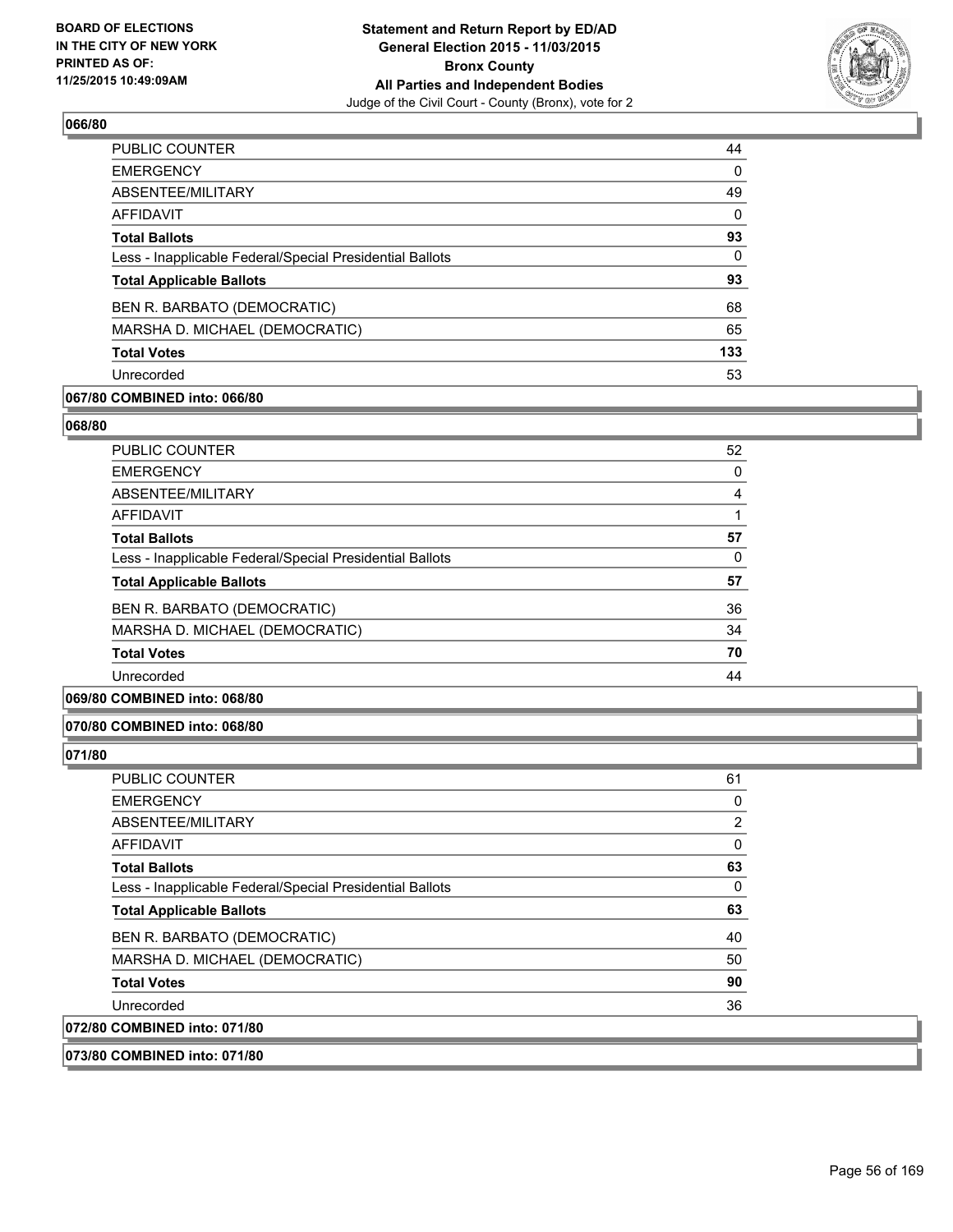

| PUBLIC COUNTER                                           | 97               |
|----------------------------------------------------------|------------------|
| EMERGENCY                                                | 0                |
| ABSENTEE/MILITARY                                        | 4                |
| AFFIDAVIT                                                |                  |
| Total Ballots                                            | 102 <sub>2</sub> |
| Less - Inapplicable Federal/Special Presidential Ballots | $\mathbf{0}$     |
| <b>Total Applicable Ballots</b>                          | 102 <sub>2</sub> |
| BEN R. BARBATO (DEMOCRATIC)                              | 62               |
| MARSHA D. MICHAEL (DEMOCRATIC)                           | 79               |
| <b>Total Votes</b>                                       | 141              |
| Unrecorded                                               | 63               |

#### **075/80**

| PUBLIC COUNTER                                           | 98  |
|----------------------------------------------------------|-----|
| <b>EMERGENCY</b>                                         | 0   |
| ABSENTEE/MILITARY                                        | 4   |
| AFFIDAVIT                                                |     |
| <b>Total Ballots</b>                                     | 103 |
| Less - Inapplicable Federal/Special Presidential Ballots | 0   |
| <b>Total Applicable Ballots</b>                          | 103 |
| BEN R. BARBATO (DEMOCRATIC)                              | 66  |
| MARSHA D. MICHAEL (DEMOCRATIC)                           | 79  |
| KALIEF BROWDER (WRITE-IN)                                |     |
| <b>Total Votes</b>                                       | 146 |
| Unrecorded                                               | 60  |
|                                                          |     |

# **076/80**

| <b>PUBLIC COUNTER</b>                                    | 70             |
|----------------------------------------------------------|----------------|
| <b>EMERGENCY</b>                                         | 0              |
| ABSENTEE/MILITARY                                        | 0              |
| <b>AFFIDAVIT</b>                                         | 0              |
| <b>Total Ballots</b>                                     | 70             |
| Less - Inapplicable Federal/Special Presidential Ballots | $\Omega$       |
| <b>Total Applicable Ballots</b>                          | 70             |
| BEN R. BARBATO (DEMOCRATIC)                              | 41             |
| MARSHA D. MICHAEL (DEMOCRATIC)                           | 39             |
| <b>JAMES VISSER (WRITE-IN)</b>                           | $\overline{2}$ |
| <b>Total Votes</b>                                       | 82             |
| Unrecorded                                               | 58             |
| 077/80 COMBINED into: 075/80                             |                |

# **078/80 COMBINED into: 075/80**

**079/80 COMBINED into: 080/80**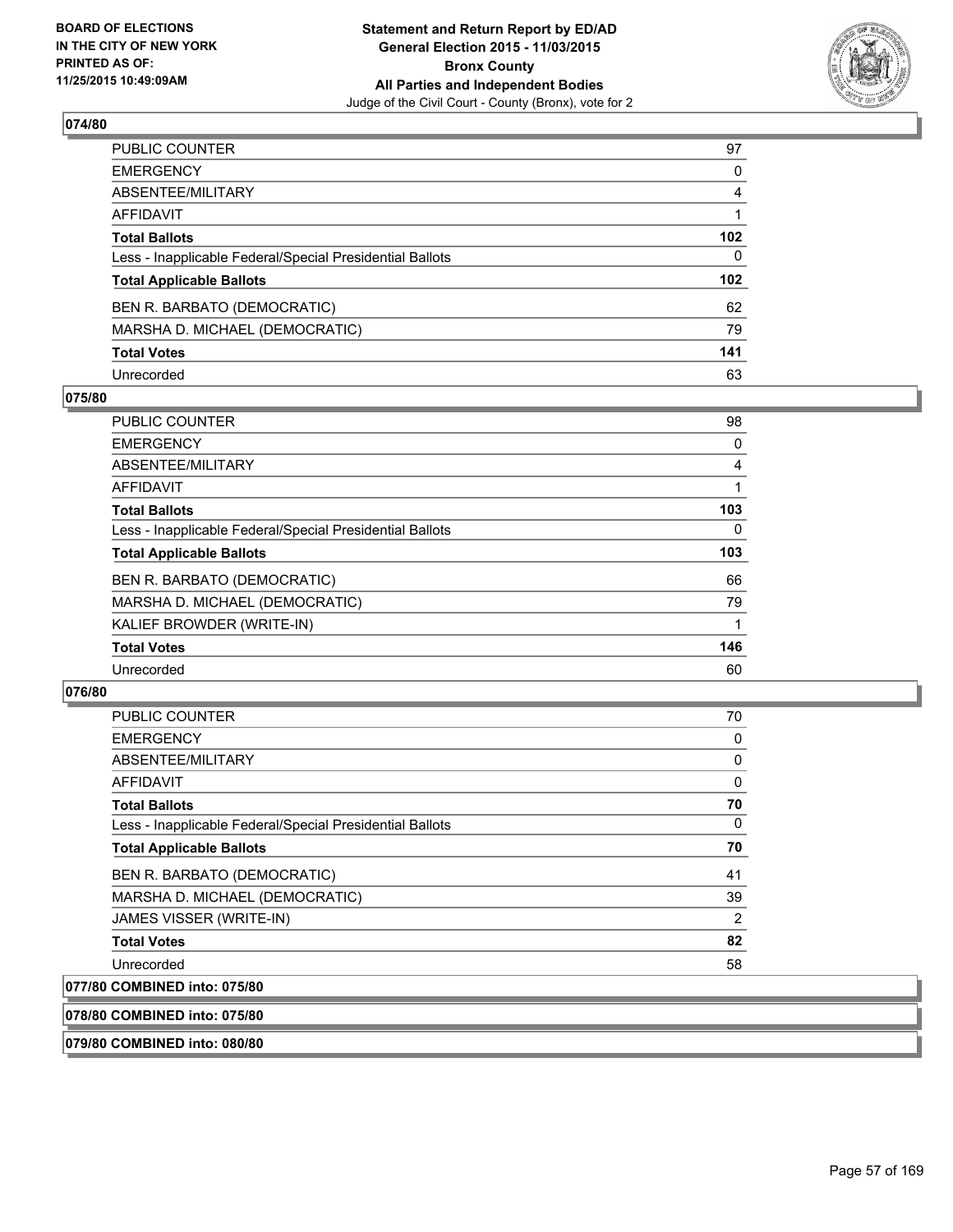

| PUBLIC COUNTER                                           | 99  |
|----------------------------------------------------------|-----|
| EMERGENCY                                                | 0   |
| ABSENTEE/MILITARY                                        | 0   |
| AFFIDAVIT                                                |     |
| <b>Total Ballots</b>                                     | 100 |
| Less - Inapplicable Federal/Special Presidential Ballots | 0   |
| <b>Total Applicable Ballots</b>                          | 100 |
| BEN R. BARBATO (DEMOCRATIC)                              | 63  |
| MARSHA D. MICHAEL (DEMOCRATIC)                           | 77  |
| <b>Total Votes</b>                                       | 140 |
| Unrecorded                                               | 60  |

#### **081/80**

| PUBLIC COUNTER                                           | 33 |
|----------------------------------------------------------|----|
| <b>EMERGENCY</b>                                         | 0  |
| ABSENTEE/MILITARY                                        | 3  |
| AFFIDAVIT                                                | 3  |
| <b>Total Ballots</b>                                     | 39 |
| Less - Inapplicable Federal/Special Presidential Ballots | 0  |
| <b>Total Applicable Ballots</b>                          | 39 |
| BEN R. BARBATO (DEMOCRATIC)                              | 24 |
| MARSHA D. MICHAEL (DEMOCRATIC)                           | 27 |
| UNATTRIBUTABLE WRITE-IN (WRITE-IN)                       |    |
| <b>Total Votes</b>                                       | 52 |
| Unrecorded                                               | 26 |
|                                                          |    |

| <b>PUBLIC COUNTER</b>                                    | 26 |
|----------------------------------------------------------|----|
| <b>EMERGENCY</b>                                         | 0  |
| ABSENTEE/MILITARY                                        |    |
| <b>AFFIDAVIT</b>                                         |    |
| <b>Total Ballots</b>                                     | 28 |
| Less - Inapplicable Federal/Special Presidential Ballots | 0  |
| <b>Total Applicable Ballots</b>                          | 28 |
| BEN R. BARBATO (DEMOCRATIC)                              | 18 |
| MARSHA D. MICHAEL (DEMOCRATIC)                           | 19 |
| UNATTRIBUTABLE WRITE-IN (WRITE-IN)                       |    |
| <b>Total Votes</b>                                       | 38 |
| Unrecorded                                               | 18 |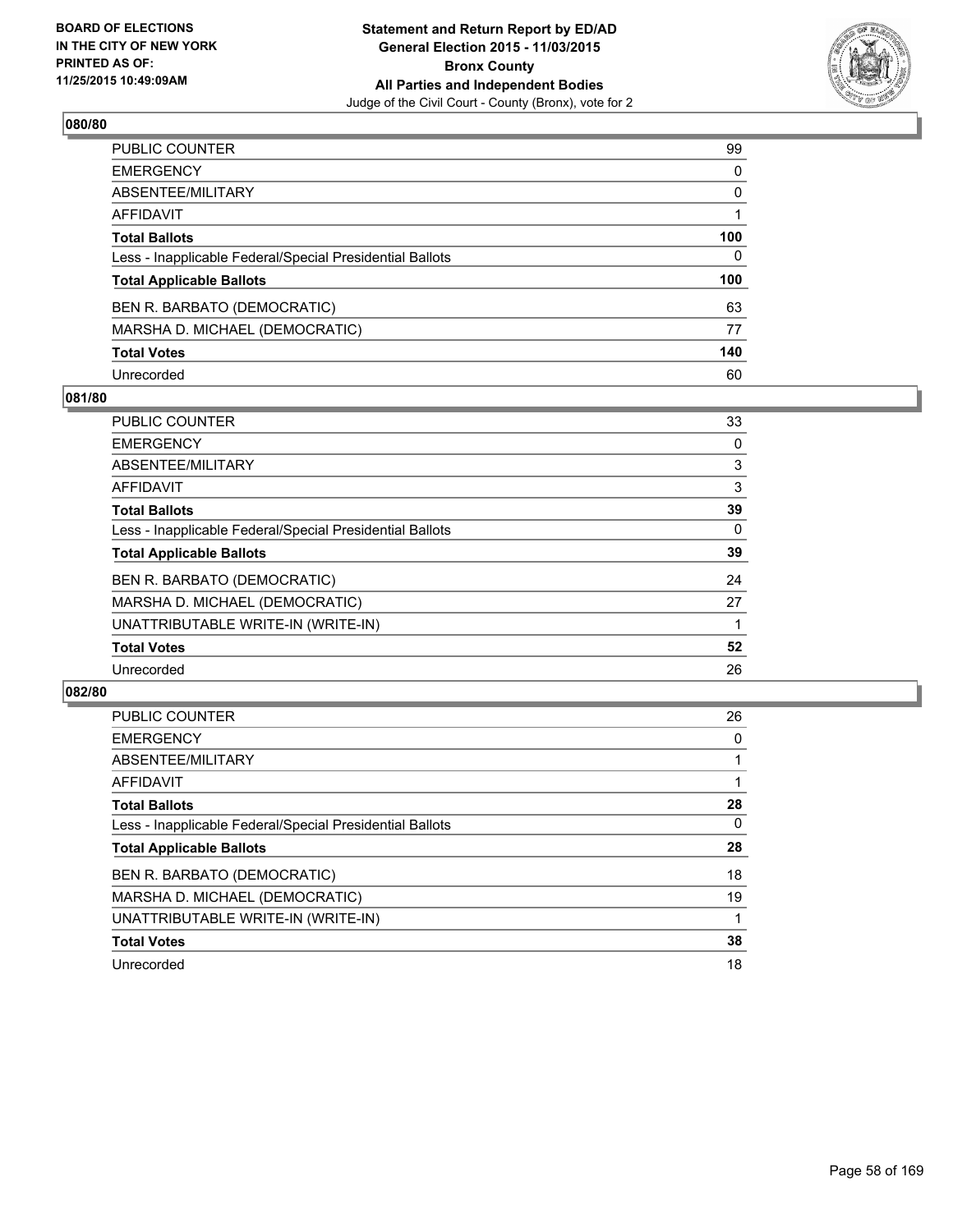

| <b>PUBLIC COUNTER</b>                                    | 58             |
|----------------------------------------------------------|----------------|
| <b>EMERGENCY</b>                                         | 0              |
| ABSENTEE/MILITARY                                        | $\overline{2}$ |
| <b>AFFIDAVIT</b>                                         | 0              |
| <b>Total Ballots</b>                                     | 60             |
| Less - Inapplicable Federal/Special Presidential Ballots | 0              |
| <b>Total Applicable Ballots</b>                          | 60             |
| BEN R. BARBATO (DEMOCRATIC)                              | 29             |
| MARSHA D. MICHAEL (DEMOCRATIC)                           | 41             |
| HUGO L GONZALEZ (WRITE-IN)                               |                |
| <b>Total Votes</b>                                       | 71             |
| Unrecorded                                               | 49             |

# **084/80 COMBINED into: 054/80**

#### **085/80**

| <b>PUBLIC COUNTER</b>                                    | 47 |
|----------------------------------------------------------|----|
| <b>EMERGENCY</b>                                         | 0  |
| ABSENTEE/MILITARY                                        | 0  |
| AFFIDAVIT                                                | 0  |
| <b>Total Ballots</b>                                     | 47 |
| Less - Inapplicable Federal/Special Presidential Ballots | 0  |
| <b>Total Applicable Ballots</b>                          | 47 |
| BEN R. BARBATO (DEMOCRATIC)                              | 37 |
| MARSHA D. MICHAEL (DEMOCRATIC)                           | 36 |
| <b>Total Votes</b>                                       | 73 |
| Unrecorded                                               | 21 |

# **086/80**

| PUBLIC COUNTER                                           | 55 |
|----------------------------------------------------------|----|
| <b>EMERGENCY</b>                                         | 0  |
| ABSENTEE/MILITARY                                        | 2  |
| AFFIDAVIT                                                | 0  |
| <b>Total Ballots</b>                                     | 57 |
| Less - Inapplicable Federal/Special Presidential Ballots | 0  |
| <b>Total Applicable Ballots</b>                          | 57 |
| BEN R. BARBATO (DEMOCRATIC)                              | 39 |
| MARSHA D. MICHAEL (DEMOCRATIC)                           | 54 |
| <b>Total Votes</b>                                       | 93 |
| Unrecorded                                               | 21 |

# **087/80 COMBINED into: 056/80**

| 088/80 COMBINED into: 042/80 |
|------------------------------|
|                              |
| 089/80 COMBINED into: 056/80 |
|                              |
| 090/80 COMBINED into: 071/80 |
|                              |
| 091/80 COMBINED into: 081/80 |
|                              |
|                              |

**092/80 COMBINED into: 074/80**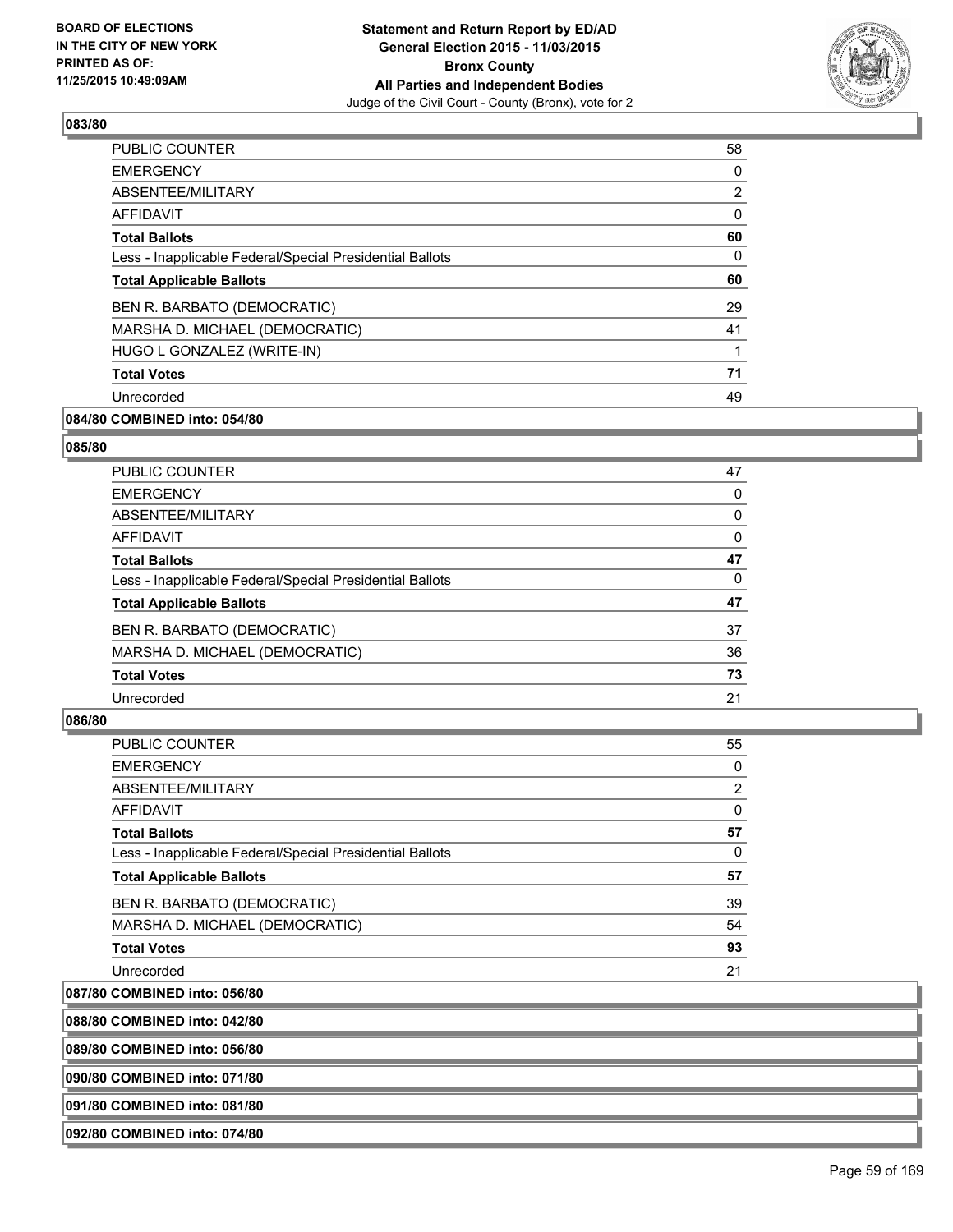

| PUBLIC COUNTER                                           | 65       |
|----------------------------------------------------------|----------|
| EMERGENCY                                                | 0        |
| ABSENTEE/MILITARY                                        | 38       |
| AFFIDAVIT                                                | 3        |
| Total Ballots                                            | 106      |
| Less - Inapplicable Federal/Special Presidential Ballots | $\Omega$ |
| <b>Total Applicable Ballots</b>                          | 106      |
| BEN R. BARBATO (DEMOCRATIC)                              | 73       |
| MARSHA D. MICHAEL (DEMOCRATIC)                           | 79       |
| <b>Total Votes</b>                                       | 152      |
| Unrecorded                                               | 60       |

#### **002/81**

| <b>PUBLIC COUNTER</b>                                    | 56 |
|----------------------------------------------------------|----|
| <b>EMERGENCY</b>                                         | 0  |
| ABSENTEE/MILITARY                                        | 4  |
| AFFIDAVIT                                                | 0  |
| <b>Total Ballots</b>                                     | 60 |
| Less - Inapplicable Federal/Special Presidential Ballots | 0  |
| <b>Total Applicable Ballots</b>                          | 60 |
| BEN R. BARBATO (DEMOCRATIC)                              | 30 |
| MARSHA D. MICHAEL (DEMOCRATIC)                           | 38 |
| <b>Total Votes</b>                                       | 68 |
| Unrecorded                                               | 52 |
|                                                          |    |

# **003/81 COMBINED into: 002/81**

| <b>PUBLIC COUNTER</b>                                    | 49             |
|----------------------------------------------------------|----------------|
| <b>EMERGENCY</b>                                         | 0              |
| ABSENTEE/MILITARY                                        | 3              |
| AFFIDAVIT                                                | $\overline{2}$ |
| <b>Total Ballots</b>                                     | 54             |
| Less - Inapplicable Federal/Special Presidential Ballots | 0              |
| <b>Total Applicable Ballots</b>                          | 54             |
| BEN R. BARBATO (DEMOCRATIC)                              | 33             |
| MARSHA D. MICHAEL (DEMOCRATIC)                           | 34             |
| <b>Total Votes</b>                                       | 67             |
| Unrecorded                                               | 41             |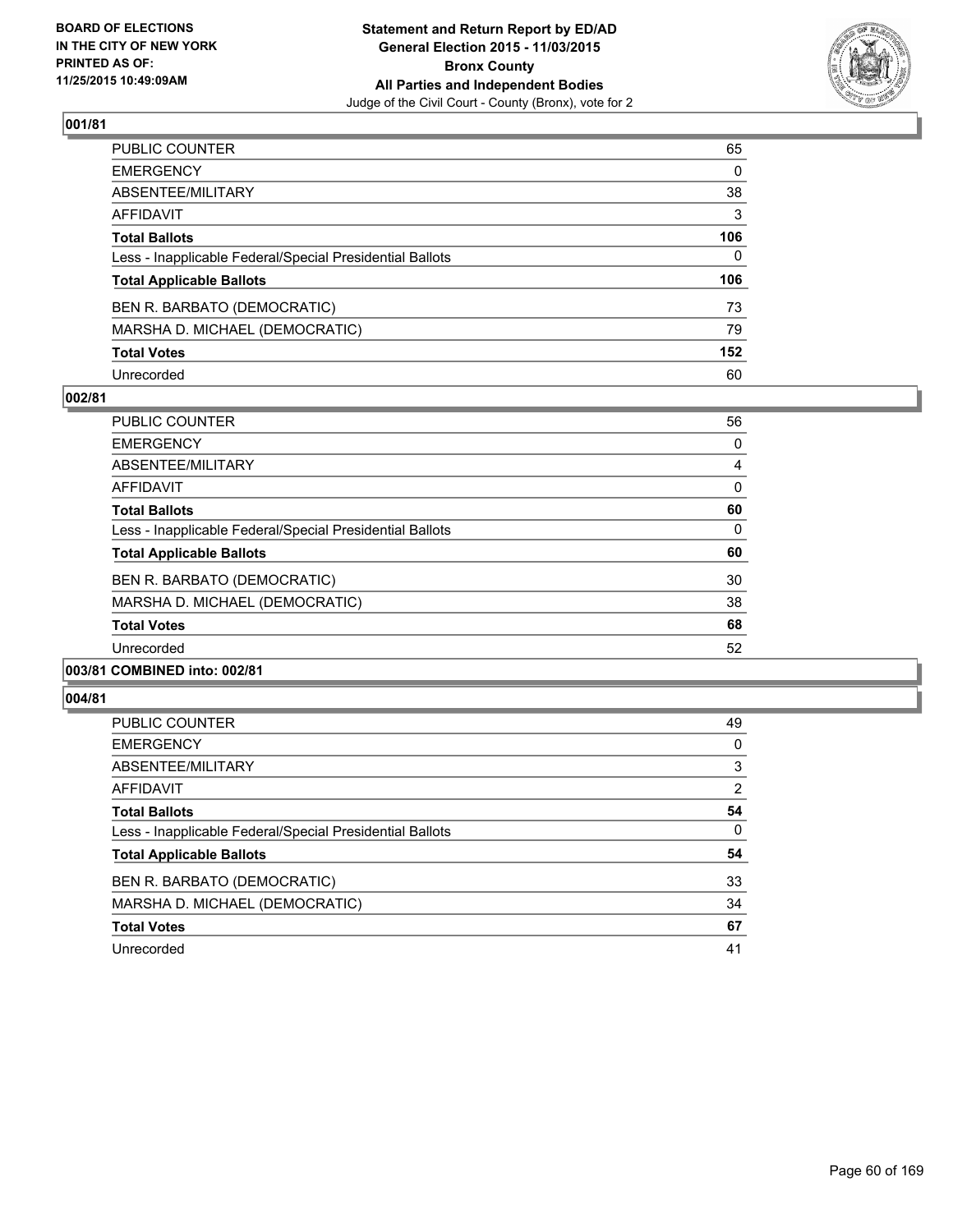

| PUBLIC COUNTER                                           | 101          |
|----------------------------------------------------------|--------------|
| <b>EMERGENCY</b>                                         | $\Omega$     |
| ABSENTEE/MILITARY                                        | 4            |
| AFFIDAVIT                                                | $\mathbf{0}$ |
| <b>Total Ballots</b>                                     | 105          |
| Less - Inapplicable Federal/Special Presidential Ballots | 0            |
| <b>Total Applicable Ballots</b>                          | 105          |
| BEN R. BARBATO (DEMOCRATIC)                              | 53           |
| MARSHA D. MICHAEL (DEMOCRATIC)                           | 64           |
| <b>Total Votes</b>                                       | 117          |
| Unrecorded                                               | 93           |

# **006/81 COMBINED into: 005/81**

#### **007/81**

| PUBLIC COUNTER                                           | 31       |
|----------------------------------------------------------|----------|
| <b>EMERGENCY</b>                                         | 0        |
| ABSENTEE/MILITARY                                        |          |
| <b>AFFIDAVIT</b>                                         |          |
| <b>Total Ballots</b>                                     | 33       |
| Less - Inapplicable Federal/Special Presidential Ballots | $\Omega$ |
| <b>Total Applicable Ballots</b>                          | 33       |
| BEN R. BARBATO (DEMOCRATIC)                              | 22       |
| MARSHA D. MICHAEL (DEMOCRATIC)                           | 22       |
| <b>Total Votes</b>                                       | 44       |
| Unrecorded                                               | 22       |
|                                                          |          |

| <b>PUBLIC COUNTER</b>                                    | 76  |
|----------------------------------------------------------|-----|
| <b>EMERGENCY</b>                                         | 0   |
| ABSENTEE/MILITARY                                        | 6   |
| <b>AFFIDAVIT</b>                                         | 0   |
| <b>Total Ballots</b>                                     | 82  |
| Less - Inapplicable Federal/Special Presidential Ballots | 0   |
| <b>Total Applicable Ballots</b>                          | 82  |
| BEN R. BARBATO (DEMOCRATIC)                              | 44  |
| MARSHA D. MICHAEL (DEMOCRATIC)                           | 66  |
| <b>Total Votes</b>                                       | 110 |
| Unrecorded                                               | 54  |
| 009/81 COMBINED into: 008/81                             |     |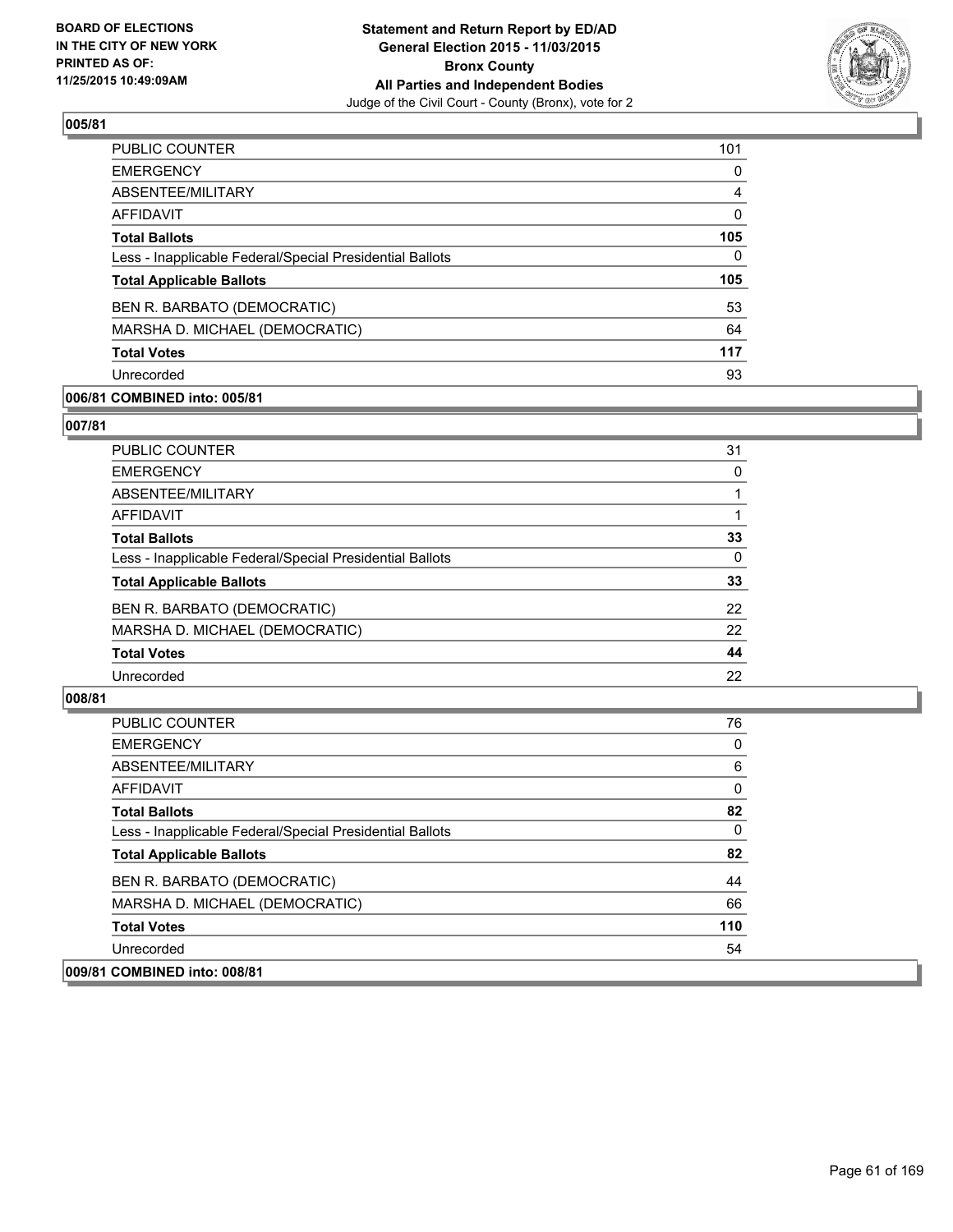

| PUBLIC COUNTER                                           | 90           |
|----------------------------------------------------------|--------------|
| EMERGENCY                                                | 0            |
| ABSENTEE/MILITARY                                        | 0            |
| AFFIDAVIT                                                |              |
| Total Ballots                                            | 91           |
| Less - Inapplicable Federal/Special Presidential Ballots | $\mathbf{0}$ |
| <b>Total Applicable Ballots</b>                          | 91           |
| BEN R. BARBATO (DEMOCRATIC)                              | 43           |
| MARSHA D. MICHAEL (DEMOCRATIC)                           | 55           |
| <b>Total Votes</b>                                       | 98           |
| Unrecorded                                               | 84           |

#### **011/81**

| <b>PUBLIC COUNTER</b>                                    | 64             |
|----------------------------------------------------------|----------------|
| <b>EMERGENCY</b>                                         | $\Omega$       |
| ABSENTEE/MILITARY                                        | $\overline{2}$ |
| <b>AFFIDAVIT</b>                                         | $\Omega$       |
| <b>Total Ballots</b>                                     | 66             |
| Less - Inapplicable Federal/Special Presidential Ballots | $\Omega$       |
| <b>Total Applicable Ballots</b>                          | 66             |
| BEN R. BARBATO (DEMOCRATIC)                              | 41             |
| MARSHA D. MICHAEL (DEMOCRATIC)                           | 49             |
| <b>Total Votes</b>                                       | 90             |
| Unrecorded                                               | 42             |

| <b>PUBLIC COUNTER</b>                                    | 78  |
|----------------------------------------------------------|-----|
| <b>EMERGENCY</b>                                         | 0   |
| ABSENTEE/MILITARY                                        | 0   |
| AFFIDAVIT                                                | 0   |
| <b>Total Ballots</b>                                     | 78  |
| Less - Inapplicable Federal/Special Presidential Ballots | 0   |
| <b>Total Applicable Ballots</b>                          | 78  |
| BEN R. BARBATO (DEMOCRATIC)                              | 47  |
| MARSHA D. MICHAEL (DEMOCRATIC)                           | 56  |
| DANIEL PADERNACHT (WRITE-IN)                             |     |
| JACK MARTH (WRITE-IN)                                    |     |
| SEAN MAKER (WRITE-IN)                                    |     |
| <b>Total Votes</b>                                       | 106 |
| Unrecorded                                               | 50  |
| 013/81 COMBINED into: 012/81                             |     |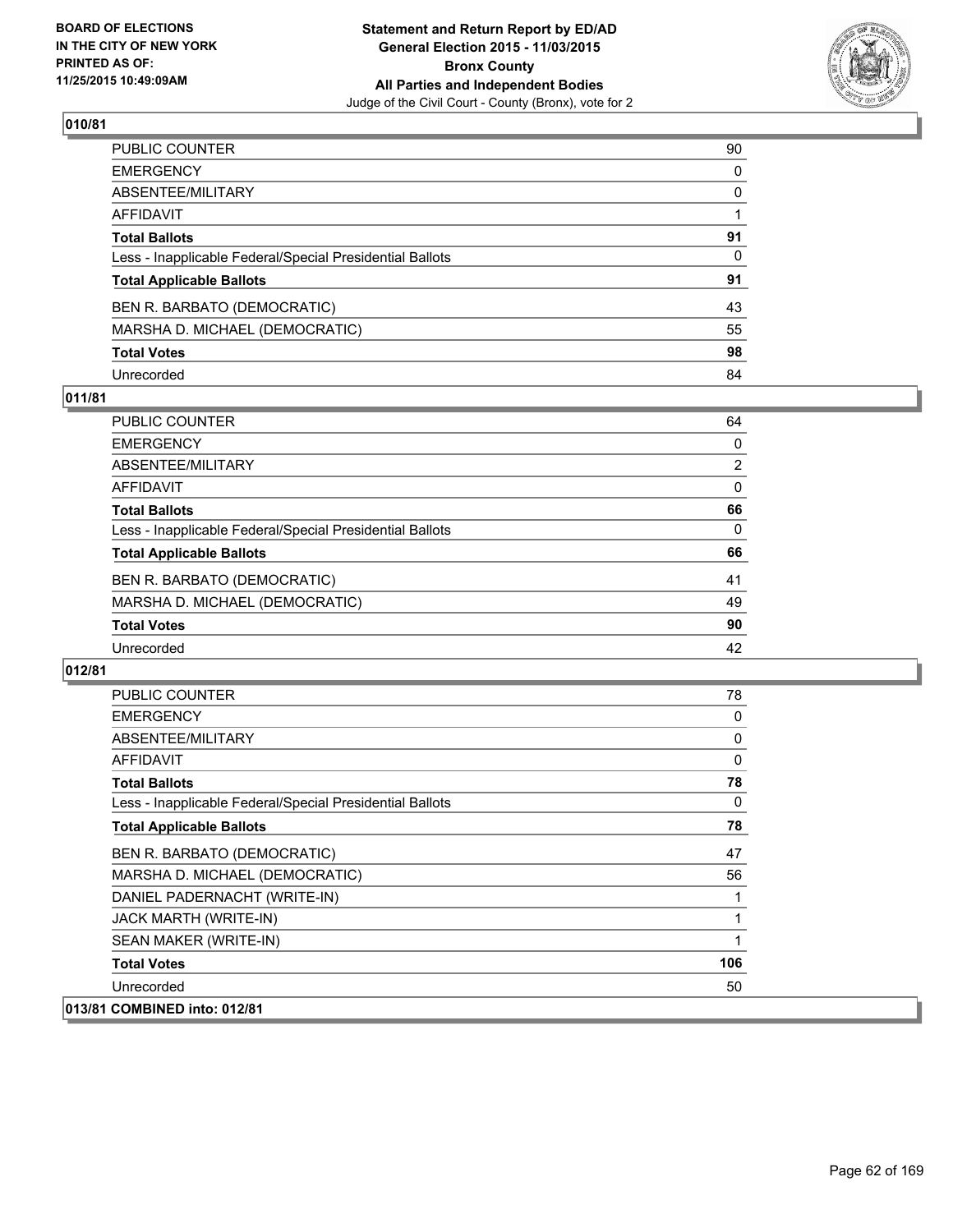

| PUBLIC COUNTER                                           | 72           |
|----------------------------------------------------------|--------------|
| EMERGENCY                                                | $\mathbf{0}$ |
| ABSENTEE/MILITARY                                        | 7            |
| AFFIDAVIT                                                |              |
| <b>Total Ballots</b>                                     | 80           |
| Less - Inapplicable Federal/Special Presidential Ballots | $\mathbf{0}$ |
| <b>Total Applicable Ballots</b>                          | 80           |
| BEN R. BARBATO (DEMOCRATIC)                              | 53           |
| MARSHA D. MICHAEL (DEMOCRATIC)                           | 57           |
| <b>Total Votes</b>                                       | 110          |
| Unrecorded                                               | 50           |

#### **015/81**

| <b>PUBLIC COUNTER</b>                                    | 62 |
|----------------------------------------------------------|----|
| <b>EMERGENCY</b>                                         | 0  |
| ABSENTEE/MILITARY                                        | 8  |
| <b>AFFIDAVIT</b>                                         | 0  |
| <b>Total Ballots</b>                                     | 70 |
| Less - Inapplicable Federal/Special Presidential Ballots | 0  |
| <b>Total Applicable Ballots</b>                          | 70 |
| BEN R. BARBATO (DEMOCRATIC)                              | 43 |
| MARSHA D. MICHAEL (DEMOCRATIC)                           | 52 |
| DARIS BERNARD JACKSON (WRITE-IN)                         |    |
| <b>Total Votes</b>                                       | 96 |
| Unrecorded                                               | 44 |
|                                                          |    |

| 017/81 COMBINED into: 011/81                             |   |
|----------------------------------------------------------|---|
| <b>Total Votes</b>                                       | 0 |
| MARSHA D. MICHAEL (DEMOCRATIC)                           | 0 |
| BEN R. BARBATO (DEMOCRATIC)                              | 0 |
| <b>Total Applicable Ballots</b>                          | 0 |
| Less - Inapplicable Federal/Special Presidential Ballots | 0 |
| <b>Total Ballots</b>                                     | 0 |
| AFFIDAVIT                                                | 0 |
| ABSENTEE/MILITARY                                        | 0 |
| <b>EMERGENCY</b>                                         | 0 |
| <b>PUBLIC COUNTER</b>                                    | 0 |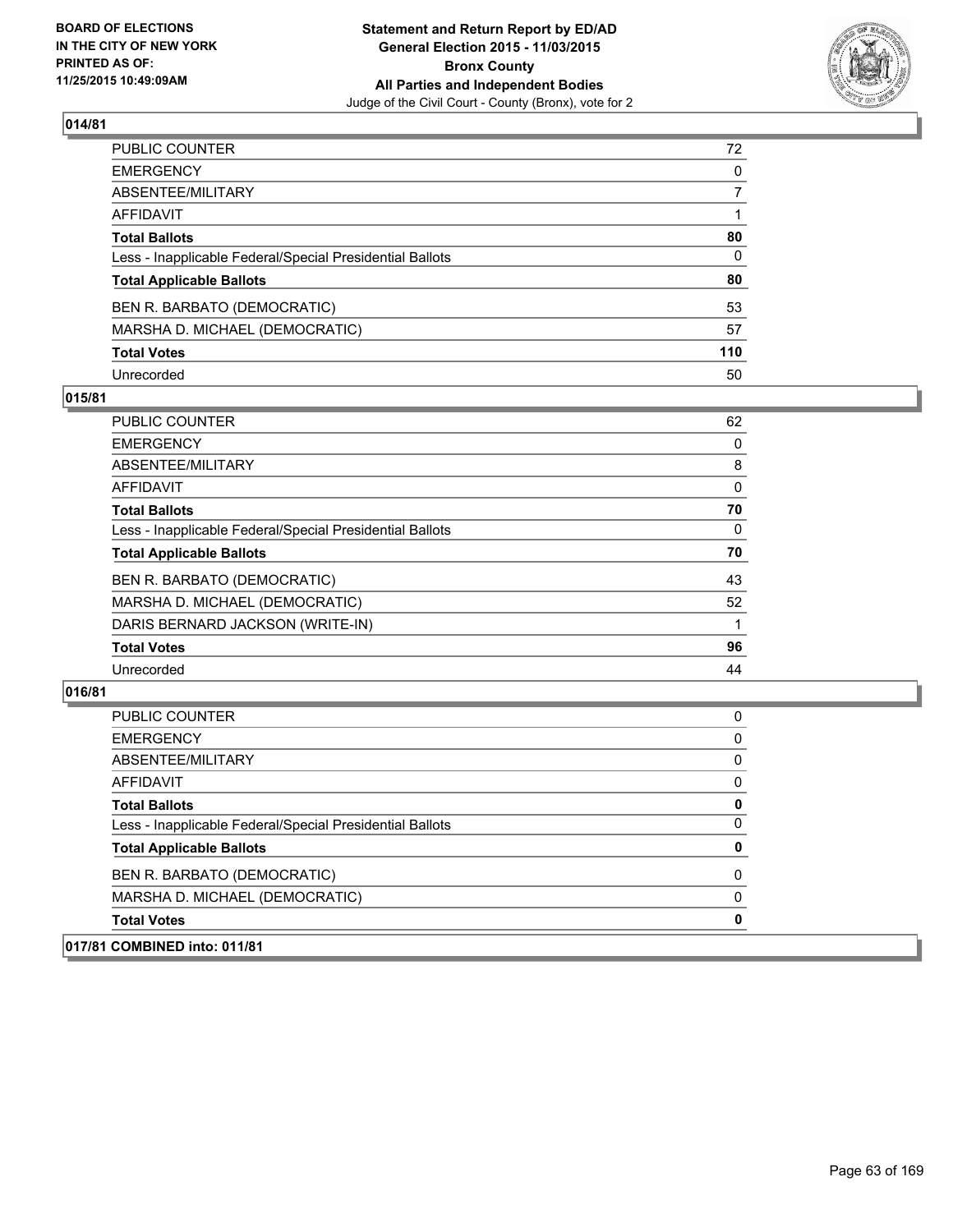

| PUBLIC COUNTER                                           | 72       |
|----------------------------------------------------------|----------|
| <b>EMERGENCY</b>                                         | $\Omega$ |
| ABSENTEE/MILITARY                                        | 4        |
| AFFIDAVIT                                                | 3        |
| <b>Total Ballots</b>                                     | 79       |
| Less - Inapplicable Federal/Special Presidential Ballots | 0        |
| <b>Total Applicable Ballots</b>                          | 79       |
| BEN R. BARBATO (DEMOCRATIC)                              | 47       |
| MARSHA D. MICHAEL (DEMOCRATIC)                           | 59       |
| <b>Total Votes</b>                                       | 106      |
| Unrecorded                                               | 52       |

# **019/81 COMBINED into: 018/81**

#### **020/81**

| PUBLIC COUNTER                                           | 37             |
|----------------------------------------------------------|----------------|
| <b>EMERGENCY</b>                                         | 0              |
| ABSENTEE/MILITARY                                        | $\overline{2}$ |
| <b>AFFIDAVIT</b>                                         | 0              |
| <b>Total Ballots</b>                                     | 39             |
| Less - Inapplicable Federal/Special Presidential Ballots | $\Omega$       |
| <b>Total Applicable Ballots</b>                          | 39             |
| BEN R. BARBATO (DEMOCRATIC)                              | 23             |
| MARSHA D. MICHAEL (DEMOCRATIC)                           | 25             |
| <b>Total Votes</b>                                       | 48             |
| Unrecorded                                               | 30             |
|                                                          |                |

| <b>PUBLIC COUNTER</b>                                    | 56       |
|----------------------------------------------------------|----------|
| <b>EMERGENCY</b>                                         | 0        |
| ABSENTEE/MILITARY                                        | 3        |
| AFFIDAVIT                                                | $\Omega$ |
| <b>Total Ballots</b>                                     | 59       |
| Less - Inapplicable Federal/Special Presidential Ballots | 0        |
| <b>Total Applicable Ballots</b>                          | 59       |
| BEN R. BARBATO (DEMOCRATIC)                              | 32       |
| MARSHA D. MICHAEL (DEMOCRATIC)                           | 47       |
| <b>Total Votes</b>                                       | 79       |
| Unrecorded                                               | 39       |
| 022/81 COMBINED into: 021/81                             |          |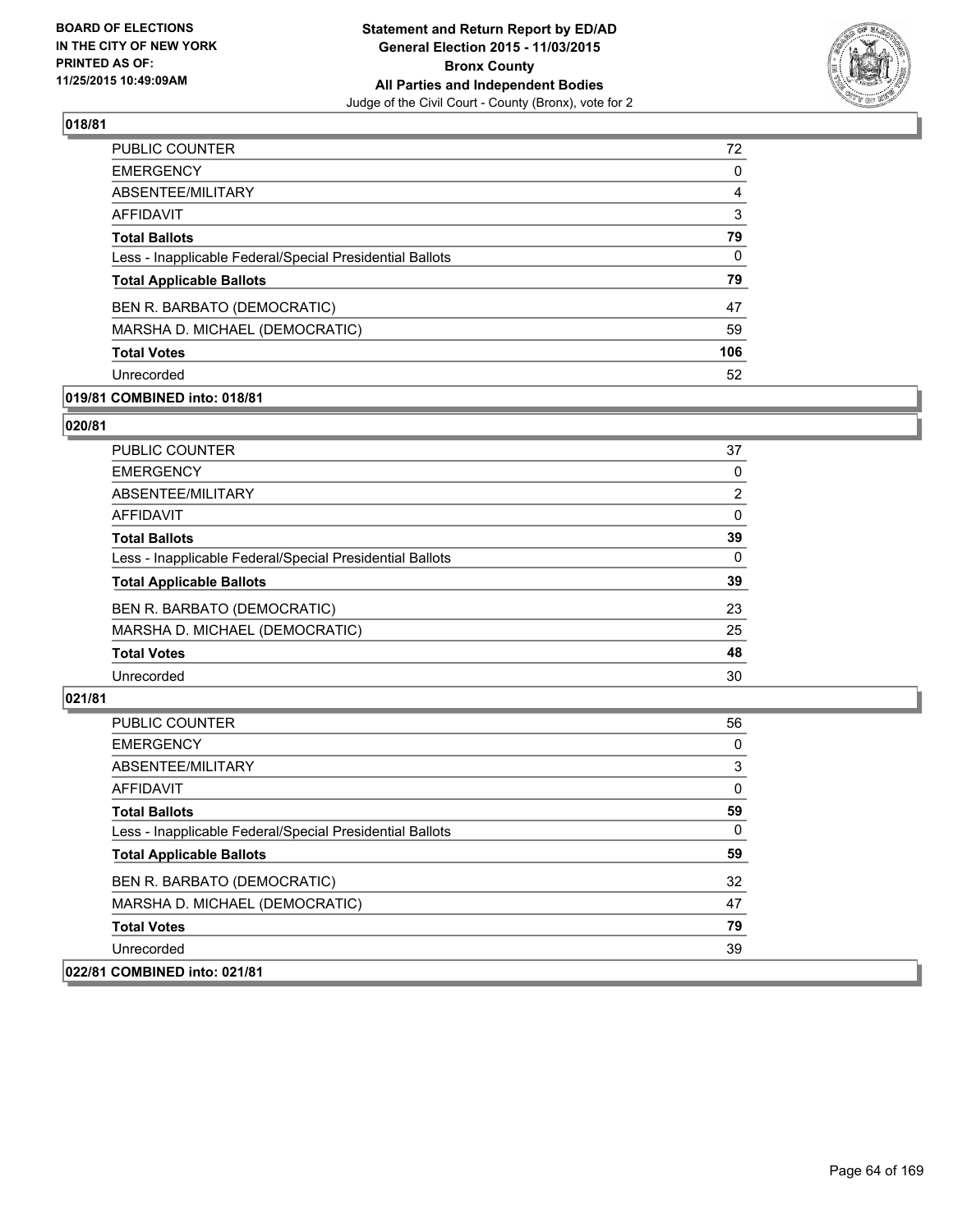

| 86       |
|----------|
| $\Omega$ |
| 3        |
| 0        |
| 89       |
| 0        |
| 89       |
| 50       |
| 65       |
| 115      |
| 63       |
|          |

# **024/81 COMBINED into: 023/81**

**025/81** 

| <b>PUBLIC COUNTER</b>                                    | 147            |
|----------------------------------------------------------|----------------|
| <b>EMERGENCY</b>                                         | 0              |
| ABSENTEE/MILITARY                                        | 6              |
| <b>AFFIDAVIT</b>                                         | 1              |
| <b>Total Ballots</b>                                     | 154            |
| Less - Inapplicable Federal/Special Presidential Ballots | 0              |
| <b>Total Applicable Ballots</b>                          | 154            |
| BEN R. BARBATO (DEMOCRATIC)                              | 85             |
| MARSHA D. MICHAEL (DEMOCRATIC)                           | 89             |
| JOHN DALY (WRITE-IN)                                     | 1              |
| PAT HEFFERMAN (WRITE-IN)                                 | 1              |
| UNATTRIBUTABLE WRITE-IN (WRITE-IN)                       | $\overline{2}$ |
| <b>Total Votes</b>                                       | 178            |
| Unrecorded                                               | 130            |

# **026/81 COMBINED into: 025/81**

#### **027/81 COMBINED into: 025/81**

#### **028/81 COMBINED into: 025/81**

| <b>PUBLIC COUNTER</b>                                    | 124 |
|----------------------------------------------------------|-----|
| <b>EMERGENCY</b>                                         | 0   |
| ABSENTEE/MILITARY                                        | 4   |
| AFFIDAVIT                                                | 2   |
| <b>Total Ballots</b>                                     | 130 |
| Less - Inapplicable Federal/Special Presidential Ballots | 0   |
| <b>Total Applicable Ballots</b>                          | 130 |
| BEN R. BARBATO (DEMOCRATIC)                              | 70  |
| MARSHA D. MICHAEL (DEMOCRATIC)                           | 70  |
| ARTHUR L GALLAGHER (WRITE-IN)                            | 1   |
| UNATTRIBUTABLE WRITE-IN (WRITE-IN)                       | 2   |
| <b>Total Votes</b>                                       | 143 |
| Unrecorded                                               | 117 |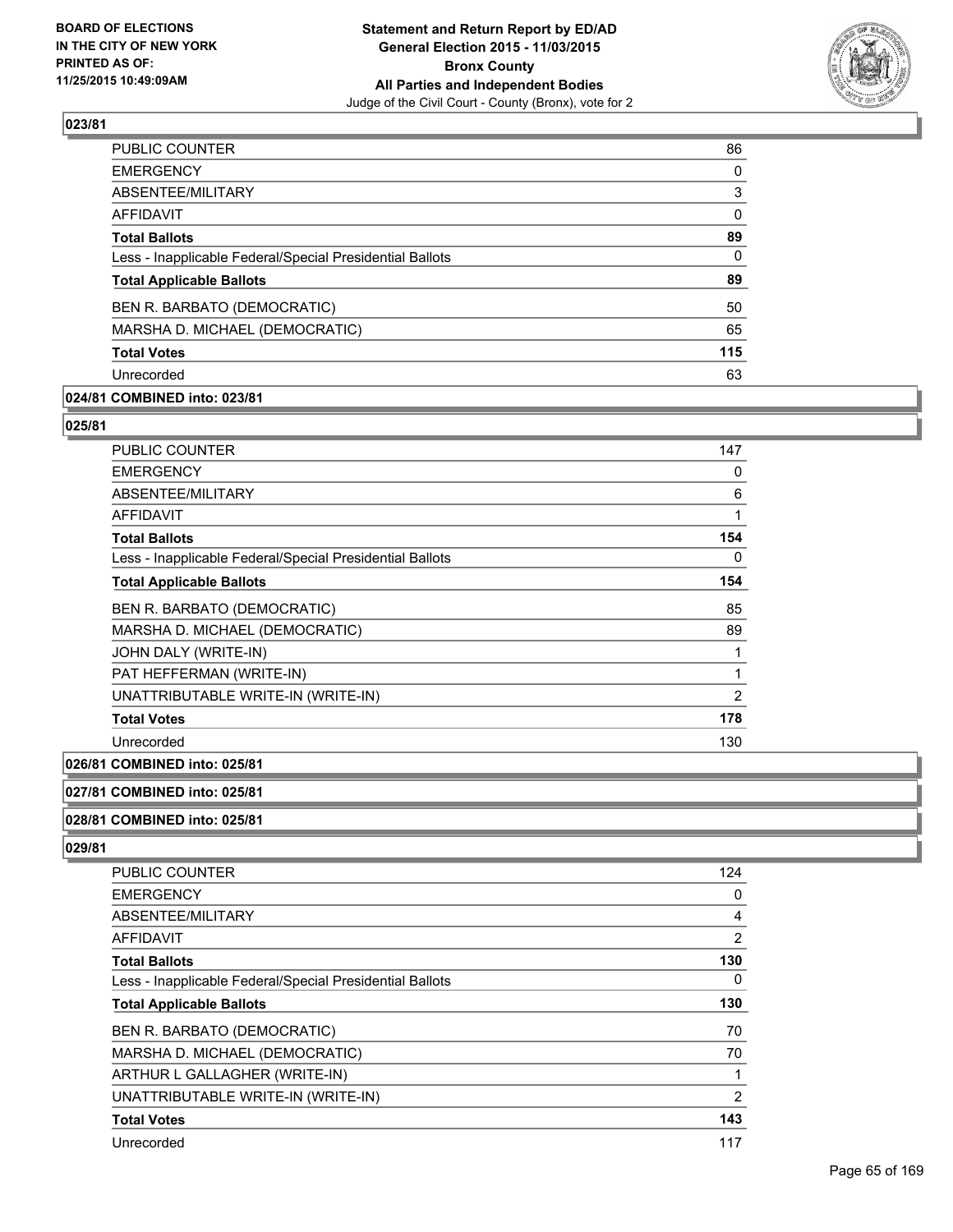

# **030/81 COMBINED into: 029/81**

#### **031/81 COMBINED into: 029/81**

#### **032/81 COMBINED into: 029/81**

**033/81** 

| <b>PUBLIC COUNTER</b>                                    | 231 |
|----------------------------------------------------------|-----|
| <b>EMERGENCY</b>                                         | 0   |
| ABSENTEE/MILITARY                                        | 3   |
| AFFIDAVIT                                                | 2   |
| <b>Total Ballots</b>                                     | 236 |
| Less - Inapplicable Federal/Special Presidential Ballots | 0   |
| <b>Total Applicable Ballots</b>                          | 236 |
| BEN R. BARBATO (DEMOCRATIC)                              | 129 |
| MARSHA D. MICHAEL (DEMOCRATIC)                           | 172 |
| SEBATIAN EL GATO MARTINEZ (WRITE-IN)                     |     |
| <b>Total Votes</b>                                       | 302 |
| Unrecorded                                               | 170 |

### **034/81 COMBINED into: 033/81**

# **035/81 COMBINED into: 033/81**

#### **036/81**

| PUBLIC COUNTER                                           | 61       |
|----------------------------------------------------------|----------|
| <b>EMERGENCY</b>                                         | 0        |
| ABSENTEE/MILITARY                                        | 3        |
| AFFIDAVIT                                                | $\Omega$ |
| <b>Total Ballots</b>                                     | 64       |
| Less - Inapplicable Federal/Special Presidential Ballots | 0        |
| <b>Total Applicable Ballots</b>                          | 64       |
| BEN R. BARBATO (DEMOCRATIC)                              | 36       |
| MARSHA D. MICHAEL (DEMOCRATIC)                           | 40       |
| JACK MARTH (WRITE-IN)                                    |          |
| JOE KEPIC (WRITE-IN)                                     |          |
| TRACY MCGLYN (WRITE-IN)                                  |          |
| <b>Total Votes</b>                                       | 79       |
| Unrecorded                                               | 49       |

| <b>PUBLIC COUNTER</b>                                    | 42 |
|----------------------------------------------------------|----|
| <b>EMERGENCY</b>                                         | 0  |
| ABSENTEE/MILITARY                                        |    |
| AFFIDAVIT                                                | 0  |
| <b>Total Ballots</b>                                     | 43 |
| Less - Inapplicable Federal/Special Presidential Ballots | 0  |
| <b>Total Applicable Ballots</b>                          | 43 |
| BEN R. BARBATO (DEMOCRATIC)                              | 25 |
| MARSHA D. MICHAEL (DEMOCRATIC)                           | 33 |
| <b>Total Votes</b>                                       | 58 |
| Unrecorded                                               | 28 |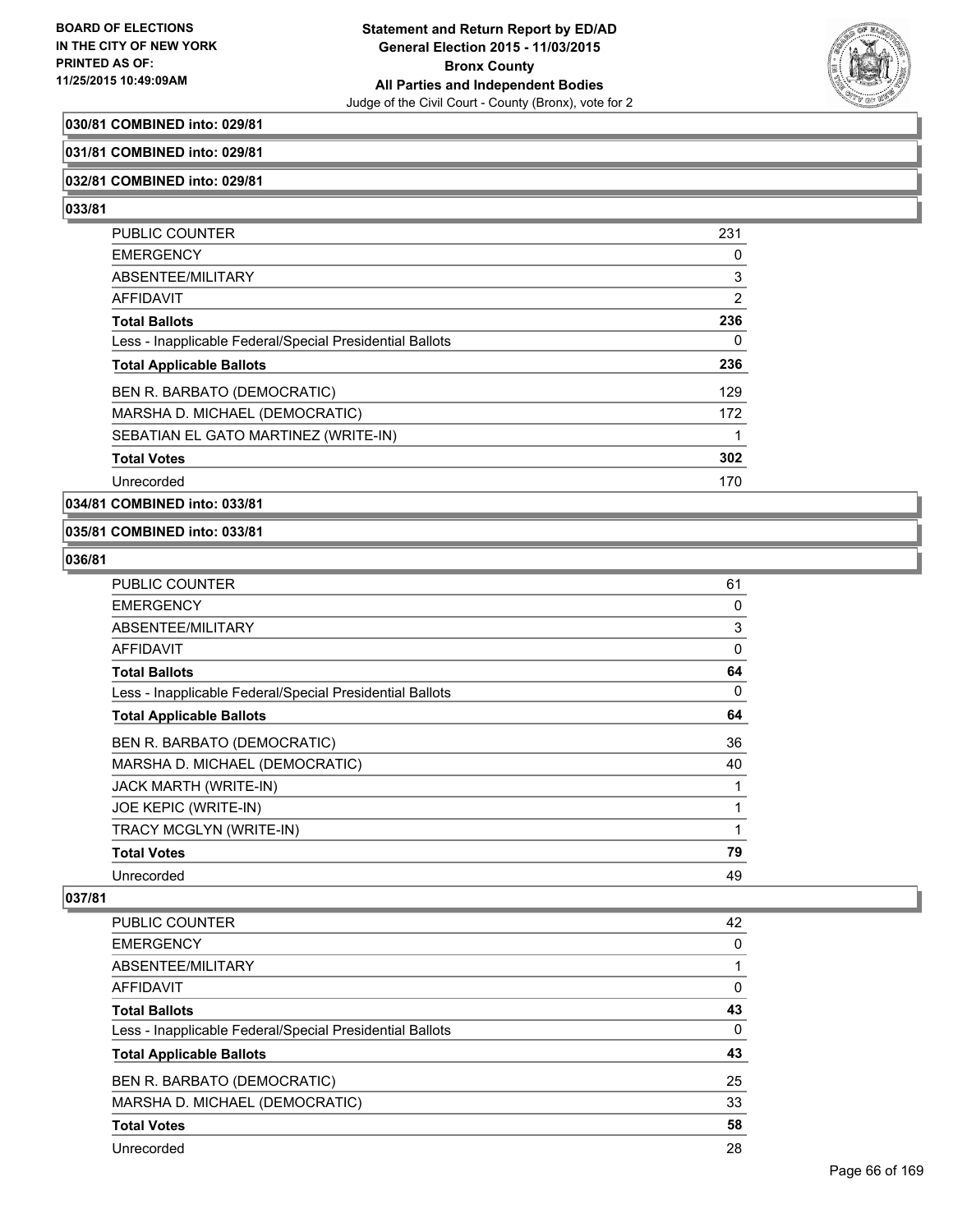

## **038/81 COMBINED into: 010/81**

**039/81** 

| <b>PUBLIC COUNTER</b>                                    | 79             |
|----------------------------------------------------------|----------------|
| <b>EMERGENCY</b>                                         | 0              |
| <b>ABSENTEE/MILITARY</b>                                 | $\overline{2}$ |
| <b>AFFIDAVIT</b>                                         |                |
| <b>Total Ballots</b>                                     | 82             |
| Less - Inapplicable Federal/Special Presidential Ballots | 0              |
| <b>Total Applicable Ballots</b>                          | 82             |
| BEN R. BARBATO (DEMOCRATIC)                              | 47             |
| MARSHA D. MICHAEL (DEMOCRATIC)                           | 46             |
| <b>Total Votes</b>                                       | 93             |
| Unrecorded                                               | 71             |
|                                                          |                |

#### **040/81 COMBINED into: 039/81**

# **041/81**

| <b>PUBLIC COUNTER</b>                                    | 62             |
|----------------------------------------------------------|----------------|
| <b>EMERGENCY</b>                                         | 0              |
| ABSENTEE/MILITARY                                        | 5              |
| <b>AFFIDAVIT</b>                                         | $\overline{2}$ |
| <b>Total Ballots</b>                                     | 69             |
| Less - Inapplicable Federal/Special Presidential Ballots | 0              |
| <b>Total Applicable Ballots</b>                          | 69             |
| BEN R. BARBATO (DEMOCRATIC)                              | 50             |
| MARSHA D. MICHAEL (DEMOCRATIC)                           | 49             |
| <b>IRENE BRIZENSKY (WRITE-IN)</b>                        | 1              |
| <b>Total Votes</b>                                       | 100            |
| Unrecorded                                               | 38             |

## **042/81 COMBINED into: 041/81**

**043/81** 

| <b>PUBLIC COUNTER</b>                                    | 82  |
|----------------------------------------------------------|-----|
| <b>EMERGENCY</b>                                         | 0   |
| ABSENTEE/MILITARY                                        | 5   |
| AFFIDAVIT                                                | 0   |
| <b>Total Ballots</b>                                     | 87  |
| Less - Inapplicable Federal/Special Presidential Ballots | 0   |
| <b>Total Applicable Ballots</b>                          | 87  |
| BEN R. BARBATO (DEMOCRATIC)                              | 56  |
| MARSHA D. MICHAEL (DEMOCRATIC)                           | 66  |
| <b>Total Votes</b>                                       | 122 |
| Unrecorded                                               | 52  |
| 044/81 COMBINED into: 043/81                             |     |

**045/81 COMBINED into: 043/81**

**046/81 COMBINED into: 043/81**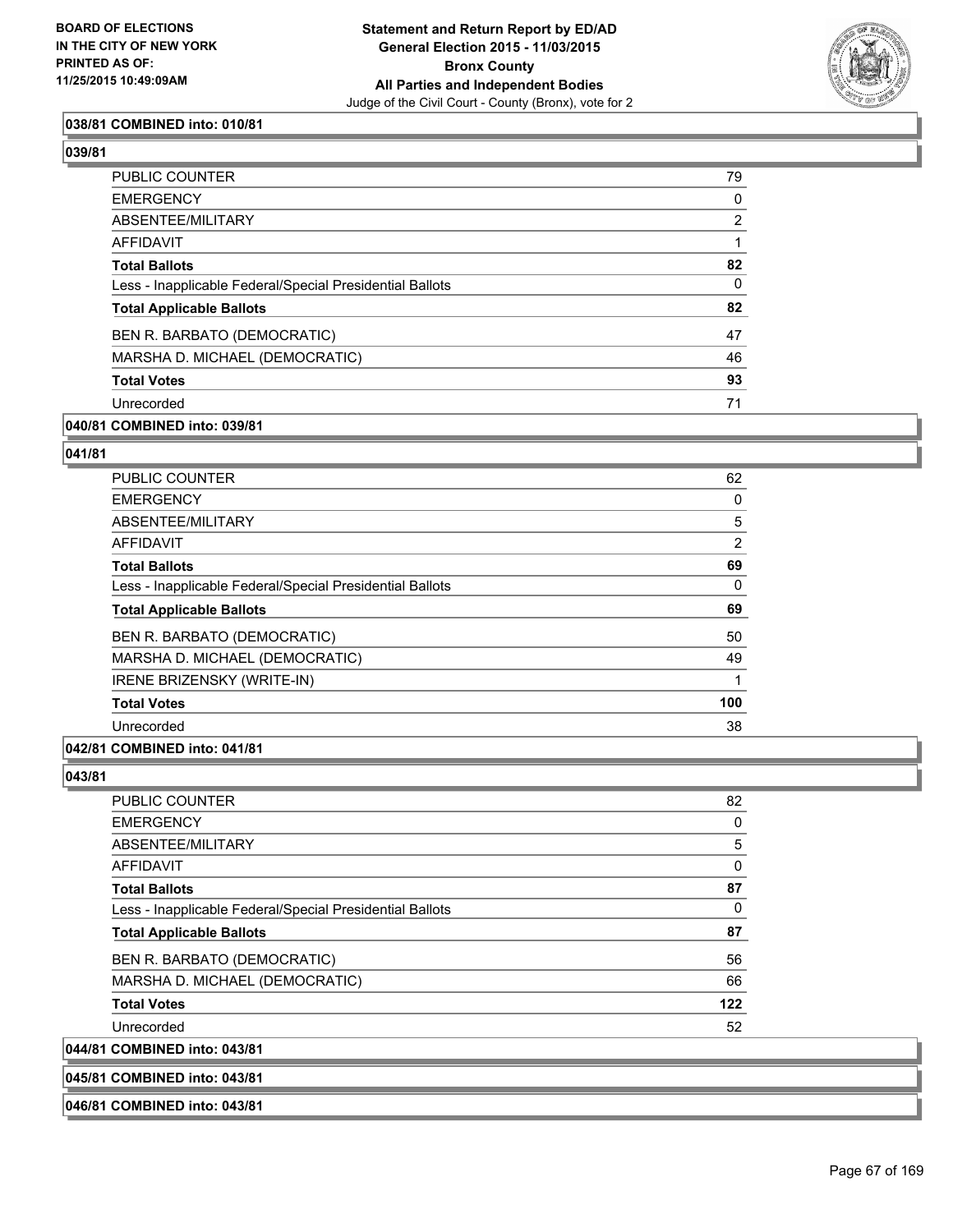

| PUBLIC COUNTER                                           | 6 |
|----------------------------------------------------------|---|
| <b>EMERGENCY</b>                                         | 0 |
| ABSENTEE/MILITARY                                        | 0 |
| AFFIDAVIT                                                |   |
| <b>Total Ballots</b>                                     |   |
| Less - Inapplicable Federal/Special Presidential Ballots | 0 |
| <b>Total Applicable Ballots</b>                          |   |
| BEN R. BARBATO (DEMOCRATIC)                              | 3 |
| MARSHA D. MICHAEL (DEMOCRATIC)                           | 2 |
| EAMON COFFEY (WRITE-IN)                                  |   |
| <b>Total Votes</b>                                       | 6 |
| Unrecorded                                               | 8 |

#### **048/81**

| 114 |
|-----|
| 0   |
| 8   |
| 1   |
| 123 |
| 0   |
| 123 |
| 79  |
| 89  |
|     |
| 1   |
| 170 |
| 76  |
|     |

| <b>PUBLIC COUNTER</b>                                    | 62  |
|----------------------------------------------------------|-----|
| <b>EMERGENCY</b>                                         | 0   |
| ABSENTEE/MILITARY                                        | 14  |
| AFFIDAVIT                                                | 0   |
| <b>Total Ballots</b>                                     | 76  |
| Less - Inapplicable Federal/Special Presidential Ballots | 0   |
| <b>Total Applicable Ballots</b>                          | 76  |
| BEN R. BARBATO (DEMOCRATIC)                              | 51  |
| MARSHA D. MICHAEL (DEMOCRATIC)                           | 49  |
| <b>Total Votes</b>                                       | 100 |
| Unrecorded                                               | 52  |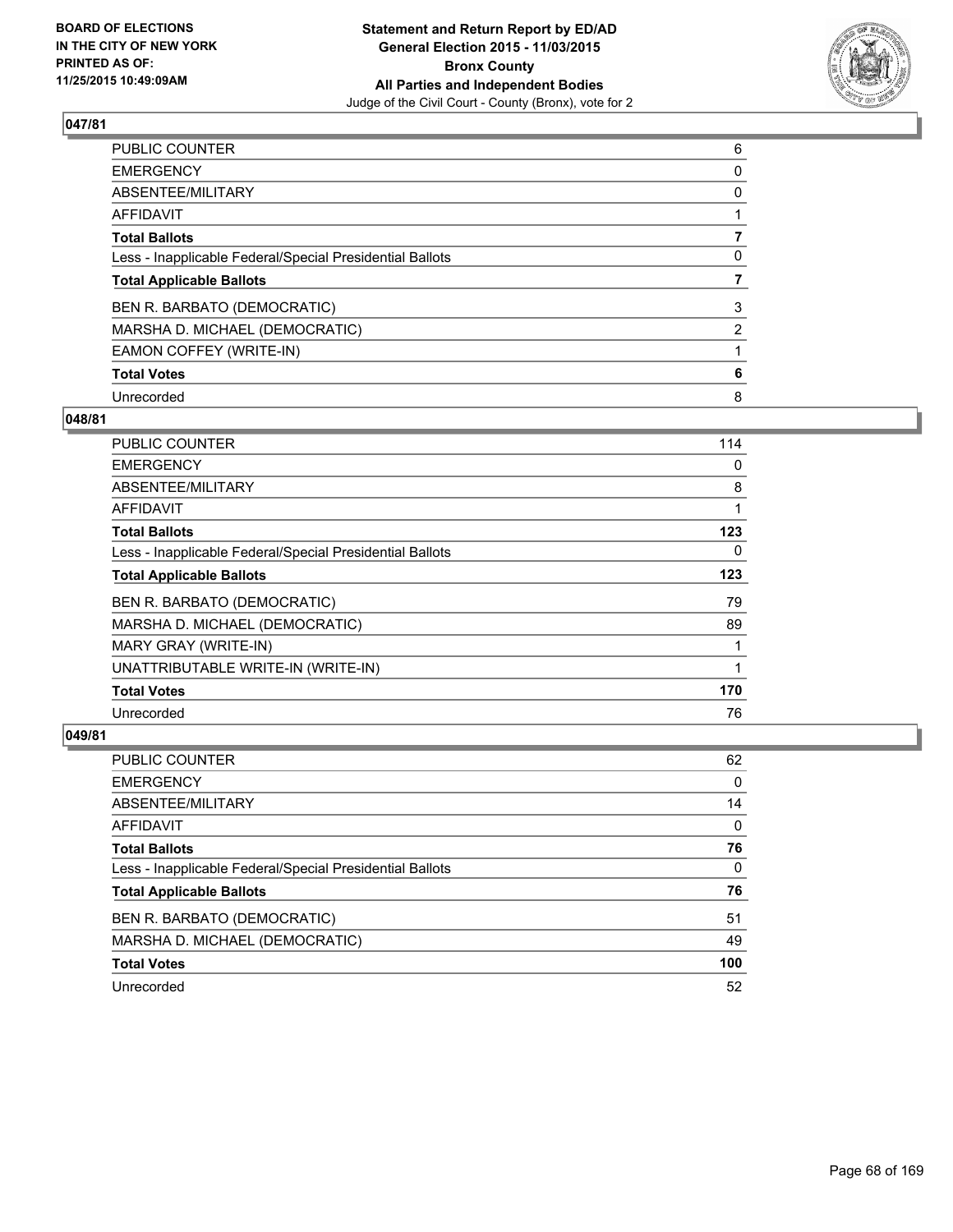

| 44       |
|----------|
| $\Omega$ |
| 8        |
|          |
| 53       |
| 0        |
| 53       |
| 42       |
| 41       |
| 83       |
| 23       |
|          |

# **051/81 COMBINED into: 048/81**

#### **052/81**

| <b>PUBLIC COUNTER</b>                                    | 26 |
|----------------------------------------------------------|----|
| <b>EMERGENCY</b>                                         | 0  |
| ABSENTEE/MILITARY                                        | 6  |
| AFFIDAVIT                                                | 0  |
| <b>Total Ballots</b>                                     | 32 |
| Less - Inapplicable Federal/Special Presidential Ballots | 0  |
| <b>Total Applicable Ballots</b>                          | 32 |
| BEN R. BARBATO (DEMOCRATIC)                              | 24 |
| MARSHA D. MICHAEL (DEMOCRATIC)                           | 27 |
| <b>Total Votes</b>                                       | 51 |
| Unrecorded                                               | 13 |
|                                                          |    |

| PUBLIC COUNTER                                           | 129 |
|----------------------------------------------------------|-----|
| <b>EMERGENCY</b>                                         | 0   |
| ABSENTEE/MILITARY                                        | 8   |
| AFFIDAVIT                                                | 0   |
| <b>Total Ballots</b>                                     | 137 |
| Less - Inapplicable Federal/Special Presidential Ballots | 0   |
| <b>Total Applicable Ballots</b>                          | 137 |
| BEN R. BARBATO (DEMOCRATIC)                              | 97  |
| MARSHA D. MICHAEL (DEMOCRATIC)                           | 94  |
| AARON WHITELMAN (WRITE-IN)                               |     |
| PHILIP ALCABES (WRITE-IN)                                |     |
| <b>Total Votes</b>                                       | 193 |
| Unrecorded                                               | 81  |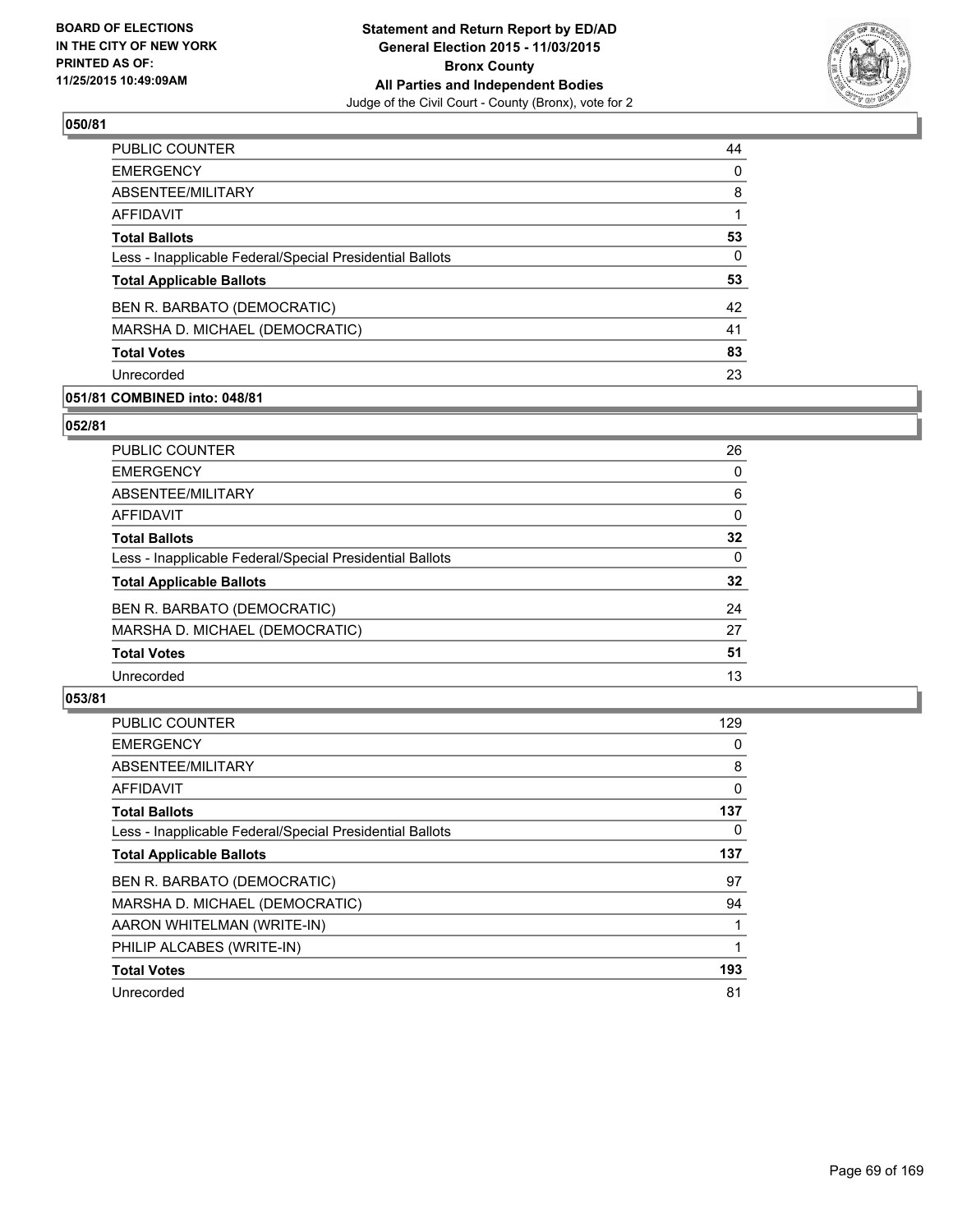

| PUBLIC COUNTER                                           | 60 |
|----------------------------------------------------------|----|
| <b>EMERGENCY</b>                                         | 0  |
| ABSENTEE/MILITARY                                        | 0  |
| <b>AFFIDAVIT</b>                                         | 0  |
| <b>Total Ballots</b>                                     | 60 |
| Less - Inapplicable Federal/Special Presidential Ballots | 0  |
| <b>Total Applicable Ballots</b>                          | 60 |
| BEN R. BARBATO (DEMOCRATIC)                              | 43 |
| MARSHA D. MICHAEL (DEMOCRATIC)                           | 44 |
| ED SPARK (WRITE-IN)                                      |    |
| MARY BETT HAIRE (WRITE-IN)                               |    |
| <b>Total Votes</b>                                       | 89 |
| Unrecorded                                               | 31 |

# **055/81**

| PUBLIC COUNTER                                           | 124 |
|----------------------------------------------------------|-----|
| <b>EMERGENCY</b>                                         | 0   |
| ABSENTEE/MILITARY                                        | 6   |
| <b>AFFIDAVIT</b>                                         | 0   |
| <b>Total Ballots</b>                                     | 130 |
| Less - Inapplicable Federal/Special Presidential Ballots | 0   |
|                                                          |     |
| <b>Total Applicable Ballots</b>                          | 130 |
| BEN R. BARBATO (DEMOCRATIC)                              | 84  |
| MARSHA D. MICHAEL (DEMOCRATIC)                           | 89  |
| THOMAS FRAWLEY (WRITE-IN)                                |     |
| <b>Total Votes</b>                                       | 174 |

# **056/81 COMBINED into: 055/81**

# **057/81 COMBINED into: 053/81**

**058/81 COMBINED into: 053/81**

#### **059/81 COMBINED into: 053/81**

| <b>PUBLIC COUNTER</b>                                    | 119      |
|----------------------------------------------------------|----------|
| <b>EMERGENCY</b>                                         | 0        |
| ABSENTEE/MILITARY                                        | 18       |
| <b>AFFIDAVIT</b>                                         | 0        |
| <b>Total Ballots</b>                                     | 137      |
| Less - Inapplicable Federal/Special Presidential Ballots | $\Omega$ |
| <b>Total Applicable Ballots</b>                          | 137      |
| BEN R. BARBATO (DEMOCRATIC)                              | 98       |
| MARSHA D. MICHAEL (DEMOCRATIC)                           | 97       |
| ROBERT D SIANO (WRITE-IN)                                |          |
| <b>Total Votes</b>                                       | 196      |
| Unrecorded                                               | 78       |
| 061/81 COMBINED into: 060/81                             |          |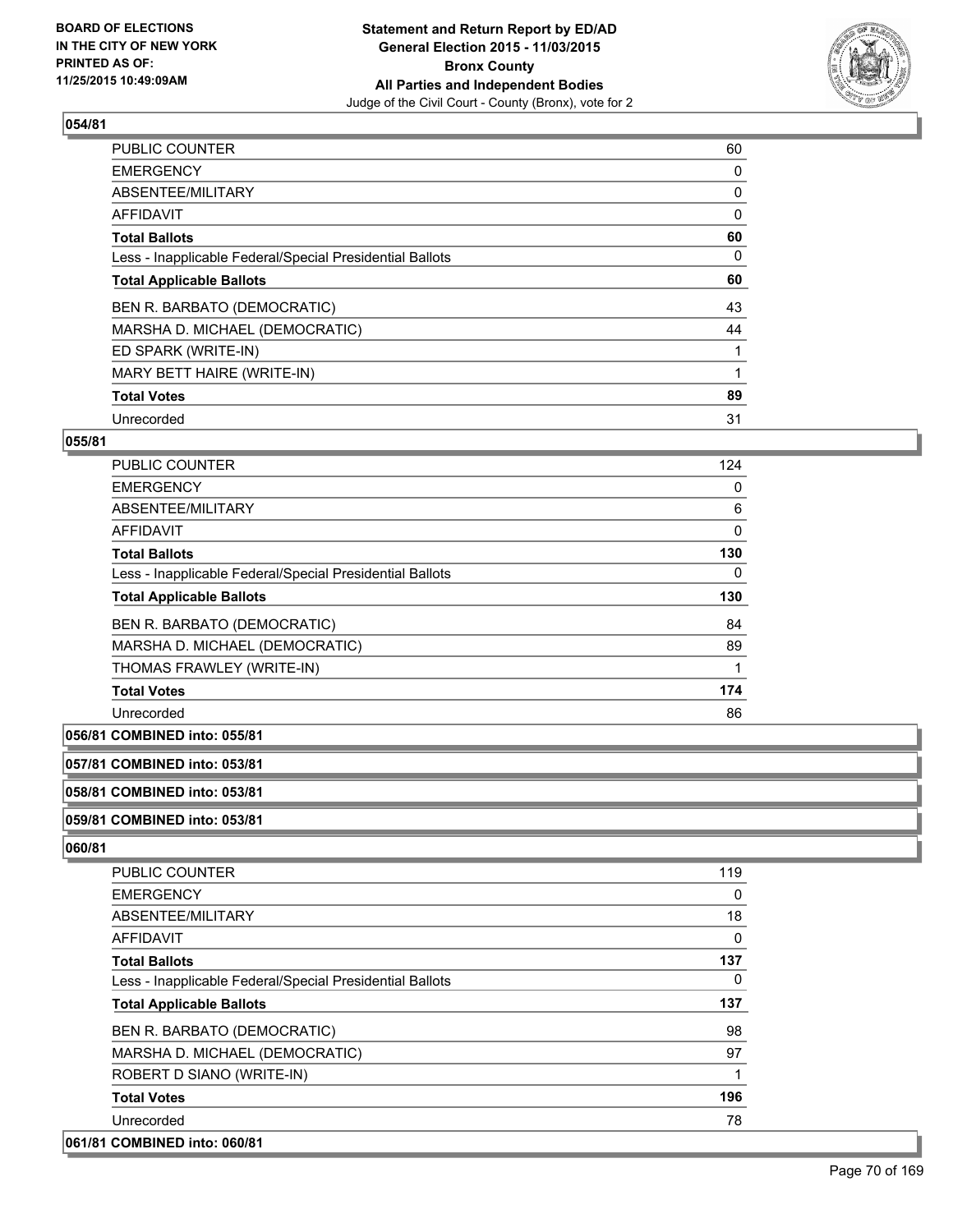

| 144 |
|-----|
| 0   |
| 11  |
| 0   |
| 155 |
| 0   |
| 155 |
| 109 |
| 124 |
| 233 |
| 77  |
|     |

# **063/81 COMBINED into: 060/81**

#### **064/81 COMBINED into: 062/81**

# **065/81**

| 0              |
|----------------|
| 4              |
| 2              |
| 131            |
| 0              |
| 131            |
| 88             |
| 100            |
| 1              |
| $\overline{2}$ |
| 191            |
| 71             |
|                |

# **066/81 COMBINED into: 065/81**

# **067/81 COMBINED into: 065/81**

| <b>PUBLIC COUNTER</b>                                    | 155 |
|----------------------------------------------------------|-----|
| <b>EMERGENCY</b>                                         | 0   |
| ABSENTEE/MILITARY                                        | 9   |
| <b>AFFIDAVIT</b>                                         | 0   |
| <b>Total Ballots</b>                                     | 164 |
| Less - Inapplicable Federal/Special Presidential Ballots | 0   |
| <b>Total Applicable Ballots</b>                          | 164 |
| BEN R. BARBATO (DEMOCRATIC)                              | 108 |
| MARSHA D. MICHAEL (DEMOCRATIC)                           | 120 |
| UNATTRIBUTABLE WRITE-IN (WRITE-IN)                       | 3   |
| <b>Total Votes</b>                                       | 231 |
| Unrecorded                                               | 97  |
| 069/81 COMBINED into: 068/81                             |     |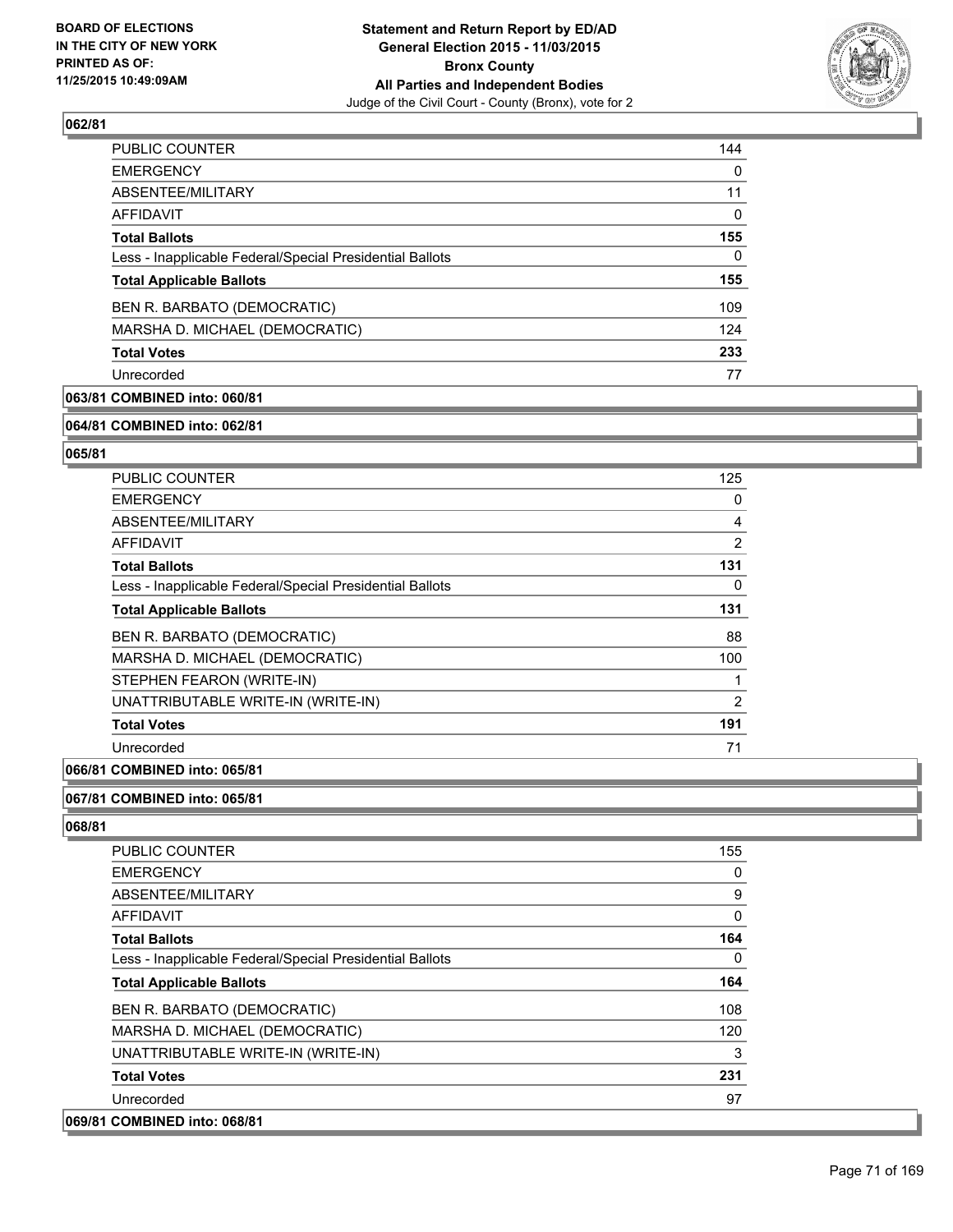

| PUBLIC COUNTER                                           | 144 |
|----------------------------------------------------------|-----|
| <b>EMERGENCY</b>                                         | 0   |
| ABSENTEE/MILITARY                                        | 17  |
| <b>AFFIDAVIT</b>                                         | 0   |
| <b>Total Ballots</b>                                     | 161 |
| Less - Inapplicable Federal/Special Presidential Ballots | 0   |
| <b>Total Applicable Ballots</b>                          | 161 |
| BEN R. BARBATO (DEMOCRATIC)                              | 111 |
| MARSHA D. MICHAEL (DEMOCRATIC)                           | 120 |
| ANNABEL PALMA (WRITE-IN)                                 | 1   |
| BENJI SUSS (WRITE-IN)                                    | 1   |
| COREY SOTO (WRITE-IN)                                    | 1   |
| DANIEL PADERNACHT (WRITE-IN)                             | 1   |
| KALIEF BROWDER (WRITE-IN)                                | 1   |
| MATTHEW P WALSH (WRITE-IN)                               | 1   |
| UNATTRIBUTABLE WRITE-IN (WRITE-IN)                       | 1   |
| <b>Total Votes</b>                                       | 238 |
| Unrecorded                                               | 84  |

# **071/81**

| <b>PUBLIC COUNTER</b>                                    | 139 |
|----------------------------------------------------------|-----|
| <b>EMERGENCY</b>                                         | 0   |
| ABSENTEE/MILITARY                                        | 11  |
| <b>AFFIDAVIT</b>                                         | 2   |
| <b>Total Ballots</b>                                     | 152 |
| Less - Inapplicable Federal/Special Presidential Ballots | 0   |
| <b>Total Applicable Ballots</b>                          | 152 |
| BEN R. BARBATO (DEMOCRATIC)                              | 116 |
| MARSHA D. MICHAEL (DEMOCRATIC)                           | 126 |
| JACQUELINE S GOLD (WRITE-IN)                             | 1   |
| LINDA MILLS (WRITE-IN)                                   | 1   |
| RANDYE BERNFELD (WRITE-IN)                               | 1   |
| <b>Total Votes</b>                                       | 245 |
| Unrecorded                                               | 59  |
| 072/81 COMBINED into: 071/81                             |     |

**073/81 COMBINED into: 070/81**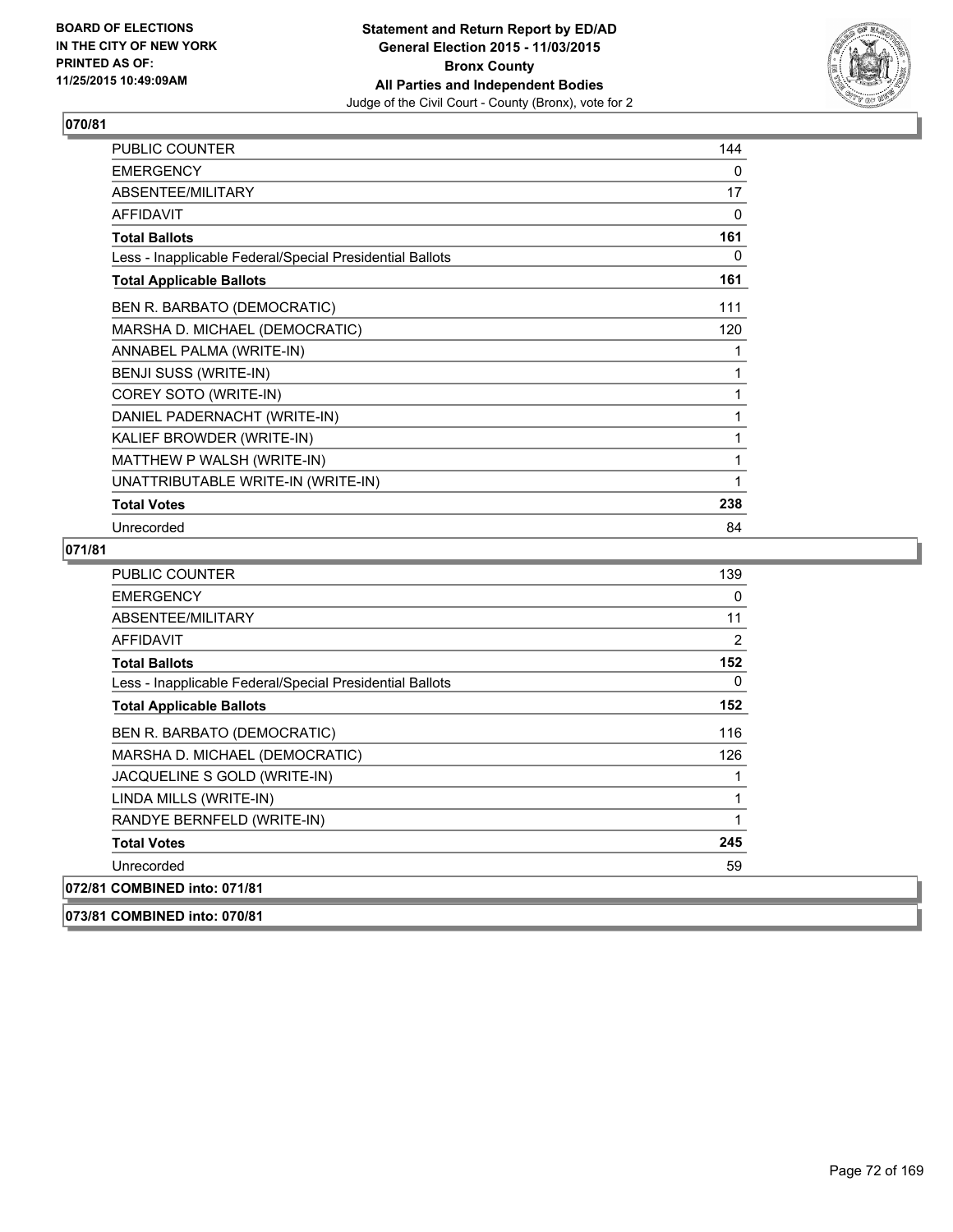

| <b>PUBLIC COUNTER</b>                                    | 108 |
|----------------------------------------------------------|-----|
| <b>EMERGENCY</b>                                         | 0   |
| ABSENTEE/MILITARY                                        | 8   |
| AFFIDAVIT                                                | 1   |
| <b>Total Ballots</b>                                     | 117 |
| Less - Inapplicable Federal/Special Presidential Ballots | 0   |
| <b>Total Applicable Ballots</b>                          | 117 |
| BEN R. BARBATO (DEMOCRATIC)                              | 84  |
| MARSHA D. MICHAEL (DEMOCRATIC)                           | 79  |
| AVRAHAM LAPIN (WRITE-IN)                                 |     |
| <b>JAMES LAPIN (WRITE-IN)</b>                            |     |
| <b>Total Votes</b>                                       | 165 |
| Unrecorded                                               | 69  |
|                                                          |     |

**075/81 COMBINED into: 074/81**

#### **076/81 COMBINED into: 048/81**

#### **077/81**

| <b>PUBLIC COUNTER</b>                                    | 44 |
|----------------------------------------------------------|----|
| <b>EMERGENCY</b>                                         | 0  |
| ABSENTEE/MILITARY                                        |    |
| AFFIDAVIT                                                | 0  |
| <b>Total Ballots</b>                                     | 45 |
| Less - Inapplicable Federal/Special Presidential Ballots | 0  |
| <b>Total Applicable Ballots</b>                          | 45 |
| BEN R. BARBATO (DEMOCRATIC)                              | 36 |
| MARSHA D. MICHAEL (DEMOCRATIC)                           | 35 |
| CHRISTOPHER W FORD (WRITE-IN)                            |    |
| <b>Total Votes</b>                                       | 72 |
| Unrecorded                                               | 18 |

**078/81** 

| <b>PUBLIC COUNTER</b>                                    | 89  |
|----------------------------------------------------------|-----|
| EMERGENCY                                                | 0   |
| ABSENTEE/MILITARY                                        | 6   |
| AFFIDAVIT                                                | 1   |
| <b>Total Ballots</b>                                     | 96  |
| Less - Inapplicable Federal/Special Presidential Ballots | 0   |
| <b>Total Applicable Ballots</b>                          | 96  |
|                                                          |     |
| BEN R. BARBATO (DEMOCRATIC)                              | 67  |
| MARSHA D. MICHAEL (DEMOCRATIC)                           | 70  |
| <b>Total Votes</b>                                       | 137 |
| Unrecorded                                               | 55  |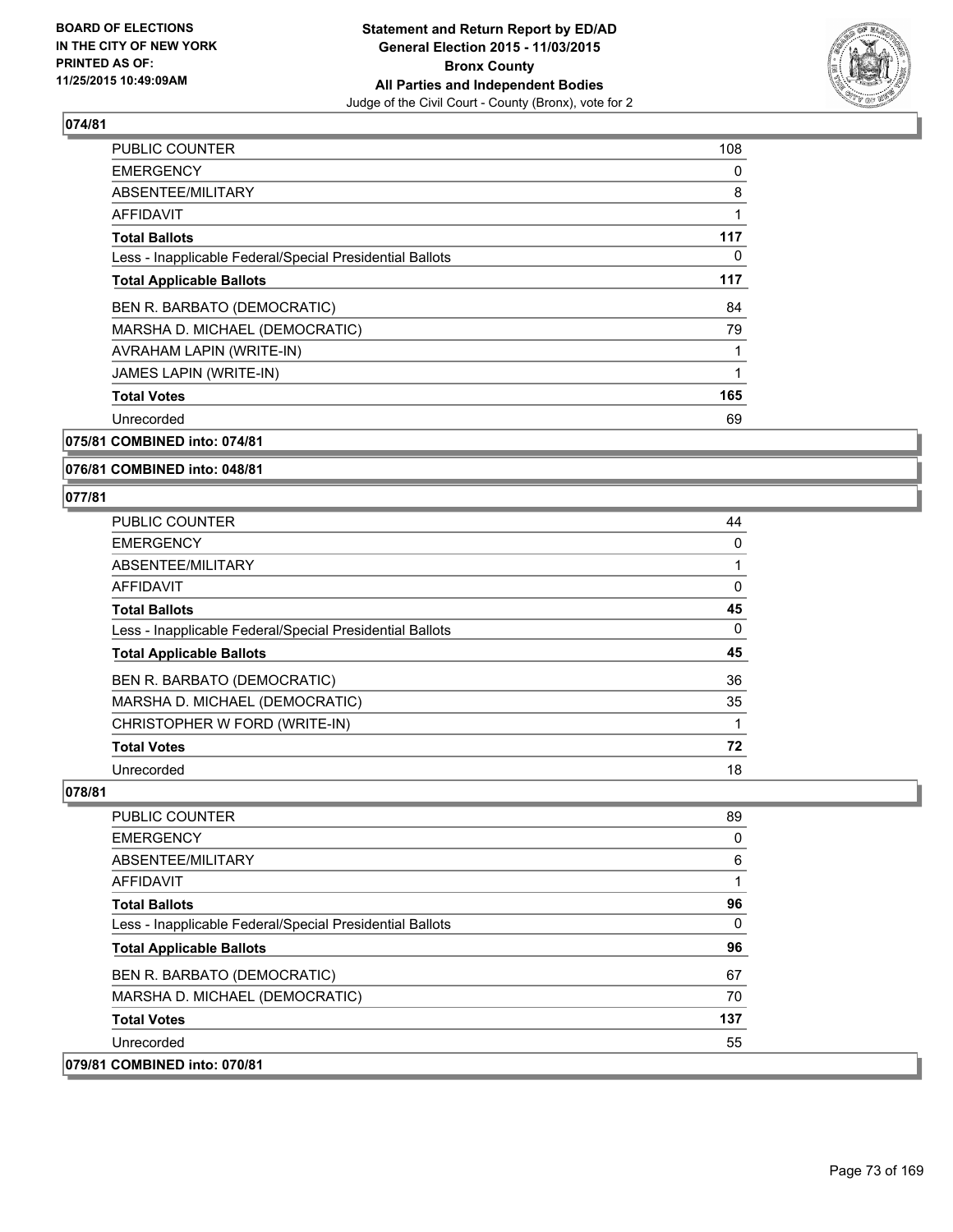

| PUBLIC COUNTER                                           | 129      |
|----------------------------------------------------------|----------|
| <b>EMERGENCY</b>                                         | 0        |
| ABSENTEE/MILITARY                                        | 29       |
| AFFIDAVIT                                                | $\Omega$ |
| <b>Total Ballots</b>                                     | 158      |
| Less - Inapplicable Federal/Special Presidential Ballots | 0        |
| <b>Total Applicable Ballots</b>                          | 158      |
| BEN R. BARBATO (DEMOCRATIC)                              | 112      |
| MARSHA D. MICHAEL (DEMOCRATIC)                           | 114      |
| <b>KEVIN CLARK (WRITE-IN)</b>                            |          |
| <b>Total Votes</b>                                       | 227      |
| Unrecorded                                               | 89       |

### **081/81**

| PUBLIC COUNTER                                           | 90  |
|----------------------------------------------------------|-----|
| <b>EMERGENCY</b>                                         | 0   |
| ABSENTEE/MILITARY                                        | 32  |
| AFFIDAVIT                                                | 1   |
| <b>Total Ballots</b>                                     | 123 |
| Less - Inapplicable Federal/Special Presidential Ballots | 0   |
| <b>Total Applicable Ballots</b>                          | 123 |
| BEN R. BARBATO (DEMOCRATIC)                              | 76  |
| MARSHA D. MICHAEL (DEMOCRATIC)                           | 84  |
| NICHOLAS PENKOVSKY (WRITE-IN)                            | 1   |
| STANLEY SCHLEAN (WRITE-IN)                               | 1   |
| TOM BOLAND (WRITE-IN)                                    | 1   |
| <b>Total Votes</b>                                       | 163 |
| Unrecorded                                               | 83  |

## **082/81 COMBINED into: 081/81**

## **083/81 COMBINED into: 080/81**

| <b>PUBLIC COUNTER</b>                                    | 69               |
|----------------------------------------------------------|------------------|
| <b>EMERGENCY</b>                                         | $\Omega$         |
| <b>ABSENTEE/MILITARY</b>                                 |                  |
| <b>AFFIDAVIT</b>                                         | $\Omega$         |
| <b>Total Ballots</b>                                     | 70               |
| Less - Inapplicable Federal/Special Presidential Ballots | $\Omega$         |
| <b>Total Applicable Ballots</b>                          | 70               |
| BEN R. BARBATO (DEMOCRATIC)                              | 49               |
| MARSHA D. MICHAEL (DEMOCRATIC)                           | 53               |
| <b>Total Votes</b>                                       | 102 <sub>2</sub> |
| Unrecorded                                               | 38               |
|                                                          |                  |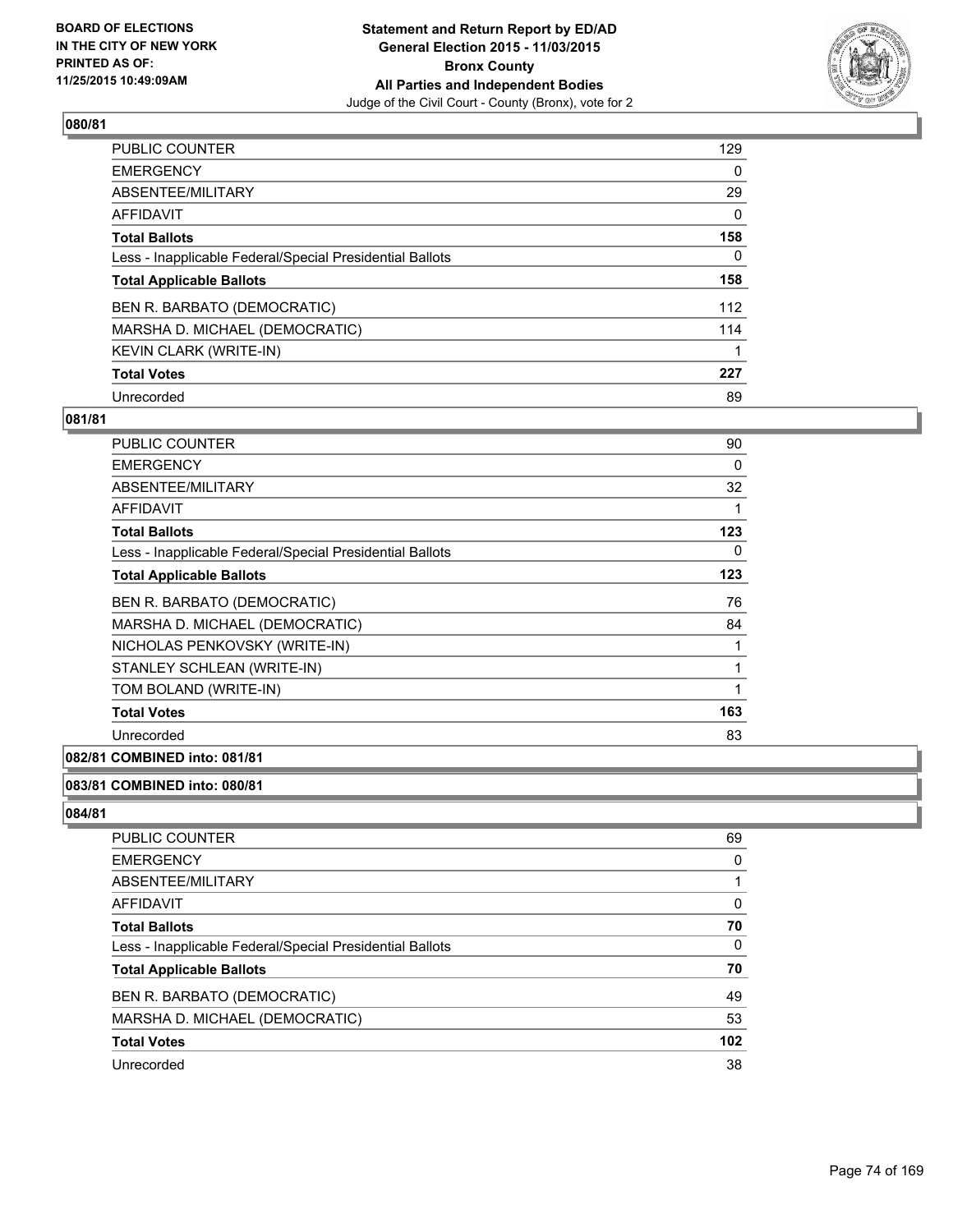

| PUBLIC COUNTER                                           | 181 |
|----------------------------------------------------------|-----|
| <b>EMERGENCY</b>                                         | 0   |
| ABSENTEE/MILITARY                                        | 26  |
| AFFIDAVIT                                                | 2   |
| <b>Total Ballots</b>                                     | 209 |
| Less - Inapplicable Federal/Special Presidential Ballots | 0   |
| <b>Total Applicable Ballots</b>                          | 209 |
| BEN R. BARBATO (DEMOCRATIC)                              | 129 |
| MARSHA D. MICHAEL (DEMOCRATIC)                           | 143 |
| JARED BALL (WRITE-IN)                                    |     |
| KOLU BAYSAH (WRITE-IN)                                   |     |
| <b>Total Votes</b>                                       | 274 |
| Unrecorded                                               | 144 |
|                                                          |     |

## **086/81 COMBINED into: 085/81**

#### **087/81**

| <b>PUBLIC COUNTER</b>                                    | 177 |
|----------------------------------------------------------|-----|
| <b>EMERGENCY</b>                                         | 0   |
| ABSENTEE/MILITARY                                        | 10  |
| <b>AFFIDAVIT</b>                                         |     |
| <b>Total Ballots</b>                                     | 188 |
| Less - Inapplicable Federal/Special Presidential Ballots | 0   |
| <b>Total Applicable Ballots</b>                          | 188 |
| BEN R. BARBATO (DEMOCRATIC)                              | 131 |
| MARSHA D. MICHAEL (DEMOCRATIC)                           | 151 |
| UNATTRIBUTABLE WRITE-IN (WRITE-IN)                       | 2   |
| <b>Total Votes</b>                                       | 284 |
| Unrecorded                                               | 92  |

## **088/81 COMBINED into: 085/81**

#### **089/81 COMBINED into: 087/81**

#### **090/81 COMBINED into: 087/81**

| <b>PUBLIC COUNTER</b>                                    | 89  |
|----------------------------------------------------------|-----|
| <b>EMERGENCY</b>                                         | 0   |
| ABSENTEE/MILITARY                                        | 8   |
| AFFIDAVIT                                                | 14  |
| <b>Total Ballots</b>                                     | 111 |
| Less - Inapplicable Federal/Special Presidential Ballots | 0   |
| <b>Total Applicable Ballots</b>                          | 111 |
| BEN R. BARBATO (DEMOCRATIC)                              | 95  |
| MARSHA D. MICHAEL (DEMOCRATIC)                           | 98  |
| <b>Total Votes</b>                                       | 193 |
| Unrecorded                                               | 29  |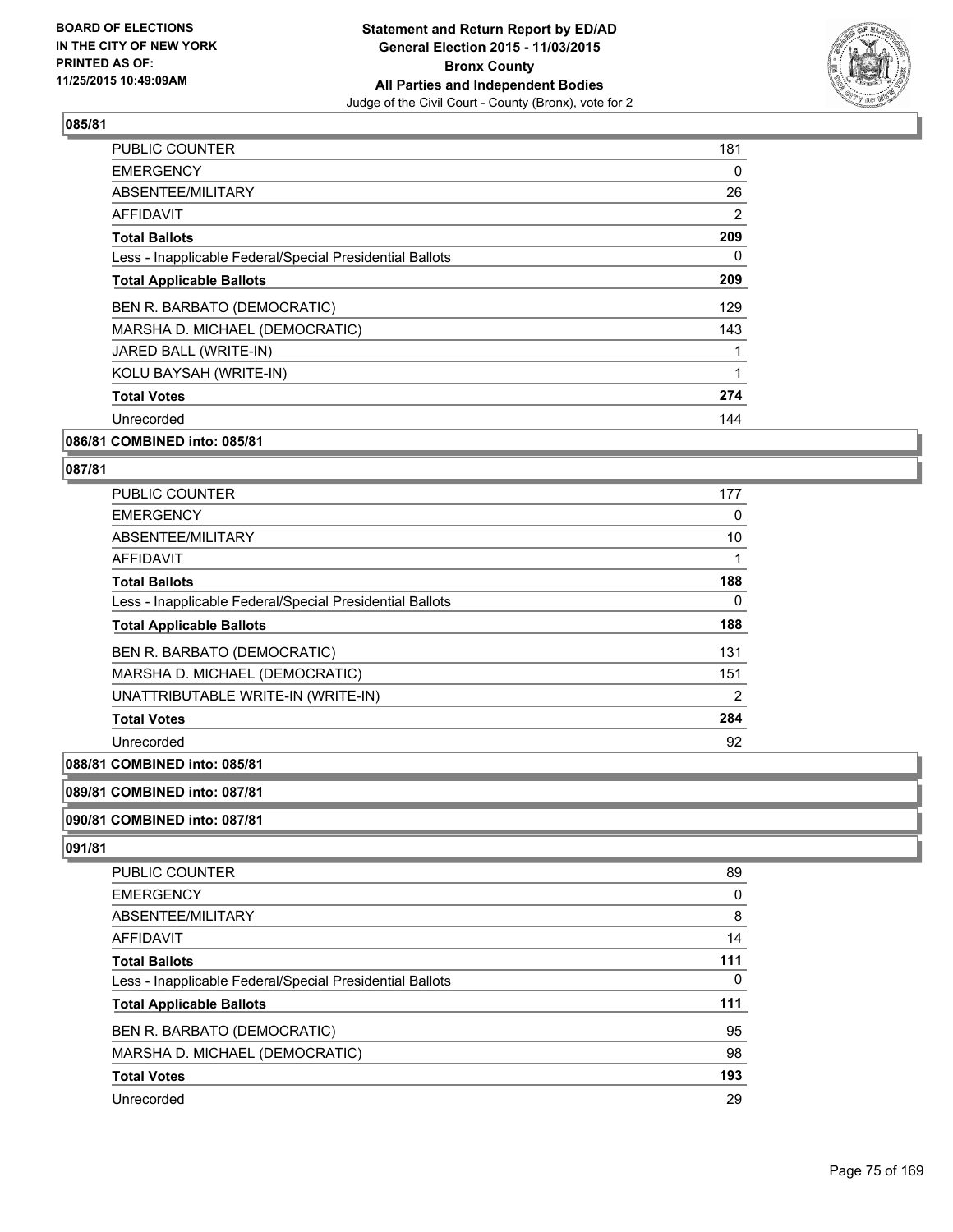

| <b>PUBLIC COUNTER</b>                                    | 140 |
|----------------------------------------------------------|-----|
| <b>EMERGENCY</b>                                         | 0   |
| ABSENTEE/MILITARY                                        | 1   |
| AFFIDAVIT                                                | 2   |
| <b>Total Ballots</b>                                     | 143 |
| Less - Inapplicable Federal/Special Presidential Ballots | 0   |
| <b>Total Applicable Ballots</b>                          | 143 |
| BEN R. BARBATO (DEMOCRATIC)                              | 87  |
| MARSHA D. MICHAEL (DEMOCRATIC)                           | 113 |
| <b>Total Votes</b>                                       | 200 |
| Unrecorded                                               | 86  |

## **093/81 COMBINED into: 092/81**

**094/81 COMBINED into: 092/81**

**095/81 COMBINED into: 083/80**

#### **096/81**

| <b>PUBLIC COUNTER</b>                                    | 78  |
|----------------------------------------------------------|-----|
| <b>EMERGENCY</b>                                         | 0   |
| ABSENTEE/MILITARY                                        | 18  |
| AFFIDAVIT                                                |     |
| <b>Total Ballots</b>                                     | 97  |
| Less - Inapplicable Federal/Special Presidential Ballots | 0   |
| <b>Total Applicable Ballots</b>                          | 97  |
| BEN R. BARBATO (DEMOCRATIC)                              | 55  |
| MARSHA D. MICHAEL (DEMOCRATIC)                           | 72  |
| <b>Total Votes</b>                                       | 127 |
| Unrecorded                                               | 67  |
|                                                          |     |

## **097/81 COMBINED into: 096/81**

| PUBLIC COUNTER                                           | 67 |
|----------------------------------------------------------|----|
| <b>EMERGENCY</b>                                         | 0  |
| ABSENTEE/MILITARY                                        |    |
| <b>AFFIDAVIT</b>                                         |    |
| <b>Total Ballots</b>                                     | 69 |
| Less - Inapplicable Federal/Special Presidential Ballots | 0  |
| <b>Total Applicable Ballots</b>                          | 69 |
| BEN R. BARBATO (DEMOCRATIC)                              | 42 |
| MARSHA D. MICHAEL (DEMOCRATIC)                           | 46 |
| <b>Total Votes</b>                                       | 88 |
| Unrecorded                                               | 50 |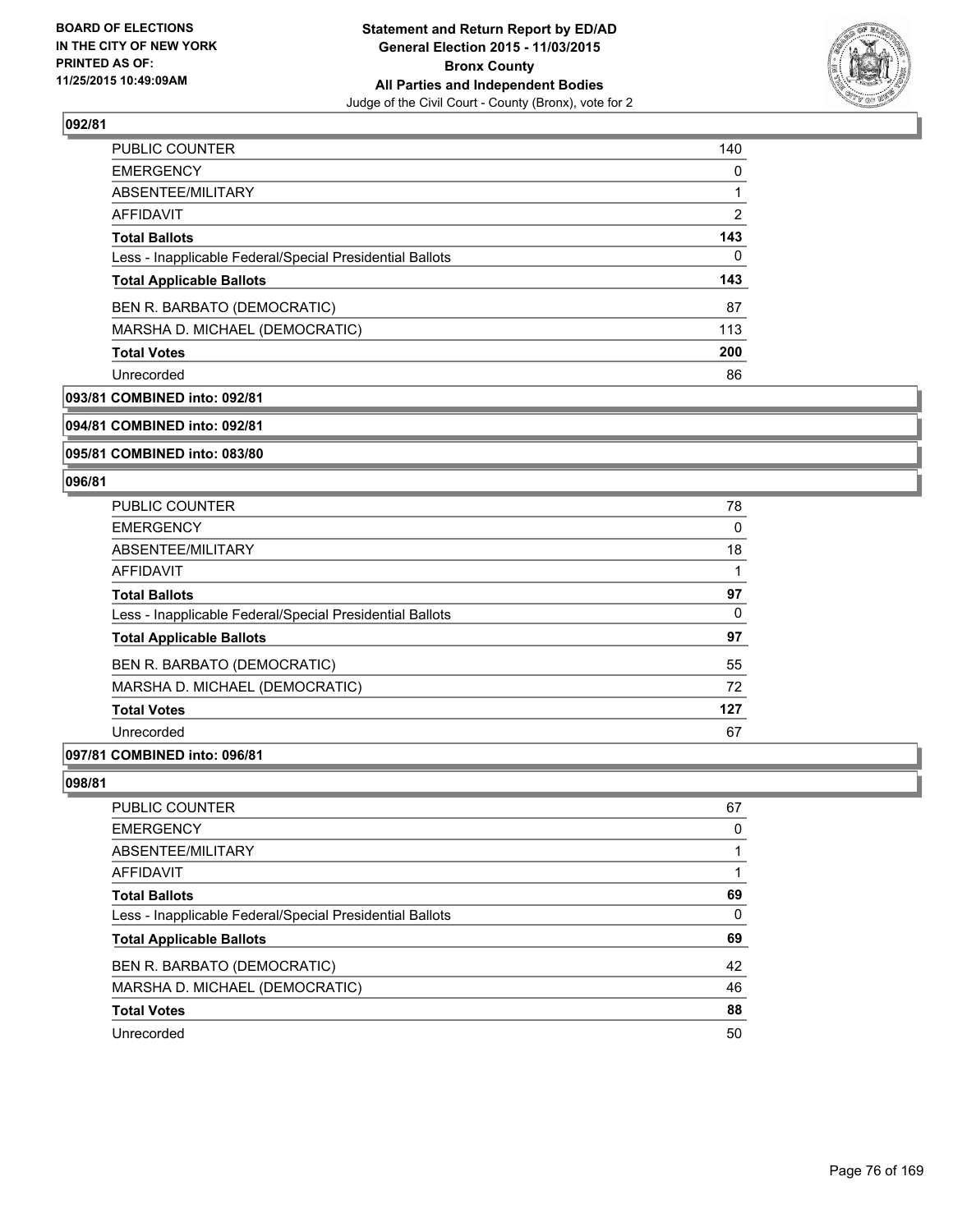

| <b>PUBLIC COUNTER</b>                                    | 51 |
|----------------------------------------------------------|----|
| <b>EMERGENCY</b>                                         | 0  |
| ABSENTEE/MILITARY                                        | 2  |
| AFFIDAVIT                                                | 3  |
| <b>Total Ballots</b>                                     | 56 |
| Less - Inapplicable Federal/Special Presidential Ballots | 0  |
| <b>Total Applicable Ballots</b>                          | 56 |
| BEN R. BARBATO (DEMOCRATIC)                              | 28 |
| MARSHA D. MICHAEL (DEMOCRATIC)                           | 41 |
| ALMA CORDOVA (WRITE-IN)                                  | 1  |
| MYRNA MARTINEZ-PEREZ (WRITE-IN)                          | 1  |
| UNATTRIBUTABLE WRITE-IN (WRITE-IN)                       | 2  |
| <b>Total Votes</b>                                       | 73 |
| Unrecorded                                               | 39 |
| 100/81 COMBINED into: 098/81                             |    |

**101/81 COMBINED into: 098/81**

**102/81 COMBINED into: 023/81**

**103/81 COMBINED into: 011/81**

**104/81 COMBINED into: 098/81**

**105/81 COMBINED into: 025/81**

**106/81 COMBINED into: 070/81**

**107/81 COMBINED into: 098/81**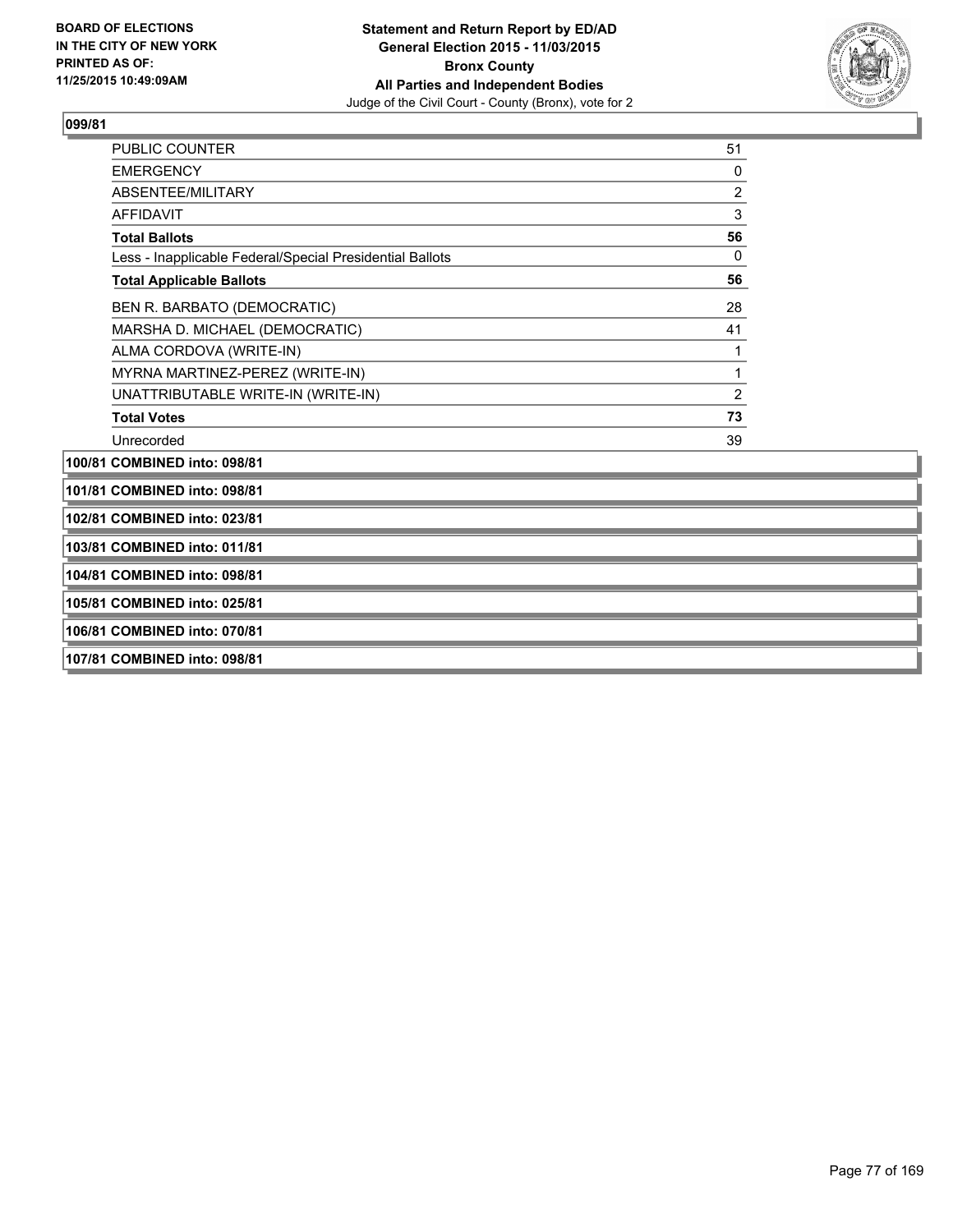

| <b>PUBLIC COUNTER</b>                                    | 81  |
|----------------------------------------------------------|-----|
| <b>EMERGENCY</b>                                         | 0   |
| ABSENTEE/MILITARY                                        | 22  |
| <b>AFFIDAVIT</b>                                         | 0   |
| <b>Total Ballots</b>                                     | 103 |
| Less - Inapplicable Federal/Special Presidential Ballots | 0   |
| <b>Total Applicable Ballots</b>                          | 103 |
| BEN R. BARBATO (DEMOCRATIC)                              | 63  |
| MARSHA D. MICHAEL (DEMOCRATIC)                           | 48  |
| JOSEPH CONNOLLY (WRITE-IN)                               | 1   |
| <b>Total Votes</b>                                       | 112 |
| Unrecorded                                               | 94  |

## **002/82 COMBINED into: 001/82**

#### **003/82**

| <b>PUBLIC COUNTER</b>                                    | 40 |
|----------------------------------------------------------|----|
| <b>EMERGENCY</b>                                         | 0  |
| ABSENTEE/MILITARY                                        |    |
| <b>AFFIDAVIT</b>                                         | 0  |
| <b>Total Ballots</b>                                     | 41 |
| Less - Inapplicable Federal/Special Presidential Ballots | 0  |
| <b>Total Applicable Ballots</b>                          | 41 |
| BEN R. BARBATO (DEMOCRATIC)                              | 23 |
| MARSHA D. MICHAEL (DEMOCRATIC)                           | 20 |
| <b>Total Votes</b>                                       | 43 |
| Unrecorded                                               | 39 |

| <b>PUBLIC COUNTER</b>                                    | 105 |
|----------------------------------------------------------|-----|
| <b>EMERGENCY</b>                                         | 0   |
| ABSENTEE/MILITARY                                        | 8   |
| AFFIDAVIT                                                | 0   |
| <b>Total Ballots</b>                                     | 113 |
| Less - Inapplicable Federal/Special Presidential Ballots | 0   |
| <b>Total Applicable Ballots</b>                          | 113 |
| BEN R. BARBATO (DEMOCRATIC)                              | 54  |
| MARSHA D. MICHAEL (DEMOCRATIC)                           | 61  |
| ANTHONY J. RIBUSTELLO (WRITE-IN)                         |     |
| <b>Total Votes</b>                                       | 116 |
| Unrecorded                                               | 110 |
| 005/82 COMBINED into: 004/82                             |     |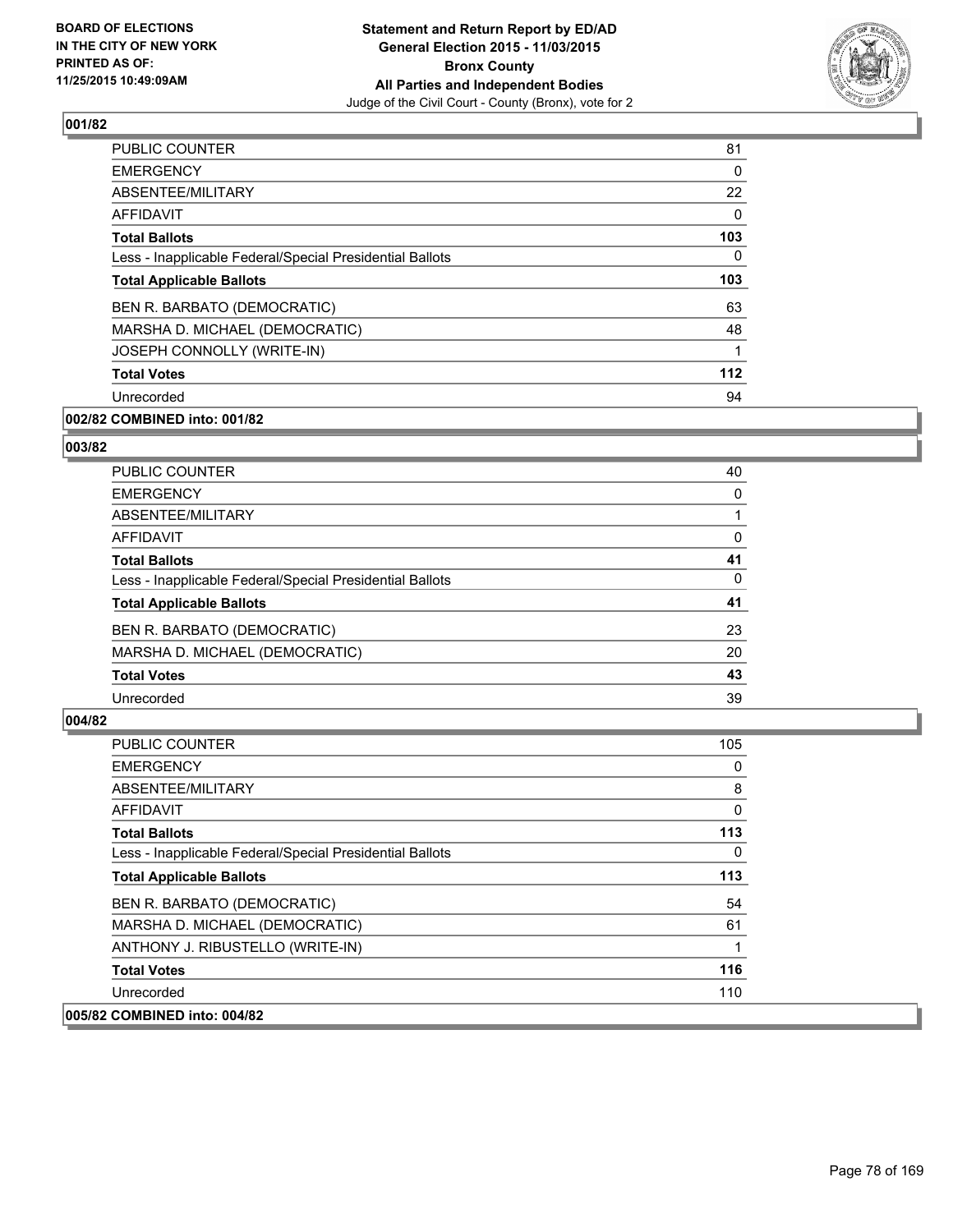

| <b>PUBLIC COUNTER</b>                                    | 62 |
|----------------------------------------------------------|----|
| EMERGENCY                                                | 0  |
| <b>ABSENTEE/MILITARY</b>                                 | 3  |
| AFFIDAVIT                                                | 0  |
| <b>Total Ballots</b>                                     | 65 |
| Less - Inapplicable Federal/Special Presidential Ballots | 0  |
| <b>Total Applicable Ballots</b>                          | 65 |
| BEN R. BARBATO (DEMOCRATIC)                              | 32 |
| MARSHA D. MICHAEL (DEMOCRATIC)                           | 25 |
| JC POLANCO (WRITE-IN)                                    |    |
| STEVE ALFASI (WRITE-IN)                                  |    |
| UNATTRIBUTABLE WRITE-IN (WRITE-IN)                       | 1  |
| <b>Total Votes</b>                                       | 60 |
| Unrecorded                                               | 70 |
|                                                          |    |

**007/82 COMBINED into: 006/82**

### **008/82**

| <b>PUBLIC COUNTER</b>                                    | 83  |
|----------------------------------------------------------|-----|
| <b>EMERGENCY</b>                                         | 0   |
| ABSENTEE/MILITARY                                        | 2   |
| AFFIDAVIT                                                |     |
| <b>Total Ballots</b>                                     | 86  |
| Less - Inapplicable Federal/Special Presidential Ballots | 0   |
| <b>Total Applicable Ballots</b>                          | 86  |
| BEN R. BARBATO (DEMOCRATIC)                              | 60  |
| MARSHA D. MICHAEL (DEMOCRATIC)                           | 52  |
| <b>Total Votes</b>                                       | 112 |
| Unrecorded                                               | 60  |
|                                                          |     |

## **009/82 COMBINED into: 008/82**

| <b>PUBLIC COUNTER</b>                                    | 53 |
|----------------------------------------------------------|----|
| <b>EMERGENCY</b>                                         | 0  |
| ABSENTEE/MILITARY                                        | 3  |
| <b>AFFIDAVIT</b>                                         | 2  |
| <b>Total Ballots</b>                                     | 58 |
| Less - Inapplicable Federal/Special Presidential Ballots | 0  |
| <b>Total Applicable Ballots</b>                          | 58 |
| BEN R. BARBATO (DEMOCRATIC)                              | 35 |
| MARSHA D. MICHAEL (DEMOCRATIC)                           | 42 |
| THOMAS DUNLEA (WRITE-IN)                                 | 1  |
| UNATTRIBUTABLE WRITE-IN (WRITE-IN)                       | 1  |
| <b>Total Votes</b>                                       | 79 |
| Unrecorded                                               | 37 |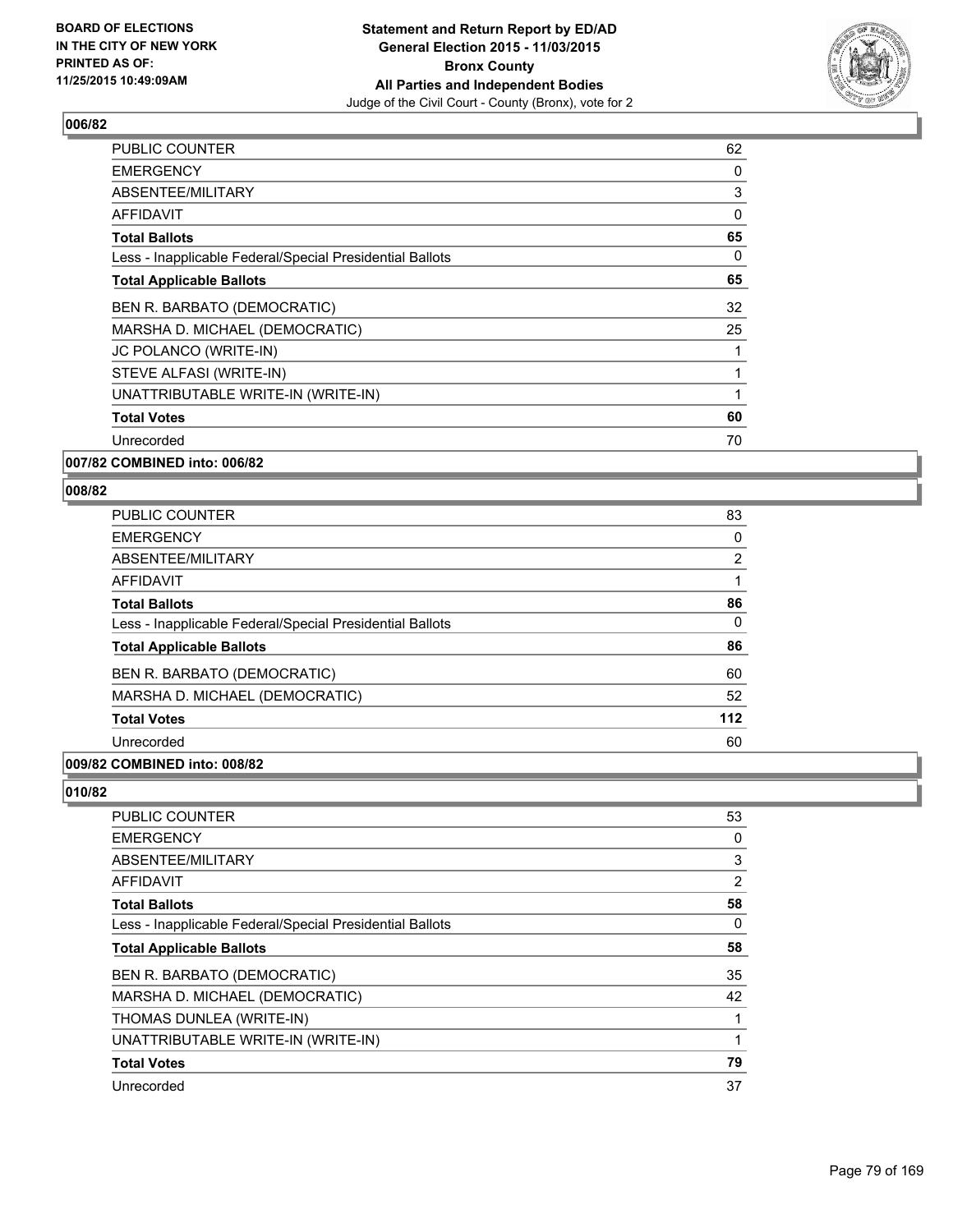

| 76       |
|----------|
| $\Omega$ |
| 5        |
|          |
| 82       |
| 0        |
| 82       |
| 46       |
| 48       |
| 94       |
| 70       |
|          |

## **012/82 COMBINED into: 011/82**

#### **013/82**

| <b>PUBLIC COUNTER</b>                                    | 136 |
|----------------------------------------------------------|-----|
| <b>EMERGENCY</b>                                         | 0   |
| ABSENTEE/MILITARY                                        | 3   |
| AFFIDAVIT                                                |     |
| <b>Total Ballots</b>                                     | 140 |
| Less - Inapplicable Federal/Special Presidential Ballots | 0   |
| <b>Total Applicable Ballots</b>                          | 140 |
| BEN R. BARBATO (DEMOCRATIC)                              | 95  |
| MARSHA D. MICHAEL (DEMOCRATIC)                           | 92  |
| <b>Total Votes</b>                                       | 187 |
| Unrecorded                                               | 93  |
|                                                          |     |

## **014/82 COMBINED into: 011/82**

#### **015/82 COMBINED into: 013/82**

| PUBLIC COUNTER                                           | 75 |
|----------------------------------------------------------|----|
| <b>EMERGENCY</b>                                         | 0  |
| ABSENTEE/MILITARY                                        | 14 |
| AFFIDAVIT                                                | 1  |
| <b>Total Ballots</b>                                     | 90 |
| Less - Inapplicable Federal/Special Presidential Ballots | 0  |
| <b>Total Applicable Ballots</b>                          | 90 |
| BEN R. BARBATO (DEMOCRATIC)                              | 49 |
| MARSHA D. MICHAEL (DEMOCRATIC)                           | 46 |
| JANET BITNER (WRITE-IN)                                  |    |
| UNATTRIBUTABLE WRITE-IN (WRITE-IN)                       | 1  |
| <b>Total Votes</b>                                       | 97 |
| Unrecorded                                               | 83 |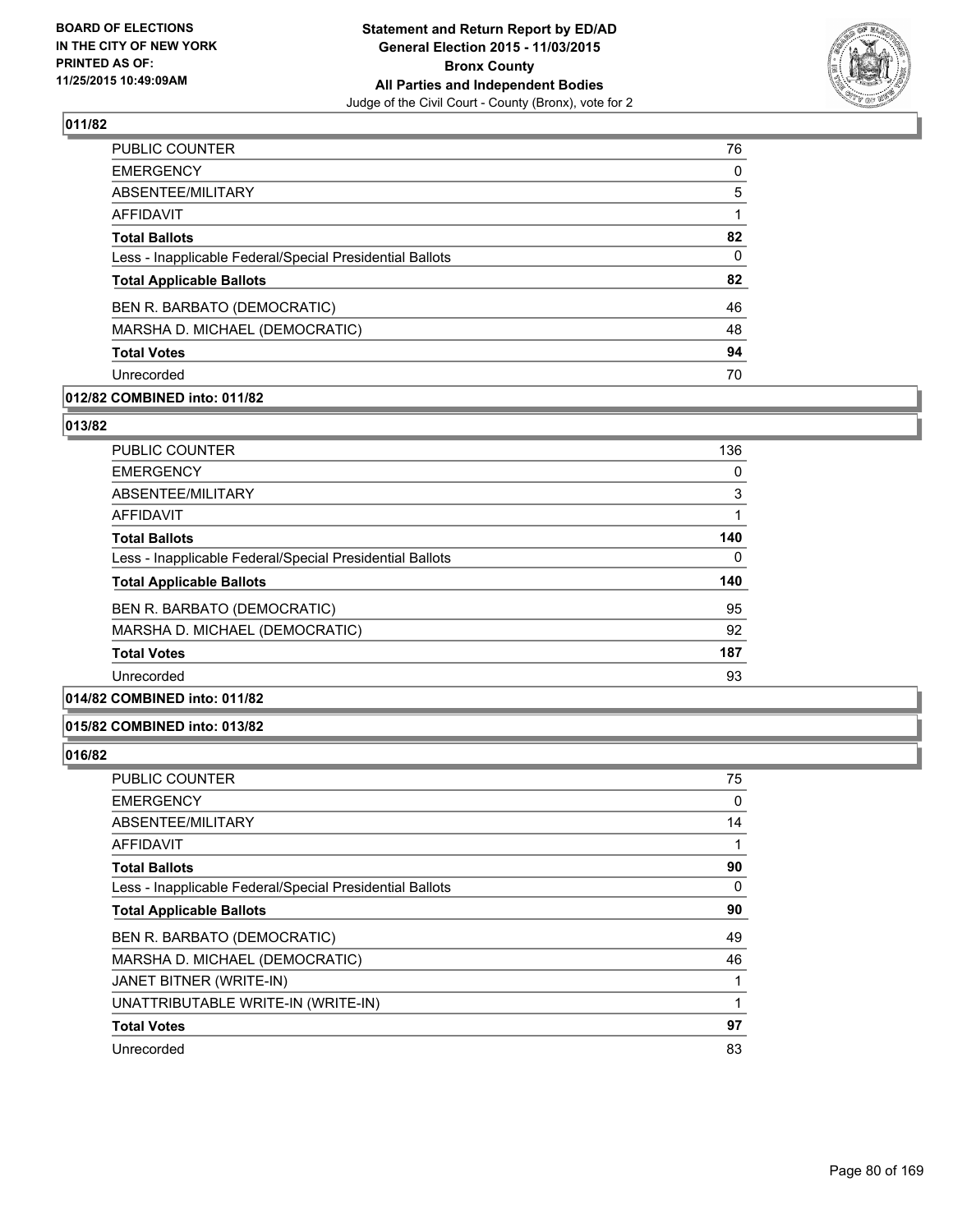

| PUBLIC COUNTER                                           | 51           |
|----------------------------------------------------------|--------------|
| EMERGENCY                                                | $\mathbf{0}$ |
| ABSENTEE/MILITARY                                        | 2            |
| AFFIDAVIT                                                | $\mathbf{0}$ |
| <b>Total Ballots</b>                                     | 53           |
| Less - Inapplicable Federal/Special Presidential Ballots | $\mathbf{0}$ |
| <b>Total Applicable Ballots</b>                          | 53           |
| BEN R. BARBATO (DEMOCRATIC)                              | 33           |
| MARSHA D. MICHAEL (DEMOCRATIC)                           | 32           |
| <b>Total Votes</b>                                       | 65           |
| Unrecorded                                               | 41           |

### **018/82**

| <b>PUBLIC COUNTER</b>                                    | 33 |
|----------------------------------------------------------|----|
| <b>EMERGENCY</b>                                         | 0  |
| ABSENTEE/MILITARY                                        | 2  |
| AFFIDAVIT                                                |    |
| <b>Total Ballots</b>                                     | 36 |
| Less - Inapplicable Federal/Special Presidential Ballots | 0  |
| <b>Total Applicable Ballots</b>                          | 36 |
| BEN R. BARBATO (DEMOCRATIC)                              | 26 |
| MARSHA D. MICHAEL (DEMOCRATIC)                           | 22 |
| <b>Total Votes</b>                                       | 48 |
| Unrecorded                                               | 24 |
|                                                          |    |

## **019/82 COMBINED into: 018/82**

| <b>PUBLIC COUNTER</b>                                    | 60 |
|----------------------------------------------------------|----|
| <b>EMERGENCY</b>                                         | 0  |
| ABSENTEE/MILITARY                                        | 4  |
| AFFIDAVIT                                                | 0  |
| <b>Total Ballots</b>                                     | 64 |
| Less - Inapplicable Federal/Special Presidential Ballots | 0  |
| <b>Total Applicable Ballots</b>                          | 64 |
| BEN R. BARBATO (DEMOCRATIC)                              | 35 |
| MARSHA D. MICHAEL (DEMOCRATIC)                           | 36 |
| <b>Total Votes</b>                                       | 71 |
| Unrecorded                                               | 57 |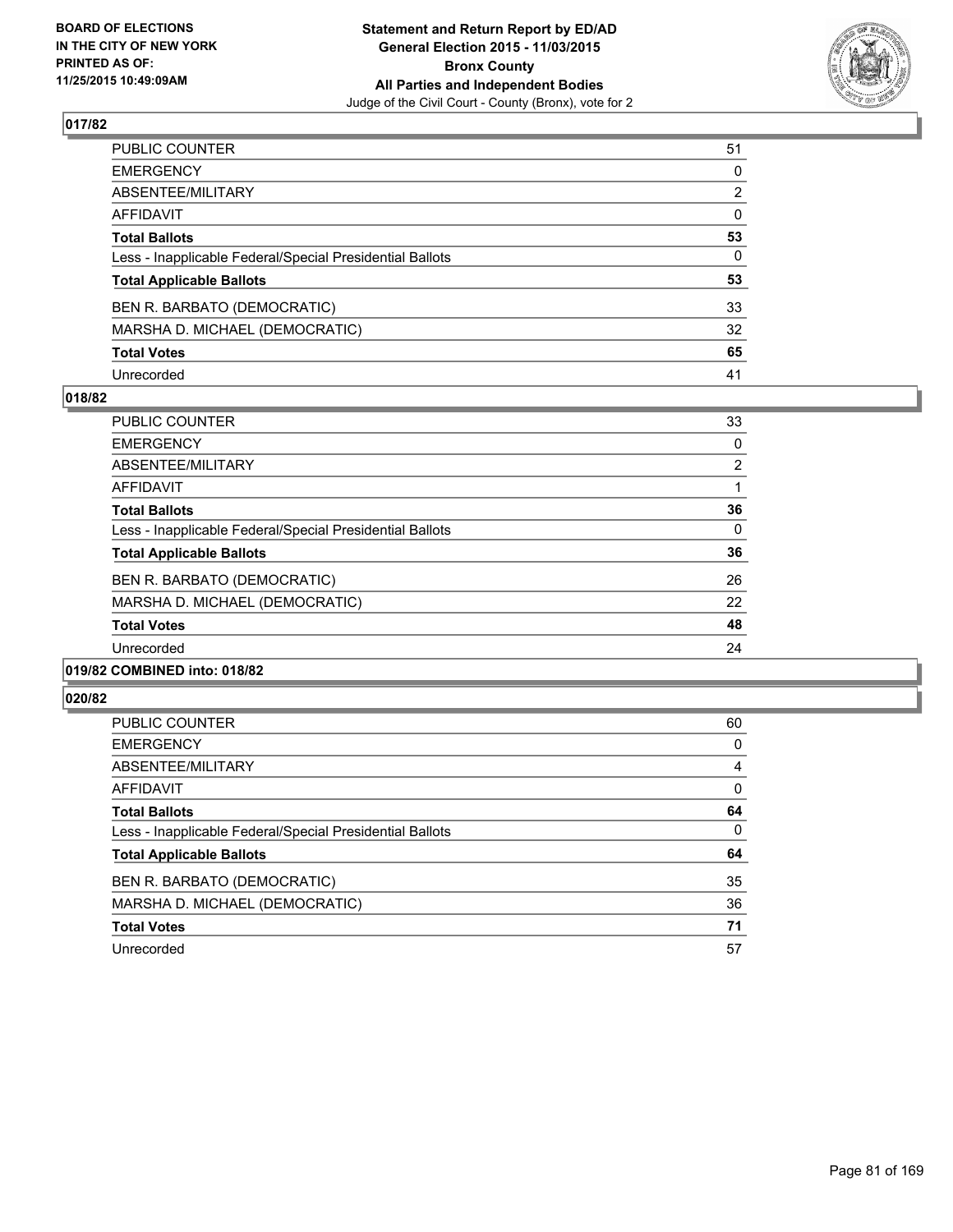

| PUBLIC COUNTER                                           | 67       |
|----------------------------------------------------------|----------|
| <b>EMERGENCY</b>                                         | 0        |
| ABSENTEE/MILITARY                                        |          |
| <b>AFFIDAVIT</b>                                         | 0        |
| <b>Total Ballots</b>                                     | 68       |
| Less - Inapplicable Federal/Special Presidential Ballots | $\Omega$ |
| <b>Total Applicable Ballots</b>                          | 68       |
| BEN R. BARBATO (DEMOCRATIC)                              | 48       |
| MARSHA D. MICHAEL (DEMOCRATIC)                           | 41       |
| <b>Total Votes</b>                                       | 89       |
| Unrecorded                                               | 47       |

## **022/82 COMBINED into: 021/82**

#### **023/82**

| <b>PUBLIC COUNTER</b>                                    | 98  |
|----------------------------------------------------------|-----|
| <b>EMERGENCY</b>                                         | 0   |
| ABSENTEE/MILITARY                                        | 8   |
| <b>AFFIDAVIT</b>                                         | 2   |
| <b>Total Ballots</b>                                     | 108 |
| Less - Inapplicable Federal/Special Presidential Ballots | 0   |
| <b>Total Applicable Ballots</b>                          | 108 |
| BEN R. BARBATO (DEMOCRATIC)                              | 73  |
| MARSHA D. MICHAEL (DEMOCRATIC)                           | 82  |
| UNATTRIBUTABLE WRITE-IN (WRITE-IN)                       | 2   |
| <b>Total Votes</b>                                       | 157 |
| Unrecorded                                               | 59  |

## **024/82 COMBINED into: 020/82**

#### **025/82**

| <b>PUBLIC COUNTER</b>                                    | 51 |
|----------------------------------------------------------|----|
| <b>EMERGENCY</b>                                         | 0  |
| ABSENTEE/MILITARY                                        | 3  |
| <b>AFFIDAVIT</b>                                         | 2  |
| <b>Total Ballots</b>                                     | 56 |
| Less - Inapplicable Federal/Special Presidential Ballots | 0  |
| <b>Total Applicable Ballots</b>                          | 56 |
| BEN R. BARBATO (DEMOCRATIC)                              | 29 |
| MARSHA D. MICHAEL (DEMOCRATIC)                           | 31 |
| <b>Total Votes</b>                                       | 60 |
| Unrecorded                                               | 52 |
| 026/82 COMBINED into: 028/82                             |    |

**027/82 COMBINED into: 023/82**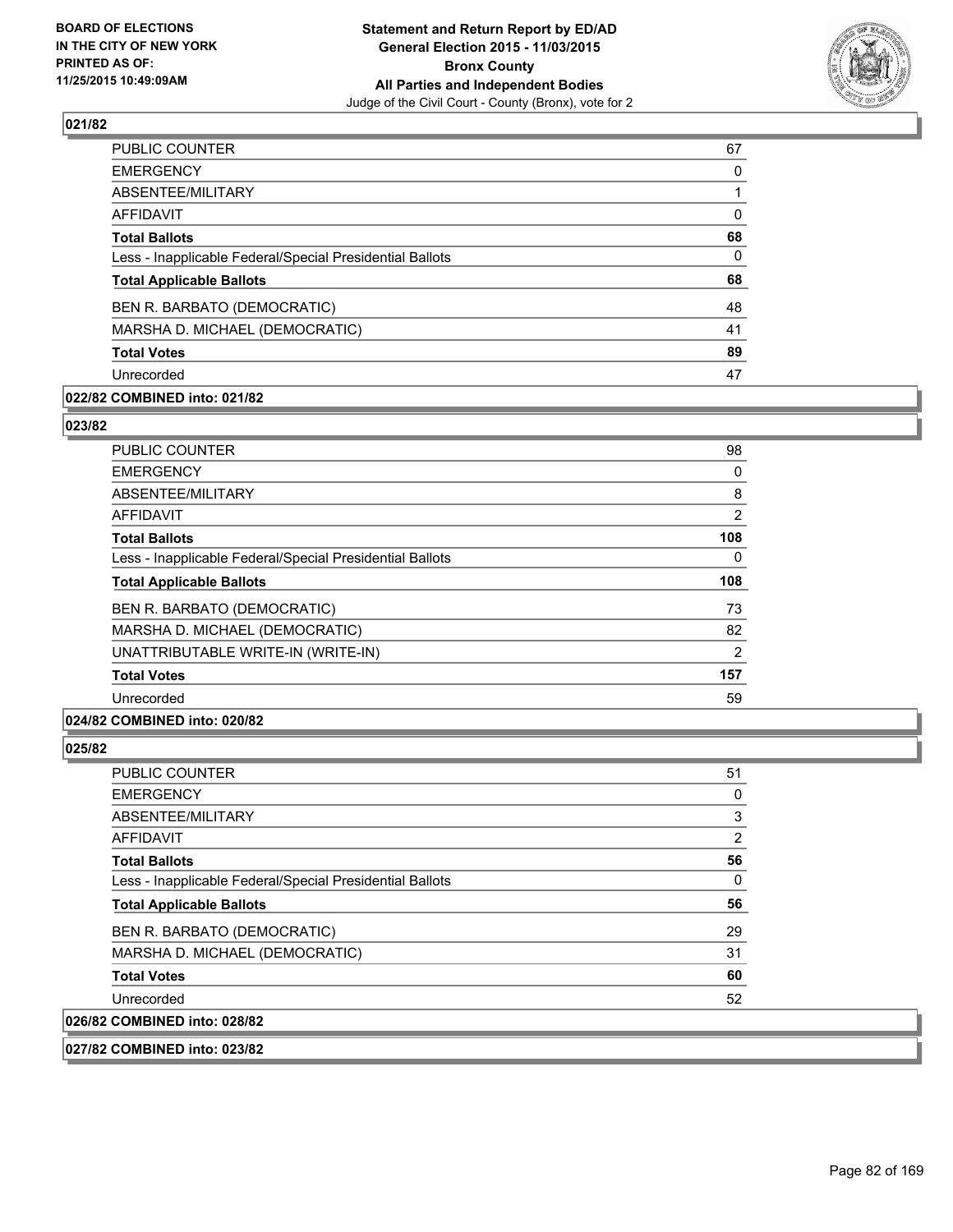

| PUBLIC COUNTER                                           | 49 |
|----------------------------------------------------------|----|
| <b>EMERGENCY</b>                                         | 0  |
| ABSENTEE/MILITARY                                        | 3  |
| AFFIDAVIT                                                | 1  |
| <b>Total Ballots</b>                                     | 53 |
| Less - Inapplicable Federal/Special Presidential Ballots | 0  |
| <b>Total Applicable Ballots</b>                          | 53 |
| BEN R. BARBATO (DEMOCRATIC)                              | 29 |
| MARSHA D. MICHAEL (DEMOCRATIC)                           | 40 |
| <b>ISSAC AMBROSE MOORE (WRITE-IN)</b>                    |    |
| <b>Total Votes</b>                                       | 70 |
| Unrecorded                                               | 36 |

## **029/82 COMBINED into: 028/82**

## **030/82**

| <b>PUBLIC COUNTER</b>                                    | 69 |
|----------------------------------------------------------|----|
| <b>EMERGENCY</b>                                         | 0  |
| ABSENTEE/MILITARY                                        | 3  |
| AFFIDAVIT                                                | 2  |
| <b>Total Ballots</b>                                     | 74 |
| Less - Inapplicable Federal/Special Presidential Ballots | 0  |
| <b>Total Applicable Ballots</b>                          | 74 |
| BEN R. BARBATO (DEMOCRATIC)                              | 41 |
| MARSHA D. MICHAEL (DEMOCRATIC)                           | 51 |
| <b>Total Votes</b>                                       | 92 |
| Unrecorded                                               | 56 |

| PUBLIC COUNTER                                           | 112            |
|----------------------------------------------------------|----------------|
| <b>EMERGENCY</b>                                         | 0              |
| ABSENTEE/MILITARY                                        |                |
| <b>AFFIDAVIT</b>                                         | $\overline{2}$ |
| <b>Total Ballots</b>                                     | 115            |
| Less - Inapplicable Federal/Special Presidential Ballots | $\Omega$       |
| <b>Total Applicable Ballots</b>                          | 115            |
| BEN R. BARBATO (DEMOCRATIC)                              | 79             |
| MARSHA D. MICHAEL (DEMOCRATIC)                           | 89             |
| <b>Total Votes</b>                                       | 168            |
| Unrecorded                                               | 62             |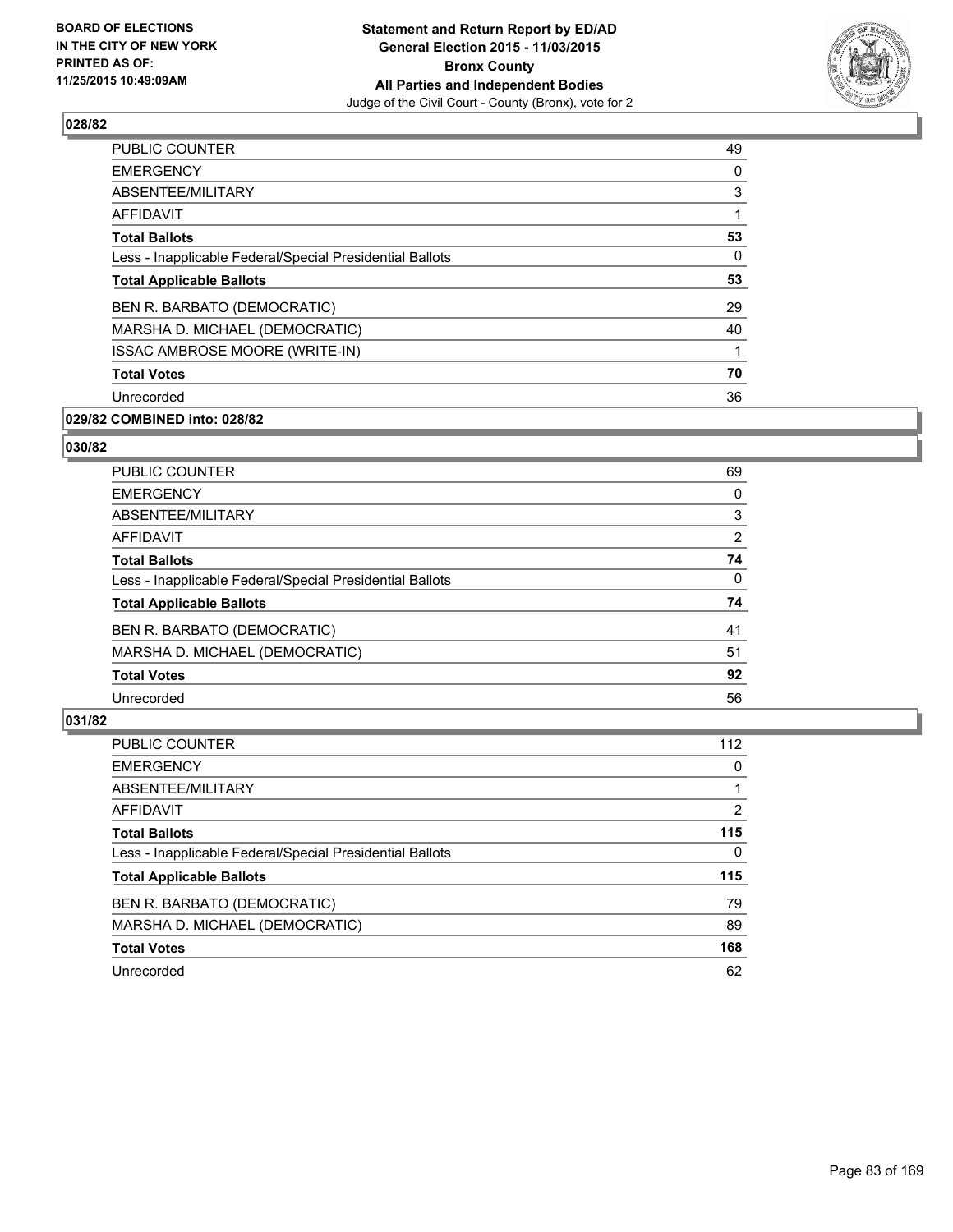

| PUBLIC COUNTER                                           | 20 |
|----------------------------------------------------------|----|
| EMERGENCY                                                | 0  |
| ABSENTEE/MILITARY                                        | 4  |
| AFFIDAVIT                                                | 2  |
| <b>Total Ballots</b>                                     | 26 |
| Less - Inapplicable Federal/Special Presidential Ballots | 0  |
| <b>Total Applicable Ballots</b>                          | 26 |
| BEN R. BARBATO (DEMOCRATIC)                              | 15 |
| MARSHA D. MICHAEL (DEMOCRATIC)                           | 14 |
| <b>Total Votes</b>                                       | 29 |
| Unrecorded                                               | 23 |

### **033/82**

| PUBLIC COUNTER                                           | 84 |
|----------------------------------------------------------|----|
| <b>EMERGENCY</b>                                         | 0  |
| ABSENTEE/MILITARY                                        | 4  |
| AFFIDAVIT                                                |    |
| <b>Total Ballots</b>                                     | 89 |
| Less - Inapplicable Federal/Special Presidential Ballots | 0  |
| <b>Total Applicable Ballots</b>                          | 89 |
| BEN R. BARBATO (DEMOCRATIC)                              | 48 |
| MARSHA D. MICHAEL (DEMOCRATIC)                           | 49 |
| JOSEPH BROGAN (WRITE-IN)                                 |    |
| UNATTRIBUTABLE WRITE-IN (WRITE-IN)                       |    |
| <b>Total Votes</b>                                       | 99 |
| Unrecorded                                               | 79 |
|                                                          |    |

| <b>PUBLIC COUNTER</b>                                    | 73 |
|----------------------------------------------------------|----|
| <b>EMERGENCY</b>                                         | 0  |
| ABSENTEE/MILITARY                                        | 5  |
| AFFIDAVIT                                                | 0  |
| <b>Total Ballots</b>                                     | 78 |
| Less - Inapplicable Federal/Special Presidential Ballots | 0  |
| <b>Total Applicable Ballots</b>                          | 78 |
| BEN R. BARBATO (DEMOCRATIC)                              | 50 |
| MARSHA D. MICHAEL (DEMOCRATIC)                           | 46 |
| <b>Total Votes</b>                                       | 96 |
| Unrecorded                                               | 60 |
| 035/82 COMBINED into: 033/82                             |    |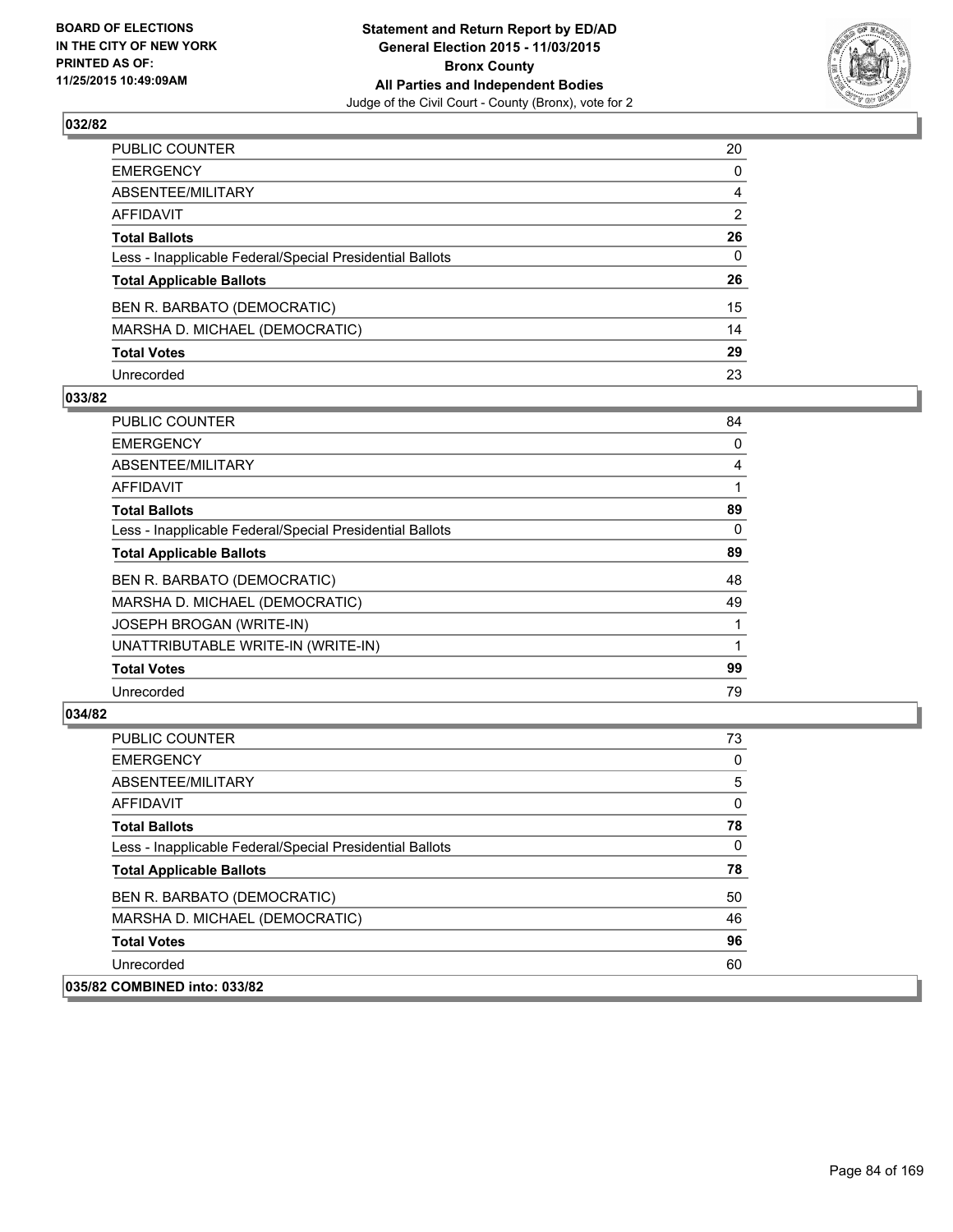

| PUBLIC COUNTER                                           | 78             |
|----------------------------------------------------------|----------------|
| <b>EMERGENCY</b>                                         | 0              |
| ABSENTEE/MILITARY                                        | $\overline{7}$ |
| <b>AFFIDAVIT</b>                                         | $\overline{2}$ |
| <b>Total Ballots</b>                                     | 87             |
| Less - Inapplicable Federal/Special Presidential Ballots | 0              |
| <b>Total Applicable Ballots</b>                          | 87             |
| BEN R. BARBATO (DEMOCRATIC)                              | 46             |
| MARSHA D. MICHAEL (DEMOCRATIC)                           | 38             |
| UNATTRIBUTABLE WRITE-IN (WRITE-IN)                       |                |
| <b>Total Votes</b>                                       | 85             |
| Unrecorded                                               | 89             |
|                                                          |                |

## **037/82 COMBINED into: 034/82**

#### **038/82**

| <b>PUBLIC COUNTER</b>                                    | 83  |
|----------------------------------------------------------|-----|
| <b>EMERGENCY</b>                                         | 0   |
| ABSENTEE/MILITARY                                        | 4   |
| <b>AFFIDAVIT</b>                                         | 0   |
| <b>Total Ballots</b>                                     | 87  |
| Less - Inapplicable Federal/Special Presidential Ballots | 0   |
| <b>Total Applicable Ballots</b>                          | 87  |
| BEN R. BARBATO (DEMOCRATIC)                              | 57  |
| MARSHA D. MICHAEL (DEMOCRATIC)                           | 62  |
| <b>Total Votes</b>                                       | 119 |
| Unrecorded                                               | 55  |

## **039/82 COMBINED into: 038/82**

### **040/82 COMBINED into: 025/82**

#### **041/82 COMBINED into: 016/82**

#### **042/82 COMBINED into: 017/82**

| <b>PUBLIC COUNTER</b>                                    | 67 |
|----------------------------------------------------------|----|
| <b>EMERGENCY</b>                                         | 0  |
| ABSENTEE/MILITARY                                        | 6  |
| AFFIDAVIT                                                | 0  |
| <b>Total Ballots</b>                                     | 73 |
| Less - Inapplicable Federal/Special Presidential Ballots | 0  |
| <b>Total Applicable Ballots</b>                          | 73 |
| BEN R. BARBATO (DEMOCRATIC)                              | 32 |
| MARSHA D. MICHAEL (DEMOCRATIC)                           | 35 |
| JOHN GALT (WRITE-IN)                                     |    |
| UNATTRIBUTABLE WRITE-IN (WRITE-IN)                       |    |
| WJ SPINK (WRITE-IN)                                      |    |
| <b>Total Votes</b>                                       | 70 |
| Unrecorded                                               | 76 |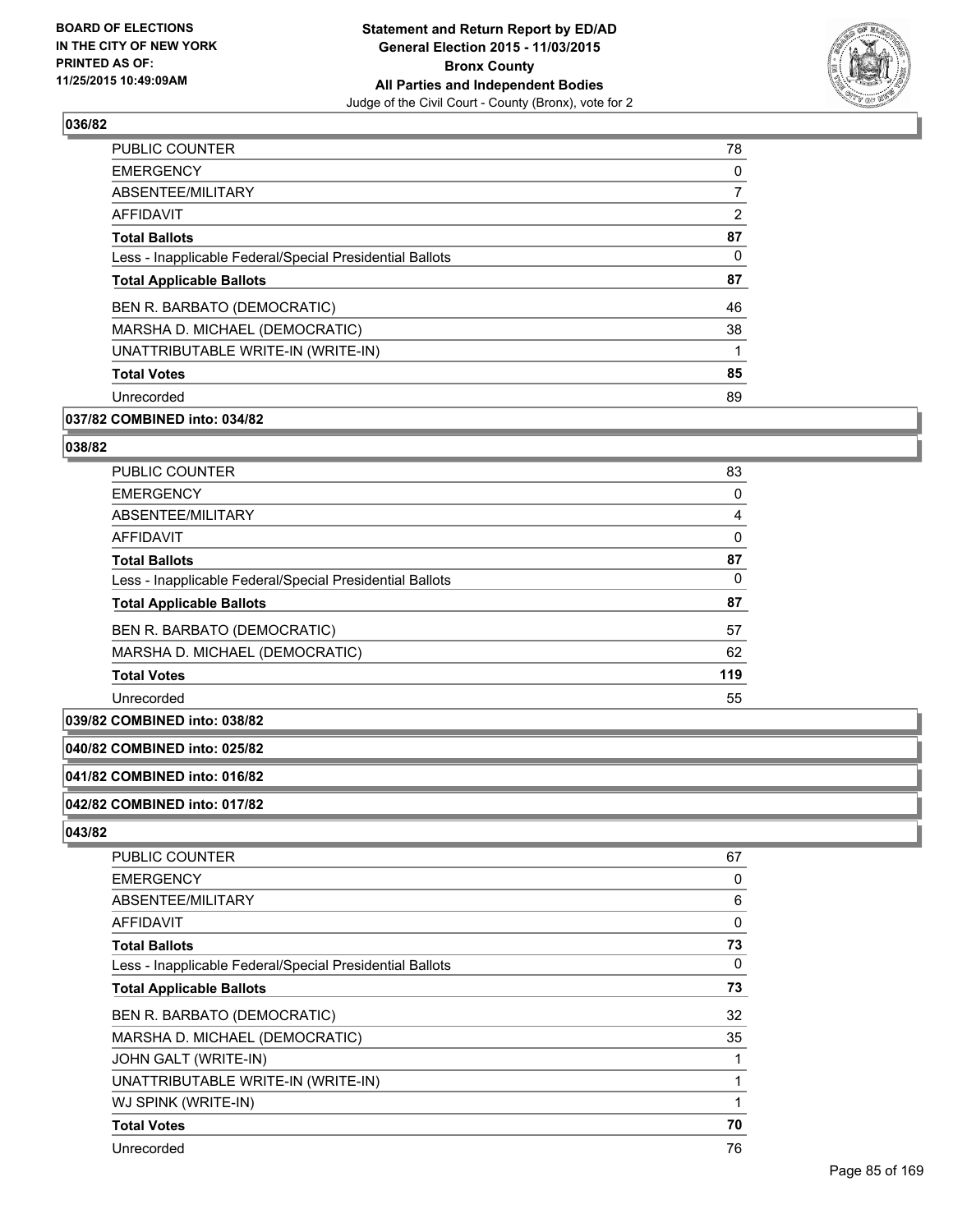

### **044/82 COMBINED into: 043/82**

**045/82** 

| PUBLIC COUNTER                                           | 81       |
|----------------------------------------------------------|----------|
| <b>EMERGENCY</b>                                         | 0        |
| ABSENTEE/MILITARY                                        | 4        |
| <b>AFFIDAVIT</b>                                         | 0        |
| <b>Total Ballots</b>                                     | 85       |
| Less - Inapplicable Federal/Special Presidential Ballots | $\Omega$ |
| <b>Total Applicable Ballots</b>                          | 85       |
| BEN R. BARBATO (DEMOCRATIC)                              | 47       |
| MARSHA D. MICHAEL (DEMOCRATIC)                           | 36       |
| <b>Total Votes</b>                                       | 83       |
| Unrecorded                                               | 87       |
|                                                          |          |

### **046/82 COMBINED into: 045/82**

## **047/82 COMBINED into: 045/82**

#### **048/82**

| <b>PUBLIC COUNTER</b>                                    | 104 |
|----------------------------------------------------------|-----|
| <b>EMERGENCY</b>                                         | 0   |
| ABSENTEE/MILITARY                                        | 7   |
| AFFIDAVIT                                                |     |
| <b>Total Ballots</b>                                     | 112 |
| Less - Inapplicable Federal/Special Presidential Ballots | 0   |
| <b>Total Applicable Ballots</b>                          | 112 |
| BEN R. BARBATO (DEMOCRATIC)                              | 74  |
| MARSHA D. MICHAEL (DEMOCRATIC)                           | 61  |
| UNATTRIBUTABLE WRITE-IN (WRITE-IN)                       |     |
| <b>Total Votes</b>                                       | 136 |
| Unrecorded                                               | 88  |
| 049/82 COMBINED into: 048/82                             |     |

**050/82 COMBINED into: 036/82**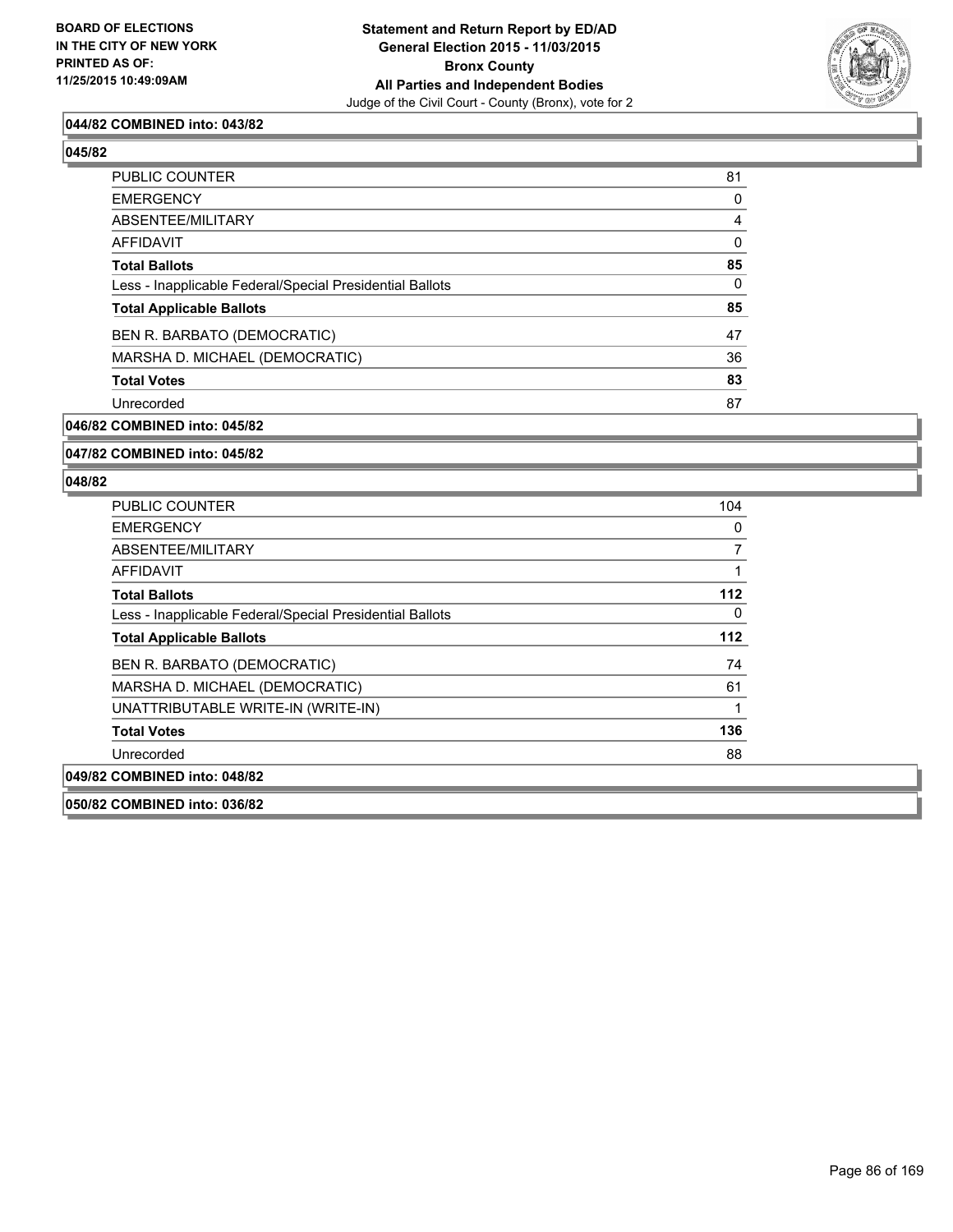

| PUBLIC COUNTER                                           | 68 |
|----------------------------------------------------------|----|
| <b>EMERGENCY</b>                                         | 0  |
| ABSENTEE/MILITARY                                        | 5  |
| <b>AFFIDAVIT</b>                                         | 1  |
| <b>Total Ballots</b>                                     | 74 |
| Less - Inapplicable Federal/Special Presidential Ballots | 0  |
| <b>Total Applicable Ballots</b>                          | 74 |
| BEN R. BARBATO (DEMOCRATIC)                              | 41 |
| MARSHA D. MICHAEL (DEMOCRATIC)                           | 44 |
| EGIDIO SEMENTILLI (WRITE-IN)                             | 1  |
| FIDEL GOMEZ (WRITE-IN)                                   | 1  |
| THOMAS TIBALDI (WRITE-IN)                                | 1  |
| UNATTRIBUTABLE WRITE-IN (WRITE-IN)                       | 1  |
| VICTOR RODRIGUEZ (WRITE-IN)                              | 1  |
| <b>Total Votes</b>                                       | 90 |
| Unrecorded                                               | 58 |

## **052/82**

| <b>PUBLIC COUNTER</b>                                    | 108 |
|----------------------------------------------------------|-----|
| <b>EMERGENCY</b>                                         | 0   |
| ABSENTEE/MILITARY                                        |     |
| <b>AFFIDAVIT</b>                                         |     |
| <b>Total Ballots</b>                                     | 116 |
| Less - Inapplicable Federal/Special Presidential Ballots | 0   |
| <b>Total Applicable Ballots</b>                          | 116 |
| BEN R. BARBATO (DEMOCRATIC)                              | 69  |
| MARSHA D. MICHAEL (DEMOCRATIC)                           | 72  |
| UNATTRIBUTABLE WRITE-IN (WRITE-IN)                       |     |
| <b>Total Votes</b>                                       | 142 |
| Unrecorded                                               | 90  |
| 053/82 COMBINED into: 051/82                             |     |
| 054/82 COMBINED into: 031/80                             |     |

**055/82 COMBINED into: 052/82**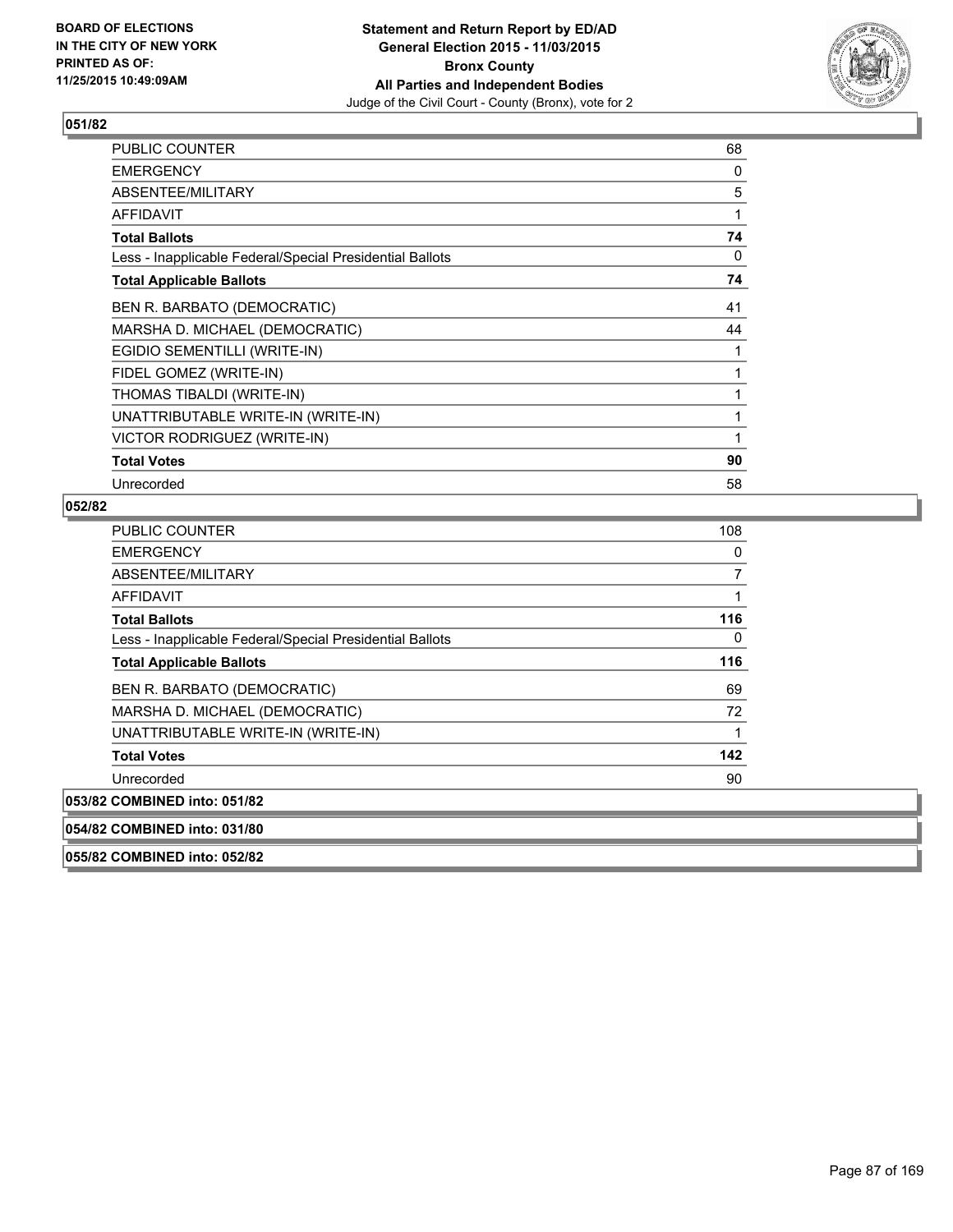

| <b>PUBLIC COUNTER</b>                                    | 44 |
|----------------------------------------------------------|----|
| <b>EMERGENCY</b>                                         | 0  |
| ABSENTEE/MILITARY                                        | 9  |
| <b>AFFIDAVIT</b>                                         | 0  |
| <b>Total Ballots</b>                                     | 53 |
| Less - Inapplicable Federal/Special Presidential Ballots | 0  |
| <b>Total Applicable Ballots</b>                          | 53 |
| BEN R. BARBATO (DEMOCRATIC)                              | 36 |
| MARSHA D. MICHAEL (DEMOCRATIC)                           | 26 |
| ANTONIO PAPADEPOULOS (WRITE-IN)                          |    |
| MICHAEL DE BENEDETTO (WRITE-IN)                          |    |
| <b>Total Votes</b>                                       | 64 |
| Unrecorded                                               | 42 |

## **057/82**

| <b>PUBLIC COUNTER</b>                                    | 107            |
|----------------------------------------------------------|----------------|
| <b>EMERGENCY</b>                                         | 0              |
| ABSENTEE/MILITARY                                        | 12             |
| <b>AFFIDAVIT</b>                                         | 0              |
| <b>Total Ballots</b>                                     | 119            |
| Less - Inapplicable Federal/Special Presidential Ballots | 0              |
| <b>Total Applicable Ballots</b>                          | 119            |
| BEN R. BARBATO (DEMOCRATIC)                              | 64             |
| MARSHA D. MICHAEL (DEMOCRATIC)                           | 50             |
| ANDREW MILILLO (WRITE-IN)                                | 1              |
| BAHAATI E PITT (WRITE-IN)                                | 1              |
| CHARLES BROWN (WRITE-IN)                                 | 1              |
| PAUL MC GOVERN (WRITE-IN)                                | 1              |
| UNATTRIBUTABLE WRITE-IN (WRITE-IN)                       | $\overline{2}$ |
| <b>Total Votes</b>                                       | 120            |
| Unrecorded                                               | 118            |

**058/82 COMBINED into: 057/82**

| <b>PUBLIC COUNTER</b>                                    | 5 |
|----------------------------------------------------------|---|
| <b>EMERGENCY</b>                                         | 0 |
| ABSENTEE/MILITARY                                        | 0 |
| AFFIDAVIT                                                | 0 |
| <b>Total Ballots</b>                                     | 5 |
| Less - Inapplicable Federal/Special Presidential Ballots | 0 |
| <b>Total Applicable Ballots</b>                          | 5 |
| BEN R. BARBATO (DEMOCRATIC)                              | 4 |
| MARSHA D. MICHAEL (DEMOCRATIC)                           | 4 |
| <b>Total Votes</b>                                       | 8 |
| Unrecorded                                               | 2 |
|                                                          |   |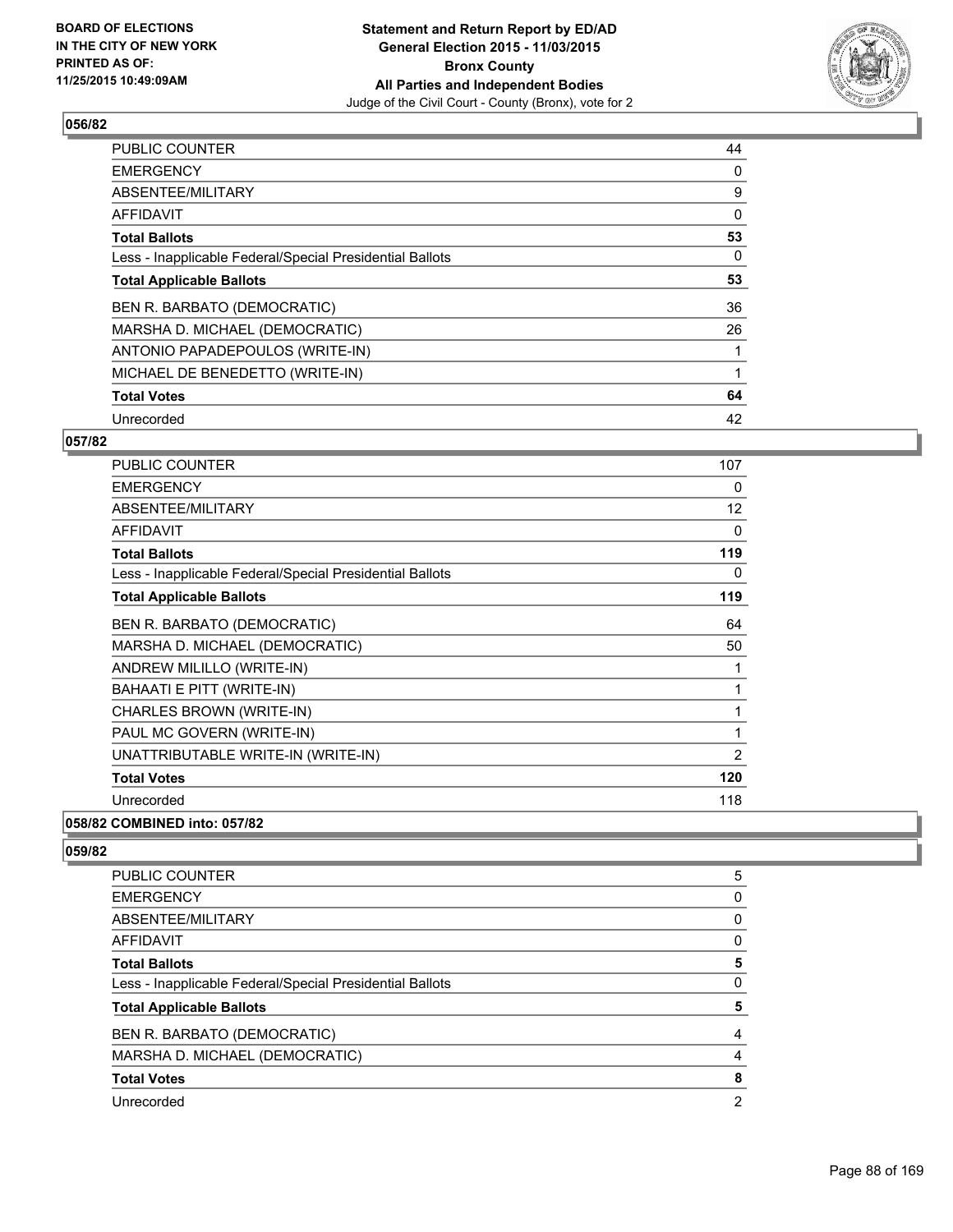

| PUBLIC COUNTER                                           | 177          |
|----------------------------------------------------------|--------------|
| EMERGENCY                                                | $\mathbf{0}$ |
| ABSENTEE/MILITARY                                        | 5            |
| AFFIDAVIT                                                | 0            |
| <b>Total Ballots</b>                                     | 182          |
| Less - Inapplicable Federal/Special Presidential Ballots | $\Omega$     |
| <b>Total Applicable Ballots</b>                          | 182          |
| BEN R. BARBATO (DEMOCRATIC)                              | 103          |
| MARSHA D. MICHAEL (DEMOCRATIC)                           | 94           |
| <b>Total Votes</b>                                       | 197          |
| Unrecorded                                               | 167          |

### **061/82**

| PUBLIC COUNTER                                           | 164 |
|----------------------------------------------------------|-----|
| <b>EMERGENCY</b>                                         | 0   |
| ABSENTEE/MILITARY                                        | 8   |
| <b>AFFIDAVIT</b>                                         | 1   |
| <b>Total Ballots</b>                                     | 173 |
| Less - Inapplicable Federal/Special Presidential Ballots | 0   |
| <b>Total Applicable Ballots</b>                          | 173 |
| BEN R. BARBATO (DEMOCRATIC)                              | 91  |
| MARSHA D. MICHAEL (DEMOCRATIC)                           | 90  |
| DENNIS PRAGER (WRITE-IN)                                 |     |
| JUAN CARLOS POLANCO (WRITE-IN)                           | 1   |
| LUCY LOCOROTONDO (WRITE-IN)                              | 1   |
| MICHAEL SAVAGE (WRITE-IN)                                | 1   |
| <b>Total Votes</b>                                       | 185 |
| Unrecorded                                               | 161 |

### **062/82 COMBINED into: 060/82**

## **063/82 COMBINED into: 061/82**

#### **064/82 COMBINED into: 030/82**

| 133            |
|----------------|
| 0              |
| 6              |
| $\overline{2}$ |
| 141            |
| 0              |
| 141            |
| 76             |
| 105            |
| 181            |
| 101            |
|                |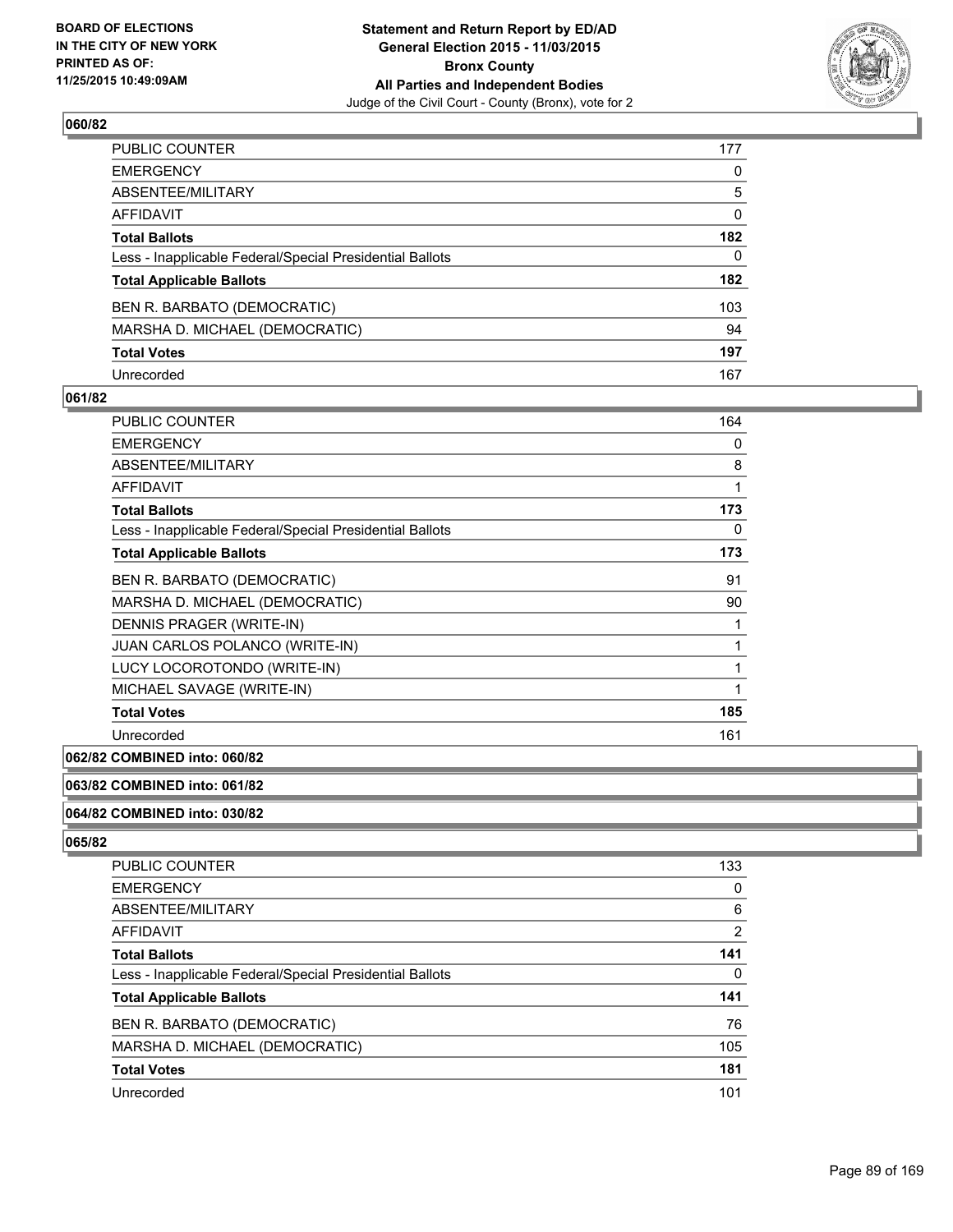

| <b>PUBLIC COUNTER</b>                                    | 131            |
|----------------------------------------------------------|----------------|
| <b>EMERGENCY</b>                                         | 0              |
| ABSENTEE/MILITARY                                        | 6              |
| <b>AFFIDAVIT</b>                                         | 0              |
| <b>Total Ballots</b>                                     | 137            |
| Less - Inapplicable Federal/Special Presidential Ballots | 0              |
| <b>Total Applicable Ballots</b>                          | 137            |
| BEN R. BARBATO (DEMOCRATIC)                              | 83             |
| MARSHA D. MICHAEL (DEMOCRATIC)                           | 100            |
| UNATTRIBUTABLE WRITE-IN (WRITE-IN)                       | $\overline{2}$ |
| <b>Total Votes</b>                                       | 185            |
| Unrecorded                                               | 89             |

## **067/82 COMBINED into: 066/82**

#### **068/82**

| 134      |
|----------|
| 0        |
| 6        |
| $\Omega$ |
| 140      |
| 0        |
| 140      |
| 80       |
| 103      |
| 183      |
| 97       |
|          |

## **069/82 COMBINED into: 068/82**

| 113 |
|-----|
| 0   |
| 4   |
| 0   |
| 117 |
| 0   |
| 117 |
| 65  |
| 91  |
| 156 |
| 78  |
|     |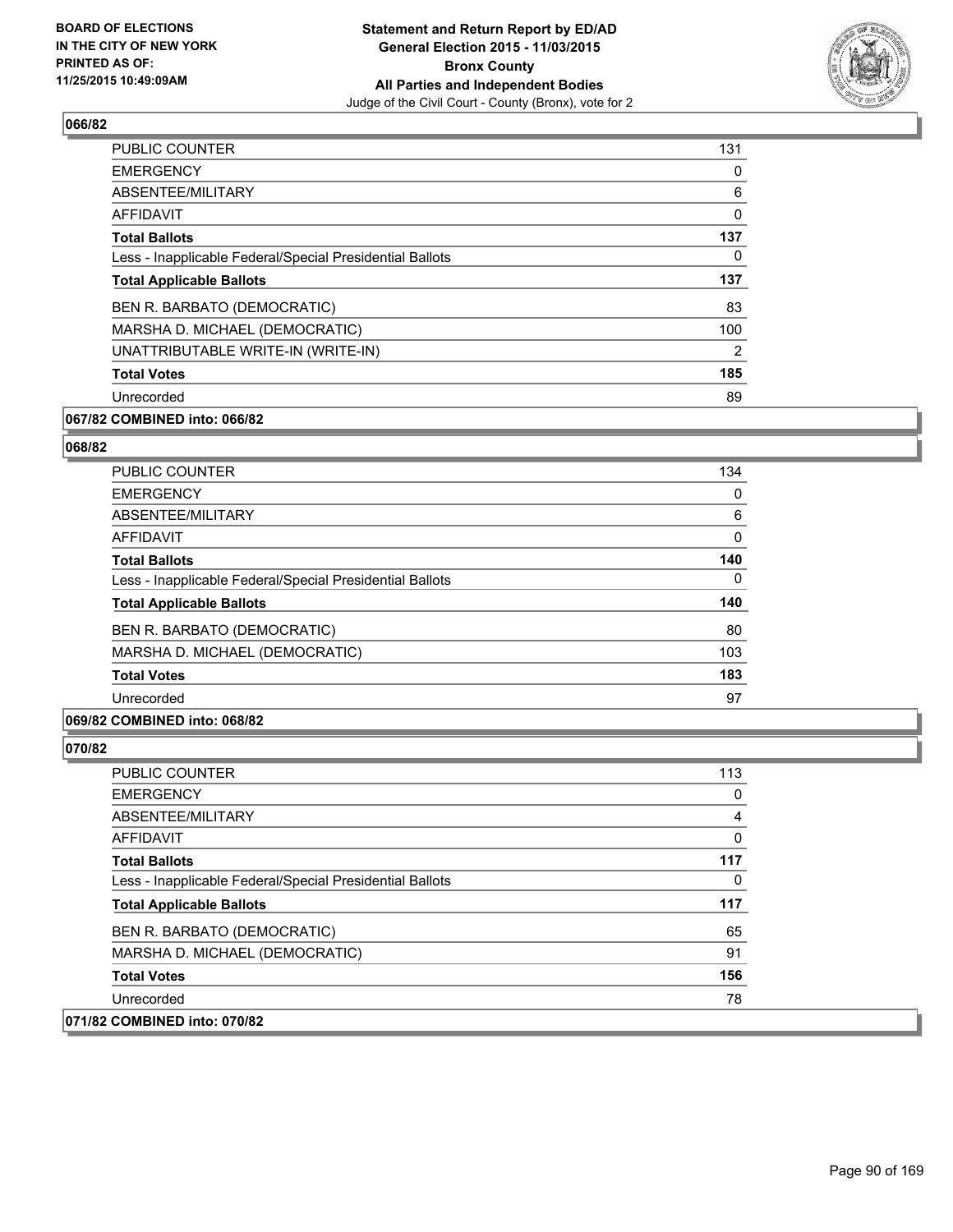

| <b>PUBLIC COUNTER</b>                                    | 150 |
|----------------------------------------------------------|-----|
| <b>EMERGENCY</b>                                         | 0   |
| ABSENTEE/MILITARY                                        | 2   |
| AFFIDAVIT                                                |     |
| <b>Total Ballots</b>                                     | 153 |
| Less - Inapplicable Federal/Special Presidential Ballots | 0   |
| <b>Total Applicable Ballots</b>                          | 153 |
| BEN R. BARBATO (DEMOCRATIC)                              | 94  |
| MARSHA D. MICHAEL (DEMOCRATIC)                           | 105 |
| <b>Total Votes</b>                                       | 199 |
| Unrecorded                                               | 107 |

## **073/82 COMBINED into: 072/82**

#### **074/82**

| <b>PUBLIC COUNTER</b>                                    | 117 |
|----------------------------------------------------------|-----|
| <b>EMERGENCY</b>                                         | 0   |
| ABSENTEE/MILITARY                                        | 3   |
| AFFIDAVIT                                                | 0   |
| <b>Total Ballots</b>                                     | 120 |
| Less - Inapplicable Federal/Special Presidential Ballots | 0   |
| <b>Total Applicable Ballots</b>                          | 120 |
| BEN R. BARBATO (DEMOCRATIC)                              | 72  |
| MARSHA D. MICHAEL (DEMOCRATIC)                           | 83  |
| <b>Total Votes</b>                                       | 155 |
| Unrecorded                                               | 85  |
|                                                          |     |

## **075/82 COMBINED into: 074/82**

| PUBLIC COUNTER                                           | 119 |
|----------------------------------------------------------|-----|
| <b>EMERGENCY</b>                                         | 0   |
| ABSENTEE/MILITARY                                        | 4   |
| <b>AFFIDAVIT</b>                                         | 0   |
| <b>Total Ballots</b>                                     | 123 |
| Less - Inapplicable Federal/Special Presidential Ballots | 0   |
| <b>Total Applicable Ballots</b>                          | 123 |
| BEN R. BARBATO (DEMOCRATIC)                              | 76  |
| MARSHA D. MICHAEL (DEMOCRATIC)                           | 90  |
| <b>Total Votes</b>                                       | 166 |
| Unrecorded                                               | 80  |
| 077/82 COMBINED into: 076/82                             |     |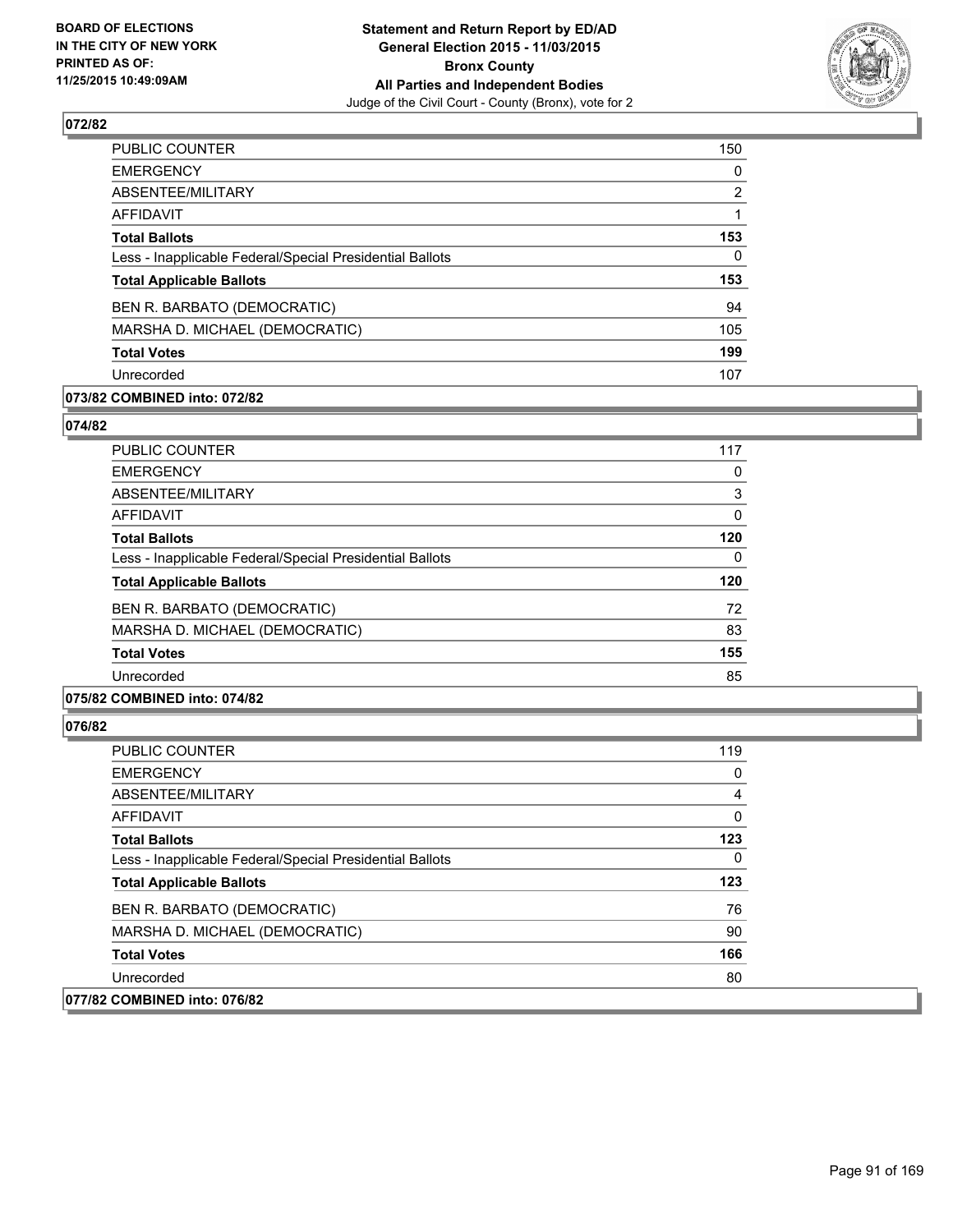

| <b>PUBLIC COUNTER</b>                                    | 134 |
|----------------------------------------------------------|-----|
| <b>EMERGENCY</b>                                         | 0   |
| ABSENTEE/MILITARY                                        | 7   |
| AFFIDAVIT                                                |     |
| <b>Total Ballots</b>                                     | 142 |
| Less - Inapplicable Federal/Special Presidential Ballots | 0   |
| <b>Total Applicable Ballots</b>                          | 142 |
| BEN R. BARBATO (DEMOCRATIC)                              | 75  |
| MARSHA D. MICHAEL (DEMOCRATIC)                           | 101 |
| <b>Total Votes</b>                                       | 176 |
| Unrecorded                                               | 108 |

## **079/82 COMBINED into: 078/82**

#### **080/82 COMBINED into: 078/82**

## **081/82**

| <b>PUBLIC COUNTER</b>                                    | 147 |
|----------------------------------------------------------|-----|
| <b>EMERGENCY</b>                                         | 0   |
| ABSENTEE/MILITARY                                        |     |
| <b>AFFIDAVIT</b>                                         |     |
| <b>Total Ballots</b>                                     | 155 |
| Less - Inapplicable Federal/Special Presidential Ballots | 0   |
| <b>Total Applicable Ballots</b>                          | 155 |
| BEN R. BARBATO (DEMOCRATIC)                              | 94  |
| MARSHA D. MICHAEL (DEMOCRATIC)                           | 120 |
| <b>Total Votes</b>                                       | 214 |
| Unrecorded                                               | 96  |

#### **082/82 COMBINED into: 081/82**

#### **083/82 COMBINED into: 081/82**

#### **084/82**

| 0<br>9 |
|--------|
|        |
|        |
| 0      |
| 178    |
| 0      |
| 178    |
| 87     |
| 140    |
| 227    |
| 129    |
|        |
|        |

## **086/82 COMBINED into: 084/82**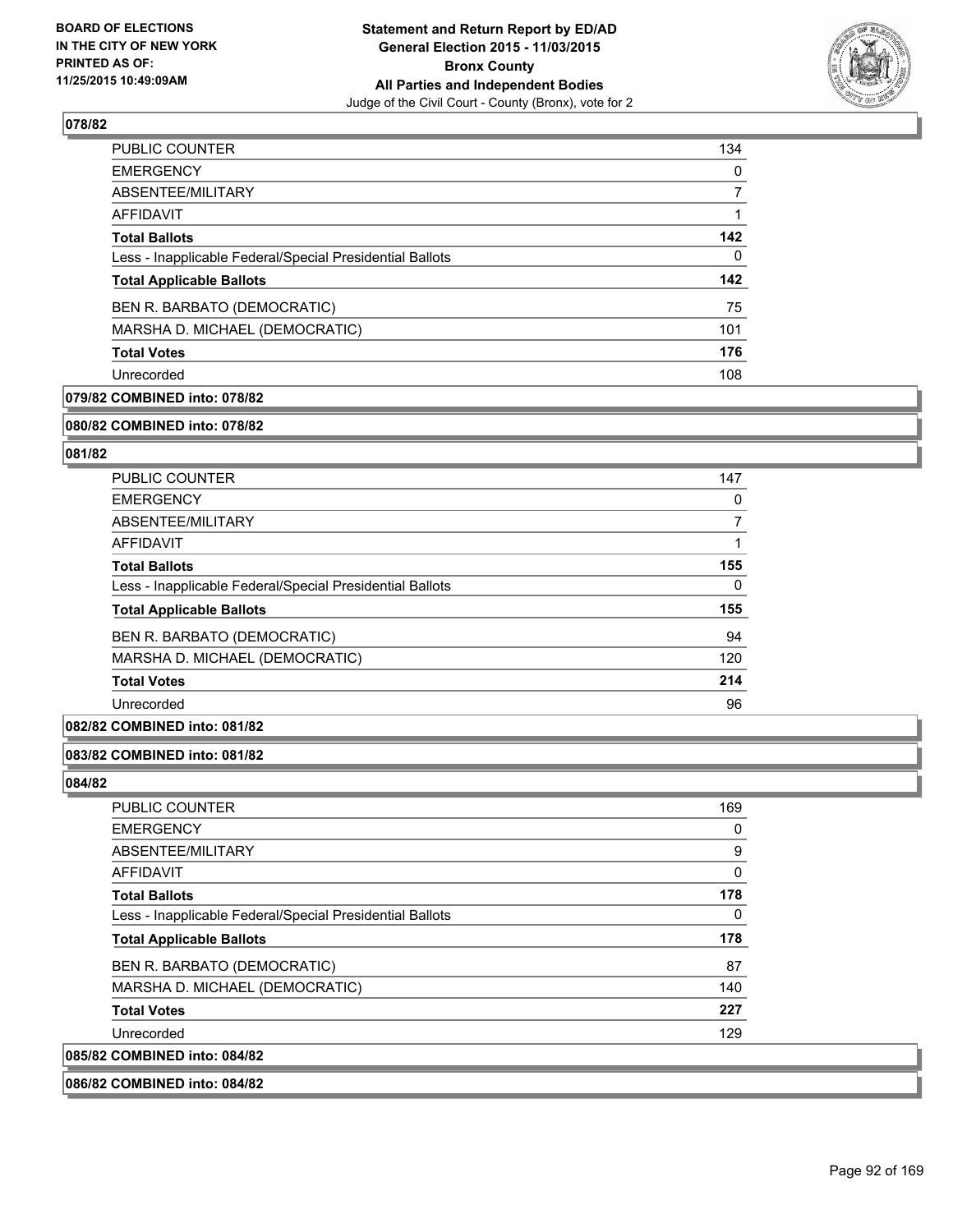

| <b>PUBLIC COUNTER</b>                                    | 146          |
|----------------------------------------------------------|--------------|
| <b>EMERGENCY</b>                                         | $\Omega$     |
| ABSENTEE/MILITARY                                        | 9            |
| AFFIDAVIT                                                | $\mathbf{0}$ |
| <b>Total Ballots</b>                                     | 155          |
| Less - Inapplicable Federal/Special Presidential Ballots | $\Omega$     |
| <b>Total Applicable Ballots</b>                          | 155          |
| BEN R. BARBATO (DEMOCRATIC)                              | 87           |
| MARSHA D. MICHAEL (DEMOCRATIC)                           | 112          |
| <b>Total Votes</b>                                       | 199          |
| Unrecorded                                               | 111          |

## **088/82 COMBINED into: 087/82**

#### **089/82**

| <b>PUBLIC COUNTER</b>                                    | 132 |
|----------------------------------------------------------|-----|
| <b>EMERGENCY</b>                                         | 0   |
| ABSENTEE/MILITARY                                        | 8   |
| AFFIDAVIT                                                | 0   |
| <b>Total Ballots</b>                                     | 140 |
| Less - Inapplicable Federal/Special Presidential Ballots | 0   |
| <b>Total Applicable Ballots</b>                          | 140 |
| BEN R. BARBATO (DEMOCRATIC)                              | 89  |
| MARSHA D. MICHAEL (DEMOCRATIC)                           | 110 |
| <b>Total Votes</b>                                       | 199 |
| Unrecorded                                               | 81  |
|                                                          |     |

### **090/82 COMBINED into: 087/82**

| <b>PUBLIC COUNTER</b>                                    | 104 |
|----------------------------------------------------------|-----|
| <b>EMERGENCY</b>                                         | 0   |
| ABSENTEE/MILITARY                                        | 5   |
| AFFIDAVIT                                                | 2   |
| <b>Total Ballots</b>                                     | 111 |
| Less - Inapplicable Federal/Special Presidential Ballots | 0   |
| <b>Total Applicable Ballots</b>                          | 111 |
| BEN R. BARBATO (DEMOCRATIC)                              | 62  |
| MARSHA D. MICHAEL (DEMOCRATIC)                           | 84  |
| <b>Total Votes</b>                                       | 146 |
| Unrecorded                                               | 76  |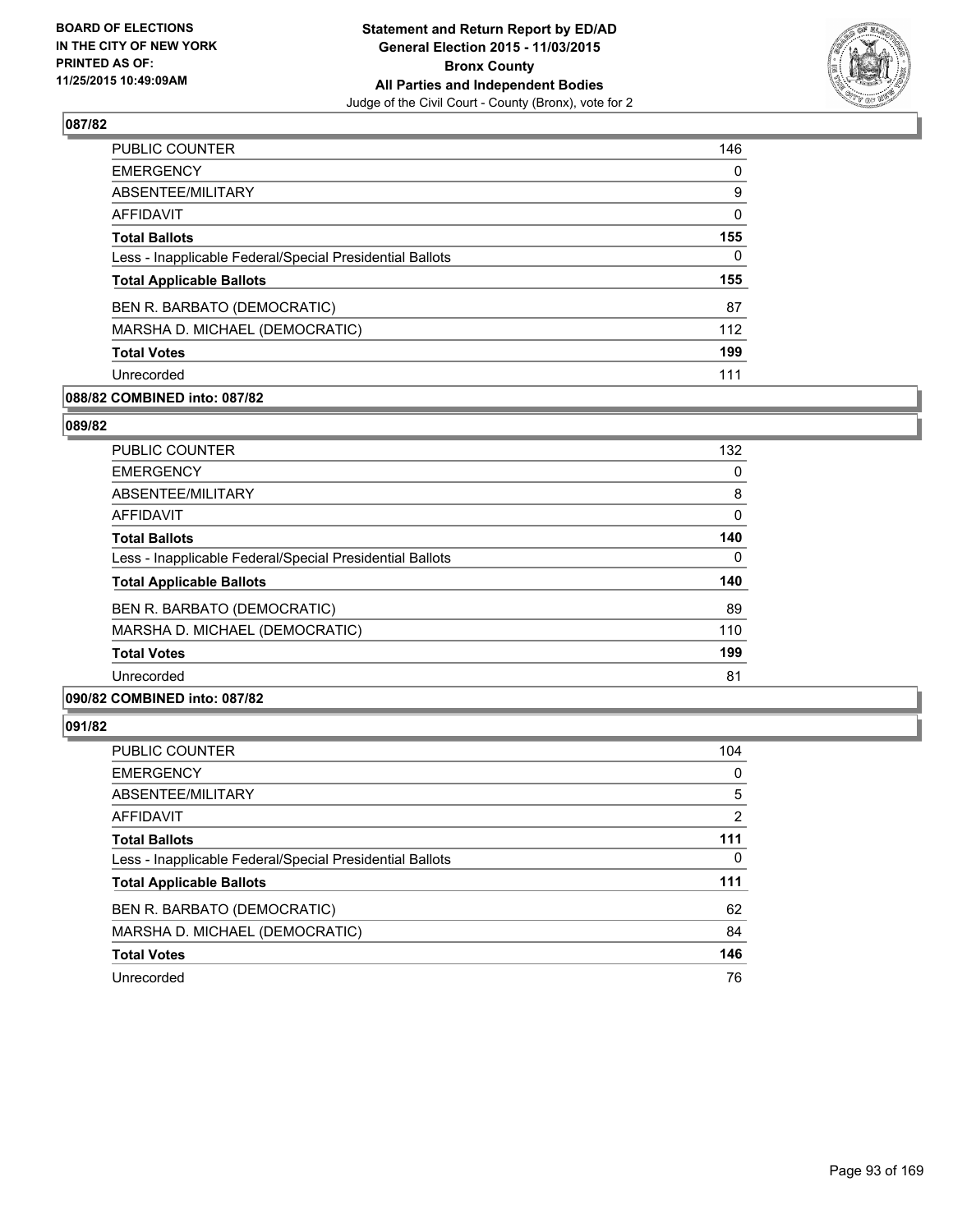

| <b>PUBLIC COUNTER</b>                                    | 136 |
|----------------------------------------------------------|-----|
| <b>EMERGENCY</b>                                         | 0   |
| ABSENTEE/MILITARY                                        | 8   |
| AFFIDAVIT                                                | 0   |
| <b>Total Ballots</b>                                     | 144 |
| Less - Inapplicable Federal/Special Presidential Ballots | 0   |
| <b>Total Applicable Ballots</b>                          | 144 |
| BEN R. BARBATO (DEMOCRATIC)                              | 88  |
| MARSHA D. MICHAEL (DEMOCRATIC)                           | 115 |
| <b>Total Votes</b>                                       | 203 |
| Unrecorded                                               | 85  |

## **093/82 COMBINED into: 091/82**

**094/82 COMBINED into: 091/82**

**095/82 COMBINED into: 092/82**

#### **096/82**

| <b>PUBLIC COUNTER</b>                                    | 187 |
|----------------------------------------------------------|-----|
| <b>EMERGENCY</b>                                         | 0   |
| ABSENTEE/MILITARY                                        | 5   |
| <b>AFFIDAVIT</b>                                         | 1   |
| <b>Total Ballots</b>                                     | 193 |
| Less - Inapplicable Federal/Special Presidential Ballots | 0   |
| <b>Total Applicable Ballots</b>                          | 193 |
| BEN R. BARBATO (DEMOCRATIC)                              | 110 |
| MARSHA D. MICHAEL (DEMOCRATIC)                           | 140 |
| <b>Total Votes</b>                                       | 250 |
| Unrecorded                                               | 136 |

## **097/82 COMBINED into: 096/82**

### **098/82 COMBINED into: 096/82**

| <b>PUBLIC COUNTER</b>                                    | 205 |
|----------------------------------------------------------|-----|
| <b>EMERGENCY</b>                                         | 0   |
| ABSENTEE/MILITARY                                        | 6   |
| <b>AFFIDAVIT</b>                                         | 0   |
| <b>Total Ballots</b>                                     | 211 |
| Less - Inapplicable Federal/Special Presidential Ballots | 0   |
| <b>Total Applicable Ballots</b>                          | 211 |
| BEN R. BARBATO (DEMOCRATIC)                              | 129 |
| MARSHA D. MICHAEL (DEMOCRATIC)                           | 145 |
| <b>Total Votes</b>                                       | 274 |
| Unrecorded                                               | 148 |
| 100/82 COMBINED into: 099/82                             |     |
| 101/82 COMBINED into: 099/82                             |     |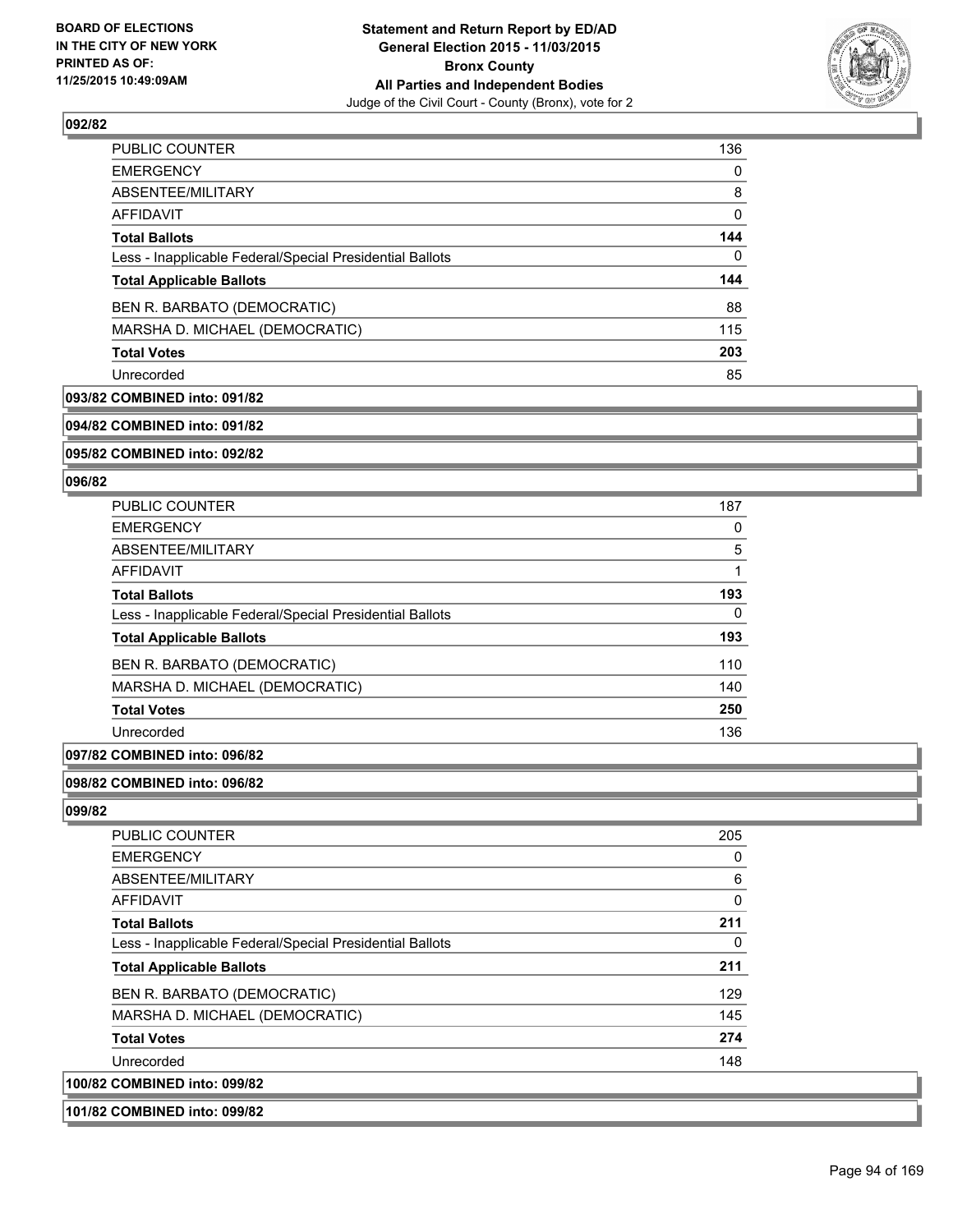

| <b>PUBLIC COUNTER</b>                                    | 186 |
|----------------------------------------------------------|-----|
| <b>EMERGENCY</b>                                         | 0   |
| ABSENTEE/MILITARY                                        | 6   |
| AFFIDAVIT                                                | 0   |
| <b>Total Ballots</b>                                     | 192 |
| Less - Inapplicable Federal/Special Presidential Ballots | 0   |
| <b>Total Applicable Ballots</b>                          | 192 |
| BEN R. BARBATO (DEMOCRATIC)                              | 114 |
| MARSHA D. MICHAEL (DEMOCRATIC)                           | 149 |
| <b>Total Votes</b>                                       | 263 |
| Unrecorded                                               | 121 |

### **103/82 COMBINED into: 102/82**

**104/82 COMBINED into: 102/82**

**105/82 COMBINED into: 089/82**

**106/82 COMBINED into: 089/82**

### **107/82**

| <b>PUBLIC COUNTER</b>                                    | 49 |
|----------------------------------------------------------|----|
| <b>EMERGENCY</b>                                         | 0  |
| ABSENTEE/MILITARY                                        | 21 |
| <b>AFFIDAVIT</b>                                         | 0  |
| <b>Total Ballots</b>                                     | 70 |
| Less - Inapplicable Federal/Special Presidential Ballots | 0  |
| <b>Total Applicable Ballots</b>                          | 70 |
| BEN R. BARBATO (DEMOCRATIC)                              | 39 |
| MARSHA D. MICHAEL (DEMOCRATIC)                           | 46 |
| <b>Total Votes</b>                                       | 85 |
| Unrecorded                                               | 55 |

**108/82 COMBINED into: 089/82**

**109/82 COMBINED into: 089/82**

**110/82 COMBINED into: 031/80**

**111/82 COMBINED into: 089/82**

**112/82 COMBINED into: 089/82**

**113/82 COMBINED into: 089/82**

**114/82 COMBINED into: 089/82**

**115/82 COMBINED into: 089/82**

**116/82 COMBINED into: 089/82**

**117/82 COMBINED into: 023/82**

**118/82 COMBINED into: 023/82**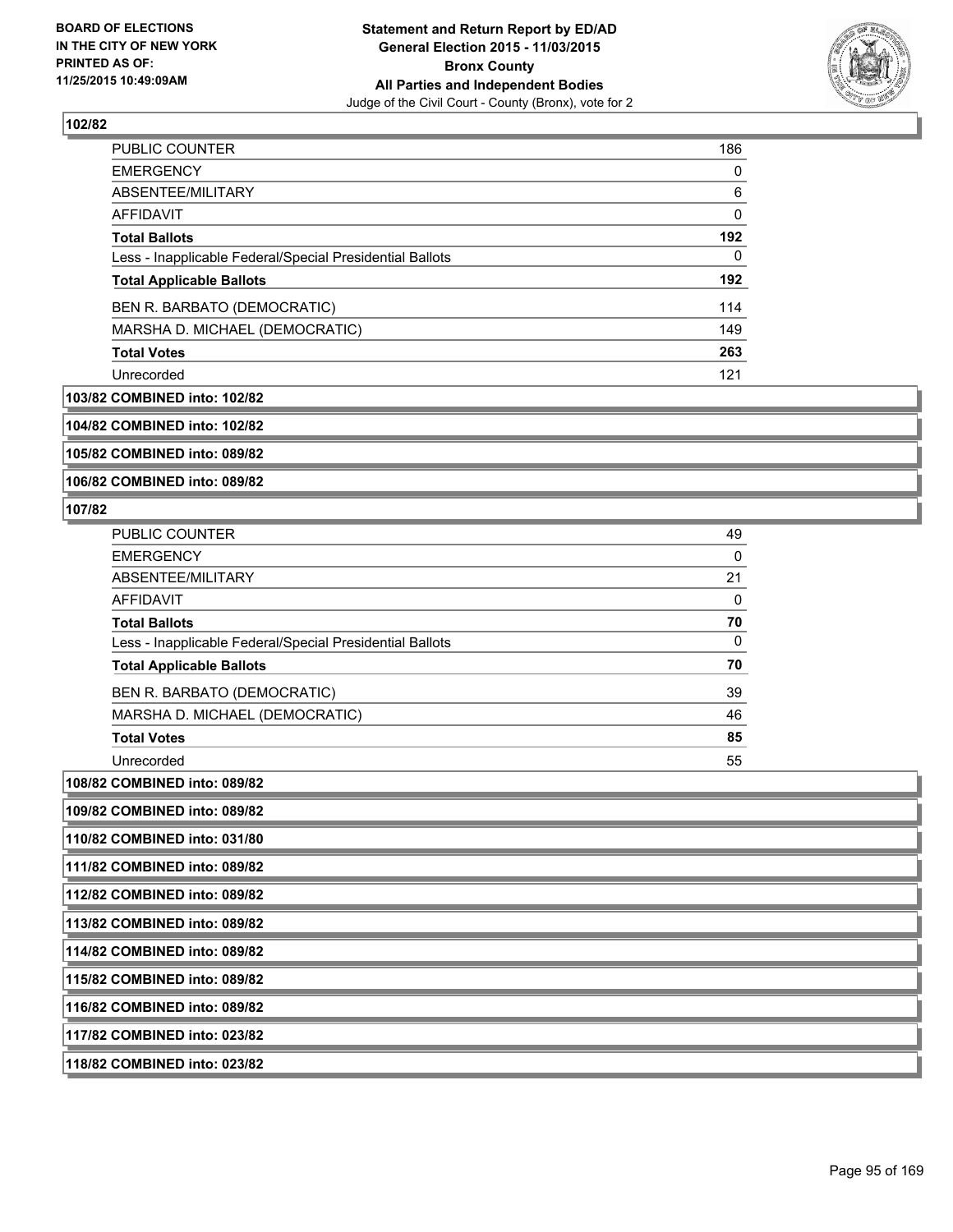

| <b>PUBLIC COUNTER</b>                                    | 56 |
|----------------------------------------------------------|----|
| <b>EMERGENCY</b>                                         | 0  |
| ABSENTEE/MILITARY                                        |    |
| AFFIDAVIT                                                |    |
| <b>Total Ballots</b>                                     | 58 |
| Less - Inapplicable Federal/Special Presidential Ballots | 0  |
| <b>Total Applicable Ballots</b>                          | 58 |
| BEN R. BARBATO (DEMOCRATIC)                              | 36 |
| MARSHA D. MICHAEL (DEMOCRATIC)                           | 47 |
| JOSE ORTIZ (WRITE-IN)                                    |    |
| <b>Total Votes</b>                                       | 84 |
| Unrecorded                                               | 32 |

## **002/83 COMBINED into: 001/83**

#### **003/83**

| <b>PUBLIC COUNTER</b>                                    | 81  |
|----------------------------------------------------------|-----|
| <b>EMERGENCY</b>                                         | 0   |
| ABSENTEE/MILITARY                                        | 4   |
| AFFIDAVIT                                                | 0   |
| <b>Total Ballots</b>                                     | 85  |
| Less - Inapplicable Federal/Special Presidential Ballots | 0   |
| <b>Total Applicable Ballots</b>                          | 85  |
| BEN R. BARBATO (DEMOCRATIC)                              | 56  |
| MARSHA D. MICHAEL (DEMOCRATIC)                           | 70  |
| <b>Total Votes</b>                                       | 126 |
| Unrecorded                                               | 44  |

| <b>PUBLIC COUNTER</b>                                    | 49       |
|----------------------------------------------------------|----------|
| <b>EMERGENCY</b>                                         | 0        |
| ABSENTEE/MILITARY                                        | 6        |
| <b>AFFIDAVIT</b>                                         | 0        |
| <b>Total Ballots</b>                                     | 55       |
| Less - Inapplicable Federal/Special Presidential Ballots | $\Omega$ |
| <b>Total Applicable Ballots</b>                          | 55       |
| BEN R. BARBATO (DEMOCRATIC)                              | 36       |
| MARSHA D. MICHAEL (DEMOCRATIC)                           | 43       |
| <b>Total Votes</b>                                       | 79       |
| Unrecorded                                               | 31       |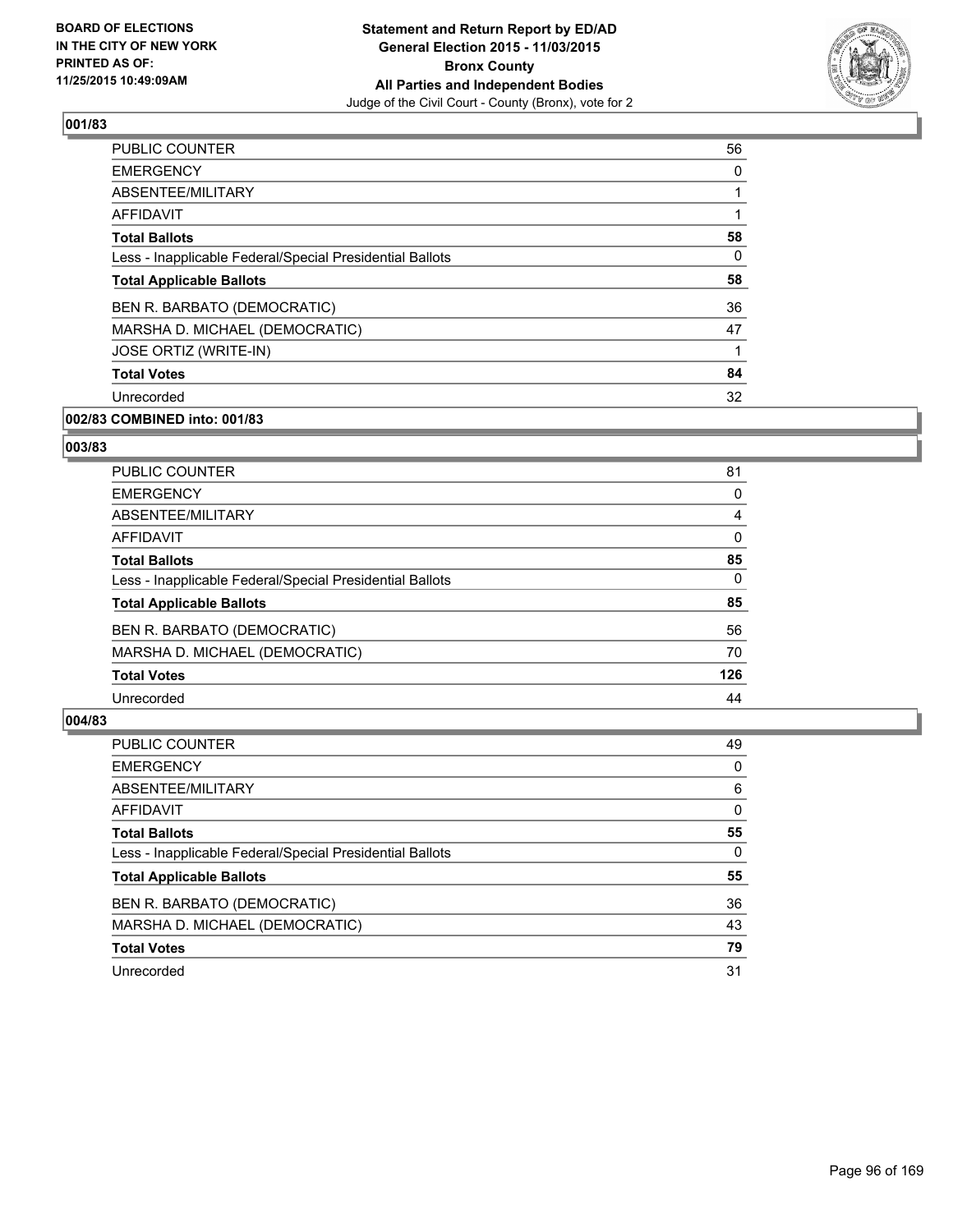

| PUBLIC COUNTER                                           | 53           |
|----------------------------------------------------------|--------------|
| EMERGENCY                                                | 0            |
| ABSENTEE/MILITARY                                        |              |
| AFFIDAVIT                                                | 0            |
| Total Ballots                                            | 54           |
| Less - Inapplicable Federal/Special Presidential Ballots | $\mathbf{0}$ |
| <b>Total Applicable Ballots</b>                          | 54           |
| BEN R. BARBATO (DEMOCRATIC)                              | 35           |
| MARSHA D. MICHAEL (DEMOCRATIC)                           | 41           |
| Total Votes                                              | 76           |
| Unrecorded                                               | 32           |

#### **006/83**

| PUBLIC COUNTER                                           | 62  |
|----------------------------------------------------------|-----|
| <b>EMERGENCY</b>                                         | 0   |
| ABSENTEE/MILITARY                                        |     |
| <b>AFFIDAVIT</b>                                         |     |
| <b>Total Ballots</b>                                     | 70  |
| Less - Inapplicable Federal/Special Presidential Ballots | 0   |
| <b>Total Applicable Ballots</b>                          | 70  |
| BEN R. BARBATO (DEMOCRATIC)                              | 46  |
| MARSHA D. MICHAEL (DEMOCRATIC)                           | 59  |
| <b>Total Votes</b>                                       | 105 |
| Unrecorded                                               | 35  |

**007/83 COMBINED into: 004/83**

**008/83 COMBINED into: 014/83**

### **009/83 COMBINED into: 003/83**

**010/83 COMBINED into: 005/83**

## **011/83 COMBINED into: 006/83**

## **012/83 COMBINED into: 068/80**

| <b>PUBLIC COUNTER</b>                                    | 34             |
|----------------------------------------------------------|----------------|
| <b>EMERGENCY</b>                                         | 0              |
| ABSENTEE/MILITARY                                        | $\overline{2}$ |
| AFFIDAVIT                                                | 0              |
| <b>Total Ballots</b>                                     | 36             |
| Less - Inapplicable Federal/Special Presidential Ballots | $\Omega$       |
| <b>Total Applicable Ballots</b>                          | 36             |
| BEN R. BARBATO (DEMOCRATIC)                              | 20             |
| MARSHA D. MICHAEL (DEMOCRATIC)                           | 26             |
| <b>Total Votes</b>                                       | 46             |
| Unrecorded                                               | 26             |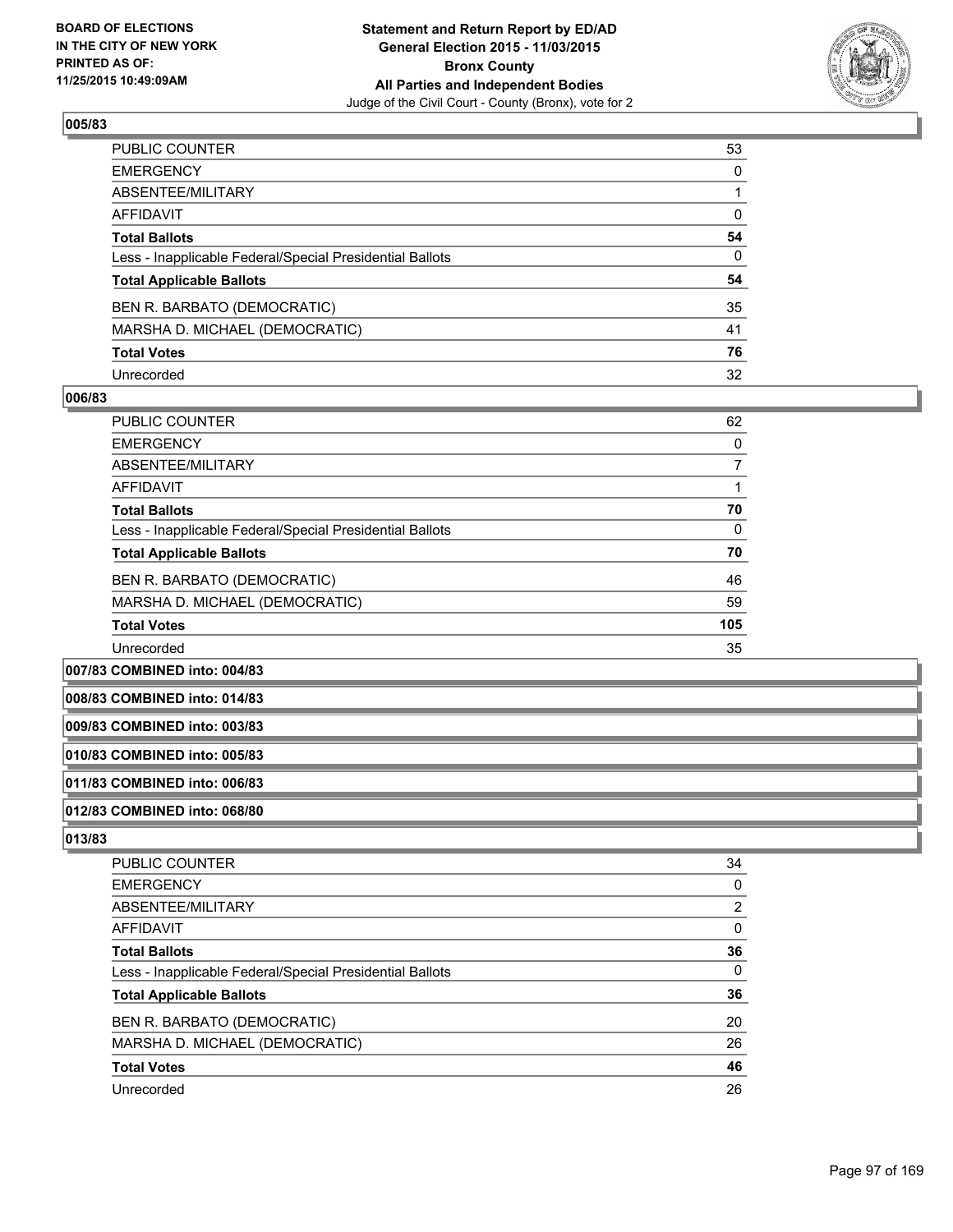

| PUBLIC COUNTER                                           | 125          |
|----------------------------------------------------------|--------------|
| EMERGENCY                                                | $\mathbf{0}$ |
| ABSENTEE/MILITARY                                        | 39           |
| AFFIDAVIT                                                |              |
| Total Ballots                                            | 165          |
| Less - Inapplicable Federal/Special Presidential Ballots | 0            |
| <b>Total Applicable Ballots</b>                          | 165          |
| BEN R. BARBATO (DEMOCRATIC)                              | 101          |
| MARSHA D. MICHAEL (DEMOCRATIC)                           | 140          |
| <b>Total Votes</b>                                       | 241          |
| Unrecorded                                               | 89           |

#### **015/83**

| <b>PUBLIC COUNTER</b>                                    | 117 |
|----------------------------------------------------------|-----|
| <b>EMERGENCY</b>                                         | 0   |
| ABSENTEE/MILITARY                                        | 3   |
| AFFIDAVIT                                                | 4   |
| <b>Total Ballots</b>                                     | 124 |
| Less - Inapplicable Federal/Special Presidential Ballots | 0   |
| <b>Total Applicable Ballots</b>                          | 124 |
| BEN R. BARBATO (DEMOCRATIC)                              | 75  |
| MARSHA D. MICHAEL (DEMOCRATIC)                           | 98  |
| <b>Total Votes</b>                                       | 173 |
| Unrecorded                                               | 75  |
|                                                          |     |

## **016/83 COMBINED into: 015/83**

| <b>PUBLIC COUNTER</b>                                    | 113 |
|----------------------------------------------------------|-----|
| <b>EMERGENCY</b>                                         | 0   |
| ABSENTEE/MILITARY                                        | 0   |
| <b>AFFIDAVIT</b>                                         | 4   |
| <b>Total Ballots</b>                                     | 117 |
| Less - Inapplicable Federal/Special Presidential Ballots | 0   |
| <b>Total Applicable Ballots</b>                          | 117 |
| BEN R. BARBATO (DEMOCRATIC)                              | 61  |
| MARSHA D. MICHAEL (DEMOCRATIC)                           | 90  |
| <b>Total Votes</b>                                       | 151 |
| Unrecorded                                               | 83  |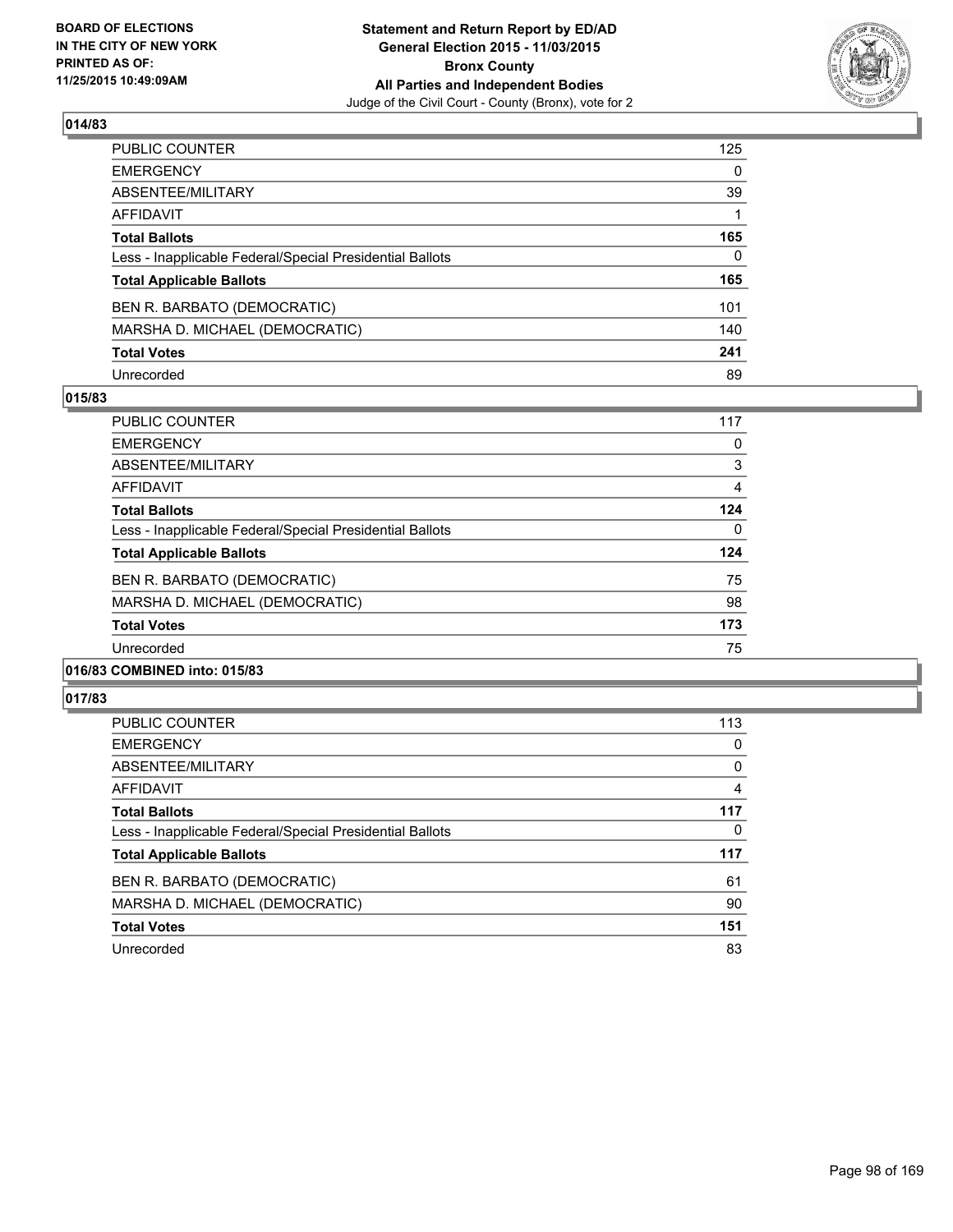

| <b>PUBLIC COUNTER</b>                                    | 83  |
|----------------------------------------------------------|-----|
| <b>EMERGENCY</b>                                         | 0   |
| ABSENTEE/MILITARY                                        | 6   |
| AFFIDAVIT                                                | 2   |
| <b>Total Ballots</b>                                     | 91  |
| Less - Inapplicable Federal/Special Presidential Ballots | 0   |
| <b>Total Applicable Ballots</b>                          | 91  |
| BEN R. BARBATO (DEMOCRATIC)                              | 58  |
| MARSHA D. MICHAEL (DEMOCRATIC)                           | 63  |
| <b>Total Votes</b>                                       | 121 |
| Unrecorded                                               | 61  |

## **019/83 COMBINED into: 017/83**

#### **020/83 COMBINED into: 017/83**

## **021/83**

| <b>PUBLIC COUNTER</b>                                    | 86  |
|----------------------------------------------------------|-----|
| <b>EMERGENCY</b>                                         | 0   |
| ABSENTEE/MILITARY                                        | 3   |
| AFFIDAVIT                                                | 0   |
| <b>Total Ballots</b>                                     | 89  |
| Less - Inapplicable Federal/Special Presidential Ballots | 0   |
| <b>Total Applicable Ballots</b>                          | 89  |
| BEN R. BARBATO (DEMOCRATIC)                              | 55  |
| MARSHA D. MICHAEL (DEMOCRATIC)                           | 73  |
| <b>Total Votes</b>                                       | 128 |
| Unrecorded                                               | 50  |

| <b>PUBLIC COUNTER</b>                                    | 82       |
|----------------------------------------------------------|----------|
| <b>EMERGENCY</b>                                         | 0        |
| ABSENTEE/MILITARY                                        | 5        |
| AFFIDAVIT                                                | 2        |
| <b>Total Ballots</b>                                     | 89       |
| Less - Inapplicable Federal/Special Presidential Ballots | $\Omega$ |
| <b>Total Applicable Ballots</b>                          | 89       |
| BEN R. BARBATO (DEMOCRATIC)                              | 46       |
| MARSHA D. MICHAEL (DEMOCRATIC)                           | 63       |
| <b>Total Votes</b>                                       | 109      |
| Unrecorded                                               | 69       |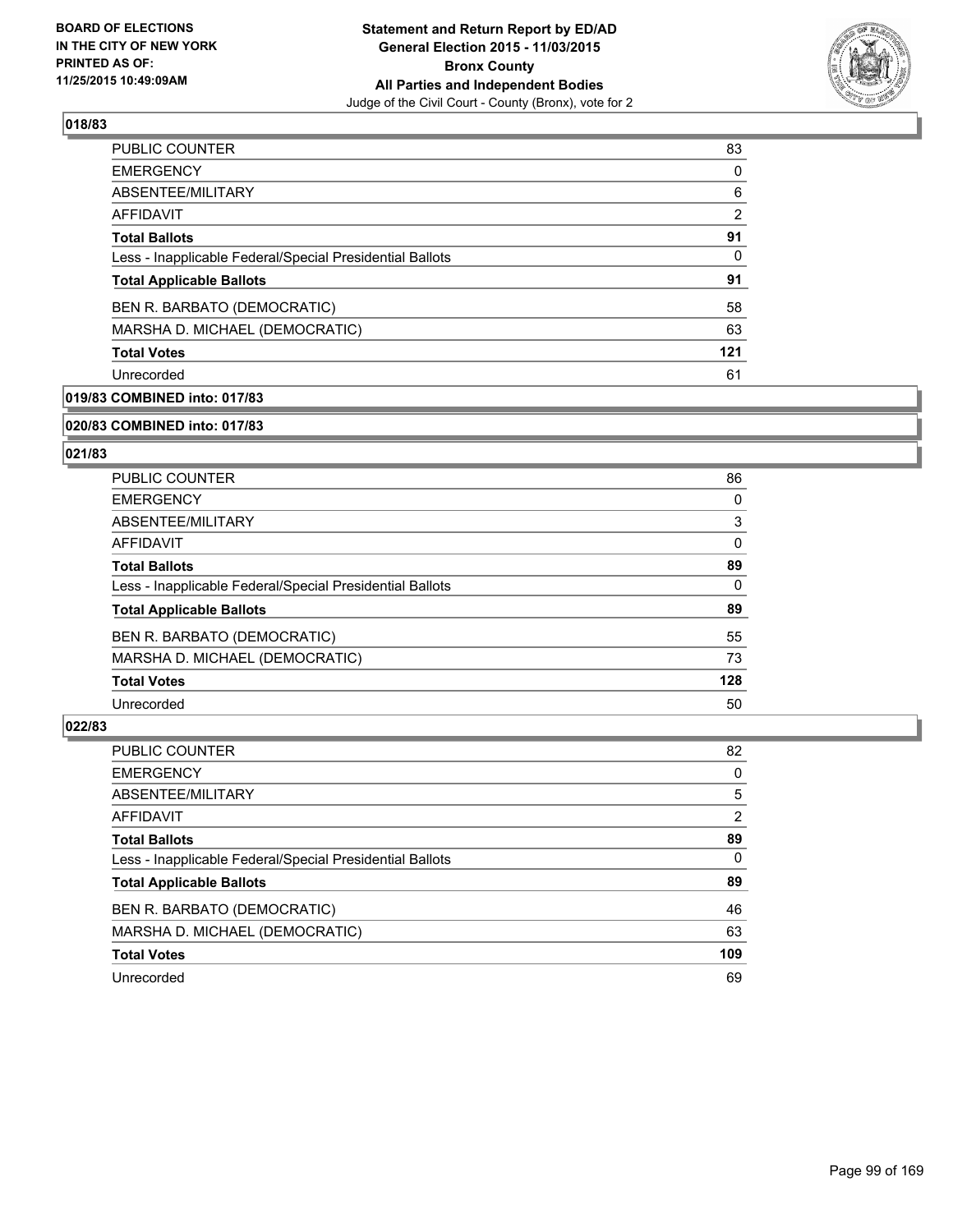

| 45       |
|----------|
| $\Omega$ |
| 0        |
|          |
| 46       |
| 0        |
| 46       |
| 23       |
| 32       |
| 55       |
| 37       |
|          |

### **024/83 COMBINED into: 022/83**

#### **025/83**

| <b>PUBLIC COUNTER</b>                                    | 76       |
|----------------------------------------------------------|----------|
| <b>EMERGENCY</b>                                         | 0        |
| ABSENTEE/MILITARY                                        | 2        |
| <b>AFFIDAVIT</b>                                         | $\Omega$ |
| <b>Total Ballots</b>                                     | 78       |
| Less - Inapplicable Federal/Special Presidential Ballots | 0        |
| <b>Total Applicable Ballots</b>                          | 78       |
| BEN R. BARBATO (DEMOCRATIC)                              | 37       |
| MARSHA D. MICHAEL (DEMOCRATIC)                           | 58       |
| <b>Total Votes</b>                                       | 95       |
| Unrecorded                                               | 61       |
|                                                          |          |

| <b>PUBLIC COUNTER</b>                                    | 76  |
|----------------------------------------------------------|-----|
| <b>EMERGENCY</b>                                         | 0   |
| ABSENTEE/MILITARY                                        |     |
| <b>AFFIDAVIT</b>                                         |     |
| <b>Total Ballots</b>                                     | 78  |
| Less - Inapplicable Federal/Special Presidential Ballots | 0   |
| <b>Total Applicable Ballots</b>                          | 78  |
| BEN R. BARBATO (DEMOCRATIC)                              | 50  |
| MARSHA D. MICHAEL (DEMOCRATIC)                           | 56  |
| <b>Total Votes</b>                                       | 106 |
| Unrecorded                                               | 50  |
| 027/83 COMBINED into: 026/83                             |     |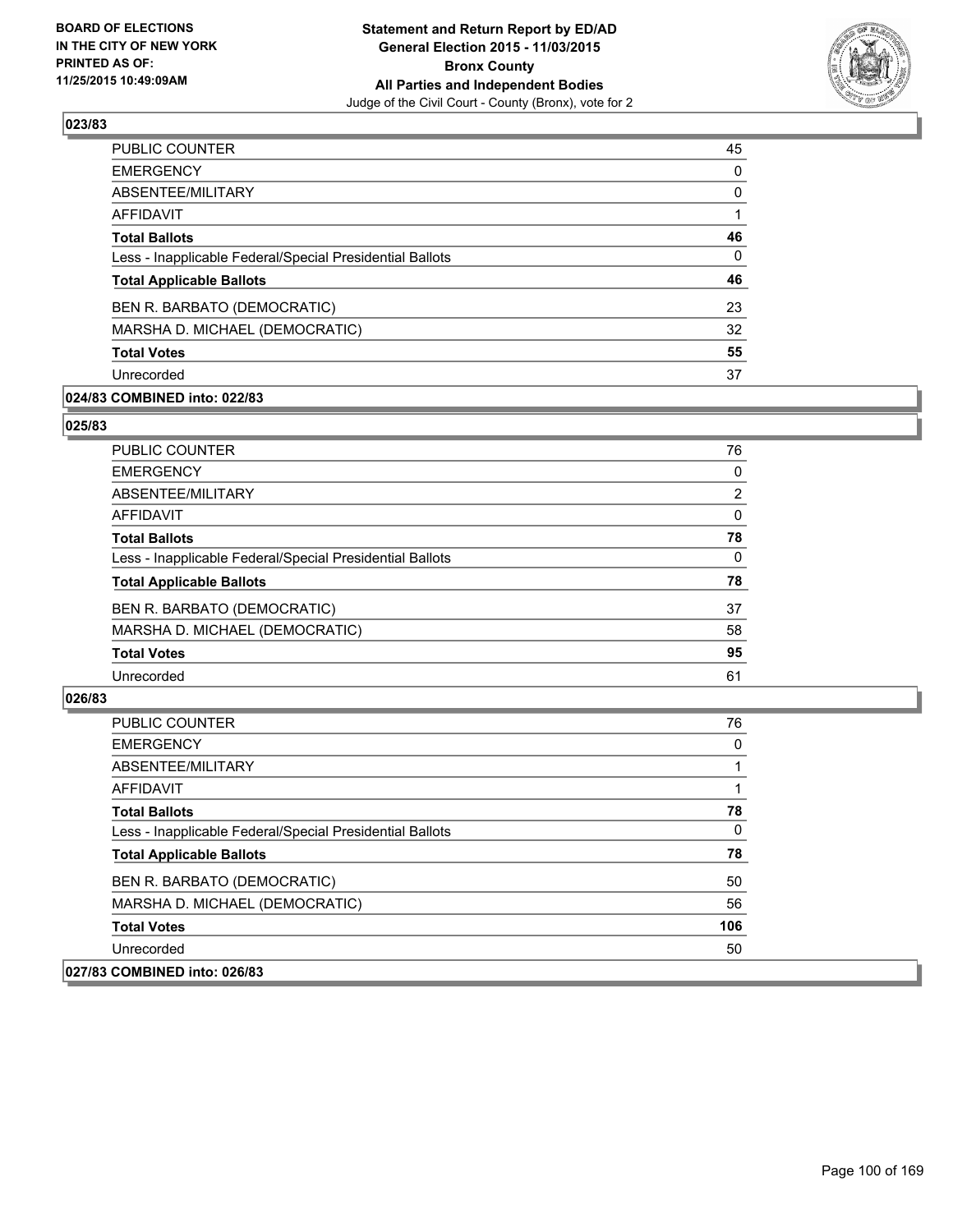

| <b>EMERGENCY</b><br>ABSENTEE/MILITARY<br><b>AFFIDAVIT</b><br><b>Total Ballots</b><br>Less - Inapplicable Federal/Special Presidential Ballots<br><b>Total Applicable Ballots</b><br>BEN R. BARBATO (DEMOCRATIC)<br>MARSHA D. MICHAEL (DEMOCRATIC)<br><b>Total Votes</b><br>Unrecorded | <b>PUBLIC COUNTER</b> | 89           |
|---------------------------------------------------------------------------------------------------------------------------------------------------------------------------------------------------------------------------------------------------------------------------------------|-----------------------|--------------|
|                                                                                                                                                                                                                                                                                       |                       | $\Omega$     |
|                                                                                                                                                                                                                                                                                       |                       | 6            |
|                                                                                                                                                                                                                                                                                       |                       | $\mathbf{0}$ |
|                                                                                                                                                                                                                                                                                       |                       | 95           |
|                                                                                                                                                                                                                                                                                       |                       | $\mathbf{0}$ |
|                                                                                                                                                                                                                                                                                       |                       | 95           |
|                                                                                                                                                                                                                                                                                       |                       | 58           |
|                                                                                                                                                                                                                                                                                       |                       | 70           |
|                                                                                                                                                                                                                                                                                       |                       | 128          |
|                                                                                                                                                                                                                                                                                       |                       | 62           |

## **029/83 COMBINED into: 021/83**

#### **030/83**

| <b>PUBLIC COUNTER</b>                                    | 47 |
|----------------------------------------------------------|----|
| <b>EMERGENCY</b>                                         | 0  |
| ABSENTEE/MILITARY                                        | 6  |
| AFFIDAVIT                                                | 0  |
| <b>Total Ballots</b>                                     | 53 |
| Less - Inapplicable Federal/Special Presidential Ballots | 0  |
| <b>Total Applicable Ballots</b>                          | 53 |
| BEN R. BARBATO (DEMOCRATIC)                              | 39 |
| MARSHA D. MICHAEL (DEMOCRATIC)                           | 47 |
| UNATTRIBUTABLE WRITE-IN (WRITE-IN)                       |    |
| <b>Total Votes</b>                                       | 87 |
| Unrecorded                                               | 19 |
|                                                          |    |

| <b>PUBLIC COUNTER</b>                                    | 74       |
|----------------------------------------------------------|----------|
| <b>EMERGENCY</b>                                         | 0        |
| ABSENTEE/MILITARY                                        | 6        |
| <b>AFFIDAVIT</b>                                         | 0        |
| <b>Total Ballots</b>                                     | 80       |
| Less - Inapplicable Federal/Special Presidential Ballots | $\Omega$ |
| <b>Total Applicable Ballots</b>                          | 80       |
| BEN R. BARBATO (DEMOCRATIC)                              | 48       |
| MARSHA D. MICHAEL (DEMOCRATIC)                           | 60       |
| <b>Total Votes</b>                                       | 108      |
| Unrecorded                                               | 52       |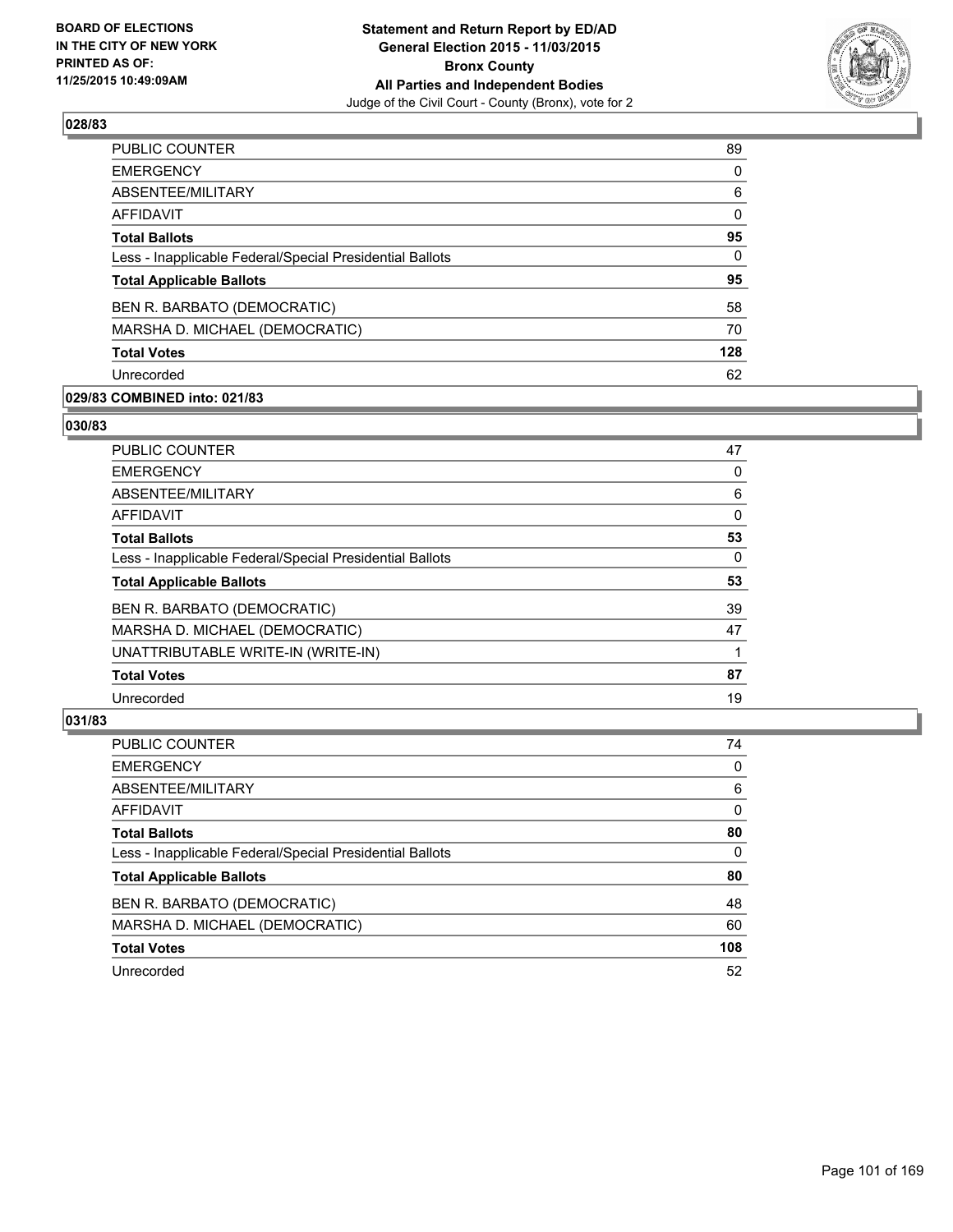

| PUBLIC COUNTER                                           | 68           |
|----------------------------------------------------------|--------------|
| EMERGENCY                                                | $\mathbf{0}$ |
| ABSENTEE/MILITARY                                        | 5            |
| AFFIDAVIT                                                |              |
| <b>Total Ballots</b>                                     | 74           |
| Less - Inapplicable Federal/Special Presidential Ballots | 0            |
| <b>Total Applicable Ballots</b>                          | 74           |
| BEN R. BARBATO (DEMOCRATIC)                              | 37           |
| MARSHA D. MICHAEL (DEMOCRATIC)                           | 46           |
| <b>Total Votes</b>                                       | 83           |
| Unrecorded                                               | 65           |

#### **033/83**

| <b>PUBLIC COUNTER</b>                                    | 114 |
|----------------------------------------------------------|-----|
| <b>EMERGENCY</b>                                         | 0   |
| ABSENTEE/MILITARY                                        |     |
| AFFIDAVIT                                                | 0   |
| <b>Total Ballots</b>                                     | 115 |
| Less - Inapplicable Federal/Special Presidential Ballots | 0   |
| <b>Total Applicable Ballots</b>                          | 115 |
| BEN R. BARBATO (DEMOCRATIC)                              | 64  |
| MARSHA D. MICHAEL (DEMOCRATIC)                           | 84  |
| VICTOR BOWMAN (WRITE-IN)                                 |     |
| <b>Total Votes</b>                                       | 149 |
| Unrecorded                                               | 81  |
|                                                          |     |

| <b>PUBLIC COUNTER</b>                                    | 56             |
|----------------------------------------------------------|----------------|
| <b>EMERGENCY</b>                                         | 0              |
| ABSENTEE/MILITARY                                        | 3              |
| <b>AFFIDAVIT</b>                                         | $\overline{2}$ |
| <b>Total Ballots</b>                                     | 61             |
| Less - Inapplicable Federal/Special Presidential Ballots | 0              |
| <b>Total Applicable Ballots</b>                          | 61             |
| BEN R. BARBATO (DEMOCRATIC)                              | 35             |
| MARSHA D. MICHAEL (DEMOCRATIC)                           | 44             |
| <b>Total Votes</b>                                       | 79             |
| Unrecorded                                               | 43             |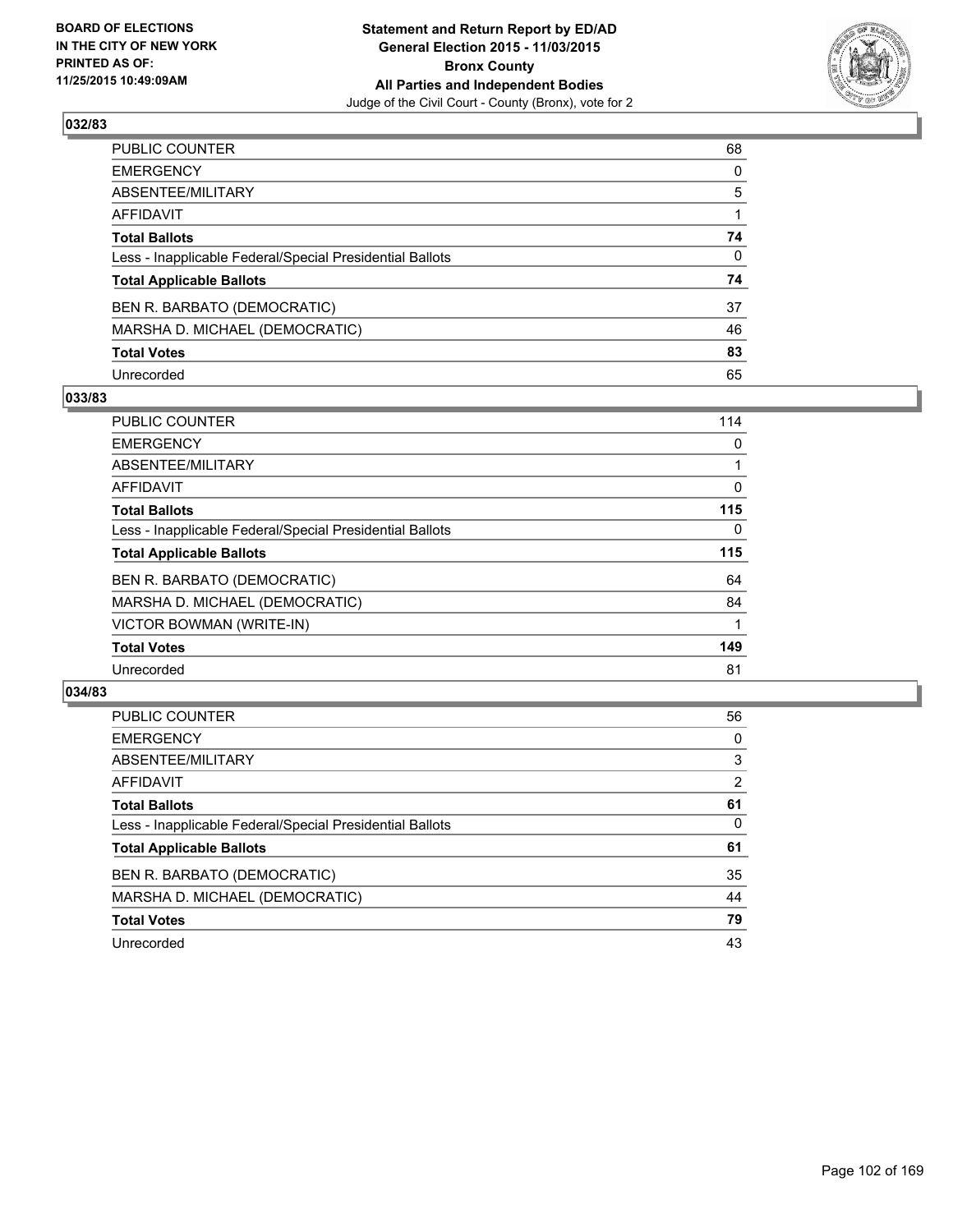

| <b>PUBLIC COUNTER</b>                                    | 42 |
|----------------------------------------------------------|----|
| <b>EMERGENCY</b>                                         | 0  |
| ABSENTEE/MILITARY                                        |    |
| AFFIDAVIT                                                | 0  |
| <b>Total Ballots</b>                                     | 43 |
| Less - Inapplicable Federal/Special Presidential Ballots | 0  |
| <b>Total Applicable Ballots</b>                          | 43 |
| BEN R. BARBATO (DEMOCRATIC)                              | 25 |
| MARSHA D. MICHAEL (DEMOCRATIC)                           | 37 |
| ROBERT T. JOHNSON (WRITE-IN)                             |    |
| <b>Total Votes</b>                                       | 63 |
| Unrecorded                                               | 23 |

## **036/83 COMBINED into: 035/83**

## **037/83**

| <b>PUBLIC COUNTER</b>                                    | 103 |
|----------------------------------------------------------|-----|
| <b>EMERGENCY</b>                                         | 0   |
| ABSENTEE/MILITARY                                        | 12  |
| <b>AFFIDAVIT</b>                                         | 6   |
| <b>Total Ballots</b>                                     | 121 |
| Less - Inapplicable Federal/Special Presidential Ballots | 0   |
| <b>Total Applicable Ballots</b>                          | 121 |
| BEN R. BARBATO (DEMOCRATIC)                              | 66  |
| MARSHA D. MICHAEL (DEMOCRATIC)                           | 79  |
| <b>Total Votes</b>                                       | 145 |
| Unrecorded                                               | 97  |

| <b>PUBLIC COUNTER</b>                                    | 70  |
|----------------------------------------------------------|-----|
| <b>EMERGENCY</b>                                         | 0   |
| ABSENTEE/MILITARY                                        | 4   |
| <b>AFFIDAVIT</b>                                         | 3   |
| <b>Total Ballots</b>                                     | 77  |
| Less - Inapplicable Federal/Special Presidential Ballots | 0   |
| <b>Total Applicable Ballots</b>                          | 77  |
| BEN R. BARBATO (DEMOCRATIC)                              | 44  |
| MARSHA D. MICHAEL (DEMOCRATIC)                           | 56  |
| <b>Total Votes</b>                                       | 100 |
| Unrecorded                                               | 54  |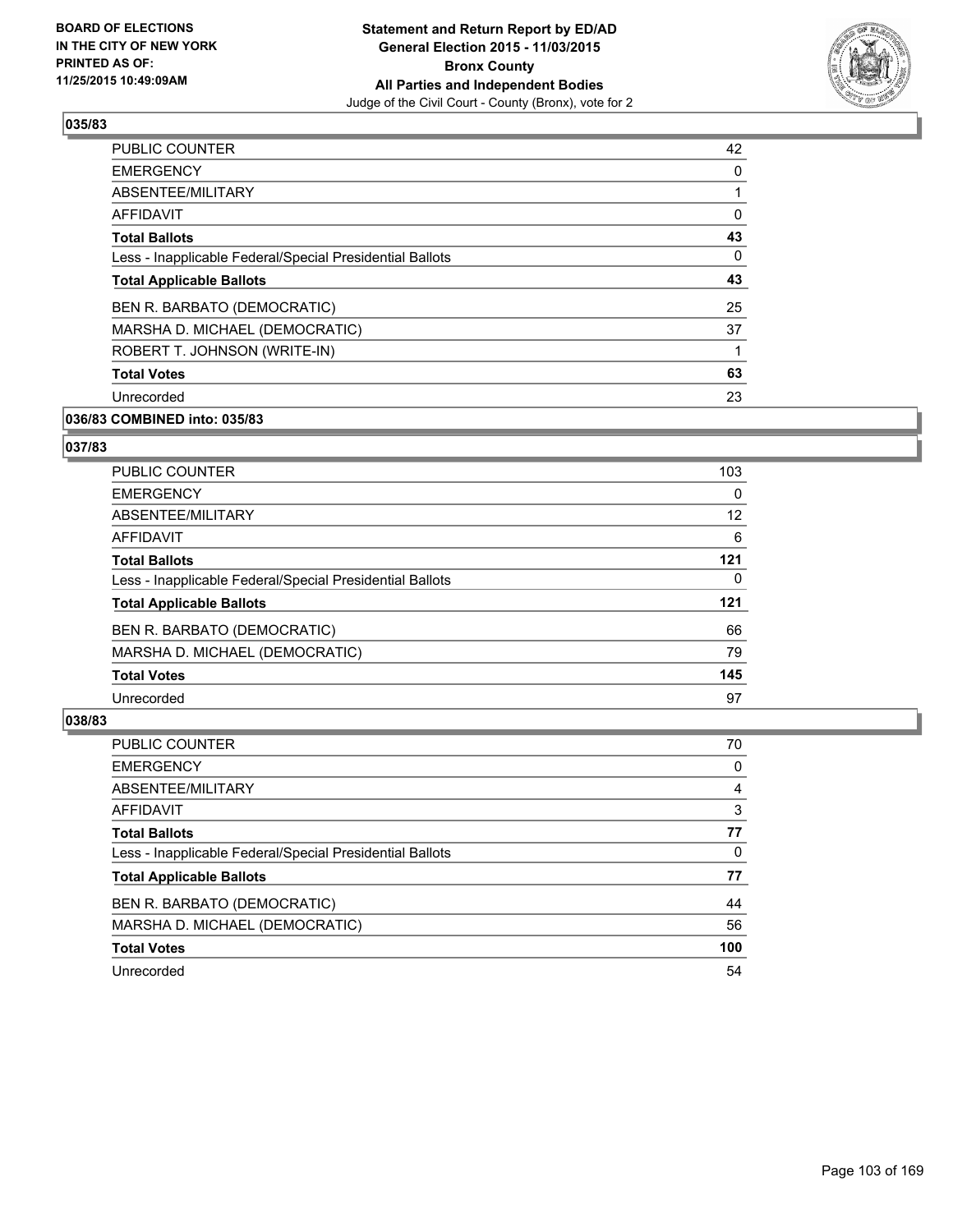

| PUBLIC COUNTER                                           | 75 |
|----------------------------------------------------------|----|
| EMERGENCY                                                | 0  |
| ABSENTEE/MILITARY                                        | 0  |
| AFFIDAVIT                                                | 3  |
| <b>Total Ballots</b>                                     | 78 |
| Less - Inapplicable Federal/Special Presidential Ballots | 0  |
| <b>Total Applicable Ballots</b>                          | 78 |
| BEN R. BARBATO (DEMOCRATIC)                              | 41 |
| MARSHA D. MICHAEL (DEMOCRATIC)                           | 51 |
| <b>Total Votes</b>                                       | 92 |
| Unrecorded                                               | 64 |

#### **040/83**

| <b>PUBLIC COUNTER</b>                                    | 65 |
|----------------------------------------------------------|----|
| <b>EMERGENCY</b>                                         | 0  |
| ABSENTEE/MILITARY                                        | 4  |
| AFFIDAVIT                                                |    |
| <b>Total Ballots</b>                                     | 70 |
| Less - Inapplicable Federal/Special Presidential Ballots | 0  |
| <b>Total Applicable Ballots</b>                          | 70 |
| BEN R. BARBATO (DEMOCRATIC)                              | 38 |
| MARSHA D. MICHAEL (DEMOCRATIC)                           | 53 |
| <b>Total Votes</b>                                       | 91 |
| Unrecorded                                               | 49 |
|                                                          |    |

**041/83 COMBINED into: 018/83**

**042/83 COMBINED into: 039/83**

#### **043/83 COMBINED into: 038/83**

#### **044/83 COMBINED into: 040/83**

| <b>PUBLIC COUNTER</b>                                    | 88  |
|----------------------------------------------------------|-----|
| <b>EMERGENCY</b>                                         | 0   |
| ABSENTEE/MILITARY                                        | 8   |
| <b>AFFIDAVIT</b>                                         |     |
| <b>Total Ballots</b>                                     | 97  |
| Less - Inapplicable Federal/Special Presidential Ballots | 0   |
| <b>Total Applicable Ballots</b>                          | 97  |
| BEN R. BARBATO (DEMOCRATIC)                              | 40  |
| MARSHA D. MICHAEL (DEMOCRATIC)                           | 68  |
| <b>Total Votes</b>                                       | 108 |
| Unrecorded                                               | 86  |
| 046/83 COMBINED into: 037/83                             |     |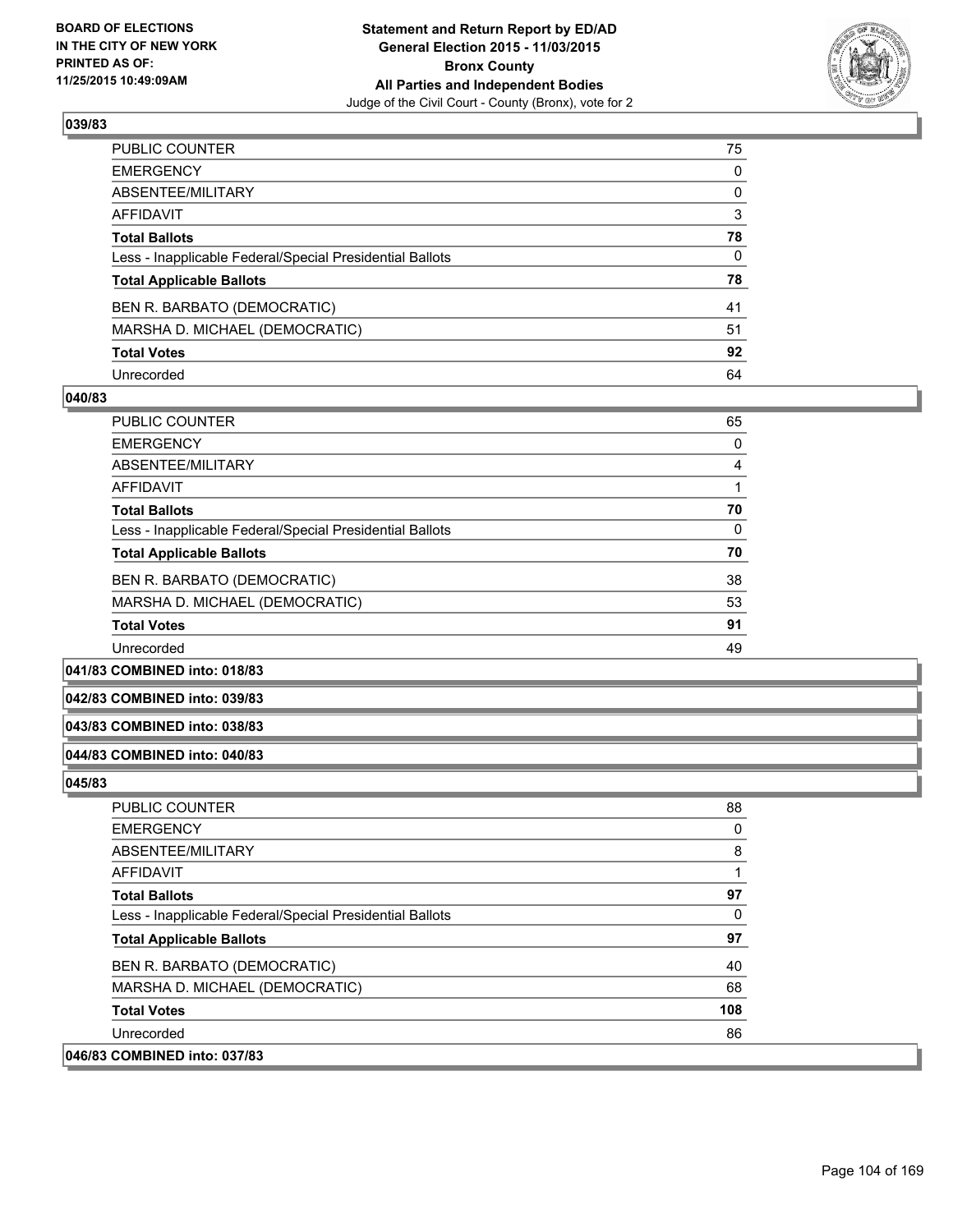

| PUBLIC COUNTER                                           | 88           |
|----------------------------------------------------------|--------------|
| EMERGENCY                                                | $\mathbf{0}$ |
| ABSENTEE/MILITARY                                        | 3            |
| AFFIDAVIT                                                | 2            |
| <b>Total Ballots</b>                                     | 93           |
| Less - Inapplicable Federal/Special Presidential Ballots | $\mathbf{0}$ |
| <b>Total Applicable Ballots</b>                          | 93           |
| BEN R. BARBATO (DEMOCRATIC)                              | 65           |
| MARSHA D. MICHAEL (DEMOCRATIC)                           | 70           |
| <b>Total Votes</b>                                       | 135          |
| Unrecorded                                               | 51           |

#### **048/83**

| <b>PUBLIC COUNTER</b>                                    | 98             |
|----------------------------------------------------------|----------------|
| <b>EMERGENCY</b>                                         | 0              |
| ABSENTEE/MILITARY                                        | $\overline{2}$ |
| AFFIDAVIT                                                |                |
| <b>Total Ballots</b>                                     | 101            |
| Less - Inapplicable Federal/Special Presidential Ballots | 0              |
| <b>Total Applicable Ballots</b>                          | 101            |
| BEN R. BARBATO (DEMOCRATIC)                              | 51             |
| MARSHA D. MICHAEL (DEMOCRATIC)                           | 79             |
| <b>Total Votes</b>                                       | 130            |
| Unrecorded                                               | 72             |

### **049/83**

| <b>PUBLIC COUNTER</b>                                    | 77  |
|----------------------------------------------------------|-----|
| <b>EMERGENCY</b>                                         | 0   |
| ABSENTEE/MILITARY                                        | 3   |
| <b>AFFIDAVIT</b>                                         |     |
| <b>Total Ballots</b>                                     | 81  |
| Less - Inapplicable Federal/Special Presidential Ballots | 0   |
| <b>Total Applicable Ballots</b>                          | 81  |
| BEN R. BARBATO (DEMOCRATIC)                              | 47  |
| MARSHA D. MICHAEL (DEMOCRATIC)                           | 68  |
| <b>Total Votes</b>                                       | 115 |
| Unrecorded                                               | 47  |
|                                                          |     |

# **050/83 COMBINED into: 049/83**

| 051/83 COMBINED into: 048/83 |  |
|------------------------------|--|
| 052/83 COMBINED into: 047/83 |  |
| 053/83 COMBINED into: 032/83 |  |
| 054/83 COMBINED into: 045/83 |  |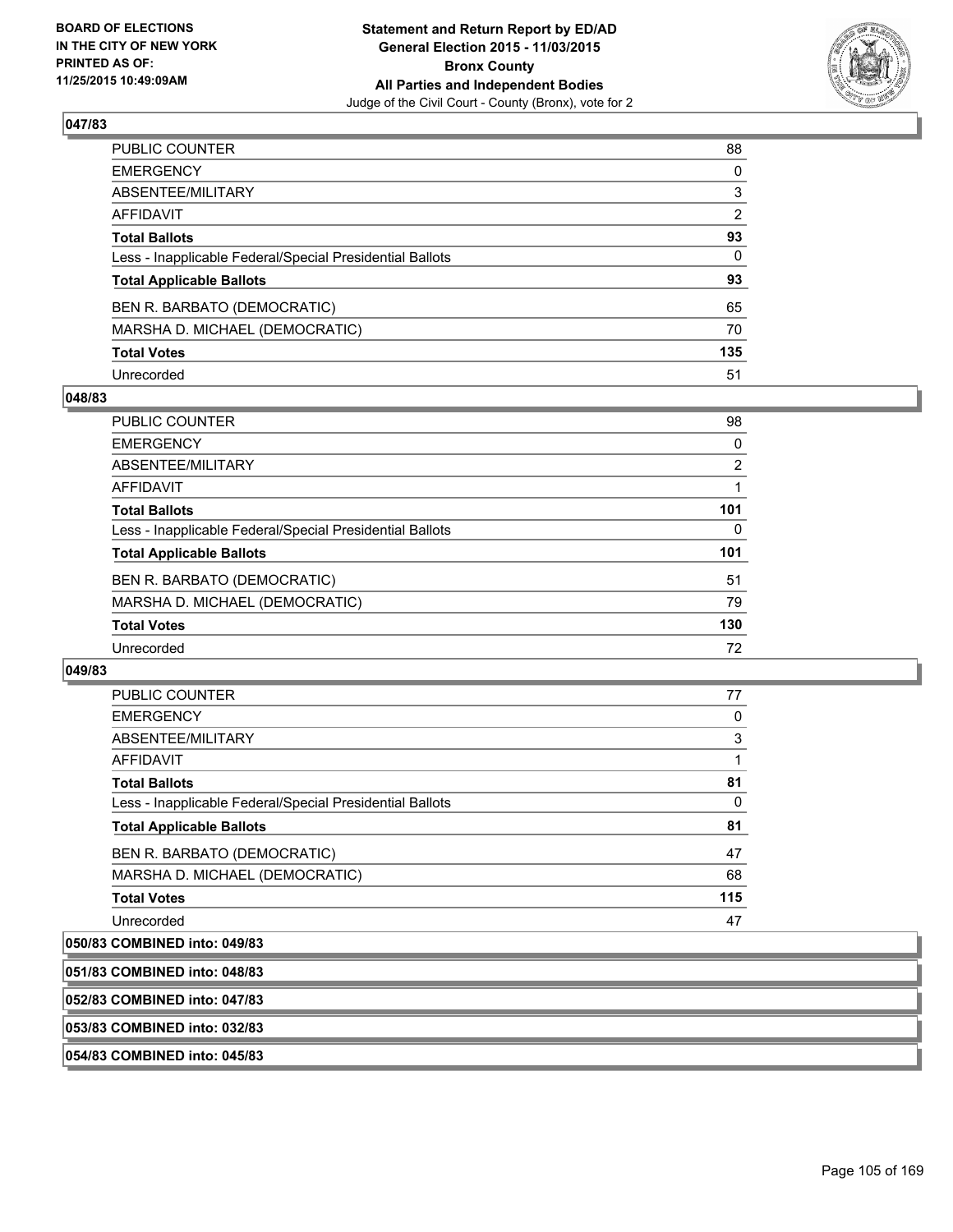

| PUBLIC COUNTER                                           | 105          |
|----------------------------------------------------------|--------------|
| EMERGENCY                                                | $\mathbf{0}$ |
| ABSENTEE/MILITARY                                        | 7            |
| AFFIDAVIT                                                | 0            |
| Total Ballots                                            | 112          |
| Less - Inapplicable Federal/Special Presidential Ballots | $\mathbf{0}$ |
| <b>Total Applicable Ballots</b>                          | 112          |
| BEN R. BARBATO (DEMOCRATIC)                              | 61           |
| MARSHA D. MICHAEL (DEMOCRATIC)                           | 85           |
| <b>Total Votes</b>                                       | 146          |
| Unrecorded                                               | 78           |

#### **056/83**

| <b>PUBLIC COUNTER</b>                                    | 93  |
|----------------------------------------------------------|-----|
| <b>EMERGENCY</b>                                         | 0   |
| ABSENTEE/MILITARY                                        | 2   |
| AFFIDAVIT                                                | 0   |
| <b>Total Ballots</b>                                     | 95  |
| Less - Inapplicable Federal/Special Presidential Ballots | 0   |
| <b>Total Applicable Ballots</b>                          | 95  |
| BEN R. BARBATO (DEMOCRATIC)                              | 51  |
| MARSHA D. MICHAEL (DEMOCRATIC)                           | 70  |
| <b>Total Votes</b>                                       | 121 |
| Unrecorded                                               | 69  |
|                                                          |     |

## **057/83 COMBINED into: 056/83**

| <b>PUBLIC COUNTER</b>                                    | 59 |
|----------------------------------------------------------|----|
| <b>EMERGENCY</b>                                         | 0  |
| ABSENTEE/MILITARY                                        | 2  |
| AFFIDAVIT                                                | 0  |
| <b>Total Ballots</b>                                     | 61 |
| Less - Inapplicable Federal/Special Presidential Ballots | 0  |
| <b>Total Applicable Ballots</b>                          | 61 |
| BEN R. BARBATO (DEMOCRATIC)                              | 35 |
| MARSHA D. MICHAEL (DEMOCRATIC)                           | 45 |
| <b>Total Votes</b>                                       | 80 |
| Unrecorded                                               | 42 |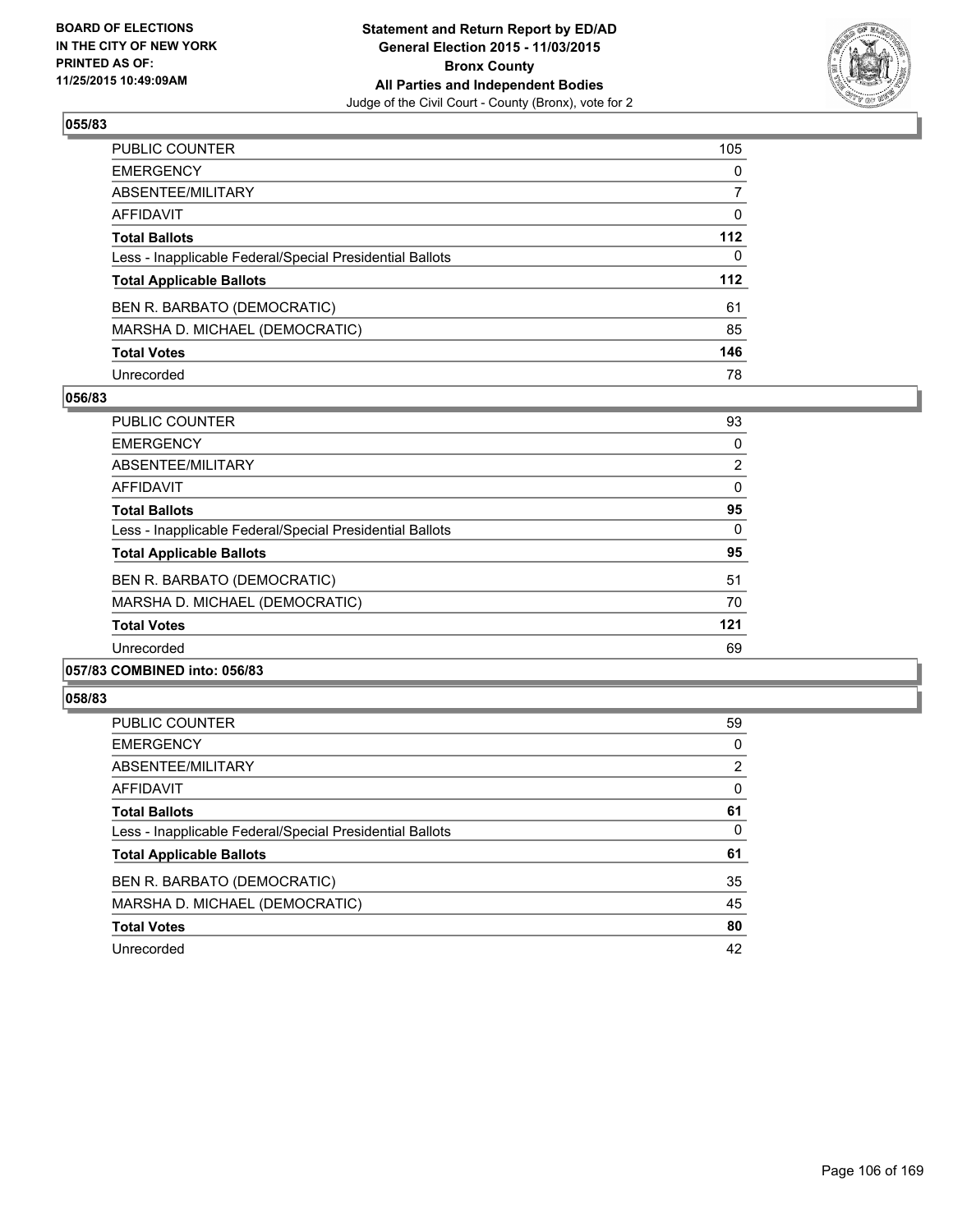

| <b>PUBLIC COUNTER</b>                                    | 107 |
|----------------------------------------------------------|-----|
| <b>EMERGENCY</b>                                         | 0   |
| ABSENTEE/MILITARY                                        | 5   |
| AFFIDAVIT                                                | 1   |
| <b>Total Ballots</b>                                     | 113 |
| Less - Inapplicable Federal/Special Presidential Ballots | 0   |
| <b>Total Applicable Ballots</b>                          | 113 |
| BEN R. BARBATO (DEMOCRATIC)                              | 49  |
| MARSHA D. MICHAEL (DEMOCRATIC)                           | 73  |
| <b>Total Votes</b>                                       | 122 |
| Unrecorded                                               | 104 |

## **060/83 COMBINED into: 059/83**

#### **061/83 COMBINED into: 055/83**

## **062/83**

| PUBLIC COUNTER                                           | 68       |
|----------------------------------------------------------|----------|
| <b>EMERGENCY</b>                                         | 0        |
| <b>ABSENTEE/MILITARY</b>                                 | 3        |
| <b>AFFIDAVIT</b>                                         | $\Omega$ |
| <b>Total Ballots</b>                                     | 71       |
| Less - Inapplicable Federal/Special Presidential Ballots | 0        |
| <b>Total Applicable Ballots</b>                          | 71       |
| BEN R. BARBATO (DEMOCRATIC)                              | 30       |
| MARSHA D. MICHAEL (DEMOCRATIC)                           | 49       |
| UNATTRIBUTABLE WRITE-IN (WRITE-IN)                       | 2        |
| <b>Total Votes</b>                                       | 81       |
| Unrecorded                                               | 61       |

## **063/83 COMBINED into: 062/83**

#### **064/83**

 $|065/83$ 

| <b>PUBLIC COUNTER</b>                                    | 77              |
|----------------------------------------------------------|-----------------|
| <b>EMERGENCY</b>                                         | 0               |
| ABSENTEE/MILITARY                                        | 12 <sup>°</sup> |
| AFFIDAVIT                                                | 0               |
| <b>Total Ballots</b>                                     | 89              |
| Less - Inapplicable Federal/Special Presidential Ballots | 0               |
| <b>Total Applicable Ballots</b>                          | 89              |
| BEN R. BARBATO (DEMOCRATIC)                              | 55              |
| MARSHA D. MICHAEL (DEMOCRATIC)                           | 66              |
| <b>Total Votes</b>                                       | 121             |
| Unrecorded                                               | 57              |
| COMBINED into: 058/83                                    |                 |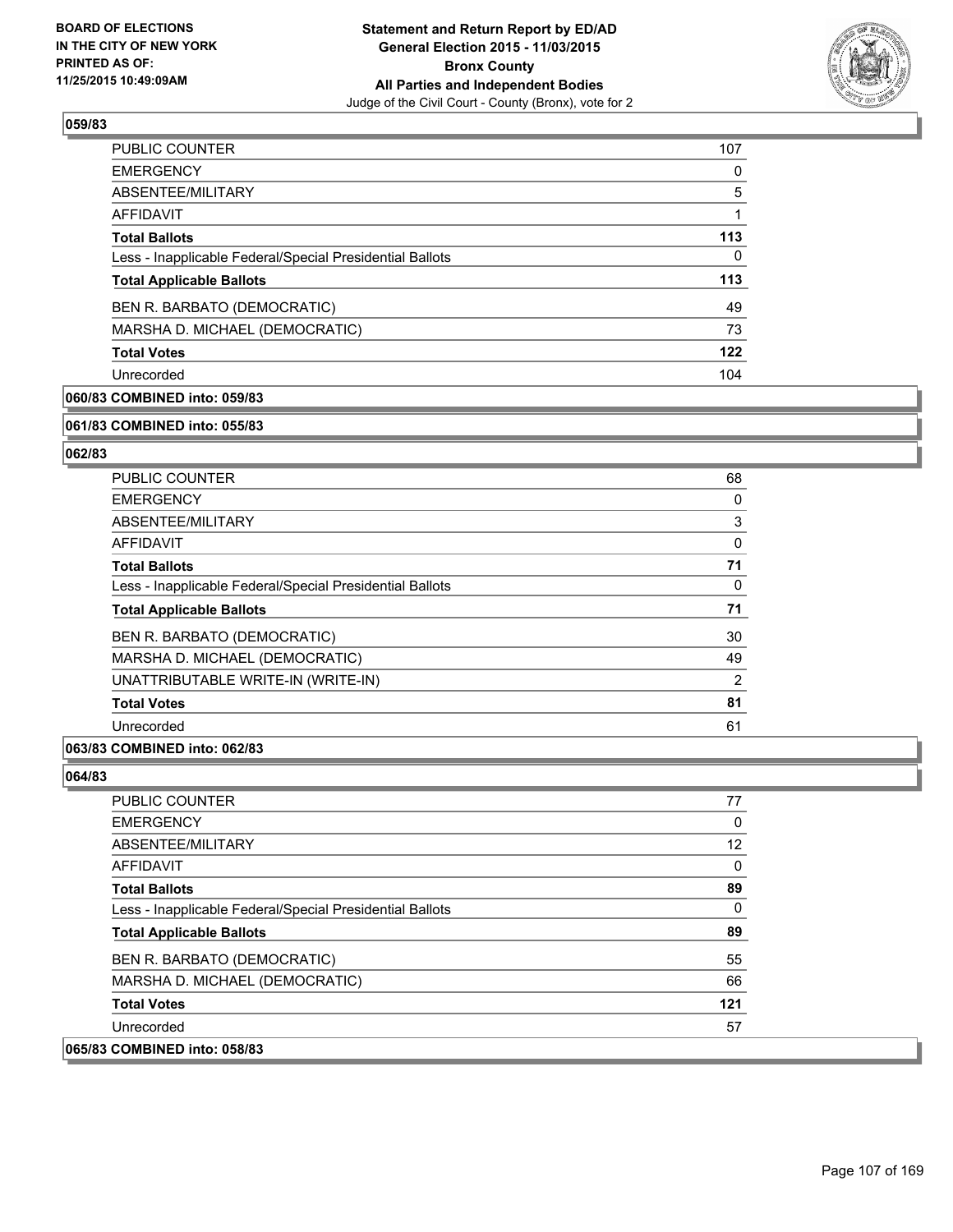

| PUBLIC COUNTER                                           | 78  |
|----------------------------------------------------------|-----|
| EMERGENCY                                                | 0   |
| ABSENTEE/MILITARY                                        | 5   |
| AFFIDAVIT                                                | 3   |
| Total Ballots                                            | 86  |
| Less - Inapplicable Federal/Special Presidential Ballots | 0   |
| <b>Total Applicable Ballots</b>                          | 86  |
| BEN R. BARBATO (DEMOCRATIC)                              | 55  |
| MARSHA D. MICHAEL (DEMOCRATIC)                           | 71  |
| Total Votes                                              | 126 |
| Unrecorded                                               | 46  |

### **067/83**

| <b>PUBLIC COUNTER</b>                                    | 75             |
|----------------------------------------------------------|----------------|
| <b>EMERGENCY</b>                                         | 0              |
| ABSENTEE/MILITARY                                        | 3              |
| <b>AFFIDAVIT</b>                                         | $\overline{2}$ |
| <b>Total Ballots</b>                                     | 80             |
| Less - Inapplicable Federal/Special Presidential Ballots | 0              |
| <b>Total Applicable Ballots</b>                          | 80             |
| BEN R. BARBATO (DEMOCRATIC)                              | 37             |
| MARSHA D. MICHAEL (DEMOCRATIC)                           | 51             |
| <b>Total Votes</b>                                       | 88             |
| Unrecorded                                               | 72             |
|                                                          |                |

### **068/83 COMBINED into: 067/83**

#### **069/83**

| PUBLIC COUNTER                                           | 79  |
|----------------------------------------------------------|-----|
| <b>EMERGENCY</b>                                         | 0   |
| ABSENTEE/MILITARY                                        | 3   |
| AFFIDAVIT                                                | 0   |
| <b>Total Ballots</b>                                     | 82  |
| Less - Inapplicable Federal/Special Presidential Ballots | 0   |
| <b>Total Applicable Ballots</b>                          | 82  |
| BEN R. BARBATO (DEMOCRATIC)                              | 50  |
| MARSHA D. MICHAEL (DEMOCRATIC)                           | 65  |
| <b>Total Votes</b>                                       | 115 |
| Unrecorded                                               | 49  |
| 070/83 COMBINED into: 069/83                             |     |

**071/83 COMBINED into: 066/83**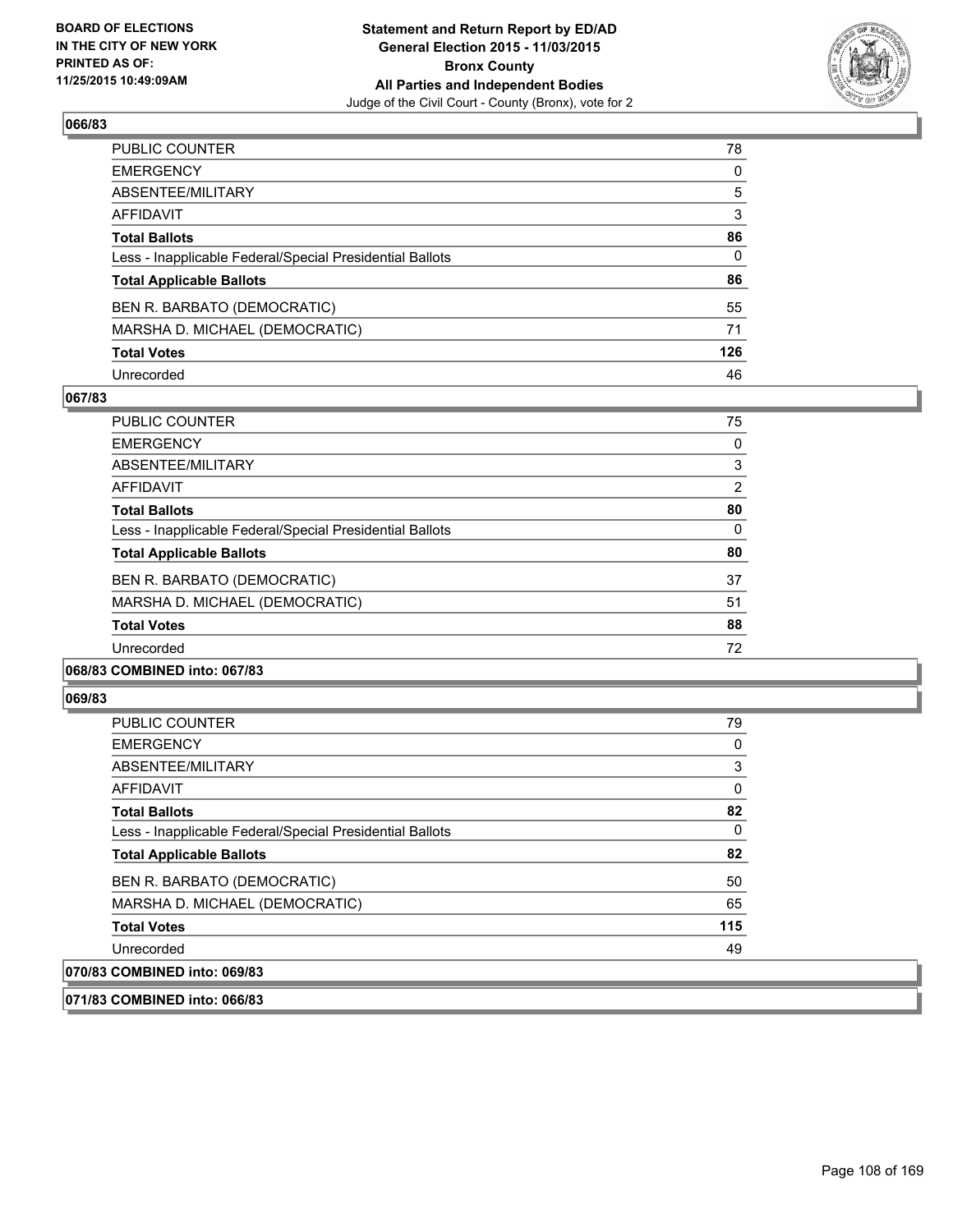

| PUBLIC COUNTER                                           | 75             |
|----------------------------------------------------------|----------------|
| EMERGENCY                                                | 0              |
| ABSENTEE/MILITARY                                        | 5              |
| AFFIDAVIT                                                | $\overline{2}$ |
| Total Ballots                                            | 82             |
| Less - Inapplicable Federal/Special Presidential Ballots | $\mathbf{0}$   |
| <b>Total Applicable Ballots</b>                          | 82             |
| BEN R. BARBATO (DEMOCRATIC)                              | 47             |
| MARSHA D. MICHAEL (DEMOCRATIC)                           | 59             |
| <b>Total Votes</b>                                       | 106            |
| Unrecorded                                               | 58             |

#### **073/83**

| PUBLIC COUNTER                                           | 78       |
|----------------------------------------------------------|----------|
| <b>EMERGENCY</b>                                         | 0        |
| ABSENTEE/MILITARY                                        | 5        |
| AFFIDAVIT                                                | $\Omega$ |
| <b>Total Ballots</b>                                     | 83       |
| Less - Inapplicable Federal/Special Presidential Ballots | $\Omega$ |
| <b>Total Applicable Ballots</b>                          | 83       |
| BEN R. BARBATO (DEMOCRATIC)                              | 64       |
| MARSHA D. MICHAEL (DEMOCRATIC)                           | 70       |
| <b>Total Votes</b>                                       | 134      |
| Unrecorded                                               | 32       |

#### **074/83**

**076/83 COMBINED into: 074/83**

| <b>PUBLIC COUNTER</b>                                    | 82  |
|----------------------------------------------------------|-----|
| <b>EMERGENCY</b>                                         | 0   |
| ABSENTEE/MILITARY                                        | 6   |
| <b>AFFIDAVIT</b>                                         |     |
| <b>Total Ballots</b>                                     | 89  |
| Less - Inapplicable Federal/Special Presidential Ballots | 0   |
| <b>Total Applicable Ballots</b>                          | 89  |
| BEN R. BARBATO (DEMOCRATIC)                              | 49  |
| MARSHA D. MICHAEL (DEMOCRATIC)                           | 64  |
| <b>Total Votes</b>                                       | 113 |
| Unrecorded                                               | 65  |
| 075/83 COMBINED into: 064/83                             |     |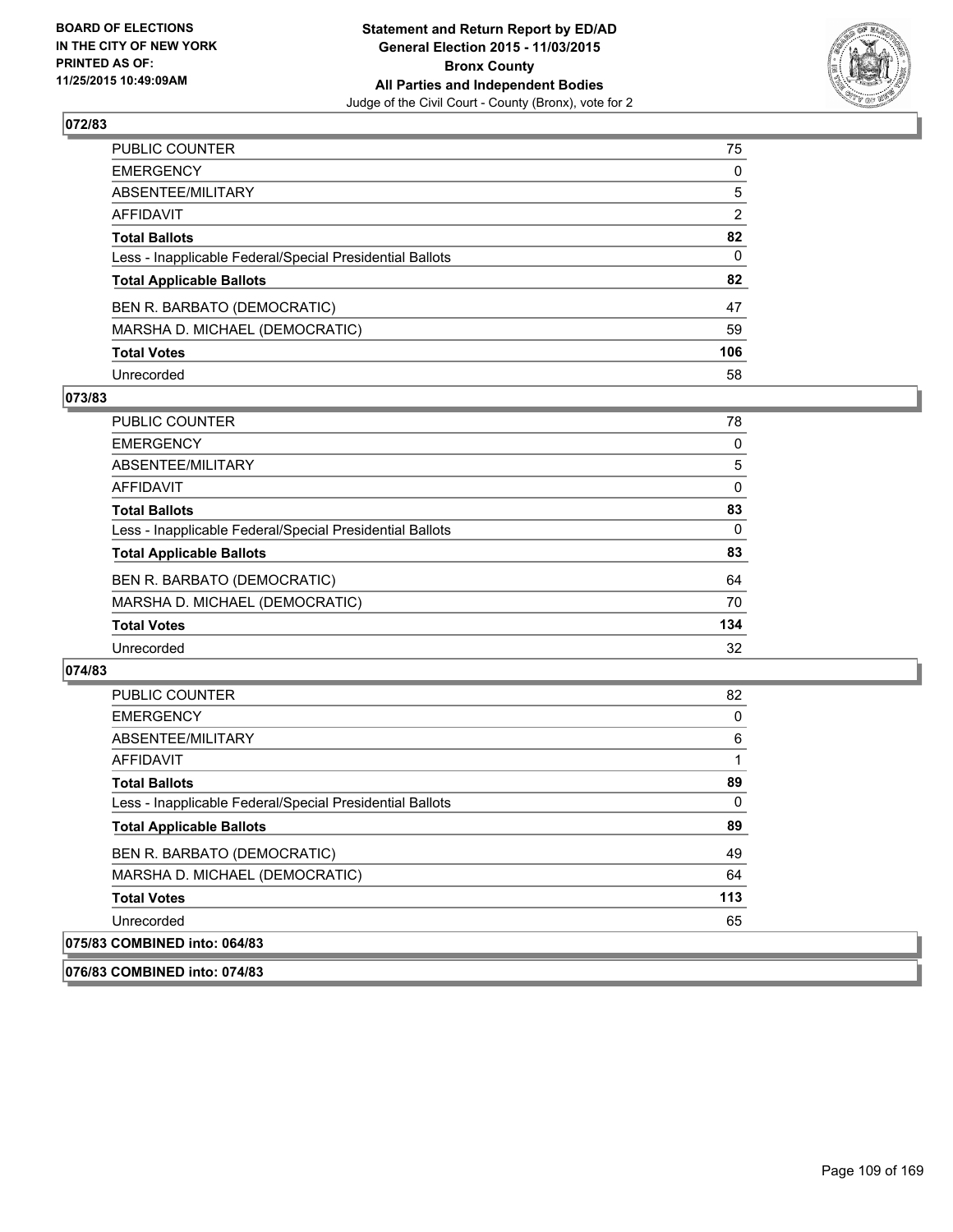

| PUBLIC COUNTER                                           | 36           |
|----------------------------------------------------------|--------------|
| EMERGENCY                                                | $\mathbf{0}$ |
| ABSENTEE/MILITARY                                        | 4            |
| AFFIDAVIT                                                | $\mathbf{0}$ |
| <b>Total Ballots</b>                                     | 40           |
| Less - Inapplicable Federal/Special Presidential Ballots | $\mathbf{0}$ |
| <b>Total Applicable Ballots</b>                          | 40           |
| BEN R. BARBATO (DEMOCRATIC)                              | 29           |
| MARSHA D. MICHAEL (DEMOCRATIC)                           | 32           |
| <b>Total Votes</b>                                       | 61           |
| Unrecorded                                               | 19           |

#### **078/83**

| PUBLIC COUNTER                                           | 54       |
|----------------------------------------------------------|----------|
| <b>EMERGENCY</b>                                         | 0        |
| ABSENTEE/MILITARY                                        | 4        |
| AFFIDAVIT                                                | $\Omega$ |
| <b>Total Ballots</b>                                     | 58       |
| Less - Inapplicable Federal/Special Presidential Ballots | 0        |
| <b>Total Applicable Ballots</b>                          | 58       |
| BEN R. BARBATO (DEMOCRATIC)                              | 31       |
| MARSHA D. MICHAEL (DEMOCRATIC)                           | 48       |
| <b>Total Votes</b>                                       | 79       |
| Unrecorded                                               | 37       |

#### **079/83**

| PUBLIC COUNTER                                           | 88  |
|----------------------------------------------------------|-----|
| <b>EMERGENCY</b>                                         | 0   |
| ABSENTEE/MILITARY                                        | 6   |
| <b>AFFIDAVIT</b>                                         |     |
| <b>Total Ballots</b>                                     | 95  |
| Less - Inapplicable Federal/Special Presidential Ballots | 0   |
| <b>Total Applicable Ballots</b>                          | 95  |
| BEN R. BARBATO (DEMOCRATIC)                              | 67  |
| MARSHA D. MICHAEL (DEMOCRATIC)                           | 73  |
| <b>Total Votes</b>                                       | 140 |
| Unrecorded                                               | 50  |
|                                                          |     |

# **080/83 COMBINED into: 078/83**

| 081/83 COMBINED into: 072/83 |  |
|------------------------------|--|
|                              |  |

# **082/83 COMBINED into: 073/83**

**083/83 COMBINED into: 079/83**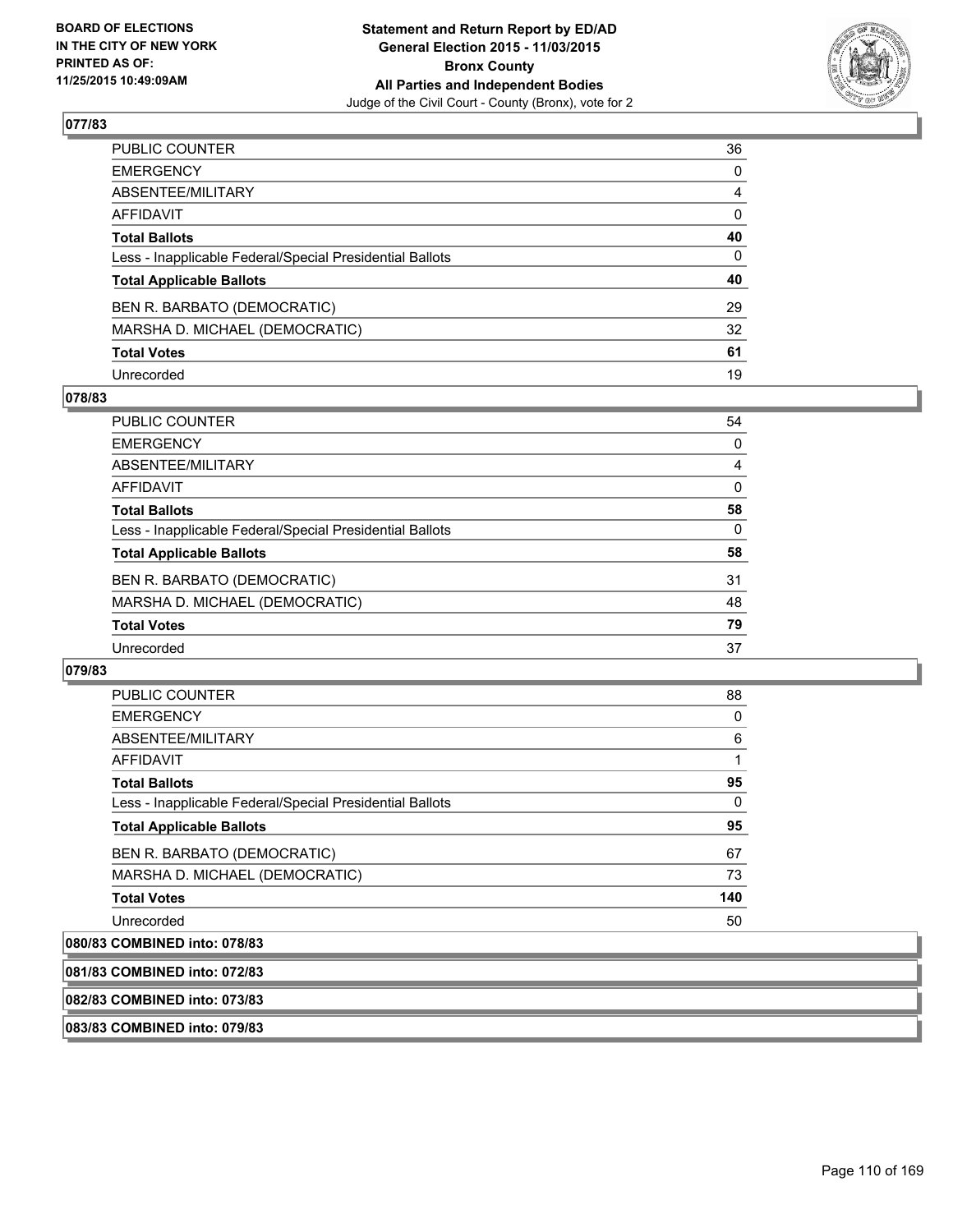

| <b>PUBLIC COUNTER</b>                                    | 22 |
|----------------------------------------------------------|----|
| <b>EMERGENCY</b>                                         | 0  |
| ABSENTEE/MILITARY                                        | 0  |
| AFFIDAVIT                                                | 4  |
| <b>Total Ballots</b>                                     | 26 |
| Less - Inapplicable Federal/Special Presidential Ballots | 0  |
| <b>Total Applicable Ballots</b>                          | 26 |
| BEN R. BARBATO (DEMOCRATIC)                              | 15 |
| MARSHA D. MICHAEL (DEMOCRATIC)                           | 14 |
| <b>Total Votes</b>                                       | 29 |
| Unrecorded                                               | 23 |
| 085/83 COMBINED into: 025/83                             |    |
| 086/83 COMBINED into: 025/83                             |    |
| 087/83 COMBINED into: 067/83                             |    |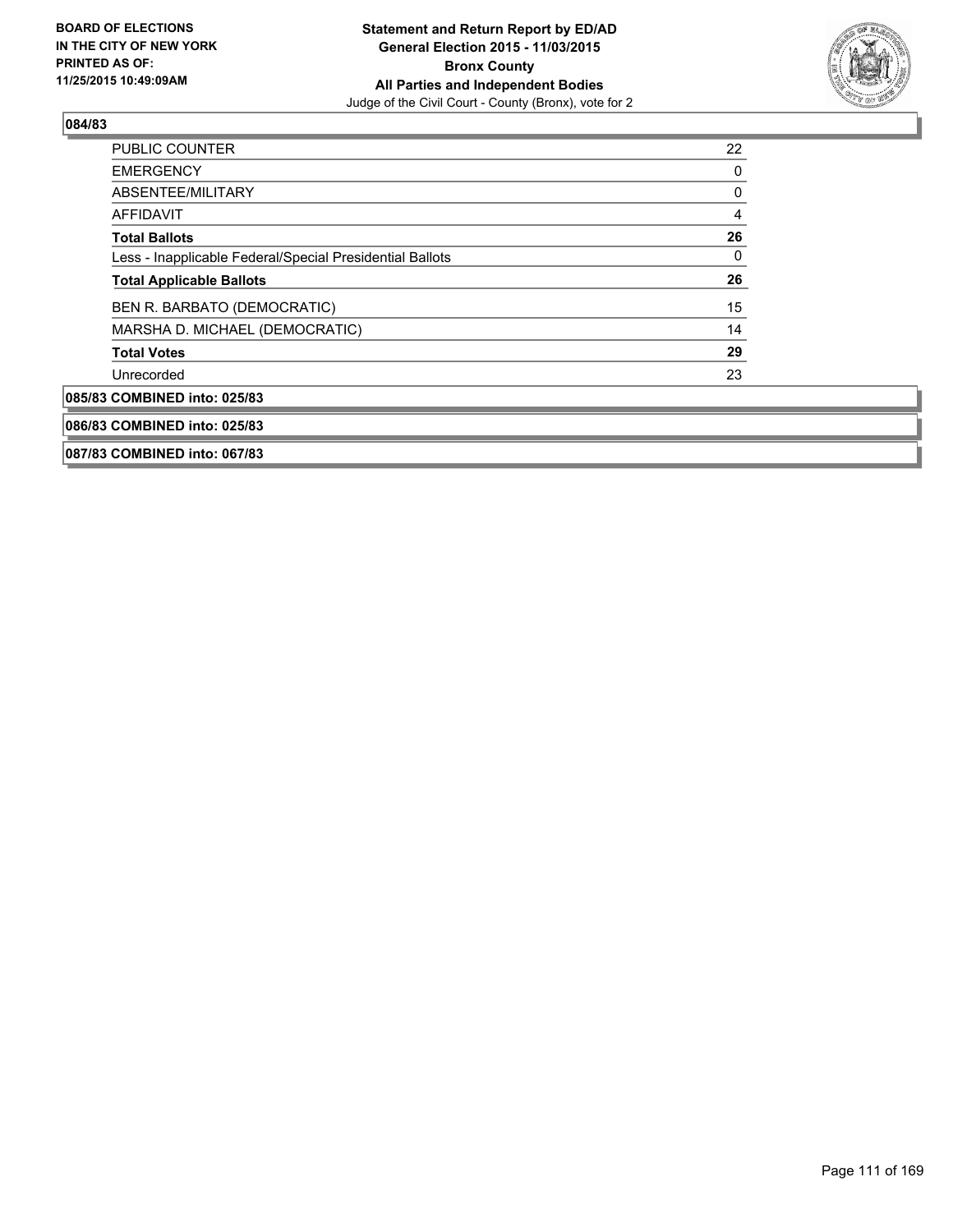

| PUBLIC COUNTER                                           | 47 |
|----------------------------------------------------------|----|
| EMERGENCY                                                | 0  |
| ABSENTEE/MILITARY                                        | 0  |
| AFFIDAVIT                                                | 0  |
| <b>Total Ballots</b>                                     | 47 |
| Less - Inapplicable Federal/Special Presidential Ballots | 0  |
| <b>Total Applicable Ballots</b>                          | 47 |
| BEN R. BARBATO (DEMOCRATIC)                              | 24 |
| MARSHA D. MICHAEL (DEMOCRATIC)                           | 31 |
| <b>Total Votes</b>                                       | 55 |
| Unrecorded                                               | 39 |

### **002/84**

| <b>PUBLIC COUNTER</b>                                    | 100 |
|----------------------------------------------------------|-----|
| <b>EMERGENCY</b>                                         | 0   |
| ABSENTEE/MILITARY                                        |     |
| AFFIDAVIT                                                |     |
| <b>Total Ballots</b>                                     | 102 |
| Less - Inapplicable Federal/Special Presidential Ballots | 0   |
| <b>Total Applicable Ballots</b>                          | 102 |
| BEN R. BARBATO (DEMOCRATIC)                              | 66  |
| MARSHA D. MICHAEL (DEMOCRATIC)                           | 70  |
| HANK REANDEN (WRITE-IN)                                  | 1   |
| HOWARD ROASK (WRITE-IN)                                  |     |
| <b>Total Votes</b>                                       | 138 |
| Unrecorded                                               | 66  |

| <b>PUBLIC COUNTER</b>                                    | 96  |
|----------------------------------------------------------|-----|
| <b>EMERGENCY</b>                                         | 0   |
| ABSENTEE/MILITARY                                        | 0   |
| AFFIDAVIT                                                | 0   |
| <b>Total Ballots</b>                                     | 96  |
| Less - Inapplicable Federal/Special Presidential Ballots | 0   |
| <b>Total Applicable Ballots</b>                          | 96  |
| BEN R. BARBATO (DEMOCRATIC)                              | 59  |
| MARSHA D. MICHAEL (DEMOCRATIC)                           | 70  |
| <b>Total Votes</b>                                       | 129 |
| Unrecorded                                               | 63  |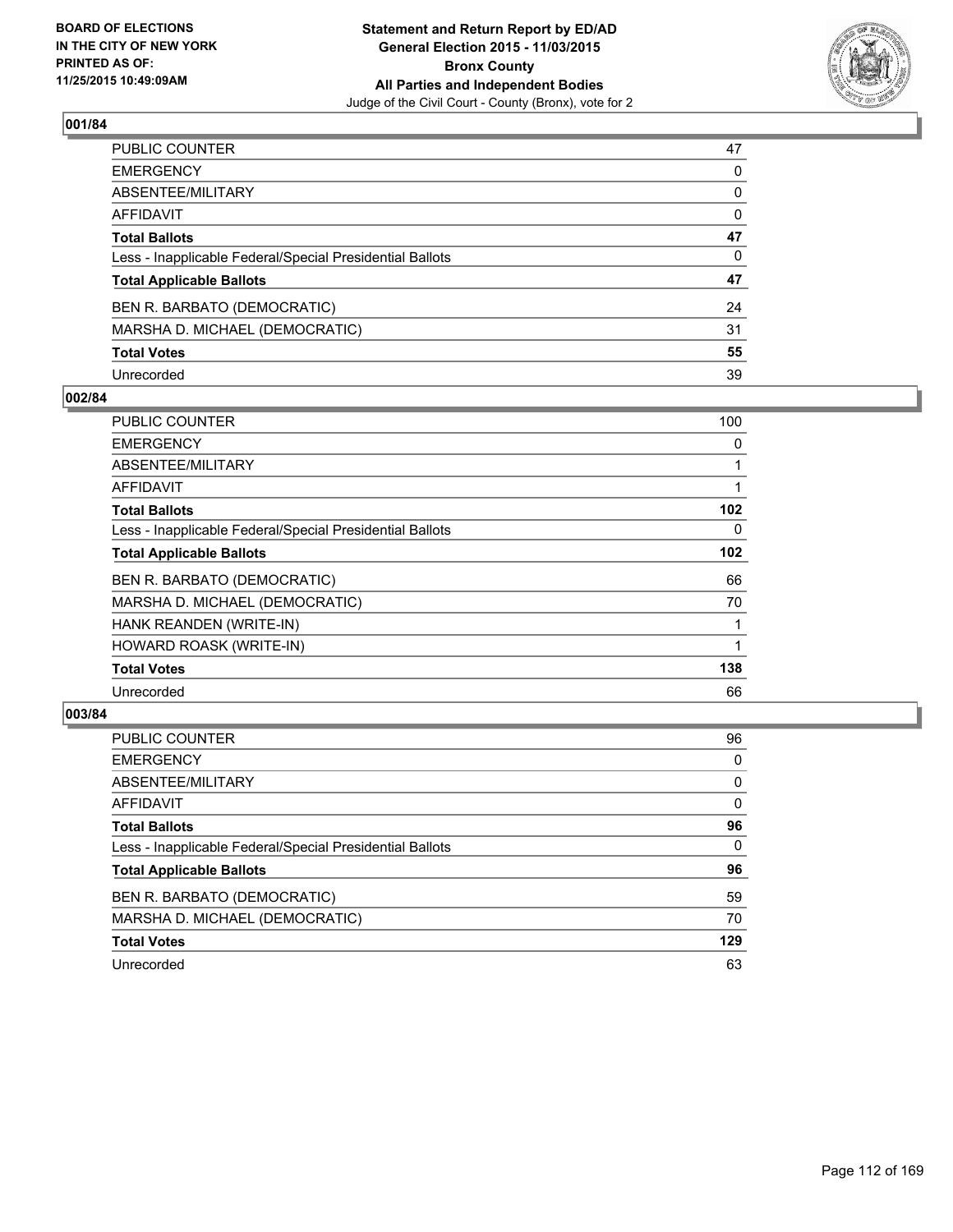

| <b>PUBLIC COUNTER</b>                                    | 110 |
|----------------------------------------------------------|-----|
| <b>EMERGENCY</b>                                         | 0   |
| ABSENTEE/MILITARY                                        | 3   |
| AFFIDAVIT                                                | 2   |
| <b>Total Ballots</b>                                     | 115 |
| Less - Inapplicable Federal/Special Presidential Ballots | 0   |
| <b>Total Applicable Ballots</b>                          | 115 |
| BEN R. BARBATO (DEMOCRATIC)                              | 73  |
| MARSHA D. MICHAEL (DEMOCRATIC)                           | 93  |
| <b>Total Votes</b>                                       | 166 |
| Unrecorded                                               | 64  |

# **005/84 COMBINED into: 004/84**

**006/84 COMBINED into: 003/84**

**007/84 COMBINED into: 002/84**

#### **008/84**

| <b>PUBLIC COUNTER</b>                                    | 48             |
|----------------------------------------------------------|----------------|
| <b>EMERGENCY</b>                                         | 0              |
| ABSENTEE/MILITARY                                        | $\overline{2}$ |
| AFFIDAVIT                                                |                |
| <b>Total Ballots</b>                                     | 51             |
| Less - Inapplicable Federal/Special Presidential Ballots | 0              |
| <b>Total Applicable Ballots</b>                          | 51             |
| BEN R. BARBATO (DEMOCRATIC)                              | 42             |
| MARSHA D. MICHAEL (DEMOCRATIC)                           | 32             |
| <b>Total Votes</b>                                       | 74             |
| Unrecorded                                               | 28             |

| <b>PUBLIC COUNTER</b>                                    | 145 |
|----------------------------------------------------------|-----|
| <b>EMERGENCY</b>                                         | 0   |
| ABSENTEE/MILITARY                                        | 3   |
| AFFIDAVIT                                                |     |
| <b>Total Ballots</b>                                     | 149 |
| Less - Inapplicable Federal/Special Presidential Ballots | 0   |
| <b>Total Applicable Ballots</b>                          | 149 |
| BEN R. BARBATO (DEMOCRATIC)                              | 92  |
| MARSHA D. MICHAEL (DEMOCRATIC)                           | 107 |
| <b>Total Votes</b>                                       | 199 |
| Unrecorded                                               | 99  |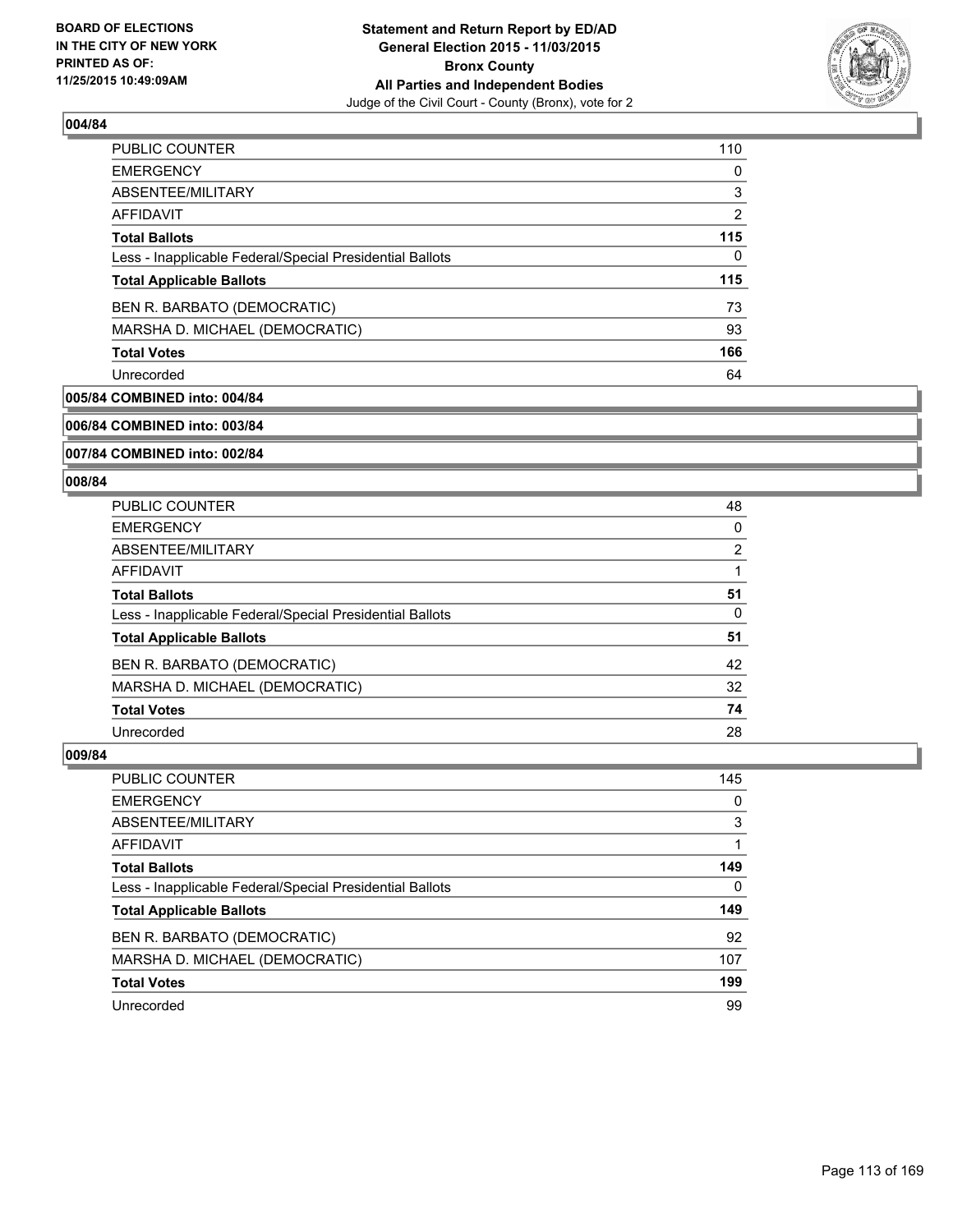

| PUBLIC COUNTER                                           | 97             |
|----------------------------------------------------------|----------------|
| EMERGENCY                                                | 0              |
| ABSENTEE/MILITARY                                        | 5              |
| AFFIDAVIT                                                | $\overline{2}$ |
| Total Ballots                                            | 104            |
| Less - Inapplicable Federal/Special Presidential Ballots | $\Omega$       |
| <b>Total Applicable Ballots</b>                          | 104            |
| BEN R. BARBATO (DEMOCRATIC)                              | 52             |
| MARSHA D. MICHAEL (DEMOCRATIC)                           | 84             |
| <b>Total Votes</b>                                       | 136            |
| Unrecorded                                               | 72             |

### **011/84**

| <b>PUBLIC COUNTER</b>                                    | 61                    |
|----------------------------------------------------------|-----------------------|
| <b>EMERGENCY</b>                                         | 0                     |
| ABSENTEE/MILITARY                                        |                       |
| AFFIDAVIT                                                | $\mathbf{2}^{\prime}$ |
| <b>Total Ballots</b>                                     | 64                    |
| Less - Inapplicable Federal/Special Presidential Ballots | 0                     |
| <b>Total Applicable Ballots</b>                          | 64                    |
| BEN R. BARBATO (DEMOCRATIC)                              | 44                    |
| MARSHA D. MICHAEL (DEMOCRATIC)                           | 50                    |
| <b>Total Votes</b>                                       | 94                    |
| Unrecorded                                               | 34                    |
|                                                          |                       |

# **012/84 COMBINED into: 001/84**

#### **013/84**

| <b>PUBLIC COUNTER</b>                                    | 36 |
|----------------------------------------------------------|----|
| <b>EMERGENCY</b>                                         | 0  |
| ABSENTEE/MILITARY                                        |    |
| AFFIDAVIT                                                | 0  |
| <b>Total Ballots</b>                                     | 37 |
| Less - Inapplicable Federal/Special Presidential Ballots | 0  |
| <b>Total Applicable Ballots</b>                          | 37 |
| BEN R. BARBATO (DEMOCRATIC)                              | 22 |
| MARSHA D. MICHAEL (DEMOCRATIC)                           | 24 |
| <b>Total Votes</b>                                       | 46 |
| Unrecorded                                               | 28 |
| 014/84 COMBINED into: 010/84                             |    |

**015/84 COMBINED into: 009/84**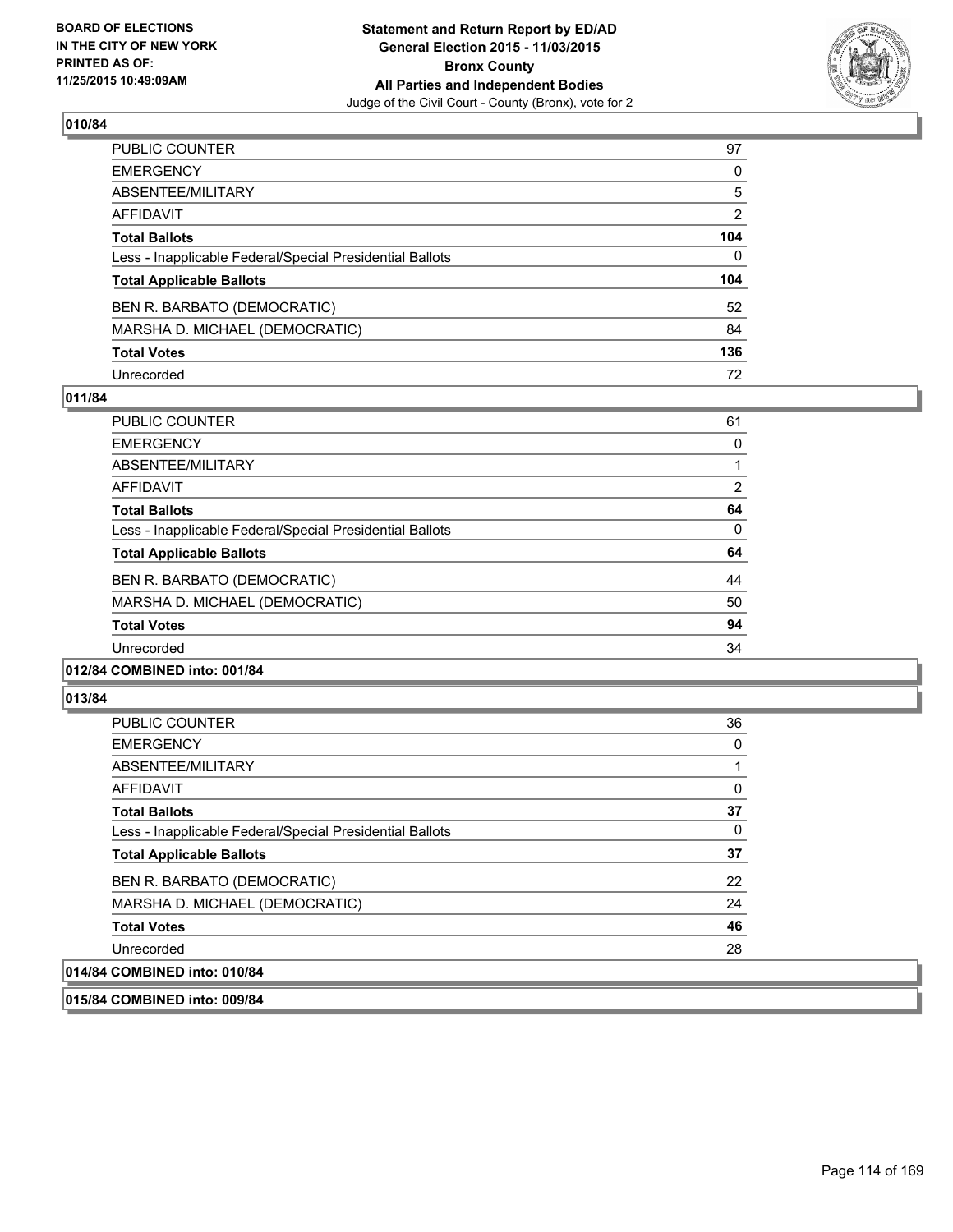

| PUBLIC COUNTER                                           | 57 |
|----------------------------------------------------------|----|
| <b>EMERGENCY</b>                                         | 0  |
| ABSENTEE/MILITARY                                        | 3  |
| <b>AFFIDAVIT</b>                                         | 0  |
| <b>Total Ballots</b>                                     | 60 |
| Less - Inapplicable Federal/Special Presidential Ballots | 0  |
| <b>Total Applicable Ballots</b>                          | 60 |
| BEN R. BARBATO (DEMOCRATIC)                              | 32 |
| MARSHA D. MICHAEL (DEMOCRATIC)                           | 42 |
| <b>Total Votes</b>                                       | 74 |
| Unrecorded                                               | 46 |

# **017/84 COMBINED into: 016/84**

#### **018/84**

| <b>PUBLIC COUNTER</b>                                    | 30       |
|----------------------------------------------------------|----------|
| <b>EMERGENCY</b>                                         | 0        |
| ABSENTEE/MILITARY                                        |          |
| <b>AFFIDAVIT</b>                                         | 4        |
| <b>Total Ballots</b>                                     | 35       |
| Less - Inapplicable Federal/Special Presidential Ballots | $\Omega$ |
| <b>Total Applicable Ballots</b>                          | 35       |
| BEN R. BARBATO (DEMOCRATIC)                              | 17       |
| MARSHA D. MICHAEL (DEMOCRATIC)                           | 22       |
| <b>Total Votes</b>                                       | 39       |
| Unrecorded                                               | 31       |
|                                                          |          |

| <b>PUBLIC COUNTER</b>                                    | 101 |
|----------------------------------------------------------|-----|
| <b>EMERGENCY</b>                                         | 0   |
| ABSENTEE/MILITARY                                        | 2   |
| AFFIDAVIT                                                |     |
| <b>Total Ballots</b>                                     | 104 |
| Less - Inapplicable Federal/Special Presidential Ballots | 0   |
| <b>Total Applicable Ballots</b>                          | 104 |
| BEN R. BARBATO (DEMOCRATIC)                              | 85  |
| MARSHA D. MICHAEL (DEMOCRATIC)                           | 80  |
| <b>Total Votes</b>                                       | 165 |
| Unrecorded                                               | 43  |
| 020/84 COMBINED into: 019/84                             |     |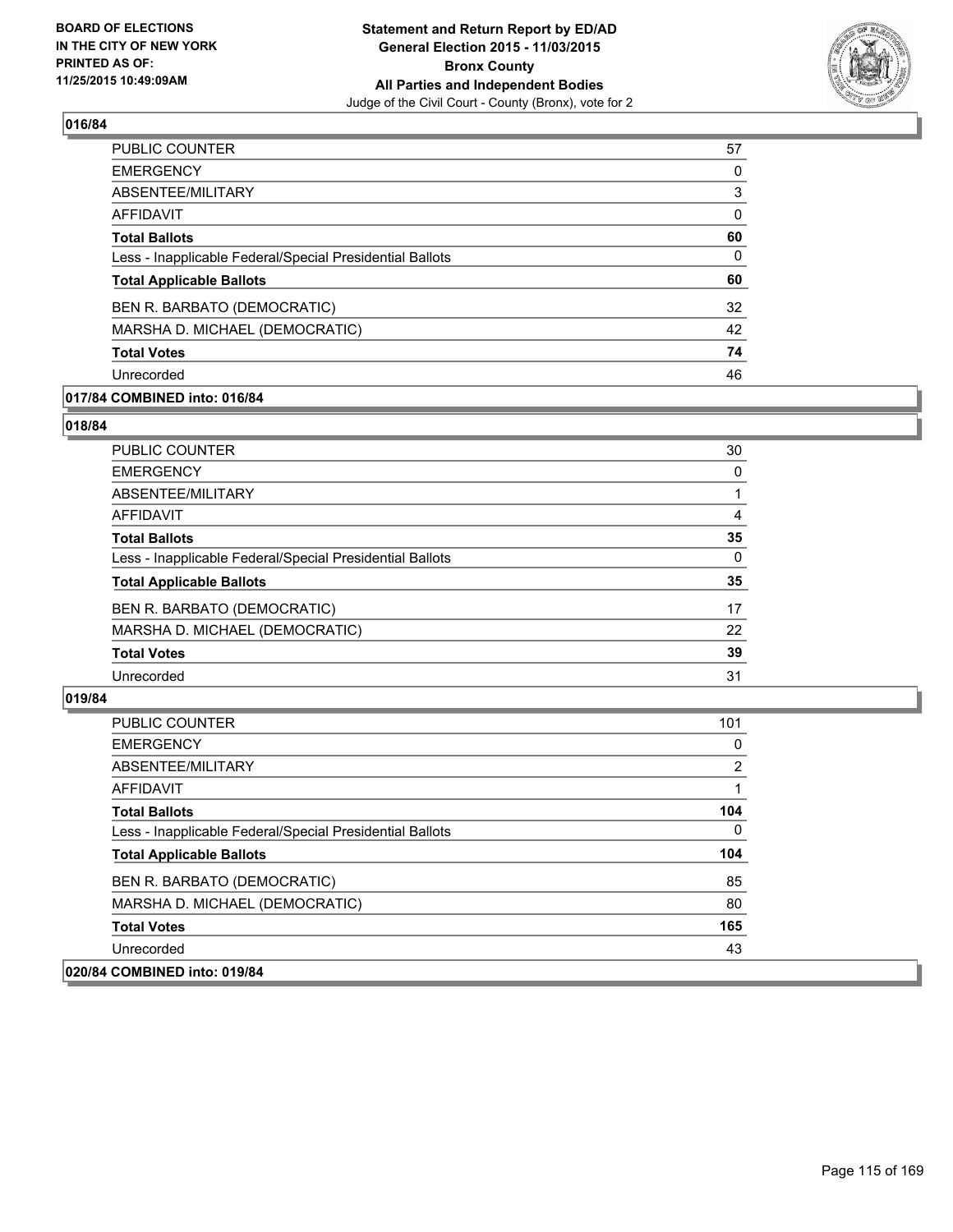

| <b>PUBLIC COUNTER</b>                                    | 59 |
|----------------------------------------------------------|----|
| <b>EMERGENCY</b>                                         | 0  |
| ABSENTEE/MILITARY                                        | 3  |
| AFFIDAVIT                                                | 0  |
| <b>Total Ballots</b>                                     | 62 |
| Less - Inapplicable Federal/Special Presidential Ballots | 0  |
| <b>Total Applicable Ballots</b>                          | 62 |
| BEN R. BARBATO (DEMOCRATIC)                              | 29 |
| MARSHA D. MICHAEL (DEMOCRATIC)                           | 42 |
| RAHEEM RICHARDSON (WRITE-IN)                             |    |
| UNATTRIBUTABLE WRITE-IN (WRITE-IN)                       |    |
| <b>Total Votes</b>                                       | 73 |
| Unrecorded                                               | 51 |

# **022/84**

| <b>PUBLIC COUNTER</b>                                    | 39 |
|----------------------------------------------------------|----|
| <b>EMERGENCY</b>                                         | 0  |
| ABSENTEE/MILITARY                                        |    |
| AFFIDAVIT                                                | 2  |
| <b>Total Ballots</b>                                     | 42 |
| Less - Inapplicable Federal/Special Presidential Ballots | 0  |
| <b>Total Applicable Ballots</b>                          | 42 |
| BEN R. BARBATO (DEMOCRATIC)                              | 24 |
| MARSHA D. MICHAEL (DEMOCRATIC)                           | 22 |
| <b>Total Votes</b>                                       | 46 |
| Unrecorded                                               | 38 |
| 023/84 COMBINED into: 021/84                             |    |

| <b>PUBLIC COUNTER</b>                                    | 108 |
|----------------------------------------------------------|-----|
| <b>EMERGENCY</b>                                         | 0   |
| ABSENTEE/MILITARY                                        | 1   |
| <b>AFFIDAVIT</b>                                         | 0   |
| <b>Total Ballots</b>                                     | 109 |
| Less - Inapplicable Federal/Special Presidential Ballots | 0   |
| <b>Total Applicable Ballots</b>                          | 109 |
| BEN R. BARBATO (DEMOCRATIC)                              | 60  |
| MARSHA D. MICHAEL (DEMOCRATIC)                           | 76  |
| CONDE GARCIA (WRITE-IN)                                  | 1   |
| HANNAH BLAND (WRITE-IN)                                  | 1   |
| UNATTRIBUTABLE WRITE-IN (WRITE-IN)                       | 1   |
| <b>Total Votes</b>                                       | 139 |
| Unrecorded                                               | 79  |
| 025/84 COMBINED into: 024/84                             |     |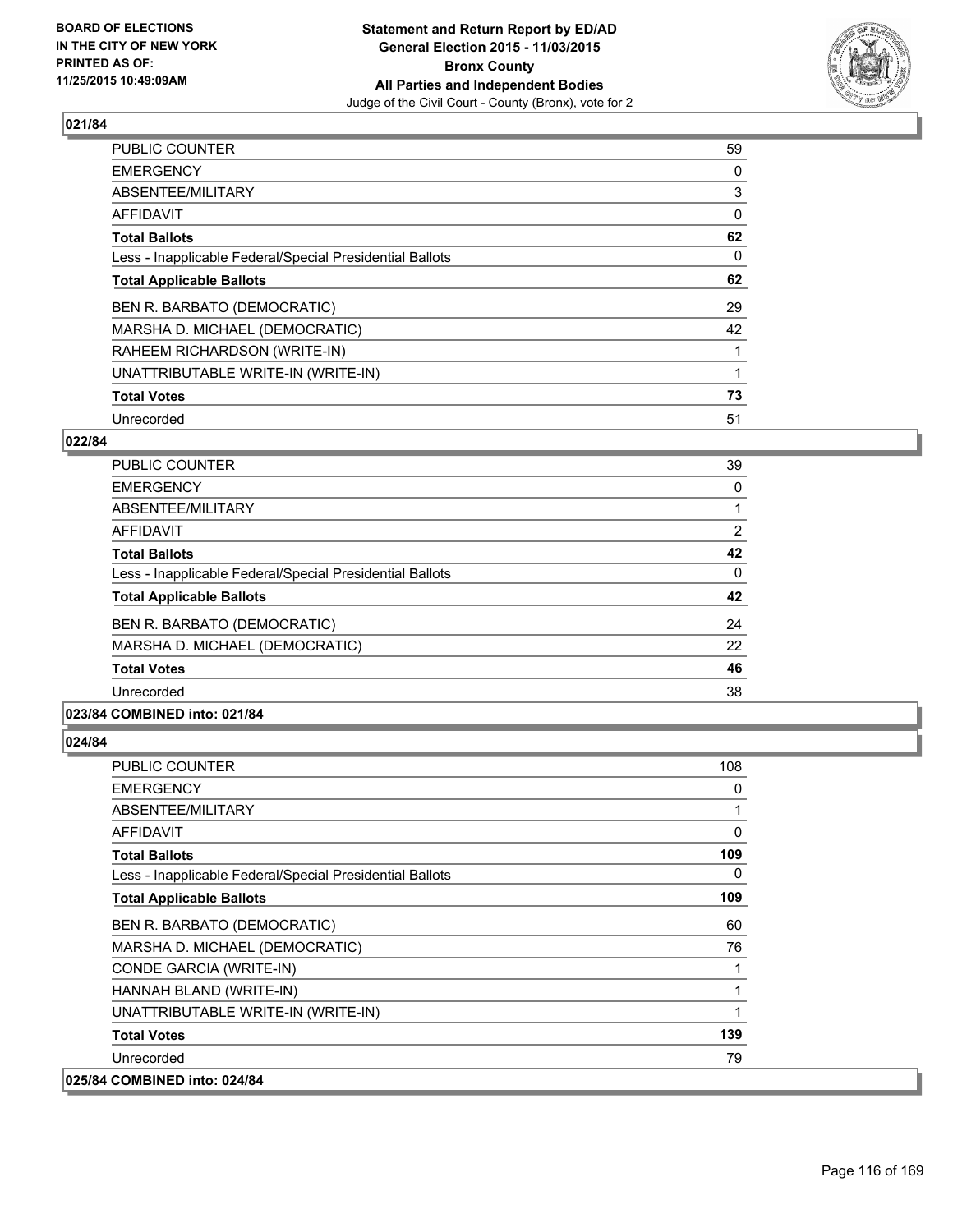

| PUBLIC COUNTER                                           | 44           |
|----------------------------------------------------------|--------------|
| EMERGENCY                                                | $\mathbf{0}$ |
| ABSENTEE/MILITARY                                        |              |
| AFFIDAVIT                                                | 0            |
| <b>Total Ballots</b>                                     | 45           |
| Less - Inapplicable Federal/Special Presidential Ballots | $\Omega$     |
| <b>Total Applicable Ballots</b>                          | 45           |
| BEN R. BARBATO (DEMOCRATIC)                              | 25           |
| MARSHA D. MICHAEL (DEMOCRATIC)                           | 27           |
| <b>Total Votes</b>                                       | 52           |
| Unrecorded                                               | 38           |

### **027/84**

| <b>PUBLIC COUNTER</b>                                    | 100 |
|----------------------------------------------------------|-----|
| <b>EMERGENCY</b>                                         | 0   |
| ABSENTEE/MILITARY                                        | 3   |
| <b>AFFIDAVIT</b>                                         |     |
| <b>Total Ballots</b>                                     | 104 |
| Less - Inapplicable Federal/Special Presidential Ballots | 0   |
| <b>Total Applicable Ballots</b>                          | 104 |
| BEN R. BARBATO (DEMOCRATIC)                              | 76  |
| MARSHA D. MICHAEL (DEMOCRATIC)                           | 76  |
| <b>Total Votes</b>                                       | 152 |
| Unrecorded                                               | 56  |
|                                                          |     |

#### **028/84 COMBINED into: 027/84**

#### **029/84 COMBINED into: 018/84**

| <b>PUBLIC COUNTER</b>                                    | 44 |
|----------------------------------------------------------|----|
| <b>EMERGENCY</b>                                         | 0  |
| ABSENTEE/MILITARY                                        | 3  |
| AFFIDAVIT                                                | 2  |
| <b>Total Ballots</b>                                     | 49 |
| Less - Inapplicable Federal/Special Presidential Ballots | 0  |
| <b>Total Applicable Ballots</b>                          | 49 |
| BEN R. BARBATO (DEMOCRATIC)                              | 26 |
| MARSHA D. MICHAEL (DEMOCRATIC)                           | 30 |
| <b>Total Votes</b>                                       | 56 |
| Unrecorded                                               | 42 |
| 031/84 COMBINED into: 030/84                             |    |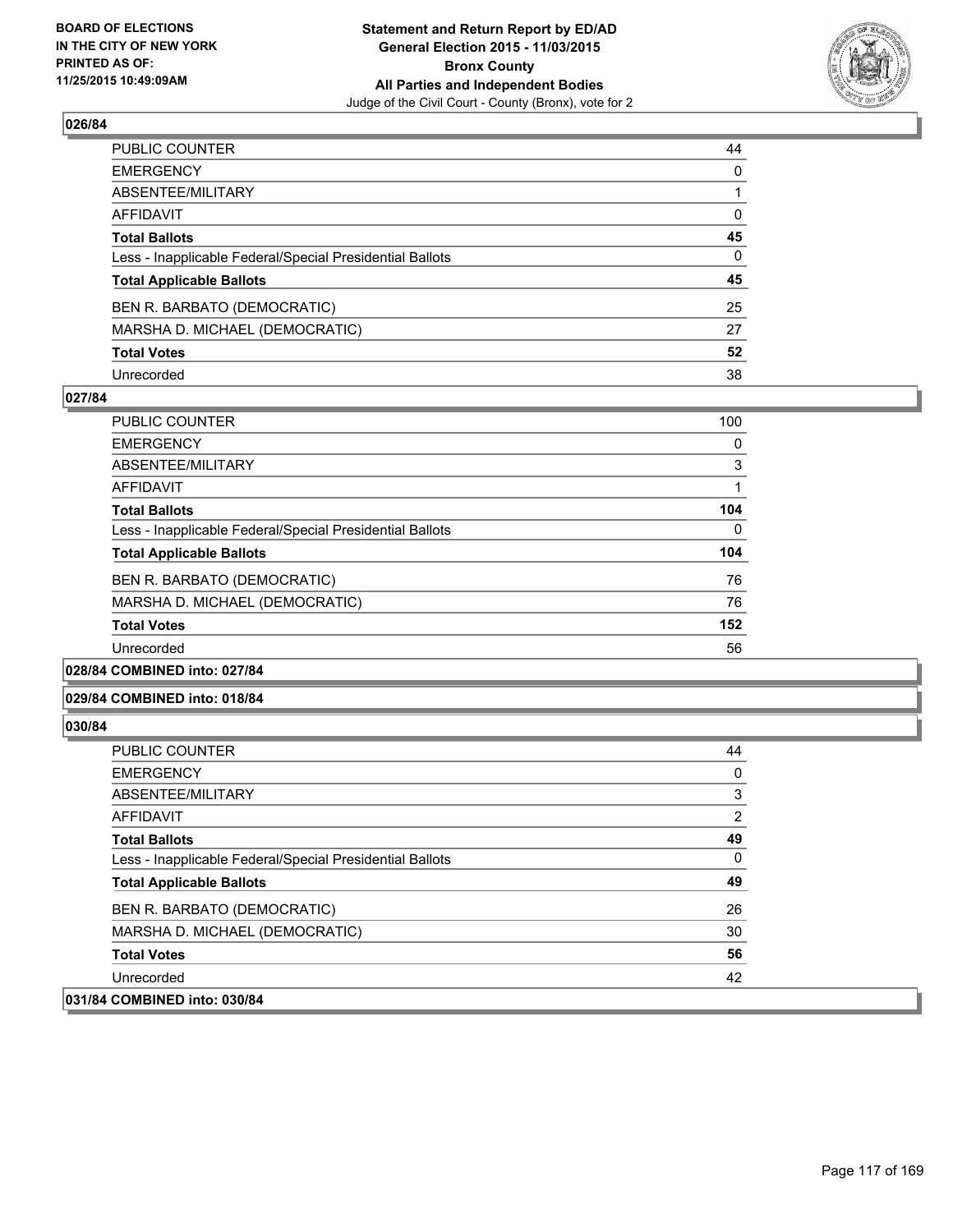

| PUBLIC COUNTER                                           | 47       |
|----------------------------------------------------------|----------|
| <b>EMERGENCY</b>                                         | 0        |
| ABSENTEE/MILITARY                                        |          |
| AFFIDAVIT                                                |          |
| <b>Total Ballots</b>                                     | 49       |
| Less - Inapplicable Federal/Special Presidential Ballots | $\Omega$ |
| <b>Total Applicable Ballots</b>                          | 49       |
| BEN R. BARBATO (DEMOCRATIC)                              | 28       |
| MARSHA D. MICHAEL (DEMOCRATIC)                           | 26       |
| <b>Total Votes</b>                                       | 54       |
| Unrecorded                                               | 44       |

# **033/84 COMBINED into: 032/84**

#### **034/84**

| <b>PUBLIC COUNTER</b>                                    | 146 |
|----------------------------------------------------------|-----|
| <b>EMERGENCY</b>                                         | 0   |
| ABSENTEE/MILITARY                                        | 3   |
| AFFIDAVIT                                                | 0   |
| <b>Total Ballots</b>                                     | 149 |
| Less - Inapplicable Federal/Special Presidential Ballots | 0   |
| <b>Total Applicable Ballots</b>                          | 149 |
| BEN R. BARBATO (DEMOCRATIC)                              | 78  |
| MARSHA D. MICHAEL (DEMOCRATIC)                           | 106 |
| <b>Total Votes</b>                                       | 184 |
| Unrecorded                                               | 114 |
|                                                          |     |

#### **035/84 COMBINED into: 034/84**

| <b>PUBLIC COUNTER</b>                                    | 65 |
|----------------------------------------------------------|----|
| <b>EMERGENCY</b>                                         | 0  |
| ABSENTEE/MILITARY                                        | 0  |
| AFFIDAVIT                                                | 0  |
| <b>Total Ballots</b>                                     | 65 |
| Less - Inapplicable Federal/Special Presidential Ballots | 0  |
| <b>Total Applicable Ballots</b>                          | 65 |
| BEN R. BARBATO (DEMOCRATIC)                              | 45 |
| MARSHA D. MICHAEL (DEMOCRATIC)                           | 52 |
| <b>Total Votes</b>                                       | 97 |
| Unrecorded                                               | 33 |
| 037/84 COMBINED into: 036/84                             |    |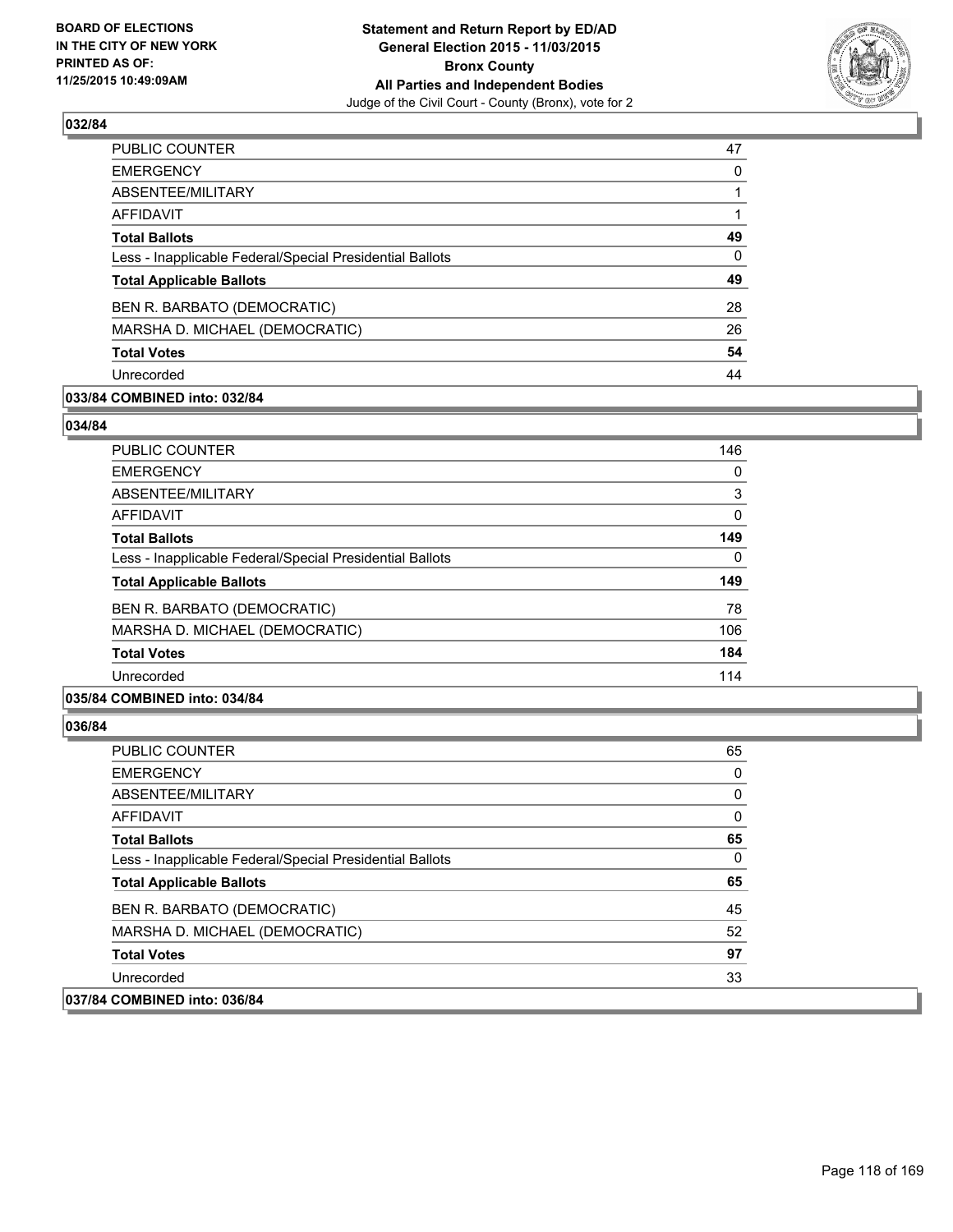

| PUBLIC COUNTER                                           | 66 |
|----------------------------------------------------------|----|
| EMERGENCY                                                | 0  |
| ABSENTEE/MILITARY                                        | 0  |
| AFFIDAVIT                                                |    |
| <b>Total Ballots</b>                                     | 67 |
| Less - Inapplicable Federal/Special Presidential Ballots | 0  |
| <b>Total Applicable Ballots</b>                          | 67 |
| BEN R. BARBATO (DEMOCRATIC)                              | 38 |
| MARSHA D. MICHAEL (DEMOCRATIC)                           | 44 |
| <b>Total Votes</b>                                       | 82 |
| Unrecorded                                               | 52 |

#### **039/84**

| PUBLIC COUNTER                                           | 53 |
|----------------------------------------------------------|----|
| <b>EMERGENCY</b>                                         | 0  |
| ABSENTEE/MILITARY                                        |    |
| AFFIDAVIT                                                |    |
| <b>Total Ballots</b>                                     | 55 |
| Less - Inapplicable Federal/Special Presidential Ballots | 0  |
| <b>Total Applicable Ballots</b>                          | 55 |
| BEN R. BARBATO (DEMOCRATIC)                              | 33 |
| MARSHA D. MICHAEL (DEMOCRATIC)                           | 39 |
| <b>Total Votes</b>                                       | 72 |
| Unrecorded                                               | 38 |

| <b>PUBLIC COUNTER</b>                                    | 90  |
|----------------------------------------------------------|-----|
| <b>EMERGENCY</b>                                         | 0   |
| ABSENTEE/MILITARY                                        | 3   |
| <b>AFFIDAVIT</b>                                         |     |
| <b>Total Ballots</b>                                     | 94  |
| Less - Inapplicable Federal/Special Presidential Ballots | 0   |
| <b>Total Applicable Ballots</b>                          | 94  |
| BEN R. BARBATO (DEMOCRATIC)                              | 47  |
| MARSHA D. MICHAEL (DEMOCRATIC)                           | 53  |
| <b>Total Votes</b>                                       | 100 |
| Unrecorded                                               | 88  |
| 041/84 COMBINED into: 040/84                             |     |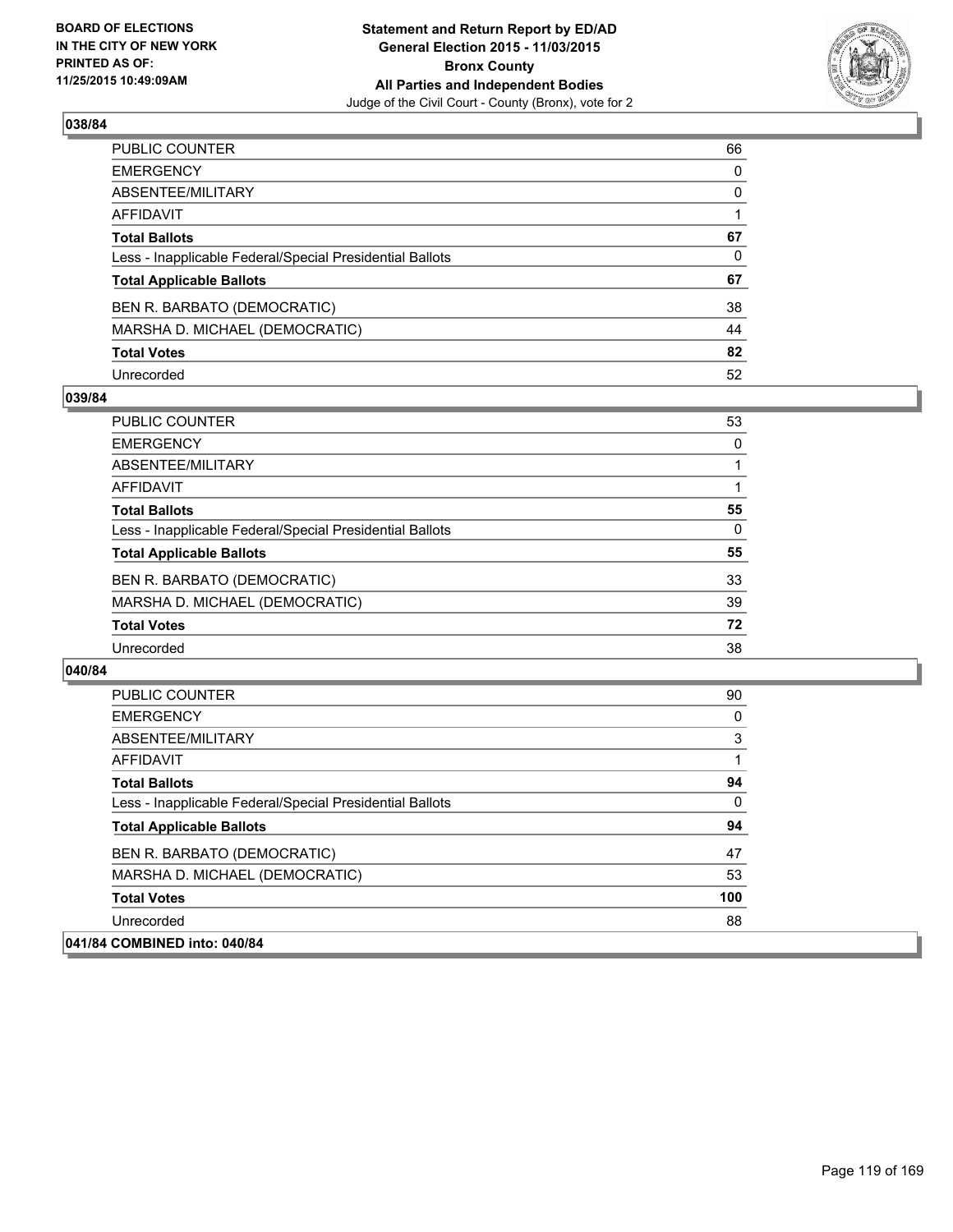

| PUBLIC COUNTER                                           | 85  |
|----------------------------------------------------------|-----|
| <b>EMERGENCY</b>                                         | 0   |
| ABSENTEE/MILITARY                                        | 3   |
| AFFIDAVIT                                                | 0   |
| <b>Total Ballots</b>                                     | 88  |
| Less - Inapplicable Federal/Special Presidential Ballots | 0   |
| <b>Total Applicable Ballots</b>                          | 88  |
| BEN R. BARBATO (DEMOCRATIC)                              | 43  |
| MARSHA D. MICHAEL (DEMOCRATIC)                           | 59  |
| UNATTRIBUTABLE WRITE-IN (WRITE-IN)                       |     |
| <b>Total Votes</b>                                       | 103 |
| Unrecorded                                               | 73  |

#### **043/84**

| PUBLIC COUNTER                                           | 80             |
|----------------------------------------------------------|----------------|
| <b>EMERGENCY</b>                                         | 0              |
| ABSENTEE/MILITARY                                        | 3              |
| AFFIDAVIT                                                | $\overline{2}$ |
| <b>Total Ballots</b>                                     | 85             |
| Less - Inapplicable Federal/Special Presidential Ballots | 0              |
| <b>Total Applicable Ballots</b>                          | 85             |
| BEN R. BARBATO (DEMOCRATIC)                              | 44             |
| MARSHA D. MICHAEL (DEMOCRATIC)                           | 46             |
| <b>Total Votes</b>                                       | 90             |
| Unrecorded                                               | 80             |
|                                                          |                |

# **044/84 COMBINED into: 043/84**

### **045/84**

| <b>PUBLIC COUNTER</b>                                    | 71  |
|----------------------------------------------------------|-----|
| <b>EMERGENCY</b>                                         | 0   |
| ABSENTEE/MILITARY                                        |     |
| AFFIDAVIT                                                |     |
| <b>Total Ballots</b>                                     | 73  |
| Less - Inapplicable Federal/Special Presidential Ballots | 0   |
| <b>Total Applicable Ballots</b>                          | 73  |
| BEN R. BARBATO (DEMOCRATIC)                              | 47  |
| MARSHA D. MICHAEL (DEMOCRATIC)                           | 56  |
| <b>Total Votes</b>                                       | 103 |
| Unrecorded                                               | 43  |
| 046/84 COMBINED into: 045/84                             |     |

**047/84 COMBINED into: 042/84**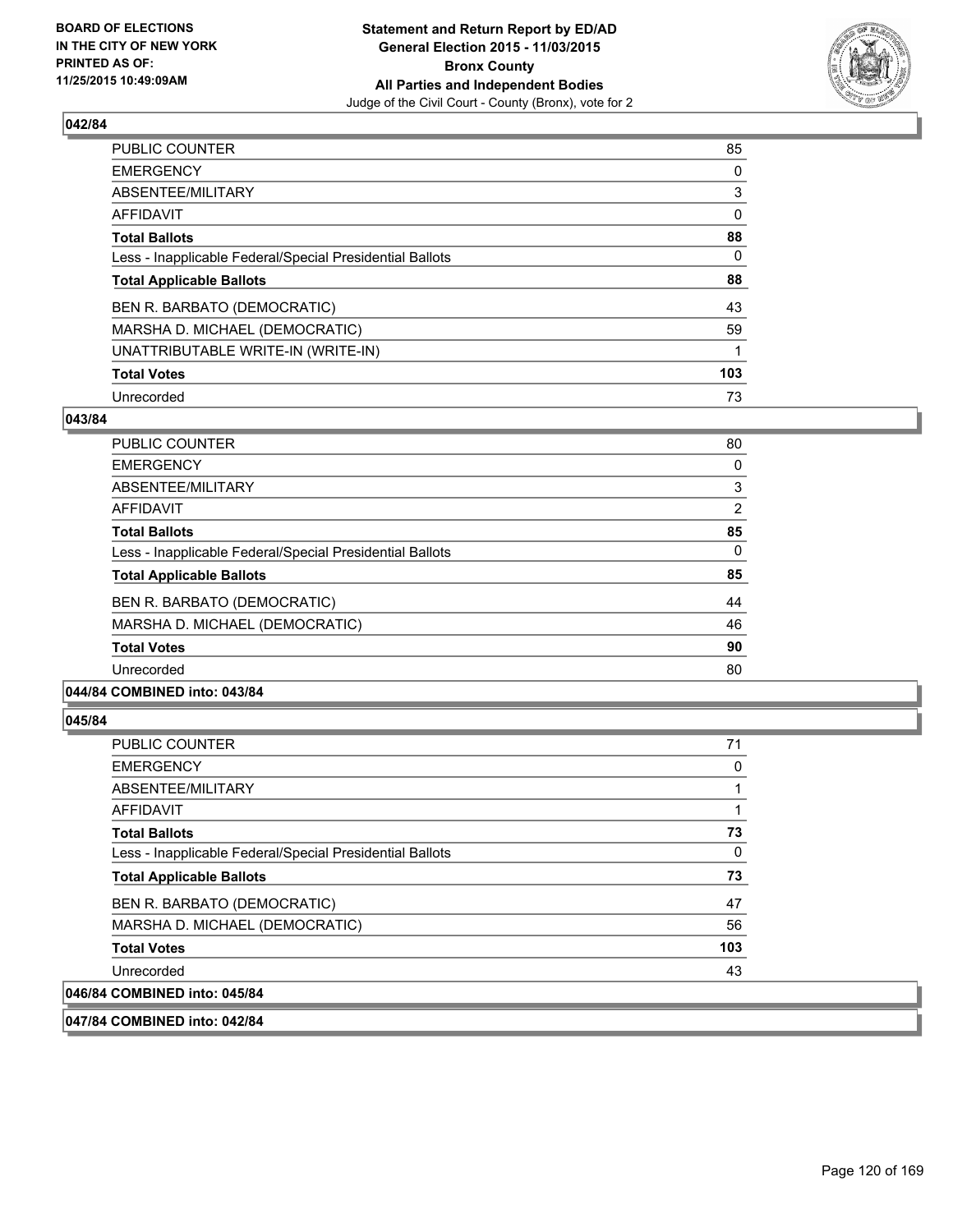

| <b>PUBLIC COUNTER</b>                                    | 49 |
|----------------------------------------------------------|----|
| <b>EMERGENCY</b>                                         | 0  |
| ABSENTEE/MILITARY                                        | 3  |
| AFFIDAVIT                                                | 0  |
| <b>Total Ballots</b>                                     | 52 |
| Less - Inapplicable Federal/Special Presidential Ballots | 0  |
| <b>Total Applicable Ballots</b>                          | 52 |
| BEN R. BARBATO (DEMOCRATIC)                              | 30 |
| MARSHA D. MICHAEL (DEMOCRATIC)                           | 33 |
| <b>Total Votes</b>                                       | 63 |
| Unrecorded                                               | 41 |

# **049/84 COMBINED into: 051/84**

#### **050/84 COMBINED into: 051/84**

# **051/84**

| <b>PUBLIC COUNTER</b>                                    | 94  |
|----------------------------------------------------------|-----|
| <b>EMERGENCY</b>                                         | 0   |
| ABSENTEE/MILITARY                                        | 2   |
| AFFIDAVIT                                                |     |
| <b>Total Ballots</b>                                     | 97  |
| Less - Inapplicable Federal/Special Presidential Ballots | 0   |
| <b>Total Applicable Ballots</b>                          | 97  |
| BEN R. BARBATO (DEMOCRATIC)                              | 67  |
| MARSHA D. MICHAEL (DEMOCRATIC)                           | 70  |
| <b>Total Votes</b>                                       | 137 |
| Unrecorded                                               | 57  |

| <b>PUBLIC COUNTER</b>                                    | 53       |
|----------------------------------------------------------|----------|
| <b>EMERGENCY</b>                                         | 0        |
| ABSENTEE/MILITARY                                        | 0        |
| AFFIDAVIT                                                | 0        |
| <b>Total Ballots</b>                                     | 53       |
| Less - Inapplicable Federal/Special Presidential Ballots | $\Omega$ |
| <b>Total Applicable Ballots</b>                          | 53       |
| BEN R. BARBATO (DEMOCRATIC)                              | 29       |
| MARSHA D. MICHAEL (DEMOCRATIC)                           | 36       |
| <b>Total Votes</b>                                       | 65       |
| Unrecorded                                               | 41       |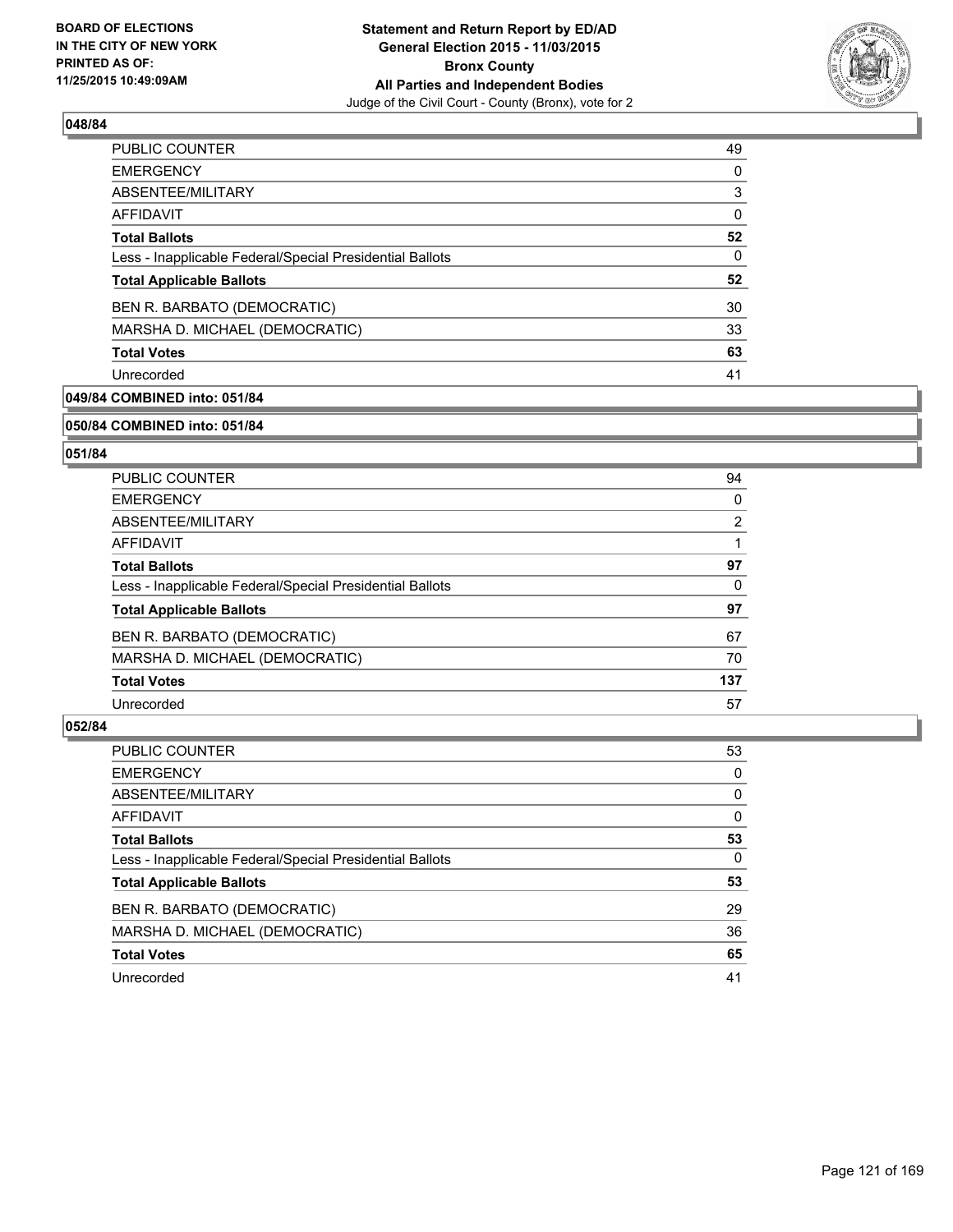

| PUBLIC COUNTER                                           | 92  |
|----------------------------------------------------------|-----|
| <b>EMERGENCY</b>                                         | 0   |
| ABSENTEE/MILITARY                                        | 0   |
| <b>AFFIDAVIT</b>                                         | 5   |
| <b>Total Ballots</b>                                     | 97  |
| Less - Inapplicable Federal/Special Presidential Ballots | 0   |
| <b>Total Applicable Ballots</b>                          | 97  |
| BEN R. BARBATO (DEMOCRATIC)                              | 62  |
| MARSHA D. MICHAEL (DEMOCRATIC)                           | 75  |
| SAM KLEINMAN (WRITE-IN)                                  |     |
| <b>Total Votes</b>                                       | 138 |
| Unrecorded                                               | 56  |

### **054/84**

| <b>PUBLIC COUNTER</b>                                    | 78 |
|----------------------------------------------------------|----|
| <b>EMERGENCY</b>                                         | 0  |
| ABSENTEE/MILITARY                                        | 0  |
| AFFIDAVIT                                                |    |
| <b>Total Ballots</b>                                     | 79 |
| Less - Inapplicable Federal/Special Presidential Ballots | 0  |
| <b>Total Applicable Ballots</b>                          | 79 |
| BEN R. BARBATO (DEMOCRATIC)                              | 31 |
| MARSHA D. MICHAEL (DEMOCRATIC)                           | 49 |
| <b>Total Votes</b>                                       | 80 |
| Unrecorded                                               | 78 |
|                                                          |    |

| <b>PUBLIC COUNTER</b>                                    | 48 |
|----------------------------------------------------------|----|
| <b>EMERGENCY</b>                                         | 0  |
| ABSENTEE/MILITARY                                        | 0  |
| AFFIDAVIT                                                |    |
| <b>Total Ballots</b>                                     | 49 |
| Less - Inapplicable Federal/Special Presidential Ballots | 0  |
| <b>Total Applicable Ballots</b>                          | 49 |
| BEN R. BARBATO (DEMOCRATIC)                              | 22 |
| MARSHA D. MICHAEL (DEMOCRATIC)                           | 28 |
| <b>Total Votes</b>                                       | 50 |
| Unrecorded                                               | 48 |
| 056/84 COMBINED into: 054/84                             |    |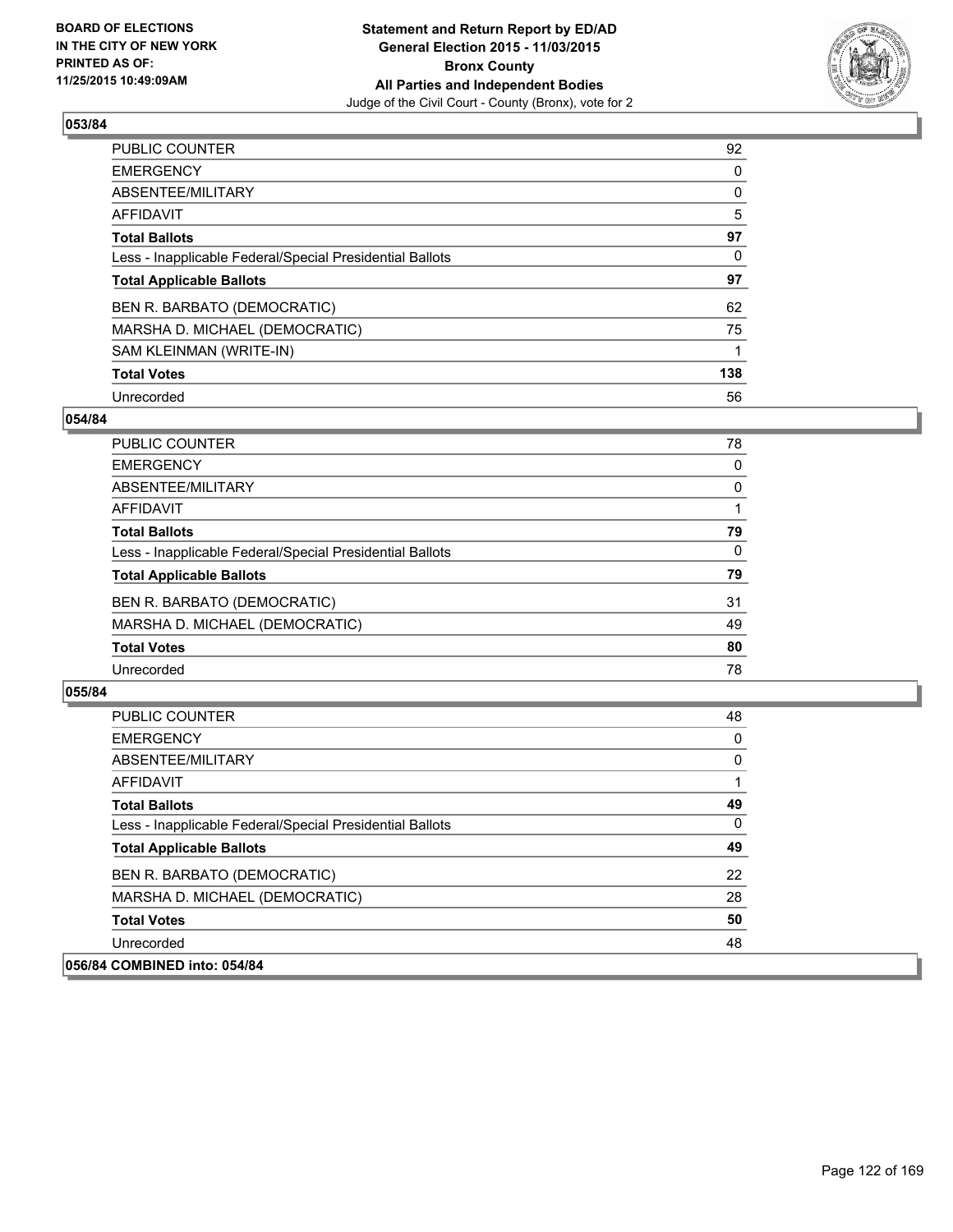

| PUBLIC COUNTER                                           | 47           |
|----------------------------------------------------------|--------------|
| EMERGENCY                                                | $\mathbf{0}$ |
| ABSENTEE/MILITARY                                        | 2            |
| AFFIDAVIT                                                | $\mathbf{0}$ |
| <b>Total Ballots</b>                                     | 49           |
| Less - Inapplicable Federal/Special Presidential Ballots | $\Omega$     |
| <b>Total Applicable Ballots</b>                          | 49           |
| BEN R. BARBATO (DEMOCRATIC)                              | 29           |
| MARSHA D. MICHAEL (DEMOCRATIC)                           | 30           |
| <b>Total Votes</b>                                       | 59           |
| Unrecorded                                               | 39           |

### **058/84**

| <b>PUBLIC COUNTER</b>                                    | 117 |
|----------------------------------------------------------|-----|
| <b>EMERGENCY</b>                                         | 0   |
| ABSENTEE/MILITARY                                        | 3   |
| <b>AFFIDAVIT</b>                                         |     |
| <b>Total Ballots</b>                                     | 121 |
| Less - Inapplicable Federal/Special Presidential Ballots | 0   |
| <b>Total Applicable Ballots</b>                          | 121 |
| BEN R. BARBATO (DEMOCRATIC)                              | 49  |
| MARSHA D. MICHAEL (DEMOCRATIC)                           | 58  |
| <b>Total Votes</b>                                       | 107 |
| Unrecorded                                               | 135 |
|                                                          |     |

#### **059/84 COMBINED into: 058/84**

#### **060/84 COMBINED into: 026/84**

| <b>PUBLIC COUNTER</b>                                    | 70 |
|----------------------------------------------------------|----|
| <b>EMERGENCY</b>                                         | 0  |
| ABSENTEE/MILITARY                                        |    |
| AFFIDAVIT                                                | 0  |
| <b>Total Ballots</b>                                     | 71 |
| Less - Inapplicable Federal/Special Presidential Ballots | 0  |
|                                                          |    |
| <b>Total Applicable Ballots</b>                          | 71 |
| BEN R. BARBATO (DEMOCRATIC)                              | 45 |
| MARSHA D. MICHAEL (DEMOCRATIC)                           | 50 |
| UNATTRIBUTABLE WRITE-IN (WRITE-IN)                       | 1  |
| <b>Total Votes</b>                                       | 96 |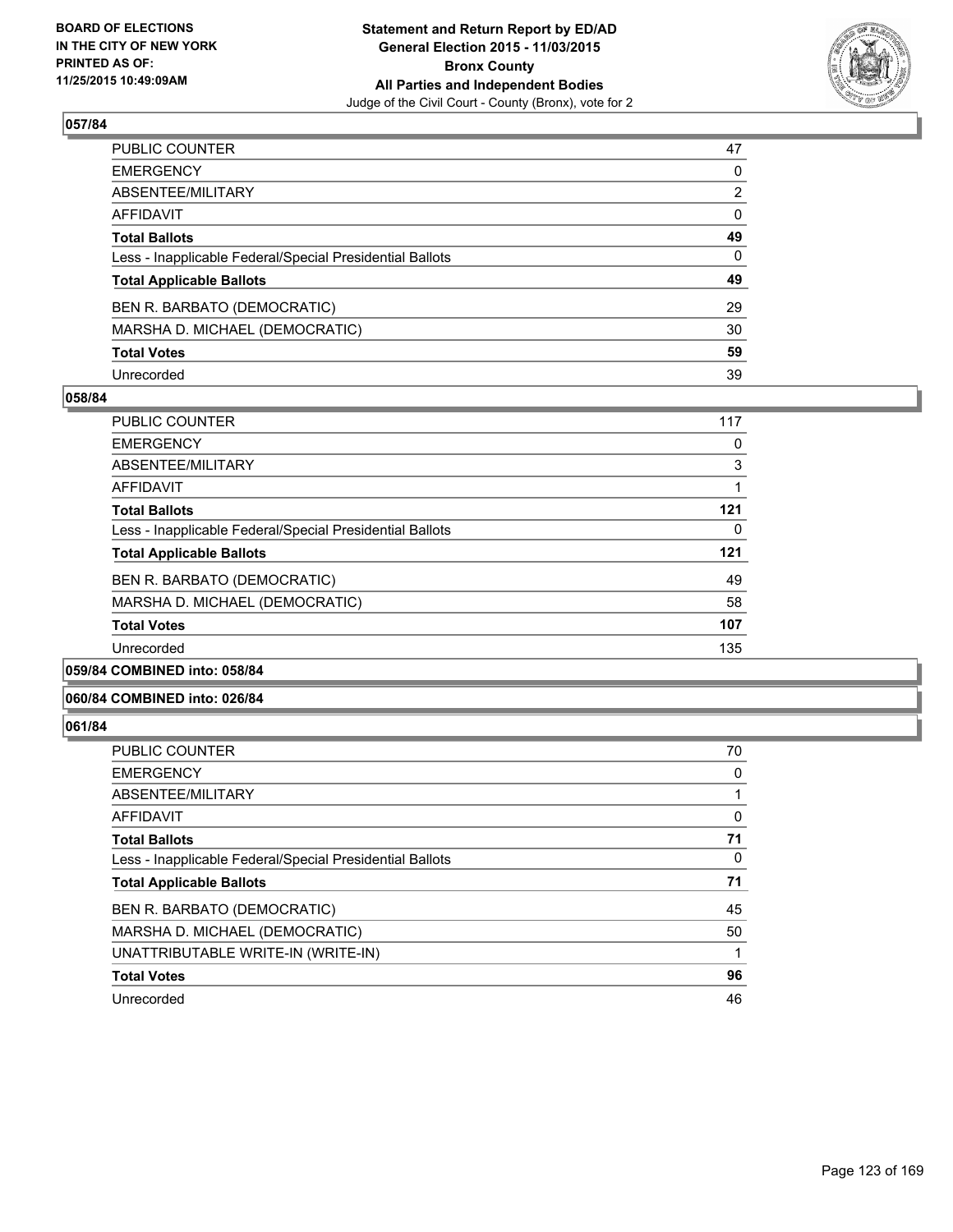

| <b>PUBLIC COUNTER</b>                                    | 88             |
|----------------------------------------------------------|----------------|
| <b>EMERGENCY</b>                                         | $\Omega$       |
| ABSENTEE/MILITARY                                        | $\overline{2}$ |
| AFFIDAVIT                                                | 3              |
| <b>Total Ballots</b>                                     | 93             |
| Less - Inapplicable Federal/Special Presidential Ballots | $\Omega$       |
| <b>Total Applicable Ballots</b>                          | 93             |
| BEN R. BARBATO (DEMOCRATIC)                              | 52             |
| MARSHA D. MICHAEL (DEMOCRATIC)                           | 66             |
| <b>Total Votes</b>                                       | 118            |
| Unrecorded                                               | 68             |
|                                                          |                |

# **063/84 COMBINED into: 062/84**

#### **064/84**

| <b>PUBLIC COUNTER</b>                                    | 40 |
|----------------------------------------------------------|----|
| <b>EMERGENCY</b>                                         | 0  |
| ABSENTEE/MILITARY                                        | 0  |
| AFFIDAVIT                                                | 0  |
| <b>Total Ballots</b>                                     | 40 |
| Less - Inapplicable Federal/Special Presidential Ballots | 0  |
| <b>Total Applicable Ballots</b>                          | 40 |
| BEN R. BARBATO (DEMOCRATIC)                              | 22 |
| MARSHA D. MICHAEL (DEMOCRATIC)                           | 24 |
| PREET BHAHARA (WRITE-IN)                                 |    |
| RAMON JIMENEZ (WRITE-IN)                                 | 1  |
| <b>Total Votes</b>                                       | 48 |
| Unrecorded                                               | 32 |
|                                                          |    |

#### **065/84 COMBINED into: 022/84**

| <b>PUBLIC COUNTER</b>                                    | 40 |
|----------------------------------------------------------|----|
| <b>EMERGENCY</b>                                         | 0  |
| ABSENTEE/MILITARY                                        |    |
| <b>AFFIDAVIT</b>                                         | 0  |
| <b>Total Ballots</b>                                     | 41 |
| Less - Inapplicable Federal/Special Presidential Ballots | 0  |
| <b>Total Applicable Ballots</b>                          | 41 |
| BEN R. BARBATO (DEMOCRATIC)                              | 27 |
| MARSHA D. MICHAEL (DEMOCRATIC)                           | 34 |
| <b>Total Votes</b>                                       | 61 |
| Unrecorded                                               | 21 |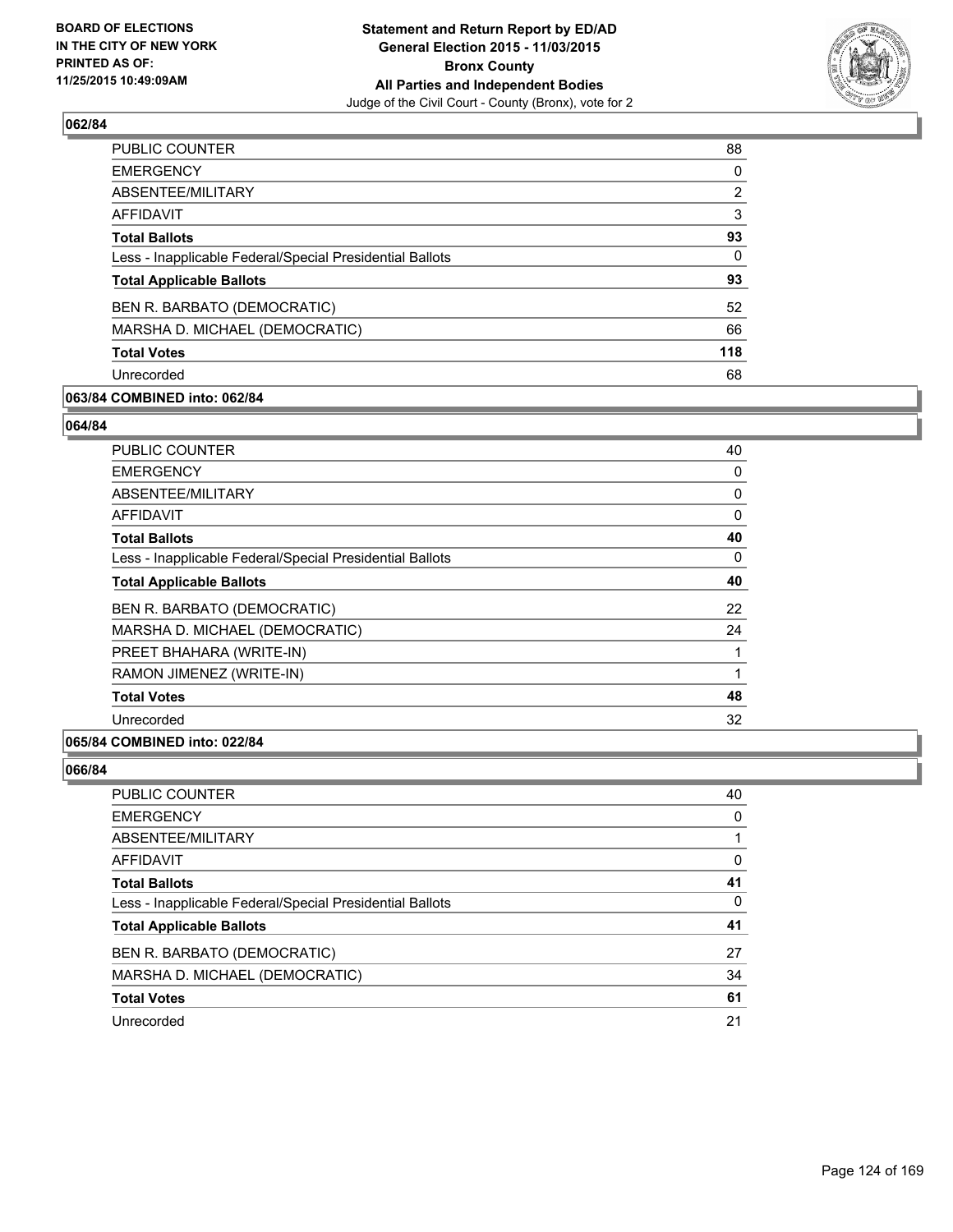

| PUBLIC COUNTER                                           | 35           |
|----------------------------------------------------------|--------------|
| EMERGENCY                                                | $\mathbf{0}$ |
| ABSENTEE/MILITARY                                        | 3            |
| AFFIDAVIT                                                |              |
| <b>Total Ballots</b>                                     | 39           |
| Less - Inapplicable Federal/Special Presidential Ballots | 0            |
| <b>Total Applicable Ballots</b>                          | 39           |
| BEN R. BARBATO (DEMOCRATIC)                              | 29           |
| MARSHA D. MICHAEL (DEMOCRATIC)                           | 32           |
| <b>Total Votes</b>                                       | 61           |
| Unrecorded                                               | 17           |

#### **068/84**

| <b>PUBLIC COUNTER</b>                                    | 0        |
|----------------------------------------------------------|----------|
| <b>EMERGENCY</b>                                         | 30       |
| ABSENTEE/MILITARY                                        | 0        |
| AFFIDAVIT                                                | 0        |
| <b>Total Ballots</b>                                     | 30       |
| Less - Inapplicable Federal/Special Presidential Ballots | $\Omega$ |
| <b>Total Applicable Ballots</b>                          | 30       |
| BEN R. BARBATO (DEMOCRATIC)                              | 11       |
| MARSHA D. MICHAEL (DEMOCRATIC)                           | 21       |
| <b>Total Votes</b>                                       | 32       |
| Unrecorded                                               | 28       |

#### **069/84**

**071/84 COMBINED into: 069/84**

| <b>PUBLIC COUNTER</b>                                    | 53 |
|----------------------------------------------------------|----|
| <b>EMERGENCY</b>                                         | 0  |
| ABSENTEE/MILITARY                                        |    |
| <b>AFFIDAVIT</b>                                         |    |
| <b>Total Ballots</b>                                     | 55 |
| Less - Inapplicable Federal/Special Presidential Ballots | 0  |
| <b>Total Applicable Ballots</b>                          | 55 |
| BEN R. BARBATO (DEMOCRATIC)                              | 30 |
| MARSHA D. MICHAEL (DEMOCRATIC)                           | 33 |
| <b>Total Votes</b>                                       | 63 |
| Unrecorded                                               | 47 |
| 070/84 COMBINED into: 069/84                             |    |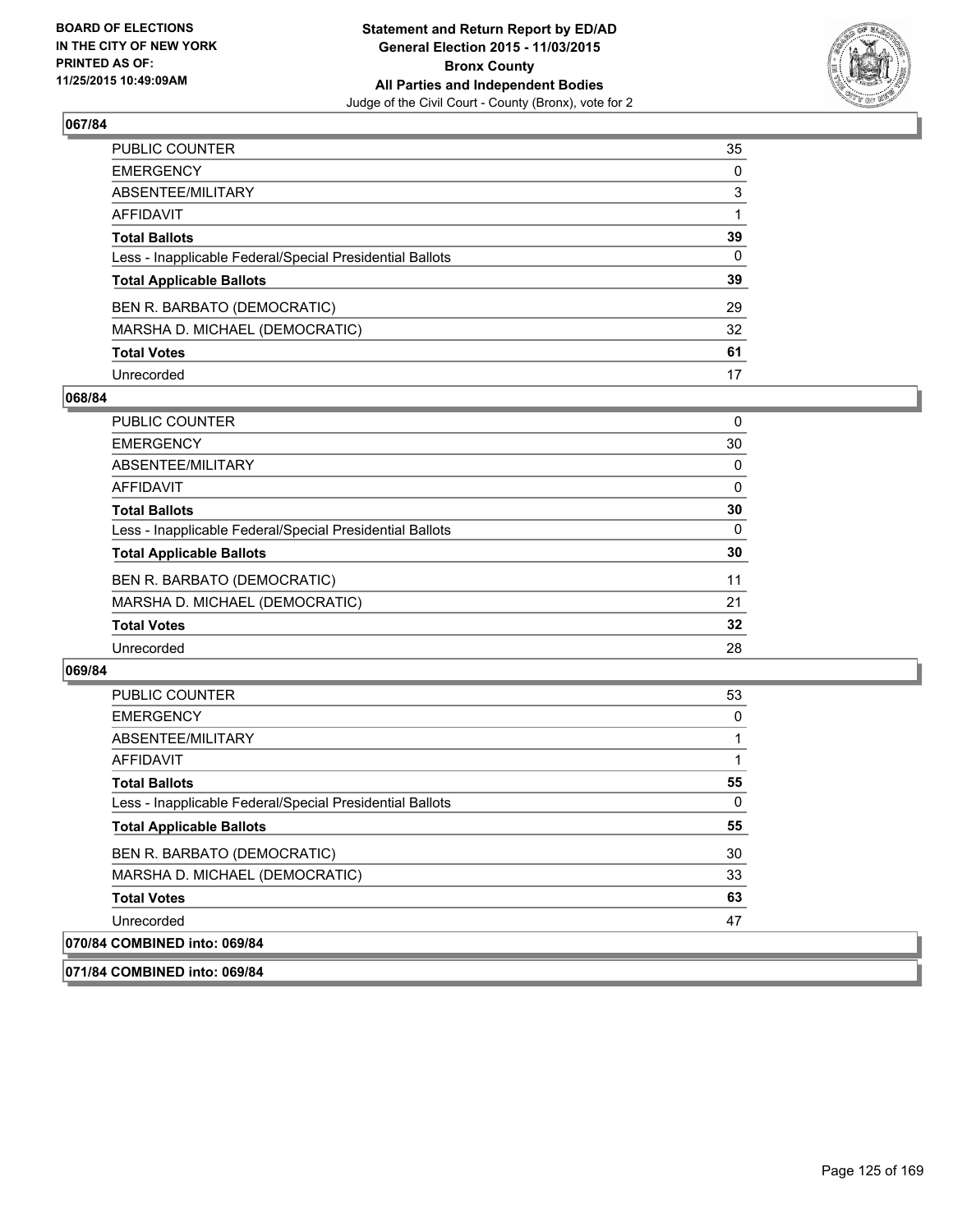

| <b>PUBLIC COUNTER</b>                                    | 38 |
|----------------------------------------------------------|----|
| <b>EMERGENCY</b>                                         | 0  |
| ABSENTEE/MILITARY                                        |    |
| AFFIDAVIT                                                |    |
| <b>Total Ballots</b>                                     | 40 |
| Less - Inapplicable Federal/Special Presidential Ballots | 0  |
| <b>Total Applicable Ballots</b>                          | 40 |
| BEN R. BARBATO (DEMOCRATIC)                              | 24 |
| MARSHA D. MICHAEL (DEMOCRATIC)                           | 27 |
| <b>Total Votes</b>                                       | 51 |
| Unrecorded                                               | 29 |

# **073/84 COMBINED into: 053/84**

#### **074/84 COMBINED into: 053/84**

#### **075/84**

| <b>PUBLIC COUNTER</b>                                    | 47 |
|----------------------------------------------------------|----|
| <b>EMERGENCY</b>                                         | 0  |
| ABSENTEE/MILITARY                                        | 5  |
| <b>AFFIDAVIT</b>                                         | 5  |
| <b>Total Ballots</b>                                     | 57 |
| Less - Inapplicable Federal/Special Presidential Ballots | 0  |
| <b>Total Applicable Ballots</b>                          | 57 |
| BEN R. BARBATO (DEMOCRATIC)                              | 36 |
| MARSHA D. MICHAEL (DEMOCRATIC)                           | 37 |
| <b>Total Votes</b>                                       | 73 |
| Unrecorded                                               | 41 |
|                                                          |    |

# **076/84 COMBINED into: 048/84 077/84 COMBINED into: 053/84 078/84 COMBINED into: 048/84 079/84 COMBINED into: 039/84 080/84 COMBINED into: 009/84 081/84 COMBINED into: 053/84**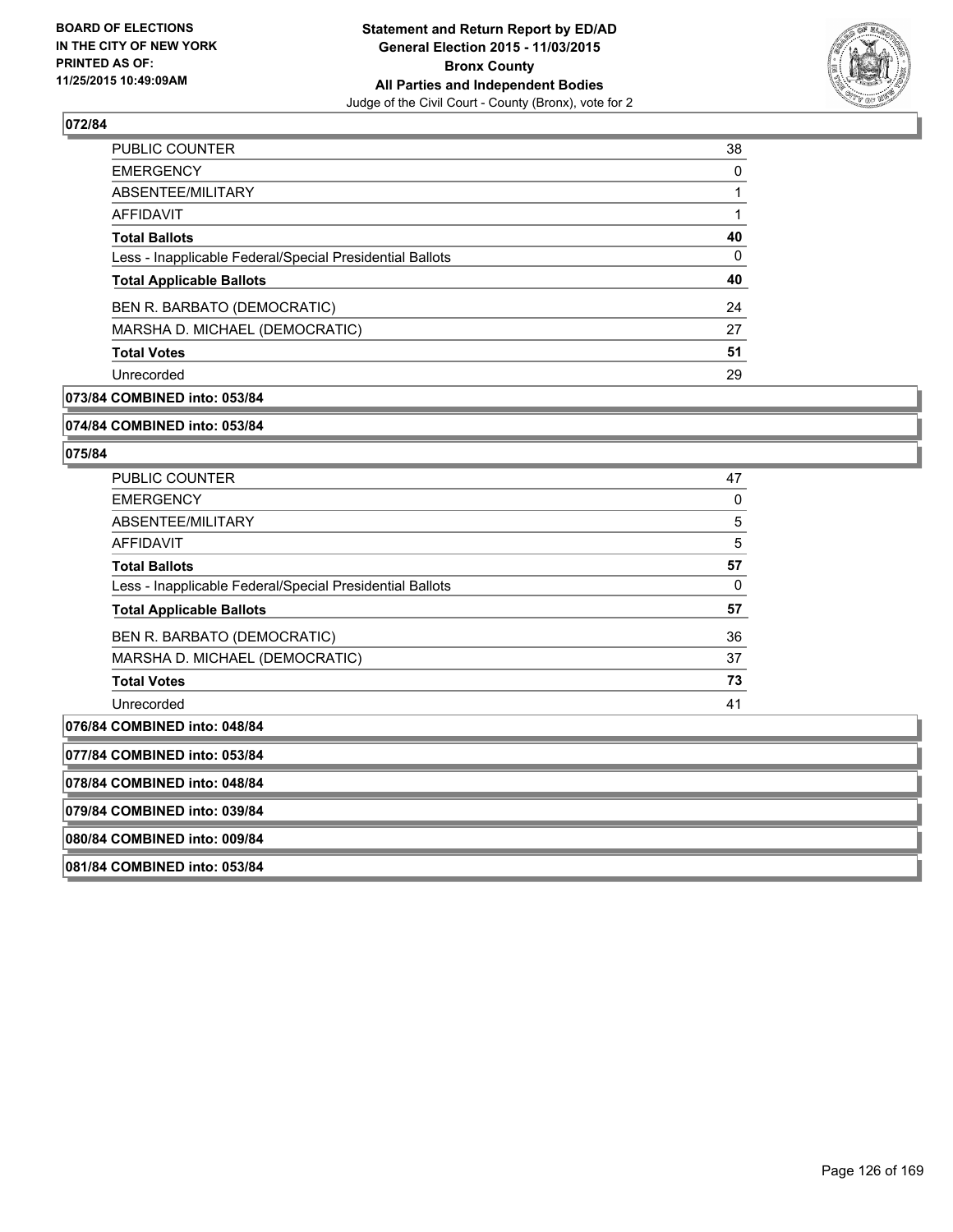

| PUBLIC COUNTER                                           | 89             |
|----------------------------------------------------------|----------------|
| <b>EMERGENCY</b>                                         | 0              |
| ABSENTEE/MILITARY                                        | 3              |
| AFFIDAVIT                                                | 0              |
| <b>Total Ballots</b>                                     | 92             |
| Less - Inapplicable Federal/Special Presidential Ballots | 0              |
| <b>Total Applicable Ballots</b>                          | 92             |
| BEN R. BARBATO (DEMOCRATIC)                              | 51             |
| MARSHA D. MICHAEL (DEMOCRATIC)                           | 67             |
| UNATTRIBUTABLE WRITE-IN (WRITE-IN)                       | $\overline{2}$ |
| <b>Total Votes</b>                                       | 120            |
| Unrecorded                                               | 64             |

# **002/85 COMBINED into: 001/85**

#### **003/85**

| <b>PUBLIC COUNTER</b>                                    | 42 |
|----------------------------------------------------------|----|
| <b>EMERGENCY</b>                                         | 0  |
| ABSENTEE/MILITARY                                        | 3  |
| <b>AFFIDAVIT</b>                                         | 0  |
| <b>Total Ballots</b>                                     | 45 |
| Less - Inapplicable Federal/Special Presidential Ballots | 0  |
| <b>Total Applicable Ballots</b>                          | 45 |
| BEN R. BARBATO (DEMOCRATIC)                              | 21 |
| MARSHA D. MICHAEL (DEMOCRATIC)                           | 31 |
| <b>Total Votes</b>                                       | 52 |
| Unrecorded                                               | 38 |

| PUBLIC COUNTER                                           | 48       |
|----------------------------------------------------------|----------|
| <b>EMERGENCY</b>                                         | 0        |
| ABSENTEE/MILITARY                                        |          |
| <b>AFFIDAVIT</b>                                         | 0        |
| <b>Total Ballots</b>                                     | 49       |
| Less - Inapplicable Federal/Special Presidential Ballots | $\Omega$ |
| <b>Total Applicable Ballots</b>                          | 49       |
| BEN R. BARBATO (DEMOCRATIC)                              | 27       |
| MARSHA D. MICHAEL (DEMOCRATIC)                           | 33       |
| <b>Total Votes</b>                                       | 60       |
| Unrecorded                                               | 38       |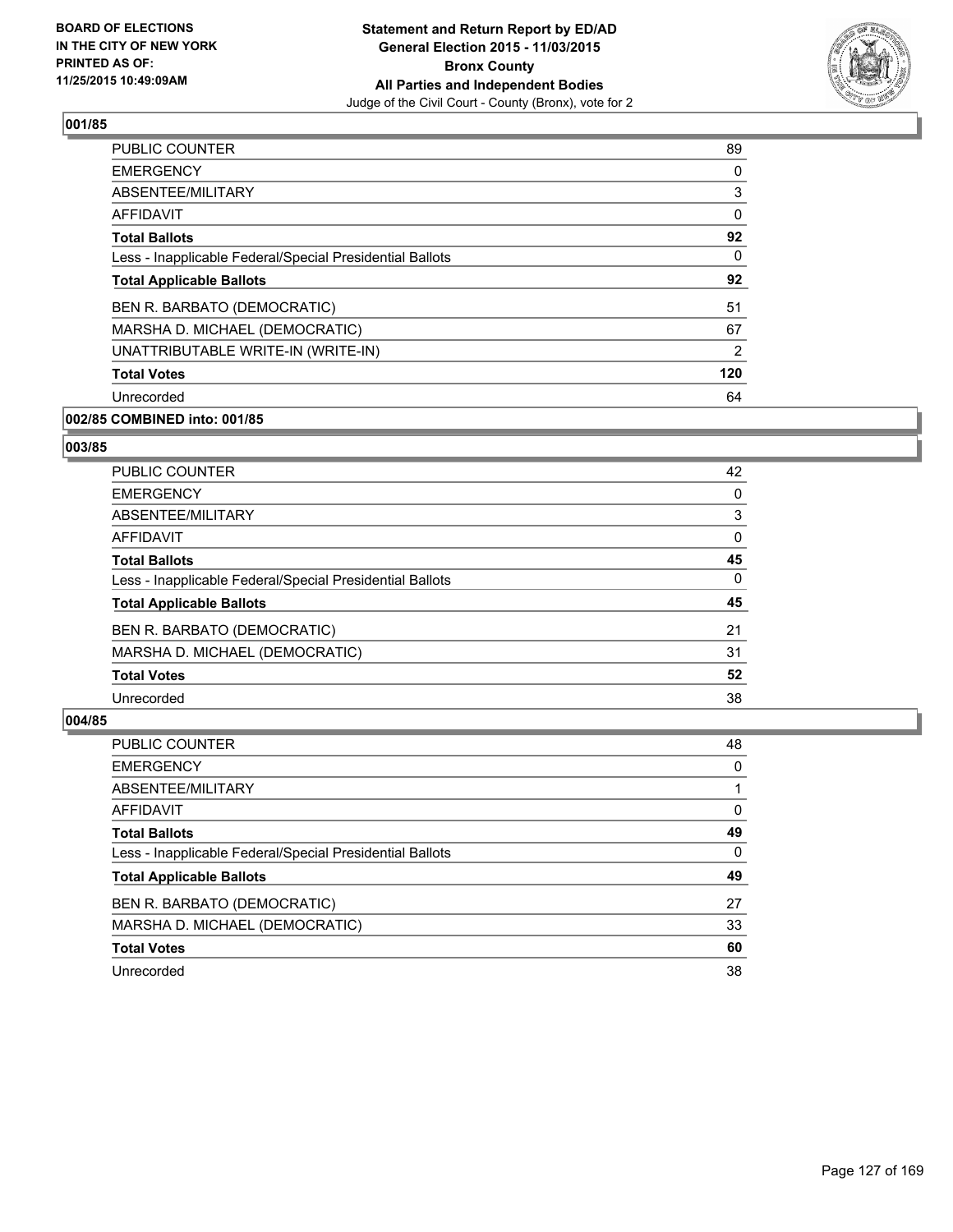

| <b>PUBLIC COUNTER</b>                                    | 22 |
|----------------------------------------------------------|----|
| <b>EMERGENCY</b>                                         | 0  |
| ABSENTEE/MILITARY                                        | 0  |
| AFFIDAVIT                                                | 0  |
| <b>Total Ballots</b>                                     | 22 |
| Less - Inapplicable Federal/Special Presidential Ballots | 0  |
| <b>Total Applicable Ballots</b>                          | 22 |
| BEN R. BARBATO (DEMOCRATIC)                              | 15 |
| MARSHA D. MICHAEL (DEMOCRATIC)                           | 19 |
| <b>Total Votes</b>                                       | 34 |
| Unrecorded                                               | 10 |

# **006/85 COMBINED into: 004/85**

#### **007/85**

| <b>PUBLIC COUNTER</b>                                    | 73 |
|----------------------------------------------------------|----|
| <b>EMERGENCY</b>                                         | 0  |
| ABSENTEE/MILITARY                                        | 0  |
| AFFIDAVIT                                                | 2  |
| <b>Total Ballots</b>                                     | 75 |
| Less - Inapplicable Federal/Special Presidential Ballots | 0  |
| <b>Total Applicable Ballots</b>                          | 75 |
| BEN R. BARBATO (DEMOCRATIC)                              | 48 |
| MARSHA D. MICHAEL (DEMOCRATIC)                           | 48 |
| DARCEL D. CLARK (WRITE-IN)                               | 1  |
| <b>Total Votes</b>                                       | 97 |
| Unrecorded                                               | 53 |
|                                                          |    |

# **008/85 COMBINED into: 007/85**

| <b>PUBLIC COUNTER</b>                                    | 61 |
|----------------------------------------------------------|----|
| <b>EMERGENCY</b>                                         | 0  |
| ABSENTEE/MILITARY                                        | 4  |
| AFFIDAVIT                                                | 0  |
| <b>Total Ballots</b>                                     | 65 |
| Less - Inapplicable Federal/Special Presidential Ballots | 0  |
| <b>Total Applicable Ballots</b>                          | 65 |
| BEN R. BARBATO (DEMOCRATIC)                              | 34 |
| MARSHA D. MICHAEL (DEMOCRATIC)                           | 44 |
| <b>Total Votes</b>                                       | 78 |
| Unrecorded                                               | 52 |
| 010/85 COMBINED into: 009/85                             |    |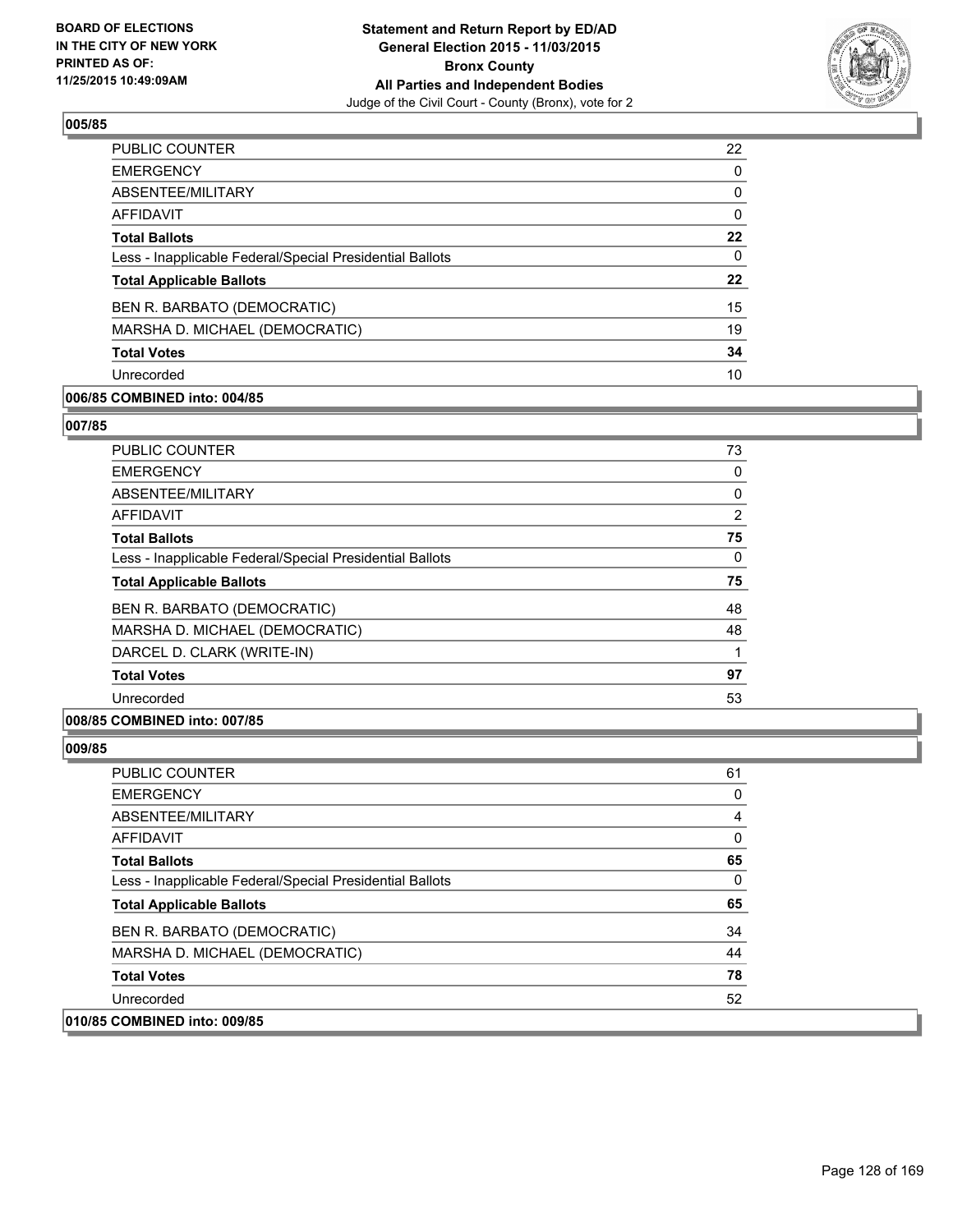

| PUBLIC COUNTER                                           | 87           |
|----------------------------------------------------------|--------------|
| EMERGENCY                                                | $\mathbf{0}$ |
| ABSENTEE/MILITARY                                        | 3            |
| AFFIDAVIT                                                | $\mathbf{0}$ |
| <b>Total Ballots</b>                                     | 90           |
| Less - Inapplicable Federal/Special Presidential Ballots | $\mathbf{0}$ |
| <b>Total Applicable Ballots</b>                          | 90           |
| BEN R. BARBATO (DEMOCRATIC)                              | 43           |
| MARSHA D. MICHAEL (DEMOCRATIC)                           | 61           |
| <b>Total Votes</b>                                       | 104          |
| Unrecorded                                               | 76           |

### **012/85**

| <b>PUBLIC COUNTER</b>                                    | 91             |
|----------------------------------------------------------|----------------|
| <b>EMERGENCY</b>                                         | 0              |
| ABSENTEE/MILITARY                                        | $\overline{2}$ |
| AFFIDAVIT                                                |                |
| <b>Total Ballots</b>                                     | 94             |
| Less - Inapplicable Federal/Special Presidential Ballots | $\Omega$       |
| <b>Total Applicable Ballots</b>                          | 94             |
| BEN R. BARBATO (DEMOCRATIC)                              | 48             |
| MARSHA D. MICHAEL (DEMOCRATIC)                           | 55             |
| <b>Total Votes</b>                                       | 103            |
| Unrecorded                                               | 85             |

| <b>PUBLIC COUNTER</b>                                    | 162 |
|----------------------------------------------------------|-----|
| <b>EMERGENCY</b>                                         | 0   |
| ABSENTEE/MILITARY                                        | 9   |
| AFFIDAVIT                                                |     |
| <b>Total Ballots</b>                                     | 172 |
| Less - Inapplicable Federal/Special Presidential Ballots | 0   |
| <b>Total Applicable Ballots</b>                          | 172 |
| BEN R. BARBATO (DEMOCRATIC)                              | 82  |
| MARSHA D. MICHAEL (DEMOCRATIC)                           | 129 |
| <b>Total Votes</b>                                       | 211 |
| Unrecorded                                               | 133 |
| 014/85 COMBINED into: 011/85                             |     |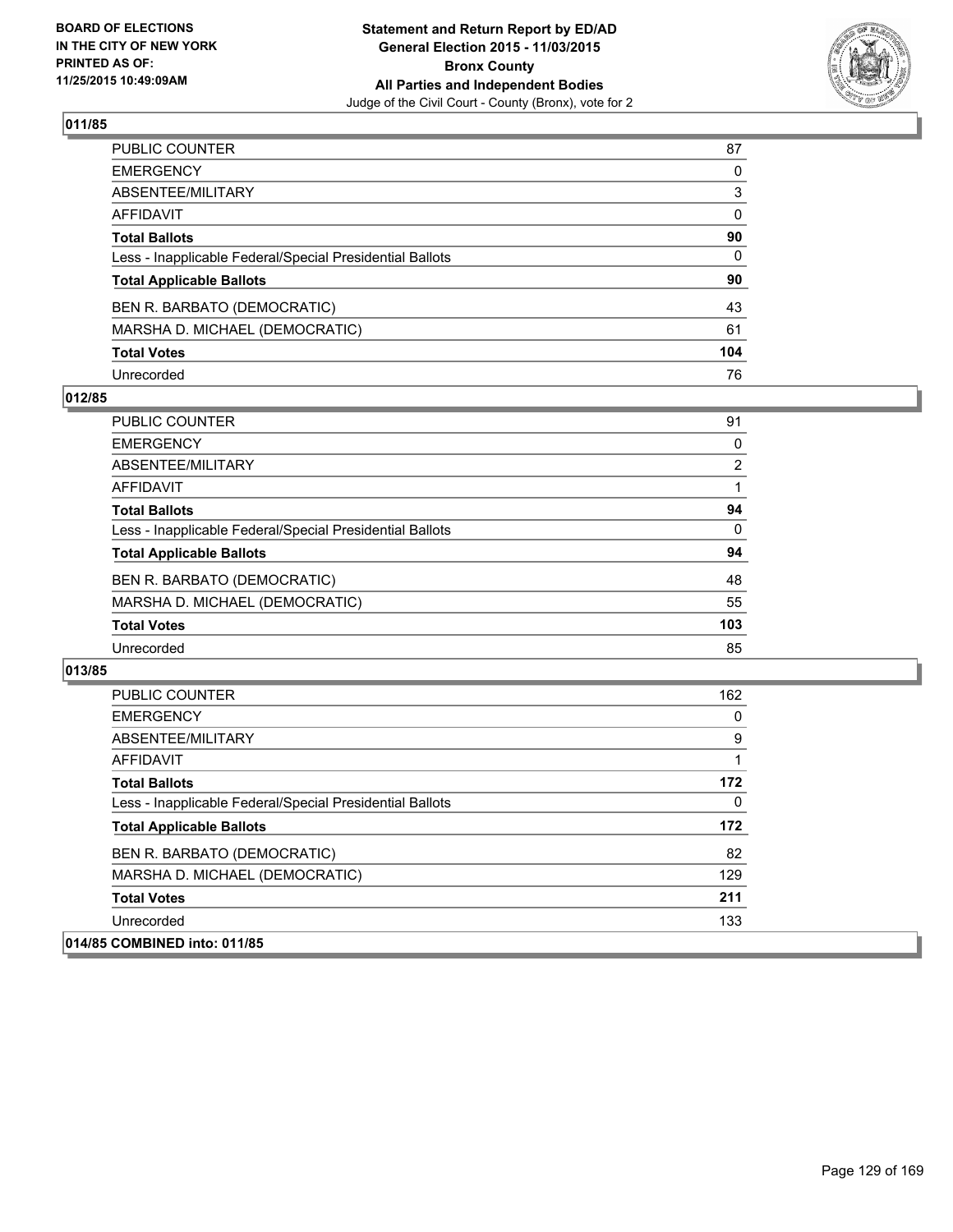

| <b>PUBLIC COUNTER</b>                                    | 93  |
|----------------------------------------------------------|-----|
| <b>EMERGENCY</b>                                         | 0   |
| ABSENTEE/MILITARY                                        | 5   |
| <b>AFFIDAVIT</b>                                         | 1   |
| <b>Total Ballots</b>                                     | 99  |
| Less - Inapplicable Federal/Special Presidential Ballots | 0   |
| <b>Total Applicable Ballots</b>                          | 99  |
| BEN R. BARBATO (DEMOCRATIC)                              | 48  |
| MARSHA D. MICHAEL (DEMOCRATIC)                           | 64  |
| UNATTRIBUTABLE WRITE-IN (WRITE-IN)                       | 1   |
| <b>Total Votes</b>                                       | 113 |
| Unrecorded                                               | 85  |
|                                                          |     |

**016/85 COMBINED into: 012/85**

#### **017/85 COMBINED into: 015/85**

#### **018/85**

| <b>PUBLIC COUNTER</b>                                    | 68             |
|----------------------------------------------------------|----------------|
| <b>EMERGENCY</b>                                         | 0              |
| ABSENTEE/MILITARY                                        | $\overline{2}$ |
| AFFIDAVIT                                                | 0              |
| <b>Total Ballots</b>                                     | 70             |
| Less - Inapplicable Federal/Special Presidential Ballots | 0              |
| <b>Total Applicable Ballots</b>                          | 70             |
| BEN R. BARBATO (DEMOCRATIC)                              | 44             |
| MARSHA D. MICHAEL (DEMOCRATIC)                           | 56             |
| <b>Total Votes</b>                                       | 100            |
| Unrecorded                                               | 40             |
|                                                          |                |

# **019/85 COMBINED into: 013/85**

**020/85** 

| <b>PUBLIC COUNTER</b>                                    | 139 |
|----------------------------------------------------------|-----|
| <b>EMERGENCY</b>                                         | 0   |
| ABSENTEE/MILITARY                                        | 6   |
| <b>AFFIDAVIT</b>                                         | 4   |
| <b>Total Ballots</b>                                     | 149 |
| Less - Inapplicable Federal/Special Presidential Ballots | 0   |
| <b>Total Applicable Ballots</b>                          | 149 |
| BEN R. BARBATO (DEMOCRATIC)                              | 73  |
| MARSHA D. MICHAEL (DEMOCRATIC)                           | 112 |
| <b>Total Votes</b>                                       | 185 |
| Unrecorded                                               | 113 |
| <b>COMBINED into: 020/85</b>                             |     |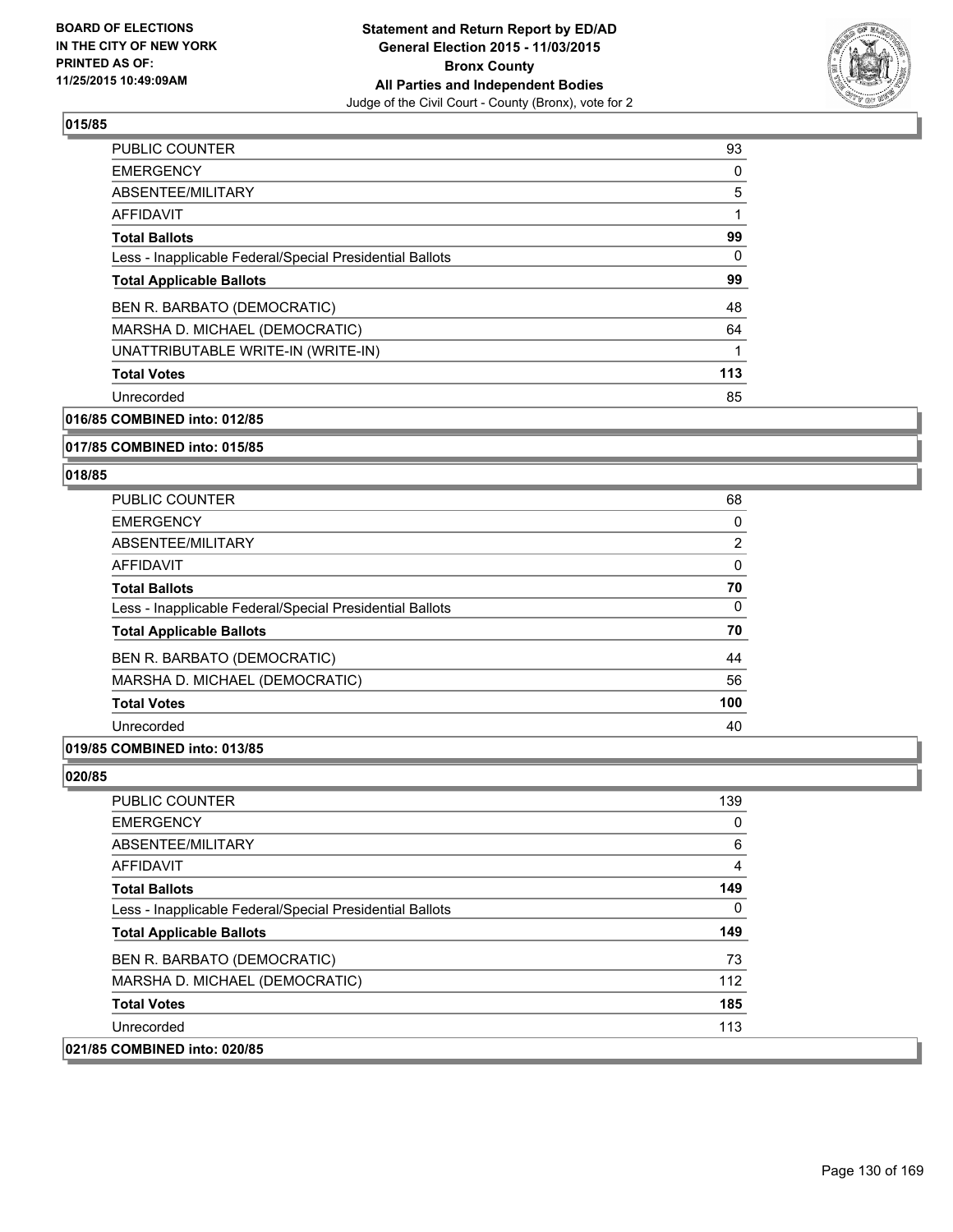

| 44       |
|----------|
| $\Omega$ |
| 5        |
| 3        |
| 52       |
| 0        |
| 52       |
| 26       |
| 40       |
| 66       |
| 38       |
|          |

# **023/85 COMBINED into: 022/85**

#### **024/85**

| <b>PUBLIC COUNTER</b>                                    | 108      |
|----------------------------------------------------------|----------|
| <b>EMERGENCY</b>                                         | 0        |
| ABSENTEE/MILITARY                                        | 5        |
| AFFIDAVIT                                                |          |
| <b>Total Ballots</b>                                     | 114      |
| Less - Inapplicable Federal/Special Presidential Ballots | $\Omega$ |
| <b>Total Applicable Ballots</b>                          | 114      |
| BEN R. BARBATO (DEMOCRATIC)                              | 63       |
| MARSHA D. MICHAEL (DEMOCRATIC)                           | 95       |
| <b>Total Votes</b>                                       | 158      |
| Unrecorded                                               | 70       |
|                                                          |          |

#### **025/85**

| <b>PUBLIC COUNTER</b>                                    | 89       |
|----------------------------------------------------------|----------|
| <b>EMERGENCY</b>                                         | 0        |
| ABSENTEE/MILITARY                                        | 5        |
| AFFIDAVIT                                                | $\Omega$ |
| <b>Total Ballots</b>                                     | 94       |
| Less - Inapplicable Federal/Special Presidential Ballots | 0        |
| <b>Total Applicable Ballots</b>                          | 94       |
| BEN R. BARBATO (DEMOCRATIC)                              | 44       |
| MARSHA D. MICHAEL (DEMOCRATIC)                           | 65       |
| <b>Total Votes</b>                                       | 109      |
| Unrecorded                                               | 79       |
| 026/85 COMBINED into: 024/85                             |          |

**027/85 COMBINED into: 025/85**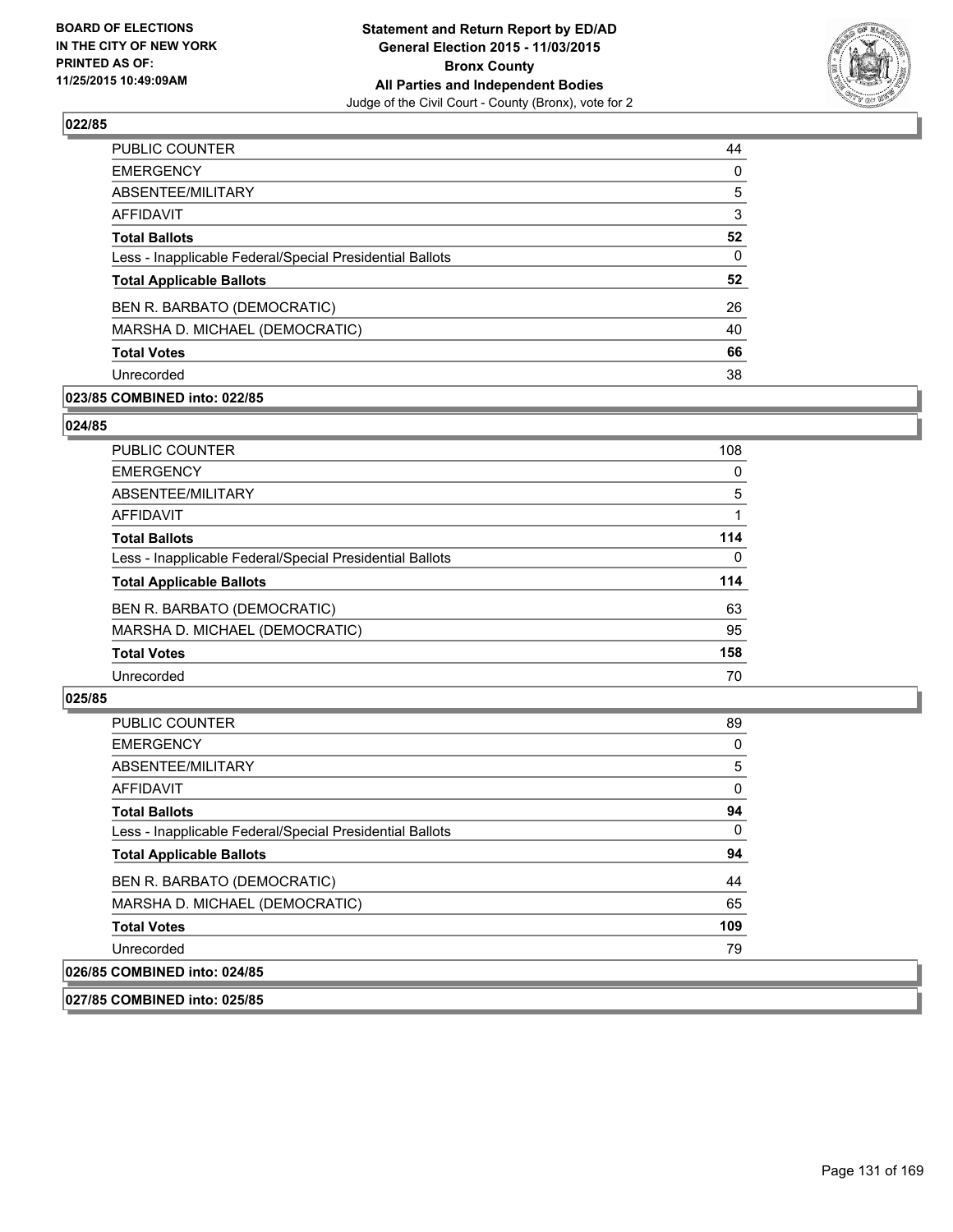

| PUBLIC COUNTER                                           | 53 |
|----------------------------------------------------------|----|
| EMERGENCY                                                | 0  |
| ABSENTEE/MILITARY                                        | 2  |
| AFFIDAVIT                                                | 0  |
| <b>Total Ballots</b>                                     | 55 |
| Less - Inapplicable Federal/Special Presidential Ballots | 0  |
| <b>Total Applicable Ballots</b>                          | 55 |
| BEN R. BARBATO (DEMOCRATIC)                              | 38 |
| MARSHA D. MICHAEL (DEMOCRATIC)                           | 41 |
| <b>Total Votes</b>                                       | 79 |
| Unrecorded                                               | 31 |

#### **029/85**

| <b>PUBLIC COUNTER</b>                                    | 51 |
|----------------------------------------------------------|----|
| <b>EMERGENCY</b>                                         | 0  |
| ABSENTEE/MILITARY                                        | 3  |
| AFFIDAVIT                                                | 0  |
| <b>Total Ballots</b>                                     | 54 |
| Less - Inapplicable Federal/Special Presidential Ballots | 0  |
| <b>Total Applicable Ballots</b>                          | 54 |
| BEN R. BARBATO (DEMOCRATIC)                              | 31 |
| MARSHA D. MICHAEL (DEMOCRATIC)                           | 40 |
| <b>Total Votes</b>                                       | 71 |
| Unrecorded                                               | 37 |
|                                                          |    |

# **030/85 COMBINED into: 029/85**

### **031/85 COMBINED into: 028/85**

| <b>PUBLIC COUNTER</b>                                    | 37 |
|----------------------------------------------------------|----|
| <b>EMERGENCY</b>                                         | 0  |
| ABSENTEE/MILITARY                                        | 0  |
| AFFIDAVIT                                                |    |
| <b>Total Ballots</b>                                     | 38 |
| Less - Inapplicable Federal/Special Presidential Ballots | 0  |
| <b>Total Applicable Ballots</b>                          | 38 |
| BEN R. BARBATO (DEMOCRATIC)                              | 25 |
| MARSHA D. MICHAEL (DEMOCRATIC)                           | 28 |
| <b>Total Votes</b>                                       | 53 |
| Unrecorded                                               | 23 |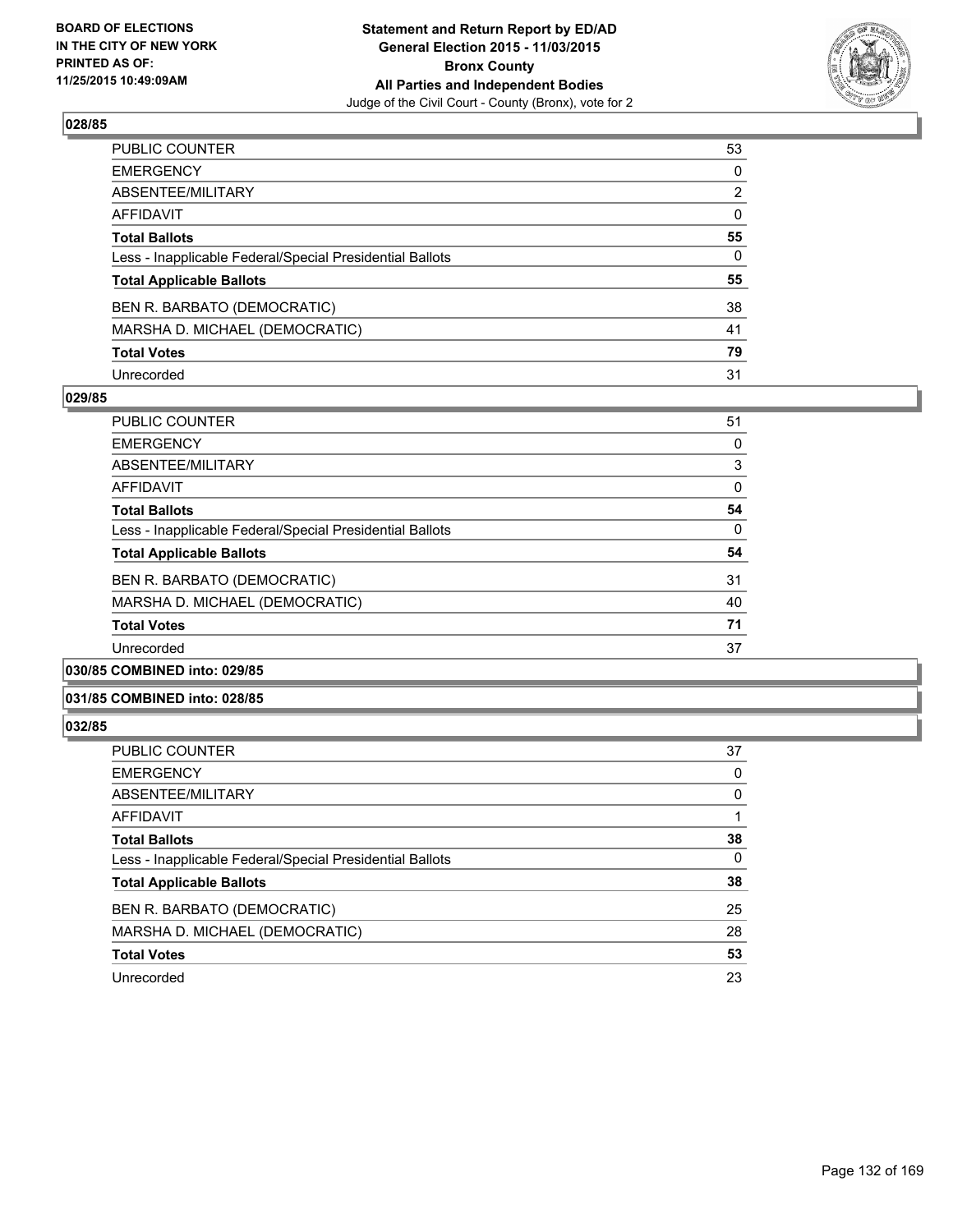

| PUBLIC COUNTER                                           | 62           |
|----------------------------------------------------------|--------------|
| EMERGENCY                                                | $\mathbf{0}$ |
| ABSENTEE/MILITARY                                        | 5            |
| AFFIDAVIT                                                |              |
| <b>Total Ballots</b>                                     | 68           |
| Less - Inapplicable Federal/Special Presidential Ballots | 0            |
| <b>Total Applicable Ballots</b>                          | 68           |
| BEN R. BARBATO (DEMOCRATIC)                              | 38           |
| MARSHA D. MICHAEL (DEMOCRATIC)                           | 51           |
| <b>Total Votes</b>                                       | 89           |
| Unrecorded                                               | 47           |

### **034/85**

| PUBLIC COUNTER                                           | 45 |
|----------------------------------------------------------|----|
| <b>EMERGENCY</b>                                         | 0  |
| ABSENTEE/MILITARY                                        |    |
| <b>AFFIDAVIT</b>                                         | 0  |
| <b>Total Ballots</b>                                     | 46 |
| Less - Inapplicable Federal/Special Presidential Ballots | 0  |
| <b>Total Applicable Ballots</b>                          | 46 |
| BEN R. BARBATO (DEMOCRATIC)                              | 26 |
| MARSHA D. MICHAEL (DEMOCRATIC)                           | 29 |
| <b>Total Votes</b>                                       | 55 |
| Unrecorded                                               | 37 |
|                                                          |    |

#### **035/85 COMBINED into: 053/84**

#### **036/85**

| <b>PUBLIC COUNTER</b>                                    | 74  |
|----------------------------------------------------------|-----|
| <b>EMERGENCY</b>                                         | 0   |
| ABSENTEE/MILITARY                                        | 5   |
| AFFIDAVIT                                                | 0   |
| <b>Total Ballots</b>                                     | 79  |
| Less - Inapplicable Federal/Special Presidential Ballots | 0   |
| <b>Total Applicable Ballots</b>                          | 79  |
| BEN R. BARBATO (DEMOCRATIC)                              | 47  |
| MARSHA D. MICHAEL (DEMOCRATIC)                           | 55  |
| <b>Total Votes</b>                                       | 102 |
| Unrecorded                                               | 56  |
| 037/85 COMBINED into: 018/85                             |     |

**038/85 COMBINED into: 075/84**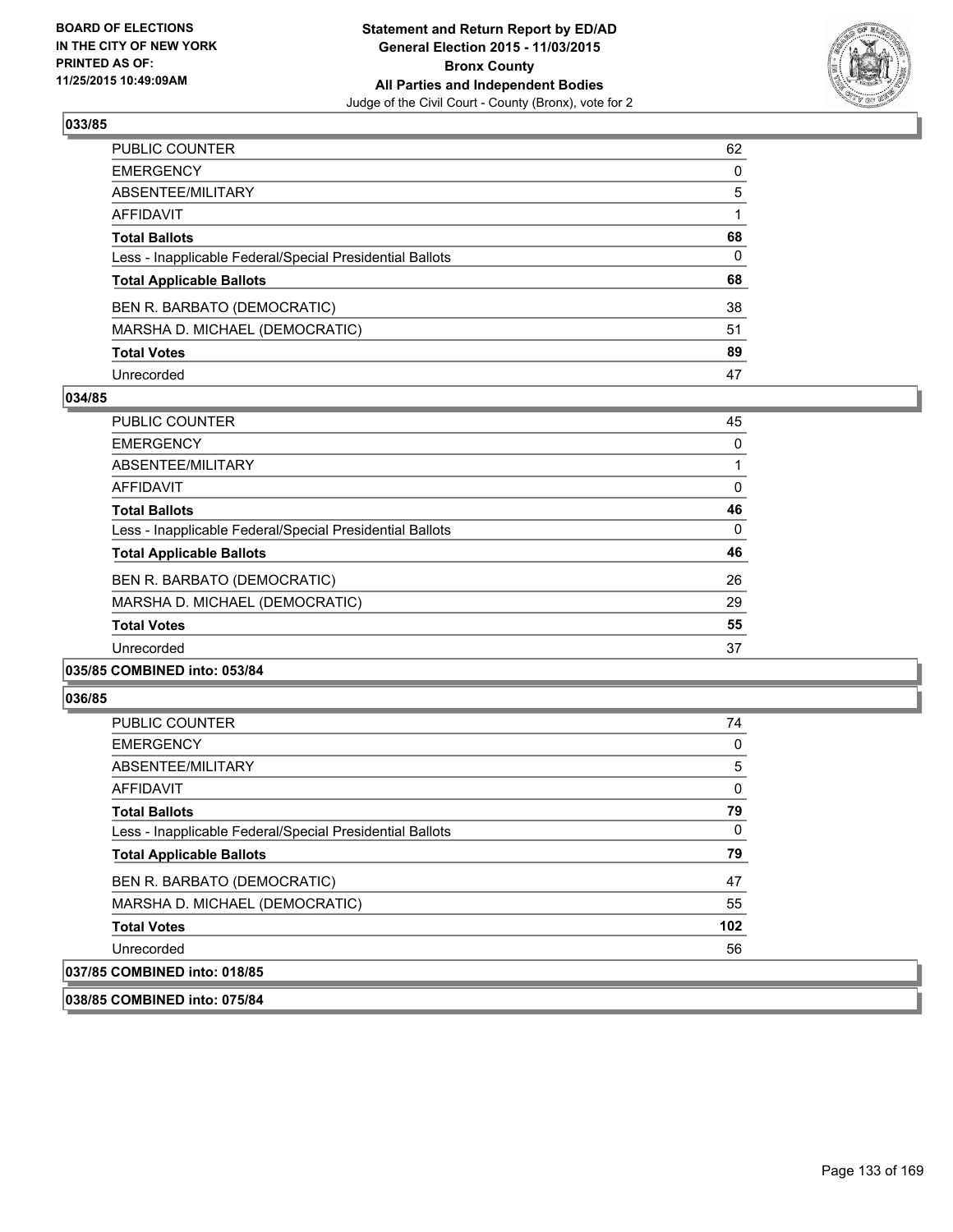

| <b>PUBLIC COUNTER</b>                                    | 54 |
|----------------------------------------------------------|----|
| <b>EMERGENCY</b>                                         | 0  |
| ABSENTEE/MILITARY                                        | 0  |
| AFFIDAVIT                                                |    |
| <b>Total Ballots</b>                                     | 55 |
| Less - Inapplicable Federal/Special Presidential Ballots | 0  |
| <b>Total Applicable Ballots</b>                          | 55 |
| BEN R. BARBATO (DEMOCRATIC)                              | 20 |
| MARSHA D. MICHAEL (DEMOCRATIC)                           | 33 |
| <b>Total Votes</b>                                       | 53 |
| Unrecorded                                               | 57 |

# **040/85 COMBINED into: 039/85**

**041/85** 

| <b>PUBLIC COUNTER</b>                                    | 84  |
|----------------------------------------------------------|-----|
| <b>EMERGENCY</b>                                         | 0   |
| ABSENTEE/MILITARY                                        | 7   |
| AFFIDAVIT                                                | 3   |
| <b>Total Ballots</b>                                     | 94  |
| Less - Inapplicable Federal/Special Presidential Ballots | 0   |
| <b>Total Applicable Ballots</b>                          | 94  |
| BEN R. BARBATO (DEMOCRATIC)                              | 45  |
| MARSHA D. MICHAEL (DEMOCRATIC)                           | 57  |
| <b>Total Votes</b>                                       | 102 |
| Unrecorded                                               | 86  |
|                                                          |     |

### **042/85 COMBINED into: 041/85**

| <b>PUBLIC COUNTER</b>                                    | 80 |
|----------------------------------------------------------|----|
| <b>EMERGENCY</b>                                         | 0  |
| ABSENTEE/MILITARY                                        |    |
| AFFIDAVIT                                                |    |
| <b>Total Ballots</b>                                     | 82 |
| Less - Inapplicable Federal/Special Presidential Ballots | 0  |
| <b>Total Applicable Ballots</b>                          | 82 |
| BEN R. BARBATO (DEMOCRATIC)                              | 35 |
| MARSHA D. MICHAEL (DEMOCRATIC)                           | 43 |
| <b>Total Votes</b>                                       | 78 |
| Unrecorded                                               | 86 |
| 044/85 COMBINED into: 043/85                             |    |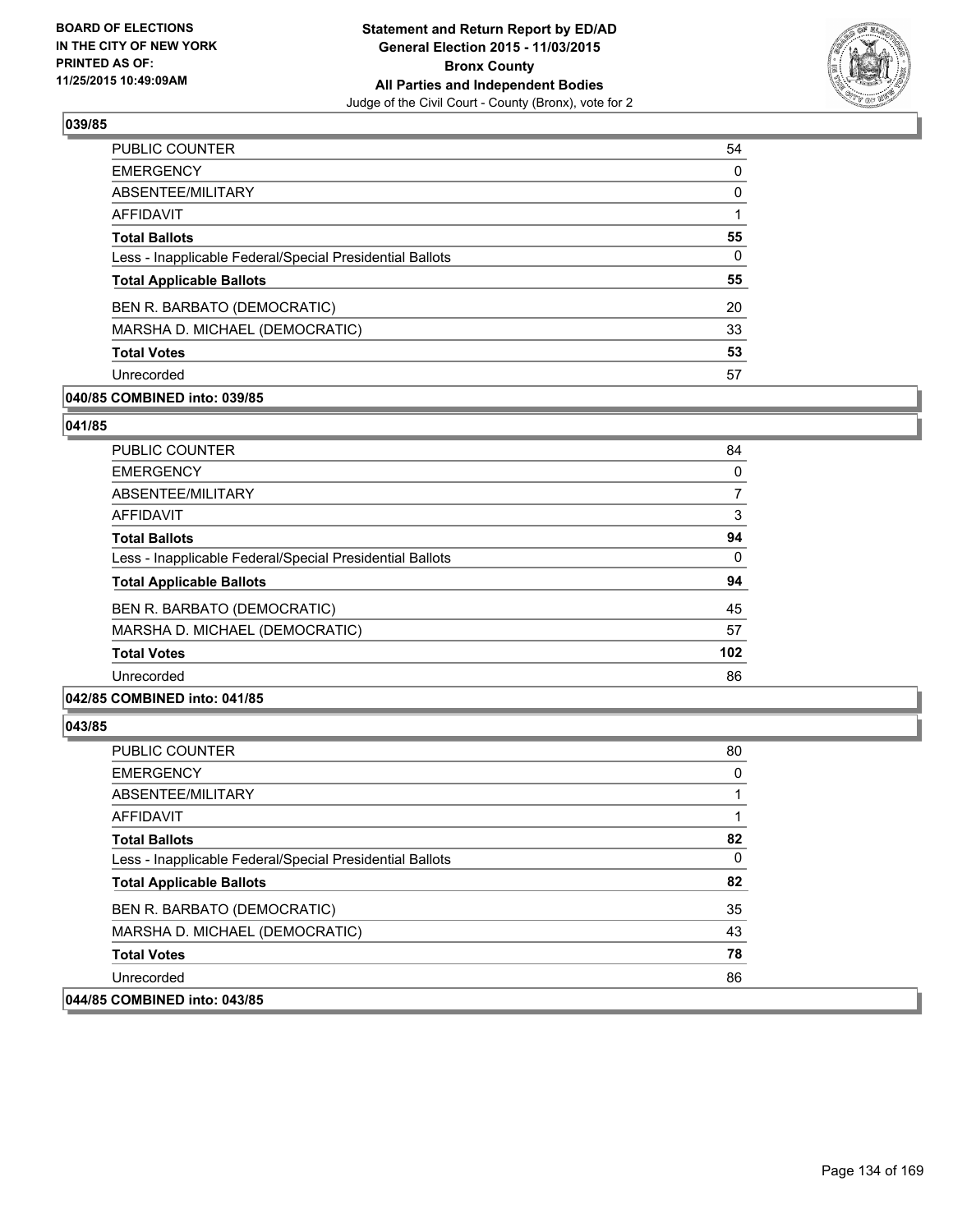

| PUBLIC COUNTER                                           | 103             |
|----------------------------------------------------------|-----------------|
| EMERGENCY                                                | $\mathbf{0}$    |
| ABSENTEE/MILITARY                                        | 12 <sup>2</sup> |
| AFFIDAVIT                                                | 3               |
| <b>Total Ballots</b>                                     | 118             |
| Less - Inapplicable Federal/Special Presidential Ballots | $\Omega$        |
| <b>Total Applicable Ballots</b>                          | 118             |
| BEN R. BARBATO (DEMOCRATIC)                              | 55              |
| MARSHA D. MICHAEL (DEMOCRATIC)                           | 60              |
| <b>Total Votes</b>                                       | 115             |
| Unrecorded                                               | 121             |

#### **046/85**

| <b>PUBLIC COUNTER</b>                                    | 64 |
|----------------------------------------------------------|----|
| <b>EMERGENCY</b>                                         | 0  |
| ABSENTEE/MILITARY                                        | 3  |
| AFFIDAVIT                                                | 0  |
| <b>Total Ballots</b>                                     | 67 |
| Less - Inapplicable Federal/Special Presidential Ballots | 0  |
| <b>Total Applicable Ballots</b>                          | 67 |
| BEN R. BARBATO (DEMOCRATIC)                              | 43 |
| MARSHA D. MICHAEL (DEMOCRATIC)                           | 40 |
| <b>Total Votes</b>                                       | 83 |
| Unrecorded                                               | 51 |

| <b>PUBLIC COUNTER</b>                                    | 48             |
|----------------------------------------------------------|----------------|
| <b>EMERGENCY</b>                                         | 0              |
| ABSENTEE/MILITARY                                        | $\overline{2}$ |
| <b>AFFIDAVIT</b>                                         | 0              |
| <b>Total Ballots</b>                                     | 50             |
| Less - Inapplicable Federal/Special Presidential Ballots | 0              |
| <b>Total Applicable Ballots</b>                          | 50             |
| BEN R. BARBATO (DEMOCRATIC)                              | 23             |
| MARSHA D. MICHAEL (DEMOCRATIC)                           | 26             |
| <b>Total Votes</b>                                       | 49             |
| Unrecorded                                               | 51             |
| 048/85 COMBINED into: 045/85                             |                |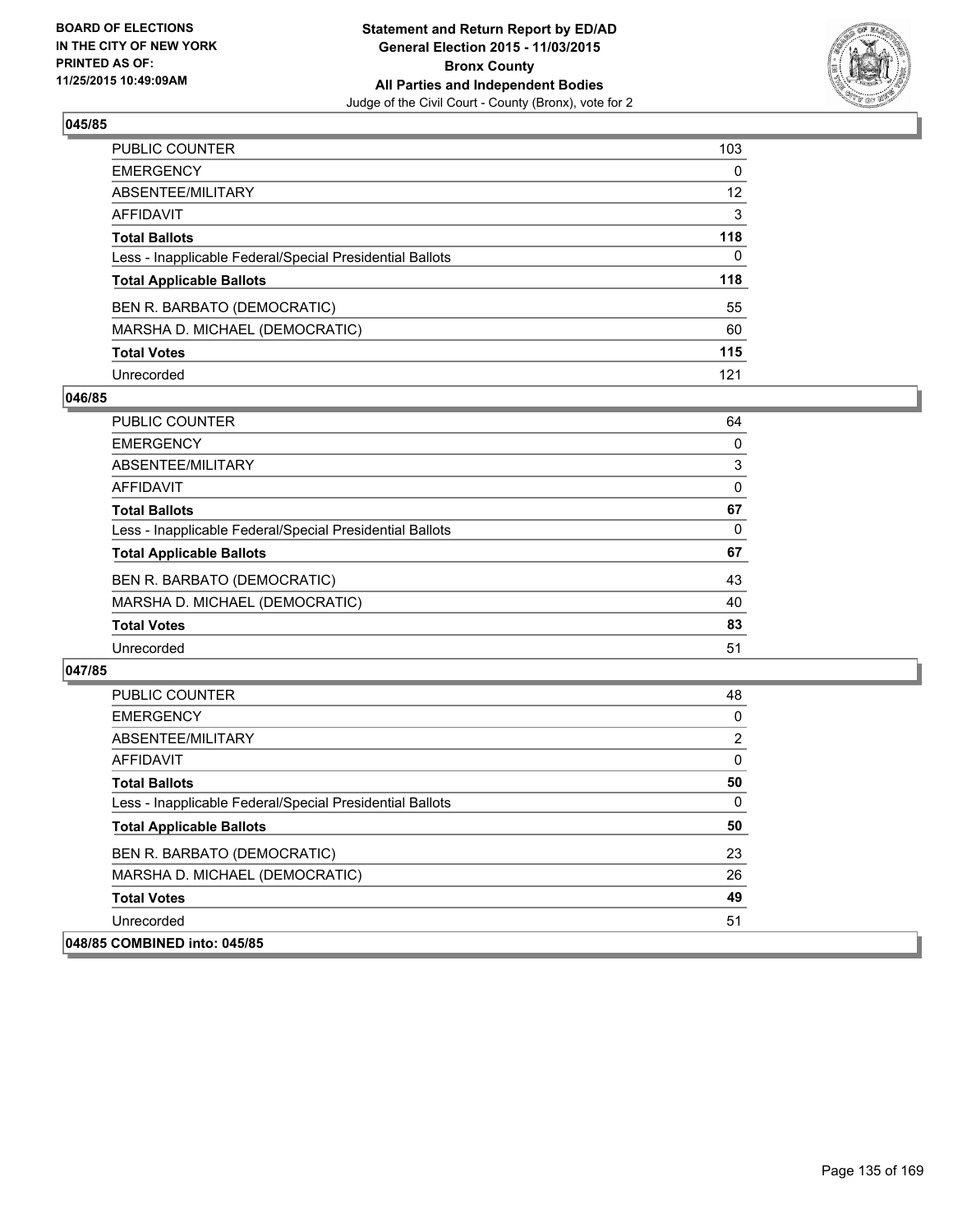

| PUBLIC COUNTER                                           | 69 |
|----------------------------------------------------------|----|
| EMERGENCY                                                | 0  |
| ABSENTEE/MILITARY                                        | 2  |
| AFFIDAVIT                                                | 3  |
| <b>Total Ballots</b>                                     | 74 |
| Less - Inapplicable Federal/Special Presidential Ballots | 0  |
| <b>Total Applicable Ballots</b>                          | 74 |
| BEN R. BARBATO (DEMOCRATIC)                              | 42 |
| MARSHA D. MICHAEL (DEMOCRATIC)                           | 51 |
| <b>Total Votes</b>                                       | 93 |
| Unrecorded                                               | 55 |

#### **050/85**

| <b>PUBLIC COUNTER</b>                                    | 86             |
|----------------------------------------------------------|----------------|
| <b>EMERGENCY</b>                                         | 0              |
| ABSENTEE/MILITARY                                        | 3              |
| AFFIDAVIT                                                | $\overline{2}$ |
| <b>Total Ballots</b>                                     | 91             |
| Less - Inapplicable Federal/Special Presidential Ballots | 0              |
| <b>Total Applicable Ballots</b>                          | 91             |
| BEN R. BARBATO (DEMOCRATIC)                              | 45             |
| MARSHA D. MICHAEL (DEMOCRATIC)                           | 60             |
| <b>Total Votes</b>                                       | 105            |
| Unrecorded                                               | 77             |
|                                                          |                |

# **051/85 COMBINED into: 050/85**

| <b>PUBLIC COUNTER</b>                                    | 70 |
|----------------------------------------------------------|----|
| <b>EMERGENCY</b>                                         | 0  |
| ABSENTEE/MILITARY                                        |    |
| AFFIDAVIT                                                |    |
| <b>Total Ballots</b>                                     | 72 |
| Less - Inapplicable Federal/Special Presidential Ballots | 0  |
| <b>Total Applicable Ballots</b>                          | 72 |
| BEN R. BARBATO (DEMOCRATIC)                              | 32 |
| MARSHA D. MICHAEL (DEMOCRATIC)                           | 47 |
| <b>Total Votes</b>                                       | 79 |
| Unrecorded                                               | 65 |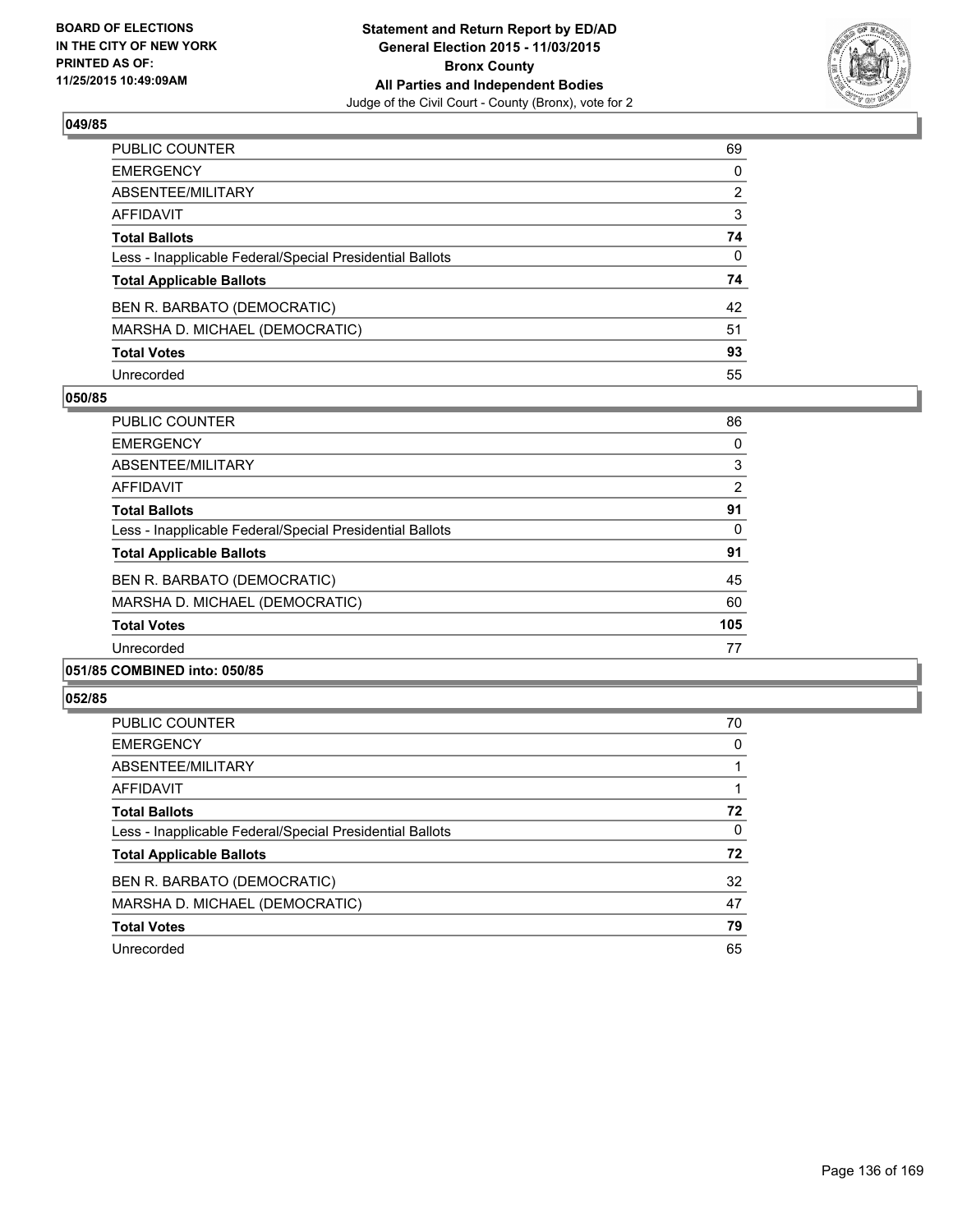

| PUBLIC COUNTER                                           | 52           |
|----------------------------------------------------------|--------------|
| EMERGENCY                                                | $\mathbf{0}$ |
| ABSENTEE/MILITARY                                        | 3            |
| AFFIDAVIT                                                |              |
| <b>Total Ballots</b>                                     | 56           |
| Less - Inapplicable Federal/Special Presidential Ballots | 0            |
| <b>Total Applicable Ballots</b>                          | 56           |
| BEN R. BARBATO (DEMOCRATIC)                              | 32           |
| MARSHA D. MICHAEL (DEMOCRATIC)                           | 38           |
| <b>Total Votes</b>                                       | 70           |
| Unrecorded                                               | 42           |

#### **054/85**

| <b>PUBLIC COUNTER</b>                                    | 57 |
|----------------------------------------------------------|----|
| <b>EMERGENCY</b>                                         | 0  |
| ABSENTEE/MILITARY                                        | 0  |
| AFFIDAVIT                                                |    |
| <b>Total Ballots</b>                                     | 58 |
| Less - Inapplicable Federal/Special Presidential Ballots | 0  |
| <b>Total Applicable Ballots</b>                          | 58 |
| BEN R. BARBATO (DEMOCRATIC)                              | 30 |
| MARSHA D. MICHAEL (DEMOCRATIC)                           | 33 |
| <b>Total Votes</b>                                       | 63 |
| Unrecorded                                               | 53 |

| <b>PUBLIC COUNTER</b>                                    | 35 |
|----------------------------------------------------------|----|
| <b>EMERGENCY</b>                                         | 0  |
| ABSENTEE/MILITARY                                        |    |
| AFFIDAVIT                                                | 0  |
| <b>Total Ballots</b>                                     | 36 |
| Less - Inapplicable Federal/Special Presidential Ballots | 0  |
| <b>Total Applicable Ballots</b>                          | 36 |
| BEN R. BARBATO (DEMOCRATIC)                              | 19 |
| MARSHA D. MICHAEL (DEMOCRATIC)                           | 30 |
| <b>Total Votes</b>                                       | 49 |
| Unrecorded                                               | 23 |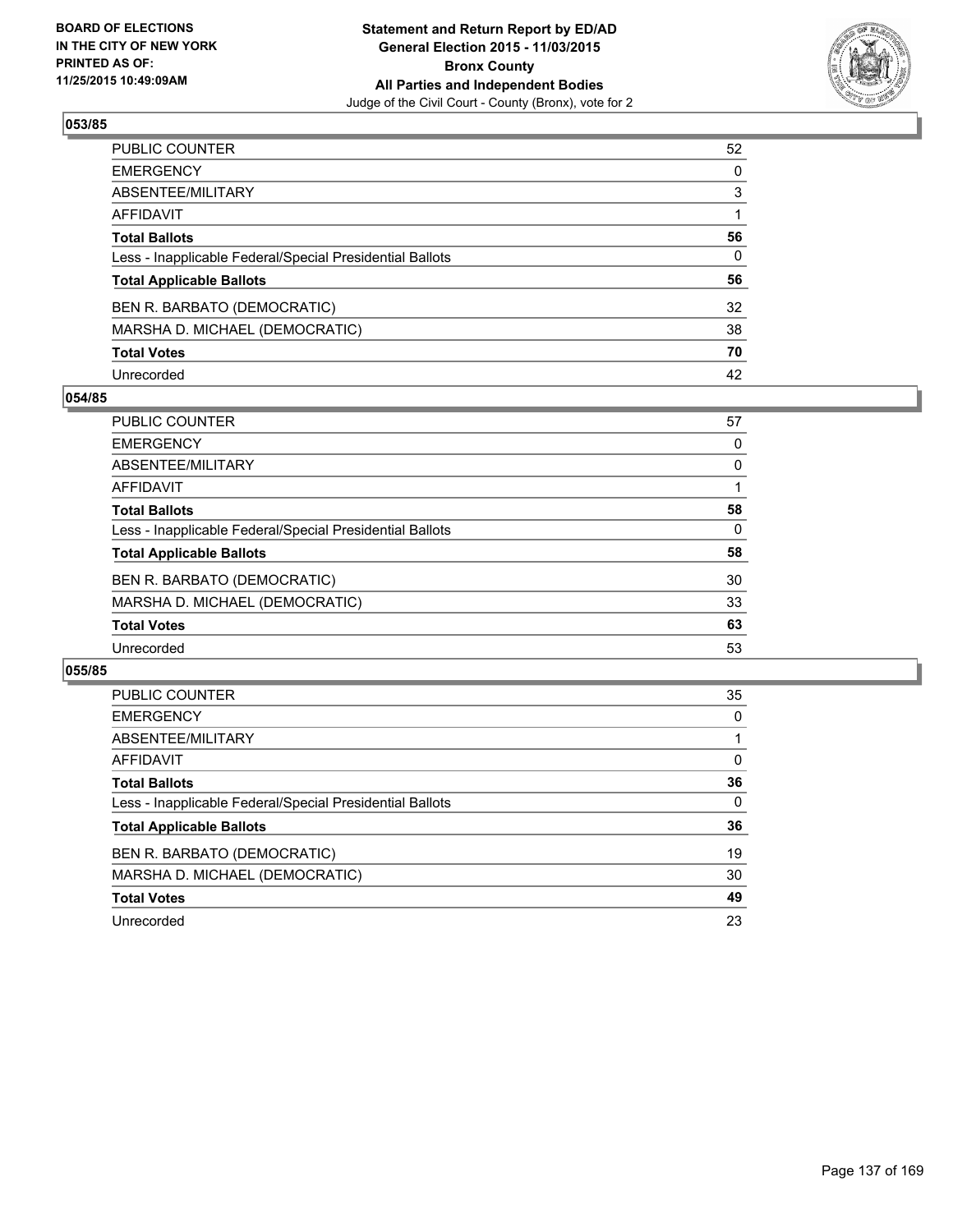

| 49 |
|----|
| 0  |
| 0  |
| 2  |
| 51 |
| 0  |
| 51 |
| 32 |
| 42 |
| 74 |
| 28 |
|    |

# **057/85 COMBINED into: 036/85**

**058/85 COMBINED into: 036/85**

# **059/85 COMBINED into: 052/85**

#### **060/85**

| PUBLIC COUNTER                                           | 68 |
|----------------------------------------------------------|----|
| <b>EMERGENCY</b>                                         | 0  |
| ABSENTEE/MILITARY                                        | 0  |
| <b>AFFIDAVIT</b>                                         | 0  |
| <b>Total Ballots</b>                                     | 68 |
| Less - Inapplicable Federal/Special Presidential Ballots | 0  |
| <b>Total Applicable Ballots</b>                          | 68 |
| BEN R. BARBATO (DEMOCRATIC)                              | 33 |
| MARSHA D. MICHAEL (DEMOCRATIC)                           | 48 |
| <b>Total Votes</b>                                       | 81 |
| Unrecorded                                               | 55 |

| <b>PUBLIC COUNTER</b>                                    | 49 |
|----------------------------------------------------------|----|
| <b>EMERGENCY</b>                                         | 0  |
| ABSENTEE/MILITARY                                        | 3  |
| AFFIDAVIT                                                | 3  |
| <b>Total Ballots</b>                                     | 55 |
| Less - Inapplicable Federal/Special Presidential Ballots | 0  |
| <b>Total Applicable Ballots</b>                          | 55 |
| BEN R. BARBATO (DEMOCRATIC)                              | 29 |
| MARSHA D. MICHAEL (DEMOCRATIC)                           | 40 |
| <b>Total Votes</b>                                       | 69 |
| Unrecorded                                               | 41 |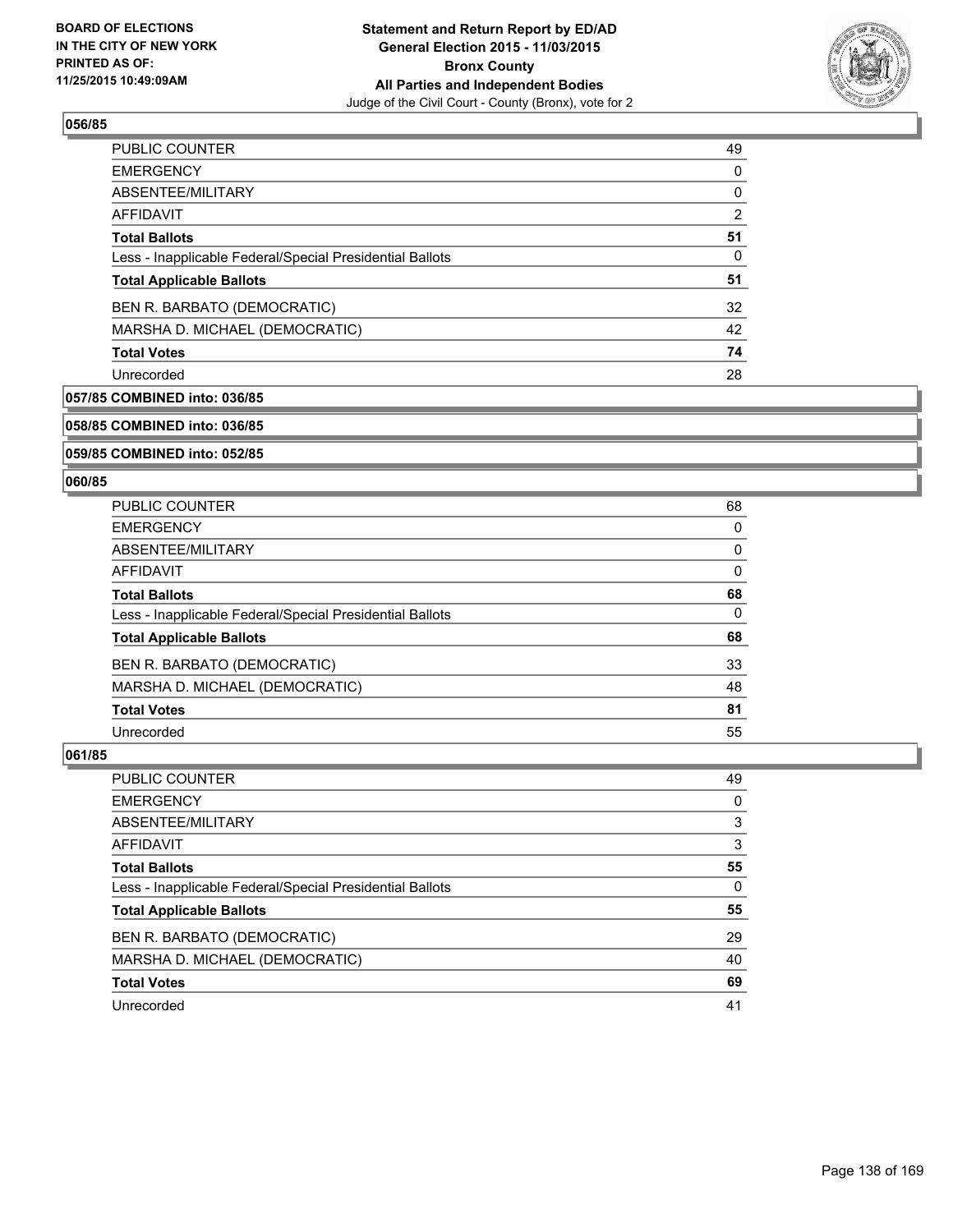

| <b>PUBLIC COUNTER</b>                                    | 87  |
|----------------------------------------------------------|-----|
| <b>EMERGENCY</b>                                         | 0   |
| ABSENTEE/MILITARY                                        | 7   |
| AFFIDAVIT                                                | 1   |
| <b>Total Ballots</b>                                     | 95  |
| Less - Inapplicable Federal/Special Presidential Ballots | 0   |
| <b>Total Applicable Ballots</b>                          | 95  |
| BEN R. BARBATO (DEMOCRATIC)                              | 55  |
| MARSHA D. MICHAEL (DEMOCRATIC)                           | 57  |
| UNATTRIBUTABLE WRITE-IN (WRITE-IN)                       | 2   |
| <b>Total Votes</b>                                       | 114 |
| Unrecorded                                               | 76  |

# **063/85 COMBINED into: 062/85**

#### **064/85**

| <b>PUBLIC COUNTER</b>                                    | 39 |
|----------------------------------------------------------|----|
| <b>EMERGENCY</b>                                         | 0  |
| ABSENTEE/MILITARY                                        |    |
| <b>AFFIDAVIT</b>                                         | 0  |
| <b>Total Ballots</b>                                     | 40 |
| Less - Inapplicable Federal/Special Presidential Ballots | 0  |
| <b>Total Applicable Ballots</b>                          | 40 |
| BEN R. BARBATO (DEMOCRATIC)                              | 26 |
| MARSHA D. MICHAEL (DEMOCRATIC)                           | 28 |
| <b>Total Votes</b>                                       | 54 |
| Unrecorded                                               | 26 |

| PUBLIC COUNTER                                           | 57 |
|----------------------------------------------------------|----|
| <b>EMERGENCY</b>                                         | 0  |
| ABSENTEE/MILITARY                                        | 0  |
| <b>AFFIDAVIT</b>                                         | 0  |
| <b>Total Ballots</b>                                     | 57 |
| Less - Inapplicable Federal/Special Presidential Ballots | 0  |
| <b>Total Applicable Ballots</b>                          | 57 |
| BEN R. BARBATO (DEMOCRATIC)                              | 34 |
| MARSHA D. MICHAEL (DEMOCRATIC)                           | 33 |
| <b>Total Votes</b>                                       | 67 |
| Unrecorded                                               | 47 |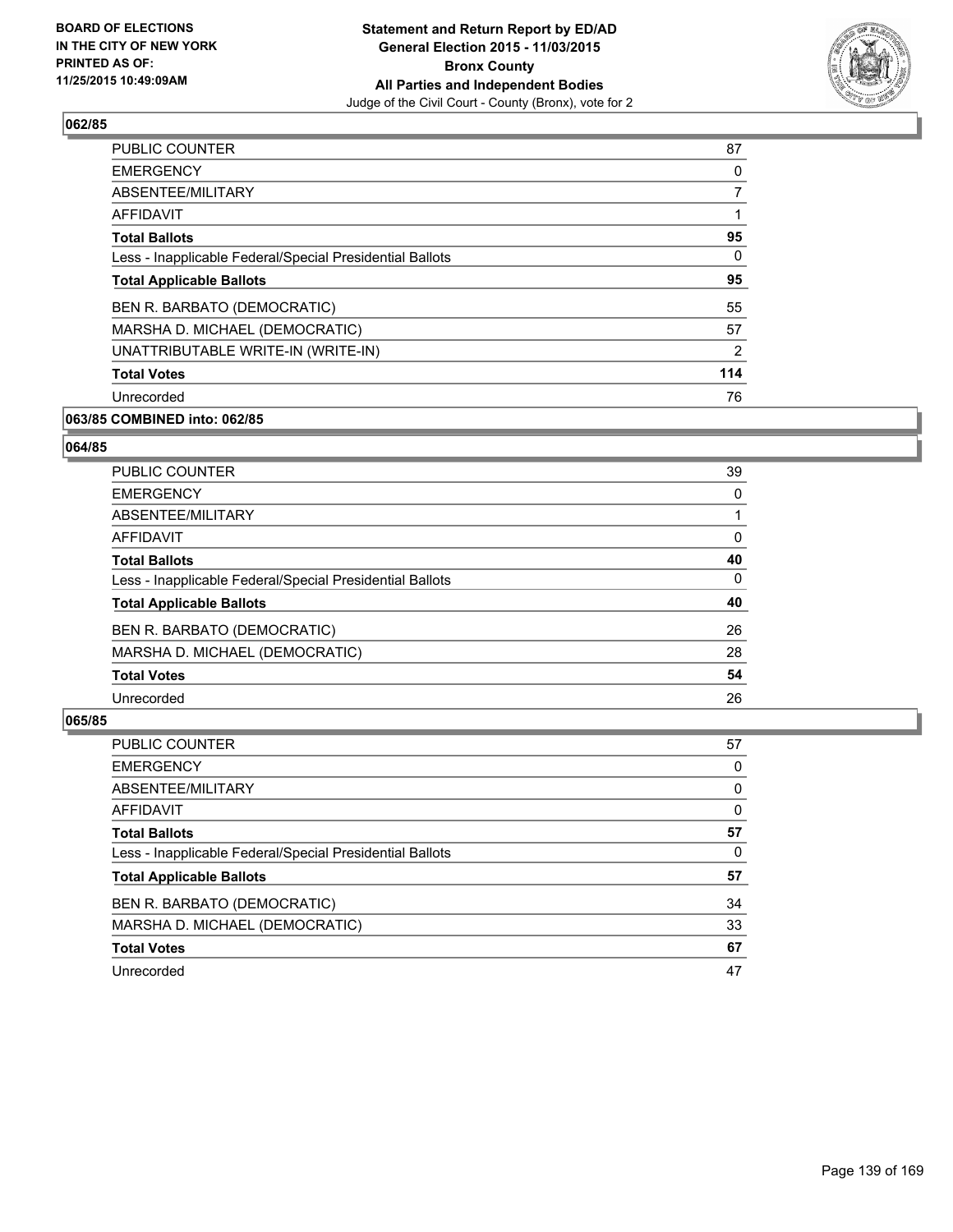

| <b>PUBLIC COUNTER</b>                                    | 36 |
|----------------------------------------------------------|----|
| <b>EMERGENCY</b>                                         | 0  |
| ABSENTEE/MILITARY                                        | 0  |
| AFFIDAVIT                                                | 5  |
| <b>Total Ballots</b>                                     | 41 |
| Less - Inapplicable Federal/Special Presidential Ballots | 0  |
| <b>Total Applicable Ballots</b>                          | 41 |
| BEN R. BARBATO (DEMOCRATIC)                              | 24 |
| MARSHA D. MICHAEL (DEMOCRATIC)                           | 37 |
| <b>Total Votes</b>                                       | 61 |
| Unrecorded                                               | 21 |

# **067/85 COMBINED into: 061/85**

#### **068/85**

| <b>PUBLIC COUNTER</b>                                    | 93  |
|----------------------------------------------------------|-----|
| <b>EMERGENCY</b>                                         | 0   |
| ABSENTEE/MILITARY                                        |     |
| <b>AFFIDAVIT</b>                                         |     |
| <b>Total Ballots</b>                                     | 101 |
| Less - Inapplicable Federal/Special Presidential Ballots | 0   |
| <b>Total Applicable Ballots</b>                          | 101 |
| BEN R. BARBATO (DEMOCRATIC)                              | 67  |
| MARSHA D. MICHAEL (DEMOCRATIC)                           | 69  |
| <b>Total Votes</b>                                       | 136 |
| Unrecorded                                               | 66  |

# **069/85 COMBINED into: 056/85**

| 070/85 COMBINED into: 068/85 |
|------------------------------|
| 071/85 COMBINED into: 025/85 |
| 072/85 COMBINED into: 053/84 |
| 073/85 COMBINED into: 053/84 |
| 074/85 COMBINED into: 053/84 |
| 075/85 COMBINED into: 053/84 |
| 076/85 COMBINED into: 068/84 |
| 077/85 COMBINED into: 053/84 |
| 078/85 COMBINED into: 053/84 |
| 079/85 COMBINED into: 053/84 |
| 080/85 COMBINED into: 034/85 |
| 081/85 COMBINED into: 046/85 |
| 082/85 COMBINED into: 060/85 |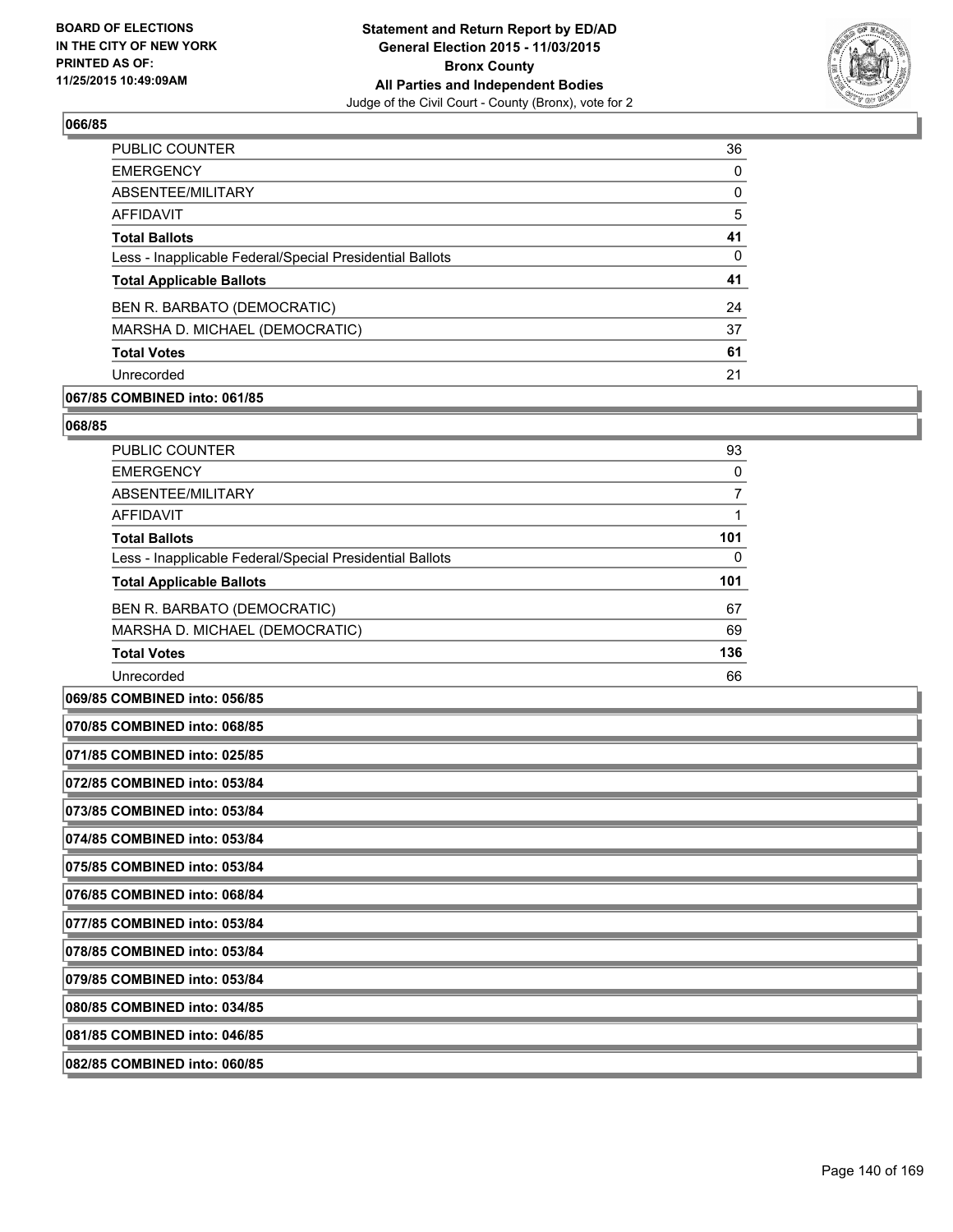

| PUBLIC COUNTER                                           | 52           |
|----------------------------------------------------------|--------------|
| EMERGENCY                                                | $\mathbf{0}$ |
| ABSENTEE/MILITARY                                        | 3            |
| AFFIDAVIT                                                | 0            |
| Total Ballots                                            | 55           |
| Less - Inapplicable Federal/Special Presidential Ballots | $\mathbf{0}$ |
| <b>Total Applicable Ballots</b>                          | 55           |
| BEN R. BARBATO (DEMOCRATIC)                              | 29           |
| MARSHA D. MICHAEL (DEMOCRATIC)                           | 37           |
| <b>Total Votes</b>                                       | 66           |
| Unrecorded                                               | 44           |

#### **002/86**

| <b>PUBLIC COUNTER</b>                                    | 52 |
|----------------------------------------------------------|----|
| <b>EMERGENCY</b>                                         | 0  |
| ABSENTEE/MILITARY                                        | 5  |
| AFFIDAVIT                                                |    |
| <b>Total Ballots</b>                                     | 58 |
| Less - Inapplicable Federal/Special Presidential Ballots | 0  |
| <b>Total Applicable Ballots</b>                          | 58 |
| BEN R. BARBATO (DEMOCRATIC)                              | 34 |
| MARSHA D. MICHAEL (DEMOCRATIC)                           | 36 |
| <b>Total Votes</b>                                       | 70 |
| Unrecorded                                               | 46 |
|                                                          |    |

#### **003/86 COMBINED into: 002/86**

| <b>PUBLIC COUNTER</b>                                    | 53 |
|----------------------------------------------------------|----|
| <b>EMERGENCY</b>                                         | 0  |
| ABSENTEE/MILITARY                                        | 0  |
| <b>AFFIDAVIT</b>                                         |    |
| <b>Total Ballots</b>                                     | 54 |
| Less - Inapplicable Federal/Special Presidential Ballots | 0  |
| <b>Total Applicable Ballots</b>                          | 54 |
| BEN R. BARBATO (DEMOCRATIC)                              | 27 |
| MARSHA D. MICHAEL (DEMOCRATIC)                           | 34 |
| <b>Total Votes</b>                                       | 61 |
| Unrecorded                                               | 47 |
| 005/86 COMBINED into: 004/86                             |    |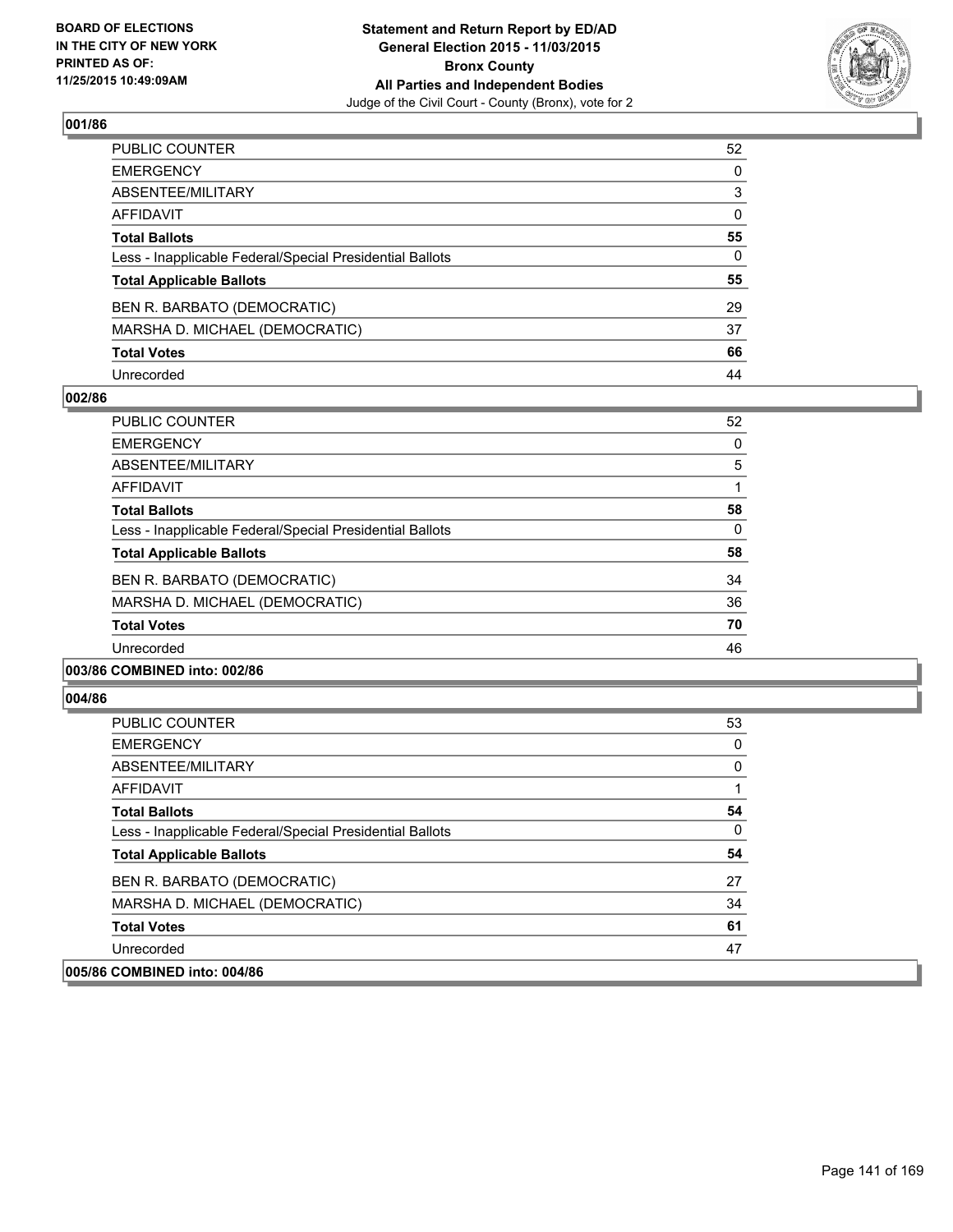

| <b>PUBLIC COUNTER</b>                                    | 93  |
|----------------------------------------------------------|-----|
| <b>EMERGENCY</b>                                         | 0   |
| ABSENTEE/MILITARY                                        | 5   |
| <b>AFFIDAVIT</b>                                         | 3   |
| <b>Total Ballots</b>                                     | 101 |
| Less - Inapplicable Federal/Special Presidential Ballots | 0   |
| <b>Total Applicable Ballots</b>                          | 101 |
| BEN R. BARBATO (DEMOCRATIC)                              | 57  |
| MARSHA D. MICHAEL (DEMOCRATIC)                           | 62  |
| STEVE MAYO (WRITE-IN)                                    |     |
| UNATTRIBUTABLE WRITE-IN (WRITE-IN)                       | 2   |
| <b>Total Votes</b>                                       | 122 |
| Unrecorded                                               | 80  |
|                                                          |     |

### **007/86 COMBINED into: 006/86**

# **008/86**

| <b>PUBLIC COUNTER</b>                                    | 81  |
|----------------------------------------------------------|-----|
| <b>EMERGENCY</b>                                         | 0   |
| ABSENTEE/MILITARY                                        | 2   |
| AFFIDAVIT                                                | 4   |
| <b>Total Ballots</b>                                     | 87  |
| Less - Inapplicable Federal/Special Presidential Ballots | 0   |
| <b>Total Applicable Ballots</b>                          | 87  |
| BEN R. BARBATO (DEMOCRATIC)                              | 45  |
| MARSHA D. MICHAEL (DEMOCRATIC)                           | 64  |
| <b>Total Votes</b>                                       | 109 |
| Unrecorded                                               | 65  |

| <b>PUBLIC COUNTER</b>                                    | 55 |
|----------------------------------------------------------|----|
| <b>EMERGENCY</b>                                         | 0  |
| ABSENTEE/MILITARY                                        | 5  |
| <b>AFFIDAVIT</b>                                         | 3  |
| <b>Total Ballots</b>                                     | 63 |
| Less - Inapplicable Federal/Special Presidential Ballots | 0  |
| <b>Total Applicable Ballots</b>                          | 63 |
| BEN R. BARBATO (DEMOCRATIC)                              | 30 |
| MARSHA D. MICHAEL (DEMOCRATIC)                           | 40 |
| STEVE DAVIS (WRITE-IN)                                   | 1  |
| <b>Total Votes</b>                                       | 71 |
| Unrecorded                                               | 55 |
| 010/86 COMBINED into: 009/86                             |    |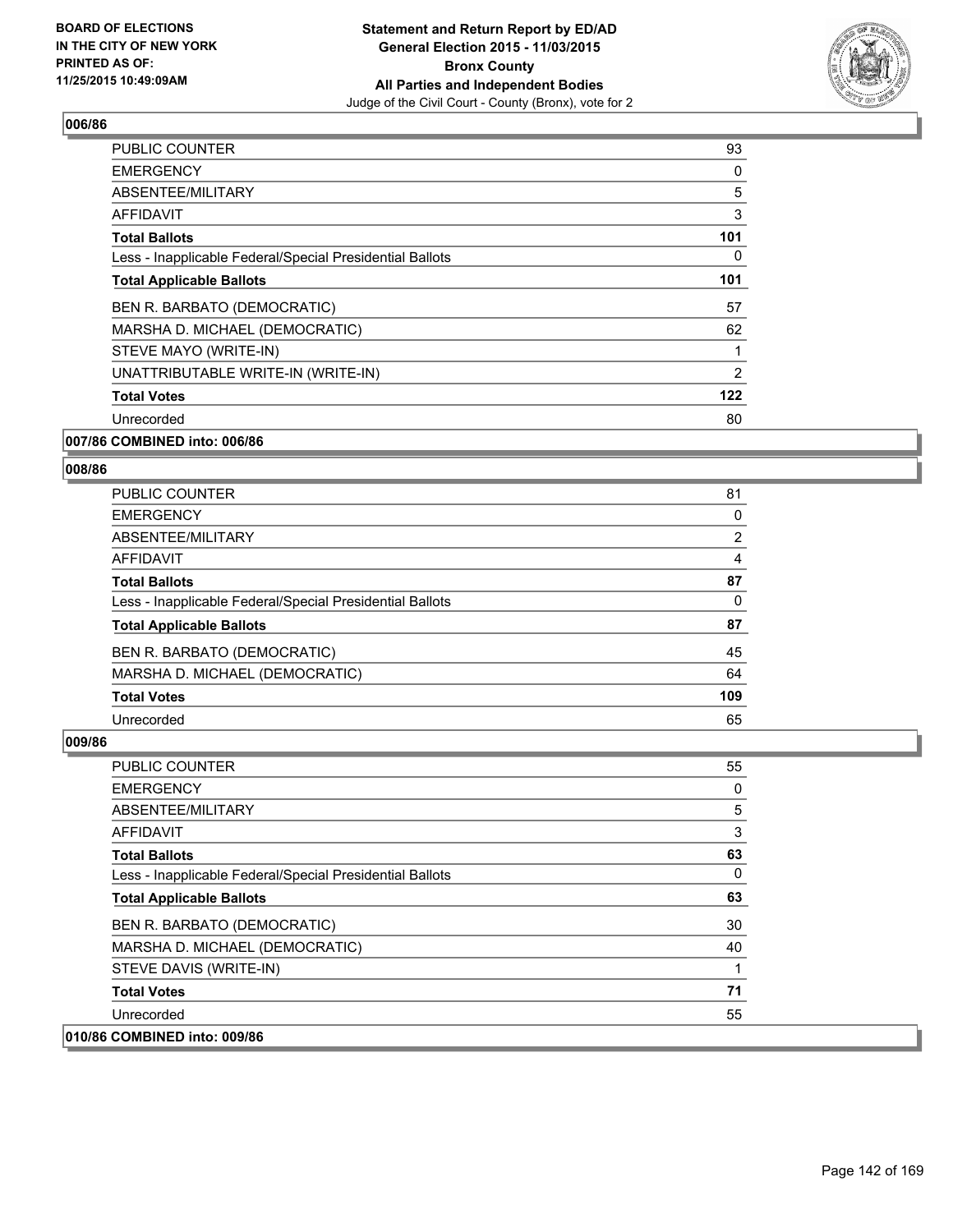

| <b>PUBLIC COUNTER</b>                                    | 54 |
|----------------------------------------------------------|----|
| <b>EMERGENCY</b>                                         | 0  |
| ABSENTEE/MILITARY                                        | 4  |
| <b>AFFIDAVIT</b>                                         |    |
| <b>Total Ballots</b>                                     | 59 |
| Less - Inapplicable Federal/Special Presidential Ballots | 0  |
| <b>Total Applicable Ballots</b>                          | 59 |
| BEN R. BARBATO (DEMOCRATIC)                              | 36 |
| MARSHA D. MICHAEL (DEMOCRATIC)                           | 46 |
| JEFFERY STEWART (WRITE-IN)                               |    |
| UNATTRIBUTABLE WRITE-IN (WRITE-IN)                       |    |
| <b>Total Votes</b>                                       | 84 |
| Unrecorded                                               | 34 |

# **012/86**

| PUBLIC COUNTER                                           | 67             |
|----------------------------------------------------------|----------------|
| <b>EMERGENCY</b>                                         | 0              |
| ABSENTEE/MILITARY                                        | 3              |
| AFFIDAVIT                                                | $\overline{2}$ |
| <b>Total Ballots</b>                                     | 72             |
| Less - Inapplicable Federal/Special Presidential Ballots | 0              |
| <b>Total Applicable Ballots</b>                          | 72             |
| BEN R. BARBATO (DEMOCRATIC)                              | 49             |
| MARSHA D. MICHAEL (DEMOCRATIC)                           | 56             |
| <b>Total Votes</b>                                       | 105            |
| Unrecorded                                               | 39             |
|                                                          |                |

| <b>PUBLIC COUNTER</b>                                    | 67  |
|----------------------------------------------------------|-----|
| <b>EMERGENCY</b>                                         | 0   |
| ABSENTEE/MILITARY                                        | 4   |
| AFFIDAVIT                                                | 3   |
| <b>Total Ballots</b>                                     | 74  |
| Less - Inapplicable Federal/Special Presidential Ballots | 0   |
| <b>Total Applicable Ballots</b>                          | 74  |
| BEN R. BARBATO (DEMOCRATIC)                              | 48  |
| MARSHA D. MICHAEL (DEMOCRATIC)                           | 52  |
| <b>Total Votes</b>                                       | 100 |
| Unrecorded                                               | 48  |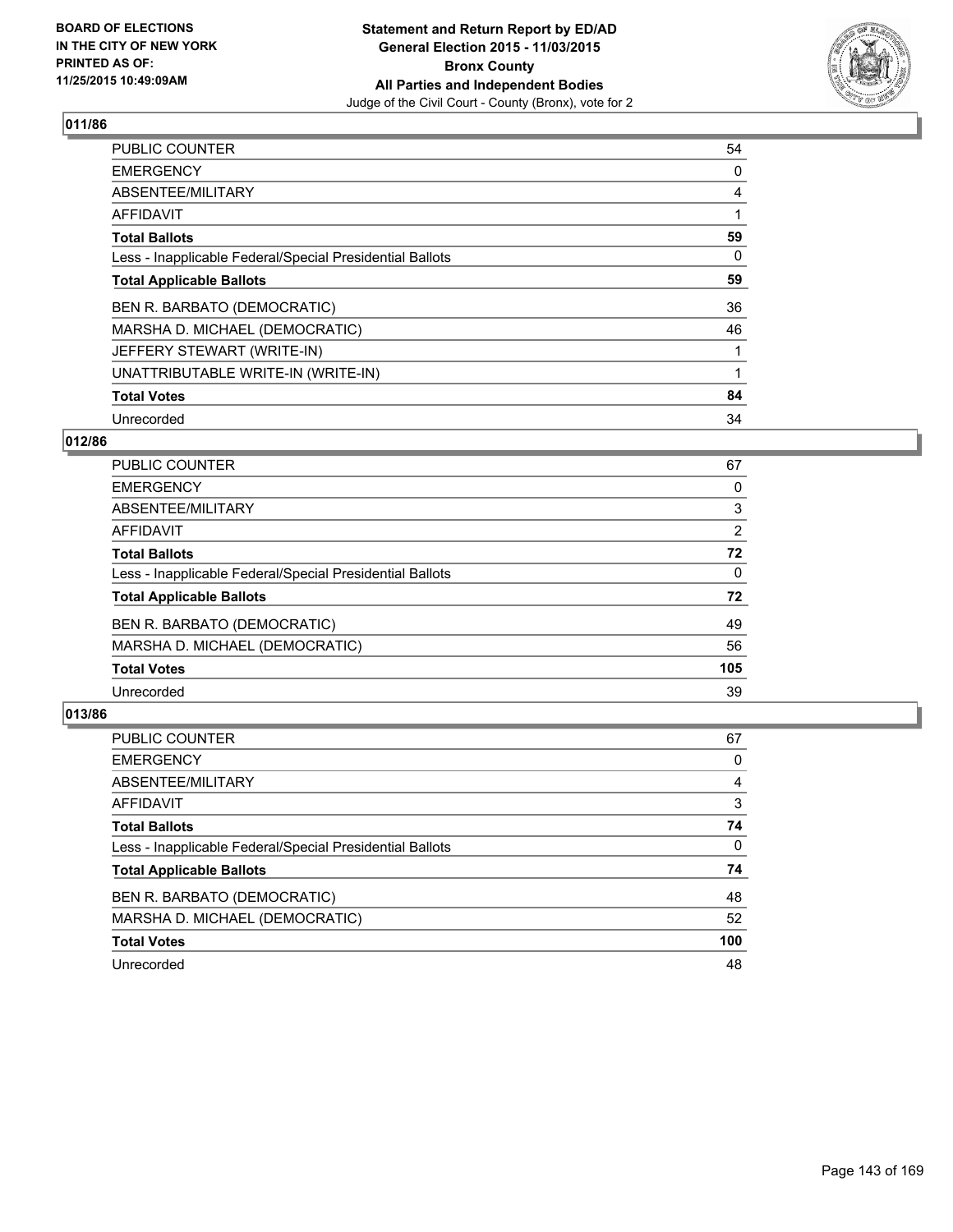

| PUBLIC COUNTER                                           | 57 |
|----------------------------------------------------------|----|
| EMERGENCY                                                | 0  |
| ABSENTEE/MILITARY                                        | 0  |
| AFFIDAVIT                                                | 2  |
| <b>Total Ballots</b>                                     | 59 |
| Less - Inapplicable Federal/Special Presidential Ballots | 0  |
| <b>Total Applicable Ballots</b>                          | 59 |
| BEN R. BARBATO (DEMOCRATIC)                              | 34 |
| MARSHA D. MICHAEL (DEMOCRATIC)                           | 41 |
| <b>Total Votes</b>                                       | 75 |
| Unrecorded                                               | 43 |

### **015/86**

| <b>PUBLIC COUNTER</b>                                    | 88       |
|----------------------------------------------------------|----------|
| <b>EMERGENCY</b>                                         | 0        |
| ABSENTEE/MILITARY                                        |          |
| <b>AFFIDAVIT</b>                                         | 4        |
| <b>Total Ballots</b>                                     | 93       |
| Less - Inapplicable Federal/Special Presidential Ballots | $\Omega$ |
| <b>Total Applicable Ballots</b>                          | 93       |
| BEN R. BARBATO (DEMOCRATIC)                              | 57       |
| MARSHA D. MICHAEL (DEMOCRATIC)                           | 65       |
| <b>Total Votes</b>                                       | 122      |
| Unrecorded                                               | 64       |

| <b>PUBLIC COUNTER</b>                                    | 53 |
|----------------------------------------------------------|----|
| <b>EMERGENCY</b>                                         | 0  |
| ABSENTEE/MILITARY                                        | 3  |
| AFFIDAVIT                                                |    |
| <b>Total Ballots</b>                                     | 57 |
| Less - Inapplicable Federal/Special Presidential Ballots | 0  |
| <b>Total Applicable Ballots</b>                          | 57 |
| BEN R. BARBATO (DEMOCRATIC)                              | 28 |
| MARSHA D. MICHAEL (DEMOCRATIC)                           | 39 |
| UNATTRIBUTABLE WRITE-IN (WRITE-IN)                       | 2  |
| <b>Total Votes</b>                                       | 69 |
| Unrecorded                                               | 45 |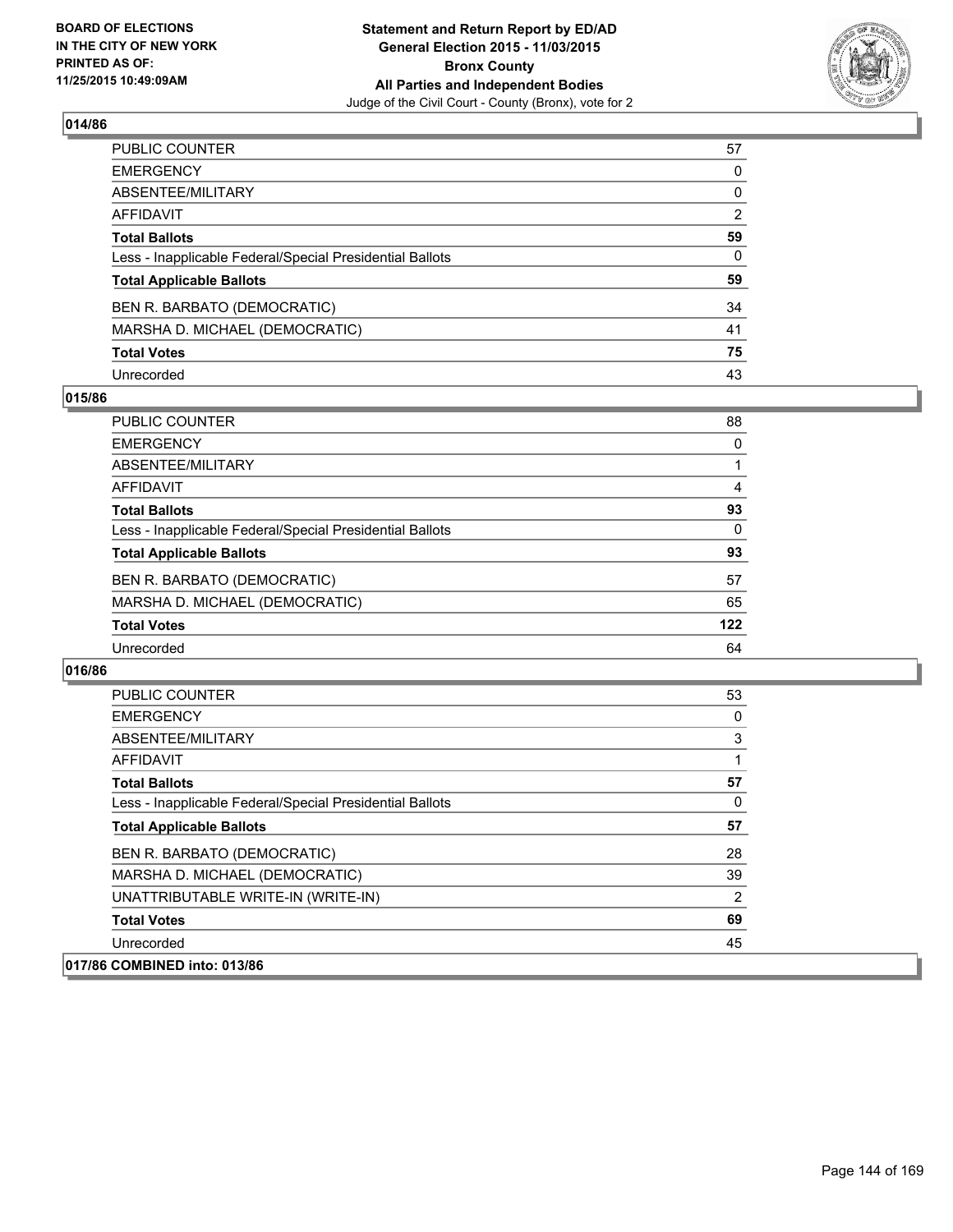

| PUBLIC COUNTER                                           | 55 |
|----------------------------------------------------------|----|
| <b>EMERGENCY</b>                                         | 0  |
| ABSENTEE/MILITARY                                        |    |
| <b>AFFIDAVIT</b>                                         | 2  |
| <b>Total Ballots</b>                                     | 58 |
| Less - Inapplicable Federal/Special Presidential Ballots | 0  |
| <b>Total Applicable Ballots</b>                          | 58 |
| BEN R. BARBATO (DEMOCRATIC)                              | 34 |
| MARSHA D. MICHAEL (DEMOCRATIC)                           | 41 |
| <b>Total Votes</b>                                       | 75 |
| Unrecorded                                               | 41 |

# **019/86 COMBINED into: 012/86**

#### **020/86**

| <b>PUBLIC COUNTER</b>                                    | 80       |
|----------------------------------------------------------|----------|
| <b>EMERGENCY</b>                                         | 0        |
| ABSENTEE/MILITARY                                        |          |
| <b>AFFIDAVIT</b>                                         |          |
| <b>Total Ballots</b>                                     | 82       |
| Less - Inapplicable Federal/Special Presidential Ballots | $\Omega$ |
| <b>Total Applicable Ballots</b>                          | 82       |
| BEN R. BARBATO (DEMOCRATIC)                              | 32       |
| MARSHA D. MICHAEL (DEMOCRATIC)                           | 56       |
| <b>Total Votes</b>                                       | 88       |
| Unrecorded                                               | 76       |
|                                                          |          |

| <b>PUBLIC COUNTER</b>                                    | 27 |
|----------------------------------------------------------|----|
| <b>EMERGENCY</b>                                         | 0  |
| ABSENTEE/MILITARY                                        | 0  |
| AFFIDAVIT                                                |    |
| <b>Total Ballots</b>                                     | 28 |
| Less - Inapplicable Federal/Special Presidential Ballots | 0  |
| <b>Total Applicable Ballots</b>                          | 28 |
| BEN R. BARBATO (DEMOCRATIC)                              | 13 |
| MARSHA D. MICHAEL (DEMOCRATIC)                           | 17 |
| <b>Total Votes</b>                                       | 30 |
| Unrecorded                                               | 26 |
| 022/86 COMBINED into: 015/86                             |    |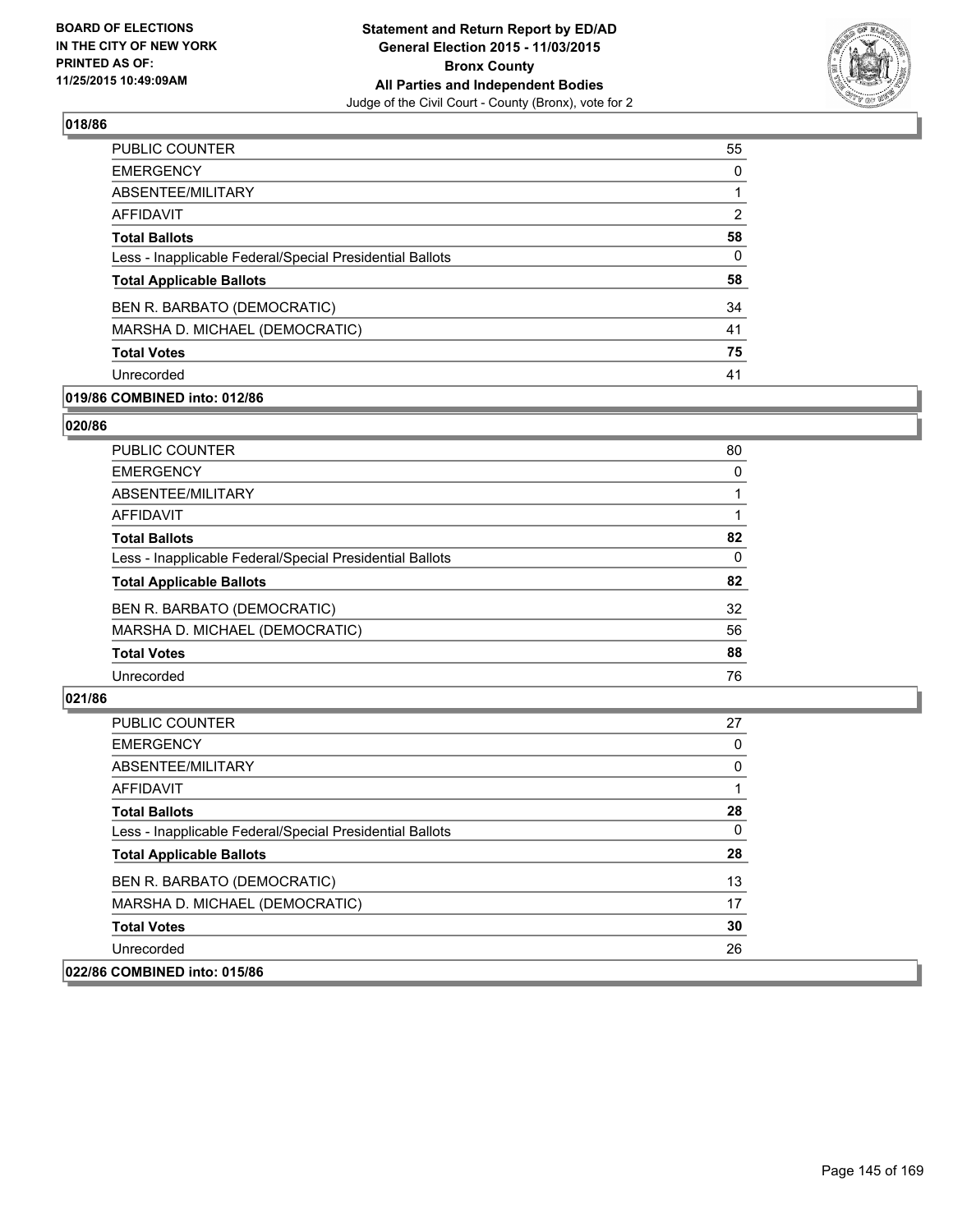

| <b>PUBLIC COUNTER</b>                                    | 77  |
|----------------------------------------------------------|-----|
| <b>EMERGENCY</b>                                         | 0   |
| ABSENTEE/MILITARY                                        | 3   |
| <b>AFFIDAVIT</b>                                         | 3   |
| <b>Total Ballots</b>                                     | 83  |
| Less - Inapplicable Federal/Special Presidential Ballots | 0   |
| <b>Total Applicable Ballots</b>                          | 83  |
| BEN R. BARBATO (DEMOCRATIC)                              | 51  |
| MARSHA D. MICHAEL (DEMOCRATIC)                           | 50  |
| UNATTRIBUTABLE WRITE-IN (WRITE-IN)                       | 2   |
| <b>Total Votes</b>                                       | 103 |
| Unrecorded                                               | 63  |

# **024/86 COMBINED into: 023/86**

#### **025/86**

| PUBLIC COUNTER                                           | 51 |
|----------------------------------------------------------|----|
| <b>EMERGENCY</b>                                         | 0  |
| ABSENTEE/MILITARY                                        | 3  |
| <b>AFFIDAVIT</b>                                         | 2  |
| <b>Total Ballots</b>                                     | 56 |
| Less - Inapplicable Federal/Special Presidential Ballots | 0  |
| <b>Total Applicable Ballots</b>                          | 56 |
| BEN R. BARBATO (DEMOCRATIC)                              | 30 |
| MARSHA D. MICHAEL (DEMOCRATIC)                           | 36 |
| <b>Total Votes</b>                                       | 66 |
| Unrecorded                                               | 46 |

| <b>PUBLIC COUNTER</b>                                    | 105 |
|----------------------------------------------------------|-----|
| <b>EMERGENCY</b>                                         | 0   |
| ABSENTEE/MILITARY                                        | 0   |
| AFFIDAVIT                                                | 2   |
| <b>Total Ballots</b>                                     | 107 |
| Less - Inapplicable Federal/Special Presidential Ballots | 0   |
| <b>Total Applicable Ballots</b>                          | 107 |
| BEN R. BARBATO (DEMOCRATIC)                              | 70  |
| MARSHA D. MICHAEL (DEMOCRATIC)                           | 63  |
| UNATTRIBUTABLE WRITE-IN (WRITE-IN)                       |     |
| <b>Total Votes</b>                                       | 134 |
| Unrecorded                                               | 80  |
| 027/86 COMBINED into: 008/86                             |     |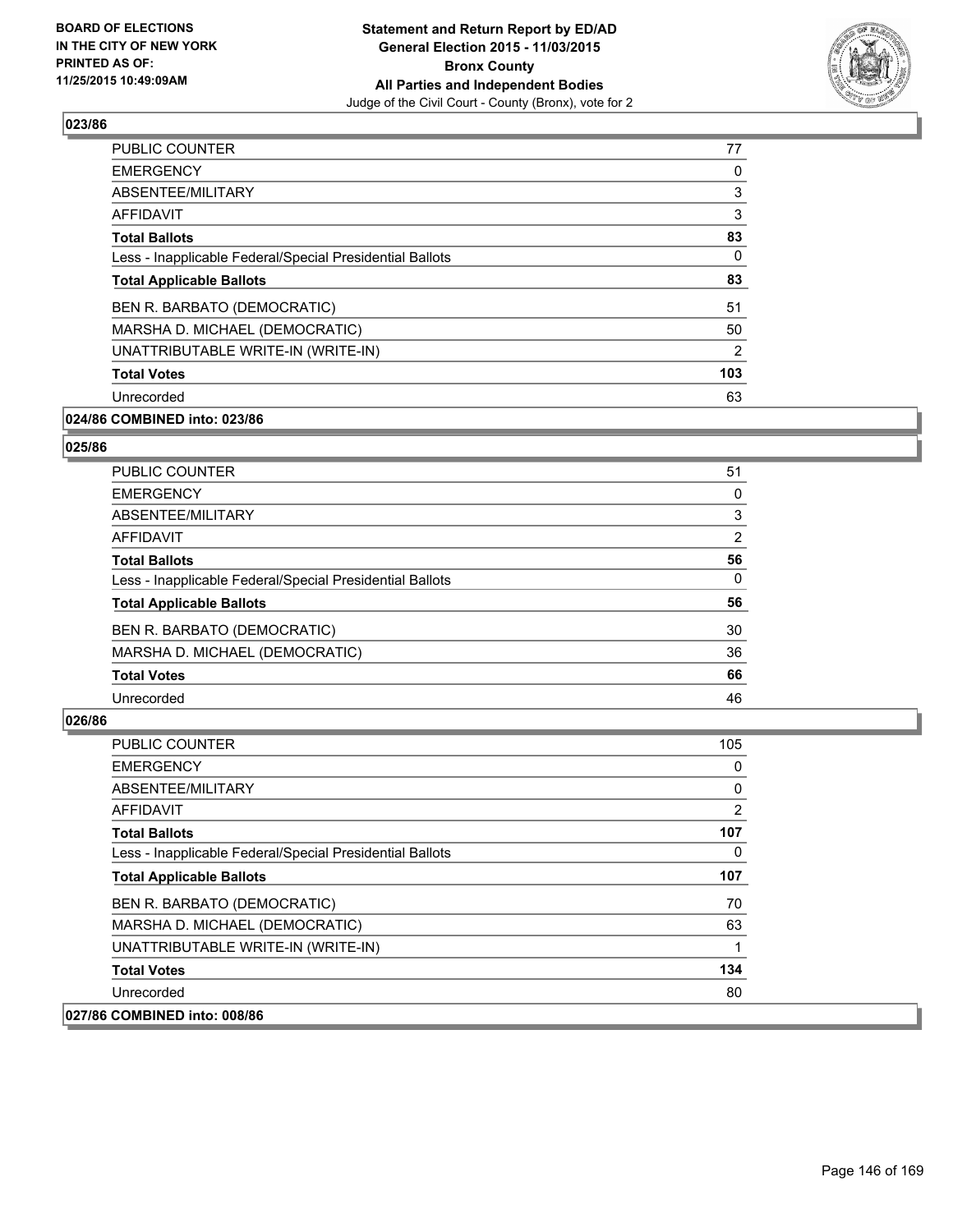

| PUBLIC COUNTER                                           | 83             |
|----------------------------------------------------------|----------------|
| EMERGENCY                                                | 0              |
| ABSENTEE/MILITARY                                        | $\overline{4}$ |
| AFFIDAVIT                                                | 0              |
| <b>Total Ballots</b>                                     | 87             |
| Less - Inapplicable Federal/Special Presidential Ballots | 0              |
| <b>Total Applicable Ballots</b>                          | 87             |
| BEN R. BARBATO (DEMOCRATIC)                              | 50             |
| MARSHA D. MICHAEL (DEMOCRATIC)                           | 56             |
| <b>Total Votes</b>                                       | 106            |
| Unrecorded                                               | 68             |

#### **029/86**

| <b>PUBLIC COUNTER</b>                                    | 50 |
|----------------------------------------------------------|----|
| <b>EMERGENCY</b>                                         | 0  |
| ABSENTEE/MILITARY                                        |    |
| AFFIDAVIT                                                | 0  |
| <b>Total Ballots</b>                                     | 51 |
| Less - Inapplicable Federal/Special Presidential Ballots | 0  |
| <b>Total Applicable Ballots</b>                          | 51 |
| BEN R. BARBATO (DEMOCRATIC)                              | 20 |
| MARSHA D. MICHAEL (DEMOCRATIC)                           | 29 |
| <b>Total Votes</b>                                       | 49 |
| Unrecorded                                               | 53 |

| <b>PUBLIC COUNTER</b>                                    | 124 |
|----------------------------------------------------------|-----|
| <b>EMERGENCY</b>                                         | 0   |
| ABSENTEE/MILITARY                                        |     |
| AFFIDAVIT                                                | 2   |
| <b>Total Ballots</b>                                     | 127 |
| Less - Inapplicable Federal/Special Presidential Ballots | 0   |
| <b>Total Applicable Ballots</b>                          | 127 |
| BEN R. BARBATO (DEMOCRATIC)                              | 56  |
| MARSHA D. MICHAEL (DEMOCRATIC)                           | 91  |
| <b>Total Votes</b>                                       | 147 |
| Unrecorded                                               | 107 |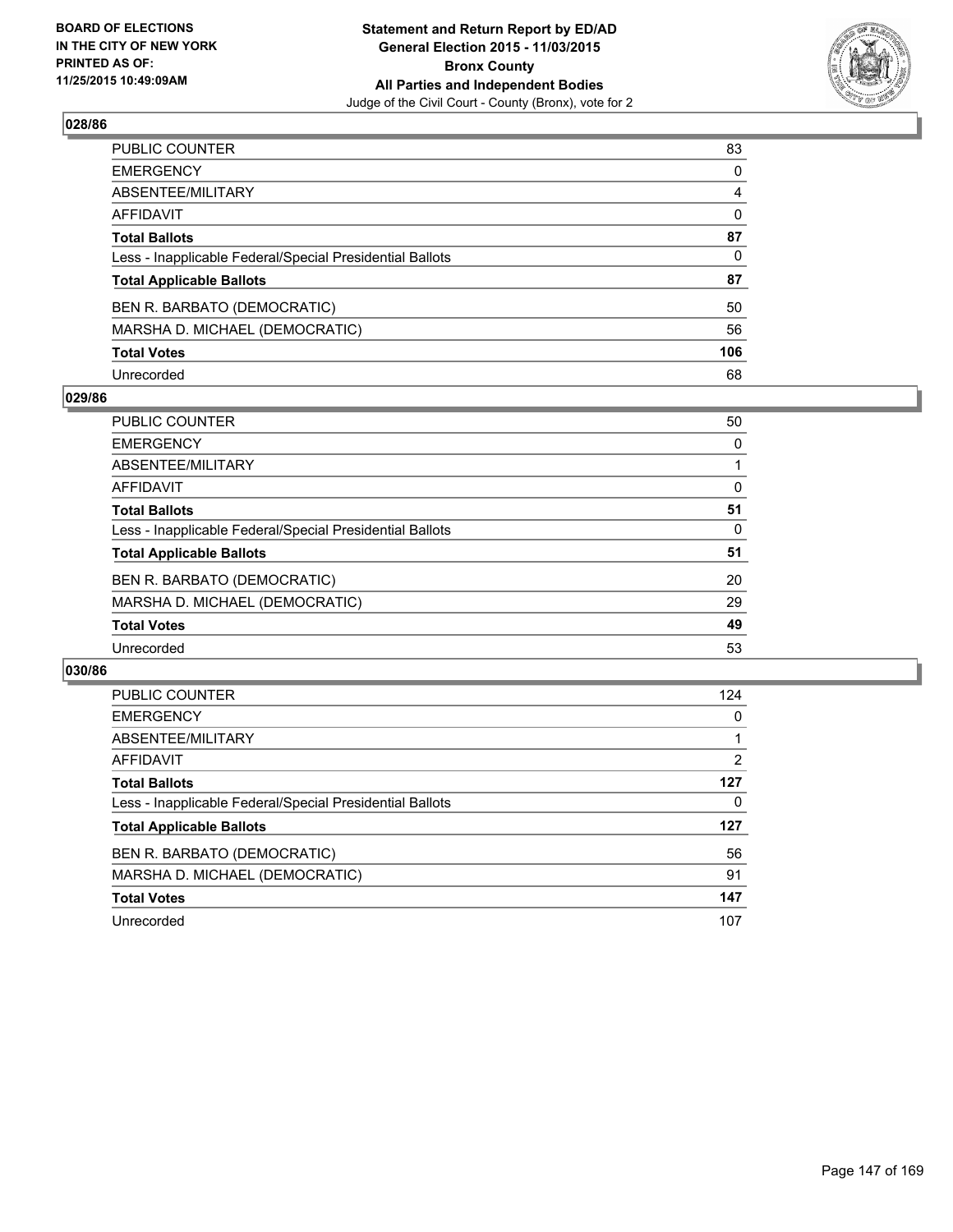

| PUBLIC COUNTER                                           | 74             |
|----------------------------------------------------------|----------------|
| EMERGENCY                                                | 0              |
| ABSENTEE/MILITARY                                        | $\overline{4}$ |
| AFFIDAVIT                                                | 7              |
| <b>Total Ballots</b>                                     | 85             |
| Less - Inapplicable Federal/Special Presidential Ballots | 0              |
| <b>Total Applicable Ballots</b>                          | 85             |
| BEN R. BARBATO (DEMOCRATIC)                              | 45             |
| MARSHA D. MICHAEL (DEMOCRATIC)                           | 59             |
| <b>Total Votes</b>                                       | 104            |
| Unrecorded                                               | 66             |

#### **032/86**

| <b>PUBLIC COUNTER</b>                                    | 132 |
|----------------------------------------------------------|-----|
| <b>EMERGENCY</b>                                         | 0   |
| ABSENTEE/MILITARY                                        | 4   |
| <b>AFFIDAVIT</b>                                         | 2   |
| <b>Total Ballots</b>                                     | 138 |
| Less - Inapplicable Federal/Special Presidential Ballots | 0   |
| <b>Total Applicable Ballots</b>                          | 138 |
| BEN R. BARBATO (DEMOCRATIC)                              | 75  |
| MARSHA D. MICHAEL (DEMOCRATIC)                           | 96  |
| <b>Total Votes</b>                                       | 171 |
| Unrecorded                                               | 105 |
|                                                          |     |

#### **033/86 COMBINED into: 031/86**

| <b>PUBLIC COUNTER</b>                                    | 98  |
|----------------------------------------------------------|-----|
| <b>EMERGENCY</b>                                         | 0   |
| ABSENTEE/MILITARY                                        | 5   |
| <b>AFFIDAVIT</b>                                         | 0   |
| <b>Total Ballots</b>                                     | 103 |
| Less - Inapplicable Federal/Special Presidential Ballots | 0   |
| <b>Total Applicable Ballots</b>                          | 103 |
| BEN R. BARBATO (DEMOCRATIC)                              | 56  |
| MARSHA D. MICHAEL (DEMOCRATIC)                           | 80  |
| <b>Total Votes</b>                                       | 136 |
| Unrecorded                                               | 70  |
| 035/86 COMBINED into: 032/86                             |     |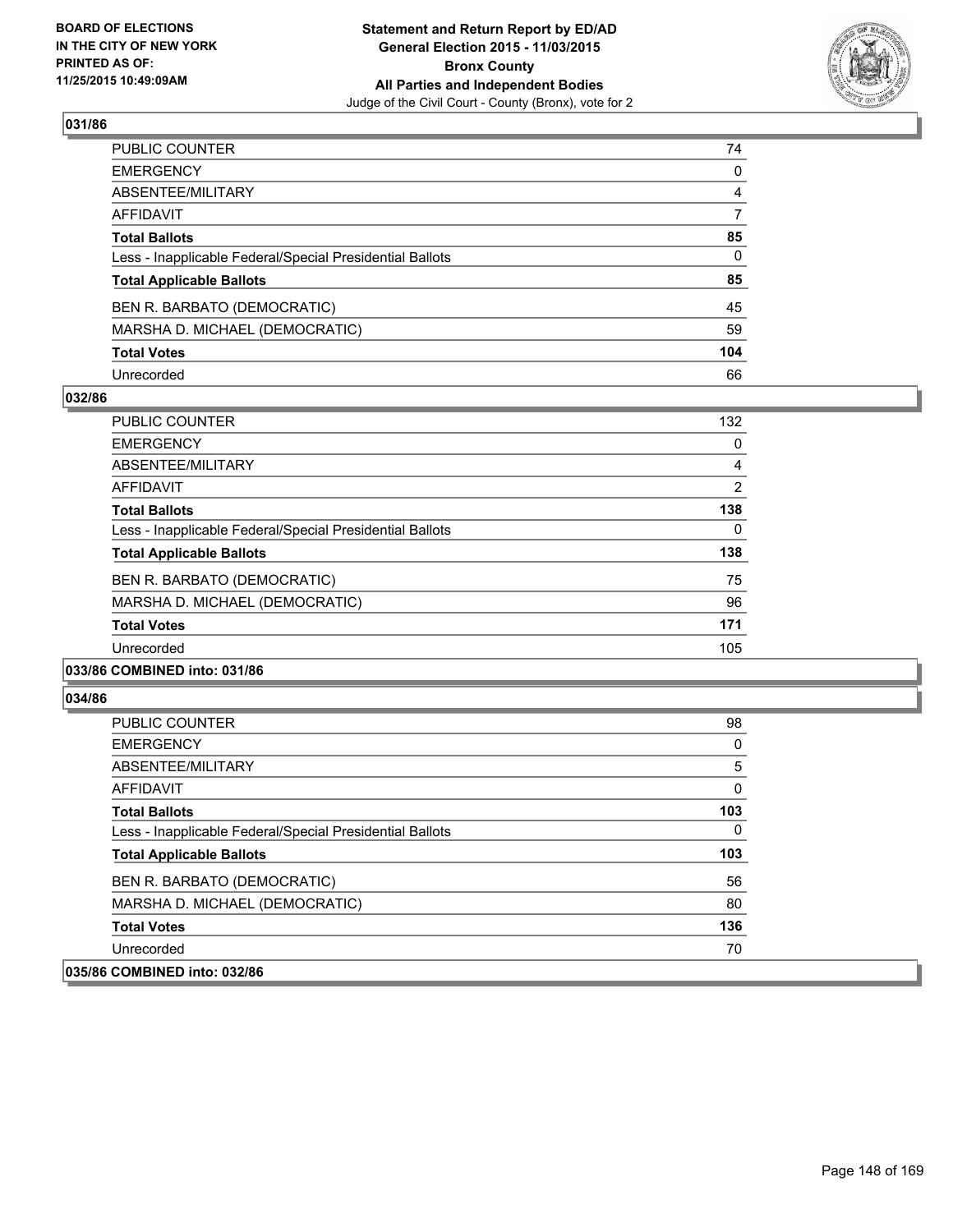

| PUBLIC COUNTER                                           | 61 |
|----------------------------------------------------------|----|
| EMERGENCY                                                | 0  |
| ABSENTEE/MILITARY                                        | 0  |
| AFFIDAVIT                                                |    |
| <b>Total Ballots</b>                                     | 62 |
| Less - Inapplicable Federal/Special Presidential Ballots | 0  |
| <b>Total Applicable Ballots</b>                          | 62 |
| BEN R. BARBATO (DEMOCRATIC)                              | 39 |
| MARSHA D. MICHAEL (DEMOCRATIC)                           | 40 |
| <b>Total Votes</b>                                       | 79 |
| Unrecorded                                               | 45 |

#### **037/86**

| PUBLIC COUNTER                                           | 25             |
|----------------------------------------------------------|----------------|
| <b>EMERGENCY</b>                                         | 0              |
| ABSENTEE/MILITARY                                        | $\overline{2}$ |
| AFFIDAVIT                                                | 4              |
| <b>Total Ballots</b>                                     | 31             |
| Less - Inapplicable Federal/Special Presidential Ballots | 0              |
| <b>Total Applicable Ballots</b>                          | 31             |
| BEN R. BARBATO (DEMOCRATIC)                              | 18             |
| MARSHA D. MICHAEL (DEMOCRATIC)                           | 25             |
| <b>Total Votes</b>                                       | 43             |
| Unrecorded                                               | 19             |

| <b>PUBLIC COUNTER</b>                                    | 37 |
|----------------------------------------------------------|----|
| <b>EMERGENCY</b>                                         | 0  |
| ABSENTEE/MILITARY                                        |    |
| <b>AFFIDAVIT</b>                                         | 0  |
| <b>Total Ballots</b>                                     | 38 |
| Less - Inapplicable Federal/Special Presidential Ballots | 0  |
| <b>Total Applicable Ballots</b>                          | 38 |
| BEN R. BARBATO (DEMOCRATIC)                              | 32 |
| MARSHA D. MICHAEL (DEMOCRATIC)                           | 27 |
| <b>Total Votes</b>                                       | 59 |
| Unrecorded                                               | 17 |
| 039/86 COMBINED into: 038/86                             |    |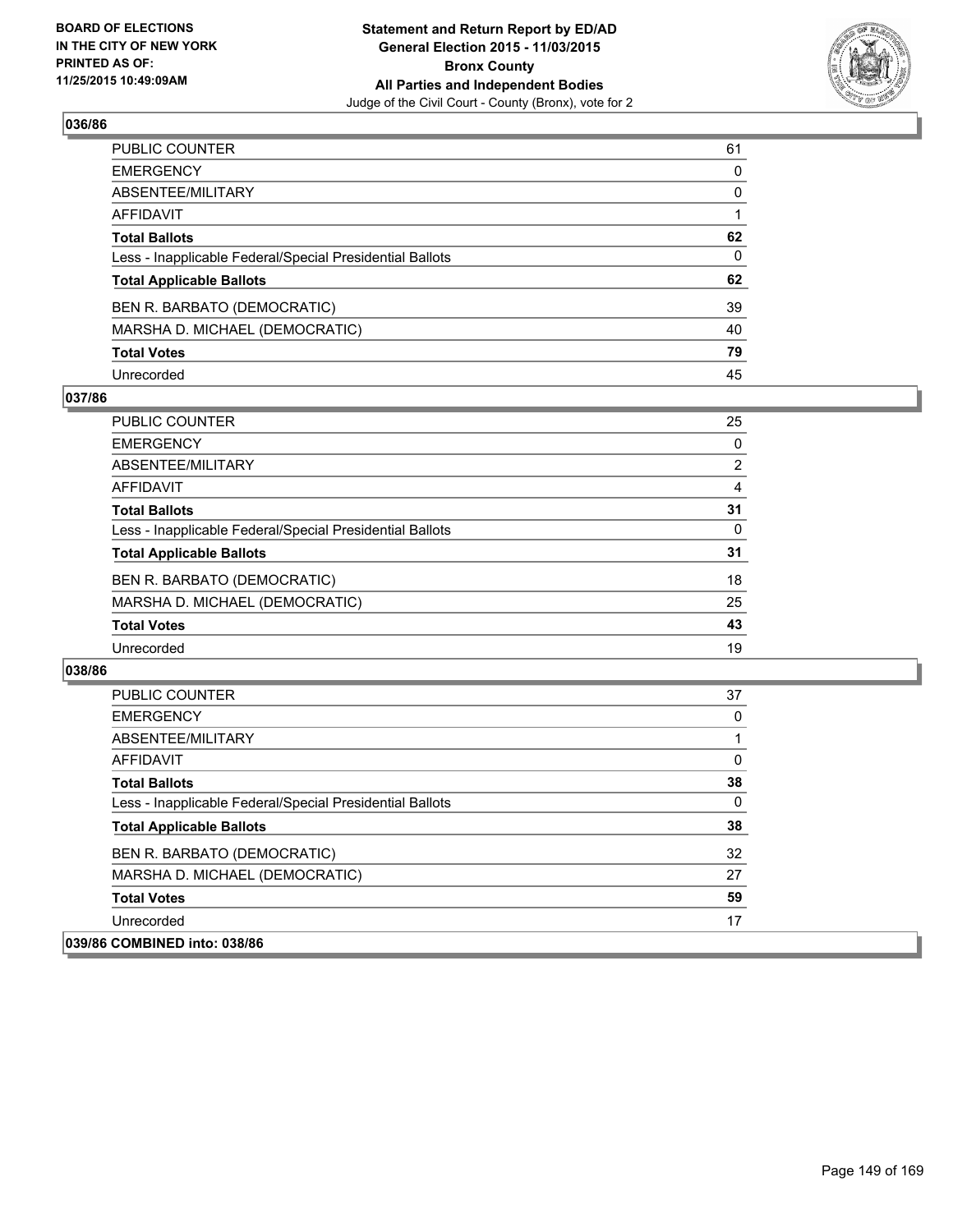

| <b>PUBLIC COUNTER</b>                                    | 64 |
|----------------------------------------------------------|----|
| <b>EMERGENCY</b>                                         | 0  |
| ABSENTEE/MILITARY                                        |    |
| AFFIDAVIT                                                | 4  |
| <b>Total Ballots</b>                                     | 69 |
| Less - Inapplicable Federal/Special Presidential Ballots | 0  |
| <b>Total Applicable Ballots</b>                          | 69 |
| BEN R. BARBATO (DEMOCRATIC)                              | 39 |
| MARSHA D. MICHAEL (DEMOCRATIC)                           | 51 |
| <b>Total Votes</b>                                       | 90 |
| Unrecorded                                               | 48 |

# **041/86 COMBINED into: 040/86**

**042/86 COMBINED into: 030/79**

# **043/86**

| <b>PUBLIC COUNTER</b>                                    | 5 |
|----------------------------------------------------------|---|
| <b>EMERGENCY</b>                                         | 0 |
| ABSENTEE/MILITARY                                        | 0 |
| <b>AFFIDAVIT</b>                                         | 0 |
| <b>Total Ballots</b>                                     | 5 |
| Less - Inapplicable Federal/Special Presidential Ballots | 0 |
| <b>Total Applicable Ballots</b>                          | 5 |
| BEN R. BARBATO (DEMOCRATIC)                              | 2 |
| MARSHA D. MICHAEL (DEMOCRATIC)                           | 3 |
| <b>Total Votes</b>                                       | 5 |
| Unrecorded                                               | 5 |
|                                                          |   |

# **044/86 COMBINED into: 009/79**

| <b>PUBLIC COUNTER</b>                                    | 49 |
|----------------------------------------------------------|----|
| <b>EMERGENCY</b>                                         | 0  |
| ABSENTEE/MILITARY                                        | 3  |
| AFFIDAVIT                                                |    |
| <b>Total Ballots</b>                                     | 53 |
| Less - Inapplicable Federal/Special Presidential Ballots | 0  |
| <b>Total Applicable Ballots</b>                          | 53 |
| BEN R. BARBATO (DEMOCRATIC)                              | 23 |
| MARSHA D. MICHAEL (DEMOCRATIC)                           | 39 |
| <b>Total Votes</b>                                       | 62 |
| Unrecorded                                               | 44 |
| 046/86 COMBINED into: 045/86                             |    |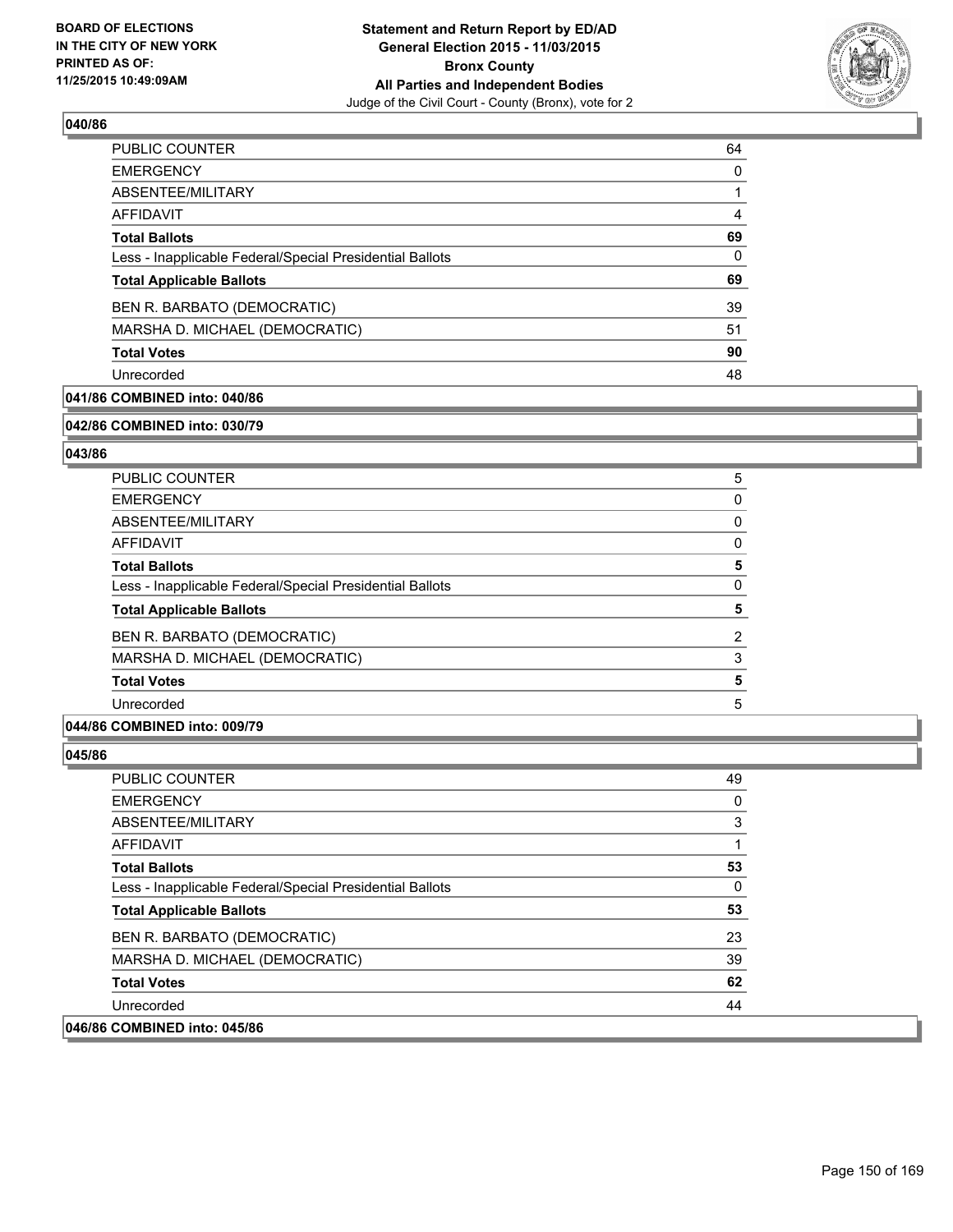

| <b>PUBLIC COUNTER</b>                                    | 67 |
|----------------------------------------------------------|----|
| <b>EMERGENCY</b>                                         | 0  |
| ABSENTEE/MILITARY                                        | 3  |
| AFFIDAVIT                                                | 1  |
| <b>Total Ballots</b>                                     | 71 |
| Less - Inapplicable Federal/Special Presidential Ballots | 0  |
| <b>Total Applicable Ballots</b>                          | 71 |
| BEN R. BARBATO (DEMOCRATIC)                              | 30 |
| MARSHA D. MICHAEL (DEMOCRATIC)                           | 54 |
| JOSEPH CAPELLA (WRITE-IN)                                | 1  |
| <b>Total Votes</b>                                       | 85 |
| Unrecorded                                               | 57 |

# **048/86 COMBINED into: 021/86**

#### **049/86**

| <b>PUBLIC COUNTER</b>                                    | 36 |
|----------------------------------------------------------|----|
| <b>EMERGENCY</b>                                         | 0  |
| ABSENTEE/MILITARY                                        | 2  |
| <b>AFFIDAVIT</b>                                         |    |
| <b>Total Ballots</b>                                     | 39 |
| Less - Inapplicable Federal/Special Presidential Ballots | 0  |
| <b>Total Applicable Ballots</b>                          | 39 |
| BEN R. BARBATO (DEMOCRATIC)                              | 23 |
| MARSHA D. MICHAEL (DEMOCRATIC)                           | 28 |
| <b>Total Votes</b>                                       | 51 |
| Unrecorded                                               | 27 |
|                                                          |    |

# **050/86 COMBINED into: 028/86**

| <b>PUBLIC COUNTER</b>                                    | 63 |
|----------------------------------------------------------|----|
| <b>EMERGENCY</b>                                         | 0  |
| ABSENTEE/MILITARY                                        |    |
| AFFIDAVIT                                                |    |
| <b>Total Ballots</b>                                     | 71 |
| Less - Inapplicable Federal/Special Presidential Ballots | 0  |
| <b>Total Applicable Ballots</b>                          | 71 |
| BEN R. BARBATO (DEMOCRATIC)                              | 46 |
| MARSHA D. MICHAEL (DEMOCRATIC)                           | 52 |
| <b>Total Votes</b>                                       | 98 |
| Unrecorded                                               | 44 |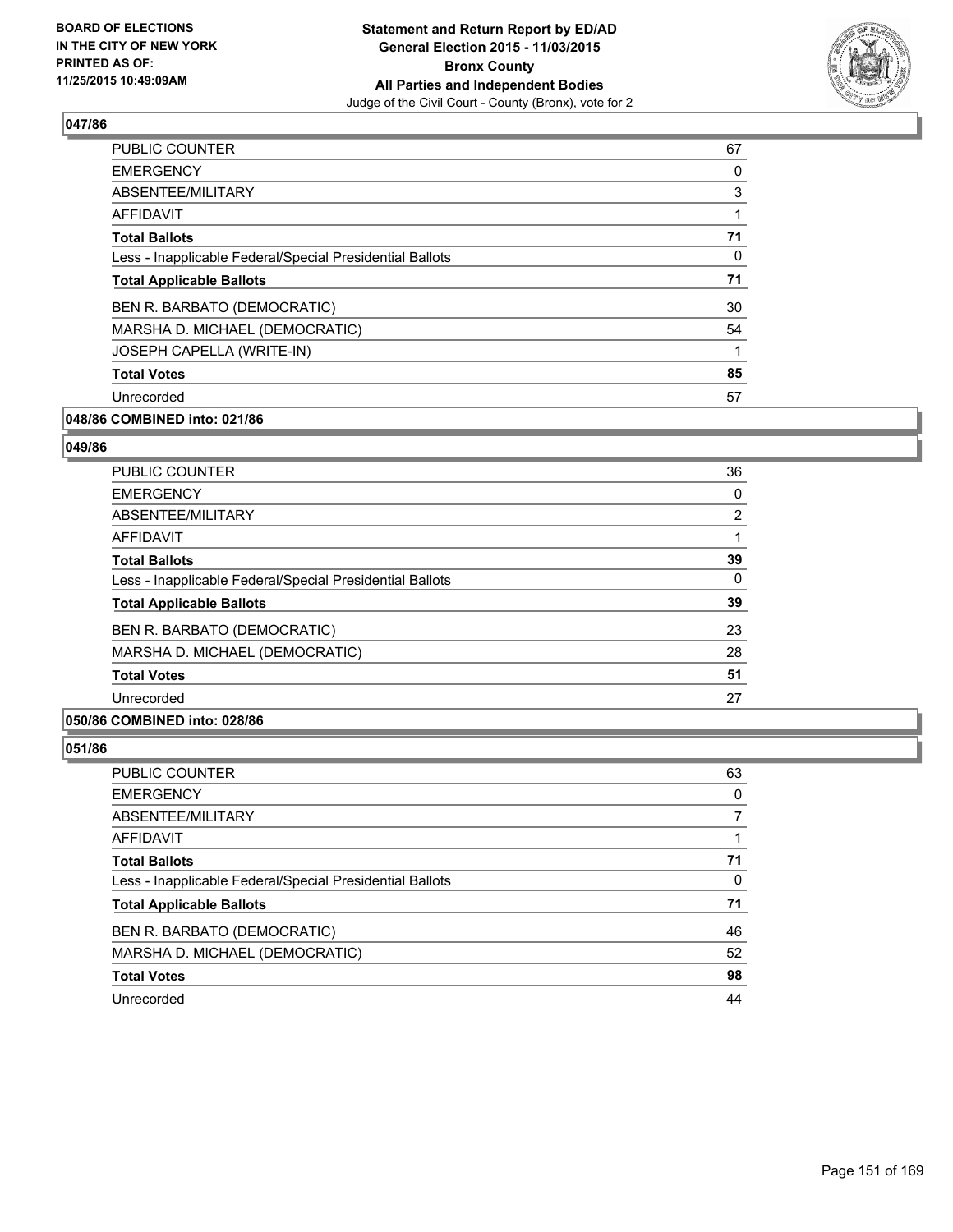

| PUBLIC COUNTER                                           | 75  |
|----------------------------------------------------------|-----|
| <b>EMERGENCY</b>                                         | 0   |
| ABSENTEE/MILITARY                                        | 8   |
| AFFIDAVIT                                                |     |
| <b>Total Ballots</b>                                     | 84  |
| Less - Inapplicable Federal/Special Presidential Ballots | 0   |
| <b>Total Applicable Ballots</b>                          | 84  |
| BEN R. BARBATO (DEMOCRATIC)                              | 55  |
| MARSHA D. MICHAEL (DEMOCRATIC)                           | 62  |
| <b>Total Votes</b>                                       | 117 |
| Unrecorded                                               | 51  |

# **053/86 COMBINED into: 051/86**

#### **054/86**

| PUBLIC COUNTER                                           | 95  |
|----------------------------------------------------------|-----|
| <b>EMERGENCY</b>                                         | 0   |
| ABSENTEE/MILITARY                                        | 5   |
| AFFIDAVIT                                                | 4   |
| <b>Total Ballots</b>                                     | 104 |
| Less - Inapplicable Federal/Special Presidential Ballots | 0   |
| <b>Total Applicable Ballots</b>                          | 104 |
| BEN R. BARBATO (DEMOCRATIC)                              | 61  |
| MARSHA D. MICHAEL (DEMOCRATIC)                           | 71  |
| JOSE ANTONIO GONZALEZ JR. (WRITE-IN)                     |     |
| UNATTRIBUTABLE WRITE-IN (WRITE-IN)                       | 3   |
| <b>Total Votes</b>                                       | 136 |
| Unrecorded                                               | 72  |

| <b>PUBLIC COUNTER</b>                                    | 66 |
|----------------------------------------------------------|----|
| <b>EMERGENCY</b>                                         | 0  |
| ABSENTEE/MILITARY                                        | 2  |
| AFFIDAVIT                                                | 0  |
| <b>Total Ballots</b>                                     | 68 |
| Less - Inapplicable Federal/Special Presidential Ballots | 0  |
| <b>Total Applicable Ballots</b>                          | 68 |
| BEN R. BARBATO (DEMOCRATIC)                              | 39 |
| MARSHA D. MICHAEL (DEMOCRATIC)                           | 42 |
| UNATTRIBUTABLE WRITE-IN (WRITE-IN)                       | 1  |
| <b>Total Votes</b>                                       | 82 |
| Unrecorded                                               | 54 |
| 056/86 COMBINED into: 055/86                             |    |
| 057/86 COMBINED into: 054/86                             |    |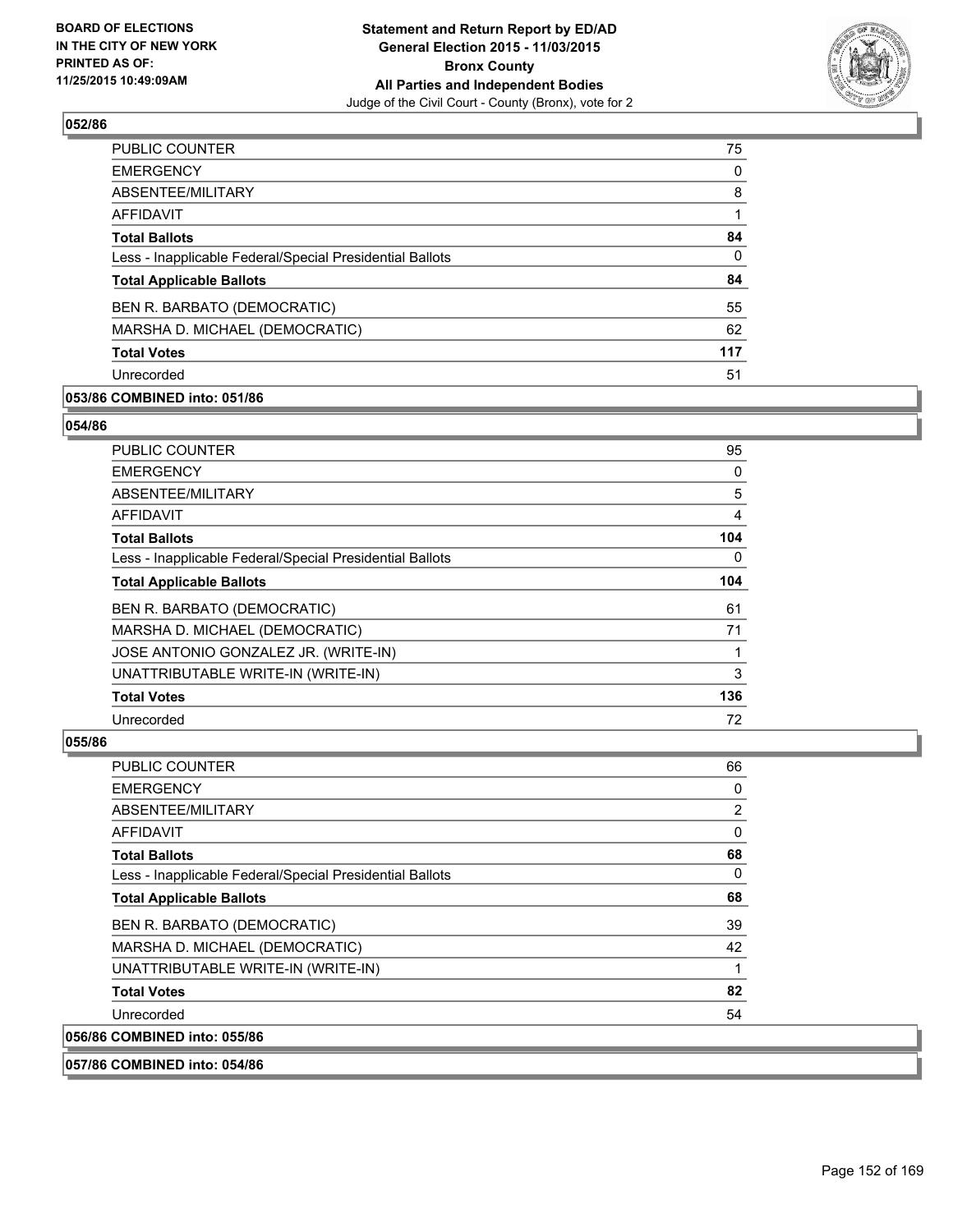

| <b>PUBLIC COUNTER</b>                                    | 52 |
|----------------------------------------------------------|----|
| <b>EMERGENCY</b>                                         | 0  |
| ABSENTEE/MILITARY                                        | 2  |
| <b>AFFIDAVIT</b>                                         | 5  |
| <b>Total Ballots</b>                                     | 59 |
| Less - Inapplicable Federal/Special Presidential Ballots | 0  |
| <b>Total Applicable Ballots</b>                          | 59 |
| BEN R. BARBATO (DEMOCRATIC)                              | 33 |
| MARSHA D. MICHAEL (DEMOCRATIC)                           | 39 |
| <b>Total Votes</b>                                       | 72 |
| Unrecorded                                               | 46 |
| 059/86 COMBINED into: 030/86                             |    |
| 060/86 COMBINED into: 038/86                             |    |
| 061/86 COMBINED into: 018/86                             |    |
| 062/86 COMBINED into: 026/86                             |    |
| 063/86 COMBINED into: 034/86                             |    |
| 064/86 COMBINED into: 052/86                             |    |
| 065/86 COMBINED into: 004/86                             |    |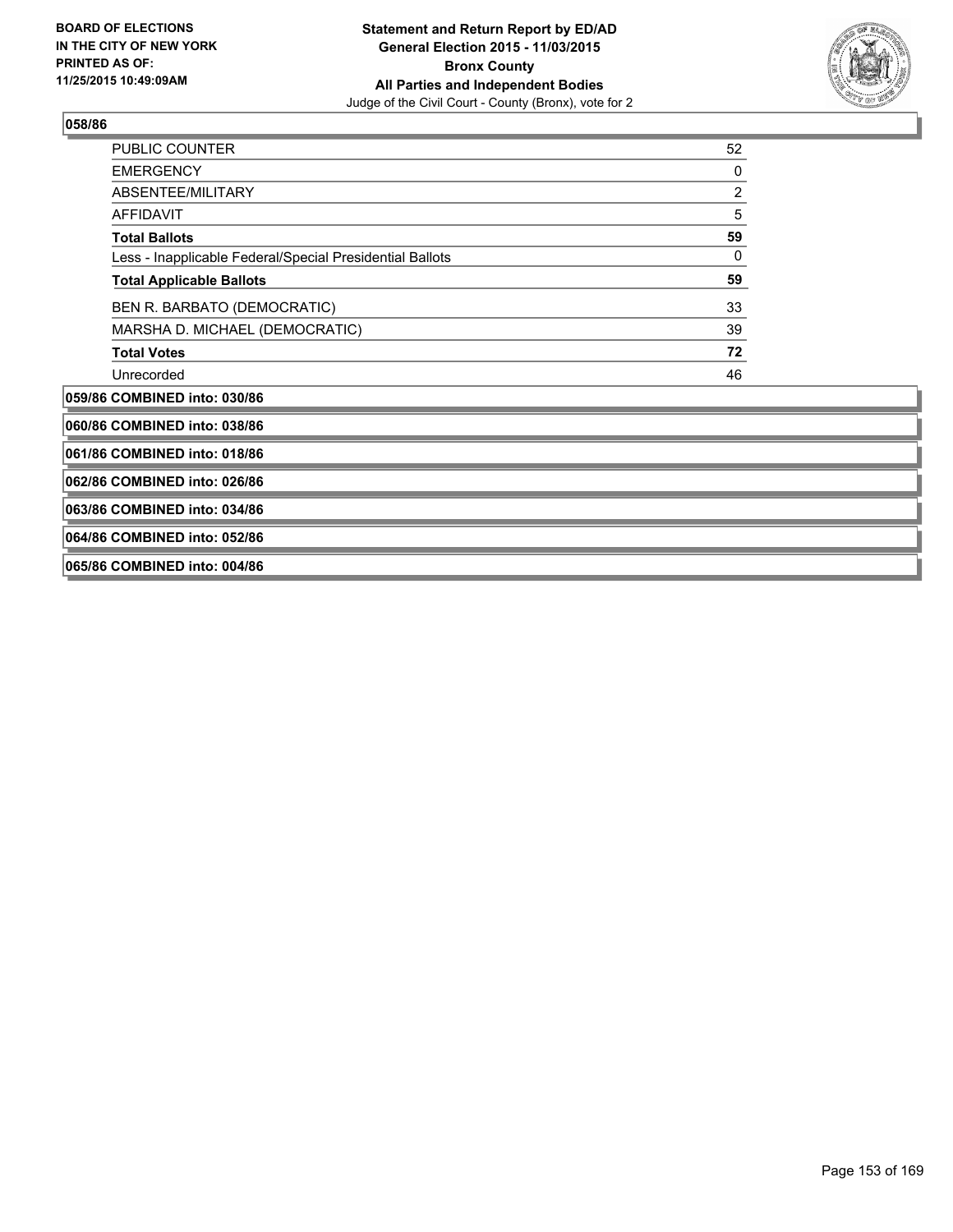

| PUBLIC COUNTER                                           | 43           |
|----------------------------------------------------------|--------------|
| EMERGENCY                                                | 0            |
| ABSENTEE/MILITARY                                        | 0            |
| AFFIDAVIT                                                | 0            |
| Total Ballots                                            | 43           |
| Less - Inapplicable Federal/Special Presidential Ballots | $\mathbf{0}$ |
| <b>Total Applicable Ballots</b>                          | 43           |
| BEN R. BARBATO (DEMOCRATIC)                              | 23           |
| MARSHA D. MICHAEL (DEMOCRATIC)                           | 32           |
| Total Votes                                              | 55           |
| Unrecorded                                               | 31           |

#### **002/87**

| <b>PUBLIC COUNTER</b>                                    | 44 |
|----------------------------------------------------------|----|
| <b>EMERGENCY</b>                                         | 0  |
| ABSENTEE/MILITARY                                        | 2  |
| AFFIDAVIT                                                | 0  |
| <b>Total Ballots</b>                                     | 46 |
| Less - Inapplicable Federal/Special Presidential Ballots | 0  |
| <b>Total Applicable Ballots</b>                          | 46 |
| BEN R. BARBATO (DEMOCRATIC)                              | 28 |
| MARSHA D. MICHAEL (DEMOCRATIC)                           | 35 |
| <b>Total Votes</b>                                       | 63 |
| Unrecorded                                               | 29 |
|                                                          |    |

**003/87 COMBINED into: 002/87**

#### **004/87 COMBINED into: 001/87**

| <b>PUBLIC COUNTER</b>                                    | 79             |
|----------------------------------------------------------|----------------|
| <b>EMERGENCY</b>                                         | 0              |
| ABSENTEE/MILITARY                                        | 0              |
| AFFIDAVIT                                                | $\overline{2}$ |
| <b>Total Ballots</b>                                     | 81             |
| Less - Inapplicable Federal/Special Presidential Ballots | 0              |
| <b>Total Applicable Ballots</b>                          | 81             |
| BEN R. BARBATO (DEMOCRATIC)                              | 45             |
| MARSHA D. MICHAEL (DEMOCRATIC)                           | 51             |
| <b>Total Votes</b>                                       | 96             |
| Unrecorded                                               | 66             |
| 006/87 COMBINED into: 005/87                             |                |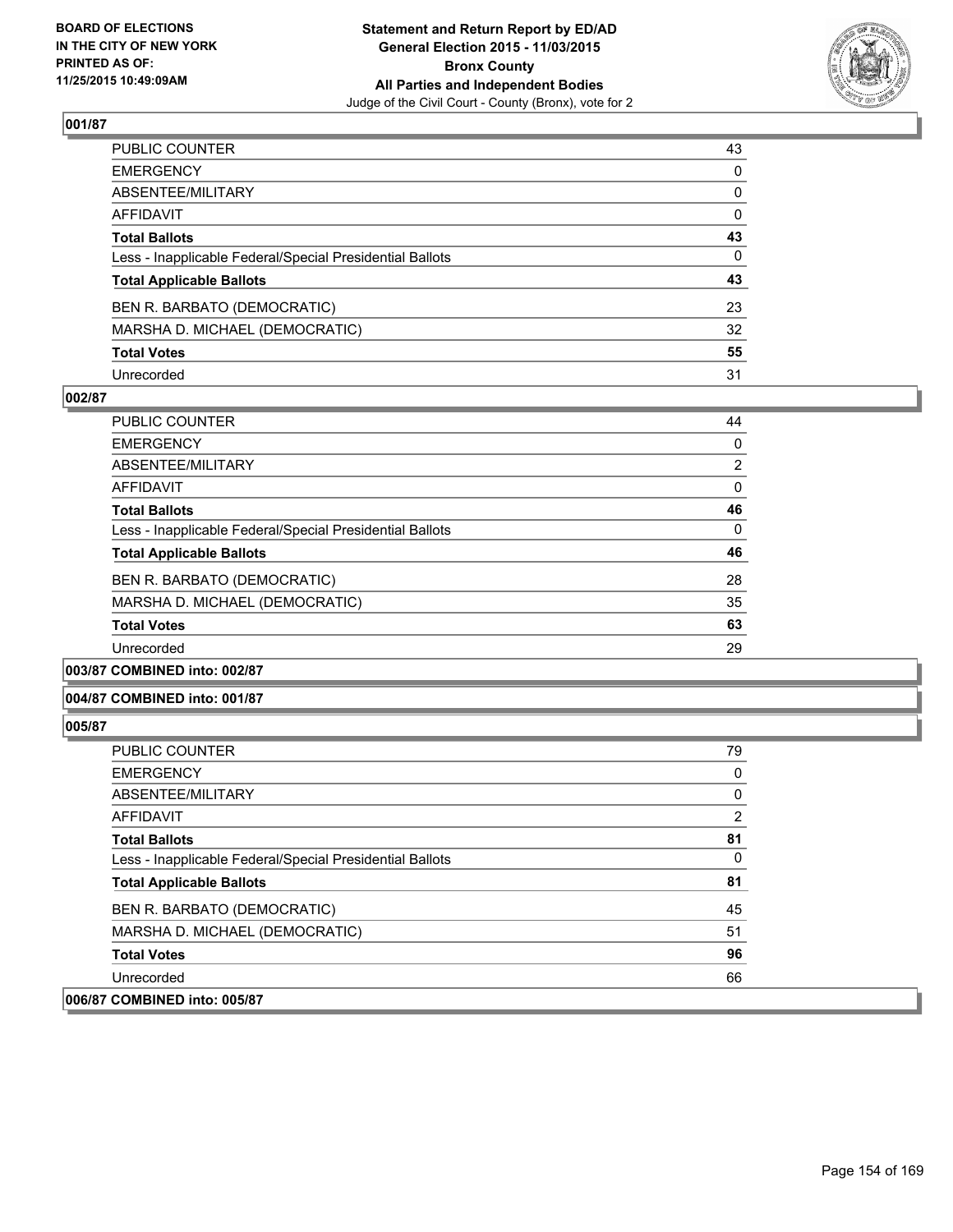

| 45       |
|----------|
| $\Omega$ |
| 0        |
| 2        |
| 47       |
| 0        |
| 47       |
| 28       |
| 31       |
| 59       |
| 35       |
|          |

# **008/87 COMBINED into: 007/87**

#### **009/87**

| PUBLIC COUNTER                                           | 50           |
|----------------------------------------------------------|--------------|
| <b>EMERGENCY</b>                                         | 0            |
| ABSENTEE/MILITARY                                        | 3            |
| <b>AFFIDAVIT</b>                                         | $\mathbf{0}$ |
| <b>Total Ballots</b>                                     | 53           |
| Less - Inapplicable Federal/Special Presidential Ballots | 0            |
| <b>Total Applicable Ballots</b>                          | 53           |
| BEN R. BARBATO (DEMOCRATIC)                              | 27           |
| MARSHA D. MICHAEL (DEMOCRATIC)                           | 31           |
| <b>Total Votes</b>                                       | 58           |
| Unrecorded                                               | 48           |
|                                                          |              |

| <b>PUBLIC COUNTER</b>                                    | 42       |
|----------------------------------------------------------|----------|
| <b>EMERGENCY</b>                                         | 0        |
| ABSENTEE/MILITARY                                        | 0        |
| AFFIDAVIT                                                | 3        |
| <b>Total Ballots</b>                                     | 45       |
| Less - Inapplicable Federal/Special Presidential Ballots | $\Omega$ |
| <b>Total Applicable Ballots</b>                          | 45       |
| BEN R. BARBATO (DEMOCRATIC)                              | 26       |
| MARSHA D. MICHAEL (DEMOCRATIC)                           | 33       |
| <b>Total Votes</b>                                       | 59       |
| Unrecorded                                               | 31       |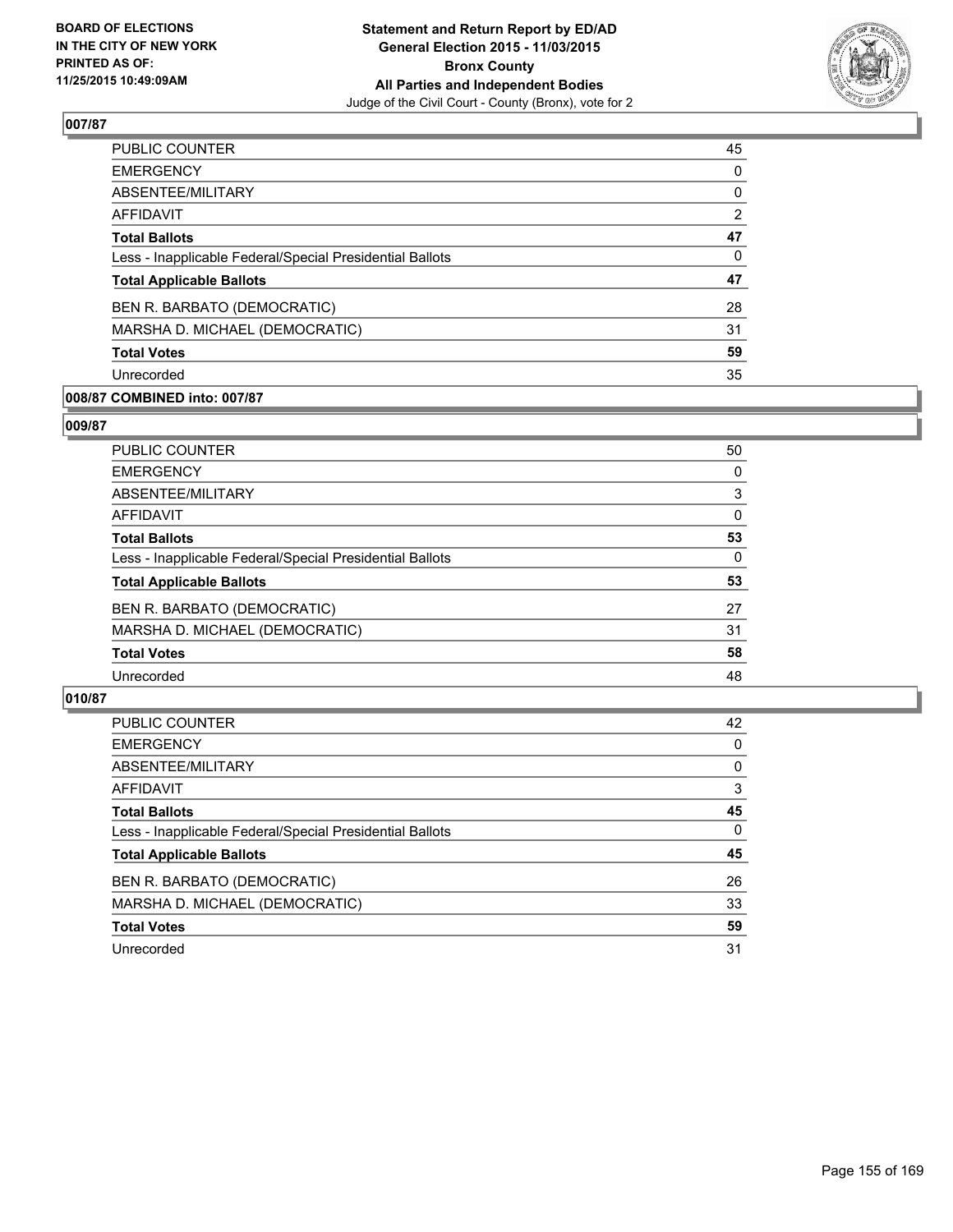

| <b>PUBLIC COUNTER</b>                                    | 63 |
|----------------------------------------------------------|----|
| <b>EMERGENCY</b>                                         | 0  |
| ABSENTEE/MILITARY                                        | 3  |
| AFFIDAVIT                                                | 0  |
| <b>Total Ballots</b>                                     | 66 |
| Less - Inapplicable Federal/Special Presidential Ballots | 0  |
| <b>Total Applicable Ballots</b>                          | 66 |
| BEN R. BARBATO (DEMOCRATIC)                              | 37 |
| MARSHA D. MICHAEL (DEMOCRATIC)                           | 50 |
|                                                          |    |
| <b>Total Votes</b>                                       | 87 |

#### **012/87 COMBINED into: 011/87**

**013/87 COMBINED into: 011/87**

**014/87 COMBINED into: 011/87**

**015/87 COMBINED into: 009/87**

**016/87 COMBINED into: 011/87**

**021/87 COMBINED into: 009/87**

#### **017/87**

| PUBLIC COUNTER                                           | 29       |
|----------------------------------------------------------|----------|
| <b>EMERGENCY</b>                                         | $\Omega$ |
| ABSENTEE/MILITARY                                        | 0        |
| AFFIDAVIT                                                |          |
| <b>Total Ballots</b>                                     | 30       |
| Less - Inapplicable Federal/Special Presidential Ballots | 0        |
| <b>Total Applicable Ballots</b>                          | 30       |
| BEN R. BARBATO (DEMOCRATIC)                              | 23       |
| MARSHA D. MICHAEL (DEMOCRATIC)                           | 18       |
| <b>Total Votes</b>                                       | 41       |
| Unrecorded                                               | 19       |

| <b>PUBLIC COUNTER</b>                                    | 44 |
|----------------------------------------------------------|----|
| <b>EMERGENCY</b>                                         | 0  |
| ABSENTEE/MILITARY                                        | 2  |
| <b>AFFIDAVIT</b>                                         | 0  |
| <b>Total Ballots</b>                                     | 46 |
| Less - Inapplicable Federal/Special Presidential Ballots | 0  |
| <b>Total Applicable Ballots</b>                          | 46 |
| BEN R. BARBATO (DEMOCRATIC)                              | 30 |
| MARSHA D. MICHAEL (DEMOCRATIC)                           | 32 |
| <b>Total Votes</b>                                       | 62 |
| Unrecorded                                               | 30 |
| 019/87 COMBINED into: 018/87                             |    |
| 020/87 COMBINED into: 017/87                             |    |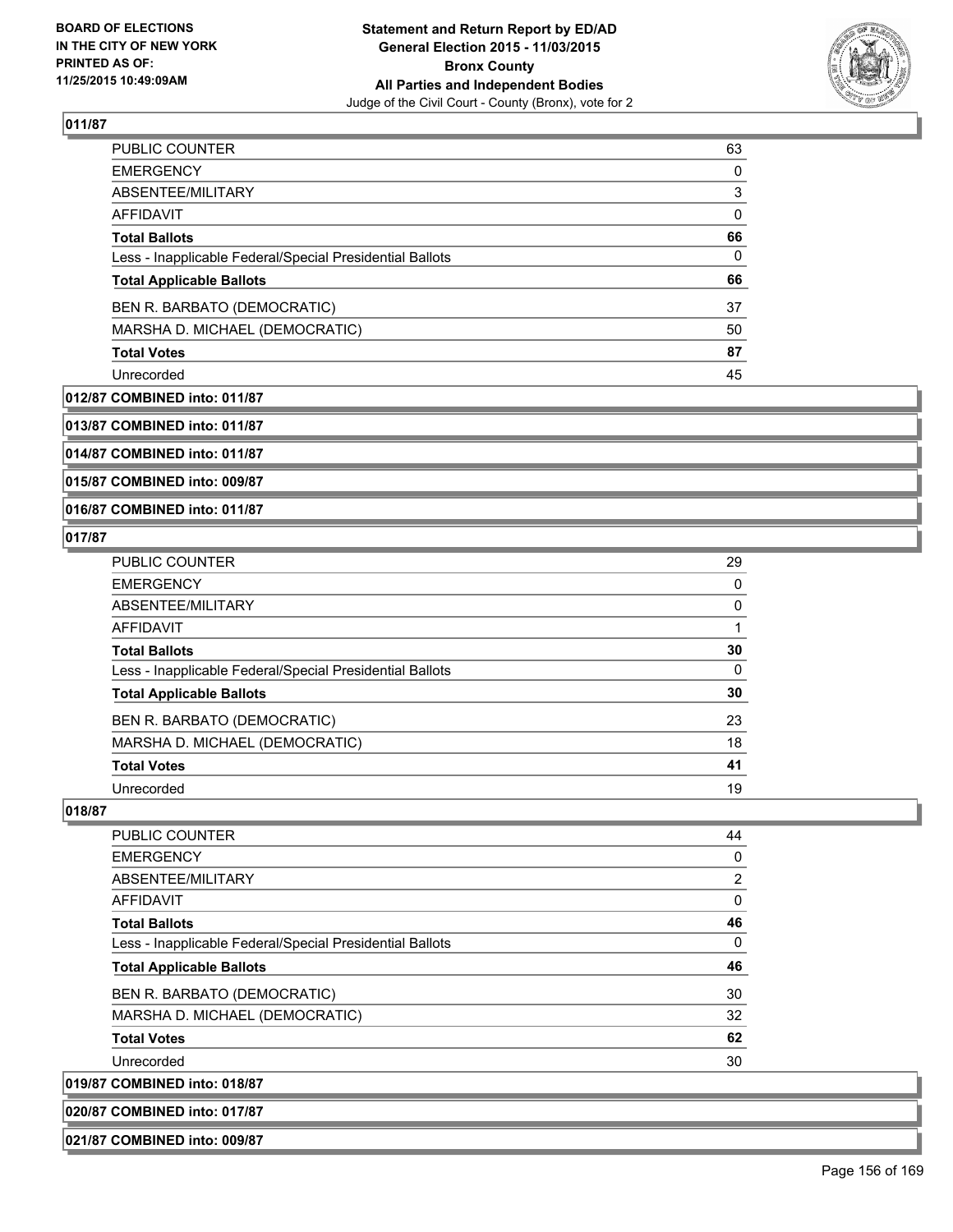

| PUBLIC COUNTER                                           | 57 |
|----------------------------------------------------------|----|
| <b>EMERGENCY</b>                                         | 0  |
| ABSENTEE/MILITARY                                        | 1  |
| AFFIDAVIT                                                | 0  |
| <b>Total Ballots</b>                                     | 58 |
| Less - Inapplicable Federal/Special Presidential Ballots | 0  |
| <b>Total Applicable Ballots</b>                          | 58 |
| BEN R. BARBATO (DEMOCRATIC)                              | 32 |
| MARSHA D. MICHAEL (DEMOCRATIC)                           | 42 |
| UNATTRIBUTABLE WRITE-IN (WRITE-IN)                       | 2  |
| <b>Total Votes</b>                                       | 76 |
| Unrecorded                                               | 40 |

**023/87 COMBINED into: 022/87**

# **024/87 COMBINED into: 033/87**

**025/87 COMBINED into: 053/87**

#### **026/87**

| PUBLIC COUNTER                                           | 113 |
|----------------------------------------------------------|-----|
| <b>EMERGENCY</b>                                         | 0   |
| ABSENTEE/MILITARY                                        | 4   |
| AFFIDAVIT                                                | 3   |
| <b>Total Ballots</b>                                     | 120 |
| Less - Inapplicable Federal/Special Presidential Ballots | 0   |
| <b>Total Applicable Ballots</b>                          | 120 |
| BEN R. BARBATO (DEMOCRATIC)                              | 73  |
| MARSHA D. MICHAEL (DEMOCRATIC)                           | 78  |
| <b>Total Votes</b>                                       | 151 |
| Unrecorded                                               | 89  |

#### **027/87 COMBINED into: 029/87**

# **028/87 COMBINED into: 026/87**

**029/87** 

| <b>PUBLIC COUNTER</b>                                    | 77  |
|----------------------------------------------------------|-----|
| <b>EMERGENCY</b>                                         | 0   |
| ABSENTEE/MILITARY                                        | 4   |
| <b>AFFIDAVIT</b>                                         |     |
| <b>Total Ballots</b>                                     | 82  |
| Less - Inapplicable Federal/Special Presidential Ballots | 0   |
| <b>Total Applicable Ballots</b>                          | 82  |
| BEN R. BARBATO (DEMOCRATIC)                              | 47  |
| MARSHA D. MICHAEL (DEMOCRATIC)                           | 63  |
| <b>Total Votes</b>                                       | 110 |
| Unrecorded                                               | 54  |
| 030/87 COMBINED into: 053/87                             |     |
|                                                          |     |

#### **031/87 COMBINED into: 032/87**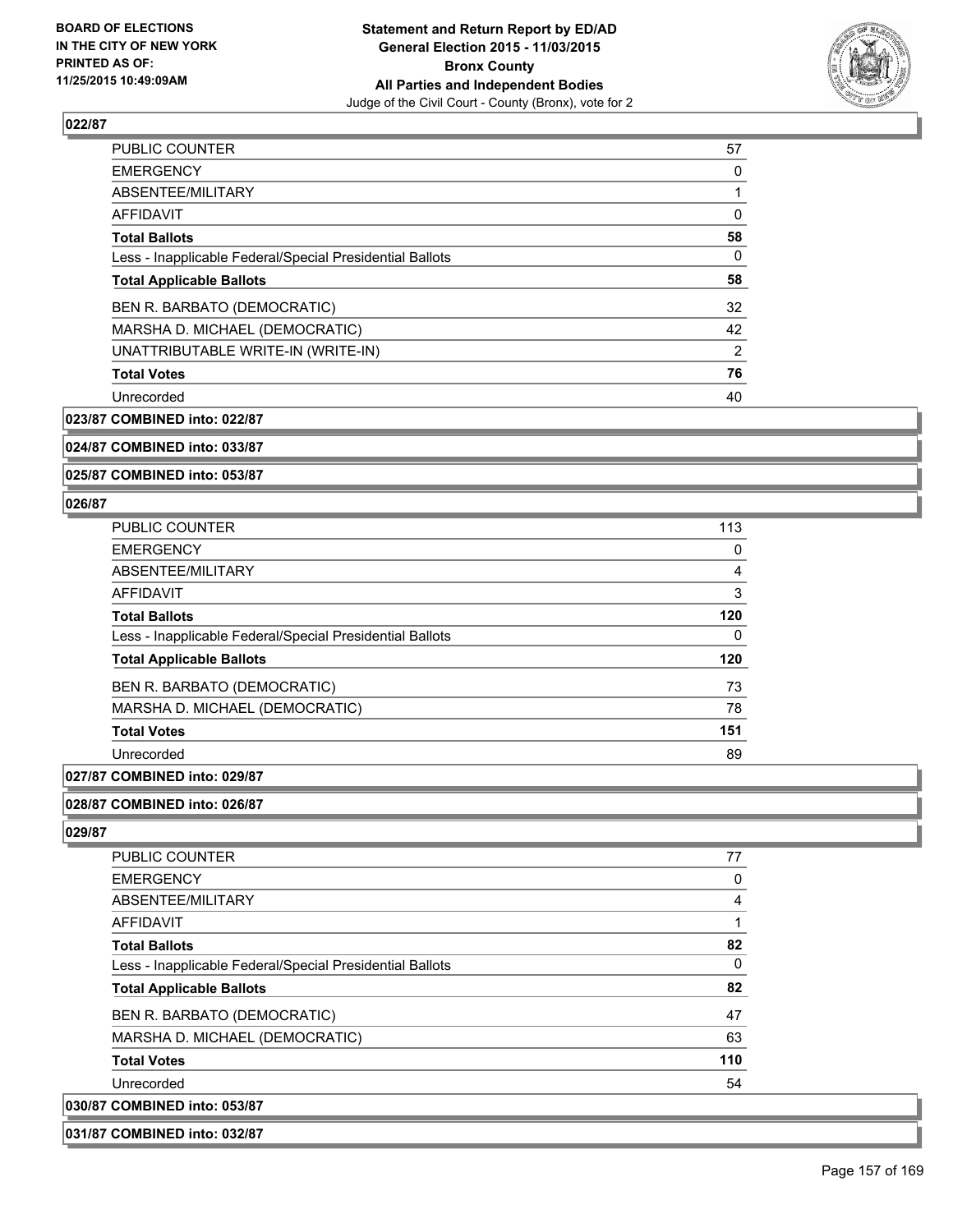

| PUBLIC COUNTER                                           | 57 |
|----------------------------------------------------------|----|
| EMERGENCY                                                | 0  |
| ABSENTEE/MILITARY                                        | 2  |
| AFFIDAVIT                                                | 0  |
| <b>Total Ballots</b>                                     | 59 |
| Less - Inapplicable Federal/Special Presidential Ballots | 0  |
| <b>Total Applicable Ballots</b>                          | 59 |
| BEN R. BARBATO (DEMOCRATIC)                              | 32 |
| MARSHA D. MICHAEL (DEMOCRATIC)                           | 47 |
| <b>Total Votes</b>                                       | 79 |
| Unrecorded                                               | 39 |

#### **033/87**

| PUBLIC COUNTER                                           |              |
|----------------------------------------------------------|--------------|
| <b>EMERGENCY</b>                                         | 0            |
| ABSENTEE/MILITARY                                        |              |
| AFFIDAVIT                                                | $\Omega$     |
| <b>Total Ballots</b>                                     | $\mathbf{2}$ |
| Less - Inapplicable Federal/Special Presidential Ballots | 0            |
| <b>Total Applicable Ballots</b>                          | 2            |
| BEN R. BARBATO (DEMOCRATIC)                              | 2            |
| MARSHA D. MICHAEL (DEMOCRATIC)                           | 2            |
| <b>Total Votes</b>                                       | 4            |

| <b>PUBLIC COUNTER</b>                                    | 79       |
|----------------------------------------------------------|----------|
| <b>EMERGENCY</b>                                         | 0        |
| ABSENTEE/MILITARY                                        | 2        |
| AFFIDAVIT                                                | 0        |
| <b>Total Ballots</b>                                     | 81       |
| Less - Inapplicable Federal/Special Presidential Ballots | $\Omega$ |
| <b>Total Applicable Ballots</b>                          | 81       |
| BEN R. BARBATO (DEMOCRATIC)                              | 50       |
| MARSHA D. MICHAEL (DEMOCRATIC)                           | 62       |
| UNATTRIBUTABLE WRITE-IN (WRITE-IN)                       | 2        |
| <b>Total Votes</b>                                       | 114      |
| Unrecorded                                               | 48       |
| 035/87 COMBINED into: 034/87                             |          |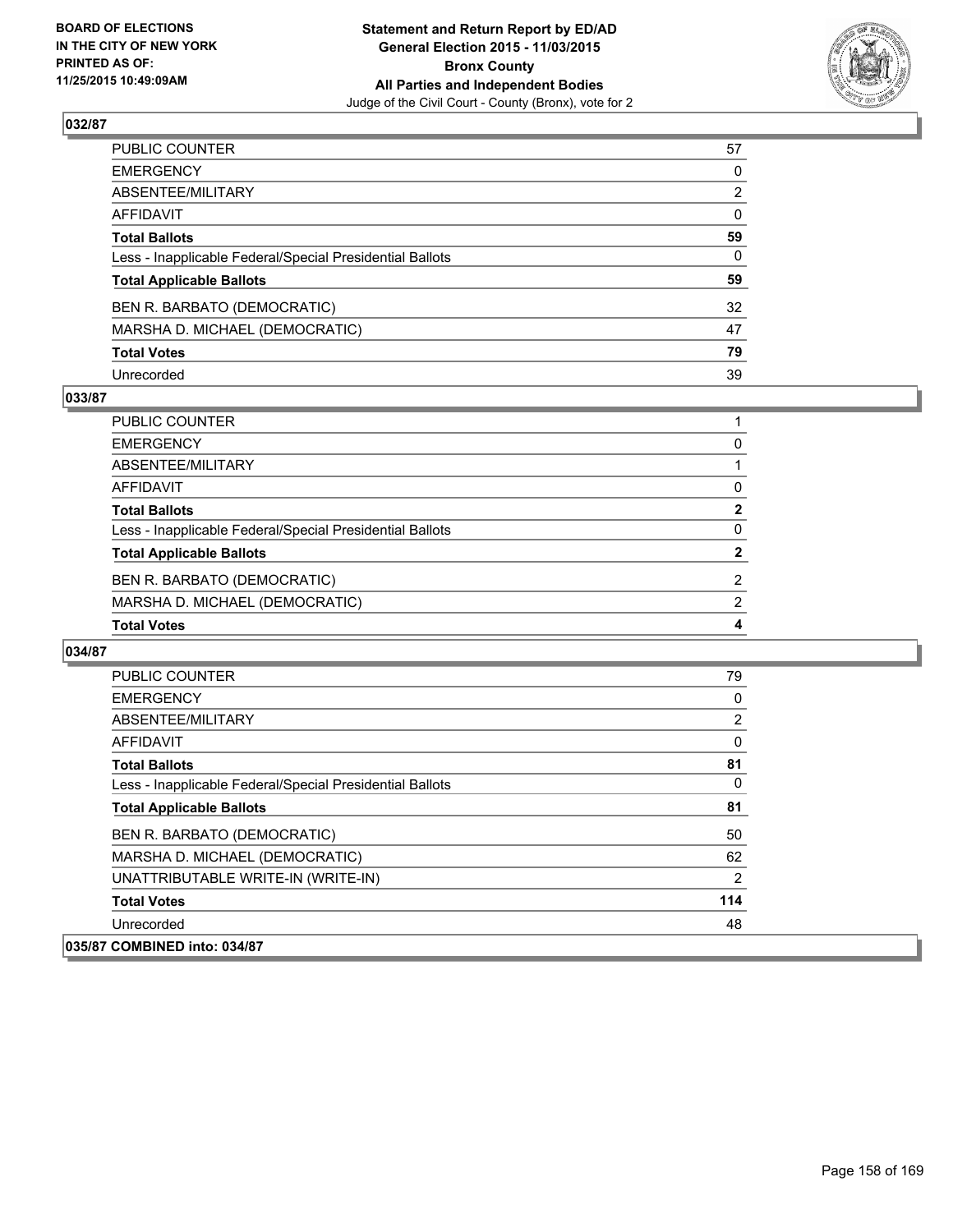

| PUBLIC COUNTER                                           | 102 |
|----------------------------------------------------------|-----|
| <b>EMERGENCY</b>                                         | 0   |
| ABSENTEE/MILITARY                                        |     |
| <b>AFFIDAVIT</b>                                         | 0   |
| <b>Total Ballots</b>                                     | 103 |
| Less - Inapplicable Federal/Special Presidential Ballots | 0   |
| <b>Total Applicable Ballots</b>                          | 103 |
| BEN R. BARBATO (DEMOCRATIC)                              | 57  |
| MARSHA D. MICHAEL (DEMOCRATIC)                           | 76  |
| UNATTRIBUTABLE WRITE-IN (WRITE-IN)                       |     |
| <b>Total Votes</b>                                       | 134 |
| Unrecorded                                               | 72  |

#### **037/87**

| PUBLIC COUNTER                                           | 45       |
|----------------------------------------------------------|----------|
| <b>EMERGENCY</b>                                         | 0        |
| ABSENTEE/MILITARY                                        | 0        |
| <b>AFFIDAVIT</b>                                         | 0        |
| <b>Total Ballots</b>                                     | 45       |
| Less - Inapplicable Federal/Special Presidential Ballots | $\Omega$ |
| <b>Total Applicable Ballots</b>                          | 45       |
| BEN R. BARBATO (DEMOCRATIC)                              | 28       |
| MARSHA D. MICHAEL (DEMOCRATIC)                           | 31       |
| <b>Total Votes</b>                                       | 59       |
| Unrecorded                                               | 31       |
|                                                          |          |

| <b>PUBLIC COUNTER</b>                                    | 46             |
|----------------------------------------------------------|----------------|
| <b>EMERGENCY</b>                                         | 0              |
| ABSENTEE/MILITARY                                        | $\overline{2}$ |
| AFFIDAVIT                                                | 0              |
| <b>Total Ballots</b>                                     | 48             |
| Less - Inapplicable Federal/Special Presidential Ballots | 0              |
| <b>Total Applicable Ballots</b>                          | 48             |
| BEN R. BARBATO (DEMOCRATIC)                              | 34             |
| MARSHA D. MICHAEL (DEMOCRATIC)                           | 37             |
| <b>Total Votes</b>                                       | 71             |
| Unrecorded                                               | 25             |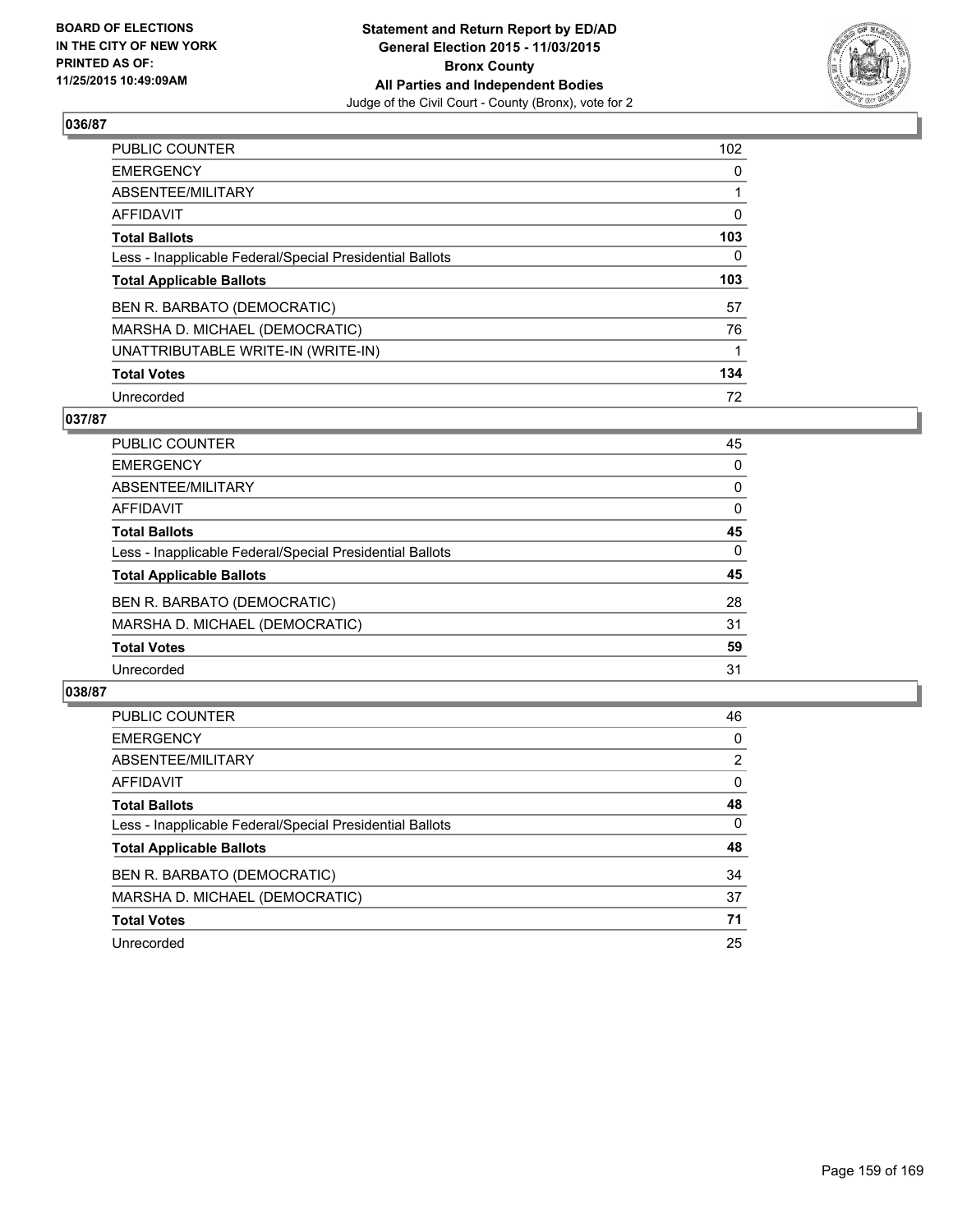

| PUBLIC COUNTER                                           | 64             |
|----------------------------------------------------------|----------------|
| <b>EMERGENCY</b>                                         | 0              |
| ABSENTEE/MILITARY                                        | 6              |
| AFFIDAVIT                                                | $\overline{2}$ |
| <b>Total Ballots</b>                                     | 72             |
| Less - Inapplicable Federal/Special Presidential Ballots | 0              |
| <b>Total Applicable Ballots</b>                          | 72             |
| BEN R. BARBATO (DEMOCRATIC)                              | 36             |
| MARSHA D. MICHAEL (DEMOCRATIC)                           | 50             |
| UNATTRIBUTABLE WRITE-IN (WRITE-IN)                       |                |
| <b>Total Votes</b>                                       | 87             |
| Unrecorded                                               | 57             |

#### **040/87**

| <b>PUBLIC COUNTER</b>                                    | 98             |
|----------------------------------------------------------|----------------|
| <b>EMERGENCY</b>                                         | 0              |
| ABSENTEE/MILITARY                                        | $\overline{2}$ |
| AFFIDAVIT                                                | $\Omega$       |
| <b>Total Ballots</b>                                     | 100            |
| Less - Inapplicable Federal/Special Presidential Ballots | $\Omega$       |
| <b>Total Applicable Ballots</b>                          | 100            |
| BEN R. BARBATO (DEMOCRATIC)                              | 60             |
| MARSHA D. MICHAEL (DEMOCRATIC)                           | 65             |
| <b>Total Votes</b>                                       | 125            |
| Unrecorded                                               | 75             |
|                                                          |                |

# **041/87 COMBINED into: 040/87**

#### **042/87**

| <b>PUBLIC COUNTER</b>                                    | 84  |
|----------------------------------------------------------|-----|
| <b>EMERGENCY</b>                                         | 0   |
| ABSENTEE/MILITARY                                        | 5   |
| <b>AFFIDAVIT</b>                                         | 2   |
| <b>Total Ballots</b>                                     | 91  |
| Less - Inapplicable Federal/Special Presidential Ballots | 0   |
| <b>Total Applicable Ballots</b>                          | 91  |
| BEN R. BARBATO (DEMOCRATIC)                              | 41  |
| MARSHA D. MICHAEL (DEMOCRATIC)                           | 67  |
| <b>Total Votes</b>                                       | 108 |
| Unrecorded                                               | 74  |
| 043/87 COMBINED into: 017/87                             |     |

# **044/87 COMBINED into: 031/82**

**045/87 COMBINED into: 031/82**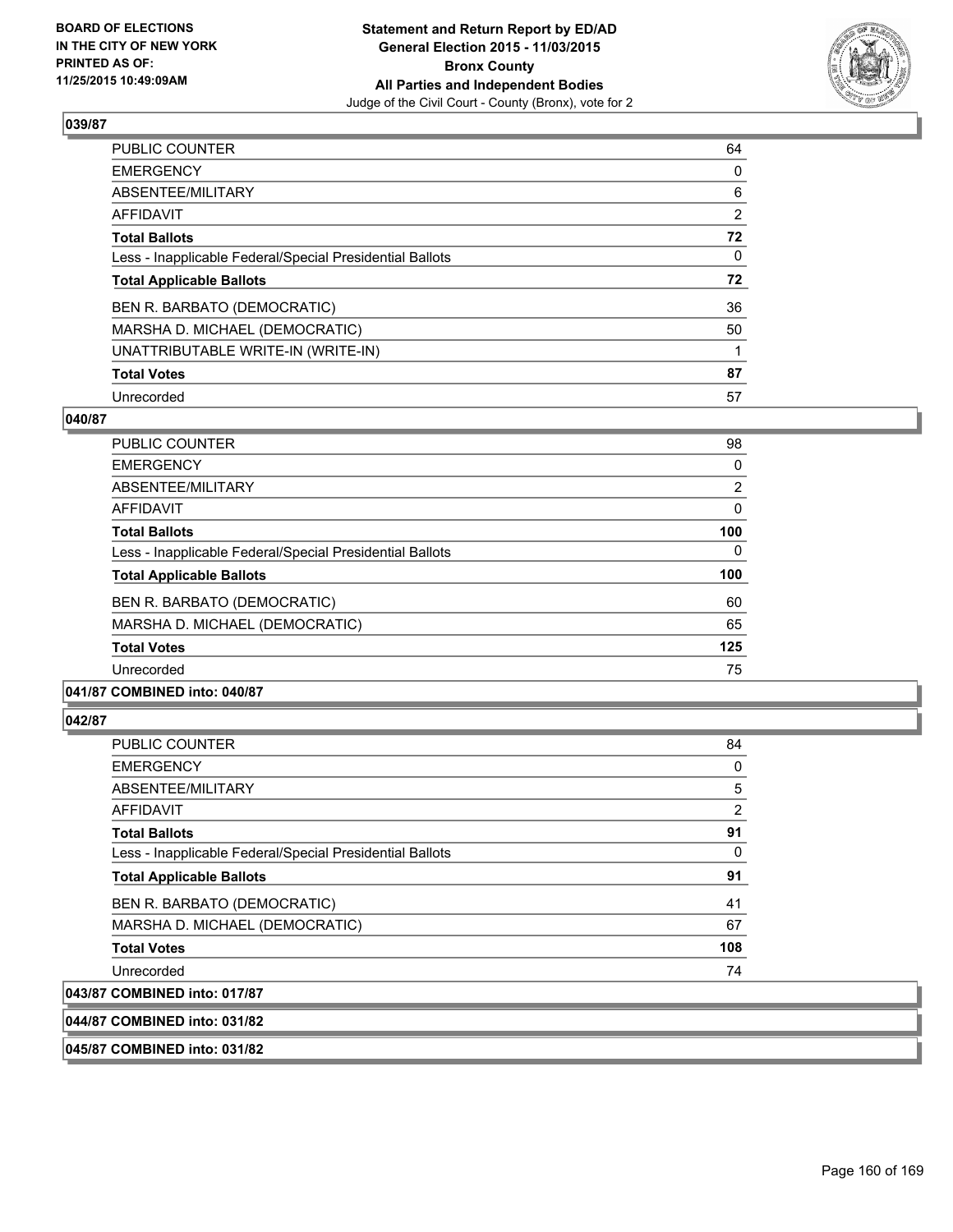

| PUBLIC COUNTER                                           | 61 |
|----------------------------------------------------------|----|
| EMERGENCY                                                | 0  |
| ABSENTEE/MILITARY                                        | 4  |
| AFFIDAVIT                                                | 4  |
| <b>Total Ballots</b>                                     | 69 |
| Less - Inapplicable Federal/Special Presidential Ballots | 0  |
| <b>Total Applicable Ballots</b>                          | 69 |
| BEN R. BARBATO (DEMOCRATIC)                              | 42 |
| MARSHA D. MICHAEL (DEMOCRATIC)                           | 48 |
| <b>Total Votes</b>                                       | 90 |
| Unrecorded                                               | 48 |

#### **047/87**

| PUBLIC COUNTER                                           | 101      |
|----------------------------------------------------------|----------|
| <b>EMERGENCY</b>                                         | $\Omega$ |
| ABSENTEE/MILITARY                                        | 2        |
| <b>AFFIDAVIT</b>                                         | 2        |
| <b>Total Ballots</b>                                     | 105      |
| Less - Inapplicable Federal/Special Presidential Ballots | $\Omega$ |
| <b>Total Applicable Ballots</b>                          | 105      |
| BEN R. BARBATO (DEMOCRATIC)                              | 57       |
| MARSHA D. MICHAEL (DEMOCRATIC)                           | 65       |
| <b>Total Votes</b>                                       | 122      |
| Unrecorded                                               | 88       |

| <b>PUBLIC COUNTER</b>                                    | 79  |
|----------------------------------------------------------|-----|
| <b>EMERGENCY</b>                                         | 0   |
| ABSENTEE/MILITARY                                        | 3   |
| <b>AFFIDAVIT</b>                                         | 0   |
| <b>Total Ballots</b>                                     | 82  |
| Less - Inapplicable Federal/Special Presidential Ballots | 0   |
| <b>Total Applicable Ballots</b>                          | 82  |
| BEN R. BARBATO (DEMOCRATIC)                              | 44  |
| MARSHA D. MICHAEL (DEMOCRATIC)                           | 60  |
| <b>Total Votes</b>                                       | 104 |
| Unrecorded                                               | 60  |
| 049/87 COMBINED into: 046/87                             |     |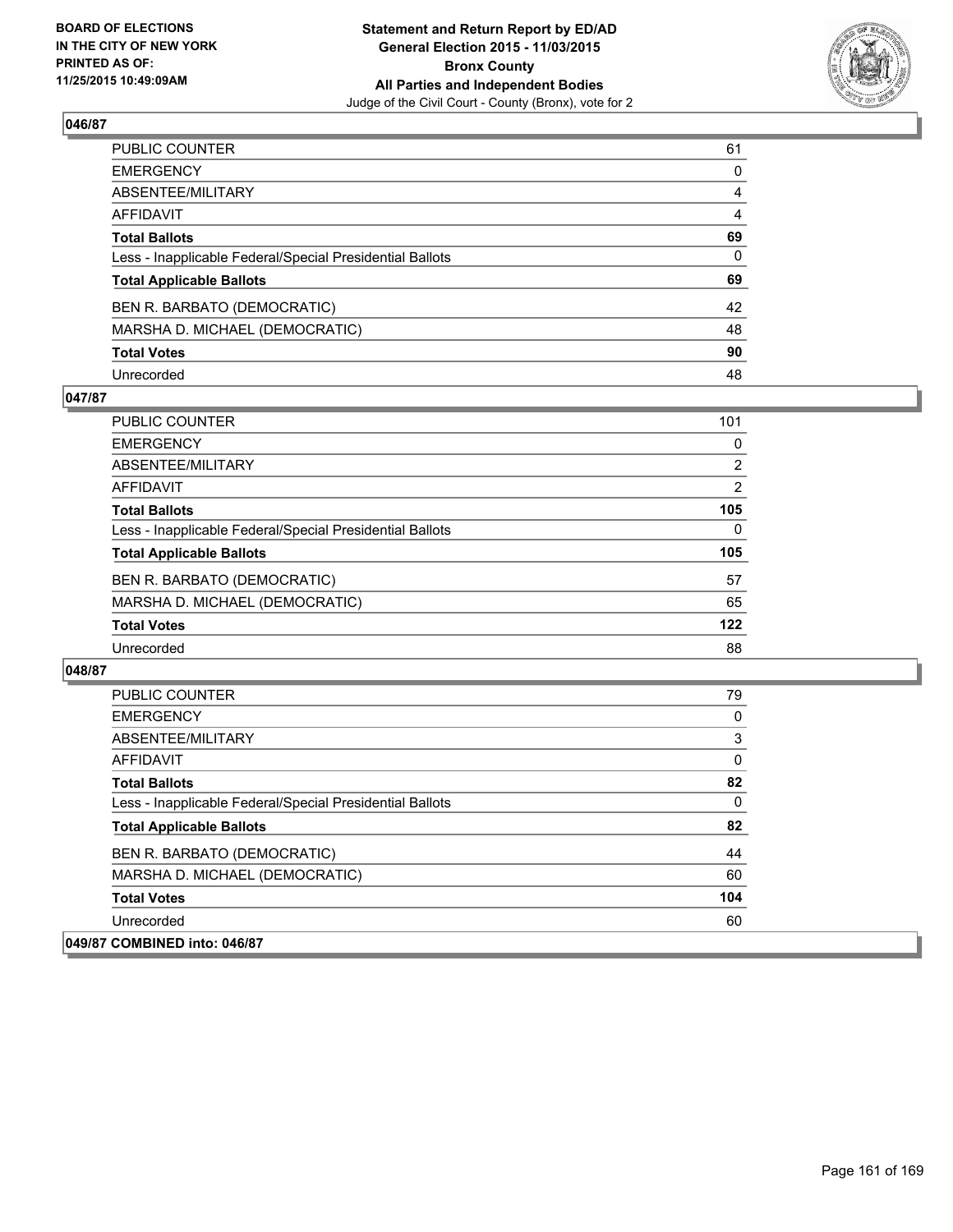

| PUBLIC COUNTER                                           | 91  |
|----------------------------------------------------------|-----|
| <b>EMERGENCY</b>                                         | 0   |
| ABSENTEE/MILITARY                                        | 2   |
| AFFIDAVIT                                                |     |
| <b>Total Ballots</b>                                     | 94  |
| Less - Inapplicable Federal/Special Presidential Ballots | 0   |
| <b>Total Applicable Ballots</b>                          | 94  |
| BEN R. BARBATO (DEMOCRATIC)                              | 56  |
| MARSHA D. MICHAEL (DEMOCRATIC)                           | 70  |
| <b>Total Votes</b>                                       | 126 |
| Unrecorded                                               | 62  |

# **051/87 COMBINED into: 048/87**

#### **052/87 COMBINED into: 029/87**

# **053/87**

| <b>PUBLIC COUNTER</b>                                    | 75 |
|----------------------------------------------------------|----|
| <b>EMERGENCY</b>                                         | 0  |
| ABSENTEE/MILITARY                                        |    |
| AFFIDAVIT                                                | 0  |
| <b>Total Ballots</b>                                     | 76 |
| Less - Inapplicable Federal/Special Presidential Ballots | 0  |
| <b>Total Applicable Ballots</b>                          | 76 |
| BEN R. BARBATO (DEMOCRATIC)                              | 33 |
| MARSHA D. MICHAEL (DEMOCRATIC)                           | 59 |
| <b>Total Votes</b>                                       | 92 |
| Unrecorded                                               | 60 |

| <b>PUBLIC COUNTER</b>                                    | 41       |
|----------------------------------------------------------|----------|
| <b>EMERGENCY</b>                                         | 0        |
| ABSENTEE/MILITARY                                        | 3        |
| AFFIDAVIT                                                |          |
| <b>Total Ballots</b>                                     | 45       |
| Less - Inapplicable Federal/Special Presidential Ballots | $\Omega$ |
| <b>Total Applicable Ballots</b>                          | 45       |
| BEN R. BARBATO (DEMOCRATIC)                              | 25       |
| MARSHA D. MICHAEL (DEMOCRATIC)                           | 33       |
| <b>Total Votes</b>                                       | 58       |
| Unrecorded                                               | 32       |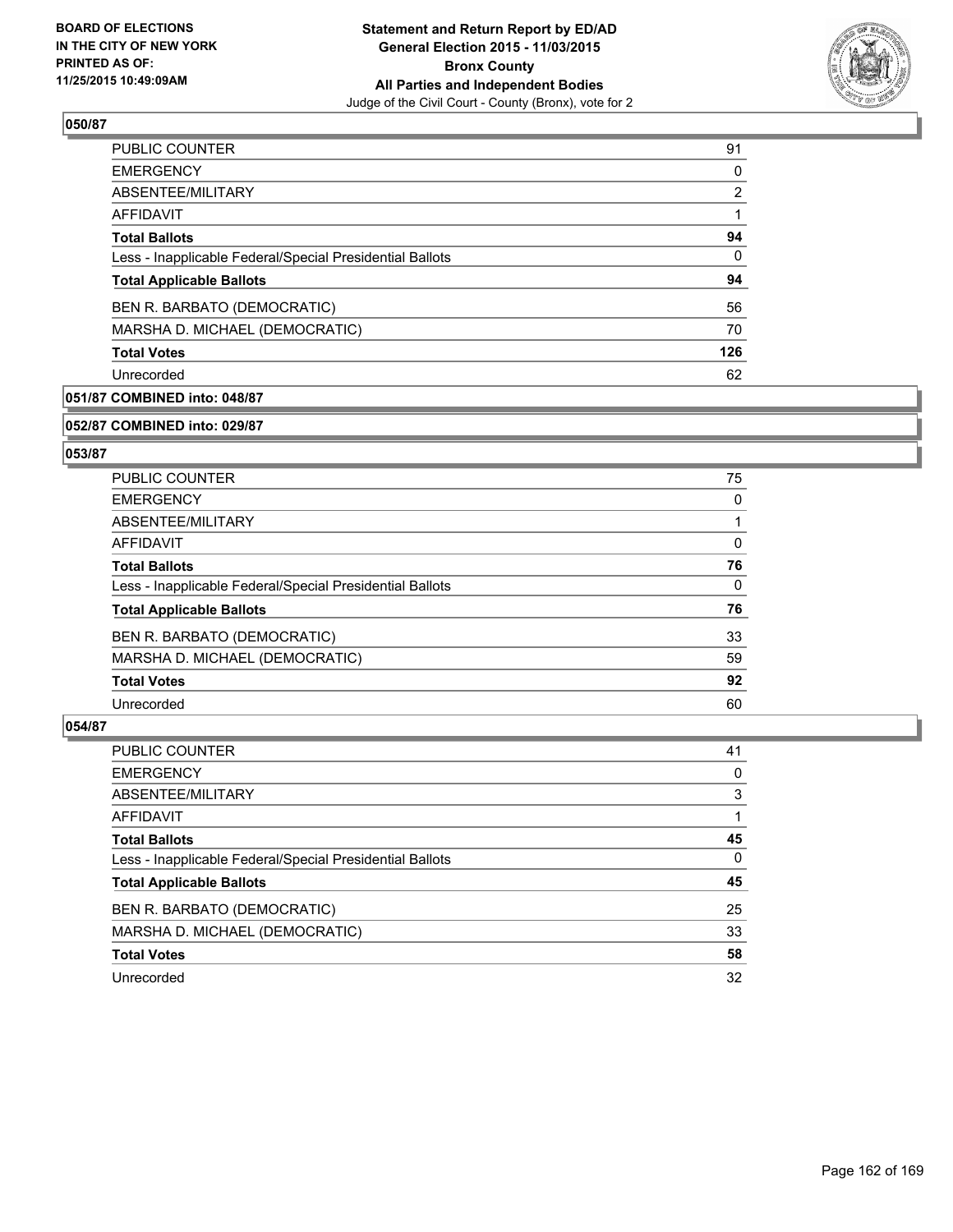

| PUBLIC COUNTER                                           | 54 |
|----------------------------------------------------------|----|
| EMERGENCY                                                | 0  |
| ABSENTEE/MILITARY                                        | 6  |
| AFFIDAVIT                                                | 0  |
| <b>Total Ballots</b>                                     | 60 |
| Less - Inapplicable Federal/Special Presidential Ballots | 0  |
| <b>Total Applicable Ballots</b>                          | 60 |
| BEN R. BARBATO (DEMOCRATIC)                              | 34 |
| MARSHA D. MICHAEL (DEMOCRATIC)                           | 48 |
| <b>Total Votes</b>                                       | 82 |
| Unrecorded                                               | 38 |

#### **056/87**

| <b>PUBLIC COUNTER</b>                                    | 155      |
|----------------------------------------------------------|----------|
| <b>EMERGENCY</b>                                         | 0        |
| ABSENTEE/MILITARY                                        | 3        |
| AFFIDAVIT                                                | 2        |
| <b>Total Ballots</b>                                     | 160      |
| Less - Inapplicable Federal/Special Presidential Ballots | $\Omega$ |
| <b>Total Applicable Ballots</b>                          | 160      |
| BEN R. BARBATO (DEMOCRATIC)                              | 68       |
| MARSHA D. MICHAEL (DEMOCRATIC)                           | 116      |
| <b>Total Votes</b>                                       | 184      |
| Unrecorded                                               | 136      |
|                                                          |          |

## **057/87**

| <b>PUBLIC COUNTER</b>                                    | 165 |
|----------------------------------------------------------|-----|
| <b>EMERGENCY</b>                                         | 0   |
| ABSENTEE/MILITARY                                        | 3   |
| <b>AFFIDAVIT</b>                                         | 2   |
| <b>Total Ballots</b>                                     | 170 |
| Less - Inapplicable Federal/Special Presidential Ballots | 0   |
| <b>Total Applicable Ballots</b>                          | 170 |
| BEN R. BARBATO (DEMOCRATIC)                              | 101 |
| MARSHA D. MICHAEL (DEMOCRATIC)                           | 130 |
| WALTER SWEARINCEN (WRITE-IN)                             | 1   |
| <b>Total Votes</b>                                       | 232 |
| Unrecorded                                               | 108 |
| 058/87 COMBINED into: 055/87                             |     |

# **059/87 COMBINED into: 056/87**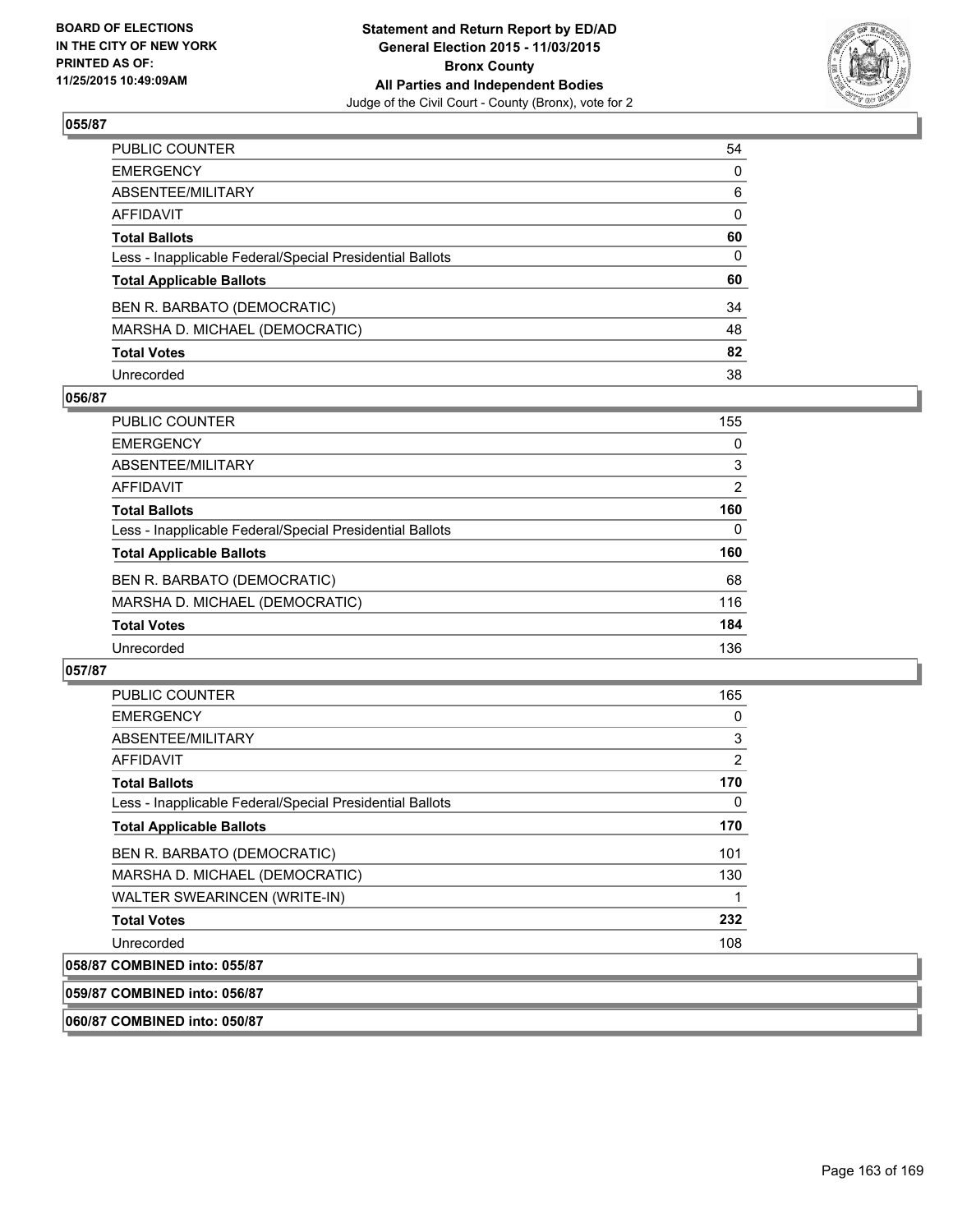

| PUBLIC COUNTER                                           | 58           |
|----------------------------------------------------------|--------------|
| EMERGENCY                                                | $\mathbf{0}$ |
| ABSENTEE/MILITARY                                        |              |
| AFFIDAVIT                                                | 0            |
| <b>Total Ballots</b>                                     | 59           |
| Less - Inapplicable Federal/Special Presidential Ballots | 0            |
| <b>Total Applicable Ballots</b>                          | 59           |
| BEN R. BARBATO (DEMOCRATIC)                              | 36           |
| MARSHA D. MICHAEL (DEMOCRATIC)                           | 49           |
| <b>Total Votes</b>                                       | 85           |
| Unrecorded                                               | 33           |

#### **062/87**

| <b>PUBLIC COUNTER</b>                                    | 101 |
|----------------------------------------------------------|-----|
| <b>EMERGENCY</b>                                         | 0   |
| ABSENTEE/MILITARY                                        | 4   |
| <b>AFFIDAVIT</b>                                         | 2   |
| <b>Total Ballots</b>                                     | 107 |
| Less - Inapplicable Federal/Special Presidential Ballots | 0   |
| <b>Total Applicable Ballots</b>                          | 107 |
| BEN R. BARBATO (DEMOCRATIC)                              | 73  |
| MARSHA D. MICHAEL (DEMOCRATIC)                           | 80  |
| UNATTRIBUTABLE WRITE-IN (WRITE-IN)                       |     |
| <b>Total Votes</b>                                       | 154 |
| Unrecorded                                               | 60  |
|                                                          |     |

# **063/87 COMBINED into: 057/87**

#### **064/87 COMBINED into: 039/87**

#### **065/87 COMBINED into: 062/87**

#### **066/87**

| <b>PUBLIC COUNTER</b>                                    | 79  |
|----------------------------------------------------------|-----|
| <b>EMERGENCY</b>                                         | 0   |
| ABSENTEE/MILITARY                                        | 3   |
| AFFIDAVIT                                                | 3   |
| <b>Total Ballots</b>                                     | 85  |
| Less - Inapplicable Federal/Special Presidential Ballots | 0   |
| <b>Total Applicable Ballots</b>                          | 85  |
| BEN R. BARBATO (DEMOCRATIC)                              | 49  |
| MARSHA D. MICHAEL (DEMOCRATIC)                           | 55  |
| <b>Total Votes</b>                                       | 104 |
| Unrecorded                                               | 66  |
| <b>COMBINED into: 057/87</b>                             |     |

# 067/87 **068/87 COMBINED into: 066/87 069/87 COMBINED into: 023/82**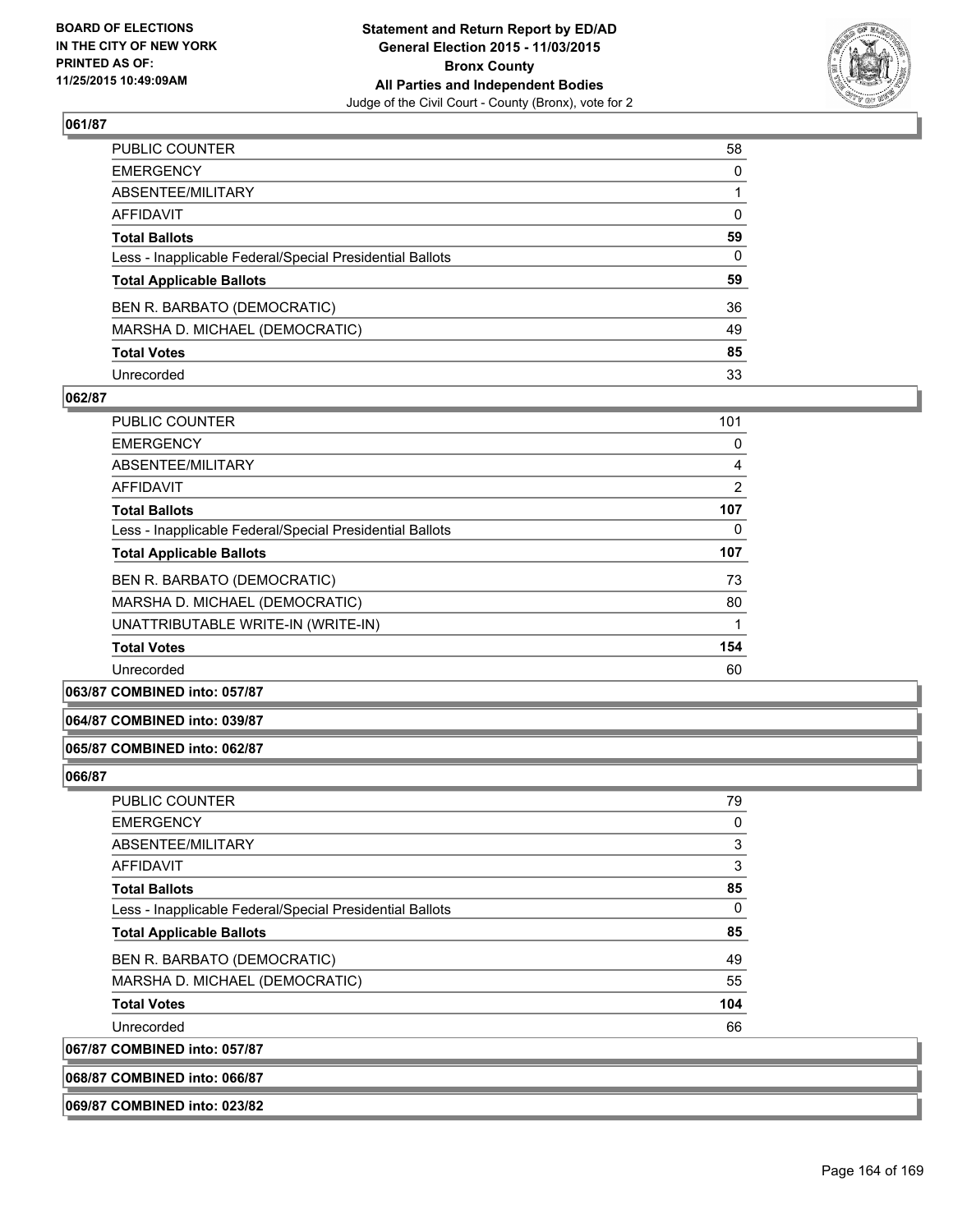

| 47 |
|----|
| 0  |
| 15 |
| 1  |
| 63 |
| 0  |
| 63 |
| 34 |
| 41 |
| 75 |
| 51 |
|    |

# **071/87 COMBINED into: 088/87**

**072/87 COMBINED into: 039/87**

# **073/87**

| <b>PUBLIC COUNTER</b>                                    | 27 |
|----------------------------------------------------------|----|
| <b>EMERGENCY</b>                                         | 0  |
| ABSENTEE/MILITARY                                        | 0  |
| AFFIDAVIT                                                | 8  |
| <b>Total Ballots</b>                                     | 35 |
| Less - Inapplicable Federal/Special Presidential Ballots | 0  |
| <b>Total Applicable Ballots</b>                          | 35 |
| BEN R. BARBATO (DEMOCRATIC)                              | 15 |
| MARSHA D. MICHAEL (DEMOCRATIC)                           | 23 |
| <b>Total Votes</b>                                       | 38 |
| Unrecorded                                               | 32 |

| <b>PUBLIC COUNTER</b>                                    | 68 |
|----------------------------------------------------------|----|
| <b>EMERGENCY</b>                                         | 0  |
| ABSENTEE/MILITARY                                        | 4  |
| AFFIDAVIT                                                | 0  |
| <b>Total Ballots</b>                                     | 72 |
| Less - Inapplicable Federal/Special Presidential Ballots | 0  |
| <b>Total Applicable Ballots</b>                          | 72 |
| BEN R. BARBATO (DEMOCRATIC)                              | 33 |
| MARSHA D. MICHAEL (DEMOCRATIC)                           | 51 |
| UNATTRIBUTABLE WRITE-IN (WRITE-IN)                       | 2  |
| <b>Total Votes</b>                                       | 86 |
| Unrecorded                                               | 58 |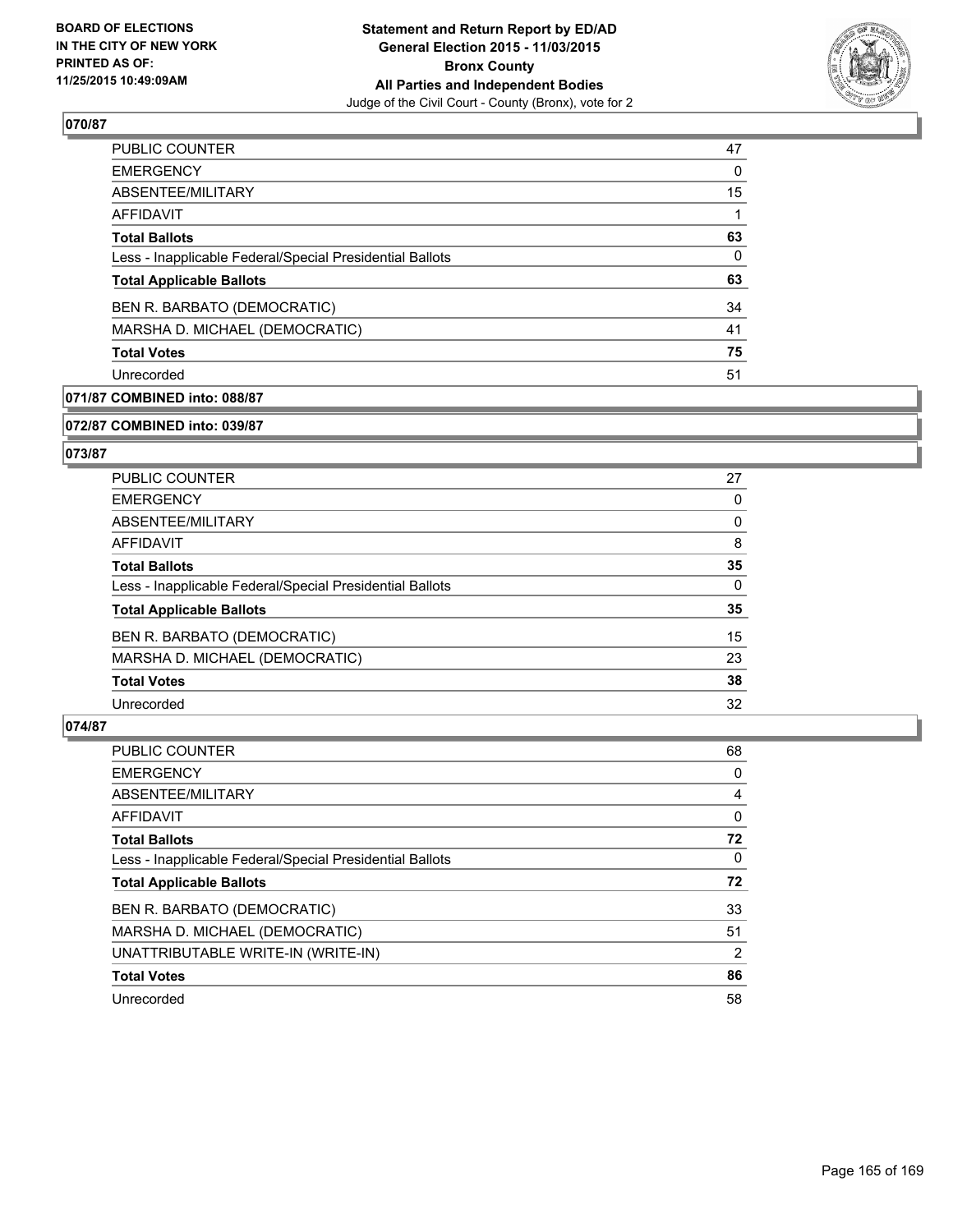

| 75  |
|-----|
| 0   |
| 0   |
| 0   |
| 75  |
| 0   |
| 75  |
| 49  |
| 55  |
| 104 |
| 46  |
|     |

# **076/87 COMBINED into: 074/87**

#### **077/87 COMBINED into: 075/87**

# **078/87**

| <b>PUBLIC COUNTER</b>                                    | 81  |
|----------------------------------------------------------|-----|
| <b>EMERGENCY</b>                                         | 0   |
| ABSENTEE/MILITARY                                        |     |
| <b>AFFIDAVIT</b>                                         |     |
| <b>Total Ballots</b>                                     | 83  |
| Less - Inapplicable Federal/Special Presidential Ballots | 0   |
| <b>Total Applicable Ballots</b>                          | 83  |
| BEN R. BARBATO (DEMOCRATIC)                              | 51  |
| MARSHA D. MICHAEL (DEMOCRATIC)                           | 59  |
| <b>Total Votes</b>                                       | 110 |
| Unrecorded                                               | 56  |

## **079/87 COMBINED into: 009/85**

| PUBLIC COUNTER                                           | 35 |
|----------------------------------------------------------|----|
| <b>EMERGENCY</b>                                         | 0  |
| ABSENTEE/MILITARY                                        | 2  |
| <b>AFFIDAVIT</b>                                         | 0  |
| <b>Total Ballots</b>                                     | 37 |
| Less - Inapplicable Federal/Special Presidential Ballots | 0  |
| <b>Total Applicable Ballots</b>                          | 37 |
| BEN R. BARBATO (DEMOCRATIC)                              | 25 |
| MARSHA D. MICHAEL (DEMOCRATIC)                           | 26 |
| <b>Total Votes</b>                                       | 51 |
| Unrecorded                                               | 23 |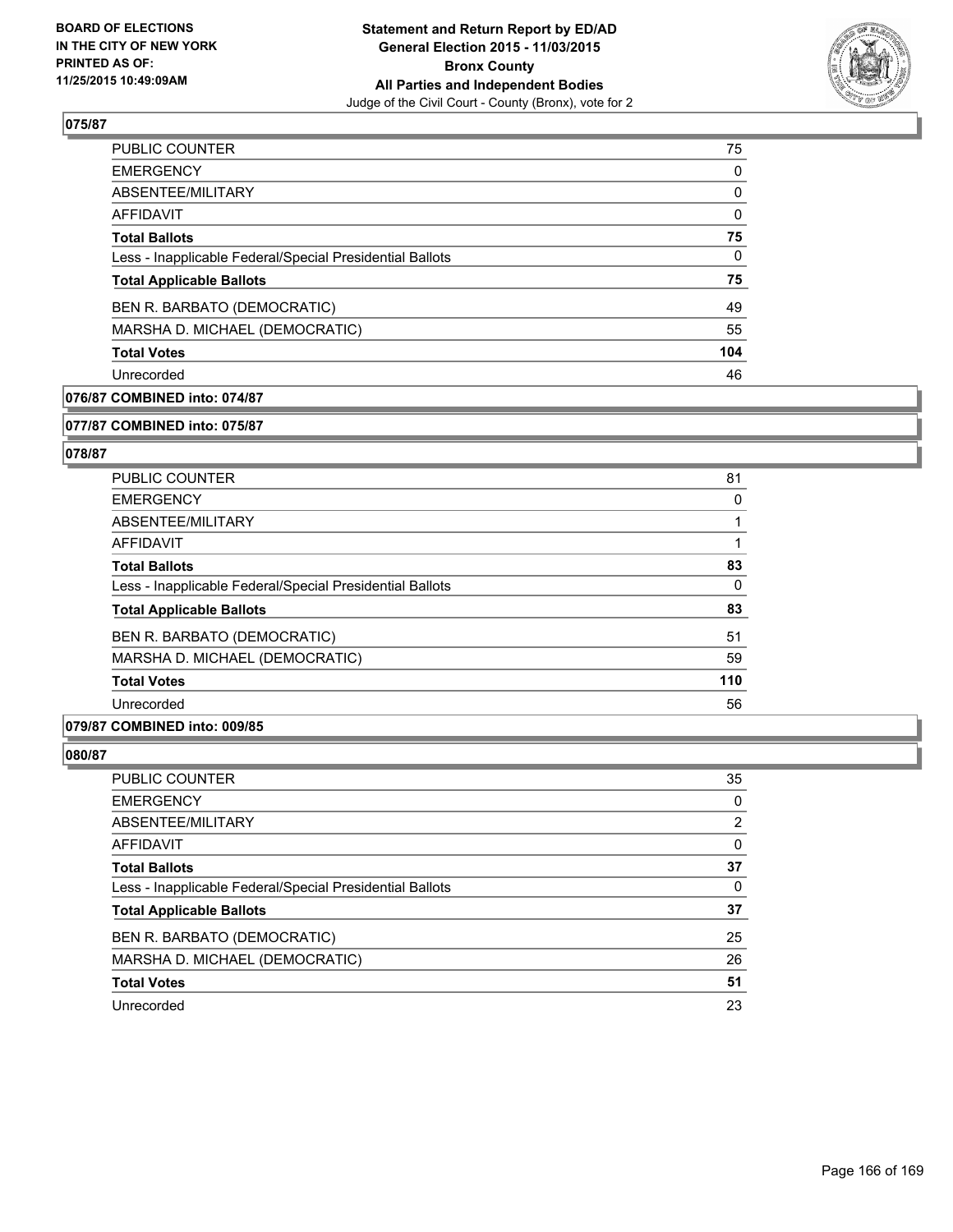

| <b>PUBLIC COUNTER</b>                                    | 158 |
|----------------------------------------------------------|-----|
| <b>EMERGENCY</b>                                         | 0   |
| ABSENTEE/MILITARY                                        | 4   |
| <b>AFFIDAVIT</b>                                         | 5   |
| <b>Total Ballots</b>                                     | 167 |
| Less - Inapplicable Federal/Special Presidential Ballots | 0   |
| <b>Total Applicable Ballots</b>                          | 167 |
| BEN R. BARBATO (DEMOCRATIC)                              | 82  |
| MARSHA D. MICHAEL (DEMOCRATIC)                           | 120 |
| JORDAN GOLDSTEIN (WRITE-IN)                              |     |
| RICHARD GOLDSTEIN (WRITE-IN)                             |     |
| SHERYL KINGSBERG (WRITE-IN)                              | 1   |
| <b>Total Votes</b>                                       | 205 |
| Unrecorded                                               | 129 |

**082/87 COMBINED into: 080/87**

**083/87 COMBINED into: 070/87**

#### **084/87 COMBINED into: 042/87**

#### **085/87**

| 58 |
|----|
| 0  |
| 2  |
|    |
| 61 |
| 0  |
| 61 |
| 39 |
| 44 |
|    |
| 84 |
| 38 |
|    |

#### **086/87 COMBINED into: 078/87**

#### **087/87 COMBINED into: 081/87**

| <b>PUBLIC COUNTER</b>                                    | 62 |
|----------------------------------------------------------|----|
| <b>EMERGENCY</b>                                         | 0  |
| ABSENTEE/MILITARY                                        |    |
| AFFIDAVIT                                                |    |
| <b>Total Ballots</b>                                     | 64 |
| Less - Inapplicable Federal/Special Presidential Ballots | 0  |
| <b>Total Applicable Ballots</b>                          | 64 |
| BEN R. BARBATO (DEMOCRATIC)                              | 33 |
| MARSHA D. MICHAEL (DEMOCRATIC)                           | 42 |
| <b>Total Votes</b>                                       | 75 |
| Unrecorded                                               | 53 |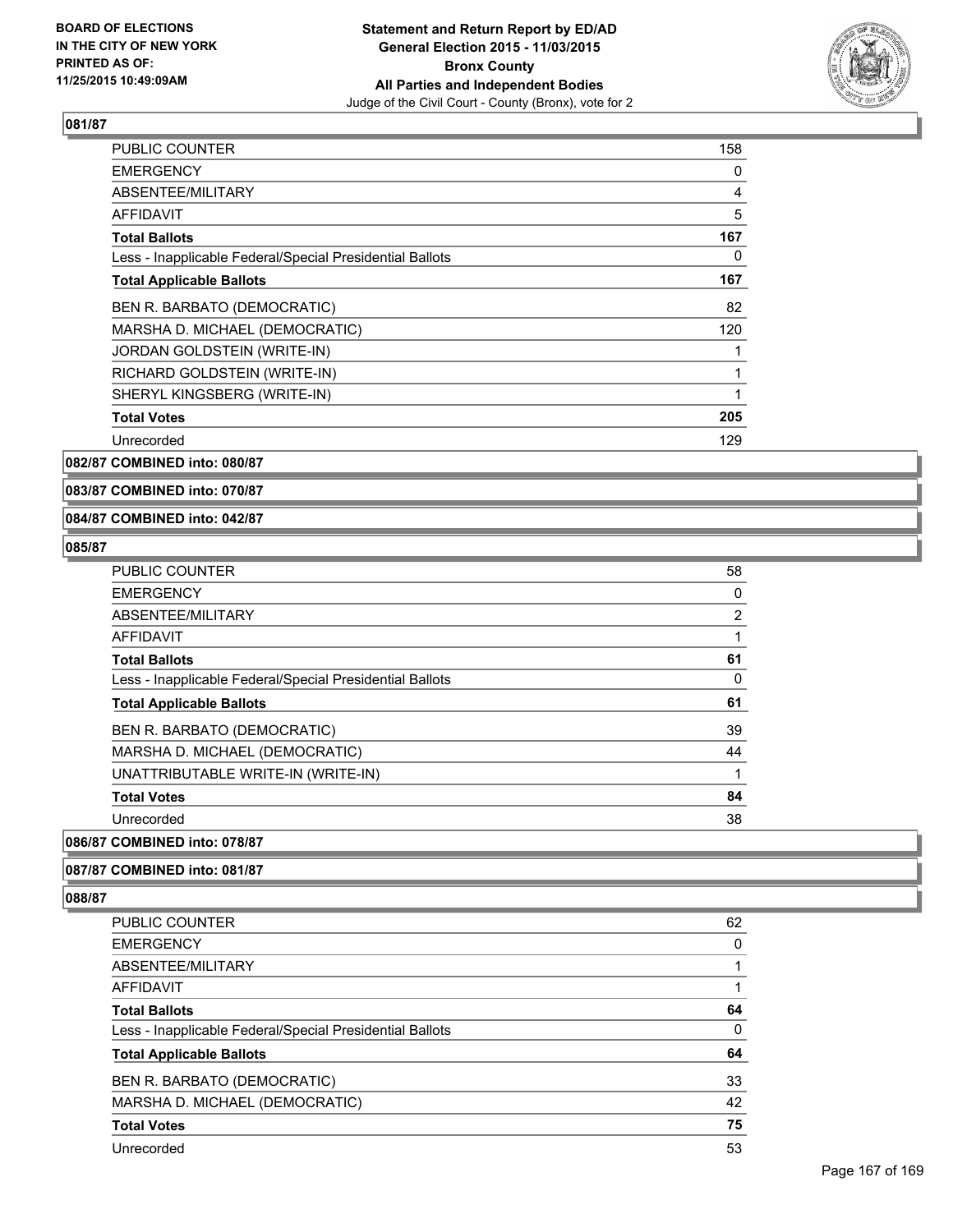

| <b>PUBLIC COUNTER</b>                                    | 40 |
|----------------------------------------------------------|----|
| <b>EMERGENCY</b>                                         | 0  |
| ABSENTEE/MILITARY                                        | 4  |
| <b>AFFIDAVIT</b>                                         | 0  |
| <b>Total Ballots</b>                                     | 44 |
| Less - Inapplicable Federal/Special Presidential Ballots | 0  |
| <b>Total Applicable Ballots</b>                          | 44 |
| BEN R. BARBATO (DEMOCRATIC)                              | 19 |
| MARSHA D. MICHAEL (DEMOCRATIC)                           | 31 |
| <b>Total Votes</b>                                       | 50 |
| Unrecorded                                               | 38 |
| 090/87 COMBINED into: 001/87                             |    |
| 091/87 COMBINED into: 001/87                             |    |
| 092/87 COMBINED into: 001/87                             |    |
| 093/87 COMBINED into: 009/87                             |    |
| 094/87 COMBINED into: 023/82                             |    |
| 095/87 COMBINED into: 074/87                             |    |